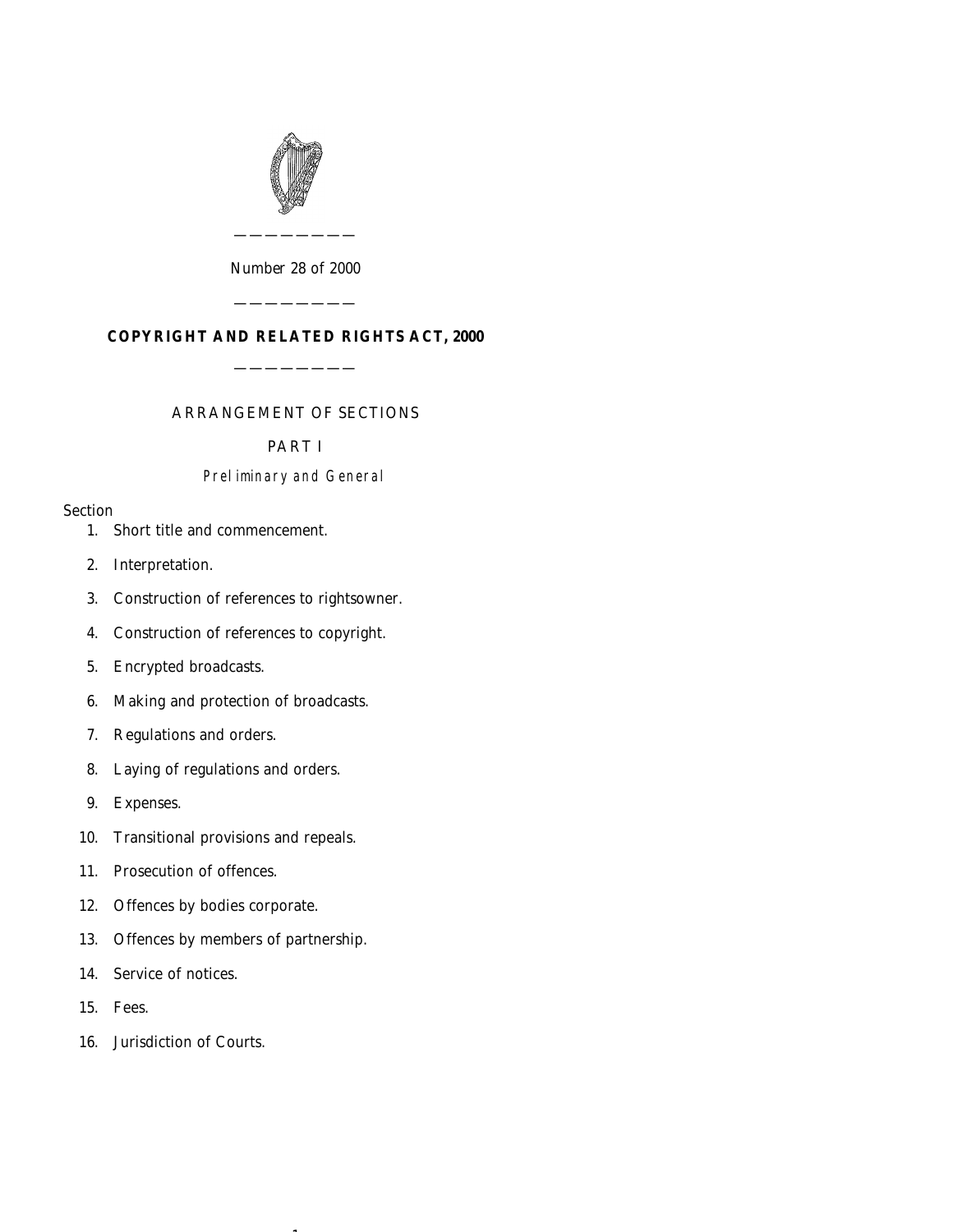# [*No.* **28.**] *Copyright and Related Rights Act,* [2000.] 2000. PART II Copyright

## Chapter 1

## *Subsistence of Copyright*

## Section

- [17. Copyright and copyright works.](#page-33-0)
- [18. Copyright in literary, dramatic or musical works and original](#page-33-0) databases.
- [19. Copyright in sound recordings.](#page-33-0)
- [20. Exclusion of copyright in retransmission.](#page-33-0)

## Chapter 2

## *Authorship and Ownership of Copyright*

- [21. Interpretation of author.](#page-34-0)
- [22. Works of joint authorship.](#page-34-0)
- [23. First ownership of copyright.](#page-34-0)

#### Chapter 3

## *Duration of Copyright*

- [24. Duration of copyright in a literary, dramatic, musical or artis](#page-35-0)tic work or an original database.
- [25. Duration of copyright in films.](#page-35-0)
- [26. Duration of copyright in sound recordings.](#page-36-0)
- [27. Duration of copyright in broadcasts.](#page-36-0)
- [28. Duration of copyright in cable programmes.](#page-36-0)
- [29. Duration of copyright in typographical arrangements.](#page-36-0)
- [30. Duration of copyright in computer-generated works.](#page-36-0)
- [31. Duration of copyright in works in volumes, parts, etc.](#page-36-0)
- [32. Miscellaneous matters in relation to duration.](#page-36-0)
- [33. Expiry of copyright.](#page-37-0)
- [34. Making available of a work not previously made available.](#page-37-0)
- [35. Calculation of term of copyright.](#page-37-0)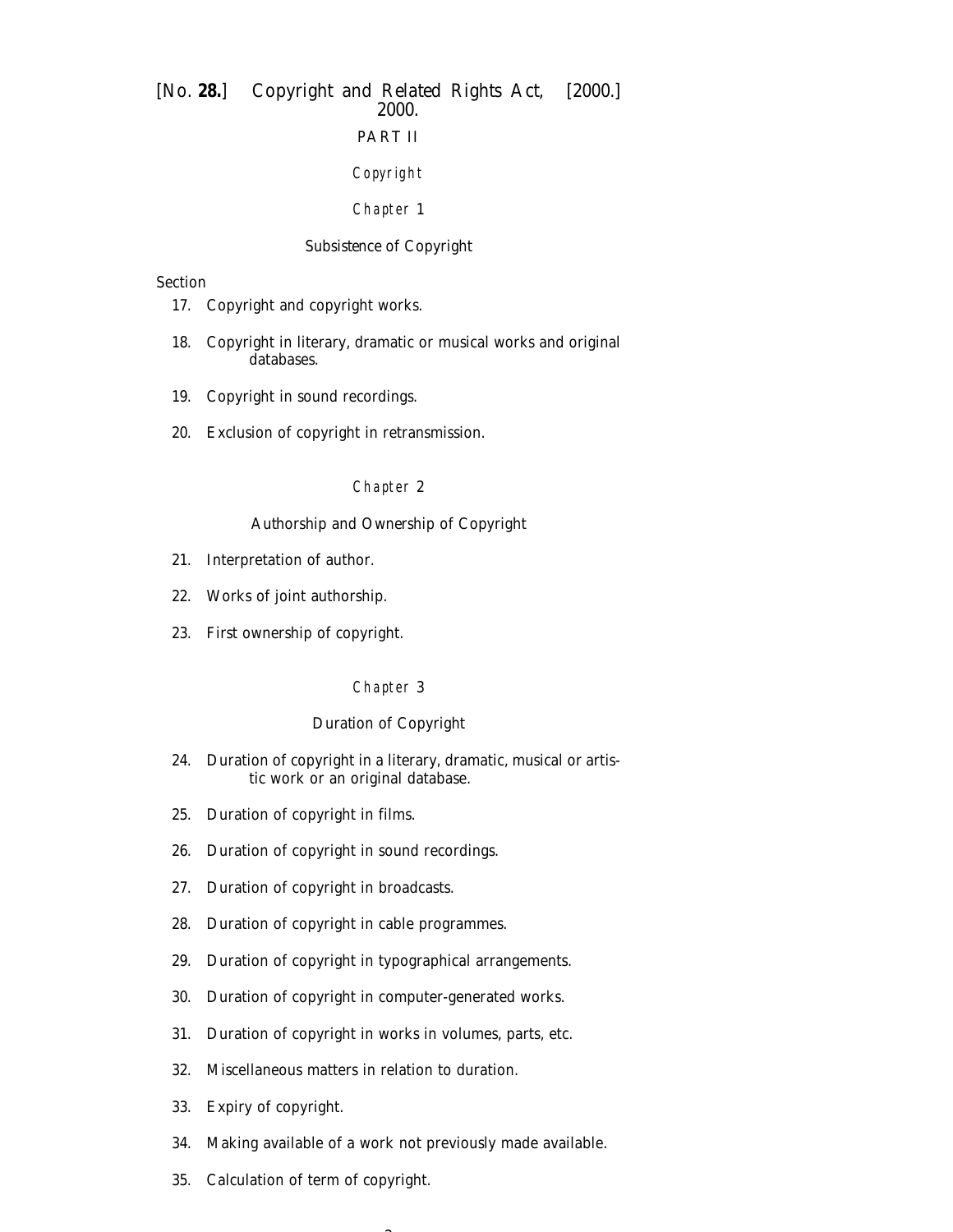## Section

[36. Non-application of certain provisions on duration to Govern](#page-37-0)ment copyright, etc.

#### Chapter 4

#### *Rights of Copyright Owner*

- [37. Acts restricted by copyright in a work.](#page-37-0)
- [38. Playing of sound recordings licences of right.](#page-38-0)
- [39. Reproduction right.](#page-40-0)
- [40. Making available right.](#page-41-0)
- [41. Distribution right.](#page-42-0)
- [42. Rental and lending right.](#page-43-0)
- [43. Infringement by adaptation of works.](#page-44-0)

# Chapter 5

## *Secondary Infringement of Copyright*

- [44. Interpretation of infringing copy.](#page-44-0)
- [45. Secondary infringement: dealing with infringing copy.](#page-45-0)
- [46. Secondary infringement: providing means for making infring](#page-45-0)ing copies.
- [47. Secondary infringement: permitting use of premises for](#page-46-0) infringing performances.
- [48. Secondary infringement: permitting use of apparatus for](#page-46-0) infringing performances.

#### Chapter 6

#### *Acts Permitted in Relation to Works Protected by Copyright*

- [49. Exemptions in respect of copyright works.](#page-46-0)
- [50. Fair dealing: research or private study.](#page-47-0)
- [51. Fair dealing: criticism or review.](#page-47-0)
- [52. Incidental inclusion of copyright material.](#page-48-0)

#### *Education*

- [53. Acts done for purposes of instruction or examination.](#page-48-0)
- [54. Anthologies for educational use.](#page-49-0)
- [55. Performing, playing or showing work in course of activities](#page-49-0) of educational establishment.

 $\sim$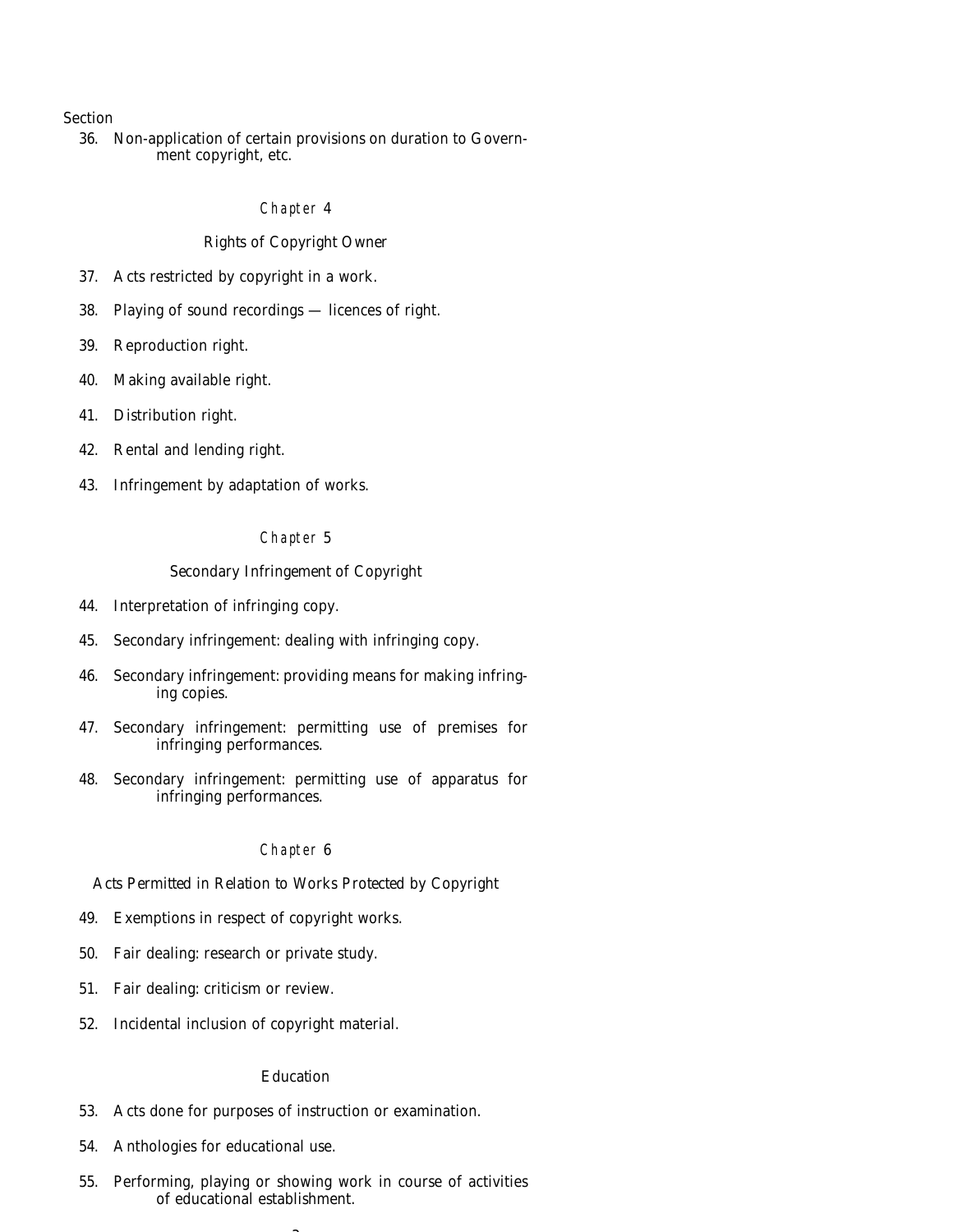Section

- [56. Recording by educational establishments of broadcasts and](#page-50-0) cable programmes.
- [57. Reprographic copying by educational establishments of cer](#page-50-0)tain works.
- [58. Copyright not infringed by lending.](#page-50-0)

## *Libraries and Archives*

- [59. Regulations relating to copying by libraries and archives.](#page-51-0)
- [60. Libraries and archives: declarations.](#page-51-0)
- [61. Copying by librarians or archivists: articles in periodicals.](#page-52-0)
- [62. Copying by librarians or archivists: parts of works lawfully](#page-52-0) made available to public.
- [63. Multiple copying.](#page-52-0)
- [64. Copying by librarians or archivists: supply of copies to other](#page-53-0) libraries and archives.
- [65. Copying by librarians or archivists: replacement copies of](#page-53-0) works.
- [66. Copying by librarians or archivists for certain purposes.](#page-53-0)
- [67. Copying by librarians or archivists: certain works not lawfully](#page-54-0) made available to public.
- [68. Copy of work required to be made as condition of export.](#page-54-0)
- [69. Copying by librarians or archivists: exemptions.](#page-54-0)
- [70. Copying by librarians or archivists: infringing copy.](#page-54-0)

## *Public Administration*

- [71. Parliamentary and judicial proceedings.](#page-54-0)
- [72. Statutory inquiries.](#page-55-0)
- [73. Copying of material in public records.](#page-55-0)
- [74. Material open to public inspection or on statutory register.](#page-55-0)
- [75. Works communicated to Government or Oireachtas.](#page-56-0)
- [76. Acts done under statutory authority.](#page-56-0)
- [77. Savings.](#page-56-0)

#### *Designs*

- [78. Acts done in reliance on registration of design.](#page-57-0)
- [79. Exception from protection of copyright in certain works.](#page-57-0)

4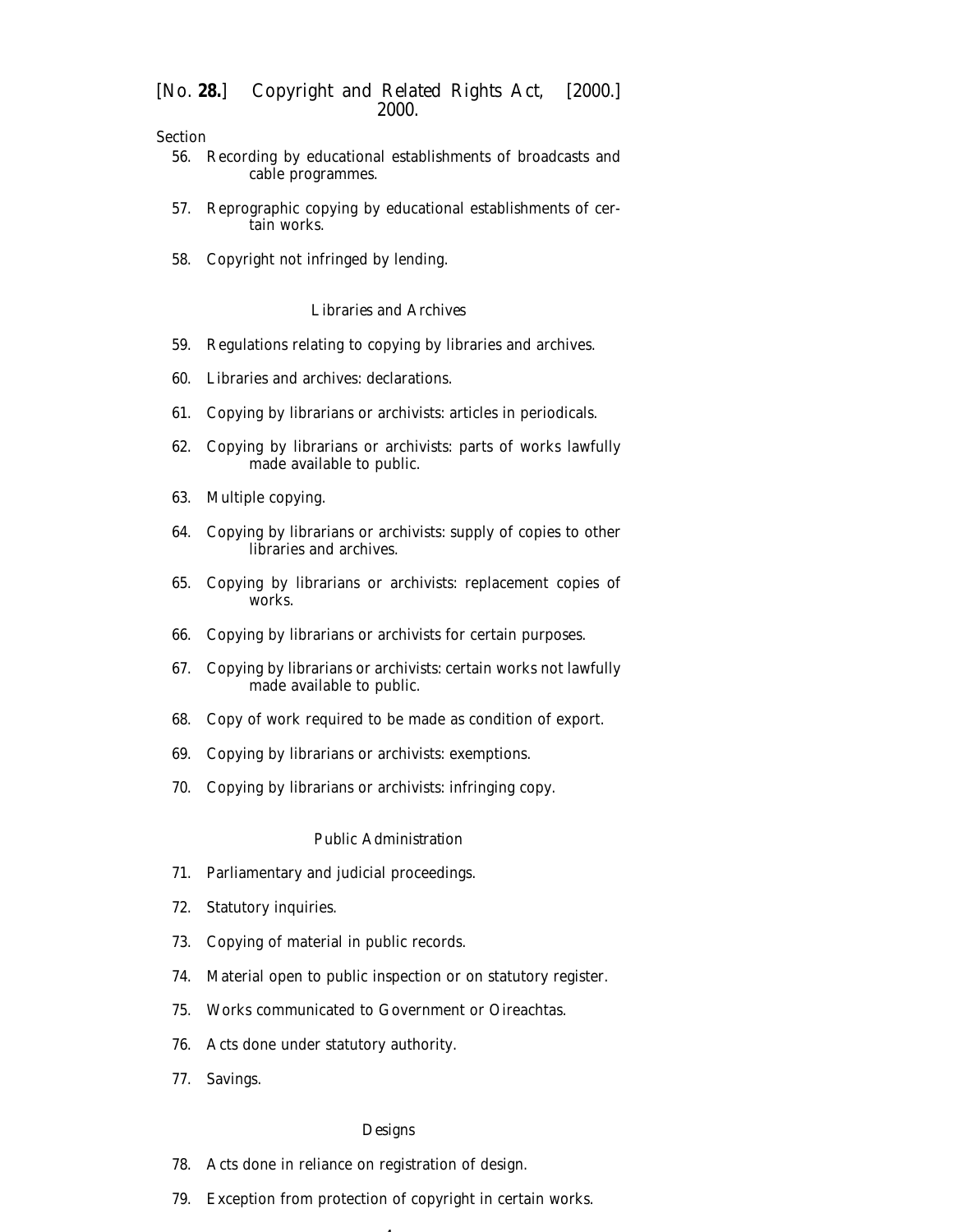## *Computer Programs*

## Section

- [80. Back-up copies of computer programs.](#page-57-0)
- [81. Lawful copies of computer programs.](#page-58-0)
- [82. Exceptions to infringement of copyright in computer](#page-58-0) programs.

# *Original Database*

[83. Access to or use of original database.](#page-59-0)

# *Typefaces*

- [84. Use of typefaces: printing.](#page-59-0)
- [85. Articles for producing materials in particular typefaces.](#page-59-0)

# *Works in Electronic Form*

[86. Transfer of copies of work in electronic form.](#page-60-0)

# *Miscellaneous Matters Relating to Copyright*

- [87. Transient and incidental copies.](#page-60-0)
- [88. Anonymous or pseudonymous works: acts permitted.](#page-60-0)
- [89. Use of notes or recordings of spoken words in certain cases.](#page-61-0)
- [90. Public reading or recitation of works.](#page-61-0)
- [91. Abstracts of scientific or technical articles.](#page-61-0)
- [92. Fixations of performances of works of folklore.](#page-61-0)
- [93. Representation of certain artistic works on public display.](#page-62-0)
- [94. Advertising sale of artistic work.](#page-62-0)
- [95. Making of subsequent works by same artist.](#page-63-0)
- [96. Reconstruction of buildings.](#page-63-0)
- [97. Playing or showing of sound recordings, broadcasts and cable](#page-63-0) programmes in certain premises.
- [98. Playing of sound recordings for clubs, societies, etc.](#page-63-0)
- [99. Copying for purpose of broadcast or cable programme.](#page-63-0)
- [100. Recording for purposes of supervision and control of broad](#page-64-0)casts and cable programmes.

5

[101. Recording for purposes of time-shifting.](#page-64-0)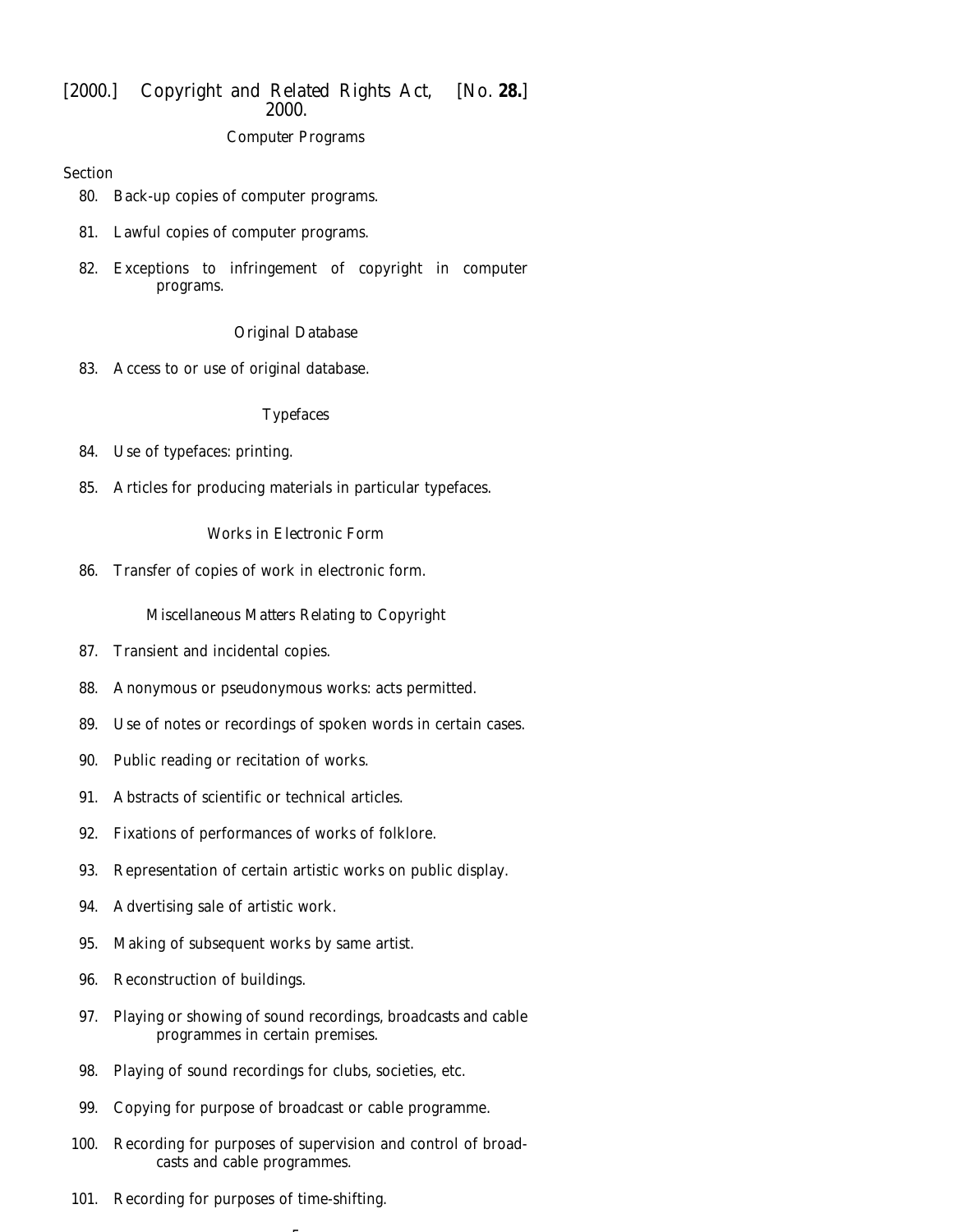Section

- [102. Photographs of television broadcasts or cable programmes.](#page-64-0)
- [103. Reception and retransmission of broadcasts in cable pro](#page-64-0)gramme services.
- [104. Provision of modified works.](#page-65-0)
- [105. Recording for archival purposes.](#page-65-0)
- [106. Adaptation of a work.](#page-65-0)

#### Chapter 7

#### *Copyright: Moral Rights*

- [107. Paternity right.](#page-66-0)
- [108. Exceptions to paternity right.](#page-66-0)
- [109. Integrity right.](#page-66-0)
- [110. Exceptions to integrity right.](#page-67-0)
- [111. Qualification of integrity right in certain cases.](#page-67-0)
- [112. Secondary infringement of integrity right: possessing or](#page-68-0) dealing.
- [113. False attribution of work.](#page-68-0)
- [114. Right to privacy in photographs and films.](#page-69-0)
- [115. Duration of moral rights.](#page-69-0)
- [116. Waiver of rights.](#page-69-0)
- [117. Application of certain provisions to works of joint authorship](#page-70-0) and joint ownership.
- [118. Moral rights not assignable or alienable.](#page-70-0)
- [119. Transmission of moral rights on death.](#page-70-0)

#### Chapter 8

#### *Dealings with Rights in Copyright Works*

- [120. Assignment and licences.](#page-71-0)
- [121. Prospective ownership of copyright.](#page-72-0)
- [122. Exclusive licences.](#page-72-0)
- [123. Copyright to pass under will with certain original fixations.](#page-72-0)
- [124. Presumption of transfer of rental right in case of film pro](#page-73-0)duction agreement.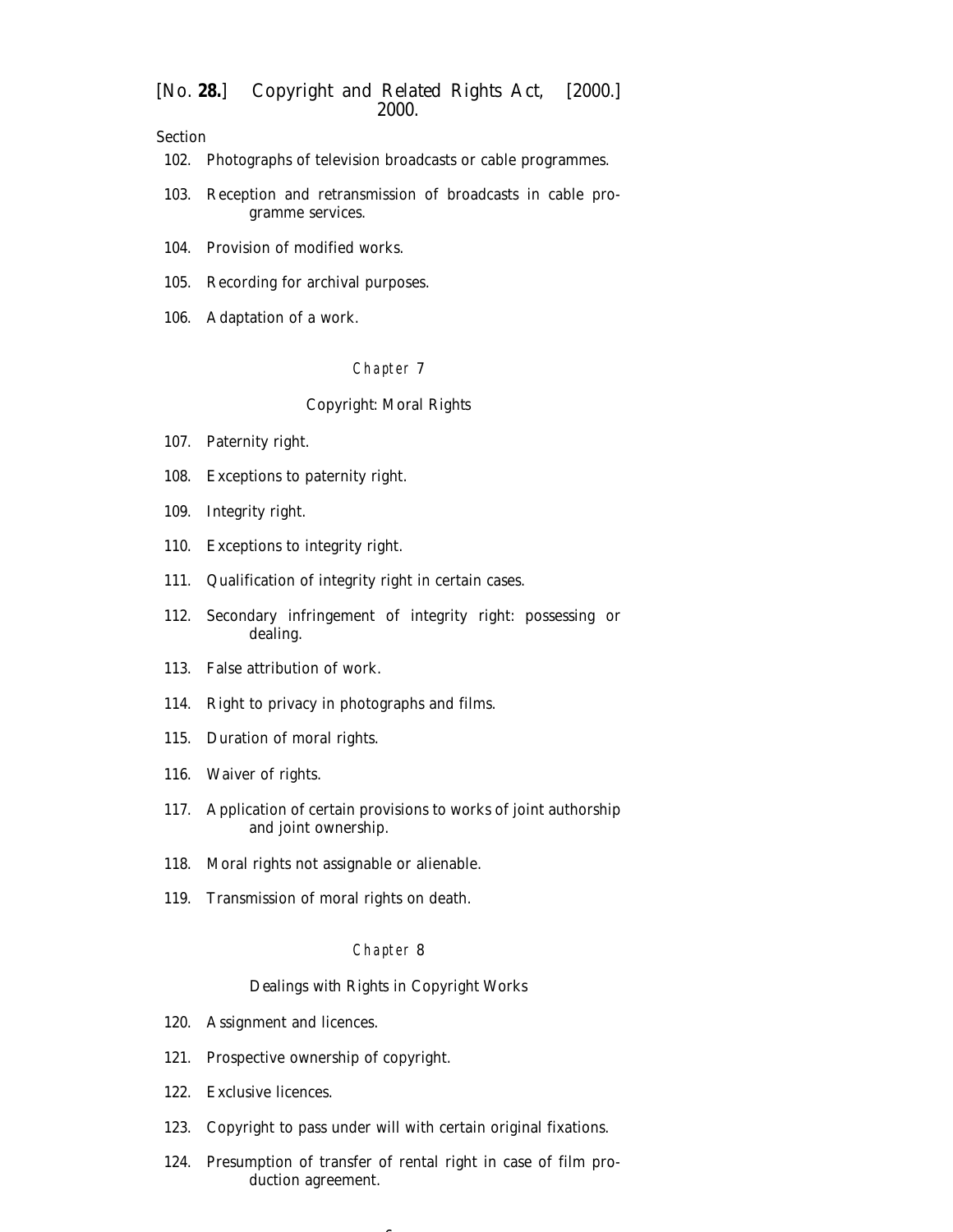Section

- [125. Right to equitable remuneration where rental right](#page-73-0) transferred.
- [126. Equitable remuneration: reference of determination of](#page-73-0) amount to Controller.

## Chapter 9

## *Remedies: Copyright Owner*

- [127. Infringement actionable by copyright owner.](#page-74-0)
- [128. Award of damages in infringement action.](#page-74-0)
- [129. Action in respect of construction of building.](#page-75-0)
- [130. Undertakings concerning licences of right.](#page-75-0)
- [131. Order for delivery up.](#page-75-0)
- [132. Application to District Court for seizure of infringing copies,](#page-76-0) articles or devices.
- [133. Right of copyright owner to seize infringing copies, articles](#page-77-0) or devices, etc.
- [134. Rights of owner of copyright in respect of infringing copy.](#page-78-0)

## Chapter 10

## *Rights and Remedies: Exclusive Licensee*

- [135. Rights and remedies of exclusive licensee.](#page-79-0)
- [136. Exercise of concurrent rights.](#page-79-0)

# Chapter 11

# *Remedies: Moral Rights*

- [137. Remedies for infringement of moral rights.](#page-80-0)
- [138. Action in respect of construction of building.](#page-80-0)

# Chapter 12

## *Presumptions*

[139. Presumptions.](#page-80-0)

# Chapter 13

# *Offences: Copyright*

-

- [140. Offences.](#page-82-0)
- [141. False claims of copyright.](#page-84-0)
- [142. Order for delivery up in criminal proceedings.](#page-84-0)
- [143. Search warrants and seizure.](#page-84-0)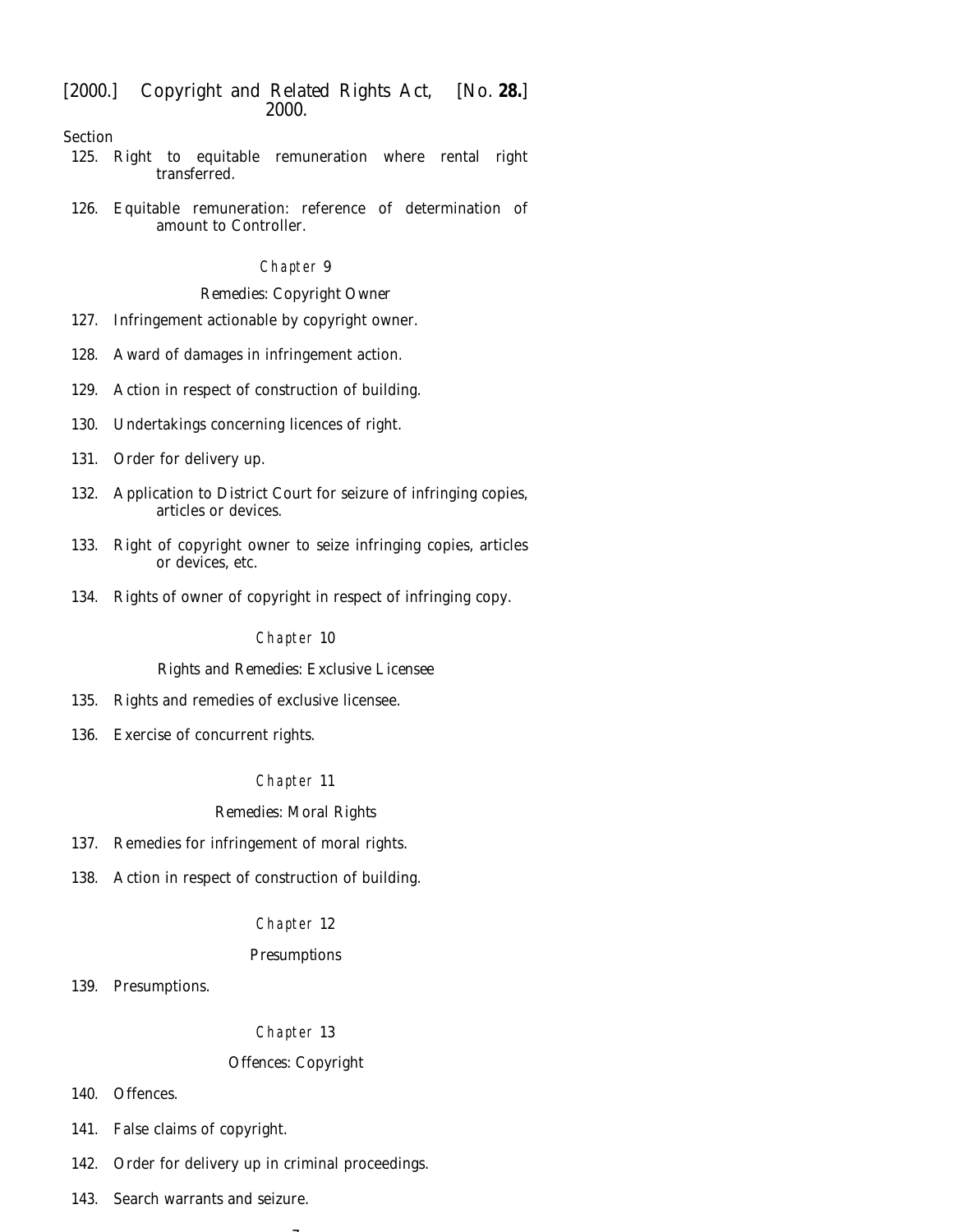# Chapter 14

#### *Delivery up and Disposal*

## Section

- [144. Period after which remedy for delivery up is not available.](#page-85-0)
- [145. Order as to disposal of infringing copy, article or device.](#page-86-0)
- [146. Amendment to section 23 of Trade Marks Act, 1996.](#page-87-0)

#### Chapter 15

### *Provision for Preventing Importation*

- [147. Infringing copies, articles or devices may be treated as pro](#page-87-0)hibited goods.
- [148. Power of Revenue Commissioners to make regulations.](#page-88-0)

#### Chapter 16

#### *Copyright Licensing*

[149. Licensing schemes and licensing bodies.](#page-88-0)

#### *References and Applications Relating to Licensing Schemes*

- [150. General references.](#page-89-0)
- [151. Reference of proposed licensing scheme to Controller.](#page-89-0)
- [152. Reference of licensing scheme to Controller.](#page-89-0)
- [153. Further reference of scheme to Controller.](#page-90-0)
- [154. Application for grant of licence in connection with licensing](#page-90-0) scheme.
- [155. Review of orders made by Controller.](#page-91-0)
- [156. Effect of order of Controller as to licensing scheme.](#page-92-0)

## *References and Applications Relating to Licensing by Licensing Bodies*

- [157. General references by licensing bodies.](#page-93-0)
- [158. Reference to Controller of proposed licence.](#page-93-0)
- [159. Reference to Controller of expiring licence.](#page-93-0)
- [160. Application for review of order made by Controller.](#page-93-0)

 $\overline{\phantom{a}}$ 

[161. Effect of order of Controller as to licence.](#page-94-0)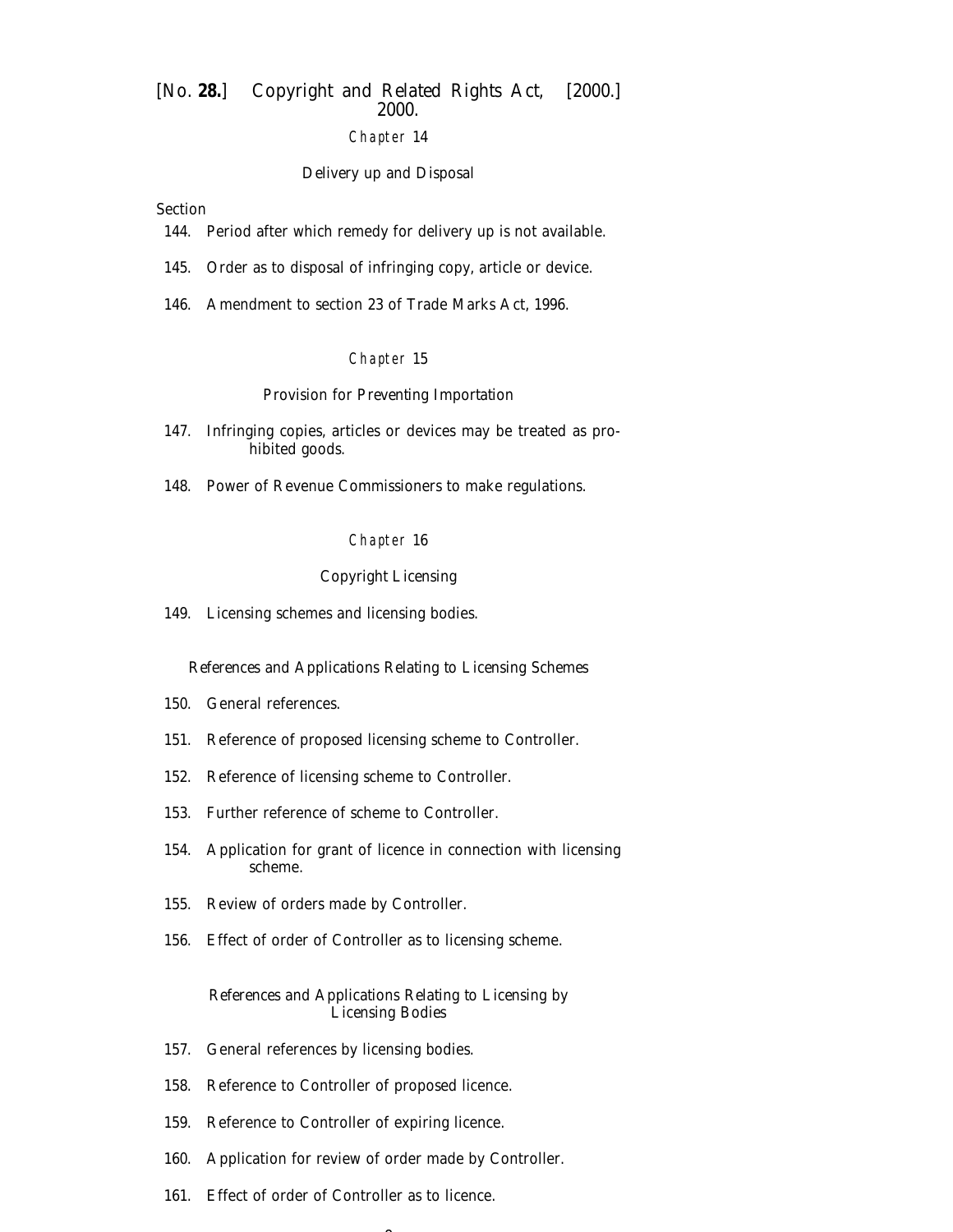## *Licensing: Miscellaneous*

#### Section

- [162. General considerations: unreasonable discrimination.](#page-94-0)
- [163. Licences for reprographic copying.](#page-95-0)
- [164. Licences to reflect payments in respect of underlying rights.](#page-95-0)
- [165. Licences to reflect conditions imposed by promoters of](#page-95-0) events.
- [166. Licences in respect of works included in retransmissions.](#page-95-0)
- [167. Implied indemnity in certain schemes and licences for repro](#page-96-0)graphic copying.
- [168. Power to extend application of scheme or licence.](#page-96-0)
- [169. Variation or discharge of order extending scheme or licence.](#page-97-0)
- [170. Appeals against orders.](#page-98-0)
- [171. Inquiry whether other provisions required.](#page-98-0)
- [172. Statutory licence where recommendation not implemented.](#page-99-0)
- [173. Certification of licensing schemes.](#page-100-0)

#### *Cable Retransmissions*

[174. Collective exercise of certain rights in relation to cable](#page-101-0) retransmissions.

#### Chapter 17

#### *Registration of Copyright Licensing Bodies*

- [175. Register of copyright licensing bodies.](#page-102-0)
- [176. Proof that licensing body may act on behalf of specified](#page-103-0) classes.
- [177. Notification of charges.](#page-103-0)
- [178. Validity of certificates of registration.](#page-103-0)
- [179. Refusal of application.](#page-103-0)
- [180. Indemnity for Controller.](#page-104-0)
- [181. Obligation of collecting societies to register \(copyright\).](#page-104-0)

 $\overline{\phantom{a}}$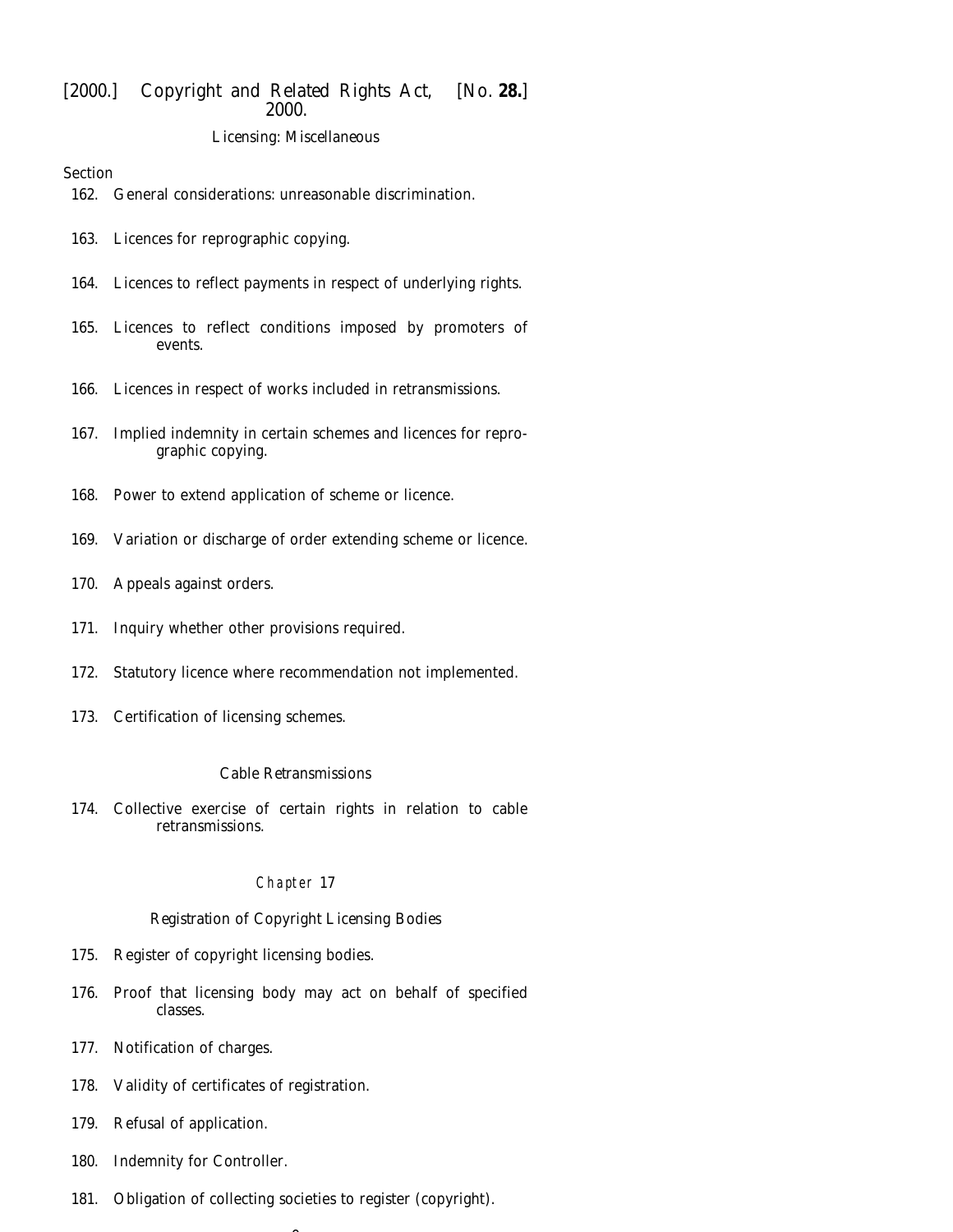## Chapter 18

#### *Qualification for Copyright Protection*

## Section

- [182. Qualification for copyright protection: general.](#page-104-0)
- [183. Qualification by reference to author.](#page-105-0)
- [184. Qualification for copyright protection: specific.](#page-106-0)
- [185. Territorial waters and Continental Shelf.](#page-106-0)
- [186. Qualification for copyright in broadcasts and cable](#page-107-0) programmes.
- [187. Prohibition on contravention of certain international](#page-107-0) obligations.
- [188. Extension of this Part by order.](#page-107-0)
- [189. Orders to be made for countries other than convention](#page-108-0) countries, etc.
- [190. Restriction of rights by order.](#page-108-0)

#### Chapter 19

#### *Government and Oireachtas copyright*

- [191. Government copyright.](#page-109-0)
- [192. Copyright in Acts, etc.](#page-110-0)
- [193. Houses of the Oireachtas: copyright.](#page-110-0)
- [194. Oireachtas copyright.](#page-110-0)
- [195. Houses of the Oireachtas: supplementary provisions with](#page-111-0) regard to copyright.

#### Chapter 20

#### *International Organisations*

[196. Copyright vesting in certain international organisations.](#page-111-0)

#### Chapter 21

#### *Anonymous Works*

[197. Works of folklore.](#page-111-0)

#### Chapter 22

# *Deposit of Certain Copyright Materials*

 $\sim$ 

[198. Delivery of certain materials to libraries.](#page-112-0)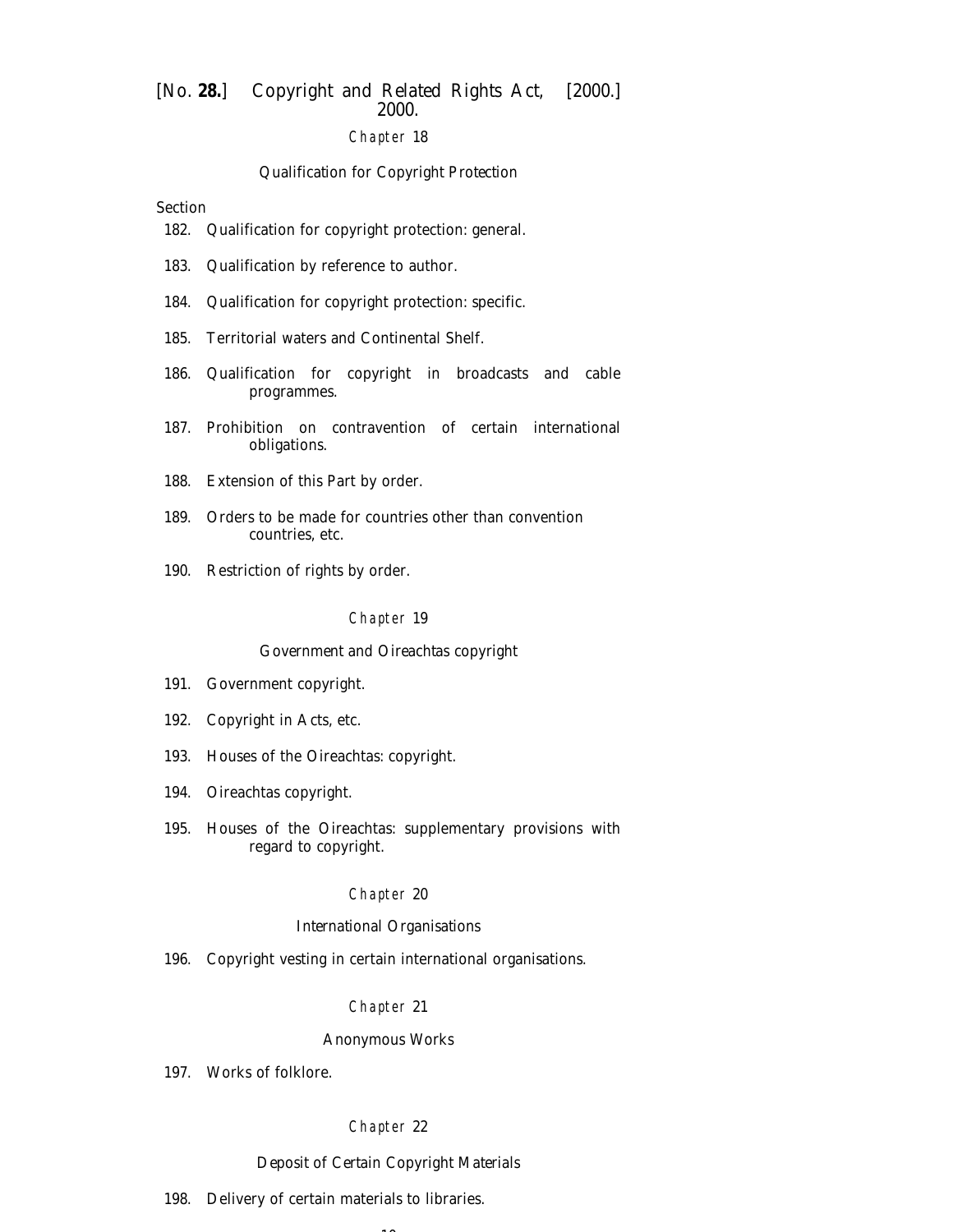#### Chapter 23

*Amendment of National Cultural Institutions Act, 1997, and Miscellaneous Repeals*

#### Section

[199. Amendment of sections 65 and 66 of the National Cultural](#page-114-0) Institutions Act, 1997.

#### Chapter 24

## *Copyright: Legal Tender*

[200. Copyright in Irish legal tender notes, euro notes, consolidated](#page-115-0) bank notes and in Irish and euro coins.

### Chapter 25

## *Disposal of Certain Books*

[201. Disposal of books of King's Inns Library, Dublin.](#page-116-0)

## PART III

#### Rights in Performances

Chapter 1

## *Performers' Rights*

- [202. Interpretation.](#page-116-0)
- [203. Performers' rights: general.](#page-117-0)
- [204. Reproduction right of performer.](#page-118-0)
- [205. Making available to public copies of recordings of qualifying](#page-118-0) performances.
- [206. Distribution right of performers.](#page-119-0)
- [207. Rental and lending right of performer.](#page-120-0)
- [208. Right to equitable remuneration for exploitation of sound](#page-121-0) recording.

#### Chapter 2

## *Infringement of Performers' Rights*

[209. Consent required for recording or live transmission of per](#page-122-0)formance.

11

- [210. Meaning of illicit recording.](#page-122-0)
- [211. Presumptions.](#page-123-0)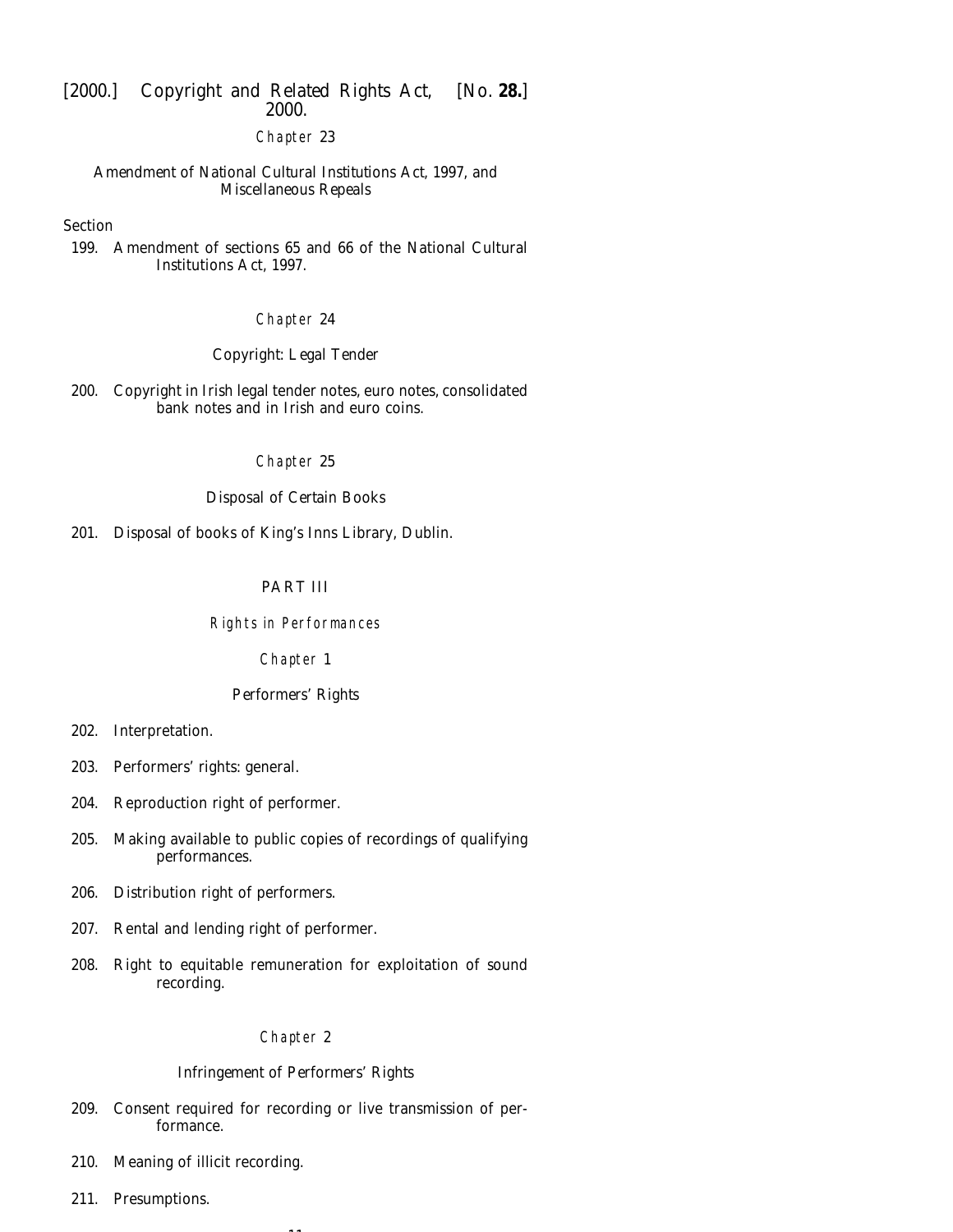Section

- [212. Secondary infringement: importing, possessing or dealing](#page-123-0) with illicit recordings.
- [213. Secondary infringement: providing means for making illicit](#page-123-0) recording.
- [214. Secondary infringement: permitting use of apparatus for](#page-124-0) infringing performances.

## Chapter 3

#### *Recording Rights*

- [215. Interpretation.](#page-124-0)
- [216. Infringement of recording rights by copying.](#page-125-0)
- [217. Infringement of recording rights by use of illicit recording.](#page-125-0)
- [218. Secondary infringement: importing, possessing or dealing](#page-126-0) with illicit recording.
- [219. Secondary infringement: providing means for making illicit](#page-126-0) recordings.

#### Chapter 4

#### *Acts Permitted in Relation to Performances*

- [220. Exemptions in respect of performance.](#page-126-0)
- [221. Fair dealing with performances, etc.](#page-126-0)
- [222. Incidental use of performances.](#page-127-0)

#### *Education*

- [223. Copying of a performance for purpose of instruction, etc.](#page-127-0)
- [224. Playing of sound recording, etc., at an educational estab](#page-127-0)lishment.
- [225. Recording of broadcast, etc., on behalf of an educational](#page-128-0) establishment.
- [226. Performer's rights not infringed by lending.](#page-128-0)

## *Libraries and Archives*

- [227. Regulations relating to copying of recordings by libraries and](#page-128-0) archives.
- [228. Libraries and archives: declarations.](#page-129-0)
- [229. Copying by librarians or archivists: parts of recordings law](#page-129-0)fully made available to public.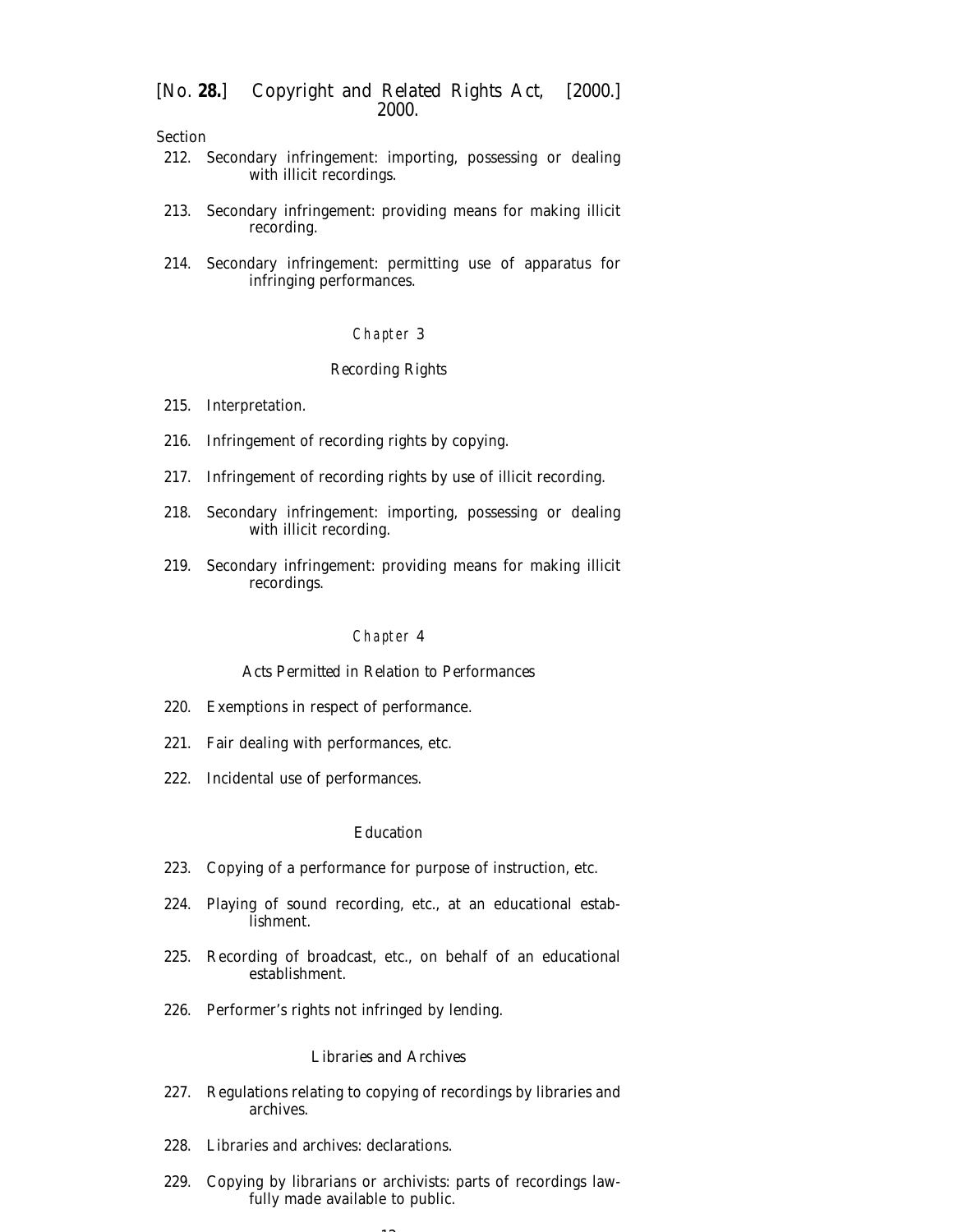## Section

[230. Multiple copying.](#page-129-0)

- [231. Copying by librarians or archivists: supply of copies to other](#page-129-0) libraries and archives.
- [232. Copying by librarians or archivists: replacement copies of](#page-130-0) recordings of performances.
- [233. Copying by librarians or archivists for certain purposes.](#page-130-0)
- [234. Copying by librarians or archivists: certain recordings not](#page-130-0) lawfully made available to public.
- [235. Copy of recording required to be made as condition of](#page-131-0) export.
- [236. Copying by librarians or archivists: illicit recording.](#page-131-0)

#### *Public Administration*

- [237. Parliamentary and judicial proceedings.](#page-131-0)
- [238. Statutory inquiries.](#page-131-0)
- [239. Copying of material in public records.](#page-131-0)
- [240. Material open to public inspection or on statutory register.](#page-131-0)
- [241. Acts done under statutory authority.](#page-132-0)

#### *Recordings in Electronic Form*

[242. Transfer of copies of recordings in electronic form.](#page-132-0)

# *Miscellaneous Matters Relating to Performers' Rights*

- [243. Use of recordings of spoken words in certain cases.](#page-133-0)
- [244. Transient and incidental copies.](#page-133-0)
- [245. Recordings of works of folklore.](#page-134-0)
- [246. Playing or showing sound recordings, broadcasts and cable](#page-134-0) programmes in certain premises.
- [247. Playing of sound recordings for clubs, societies, etc.](#page-134-0)
- [248. Recording for purposes of broadcast or cable programme.](#page-135-0)
- [249. Recording for purposes of supervision and control of broad](#page-135-0)casts and cable programmes.
- [250. Recording for purposes of time-shifting.](#page-135-0)
- [251. Reception and retransmission of broadcast in cable pro](#page-135-0)gramme service.
- [252. Provision of modified recordings.](#page-136-0)
- [253. Recording for archival purposes.](#page-136-0)
- [254. Power of Controller to consent on behalf of performer.](#page-136-0)

 $\overline{1}$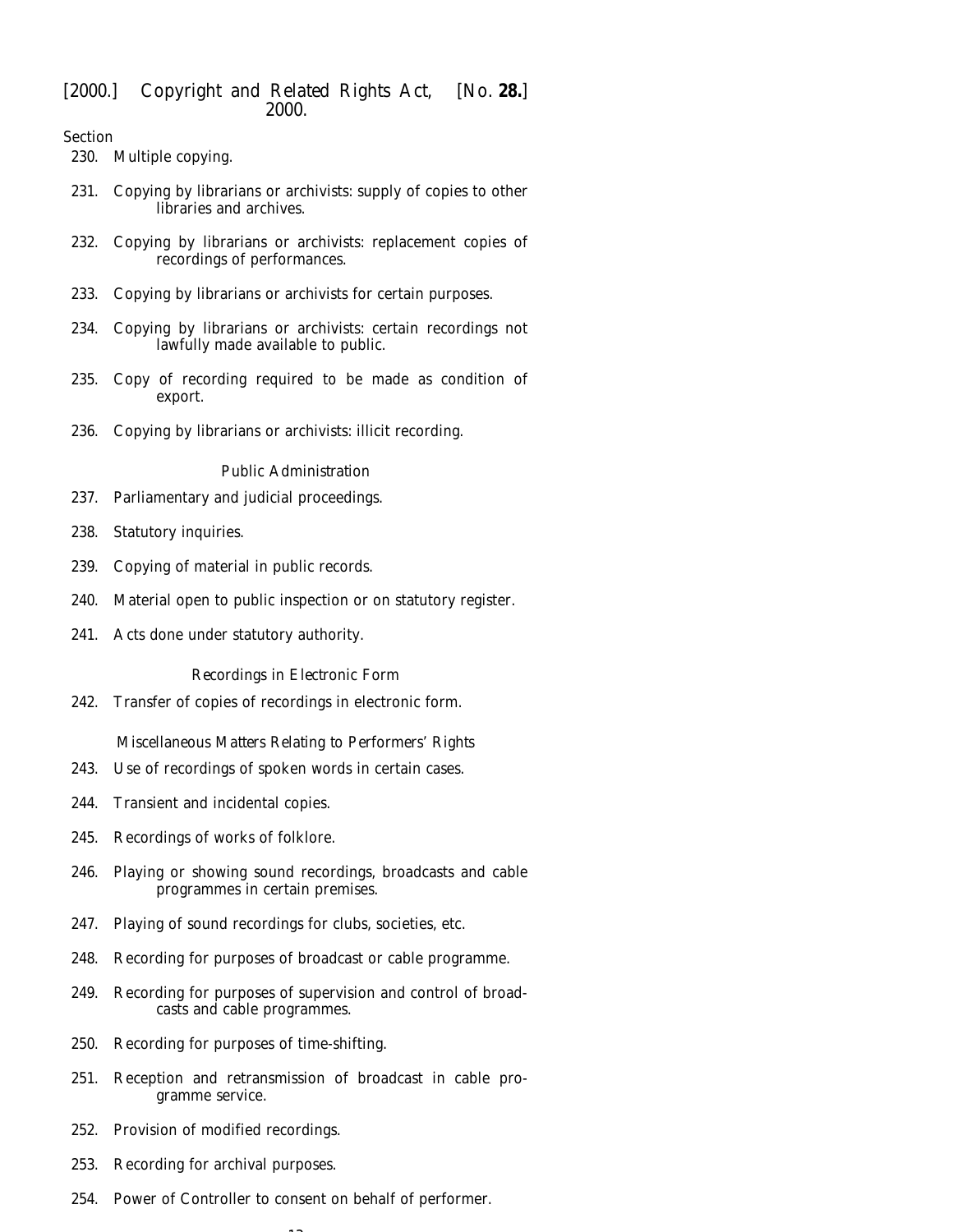## Chapter 5

#### *Delivery Up and Seizure*

Section

- [255. Order for delivery up.](#page-137-0)
- [256. Application to District Court for seizure of illicit recordings,](#page-137-0) articles or devices, etc.
- [257. Right of rightsowner to seize illicit recordings, articles or](#page-138-0) devices, etc.

#### Chapter 6

## *Offences: Performances*

- [258. Offences.](#page-140-0)
- [259. False claims of rights in performances.](#page-141-0)
- [260. Order for delivery up in criminal proceedings.](#page-141-0)
- [261. Search warrants and seizure.](#page-142-0)
- [262. False representation of authority to give consent.](#page-143-0)
- [263. Period after which remedy of delivery up is not available.](#page-143-0)
- [264. Order as to disposal of illicit recording, article or device.](#page-144-0)

#### Chapter 7

*Licensing Schemes: Performers' Property Rights Licensing*

[265. Licensing schemes and licensing bodies.](#page-145-0)

#### *References and Applications Relating to Licensing Schemes*

- [266. General references.](#page-145-0)
- [267. Reference of proposed licensing scheme to Controller.](#page-146-0)
- [268. Reference of licensing scheme to Controller.](#page-146-0)
- [269. Further reference of scheme to Controller.](#page-146-0)
- [270. Application for grant of a licence in connection with licensing](#page-147-0) scheme.
- [271. Review of orders made by Controller.](#page-148-0)
- [272. Effect of order of Controller as to licensing scheme.](#page-148-0)

### *References and Applications Relating to Licensing by Licensing Bodies*

14

[273. General references by licensing bodies.](#page-149-0)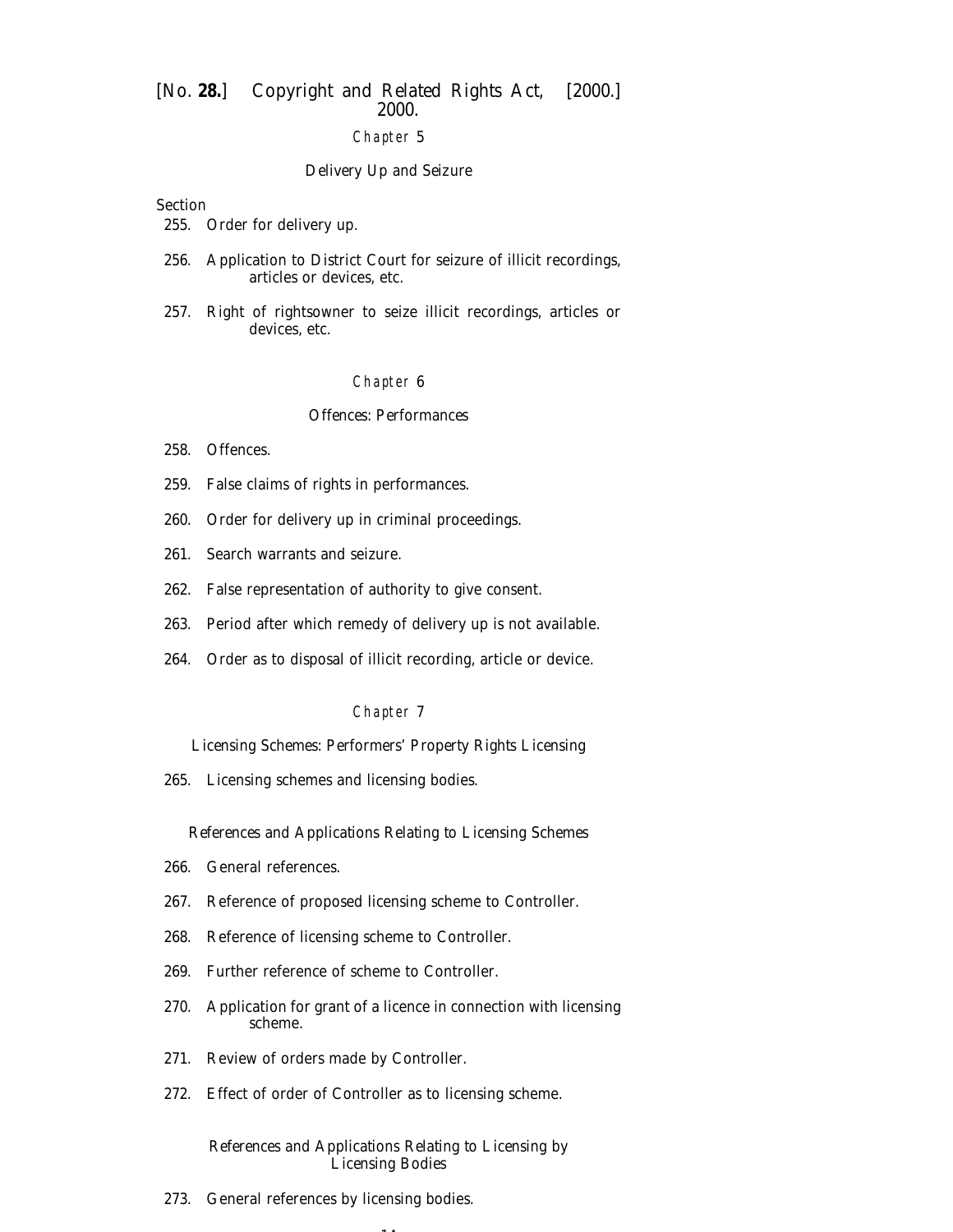# Section

- [274. Reference to Controller of proposed licence.](#page-149-0)
- [275. Reference to Controller of expiring licence.](#page-149-0)
- [276. Application for review of order made by Controller.](#page-150-0)
- [277. Effect of order of Controller as to licence.](#page-150-0)

#### *Licensing: Miscellaneous*

- [278. General considerations: unreasonable discrimination.](#page-151-0)
- [279. Licences to reflect payments in respect of underlying rights.](#page-151-0)

## Chapter 8

## *Registration of Licensing Bodies in Respect of Performers' Property Rights*

- [280. Register of licensing bodies for performers' property rights.](#page-151-0)
- [281. Proof that licensing body may act on behalf of specified](#page-152-0) classes.
- [282. Notification of charges.](#page-153-0)
- [283. Validity of certificates of registration.](#page-153-0)
- [284. Refusal of application.](#page-153-0)
- [285. Indemnity for Controller.](#page-153-0)
- [286. Obligation of collecting societies to register \(performers'](#page-153-0) property rights).

#### Chapter 9

## *Qualification: Performances*

- [287. Definition of qualifying person.](#page-154-0)
- [288. Qualifying performance.](#page-154-0)
- [289. Designation of qualifying countries.](#page-154-0)
- [290. Territorial waters and Continental Shelf.](#page-155-0)

#### Chapter 10

#### *Duration of Rights in Performances*

-

[291. Duration of rights.](#page-155-0)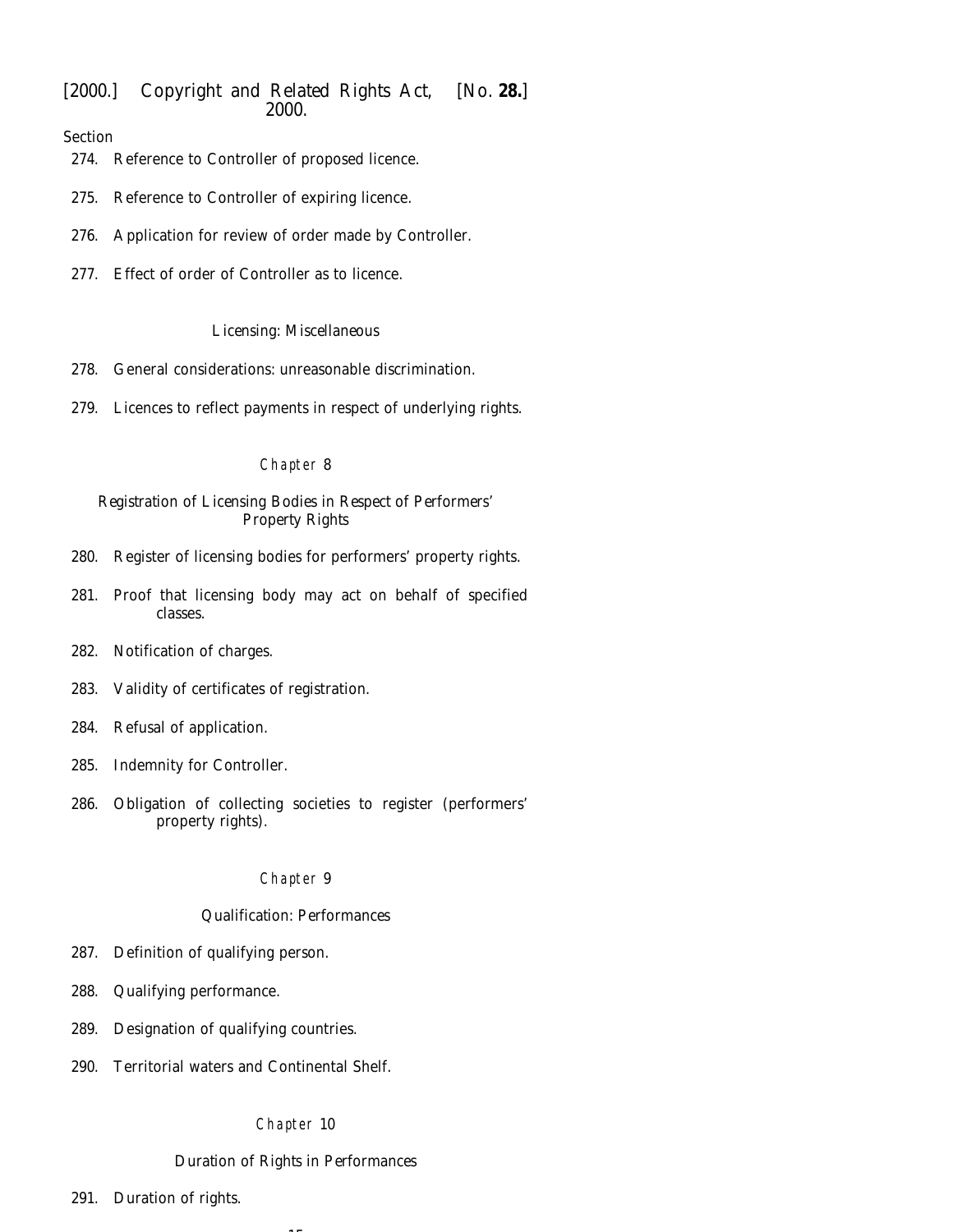## Chapter 11

#### *Performers' Property Rights*

#### Section

[292. Performers' property rights.](#page-155-0)

#### Chapter 12

#### *Transmission of Performers' Property Rights*

- [293. Assignment and licences.](#page-156-0)
- [294. Prospective ownership of performers' property rights.](#page-156-0)
- [295. Exclusive licences.](#page-157-0)
- [296. Performers' property rights to pass under will with certain](#page-157-0) original recordings.
- [297. Presumption of transfer of rental right in case of film pro](#page-157-0)duction agreement.
- [298. Right to equitable remuneration where rental right is](#page-157-0) transferred.
- [299. Equitable remuneration: reference of determination of](#page-158-0) amount to Controller.

#### Chapter 13

#### *Transmission of Recording Rights and Performers' Non-Property Rights*

- [300. Performers' non-property rights.](#page-159-0)
- [301. Transmissibility of rights of person having recording rights.](#page-159-0)
- [302. Consent.](#page-159-0)

#### Chapter 14

#### *Remedies: Owner of Performers' Property Rights*

- [303. Infringement actionable by rightsowner.](#page-160-0)
- [304. Award of damages in infringement action.](#page-160-0)
- [305. Undertakings concerning licences of right.](#page-160-0)

#### Chapter 15

## *Rights and Remedies: Exclusive Licensee*

16

[306. Rights and remedies of exclusive licensee.](#page-161-0)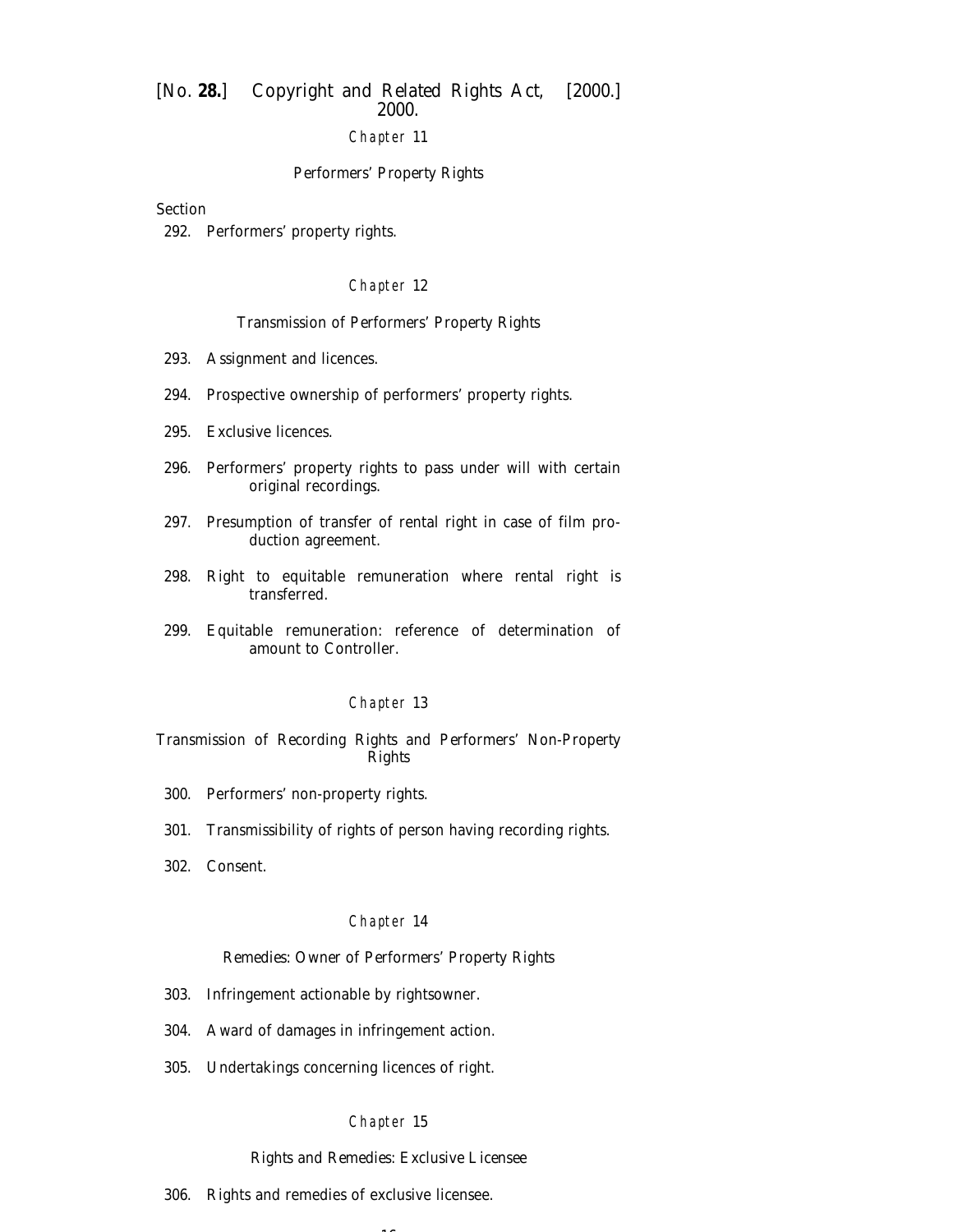Section

[307. Exercise of concurrent rights.](#page-161-0)

## Chapter 16

*Remedies: Owner of Performers' Non-Property Rights and Person having Recording Rights*

[308. Infringement actionable as a breach of statutory duty.](#page-162-0)

# PART IV

## Performers' Moral Rights

- [309. Paternity right.](#page-162-0)
- [310. Exceptions to paternity right.](#page-162-0)
- [311. Integrity right.](#page-162-0)
- [312. Exceptions to integrity right.](#page-163-0)
- [313. Secondary infringement of integrity right: possessing or](#page-163-0) dealing.
- [314. False attribution of performances.](#page-163-0)
- [315. Duration of moral rights.](#page-164-0)
- [316. Waiver of rights.](#page-164-0)
- [317. Performers' moral rights not assignable or alienable.](#page-165-0)
- [318. Transmission of moral rights on death.](#page-165-0)
- [319. Remedies for infringement of moral rights.](#page-166-0)

# PART V

## Databases

## Chapter 1

## *Rights in Databases*

[320. Interpretation.](#page-166-0)

## Chapter 2

## *Subsistence of Database Right*

-

[321. Database right.](#page-167-0)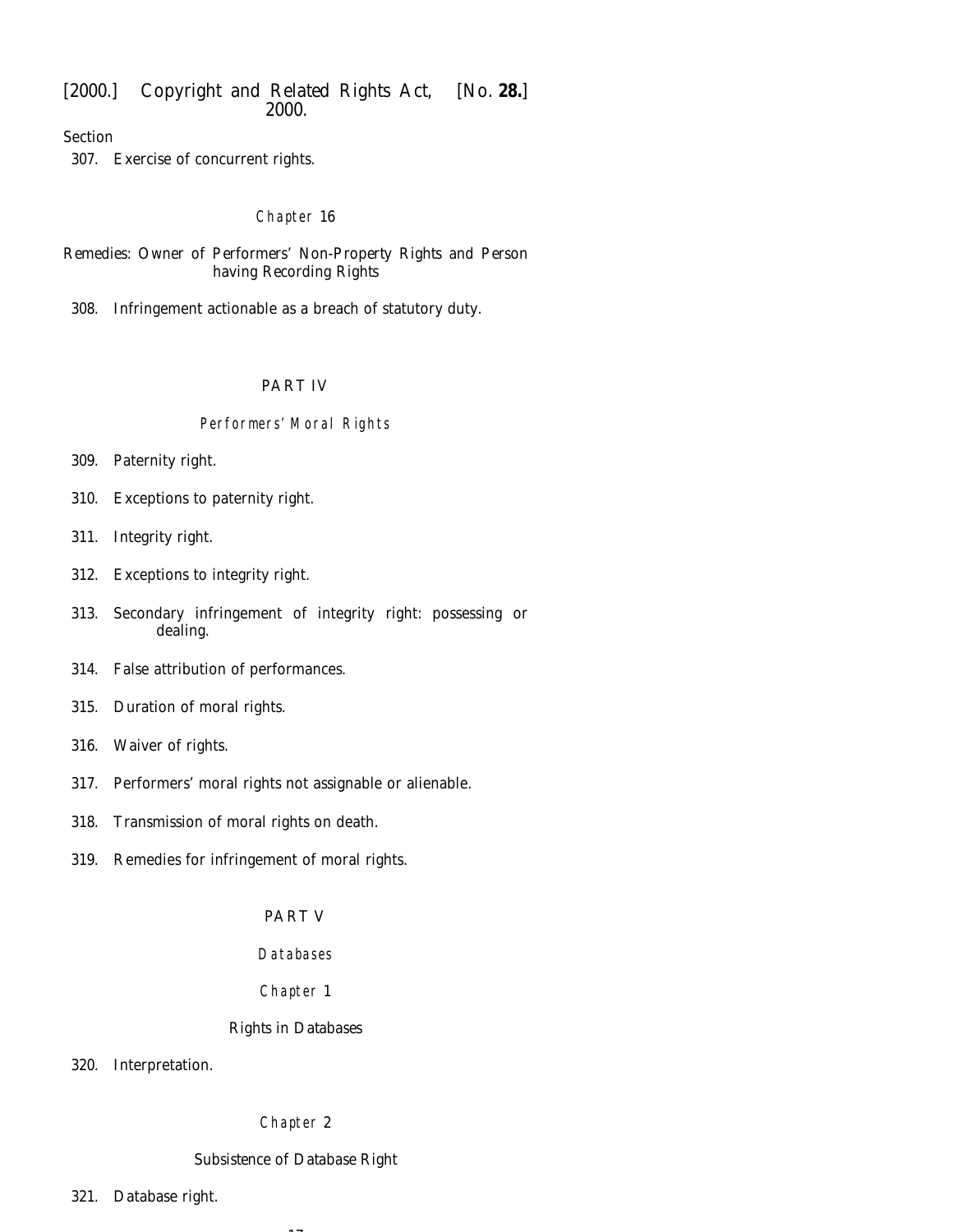# Chapter 3

#### *Maker and Ownership: Databases*

## Section

[322. Maker of database.](#page-167-0)

[323. First ownership of database right.](#page-168-0)

## Chapter 4

#### *Restricted Acts: Databases*

[324. Acts restricted by database right.](#page-168-0)

#### Chapter 5

# *Duration of Database Right*

[325. Term of protection of database right.](#page-169-0)

#### Chapter 6

#### *Qualification: Databases*

[326. Qualification for database right.](#page-169-0)

#### Chapter 7

## *Rights and Obligations of Lawful Users*

[327. Avoidance of certain terms affecting lawful users.](#page-170-0)

#### Chapter 8

#### *Acts Permitted in Respect of Database Right*

- [328. Exemptions in respect of databases.](#page-170-0)
- [329. Fair dealing: research or private study.](#page-170-0)

## *Education*

[330. Exception for educational establishments.](#page-171-0)

## *Public Administration*

- [331. Parliamentary or judicial proceedings.](#page-171-0)
- [332. Statutory inquiries.](#page-171-0)
- [333. Copying of material in public records.](#page-171-0)
- [334. Material open to public inspection or on statutory register.](#page-171-0)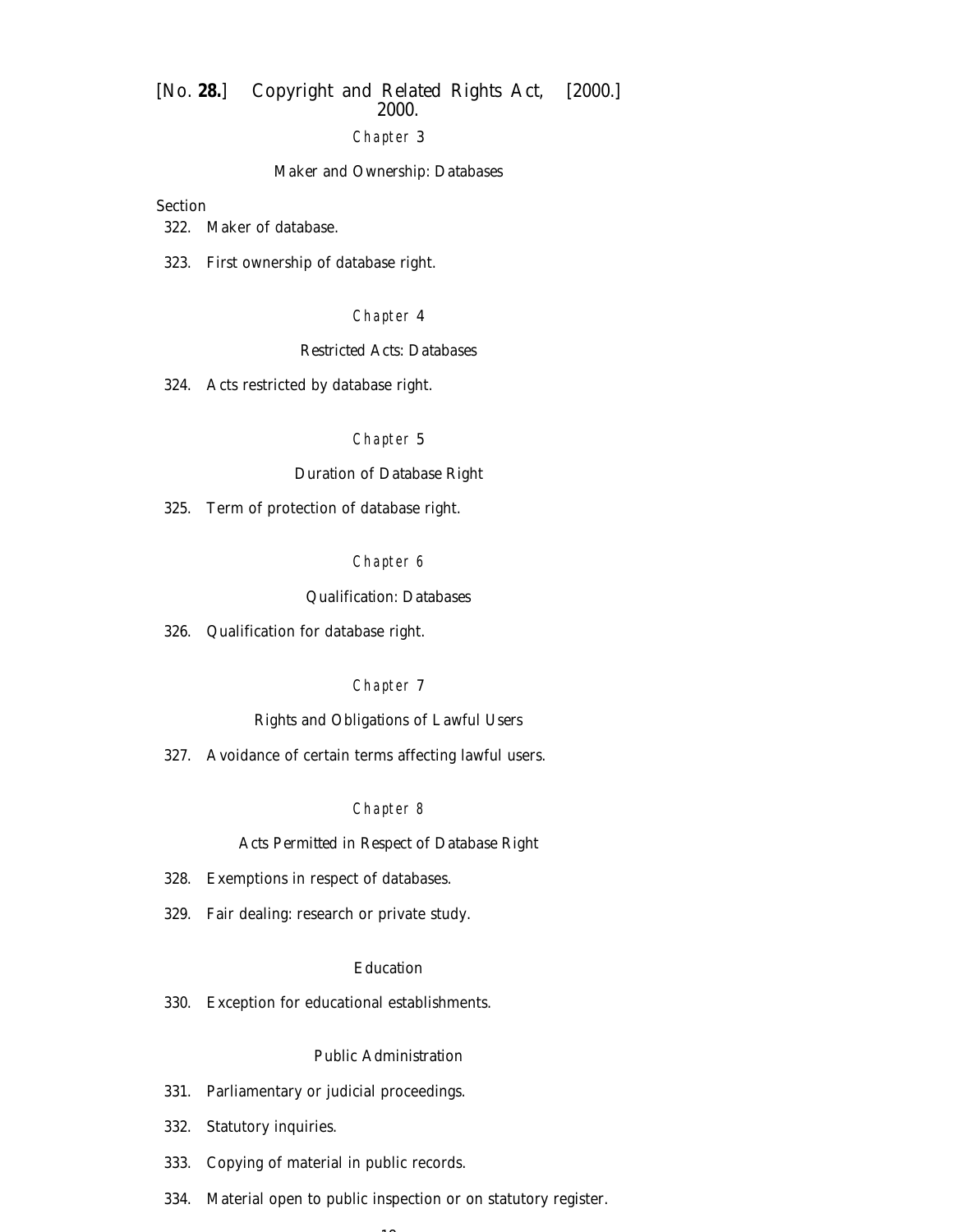Section

- [335. Databases communicated to Government or Oireachtas.](#page-172-0)
- [336. Acts done under statutory authority.](#page-173-0)

*Anonymous or Pseudonymous Databases*

[337. Anonymous or pseudonymous databases: acts permitted.](#page-173-0)

## Chapter 9

*Application of Copyright Provisions to Database Right*

[338. Application of copyright provisions to database right.](#page-173-0)

Chapter 10

## *Presumptions*

[339. Presumptions relevant to database right.](#page-173-0)

Chapter 11

## *Database Right: Licensing*

[340. Licensing schemes and licensing bodies.](#page-174-0)

## *References and Applications Relating to Licensing Schemes*

- [341. General references.](#page-175-0)
- [342. Reference of proposed licensing scheme to Controller.](#page-175-0)
- [343. Reference of licensing scheme to Controller.](#page-175-0)
- [344. Further reference of scheme to Controller.](#page-176-0)
- [345. Application for grant of licence in connection with licensing](#page-176-0) scheme.
- [346. Review of orders made by Controller.](#page-177-0)
- [347. Effect of order of Controller as to licensing scheme.](#page-177-0)

*References and Applications Relating to Licensing by Licensing Bodies*

- [348. General reference by licensing bodies.](#page-178-0)
- [349. Reference to Controller of proposed licence.](#page-179-0)
- [350. Reference to Controller of expiring licence.](#page-179-0)
- [351. Application for review of order made by Controller.](#page-179-0)

 $\overline{\phantom{a}}$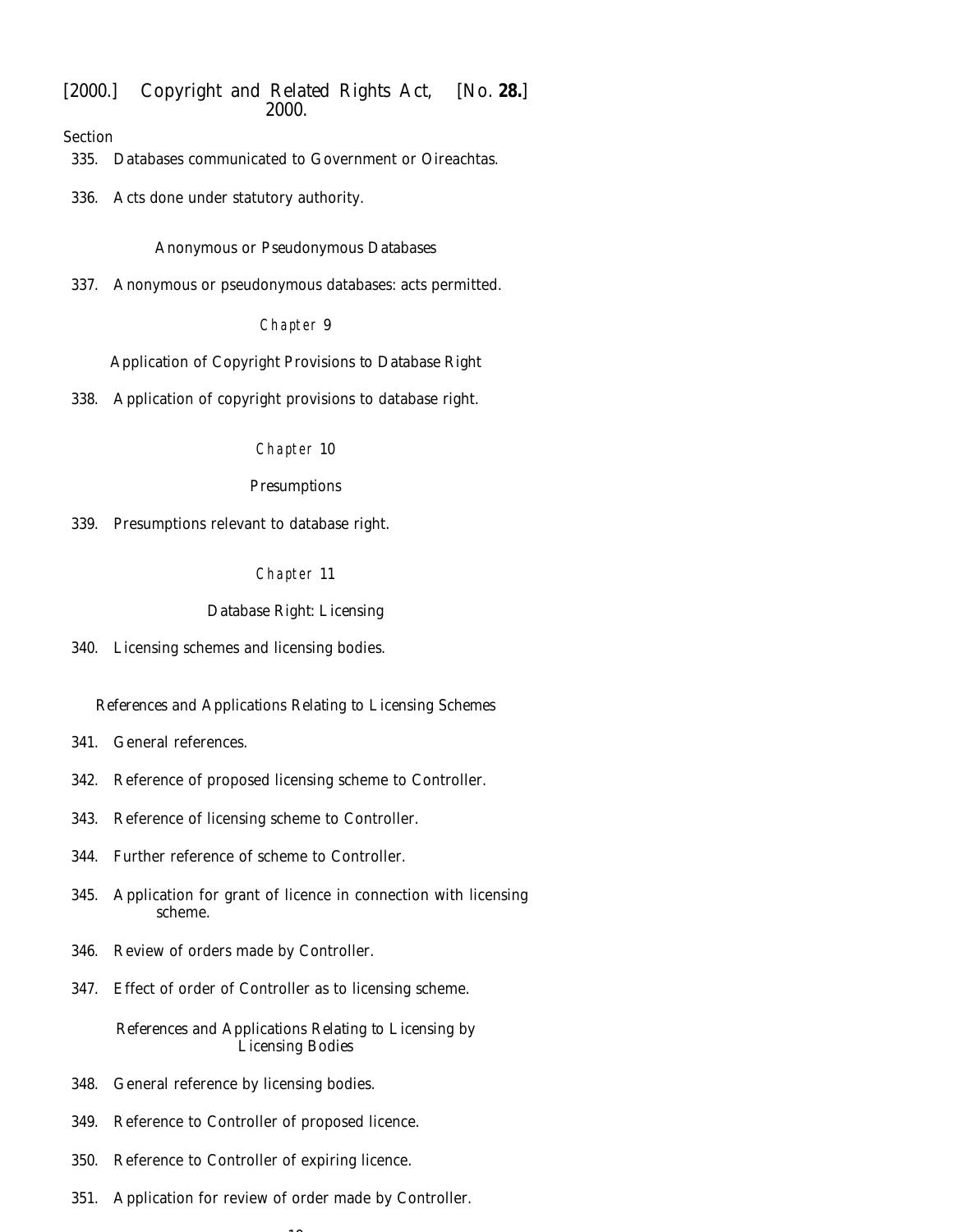Section

[352. Effect of order of Controller as to licence.](#page-180-0)

#### *Licensing: Miscellaneous*

- [353. General considerations: unreasonable discrimination.](#page-180-0)
- [354. Licences to reflect payments in respect of underlying rights.](#page-181-0)

#### Chapter 12

#### *Registration of Licensing Bodies in Respect of Database Right*

- [355. Register of licensing bodies for database right.](#page-181-0)
- [356. Proof that licensing body may act on behalf of specified](#page-182-0) classes.
- [357. Notification of charges.](#page-182-0)
- [358. Validity of certificates of registration.](#page-182-0)
- [359. Refusal of application.](#page-182-0)
- [360. Indemnity for Controller.](#page-183-0)
- [361. Obligation of collecting societies to register \(database rights\).](#page-183-0)

## PART VI

## Jurisdiction of Controller

- [362. Jurisdiction of Controller.](#page-183-0)
- [363. Rules in relation to proceedings before Controller.](#page-183-0)
- [364. Power of Controller to award costs.](#page-184-0)
- [365. Appointment of assessors.](#page-184-0)
- [366. Appeal to the High Court.](#page-184-0)
- [367. References of dispute to arbitrator.](#page-185-0)
- [368. Controller may consult Attorney General.](#page-186-0)
- [369. Definition of dispute for the purposes of this Chapter.](#page-186-0)

## PART VII

## Technological Protection Measures

### Chapter 1

## *Rights Protection Measures*

- [370. Devices designed to circumvent protection.](#page-186-0)
- [371. Offence of unlawful reception.](#page-187-0)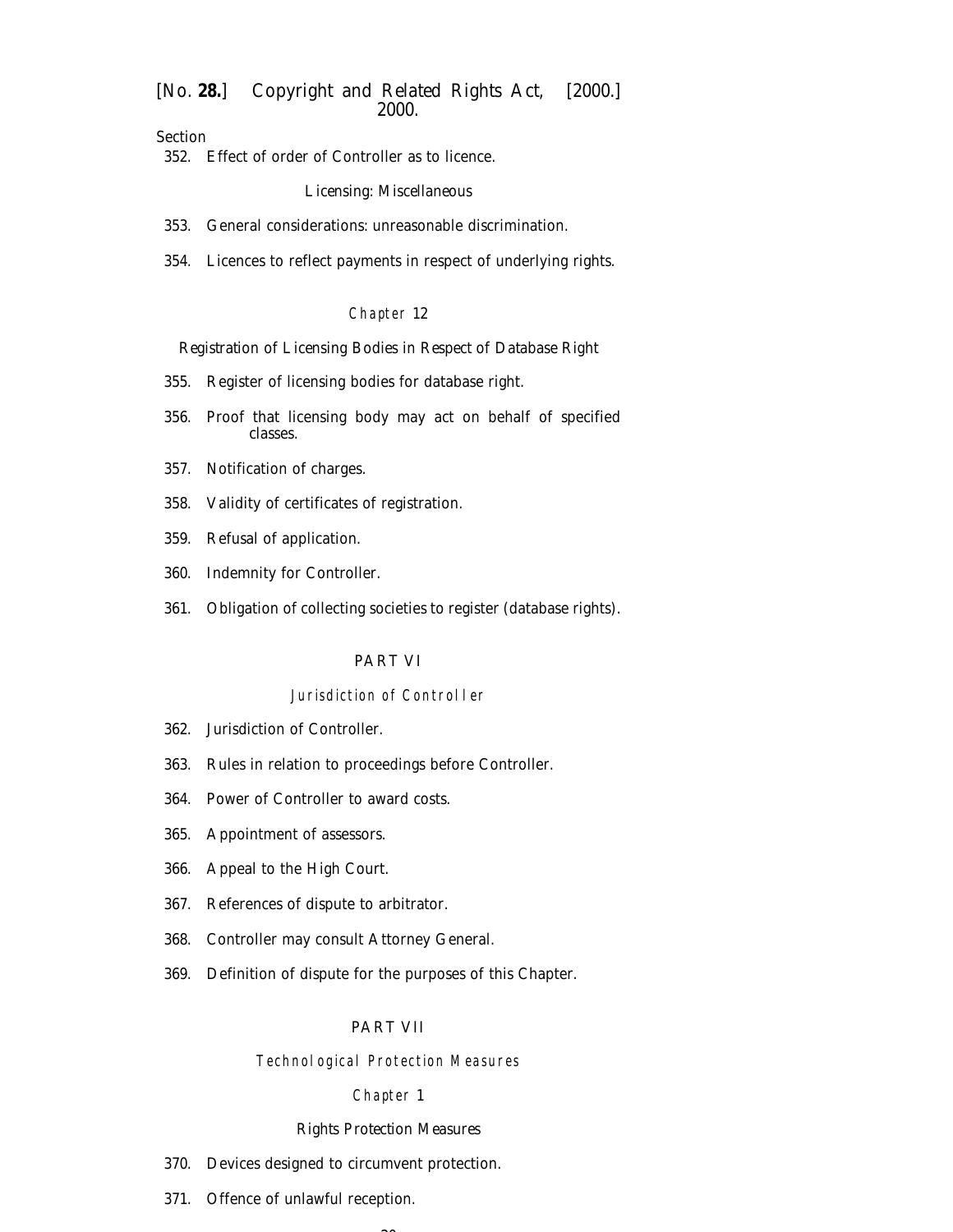Section

- [372. Rights in respect of apparatus, etc., for unauthorised recep](#page-187-0)tion of transmissions.
- [373. Denial of protection.](#page-187-0)
- [374. Non-interference of rights protection measures with permit](#page-188-0)ted acts.

## Chapter 2

## *Rights Management Information*

- [375. Rights and remedies in respect of unlawful acts which inter](#page-188-0)fere with rights management information.
- [376. Removal or interference with rights management](#page-189-0) information.

## [FIRST SCHEDULE](#page-192-0)

# PART I

Transitional Provisions and Savings: Copyright

# PART II

Works made before the first day of July, 1912

# PART III

Secondary Infringements

PART IV

Performers' Rights

# PART V

Copyright and Performers' Rights

# PART VI

Transitional Provisions and Savings: Databases

## [SECOND SCHEDULE](#page-203-0)

# PART I

# PART II

## [THIRD SCHEDULE](#page-204-0)

————————

 $21$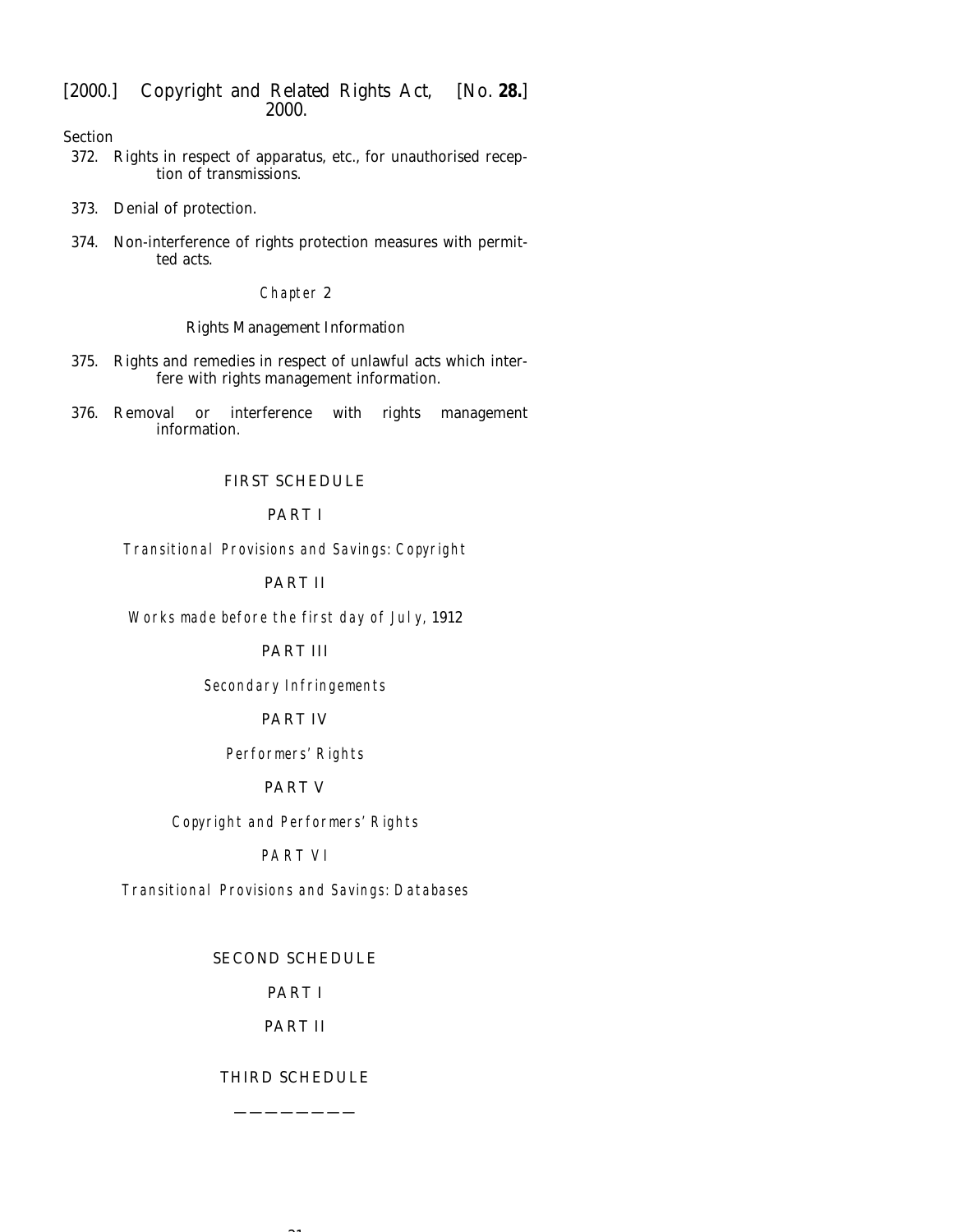# Acts Referred to

| <b>Arbitration Act, 1954</b>                               | 1954, No. 26       |
|------------------------------------------------------------|--------------------|
| Coinage Act, 1926                                          | 1926, No. 14       |
| Coinage Act, 1950                                          | 1950, No. 32       |
| Companies Acts, 1963 to 1999                               |                    |
| Continental Shelf Act, 1968                                | 1968, No. 14       |
| Copyright Act, 1801                                        | 41 Geo.3 c.107     |
| Copyright Act, 1836                                        | 6 & 7 Will.4 c.110 |
| Copyright Act, 1911                                        | 1911, c.46         |
| Copyright Act, 1963                                        | 1963, No. 10       |
| Copyright (Amendment) Act, 1987                            | 1987, No. 24       |
| Currency Act, 1927<br>Decimal Currency Acts, 1969 to 1990  | 1927, No. 32       |
| Dublin City University Act, 1989                           | 1989, No. 15       |
| Economic and Monetary Union Act, 1998                      | 1998, No. 38       |
| Industrial and Commercial Property (Protection) Act, 1927  | 1927, No. 16       |
| Intellectual Property (Miscellaneous Provisions) Act, 1998 | 1998, No. 28       |
| King's Inns Library Act, 1945                              | 1945, No. 22       |
| Local Government Act, 1994                                 | 1994, No. 8        |
| Maritime Jurisdiction Act, 1959                            | 1959, No. 22       |
| National Cultural Institutions Act, 1997                   | 1997, No. 11       |
| Performers' Protection Act, 1968                           | 1968, No. 19       |
| Petty Sessions (Ireland) Act, 1851                         | 14 & 15 Vict. c. 9 |
| Public Offices Fees Act, 1879                              | 1879, c. 58        |
| Radio and Television Act, 1988                             | 1988, No. 20       |
| <b>Statute of Limitations, 1957</b>                        | 1957, No. 6        |
| Statutes of Limitation, 1957 and 1991                      |                    |
| Trade Marks Act, 1996                                      | 1996, No. 6        |
| Universities Act, 1997                                     | 1997, No. 24       |
| University of Limerick Act, 1989                           | 1989, No. 14       |
|                                                            |                    |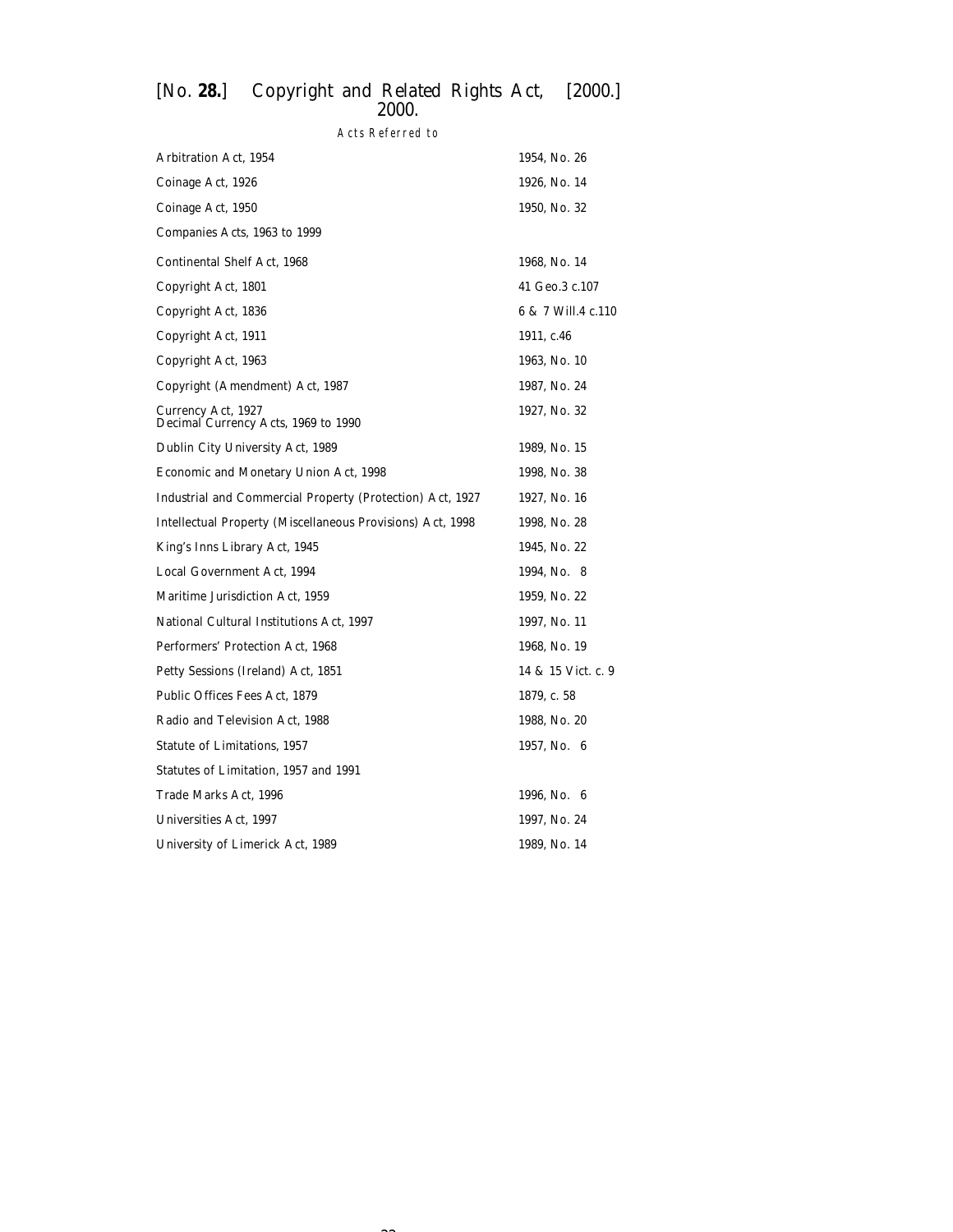<span id="page-22-0"></span>

## **COPYRIGHT AND RELATED RIGHTS ACT, 2000**

————————

————————

AN ACT TO MAKE PROVISION IN RESPECT OF COPY-RIGHT, PROTECTION OF RIGHTS OF PERFORMERS AND RIGHTS IN PERFORMANCES, TO MAKE PRO-VISION FOR LICENSING SCHEMES AND REGIS-TRATION SCHEMES FOR COPYRIGHT AND RELATED RIGHTS; TO RESTATE THE LAW IN RESPECT OF COUNCIL DIRECTIVE NO. 91/250/EEC OF 14 MAY 19911 ON THE LEGAL PROTECTION OF COMPUTER PRO-GRAMS; TO GIVE EFFECT TO COUNCIL DIRECTIVE NO. 92/100/EEC OF 19 NOVEMBER 1992<sup>2</sup> ON RENTAL RIGHT AND LENDING RIGHT AND ON CERTAIN RIGHTS RELATING TO COPYRIGHT IN THE FIELD OF INTELLECTUAL PROPERTY; TO GIVE EFFECT TO COUNCIL DIRECTIVE NO. 93/83/EEC OF 27 SEPTEMBER 1993<sup>3</sup> ON THE CO-ORDINATION OF CERTAIN RULES CONCERNING COPYRIGHT AND RIGHTS RELATED TO COPYRIGHT APPLICABLE TO SATELLITE BROAD-CASTING AND CABLE RETRANSMISSION; TO RESTATE THE LAW IN RESPECT OF COUNCIL DIREC-TIVE NO. 93/98/EEC OF 29 OCTOBER 1993<sup>4</sup> HARMONIS-ING THE TERM OF PROTECTION OF COPYRIGHT AND CERTAIN RELATED RIGHTS AND TO GIVE EFFECT TO ARTICLE 2.1 THEREOF; TO GIVE EFFECT TO DIRECTIVE NO. 96/9/EC OF THE EUROPEAN PARLIA-MENT AND OF THE COUNCIL OF 11 MARCH 1996<sup>5</sup> ON THE LEGAL PROTECTION OF DATABASES; AND TO PROVIDE FOR RELATED MATTERS. [10*th July,* 2000]

BE IT ENACTED BY THE OIREACHTAS AS FOLLOWS:

### PART I

#### Preliminary and General

 $\sim$ 

**1.**—(1) This Act may be cited as the Copyright and Related Rights Short title and Act, 2000. commencement.

<sup>1</sup> O.J. No. L.122, 17/5/1991, p. 42<br><sup>2</sup> O.J. No. L.346, 27/11/1992, p. 61<br><sup>3</sup> O.J. No. L.290, 24/11/1993, p. 9<br><sup>4</sup> O.J. No. L.248, 6/10/1993, p. 13

<sup>5</sup> O.J. No. L.077, 27/3/1996, p. 20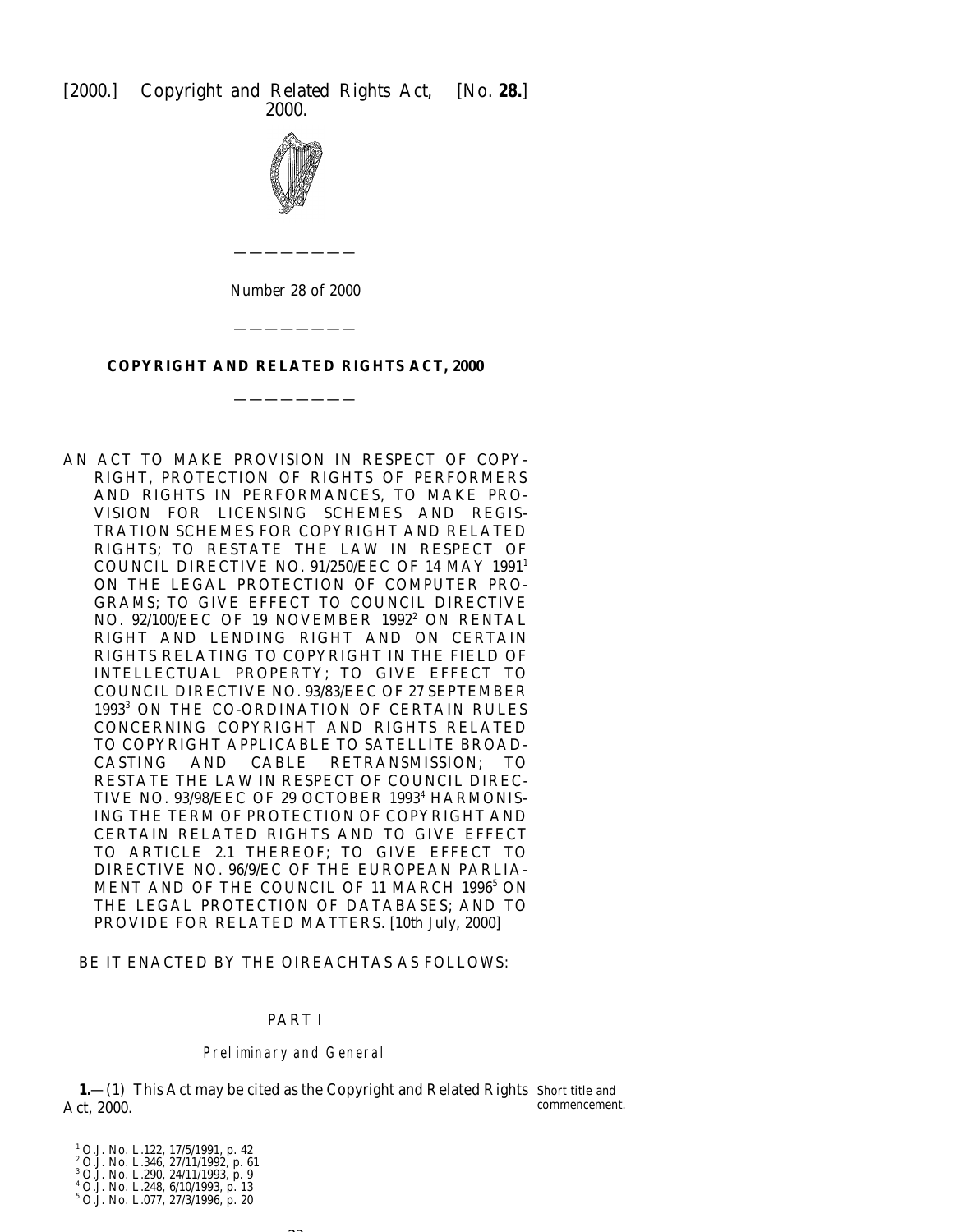(2) This Act shall come into operation on such day or days as the Minister may by order or orders either generally or with reference to any particular purpose appoint, and different days may be so appointed for different purposes or different provisions of this Act.

(3) An order under *subsection (2)* may, in respect of the repeals or revocations effected by *section 10* of the enactments mentioned in the *Second Schedule*, fix different days for the repeal or revocation of different enactments or for the repeal or revocation for different purposes of any enactment.

Interpretation.

<span id="page-23-0"></span>Pt.I S.1

**2.**—(1) In this Act, unless the context otherwise requires—

''Act of 1927'' means the Industrial and Commercial Property (Protection) Act, 1927;

''anonymous work'' means a work where the identity of the author is unknown or, in the case of a work of joint authorship, where the identity of the authors is unknown;

''appropriate court'' means—

- (*a*) the District Court, where the damages or the value of the other relief sought in any action to which the application relates is not liable to exceed such sum as stands specified by an enactment to be the jurisdiction of the District Court for actions in contract or tort,
- (*b*) the Circuit Court, where the damages or the value of the other relief sought in any action to which the application relates is not liable to exceed such sum as stands specified by an enactment to be the jurisdiction of the Circuit Court for actions in contract or tort, and
- (*c*) in any other case, the High Court;

''artistic work'' includes a work of any of the following descriptions, irrespective of their artistic quality—

- (*a*) photographs, paintings, drawings, diagrams, maps, charts, plans, engravings, etchings, lithographs, woodcuts, prints or similar works, collages or sculptures (including any cast or model made for the purposes of a sculpture),
- (*b*) works of architecture, being either buildings or models for buildings, and
- (*c*) works of artistic craftsmanship;

''author'' has the meaning assigned to it by *section 21*;

"authorised broadcaster" means Radio Telefis Eireann, Seirbhisi Theilifís na Gaeilge Teoranta or a person with whom the Independent Radio and Television Commission has entered into a contract for the provision of broadcasting services under the Radio and Television Act, 1988, and is licensed under that Act to provide those services;

''authorised cable programme service provider'' means the provider of any cable programme service other than a cable programme service provided unlawfully;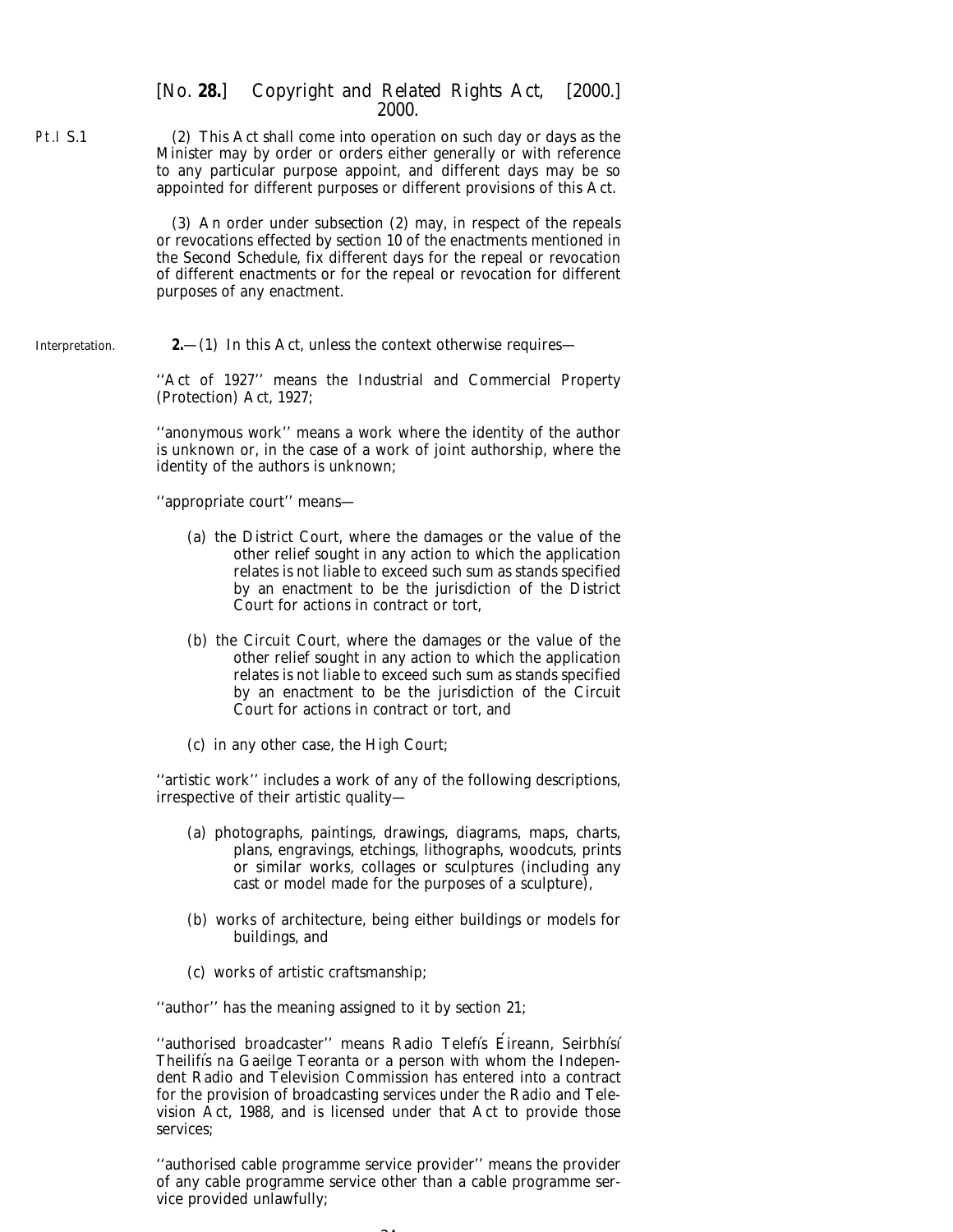''broadcast'' means a transmission by wireless means, including by Pt.I S.2terrestrial or satellite means, for direct public reception or for presentation to members of the public of sounds, images or data or any combination of sounds, images or data, or the representations thereof, but does not include MMDS service;

''building'' includes any structure;

''cable programme'' means any item included in a cable programme service;

"cable programme service" means a service, including MMDS, which consists wholly or mainly of sending sounds, images or data or any combination of sounds, images or data, or the representations thereof, by means of a telecommunications system—

- (*a*) for reception at 2 or more places (whether for simultaneous reception or at different times in response to requests by different users), or
- (*b*) for presentation to members of the public,

but shall not include:

- (i) a service or part of a service of which it is an essential feature that while sounds, images or data or any combination of sounds, images or data, or the representations thereof, are being conveyed by the person providing the service, there may be sent from each place of reception, by means of the same system or, as the case may be, the same part of it, data (other than signals sent for the operation or control of the service) for reception by the person providing the service or other persons receiving the service;
- (ii) a service operated for the purposes of a business, trade or profession where—
	- (I) no person except that person carrying on the business, trade or profession is concerned in the control of the apparatus comprised in the system,
	- (II) sounds, images or data or any combination of sounds, images or data, or the representations thereof, are conveyed by the system exclusively for the purposes of the internal management of that business, trade or profession and not for the purpose of rendering a service or providing amenities for others, and
	- (III) the system is not connected to any other telecommunications system;
- (iii) a service operated by an individual where—
	- (I) all the apparatus comprised in the system is under his or her control,
	- (II) sounds, images or data or any combination of sounds, images or data, or the representations thereof, conveyed by the system are conveyed solely for his or her private and domestic use by that individual, and

 $\sim$   $\sim$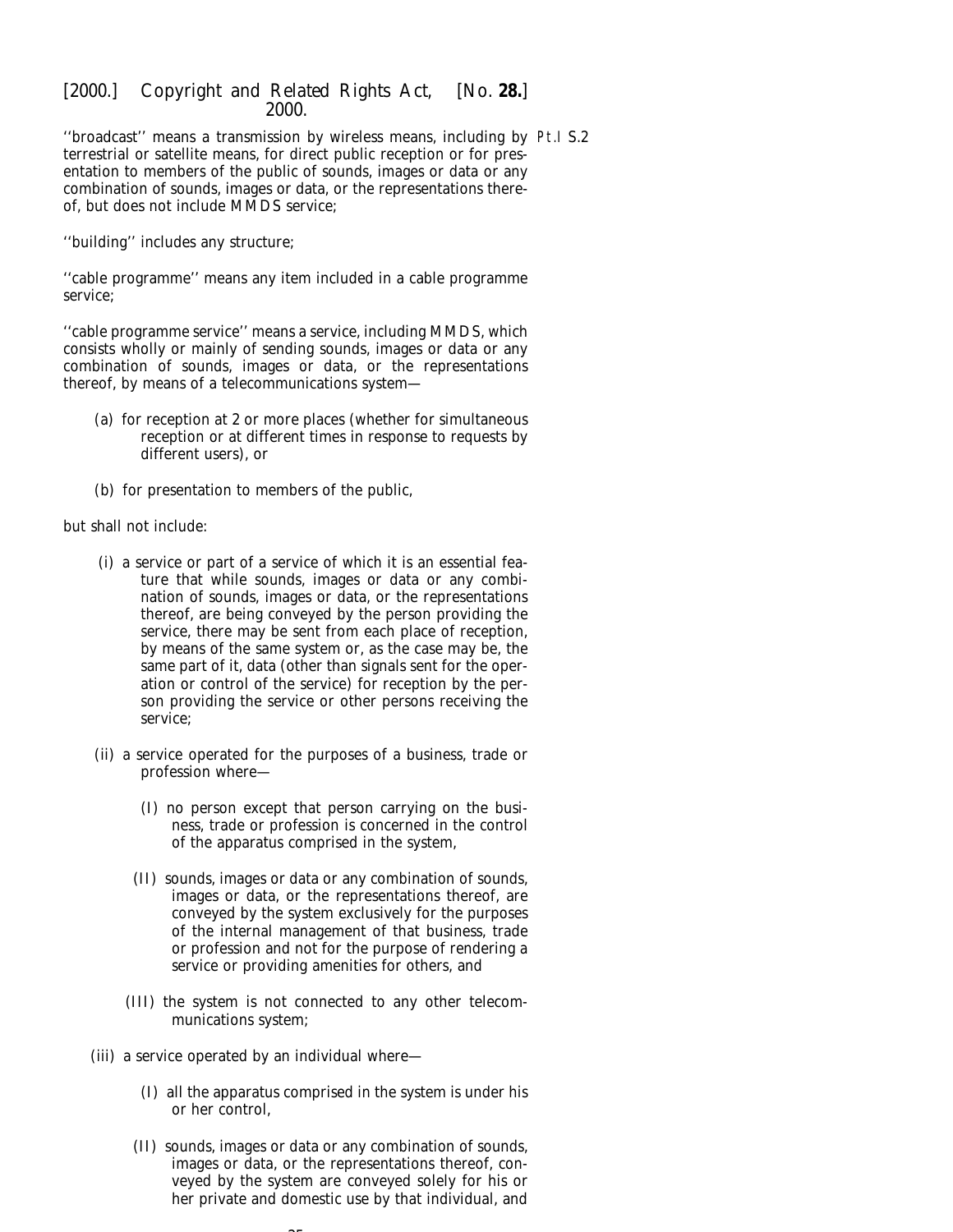- (III) the system is not connected to any other telecommunications system;
- (iv) services, other than services operated as part of the amenities provided for residents or occupants of premises operated as a business, trade or profession, where—
	- (I) all the apparatus comprised in the system is situated in, or connects, premises which are in single occupation, and
	- (II) the system is not connected to any other telecommunications system;
- (v) services which are, or to the extent that they are, operated for persons providing broadcasting or cable programme services or providing programmes for such services;

''computer-generated'', in relation to a work, means that the work is generated by computer in circumstances where the author of the work is not an individual;

''computer program'' means a program which is original in that it is the author's own intellectual creation and includes any design materials used for the preparation of the program;

''Controller'' means the Controller of Patents, Designs and Trade Marks;

''copyright work'' means a work in which copyright subsists;

''database'' means a collection of independent works, data or other materials, arranged in a systematic or methodical way and individually accessible by any means but excludes computer programs used in the making or operation of a database;

''disability'' has the same meaning as in section 48 of the Statute of Limitations, 1957;

''dramatic work'' includes a choreographic work or a work of mime;

''educational establishment'' means—

- (*a*) any school,
- (*b*) any university to which the Universities Act, 1997, applies, and
- (*c*) any other educational establishment prescribed by the Minister under *section 55*;

''EEA Agreement'' means the Agreement on the European Economic Area signed at Oporto on 2 May 1992, as adjusted by the Protocol signed at Brussels on 17 March 1993 and as amended from time to time;

''enactment'' means an Act of the Oireachtas or an instrument made thereunder;

''film'' means a fixation on any medium from which a moving image may, by any means, be produced, perceived or communicated through a device;

 $\sim$ 

Pt.I S.2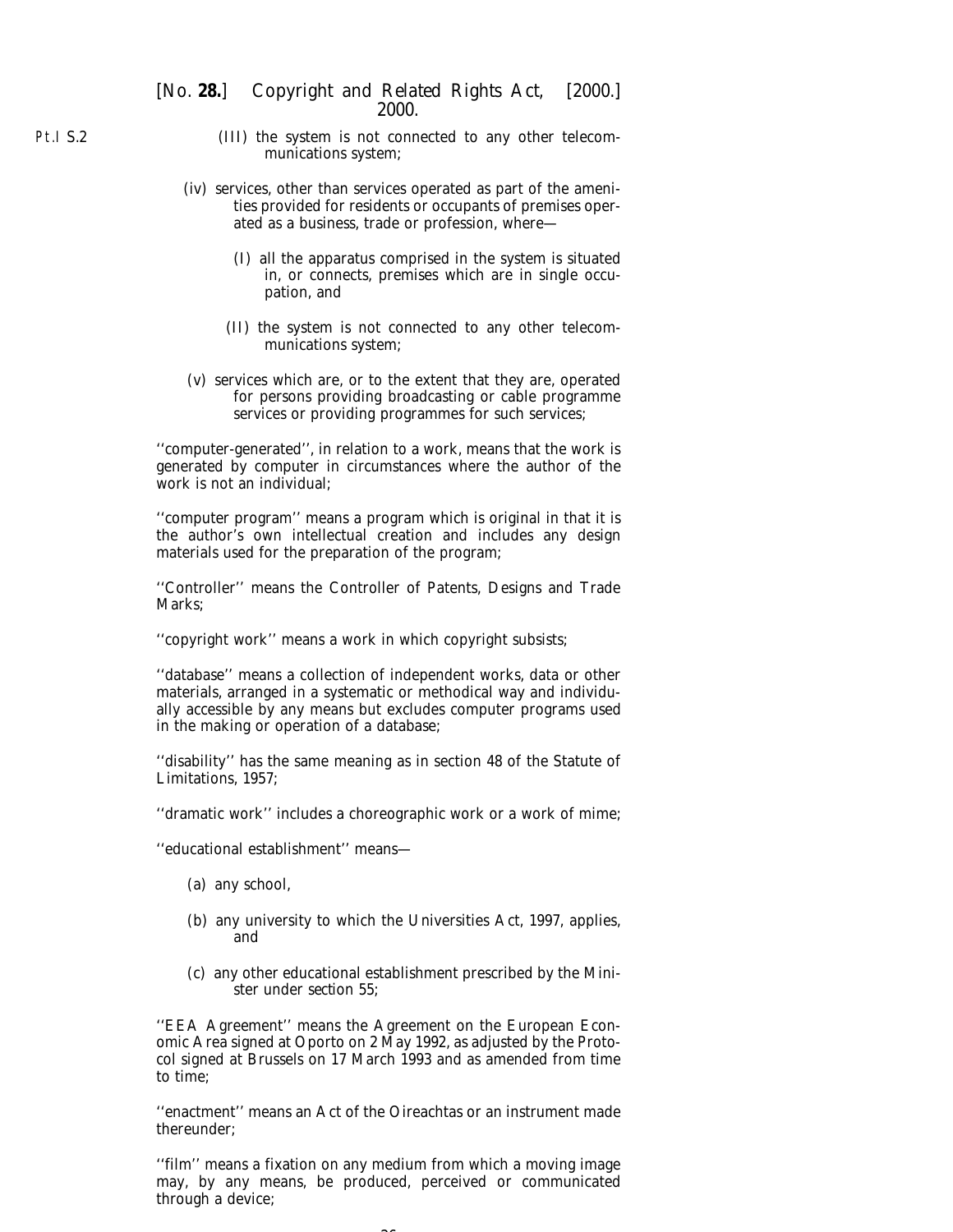"fixation" means the embodiment of sounds or images or any combi- Pt.I S.2 nation of sounds or images, or the representations thereof, from which they can be perceived, reproduced or communicated through a device;

''general licence'' means a licence granted by a licensing body that includes all works of the description to which it applies;

''judicial proceeding'' includes proceedings before any court or tribunal which has power to hear, receive and examine evidence on oath or otherwise and has authority to decide any matter affecting the legal rights or liabilities of a person;

''licensing body'' means a body referred to in *section 38*, *149*, *265* or *340*, as the case may be;

''literary work'' means a work, including a computer program, but does not include a dramatic or musical work or an original database, which is written, spoken or sung;

''marketed'' means sold, hired, rented or lent, or offered or exposed for sale, hire, rental or loan, or otherwise distributed, and references to ''marketing'' shall be construed accordingly;

''Member State of the EEA'' means a state which is a contracting state to the EEA Agreement;

''Minister'' means the Minister for Enterprise, Trade and Employment;

''MMDS'' means a Multipoint Microwave Distribution System;

''musical work'' means a work consisting of music, but does not include any words, or action, intended to be sung, spoken or performed with the music;

''original database'' means a database in any form which by reason of the selection or arrangement of its contents constitutes the original intellectual creation of the author;

''parliamentary proceeding'' includes proceedings of either or both of the Houses of the Oireachtas or committees established by either or both of the Houses of the Oireachtas or proceedings of the European Parliament or committees established by the European Parliament;

''photograph'' means a recording of light, or any other radiation on any medium on which an image is produced, or from which an image may by any means be produced and which is not part of a film;

''premises'' means any building or place, including any land, vehicle, vessel, moveable structure, trailer, hovercraft or aircraft;

''prescribe'' means prescribe by regulations and cognate words shall be construed accordingly;

''producer'', in relation to a film or sound recording, means the person by whom the arrangements necessary for the making of the film or sound recording, as the case may be, are undertaken;

''protection-defeating device'' includes any device, function or product, or component incorporated into a device, function or product, the primary purpose or effect of which is to avoid, bypass, remove,

 $\sim$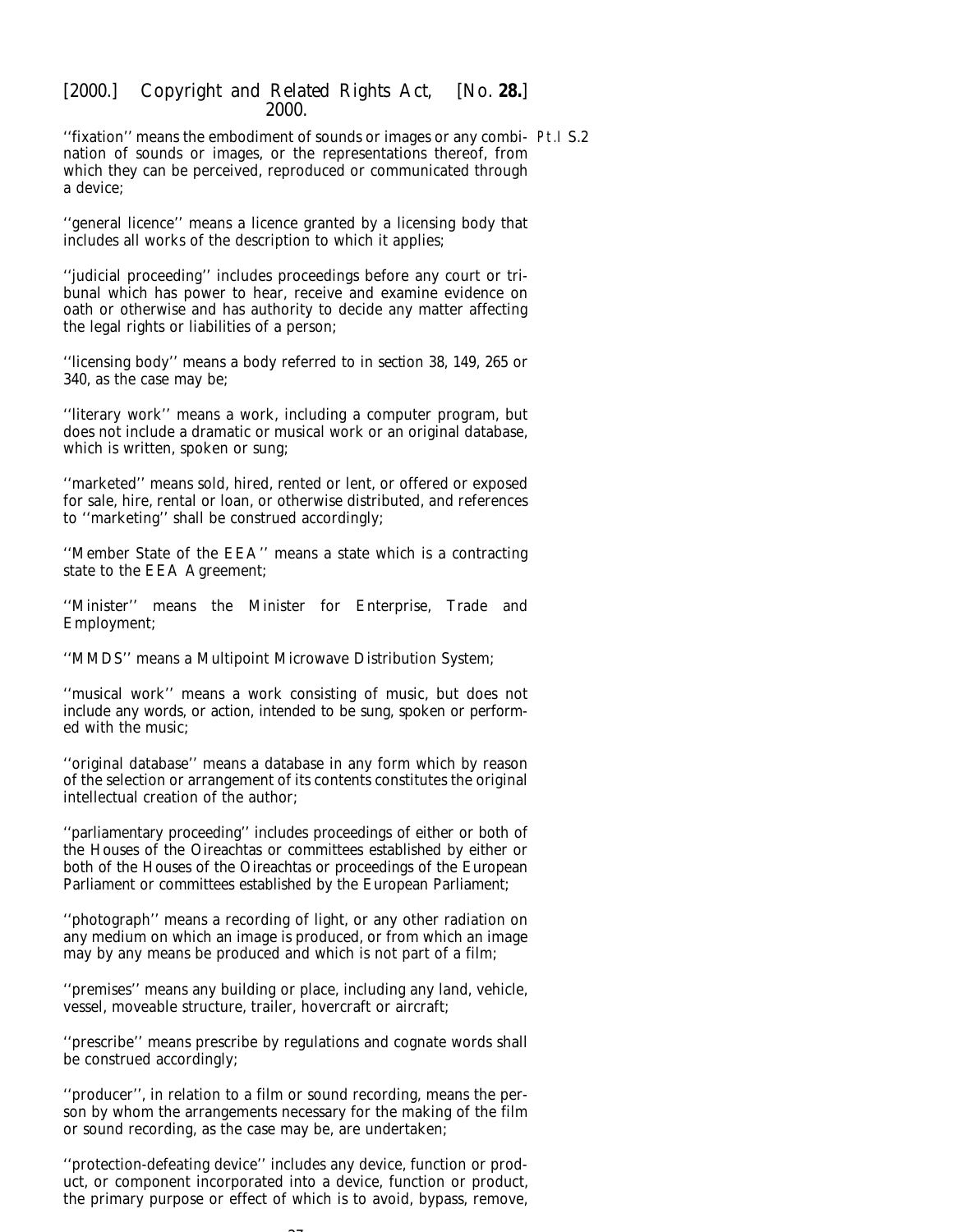Pt.I S.2 deactivate or otherwise circumvent, without authority, any rights protection measure;

> ''pseudonymous work'' means a work where the pseudonym adopted by the author or, in the case of a work of joint authorship the authors, does not reveal the identity of the author or authors and the identity of the author or authors is unknown;

> ''published edition'', in relation to the copyright in the typographical arrangement of a published edition, means a published edition of the whole or any part of one or more literary, dramatic or musical works or original databases;

> ''repeat broadcast'' means a repeat of a broadcast which has been previously transmitted;

> ''repeat cable programme'' means a repeat of a cable programme which has been previously included in a cable programme service;

''reprographic process'' means a process—

- (*a*) for making facsimile copies, or
- (*b*) involving the use of an appliance for making multiple copies,

and includes, in relation to a work held in electronic form, any copying by electronic means, but does not include the making of a film or sound recording;

''rights protection measure'' means any process, treatment, mechanism or system which is designed to prevent or inhibit the unauthorised exercise of any of the rights conferred by this Act;

''sound recording'' means a fixation of sounds, or of the representations thereof, from which the sounds are capable of being reproduced, regardless of the medium on which the recording is made, or the method by which the sounds are reproduced;

''statutory inquiry'' means an inquiry held, or investigation conducted, pursuant to a duty imposed or power conferred by an enactment;

''statutory register'' means a register maintained pursuant to a statutory requirement;

''statutory requirement'' means a requirement imposed by an enactment;

''sufficient acknowledgement'' has the meaning assigned to it by *section 51*;

''telecommunications system'' means a system for conveying sounds, data or information or any combination of sounds, images or information, or the representations thereof, by means of a wire, beam or any other conducting device through which electronically generated programme-carrying signals are guided over a distance;

''work'' means a literary, dramatic, musical or artistic work, sound recording, film, broadcast, cable programme, typographical arrangement of a published edition or an original database and includes a computer program except in *Part II*, *Chapter 7* where ''work'' means ''literary, dramatic, musical or artistic work or film'';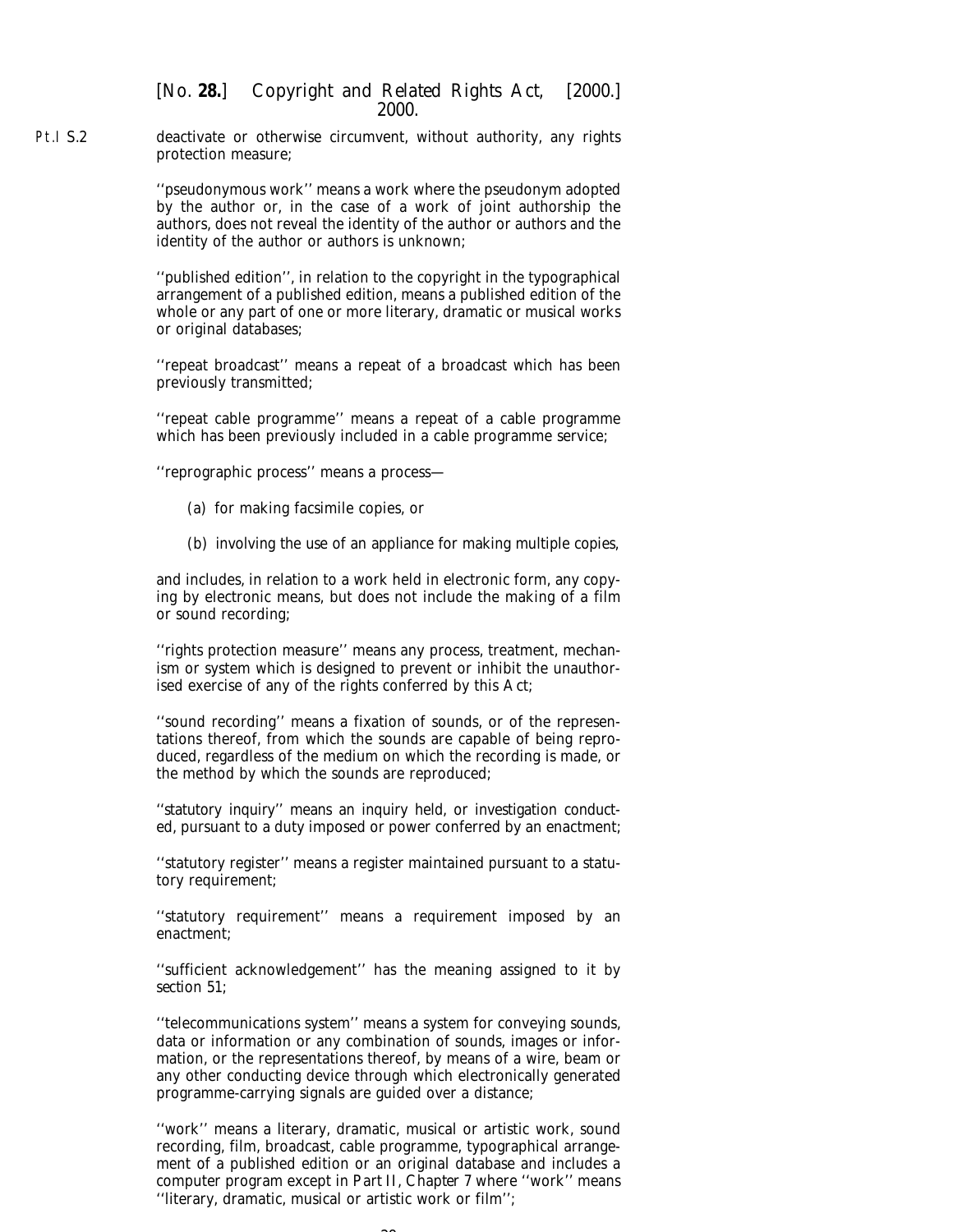''work of joint authorship'' has the meaning assigned to it by *section* Pt.I S.2*22*;

''writing'' includes any form of notation or code whether by hand or otherwise and regardless of the method by which, or medium in or on which, it is recorded, and references to ''written'' shall be construed accordingly.

(2) A reference in this Act to the reception of a broadcast shall include the reception of a broadcast relayed by means of a telecommunications system.

(3) A reference in this Act to a prescribed archive shall include references to a prescribed museum.

(4) A reference in this Act to an archive shall include references to a museum and a reference in this Act to an archivist shall include references to a curator.

(5) A reference in this Act to a librarian or archivist shall include references to a person acting on his or her behalf.

(6) A computer program used in the making or operation of databases shall not be regarded as a database.

(7) The author of a work shall be deemed to be known where it is possible for a person, without previous knowledge of the facts, to ascertain the identity of the author of the work by reasonable enquiry.

(8) The authors of a work of joint authorship shall be deemed to be known where it is possible for a person, without previous knowledge of the facts, to ascertain the identity of one or more of the authors of the work by reasonable enquiry.

(9) References in this Act to a permanent collection shall include a collection of works or sound recordings in the possession of a library or archive that have been loaned to that library or archive for an indefinite period.

(10) Where an act which would otherwise infringe any of the rights conferred by this Act is permitted under this Act it is irrelevant whether or not there exists any term or condition in an agreement which purports to prohibit or restrict that act.

(11) A reference in this Act to the copyright owner or the rightsowner shall include a reference to a person designated by the copyright owner or the rightsowner to act on his or her behalf in infringement proceedings.

- (12) (*a*) A reference in this Act to a Part, Chapter, Division, section or Schedule is a reference to a Part, Chapter, Division or section of, or Schedule to, this Act unless it is indicated that a reference to some other Act is intended.
	- (*b*) A reference in this Act to a subsection, paragraph or subparagraph is to the subsection, paragraph or subparagraph of the provision in which the reference occurs unless it is indicated that reference to some other provision is intended.

 $\sim$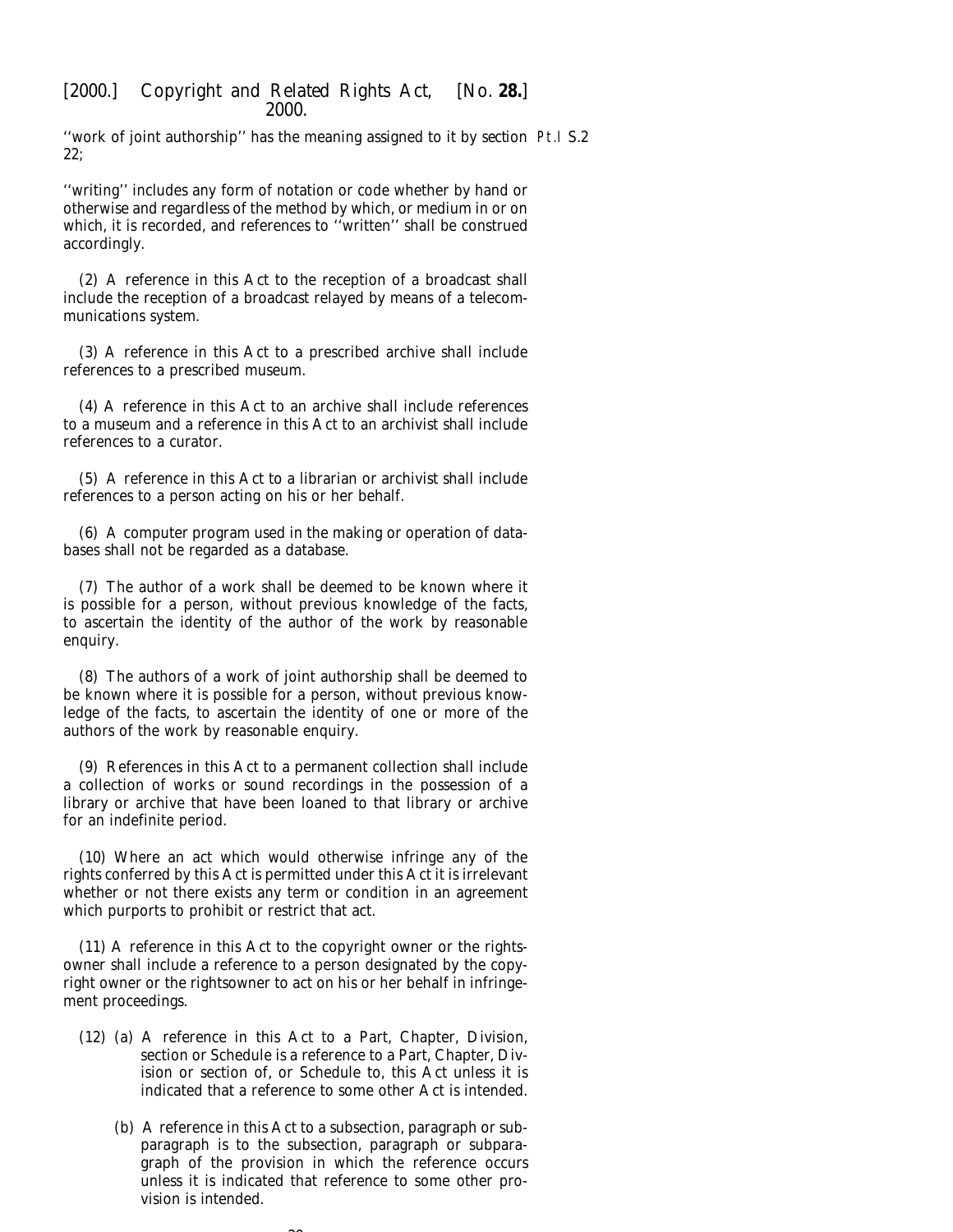|                                                  | strued as a reference to that enactment as amended by<br>or under any other enactment including this Act.                                                                                                                                                                                                                                                                                                                    |
|--------------------------------------------------|------------------------------------------------------------------------------------------------------------------------------------------------------------------------------------------------------------------------------------------------------------------------------------------------------------------------------------------------------------------------------------------------------------------------------|
| Construction of<br>references to<br>rightsowner. | $3-1$ ) In the case of a right conferred by this Act to which differ-<br>ent persons are entitled (whether in consequence of a partial assign-<br>ment of such right or otherwise) in respect of the application of the<br>$right-$                                                                                                                                                                                          |
|                                                  | (a) to undertake different acts or classes of acts restricted by<br>that right, or                                                                                                                                                                                                                                                                                                                                           |
|                                                  | (b) to undertake one or more acts or classes of acts restricted<br>by that right in different countries, territories, states or<br>areas, or at different times,                                                                                                                                                                                                                                                             |
|                                                  | the rightsowner shall be deemed to be the person who is entitled to<br>the right in respect of its application to the undertaking of the act or<br>class of acts restricted by the right, or, as the case may be, to the<br>undertaking of the act or class of acts restricted by the right in the<br>particular country, territory, state or area or at the particular time,<br>which is relevant to the purpose concerned. |
|                                                  | (2) In relation to a future right to which different persons are pro-<br>spectively entitled, references in this Act to the prospective owner<br>shall be construed accordingly.                                                                                                                                                                                                                                             |
|                                                  | (3) Where a right conferred by this Act (or any aspect of such<br>right) is owned by more than one person jointly, references in this<br>Act to the rightsowner are to all the owners, and any requirement<br>of the licence of the rightsowner requires the licence of all of the<br>owners.                                                                                                                                |
| Construction of<br>references to<br>copyright.   | $4-$ (1) References in this Act to copyright shall include references<br>to copyright under any previous enactment conferring copyright.                                                                                                                                                                                                                                                                                     |
|                                                  | (2) References in the Act of 1927 to Part VI or VII of that Act<br>shall be deemed to include references to this Act.                                                                                                                                                                                                                                                                                                        |
| Encrypted<br>broadcasts.                         | <b>5.</b> —A broadcast that is encrypted shall be regarded as being<br>broadcast for lawful direct public reception where the means<br>required for decoding the signals for those broadcasts have been<br>made available by, or with the authority of, the person making the<br>broadcast.                                                                                                                                  |
| Making and<br>protection of<br>broadcasts.       | $6-(1)$ Subject to <i>subsection</i> (3), a reference in this Act to the<br>person making a broadcast, broadcasting a work, or including a work<br>in a broadcast shall be construed as a reference-                                                                                                                                                                                                                         |
|                                                  | (a) to the person transmitting the programme, where he or she<br>has responsibility to any extent for its contents, and                                                                                                                                                                                                                                                                                                      |
|                                                  | $(b)$ to any person providing the programme who makes the                                                                                                                                                                                                                                                                                                                                                                    |

arrangements necessary for its transmission with the person transmitting that programme,

and references to a programme, in the context of broadcasting, shall be construed as references to any item included in the broadcast.

 $\sim$ 

(*c*) A reference in this Act to any other enactment shall, except where the context otherwise requires, be construed as a reference to that enactment as amended by strued as a reference to that enactment as amended by

[*No.* **28.**] *Copyright and Related Rights Act,* [2000.] 2000.

<span id="page-29-0"></span>Pt.I S.2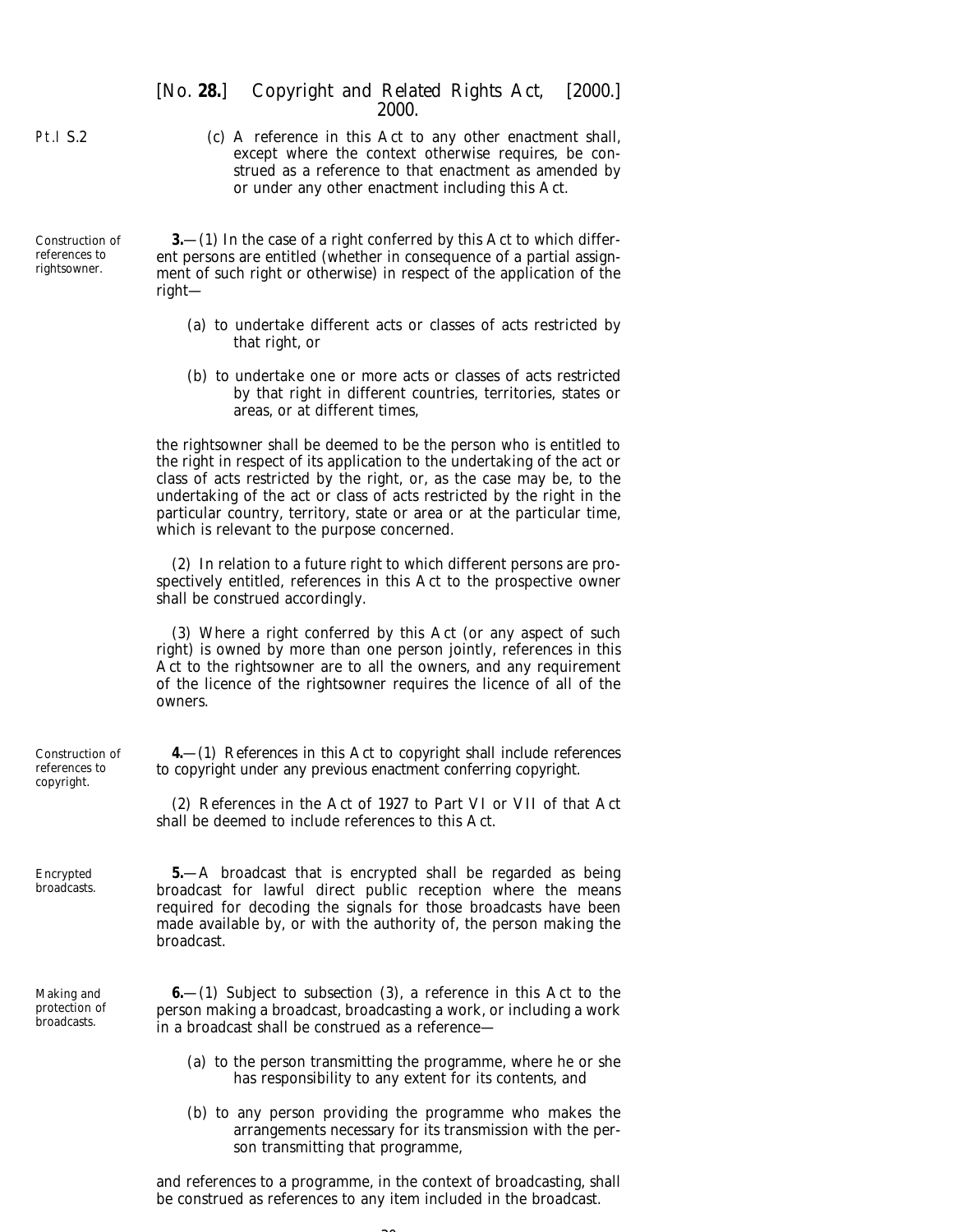<span id="page-30-0"></span>(2) Subject to *subsection (3)*, the place from which a broadcast is Pt.I S.6 made is the place where, under the control and responsibility of the person making the broadcast, the programme-carrying signals are introduced into an uninterrupted chain of communication including, in the case of a satellite transmission, the chain leading to the satellite and down towards the earth.

(3) Where the place from which a broadcast by way of satellite transmission is made is located in a country, territory, state or area other than a Member State of the EEA and the law of that country, territory, state or area fails to provide, at least, the following level of protection:

- (*a*) exclusive rights in relation to broadcasting equivalent to those conferred by *section 37*;
- (*b*) a right in relation to live broadcasting equivalent to that conferred on a performer by *section 204*; and
- (*c*) a right for authors of sound recordings and performers to share in a single equitable remuneration in respect of the broadcasting of sound recordings,

then, the following provisions shall apply:

- (i) where the place from which the programme-carrying signals are transmitted to the satellite (in this Act that place is referred to as the ''uplink station'') is located in a Member State of the EEA—
	- (I) that uplink station shall be treated as the place from which the broadcast is made, and
	- (II) the person operating the uplink station shall be treated as the person making the broadcast;

or

- (ii) where the uplink station is not located in a Member State of the EEA but a person who is established in a Member State of the EEA has commissioned the making of the broadcast—
	- (I) the place in which that person has his or her principal establishment in a Member State of the EEA shall be treated as the place from which the broadcast is made, and
	- (II) that person shall be treated as the person making the broadcast.

**7.**—(1) The Minister may make regulations for the purpose of Regulations and enabling this Act to have full effect. orders.

(2) Regulations made under this section may contain such incidental, supplementary and consequential provisions as appear to the Minister to be necessary or expedient for the purposes of this Act.

(3) The Minister may make regulations for prescribing any matter referred to in this Act as prescribed.

 $\sim$   $\sim$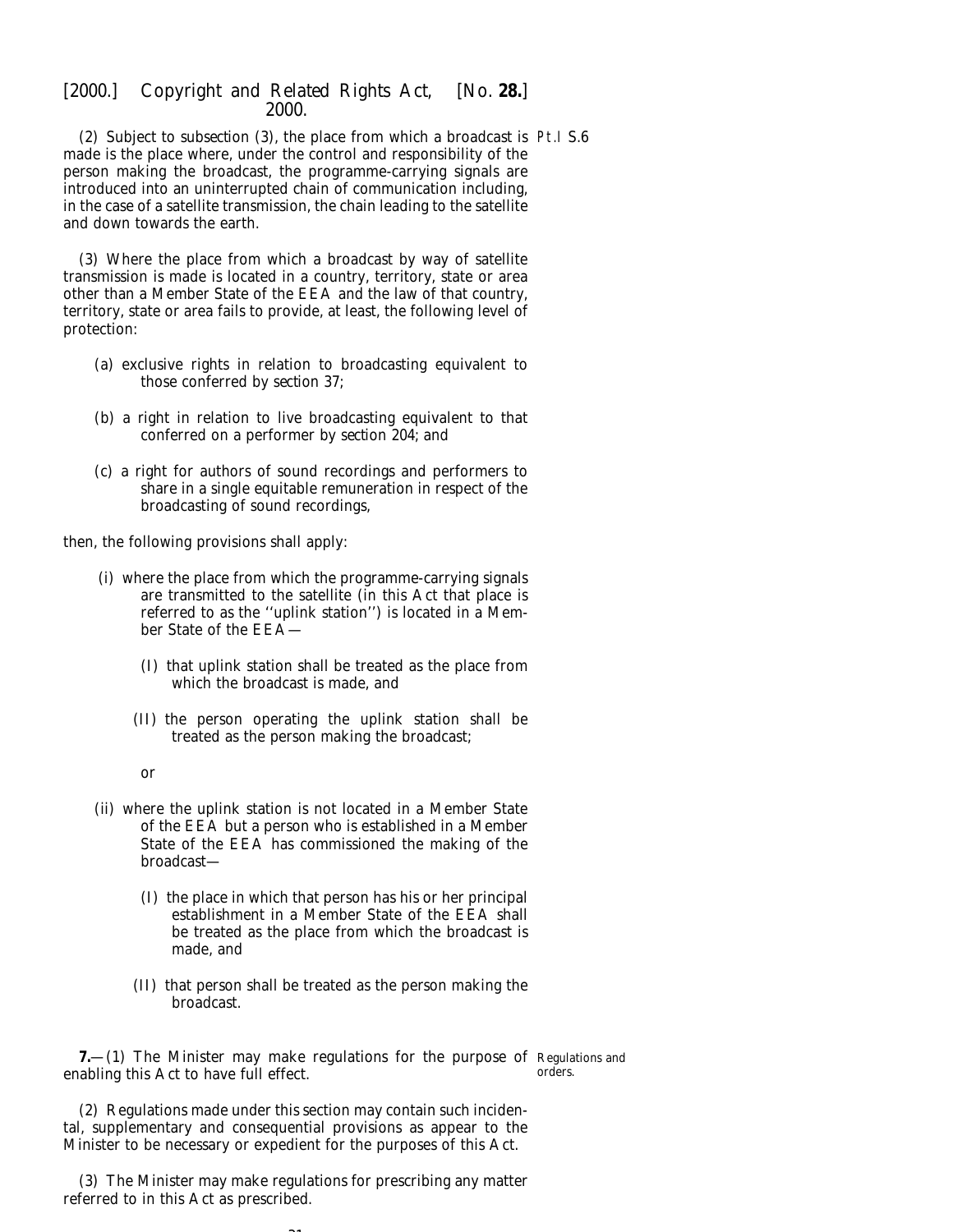<span id="page-31-0"></span>

|                                            | [No. 28.] Copyright and Related Rights Act,<br>[2000.]<br>2000.                                                                                                                                                                                                                                                                                                                                                                                                                                                                                                                                           |
|--------------------------------------------|-----------------------------------------------------------------------------------------------------------------------------------------------------------------------------------------------------------------------------------------------------------------------------------------------------------------------------------------------------------------------------------------------------------------------------------------------------------------------------------------------------------------------------------------------------------------------------------------------------------|
| Pt.I S.7                                   | (4) The Government or Minister, as the case may be, may by<br>order amend or revoke an order made by the Government or the<br>Minister under this Act including an order made under this subsec-<br>tion (other than an order made under section $1(2)$ ).                                                                                                                                                                                                                                                                                                                                                |
| Laying of<br>regulations and<br>orders.    | <b>8</b> —Every order (other than an order made under <i>section 1(2)</i> ) or<br>regulation made by the Minister or the Minister for Finance under<br>this Act shall be laid before each House of the Oireachtas as soon<br>as may be after it is made and, if a resolution annulling the order or<br>regulation is passed by either such House within the next 21 days on<br>which that House has sat after the order or regulation is laid before<br>it, the order or regulation shall be annulled accordingly, but without<br>prejudice to the validity of anything previously done thereunder.       |
| Expenses.                                  | <b>9.</b> —The expenses incurred by the Minister in the administration<br>of this Act shall, to such extent as may be sanctioned by the Minister<br>for Finance, be paid out of moneys provided by the Oireachtas.                                                                                                                                                                                                                                                                                                                                                                                        |
| Transitional<br>provisions and<br>repeals. | <b>10.</b> (1) The <i>First Schedule</i> shall have effect with respect to tran-<br>sitional matters.                                                                                                                                                                                                                                                                                                                                                                                                                                                                                                     |
|                                            | (2) The Acts mentioned in <i>column (2)</i> of <i>Part I</i> of the <i>Second</i><br>Schedule are hereby repealed to the extent mentioned in column (3)<br>of that Schedule.                                                                                                                                                                                                                                                                                                                                                                                                                              |
|                                            | (3) The statutory instruments mentioned in <i>column</i> (2) of <i>Part II</i><br>of the Second Schedule are hereby revoked to the extent mentioned<br>in <i>column</i> (3) of that Schedule.                                                                                                                                                                                                                                                                                                                                                                                                             |
| Prosecution of<br>offences.                | <b>11.</b> —(1) Summary proceedings for an offence under this Act may<br>be brought and prosecuted by the Minister.                                                                                                                                                                                                                                                                                                                                                                                                                                                                                       |
|                                            | (2) Notwithstanding the provisions of section $10(4)$ of the Petty<br>Sessions (Ireland) Act, 1851, summary proceedings for an offence<br>under this Act may be commenced at any time within 12 months<br>from the date on which the offence was committed.                                                                                                                                                                                                                                                                                                                                               |
| Offences by bodies<br>corporate.           | <b>12.</b> —Where an offence under this Act is committed by a body<br>corporate and is proved to have been so committed with the consent,<br>connivance or approval of or to be attributable to any neglect on the<br>part of a person being a director, manager, secretary or other officer<br>of the body corporate, or any other person who was acting or pur-<br>porting to act in any such capacity, that person as well as the body<br>corporate shall be guilty of an offence and be liable to be proceeded<br>against and punished as if he or she were guilty of the first-mentioned<br>offence. |
| Offences by<br>members of<br>partnership.  | <b>13.</b> —(1) Without prejudice to any liability of a partner under $sub$<br>section (3), where an offence under this Act is committed by a part-<br>nership any proceedings shall be brought against the partnership in<br>the name of the partnership and not in the name of the individual<br>partner.                                                                                                                                                                                                                                                                                               |
|                                            | (2) A fine imposed on a partnership on its conviction in pro-<br>ceedings brought under <i>subsection</i> (1) shall be paid out of the assets                                                                                                                                                                                                                                                                                                                                                                                                                                                             |

of the partnership.

 $\sim$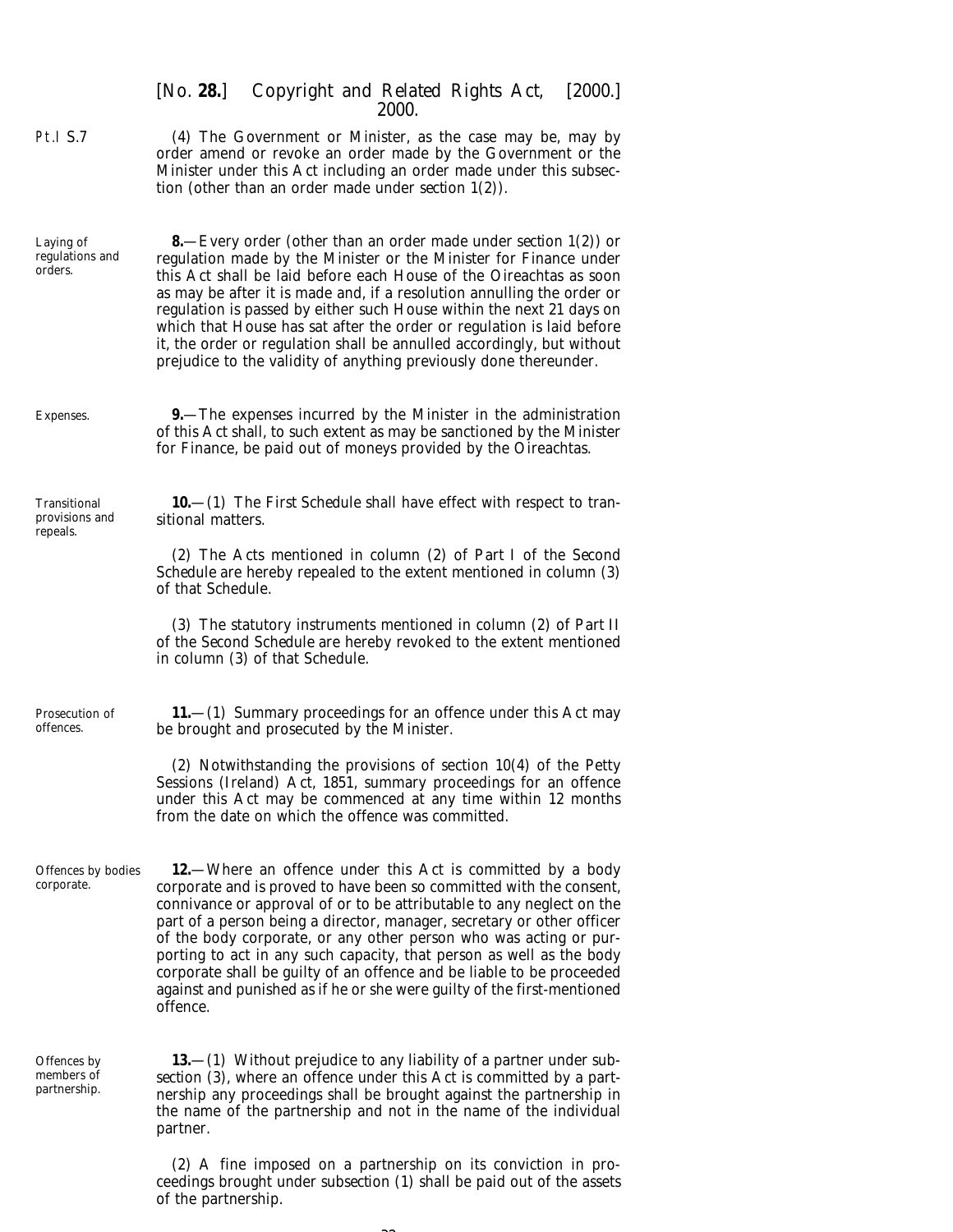<span id="page-32-0"></span>(3) Where a partnership is guilty of an offence under this Act, Pt.I S.13 every partner, other than a partner who is proved to have been ignorant of or to have attempted to prevent commission of the offence, shall also be guilty of the offence and shall be liable to be proceeded against and punished accordingly.

**14.**—(1) A notice required to be served or given under this Act Service of notices. shall, subject to *subsection (2)*, be addressed to the person concerned by name, and may be served on or given to the person in one of the following ways—

- (*a*) by delivering it to the person,
- (*b*) by leaving it at the address at which the person ordinarily resides or, in a case in which an address for service has been furnished, at that address,
- (*c*) by sending it by post in a prepaid letter to the address at which the person ordinarily resides or, in a case in which an address for service has been furnished, to that address,
- (*d*) by sending it by such other method (including electronic method) as the Minister may decide,
- (*e*) where the address at which the person ordinarily resides cannot be ascertained by reasonable enquiry and notice is required to be served on, or given to, him or her in respect of any premises, by delivering it to a person over the age of 16 years of age resident in or employed at the premises or by affixing it in a conspicuous position on or near the premises.

(2) Where a notice under this Act is to be served on or given to a person who is the owner or occupier of any premises and the name of the person cannot be ascertained by reasonable enquiry, it may be addressed to the person by using the words ''the owner'' or, as the case may require, ''the occupier''.

(3) For the purposes of this section, a company within the meaning of the Companies Acts, 1963 to 1999, shall be deemed to be ordinarily resident at its registered office, and every other body corporate, unincorporated body or person, including a partnership shall be deemed to be ordinarily resident at its principal office or place of business.

(4) A person shall not at any time during the period of 3 months after a notice is affixed under *subsection (1)(e)* remove, alter, damage or deface the notice without lawful authority.

(5) A person who contravenes *subsection (4)* shall be guilty of an offence and shall be liable on summary conviction to a fine not exceeding £1,500.

**15.**—The Public Offices Fees Act, 1879, shall not apply in respect Fees. of any fees payable under this Act.

**16.**—An appeal lies from the making of an order under this Act— Jurisdiction of

Courts.

(*a*) from the District Court to the Circuit Court, where the order is made by the District Court,

 $\sim$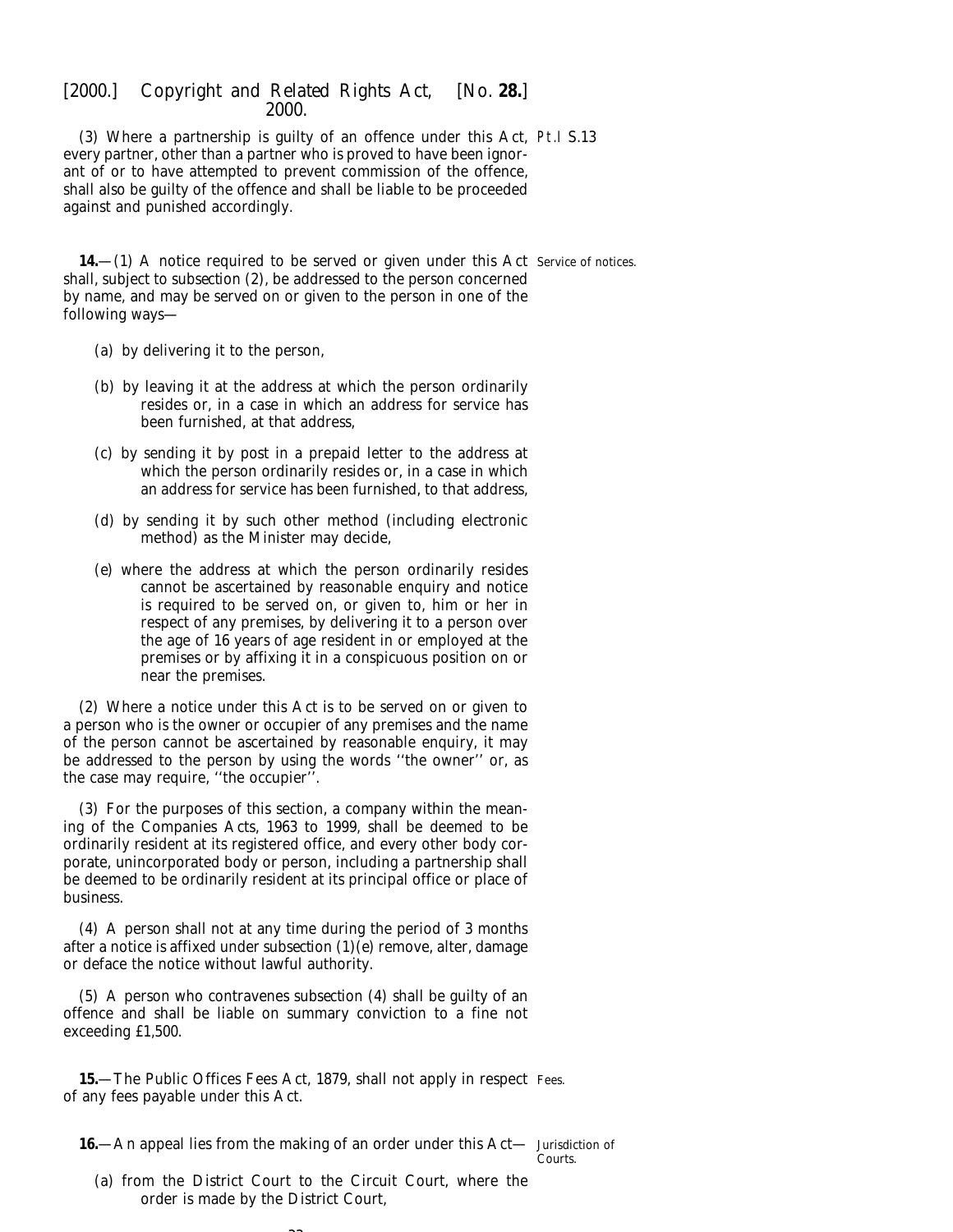<span id="page-33-0"></span>Pt.I S.16

- (*b*) from the Circuit Court to the High Court, where the order is made by the Circuit Court,
- (*c*) from the Central Criminal Court to the Court of Criminal Appeal, where the order is made by the Central Criminal Court.

#### PART II

#### Copyright

#### Chapter 1

#### *Subsistence of Copyright*

Copyright and copyright works.

**17.**—(1) Copyright is a property right whereby, subject to this Act, the owner of the copyright in any work may undertake or authorise other persons in relation to that work to undertake certain acts in the State, being acts which are designated by this Act as acts restricted by copyright in a work of that description.

- (2) Copyright subsists, in accordance with this Act, in—
	- (*a*) original literary, dramatic, musical or artistic works,
	- (*b*) sound recordings, films, broadcasts or cable programmes,
	- (*c*) the typographical arrangement of published editions, and
	- (*d*) original databases.

(3) Copyright protection shall not extend to the ideas and principles which underlie any element of a work, procedures, methods of operation or mathematical concepts and, in respect of original databases, shall not extend to their contents and is without prejudice to any rights subsisting in those contents.

(4) Copyright shall not subsist in a work unless the requirements for copyright protection specified in this Part with respect to qualification are complied with.

(5) Copyright shall not subsist in a work which infringes, or to the extent that it infringes, the copyright in another work.

(6) Copyright shall not subsist in a work which is, or to the extent that it is, a copy taken from a work which has been previously made available to the public.

Copyright in literary, dramatic or musical works and original databases.

**18.**—(1) Copyright shall not subsist in a literary, dramatic or musical work or an original database until that work is recorded in writing or otherwise by or with the consent of the author.

(2) References in this Part to the time at which, or the period during which, a work referred to in *subsection (1)* is made are to the time at which, or the period during which, that work is so recorded.

(3) Copyright may subsist in a work that is recorded and may subsist in the recording of a work.

Copyright in sound recordings.

Exclusion of copyright in retransmission.

**19.**—Copyright shall not subsist in a sound recording until the first fixation of the sound recording is made.

**20.**—(1) Subject to *subsection (2)*, copyright shall not subsist in the transmission of a broadcast or other material in a cable programme service unless the transmission alters the content of the broadcast or other materials.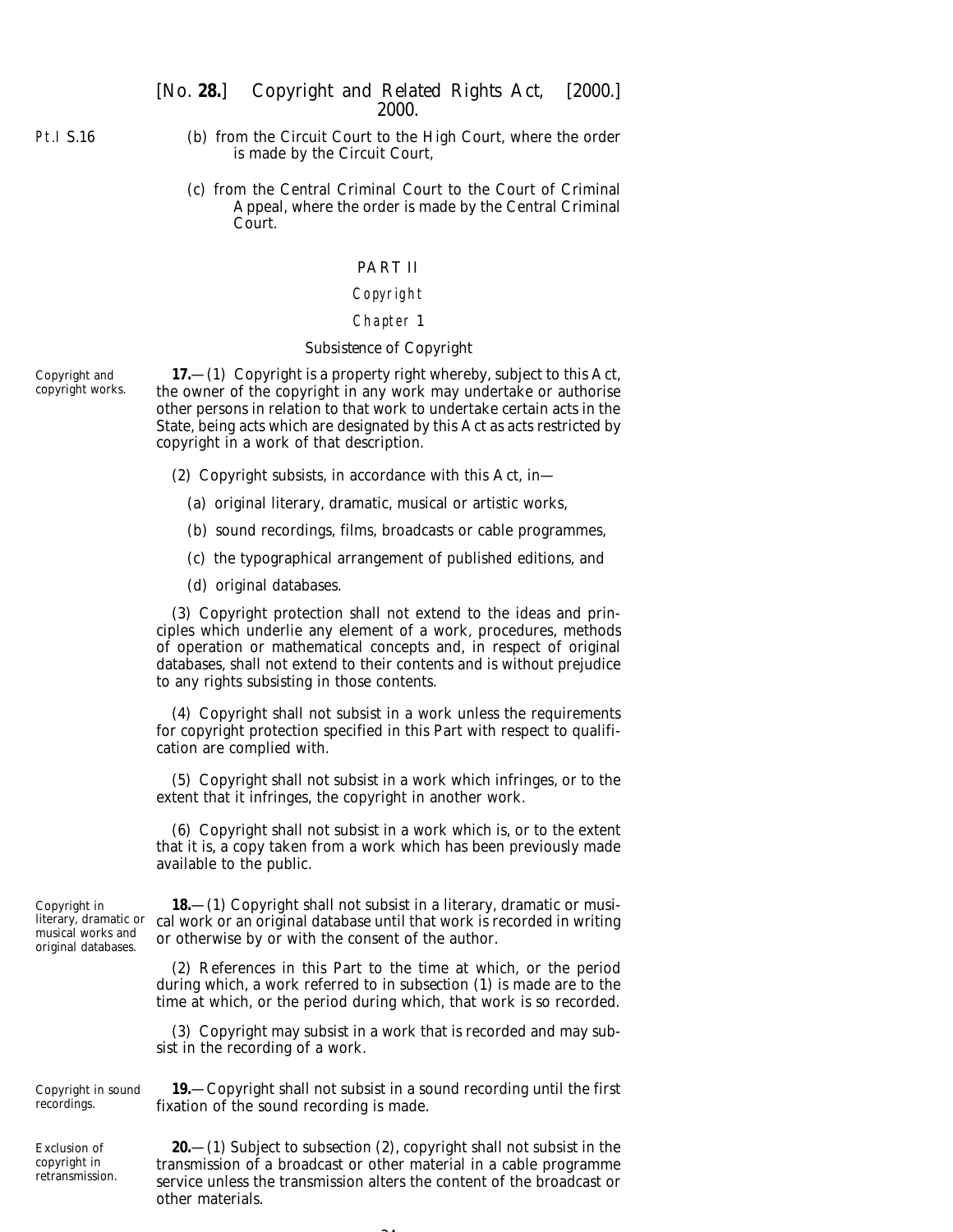<span id="page-34-0"></span>(2) Nothing in *subsection (1)* shall affect the copyright subsisting Pt.II S.20 in the broadcast or other material arising other than by virtue of the transmission.

#### Chapter 2

#### *Authorship and Ownership of Copyright*

**21.**—In this Act, ''author'' means the person who creates a work Interpretation of and includes: author.

- (*a*) in the case of a sound recording, the producer;
- (*b*) in the case of a film, the producer and the principal director;
- (*c*) in the case of a broadcast, the person making the broadcast or in the case of a broadcast which relays another broadcast by reception and immediate retransmission, without alteration, the person making that other broadcast;
- (*d*) in the case of a cable programme, the person providing the cable programme service in which the programme is included;
- (*e*) in the case of a typographical arrangement of a published edition, the publisher;
- (*f*) in the case of a work which is computer-generated, the person by whom the arrangements necessary for the creation of the work are undertaken;
- (*g*) in the case of an original database, the individual or group of individuals who made the database; and
- (*h*) in the case of a photograph, the photographer.

**22.**—(1) In this Act, "a work of joint authorship" means a work Works of joint produced by the collaboration of two or more authors in which the authorship. contribution of each author is not distinct from that of the other author or authors.

(2) A film shall be treated as a work of joint authorship unless the producer and the principal director are the same person.

(3) A broadcast shall be treated as a work of joint authorship if more than one person makes the broadcast and the contribution of each person is not distinct from that of any of the others involved in making that broadcast.

(4) References in this Act to the author of a work shall, unless otherwise provided, be construed, in relation to a work of joint authorship, as references to all of the authors of the work.

**23.**—(1) The author of a work shall be the first owner of the copy- First ownership of right unless—

copyright.

(*a*) the work is made by an employee in the course of employment, in which case the employer is the first owner of any copyright in the work, subject to any agreement to the contrary,

 $\sim$   $\sim$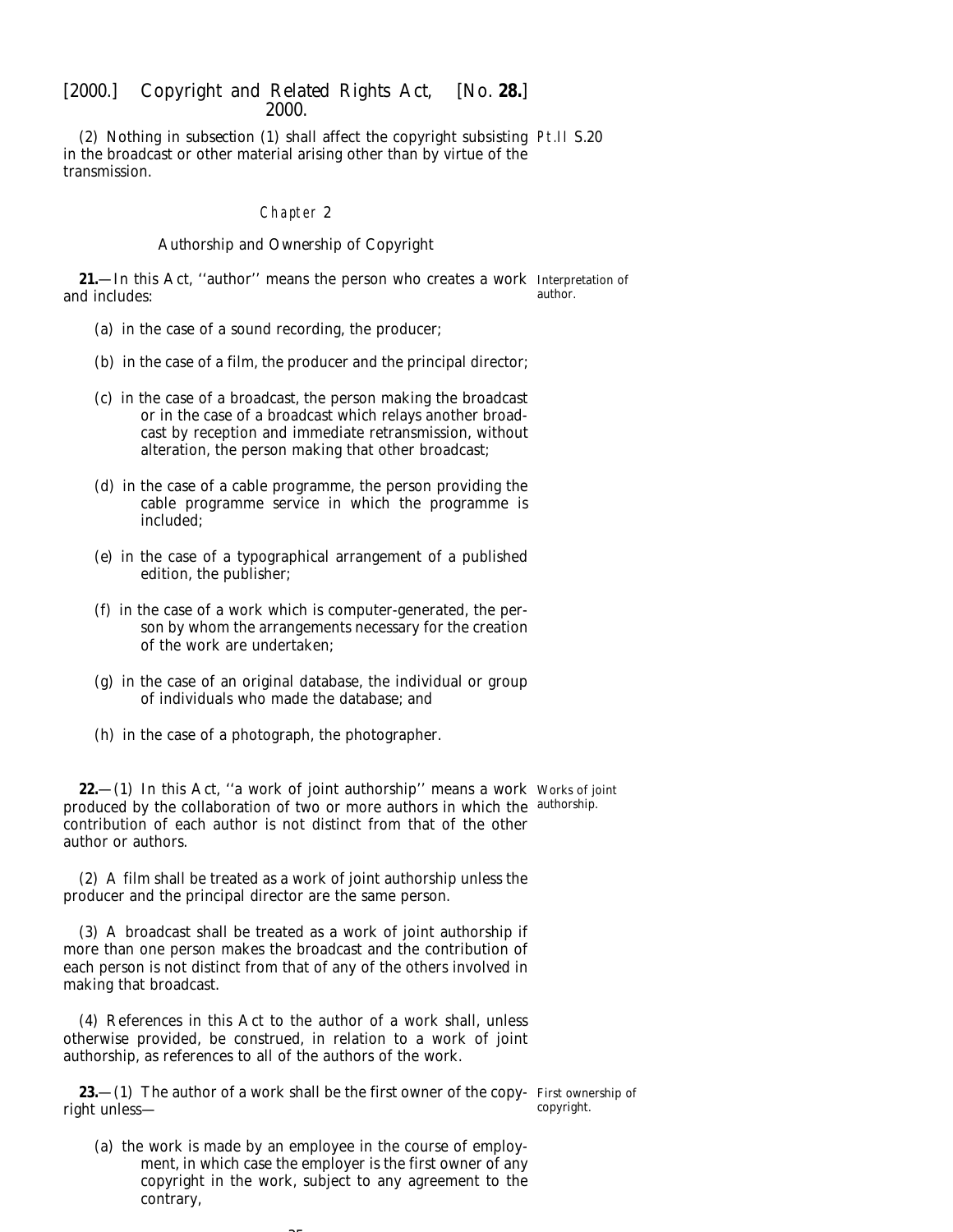- (*b*) the work is the subject of Government or Oireachtas copyright,
	- (*c*) the work is the subject of the copyright of a prescribed international organisation, or
	- (*d*) the copyright in the work is conferred on some other person by an enactment.

(2) Where a work, other than a computer program, is made by an author in the course of employment by the proprietor of a newspaper or periodical, the author may use the work for any purpose, other than for the purposes of making available that work to newspapers or periodicals, without infringing the copyright in the work.

#### Chapter 3

## *Duration of Copyright*

**24.**—(1) The copyright in a literary, dramatic, musical or artistic work, or an original database shall expire 70 years after the death of the author, irrespective of the date on which the work is first lawfully made available to the public.

(2) The copyright in a work specified in *subsection (1)* which is anonymous or pseudonymous shall expire 70 years after the date on which the work is first lawfully made available to the public.

(3) In respect of an anonymous or pseudonymous work referred to in *subsection (2)*—

- (*a*) where the pseudonym adopted by the author leaves no doubt as to his or her identity,
- (*b*) where the author discloses his or her identity, or
- (*c*) where his or her identity becomes known during the 70 years from the date on which the work is first lawfully made available to the public,

the copyright in that work shall expire 70 years after the death of that author.

Duration of copyright in films. **25.**—(1) Subject to *subsection (2)*, the copyright in a film shall expire 70 years after the last of the following persons dies, namely:

- (*a*) the principal director of the film;
- (*b*) the author of the screenplay of the film;
- (*c*) the author of the dialogue of the film;
- (*d*) the author of music specifically composed for use in the film.

(2) Where a film is first lawfully made available to the public during the period of 70 years following the death of the last of the persons specified in *subsection (1)*, the copyright in that film shall expire 70 years after the date of such making available.

<span id="page-35-0"></span>Pt.II S.23

Duration of copyright in a literary, dramatic, musical or artistic work or an original database.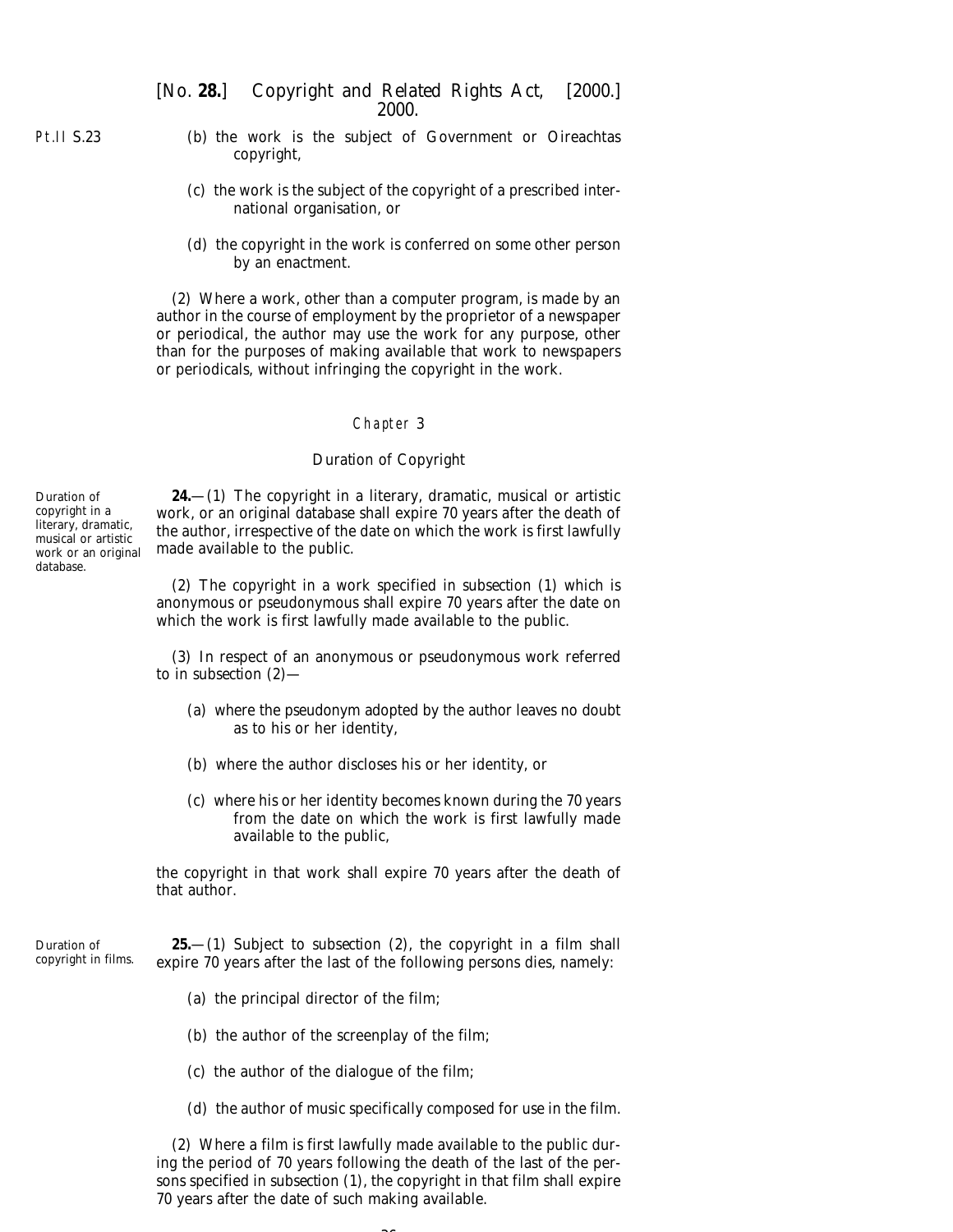(3) Where the copyright in a film has expired, a person who, after Pt.II S.25 such expiration, makes available to the public the film or causes the film to be so made available shall not infringe the copyright in any work included in the film.

**26.**—The copyright in a sound recording shall expire—

Duration of copyright in sound recordings.

- (*a*) 50 years after the sound recording is made, or
- (*b*) where it is first lawfully made available to the public during the period specified in *paragraph (a)*, 50 years after the date of such making available.

**27.**—(1) The copyright in a broadcast shall expire 50 years after Duration of the broadcast is first lawfully transmitted. copyright in broadcasts.

(2) The copyright in a repeat broadcast shall expire at the same time as the copyright in the original broadcast and no copyright shall subsist in a repeat broadcast which is transmitted after the expiration of the copyright in the original broadcast.

**28.**—(1) The copyright in a cable programme shall expire 50 years Duration of after the cable programme is first lawfully included in a cable pro-copyright in cable gramme service.

(2) The copyright in a repeat cable programme shall expire at the same time as the copyright in the original cable programme and no copyright shall subsist in a repeat cable programme which is included in a cable programme service after the expiration of the copyright in the original cable programme.

**29.**—The copyright in a typographical arrangement of a published Duration of edition shall expire 50 years after the date on which it is first lawfully copyright in made available to the public. typographical

**30.**—The copyright in a work which is computer-generated shall Duration of expire 70 years after the date on which the work is first lawfully copyright in made available to the public.

**31.**—Where a work is lawfully made available to the public in vol-Duration of umes, parts, instalments, issues or episodes and the copyright subsists copyright in works from the date on which the work is so made available, the copyright  $\frac{1}{\epsilon}$  in volumes, parts, shall subsist in respect of each separate item.

**32.**—(1) Where the identity of the author of an anonymous or Miscellaneous pseudonymous work becomes known or is disclosed after the term matters in relation of copyright provided in *section 24(2)* has expired, the term of copyright provided in *subsection (1)* of that section shall not apply, and copyright in the work shall be deemed to have expired 70 years from the date on which the work was first lawfully made available to the public.

(2) Copyright shall not subsist in an anonymous or pseudonymous literary, dramatic, musical or artistic work, or original database where it is reasonable to presume that the author has been dead for 70 years or more.

 $\sim$ 

programmes.

arrangements.

computergenerated works.

etc.

to duration.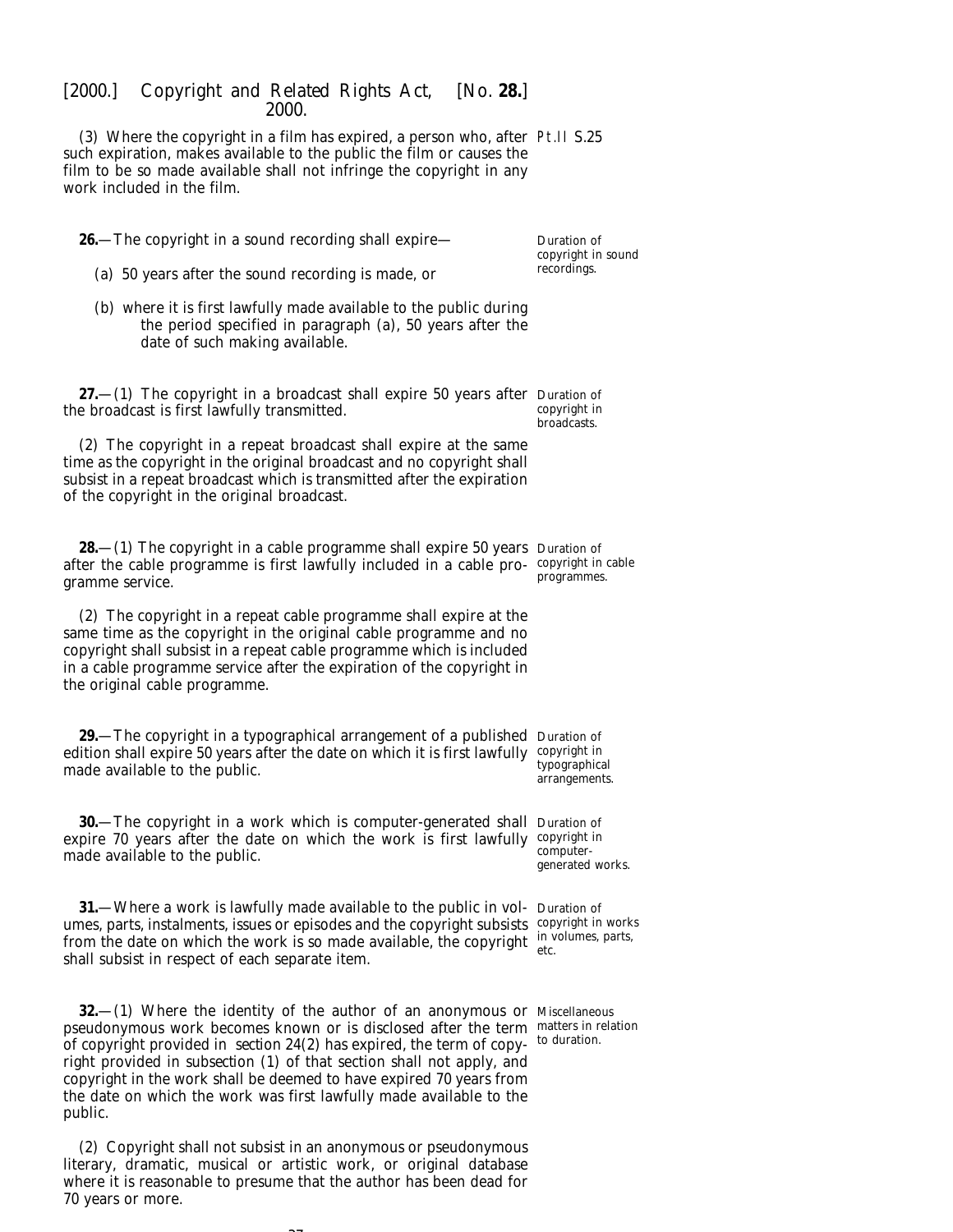| [No. 28.] Copyright and Related Rights Act, [2000.] |       |  |  |
|-----------------------------------------------------|-------|--|--|
|                                                     | 2000. |  |  |

| <b>Pt.II S.32</b>                                                                           | (3) Copyright shall not subsist in an anonymous or pseudonymous<br>film where it is reasonable to presume that the last of any of the<br>persons specified in <i>section 25</i> has been dead for 70 years or more.                                                                                                                                                                          |
|---------------------------------------------------------------------------------------------|----------------------------------------------------------------------------------------------------------------------------------------------------------------------------------------------------------------------------------------------------------------------------------------------------------------------------------------------------------------------------------------------|
|                                                                                             | (4) In relation to works of joint authorship, the reference in<br>section 24 to the death of the author shall be construed-                                                                                                                                                                                                                                                                  |
|                                                                                             | (a) where the identity of all of the authors is known, as a refer-<br>ence to the death of the last of the joint authors, or                                                                                                                                                                                                                                                                 |
|                                                                                             | $(b)$ where the identity of any of the authors is known and the<br>identity of one or more of the others is not, as a reference<br>to the death of the last of the joint authors whose identity<br>is known.                                                                                                                                                                                 |
|                                                                                             | (5) In relation to a work of joint authorship, references to the<br>identity of the author becoming known or being disclosed shall be<br>construed as references to the identity of any of the authors becom-<br>ing known or being disclosed.                                                                                                                                               |
| Expiry of copyright.                                                                        | 33. Where the term of copyright in a work is not calculated from<br>the death of the author or authors and the work is not lawfully made<br>available to the public within 70 years of its creation, the copyright<br>in that work shall expire on the expiration of that period of 70 years.                                                                                                |
| Making available of<br>a work not<br>previously made<br>available.                          | 34-Any person who, after the expiration of the copyright in a<br>work, lawfully makes available to the public for the first time a work<br>which was not previously so made available, shall benefit from rights<br>equivalent to the rights of an author, other than the moral rights, for<br>25 years from the date on which the work is first lawfully made avail-<br>able to the public. |
| Calculation of term<br>of copyright.                                                        | 35. Where a term of copyright is provided for in this Act, the<br>term shall be calculated from the first day of January of the year<br>following the event that gives rise to that term.                                                                                                                                                                                                    |
| Non-application of<br>certain provisions<br>on duration to<br>Government<br>copyright, etc. | <b>36.</b> Sections 24 to 35 shall not apply to Government or Oireachtas<br>copyright or to the copyright of prescribed international organ-<br>isations.                                                                                                                                                                                                                                    |

# Chapter 4

# *Rights of Copyright Owner*

Acts restricted by copyright in a work.

**37.**—(1) Subject to the exceptions specified in *Chapter 6* and to any provisions relating to licensing in this Part, the owner of the copyright in a work has the exclusive right to undertake or authorise others to undertake all or any of the following acts, namely:

- (*a*) to copy the work;
- (*b*) to make available to the public the work;
- (*c*) to make an adaptation of the work or to undertake either of the acts referred to in *paragraph (a)* or *(b)* in relation to an adaptation,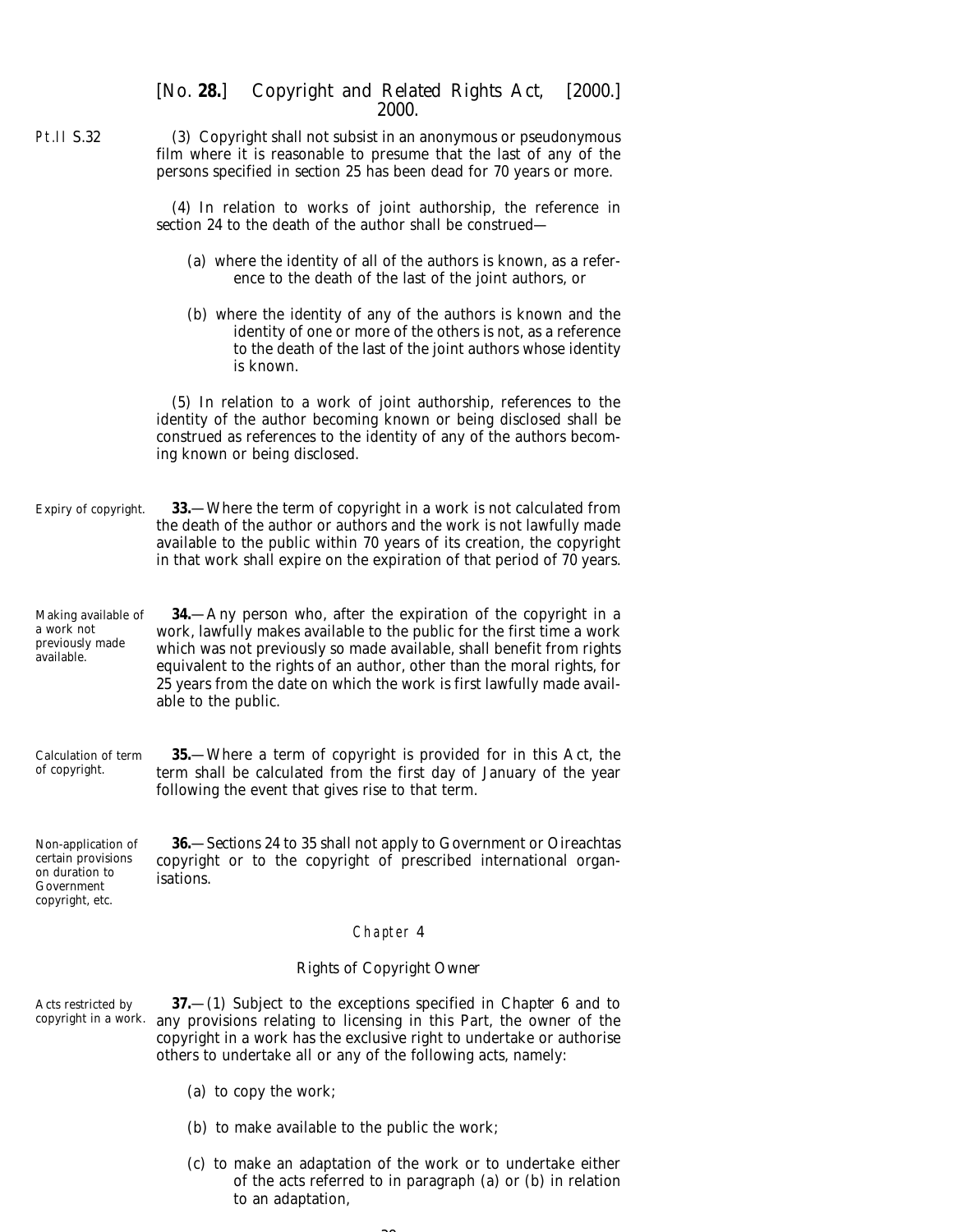and those acts shall be known and in this Act referred to as ''acts Pt.II S.37 restricted by copyright''.

(2) The copyright in a work is infringed by a person who without the licence of the copyright owner undertakes, or authorises another to undertake, any of the acts restricted by copyright.

(3) References to the undertaking of an act restricted by the copyright in a work shall relate to the work as a whole or to any substantial part of the work and to whether the act is undertaken directly or indirectly.

**38.**—(1) Notwithstanding the provisions of *section 37*, where a Playing of sound person proposes to recordings licences of right.

- (*a*) play a sound recording in public, or
- (*b*) include a sound recording in a broadcast or a cable programme service,

he or she may do so as of right where he or she—

- (i) agrees to make payments in respect of such playing or inclusion in a broadcast or a cable programme service to a licensing body, and
- (ii) complies with the requirements of this section.

(2) A person may avail of the right to play a sound recording in public or to include a sound recording in a broadcast or a cable programme service, where he or she—

- (*a*) gives notice to each licensing body concerned of his or her intention to play sound recordings in public or include sound recordings in a broadcast or a cable programme service,
- (*b*) informs each of those bodies of the date on and from which he or she intends to play sound recordings in public or include sound recordings in a broadcast or a cable programme service,
- (*c*) makes payments to the licensing body at intervals of not less than 3 months in arrears,
- (*d*) complies with any reasonable conditions relating to payments under this section as may be notified to him or her by the licensing body from time to time, and
- (*e*) complies with any reasonable requests for information from the licensing body to enable it to calculate and manage payments under this section.

(3) A person who satisfies the conditions specified in *subsection (2)* shall be deemed to be in the same position as regards infringement of copyright as if he or she had been the holder of a licence granted by the owner of the copyright in question at all material times.

(4) Where the person intending to play sound recordings in public or to include sound recordings in a broadcast or a cable programme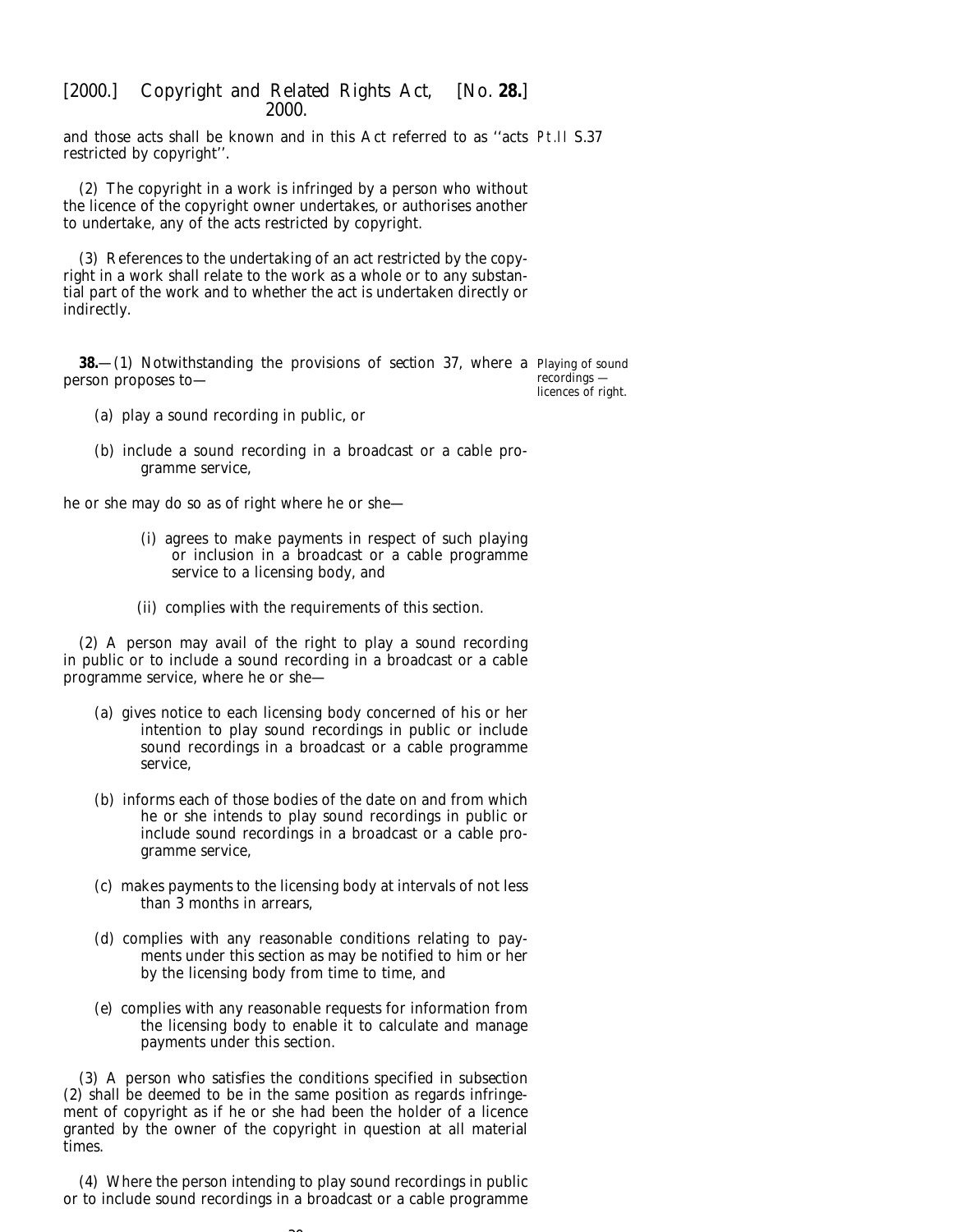Pt.II S.38 service and the licensing body fail to reach agreement as to fair payment under *subsection (2)* within a reasonable time, the terms of the proposed agreement shall be referred to the Controller for determination of the amount and terms of payment.

> (5) In the case of a dispute referred to the Controller under *subsection (4)*, a person shall not exercise the right conferred by *subsection (1)* unless he or she—

- (*a*) gives reasonable notice to the Controller that he or she has commenced or intends to commence the playing of sound recordings in public and that a dispute has arisen between him or her and the licensing body concerned as to the terms of payment and the exercise of the right; and
- (*b*) applies to the Controller for a determination under *subsection (4)*.

(6) Where the terms of a proposed agreement are referred to the Controller under *subsection (4)* a person shall not exercise a right conferred by *subsection (1)* unless he or she—

- (*a*) gives notice in writing to the Controller of his or her intention to exercise the right, and of the date on which he or she proposes to begin to do so, and
- (*b*) applies in writing to the Controller for a determination under *subsection (4)*.

(7) On an application to settle the terms of payment being referred to the Controller, he or she shall consider the matter and make such order as he or she may determine to be reasonable in the circumstances and that order shall take effect on and from the date on which the applicant begins to exercise the right, and any necessary repayments or further payments shall be made in respect of amounts which, in consequence of the terms of the order, have fallen due.

(8) Where no request for payment has been made by the licensing body, or where the amount requested by the licensing body is disputed by the person exercising the right then, pending the making of an order by the Controller under *subsection (7)*, the person exercising the right shall pay to the licensing body such amount as he or she considers reasonable, and shall notify the licensing body and the Controller of his or her intention to do so.

(9) A person exercising the right conferred by *subsection (1)*, or who has given notice to the Controller of his or her intention to do so, may also refer to the Controller the question of—

- (*a*) whether any condition relating to payment, notice of which has been given to him or her by the licensing body concerned is a reasonable condition, or
- (*b*) whether any licence condition, notice of which has been given to him or her by the licensing body in question, is a reasonable condition, or
- (*c*) whether any information required by the licensing body is information which the licensing body can reasonably require him or her to provide.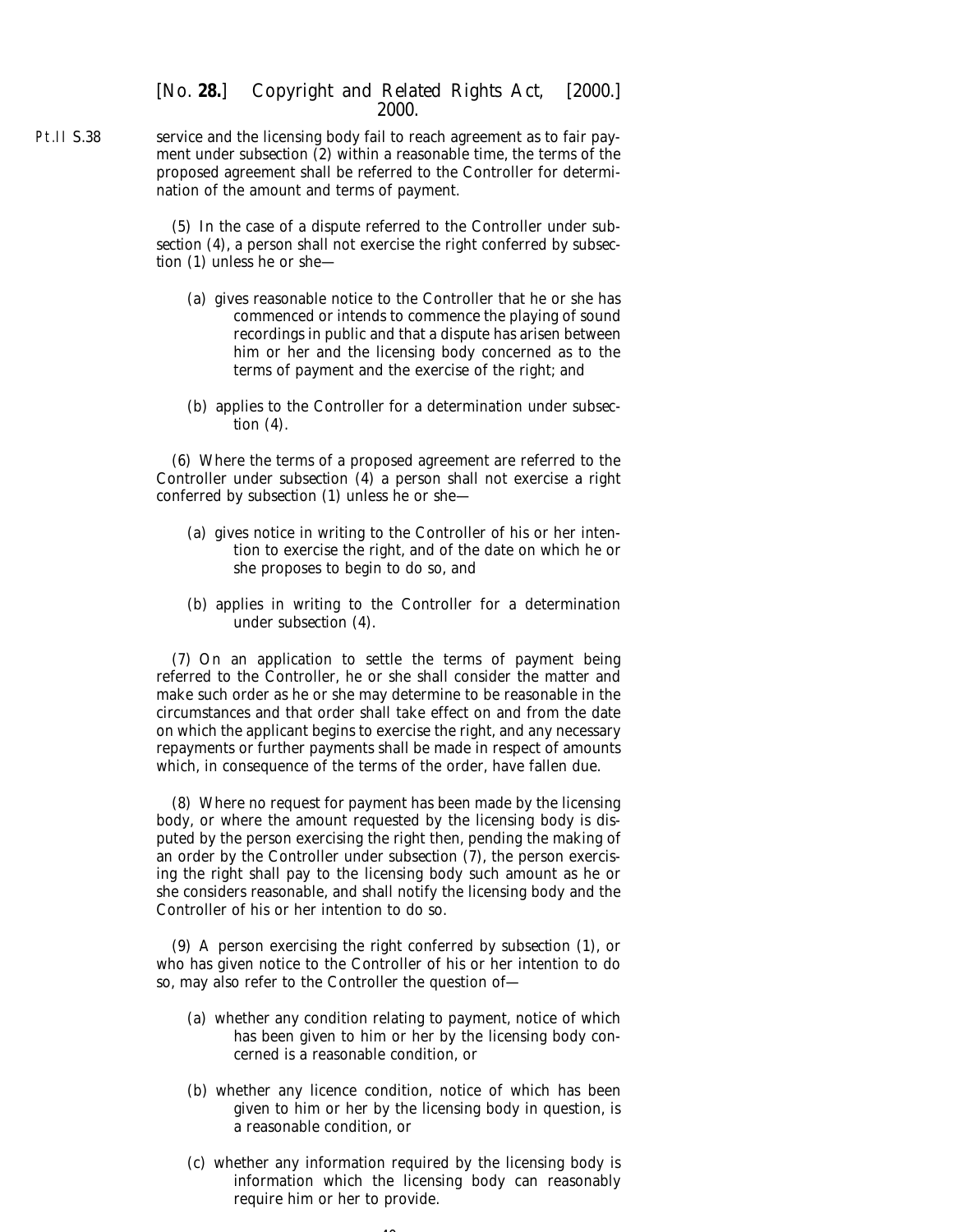(10) Where a reference is made under *subsection (9)*, the Control-Pt.II S.38 ler shall consider the matter and make such order as he or she may determine to be reasonable in the circumstances.

(11) A person exercising the right conferred by *subsection (1)* or a licensing body may apply to the Controller to review any order under *subsection (7)* or *(10)*.

(12) An application under *subsection (11)* may not be made except with the special leave of the Controller—

- (*a*) within 12 months from the date of the order or of the decision on a previous application under this section, or
- (*b*) where the order was made so as to be in force for 15 months or less or, as a result of the decision on a previous application, is due to expire within 15 months of that decision,

until at least 3 months before the expiration of the order.

(13) Where an application is made under *subsection (11)*, the Controller shall consider the matter and make such order confirming or varying the original order as he or she may determine to be reasonable in the circumstances and any order made under this subsection shall be for such period as may be specified by the Controller.

(14) This section shall not apply in any circumstances where sound recordings are made available to the public by wire or wireless means in such a way that members of the public may access the sound recordings from a place and at a time individually chosen by them (including the making available of copies of sound recordings through the Internet).

(15) Notwithstanding *section 149*, in this section ''licensing body'' means a society, a company registered under the Companies Acts, 1963 to 1999, or other organisation which has as one of its objects the negotiation or granting of licences to play sound recordings in public or to include sound recordings in broadcasts or cable programme services, either as owner or prospective owner of copyright in the said sound recording or as his or her exclusive licensee, agent or designated representative and shall include a human person who has the right to negotiate or grant a licence to play sound recordings in public or to include sound recordings in broadcasts or cable programme services, either as owner or prospective owner of copyright in the sound recordings.

**39.**—(1) References in this Part to copying shall be construed as Reproduction right. including references to all or any of the following, namely:

- (*a*) in relation to any work—
	- (i) storing the work in any medium,
	- (ii) the making of copies which are transient or incidental to some other use of the work;
- (*b*) in relation to an artistic work, the making of a copy in three dimensions of a two dimensional work and the making of a copy in two dimensions of a three dimensional work;
- (*c*) in relation to a film, television broadcast or cable programme, making a photograph of the whole or a substantial part

41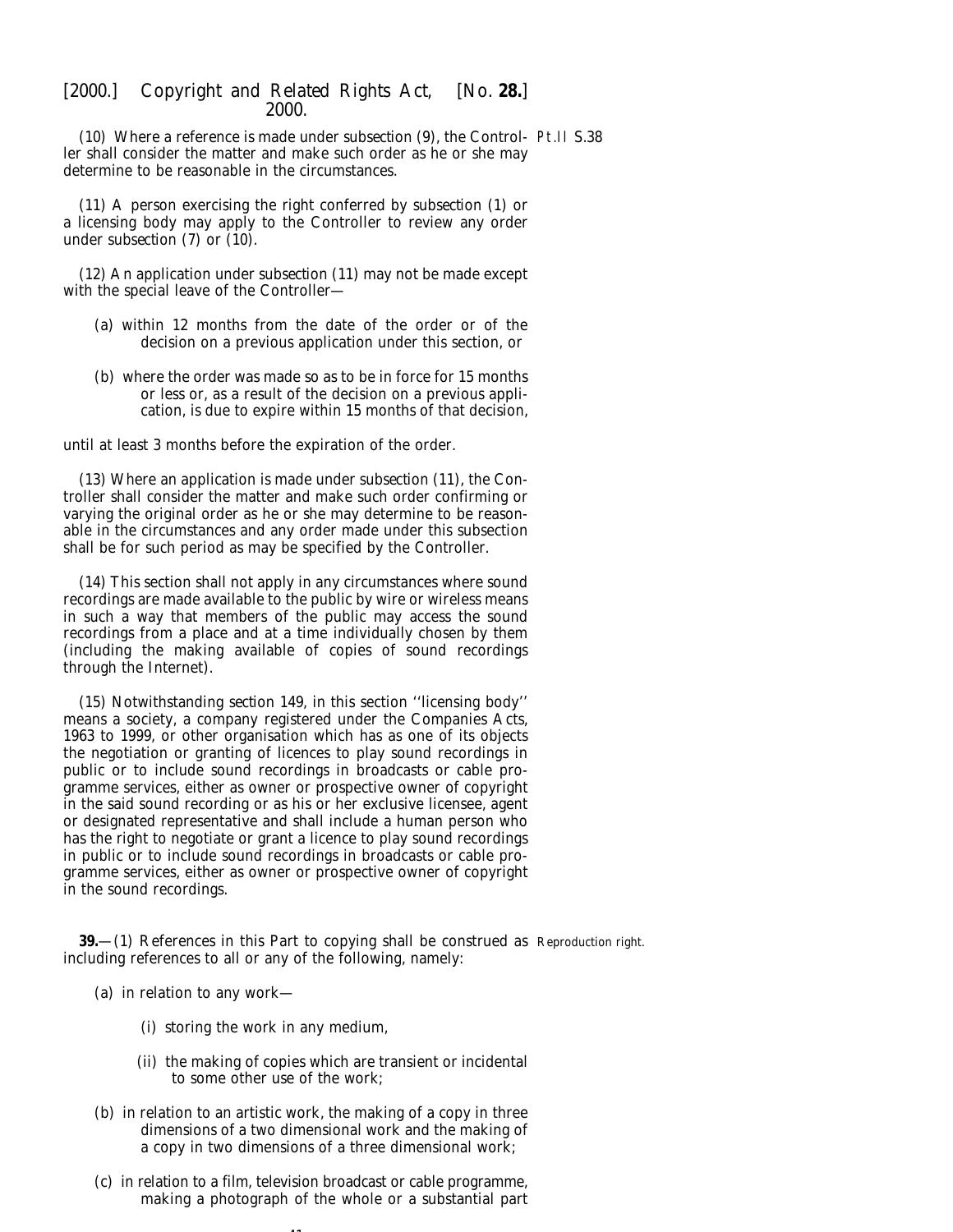Pt.II S.39

of any image forming part of the film, broadcast or programme;

(*d*) in relation to a typographical arrangement of a published edition, making a reprographic copy of the arrangement.

(2) There shall be a right of the owner of copyright to copy a work or to authorise others to do so which shall be known and in this Part referred to as the ''reproduction right''.

Making available right.

**40.**—(1) References in this Part to the making available to the public of a work shall be construed as including all or any of the following, namely:

- (*a*) making available to the public of copies of the work, by wire or wireless means, in such a way that members of the public may access the work from a place and at a time chosen by them (including the making available of copies of works through the Internet);
- (*b*) performing, showing or playing a copy of the work in public;
- (*c*) broadcasting a copy of the work;
- (*d*) including a copy of the work in a cable programme service;
- (*e*) issuing copies of the work to the public;
- (*f*) renting copies of the work;
- (*g*) lending copies of the work without the payment of remuneration to the owner of the copyright in the work,

and references to ''lawfully making available to the public'' shall mean the undertaking of any of the acts referred to in *paragraphs (a)* to *(g)* by or with the licence of the copyright owner.

(2) References in this Part to the making available to the public of copies of a work shall include the making available to the public of the original of the work.

(3) Subject to *subsection (4)*, the provision of facilities for enabling the making available to the public of copies of a work shall not of itself constitute an act of making available to the public of copies of the work.

(4) Without prejudice to *subsection (3)*, where a person who provides facilities referred to in that subsection is notified by the owner of the copyright in the work concerned that those facilities are being used to infringe the copyright in that work and that person fails to remove that infringing material as soon as practicable thereafter that person shall also be liable for the infringement.

(5) Without prejudice to *subsection (4)*, the Minister may prescribe the form of the notice to be given under that subsection and the form shall specify—

- (*a*) the name and address of the person claiming to be the owner of the copyright in the work concerned,
- (*b*) the grounds that the person requesting the removal of material has for such removal, and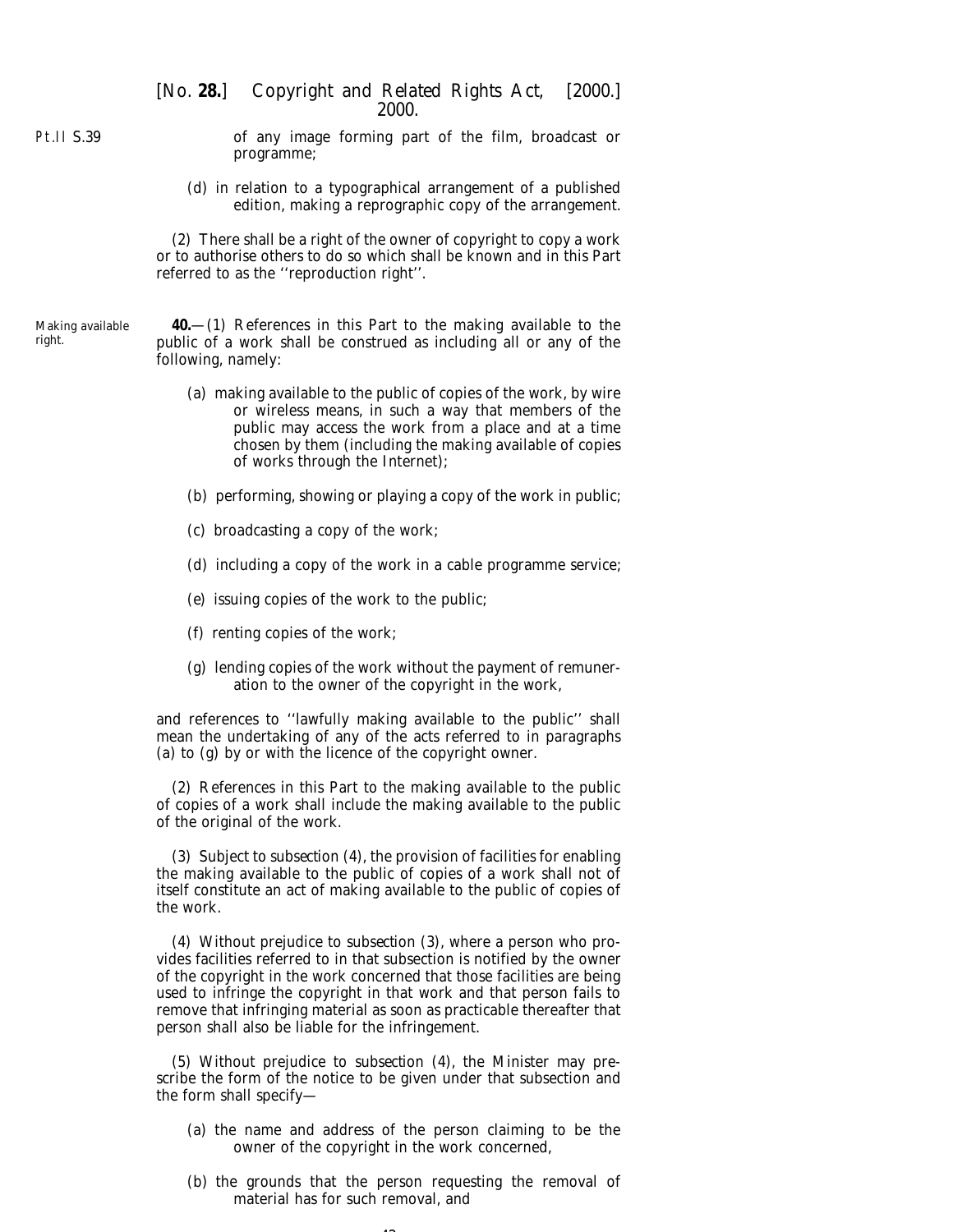(*c*) a list of the material which is to be removed.

Pt.II S.40

(6) References in this Part to ''performance'', in relation to a work, shall include—

- (*a*) delivery, in the case of lectures, addresses, speeches and sermons, and
- (*b*) any means of presentation of sounds or images, or any combination of sounds or images or representations thereof, including presentation by means of a sound recording, film, broadcast or cable programme of the work.

(7) Where copyright in a work is infringed by its being performed, played or shown in public, by means of apparatus for receiving sounds, images or data or any combination of sounds, images or data, or the representations thereof, conveyed by any means, the person by whom sounds, images or data or any combination of sounds, images or data, or the representations thereof, are sent shall not be regarded as liable for the infringement and a performer shall not be regarded as liable for the infringement to the extent that the infringement relates to his or her activity as a performer.

(8) There shall be a right of the owner of copyright to make available to the public copies of a work or to authorise others to do so which shall be known and in this Part referred to as the ''making available right''.

**41.**—(1) References in this Part to the issue of copies of a work to Distribution right.the public shall be construed as including:

- (*a*) the act of putting into circulation in a Member State of the EEA copies not previously put into circulation in a Member State of the EEA by or with the licence of the copyright owner; or
- (*b*) the act of putting into circulation outside the Member States of the EEA copies not previously put into circulation in a Member State of the EEA or elsewhere.

(2) Without prejudice to the rental right or the lending right, references in this Part to the issue of copies of a work to the public shall not include:

- (*a*) any subsequent circulation of copies previously put into circulation; or
- (*b*) any subsequent importation of such copies into the State or any other Member State of the EEA,

except in so far as *subsection (1)(a)* applies to putting into circulation in the Member States of the EEA copies previously put into circulation outside the Member States of the EEA.

(3) References in this section to ''circulation'' shall include sale, rental or loan.

(4) There shall be a right of the owner of copyright to issue copies of a work to the public or to authorise others to do so which shall be known and in this Part referred to as the ''distribution right''.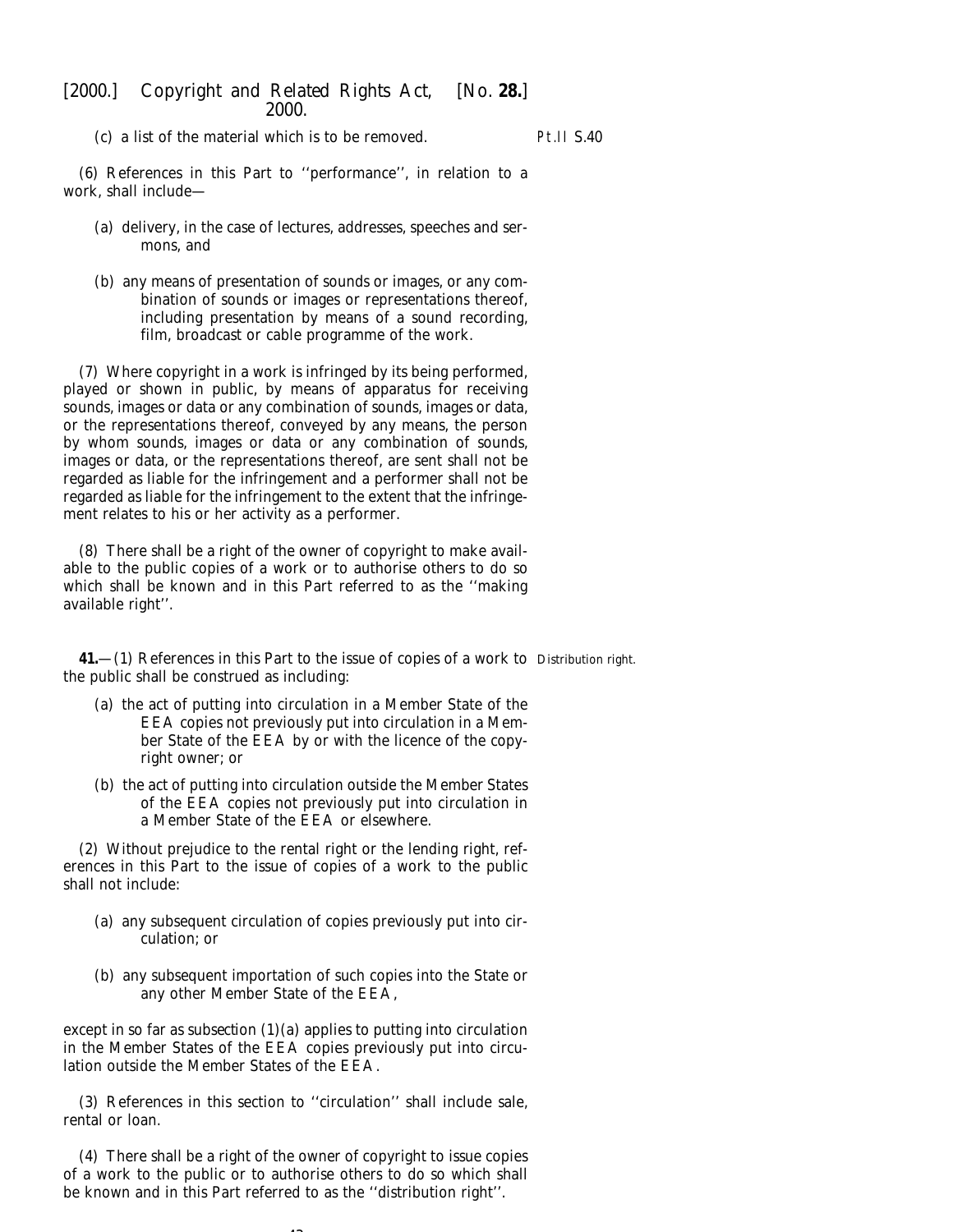Pt.II Rental and lending right. **42.**—(1) References in this Part to ''rental'' or ''lending'' shall be construed as including references to the rental or lending of:

- (*a*) a literary, dramatic or musical work, film or original database;
- (*b*) an artistic work, other than—
	- (i) a work of architecture in the form of a building or a model for a building, or
	- (ii) a work of applied art;
- (*c*) a sound recording; or
- (*d*) a typographical arrangement of a published edition,

and shall not include, in the case of a computer program, rentals where the program itself is not the essential object of the rental.

- (2) In this Part, subject to *subsection (3)*
	- (*a*) ''rental'' means making a copy of a work available for use, on terms that it is to be or may be returned after a limited period of time, for direct or indirect economic or commercial advantage, and
	- (*b*) ''lending'' means making a copy of a work available for use, on terms that it is to be or may be returned after a limited period of time, otherwise than for direct or indirect economic or commercial advantage, through an establishment to which members of the public have access.

(3) References in this Part to ''rental'' or ''lending'' shall not include the making available of copies of a work for the purposes of—

- (*a*) performing, playing or showing in public, broadcasting or inclusion in a cable programme service,
- (*b*) exhibition in public, or
- (*c*) on the spot reference use.

(4) The making of a copy of a work available between establishments to which members of the public have access shall not infringe the copyright in the work.

(5) For the purpose of this section, where lending by an establishment to which members of the public have access gives rise to a payment the amount of which does not exceed that which is necessary to cover the operating costs of the establishment, there is no direct or indirect economic or commercial advantage.

- (6) (*a*) There shall be a right of the owner of copyright to rent copies of a work or to authorise others to do so which shall be known and in this Part referred to as the ''rental right''.
	- (*b*) There shall be a right of the owner of copyright to lend copies of a work or to authorise others to do so which shall be known and in this Part referred to as the ''lending right''.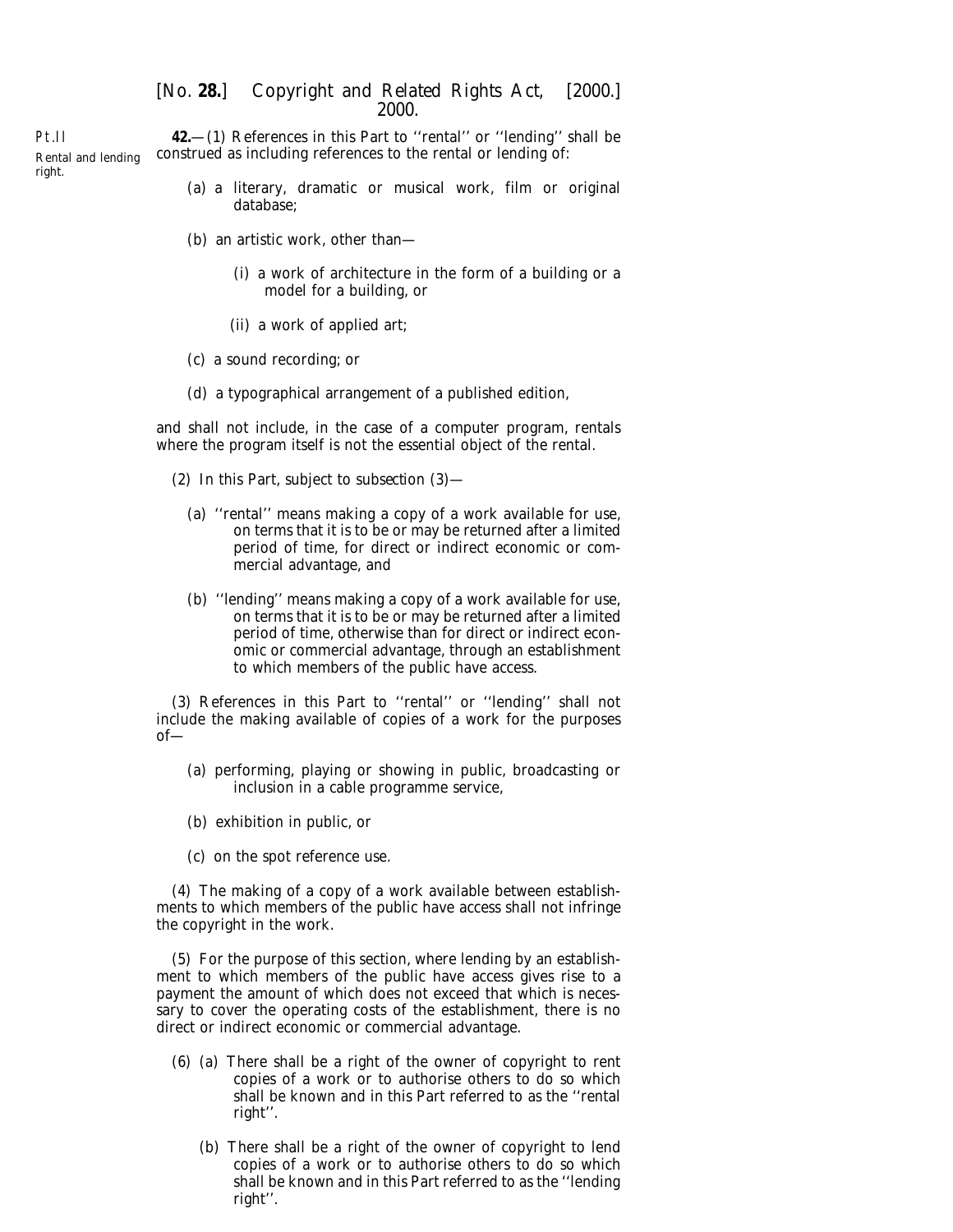**43.**—(1) For the purposes of *section 37*—

Pt.II

```
Infringement by
works.
```
- (*a*) an adaptation is made when it is recorded in writing or adaptation of otherwise, and
- (*b*) it shall be immaterial to the interpretation of this section whether the adaptation has been recorded in writing or otherwise at the time an act restricted by copyright is undertaken.

(2) Without prejudice to the generality of *section 37(1)(c)*, in this Part, "adaptation" in relation to-

- (*a*) a literary or dramatic work, film, sound recording, broadcast, cable programme or typographical arrangement of a published edition, includes—
	- (i) a translation, arrangement or other alteration of the work,
	- (ii) a version of a dramatic work which is converted into a non-dramatic work or the conversion of a non-dramatic work into a dramatic work, and
	- (iii) a version of a work in which the story or action is conveyed wholly or mainly by means of pictures in a form suitable for reproduction;
- (*b*) a musical work, includes a translation, arrangement or other alteration or transcription of the work;
- (*c*) an artistic work, includes a collage of the work with other works, an arrangement or other alteration of the work;
- (*d*) a computer program, includes a translation, arrangement or other alteration of the computer program; or
- (*e*) an original database, includes a translation, arrangement or other alteration of the original database.

(3) In this section ''translation'', in relation to a computer program, includes the making of a version of the computer program in which it is converted into or out of a computer language or code or into a different computer language or code.

### Chapter 5

#### *Secondary Infringement of Copyright*

**44.**—(1) In this Part ''infringing copy'', in relation to a copyright Interpretation of work, shall be construed in accordance with this section. infringing copy.

- (2) A copy shall be an infringing copy—
	- (*a*) where the making of it constitutes an infringement of the copyright in the work concerned, or
	- (*b*) where it has been or is to be imported into the State, and its making in the State would have constituted an infringement of the copyright in the work concerned, or a breach of an exclusive licence agreement relating to that work.

45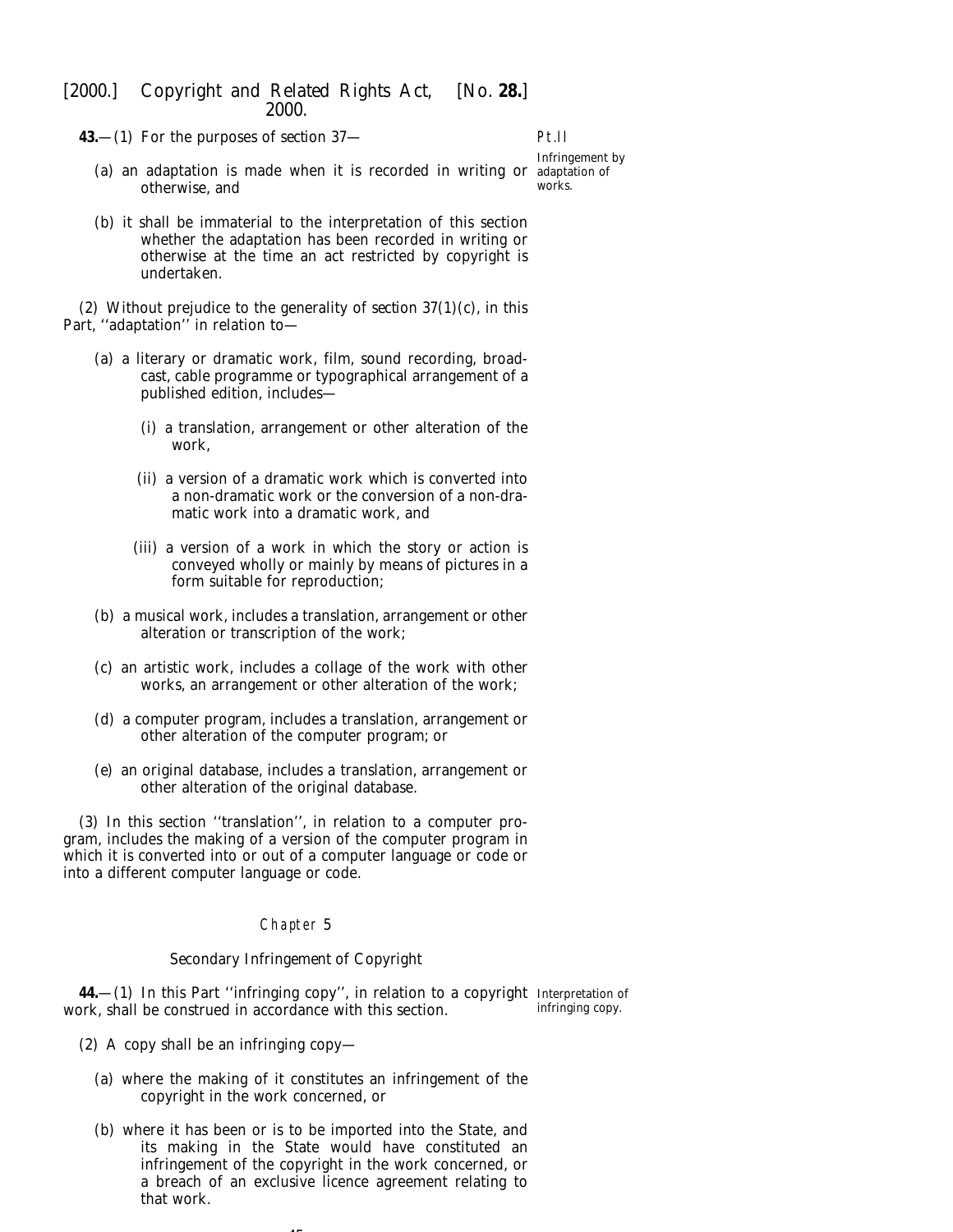(3) A copy of a work which has previously been issued to the public in accordance with *section 41* in any Member State of the EEA by, or with the licence of, the copyright owner shall not be deemed to be an infringing copy for the purposes of *subsection (2)*.

(4) Where, in any proceedings for infringement of the copyright in a work, the issue arises whether a copy is an infringing copy and it is proved that—

- (*a*) the copy is a copy of the work concerned, and
- (*b*) copyright subsists in that work or has subsisted at any time in that work,

it shall be presumed until the contrary is proved that the copy was made at a time when copyright subsisted in the work.

Secondary infringement: dealing with infringing copy.

**45.**—A person infringes the copyright in a work where he or she without the licence of the copyright owner—

- (*a*) sells, rents or lends, or offers or exposes for sale, rental or loan,
- (*b*) imports into the State, otherwise than for his or her private and domestic use,
- (*c*) in the course of a business, trade or profession, has in his or her possession, custody or control, or makes available to the public, or
- (*d*) otherwise than in the course of a business, trade or profession, makes available to the public to such an extent as to prejudice the interests of the owner of the copyright,

a copy of the work which is, and which he or she knows or has reason to believe is, an infringing copy of the work.

Secondary infringement: providing means for making infringing copies.

**46.**—(1) A person infringes the copyright in a work where he or she, without the licence of the copyright owner—

- (*a*) makes,
- (*b*) sells, rents or lends, or offers or exposes for sale, rental or loan,
- (*c*) imports into the State, or
- (*d*) has in his or her possession, custody or control,

an article specifically designed or adapted for making copies of that work, knowing or having reason to believe that it has been or is to be used to make infringing copies.

(2) A person infringes the copyright in a work where he or she, without the licence of the copyright owner, transmits the work by means of a telecommunications system (otherwise than by broadcasting or inclusion in a cable programme service) knowing or having reason to believe that infringing copies of the work may be made by means of the reception of the transmission in the State or elsewhere.

Pt.II S.44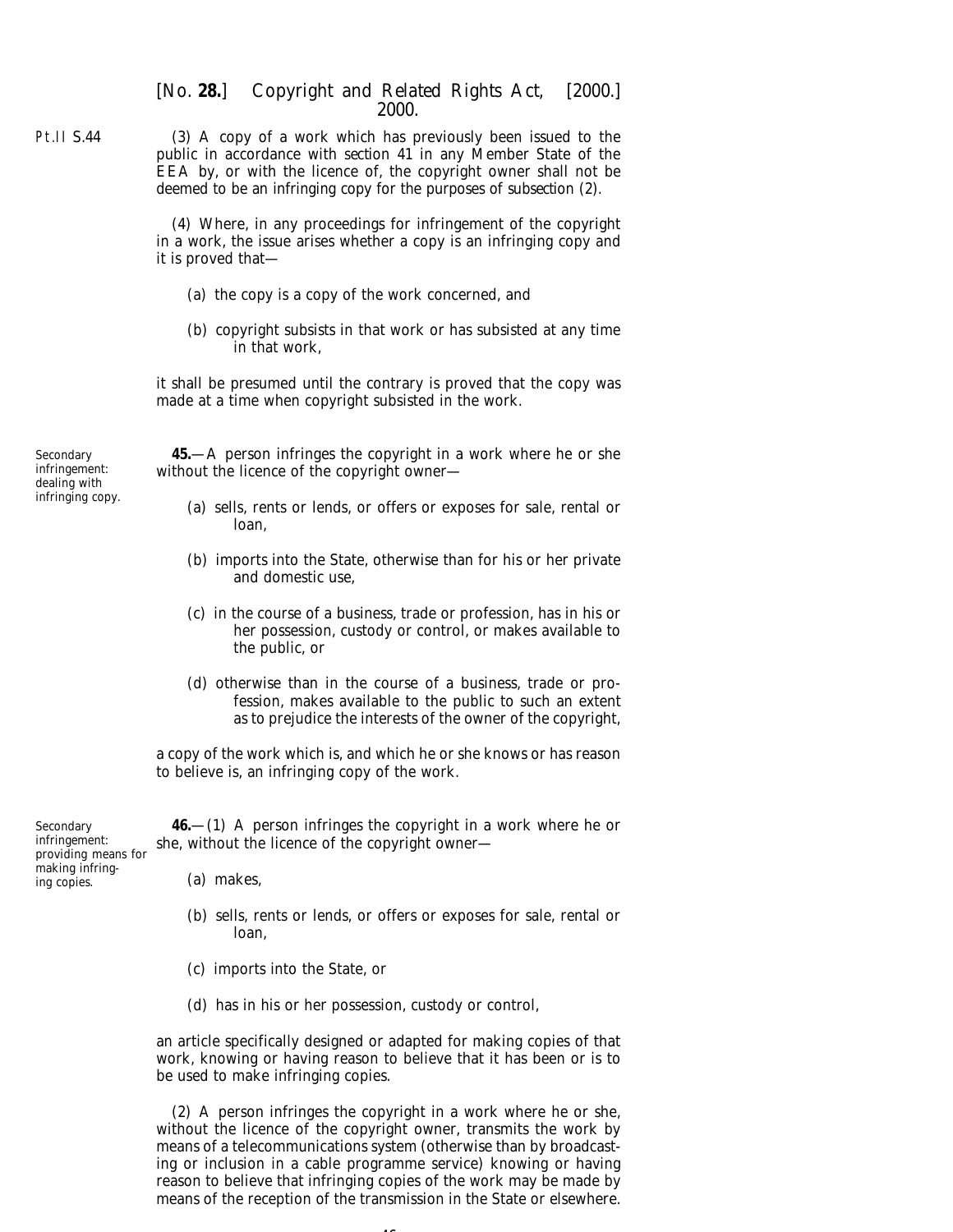**47.**—(1) Where the copyright in a work is infringed by a perform-Pt.II ance at a place of public entertainment, any person who gave per-Secondary mission for that place to be used for the performance shall also be infringement: liable for the infringement unless, when that person gave permission, permitting use of he or she had reason to believe that the performance would not  $\frac{premissor}{{interings}}$ infringe copyright.

infringing performances.

(2) In this section, ''place of public entertainment'' includes premises which are occupied mainly for other purposes and which are from time to time made available for hire for the purpose of public entertainment.

**48.**—Where the copyright in a work is infringed by a public per-Secondary formance of the work, or by playing or showing the work in public, infringement: by means of apparatus for—

permitting use of apparatus for infringing performances.

- (*a*) playing sound recordings,
- (*b*) showing films, or
- (*c*) receiving sounds or images or any combination of sounds or images, or the representations thereof, conveyed by any means,

the following persons shall also be liable for the infringement:

- (i) a person who supplied the apparatus, or any substantial part thereof if, when he or she supplied the apparatus or part thereof—
	- (I) he or she knew or had reason to believe that the apparatus was likely to be used to infringe copyright, or
	- (II) in the case of apparatus the normal use of which involves a public performance, playing or showing, he or she had reason to believe that it would be used to infringe copyright;
- (ii) an owner or occupier of premises who gave permission for the apparatus to be brought onto the premises if, when the owner or occupier gave permission, he or she knew or had reason to believe that the apparatus was likely to be used to infringe copyright; and
- (iii) a person who supplied a copy of a sound recording or film used to infringe copyright if, when the person supplied it, he or she knew or had reason to believe that what was supplied, or a copy made directly or indirectly therefrom, was likely to be used to infringe copyright.

## Chapter 6

## *Acts Permitted in Relation to Works Protected by Copyright*

**49.**—In this Part, an act may be exempted under more than one Exemptions in category of exemption and the exemption of an act under one cate-respect of copyright gory of exemption shall not preclude its exemption under another works. category.

- -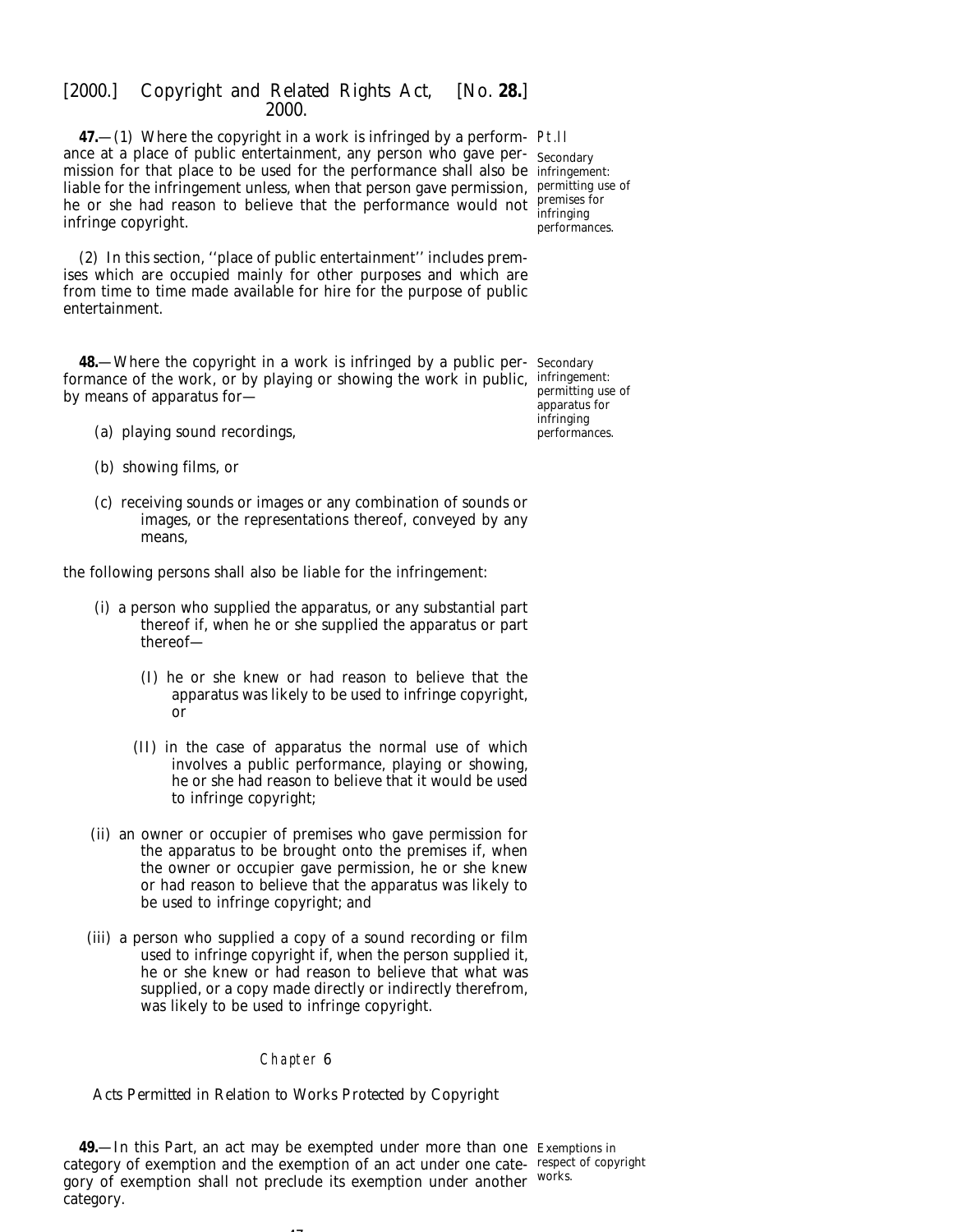Pt.II Fair dealing: research or private study.

**50.**—(1) Fair dealing with a literary, dramatic, musical or artistic work, sound recording, film, broadcast, cable programme, or nonelectronic original database, for the purposes of research or private study, shall not infringe any copyright in the work.

(2) Fair dealing with a typographical arrangement of a published edition for the purposes of research or private study shall not infringe any copyright in the arrangement.

(3) The copying by a person, other than the researcher or private student, is not fair dealing where—

- (*a*) in the case of a librarian or archivist, he or she does anything which is not permitted under *section 63*, or
- (*b*) in any other case, the person copying knows or has reason to believe that the copying will result in copies of substantially the same material being provided to more than one person at approximately the same time and for substantially the same purpose.

(4) In this Part, ''fair dealing'' means the making use of a literary, dramatic, musical or artistic work, film, sound recording, broadcast, cable programme, non-electronic original database or typographical arrangement of a published edition which has already been lawfully made available to the public, for a purpose and to an extent which will not unreasonably prejudice the interests of the owner of the copyright.

- (5) In this Part, the following acts are not fair dealing—
	- (*a*) converting a computer program expressed in a low level computer language into a version expressed in a higher level computer language, or
	- (*b*) copying a computer program in an incidental manner in the course of converting that program.

Fair dealing: criticism or review.

**51.**—(1) Fair dealing with a work for the purposes of criticism or review of that or another work or of a performance of a work shall not infringe any copyright in the work where the criticism or review is accompanied by a sufficient acknowledgement.

(2) Fair dealing with a work (other than a photograph) for the purpose of reporting current events shall not infringe copyright in that work, where the report is accompanied by a sufficient acknowledgement.

(3) In this Part, ''sufficient acknowledgement'' means an acknowledgement identifying the work concerned by its title or other description and identifying the author unless—

- (*a*) in the case of a work which has been lawfully made available to the public, it was so made available anonymously, or
- (*b*) in the case of a work which has not been made available to the public, it is not possible for a person without previous knowledge of the facts to ascertain the identity of the author of the work by reasonable enquiry.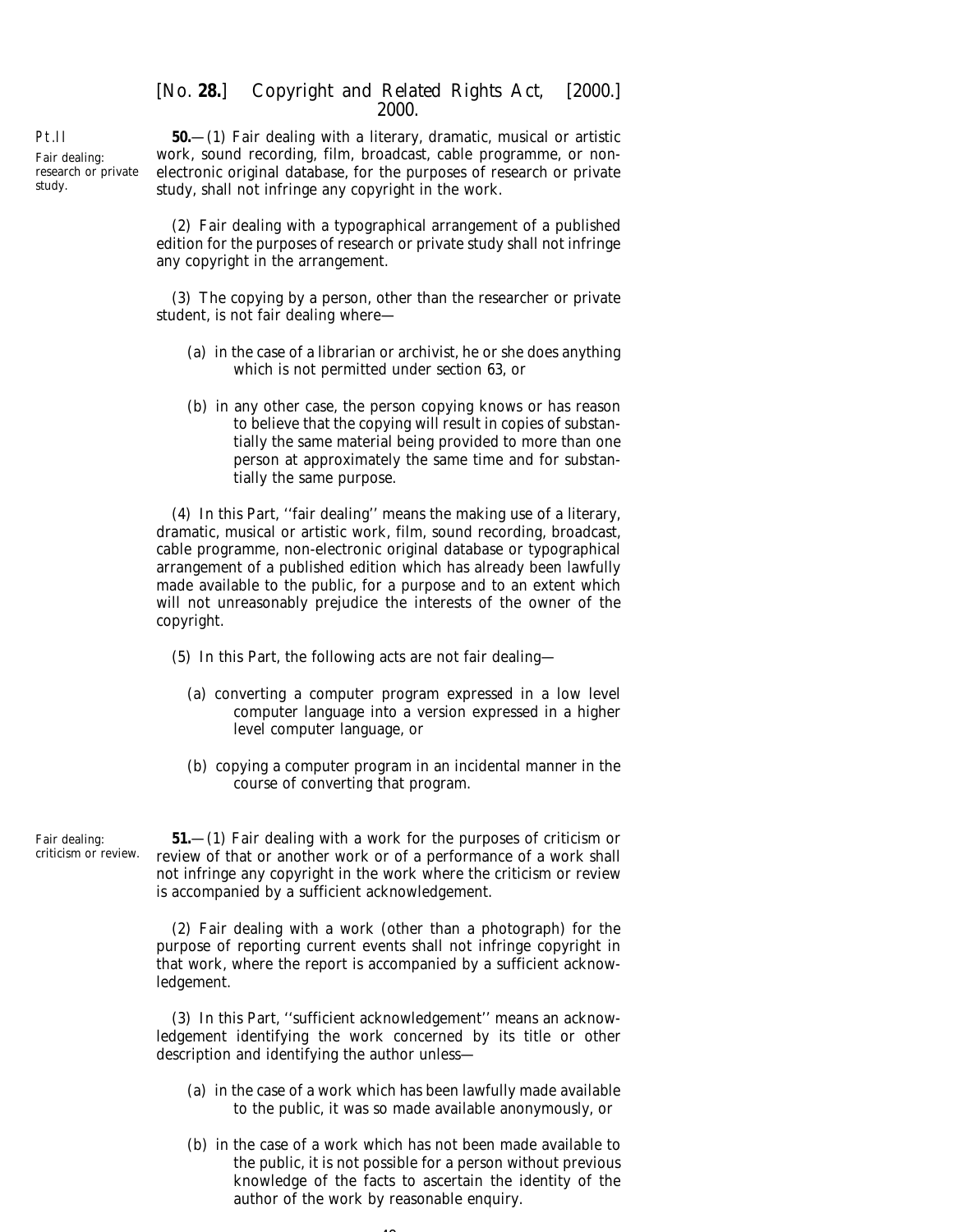**52.**—(1) The copyright in a work is not infringed by its inclusion Pt.II in an incidental manner in another work.

Incidental inclusion of copyright material.

(2) The copyright in a work is not infringed by the making available to the public of copies of anything the making of which was not, by virtue of *subsection (1)*, an infringement of the copyright.

(3) A work shall not be regarded as included in an incidental manner in another work where it is included in a manner where the interests of the owner of the copyright are unreasonably prejudiced.

(4) The copyright in a work which has been lawfully made available to the public is not infringed by the use of quotations or extracts from the work, where such use does not prejudice the interests of the owner of the copyright in that work and such use is accompanied by a sufficient acknowledgement.

#### *Education*

**53.**—(1) Subject to *subsection (2)*, the copyright in a literary, dra- Acts done for matic, musical or artistic work or the typographical arrangement of purposes of a published edition is not infringed by its being copied in the course instruction or of instruction or of preparation for instruction. examination.

- (2) *Subsection (1)* shall not apply unless—
	- (*a*) the copying is done by or on behalf of a person giving or receiving instruction,
	- (*b*) the copying is not by means of a reprographic process, and
	- (*c*) the copy is accompanied by a sufficient acknowledgement.

(3) Subject to *subsection (4)*, the copyright in a sound recording, film, broadcast, cable programme or an original database is not infringed by its being copied in the course of instruction or of preparation for instruction.

- (4) *Subsection (3)* shall not apply unless—
	- (*a*) the copying is done by or on behalf of a person giving or receiving instruction,
	- (*b*) the copying results in only a single copy being made, and
	- (*c*) the copy is accompanied by a sufficient acknowledgement.

(5) Subject to *subsection (6)*, the copyright in a work is not infringed by anything done for the purposes of an examination by way of setting questions, communicating questions to the candidates or answering questions.

(6) *Subsection (5)* shall not apply to the making of a reprographic copy of a musical work for use by an examination candidate in performing the work.

(7) Where a copy that would otherwise be an infringing copy is made under this section but is subsequently sold, rented or lent, or offered or exposed for sale, rental or loan, or otherwise made available to the public, it shall be treated as an infringing copy for those purposes and for all subsequent purposes.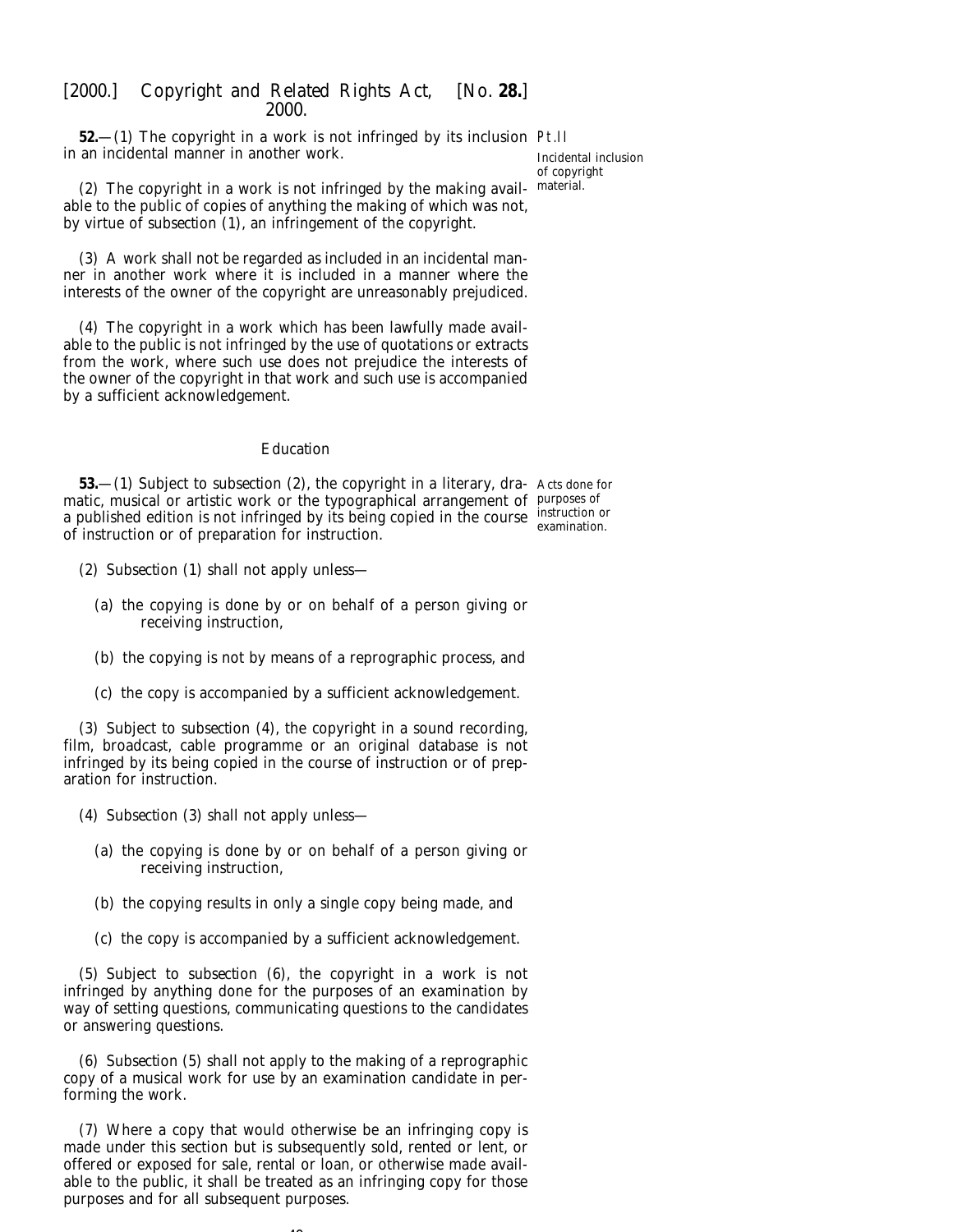Pt.II Anthologies for educational use.

**54.**—(1) Subject to *subsection (2)*, the inclusion of a short passage from a literary, dramatic or musical work, original database or typographical arrangement of a published edition which has been lawfully made available to the public in a collection that—

- (*a*) is intended for use—
	- (i) in educational establishments and is so described in its title, or
	- (ii) in any advertisements issued by or on behalf of the publisher,

and

(*b*) consists mainly of material in which no copyright subsists,

shall not infringe the copyright in the work where the work itself is not intended for use in those establishments and the inclusion is accompanied by a sufficient acknowledgement.

(2) *Subsection (1)* shall not authorise the inclusion of more than 2 excerpts from works by the same author in collections which have been lawfully made available to the public by the same publisher within a period of 5 years.

(3) In relation to any given passage the reference in *subsection (2)* to excerpts from works of the same author—

- (*a*) includes excerpts from works by him or her in collaboration with another author, and
- (*b*) where the passage concerned is from such a work, includes excerpts from works by any of the authors, whether alone or in collaboration with another author.

(4) References in this section to the use of a work in an educational establishment shall be construed as references to any use of that work for the educational purposes of that establishment.

Performing, playing or showing work in course of activities of educational establishment.

**55.**—(1) The performance of a literary, dramatic or musical work before an audience limited to persons who are teachers in or pupils in attendance at an educational establishment or other persons directly connected with the activities of that establishment—

- (*a*) by a teacher or pupil in the course of the activities of the establishment concerned, or
- (*b*) at the establishment by any person for the purposes of instruction,

is not a public performance for the purposes of infringement of copyright.

(2) The playing or showing of a sound recording, film, broadcast or cable programme at an educational establishment before an audience referred to in *subsection (1)* for the purposes of instruction is not a playing or showing of the work in public for the purposes of infringement of copyright.

(3) For the purposes of this section, a person is not directly connected with the activities of an educational establishment by reason only that he or she is a parent or guardian of a pupil in attendance at the educational establishment concerned.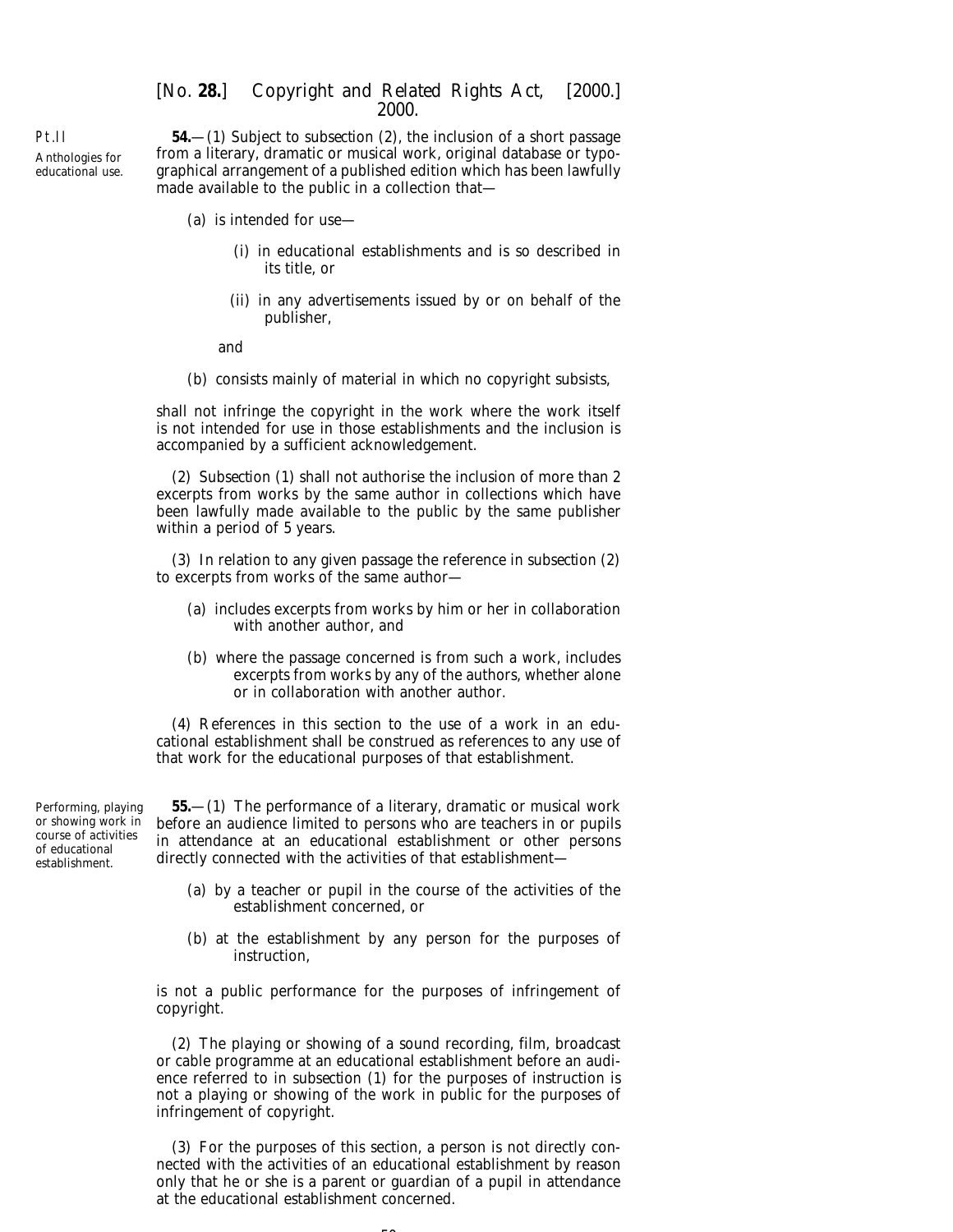(4) The Minister may specify by order establishments (other than Pt.II S.55 schools) to be educational establishments for the purposes of this Act.

**56.**—(1) A fixation of a broadcast or a cable programme, or a copy Recording by of such a fixation, may be made by or on behalf of an educational educational establishment for the educational purposes of that establishment establishments of without infringing the copyright in the broadcast or cable pro-<br>cable programmes. gramme, or in any work included in the broadcast or cable programme.

(2) This section shall not apply where there is a licensing scheme certified under *section 173* and the person making the copies knew or ought to have been aware of the existence of the licensing scheme.

(3) Where a copy which would otherwise be an infringing copy is made under this section but is subsequently sold, rented or lent, or offered or exposed for sale, rental or loan, or otherwise made available to the public, it shall be treated as an infringing copy for those purposes and for all subsequent purposes.

**57.**—(1) Reprographic copies of passages from literary, dramatic Reprographic or musical works or typographical arrangements of published edi-copying by tions or original databases which have been lawfully made available educational to the public may, to the extent permitted under this section, be establishments of to the public may, to the extent permitted under this section, be certain works. made by or on behalf of an educational establishment for the educational purposes of that establishment without infringing any copyright in the work, subject to those copies being accompanied by a sufficient acknowledgement.

(2) Not more than 5 per cent of any work may be copied by or on behalf of an educational establishment under this section in any calendar year.

(3) This section shall not apply where there is a licensing scheme certified under *section 173* and the person making the copies knew or ought to have been aware of the existence of the licensing scheme.

(4) The terms of a licence granted to an educational establishment authorising the reprographic copying for the educational purposes of that establishment of passages from literary, dramatic or musical works or the typographical arrangements of published editions or original databases, which have been lawfully made available to the public, shall be void in so far as they purport to restrict the proportion of a work which may be copied (whether on payment or free of charge) to less than that which would be permitted under this section.

(5) Where a copy which would otherwise be an infringing copy is made under this section but is subsequently sold, rented or lent, or offered or exposed for sale, rental or loan, or otherwise made available to the public, it shall be treated as an infringing copy for those purposes and for all subsequent purposes.

**58.**—(1) Subject to *subsection (2)*, educational establishments and Copyright not establishments to which members of the public have access shall be infringed by exempt from the payment of remuneration under *section 40(1)(g)* and shall not infringe the copyright in a work by the lending of copies of the work. lending.

 $-1$ 

broadcasts and

certain works.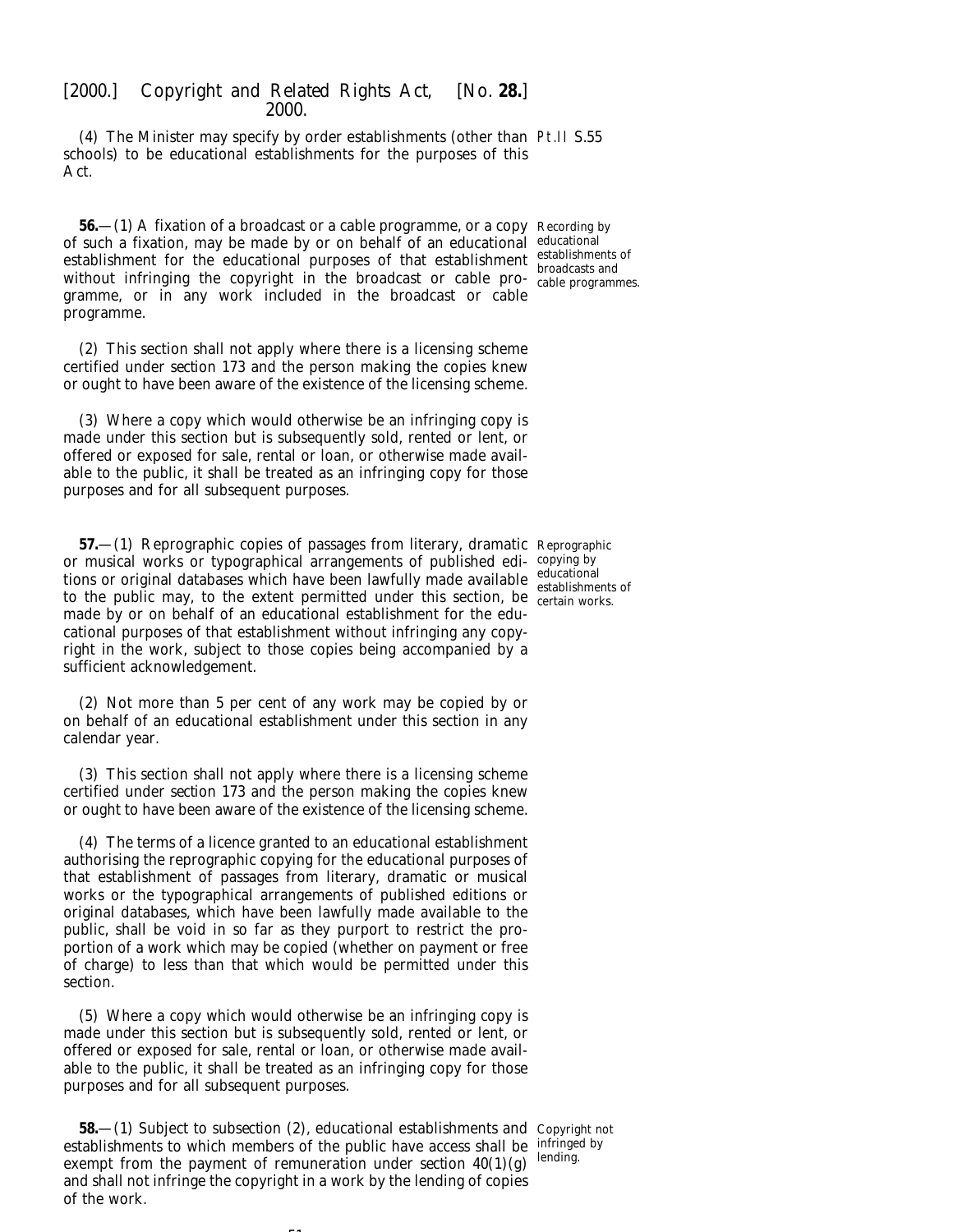Pt.II S.58

(2) The Minister shall prescribe the educational establishments and the establishments to which members of the public have access for the purposes of *subsection (1)*.

### *Libraries and Archives*

Regulations relating to copying by libraries and archives. **59.**—(1) The Minister may make regulations for the purposes of this section and those regulations may make different provisions for different descriptions of libraries or archives and for different purposes.

> (2) Without prejudice to the generality of *subsection (1)*, the Minister may prescribe the libraries and archives to which *sections 60* to *67* apply and may prescribe all or any of the following:

- (*a*) the conditions that are to be complied with when a librarian or archivist of a prescribed library or prescribed archive makes and supplies a copy of any part of a work which has been lawfully made available to the public to a person requiring a copy;
- (*b*) the conditions that are to be complied with when a librarian or archivist of a prescribed library or prescribed archive makes and supplies to another prescribed library or prescribed archive a copy of a work or part of a work which has been lawfully made available to the public and is required by that other prescribed library or prescribed archive;
- (*c*) the conditions that are to be complied with before a librarian or archivist of a prescribed library or prescribed archive makes a copy of a work in the permanent collection of the prescribed library or prescribed archive in order to preserve or replace that work in the permanent collection of that library or archive, or in the permanent collection of another prescribed library or prescribed archive;
- (*d*) the conditions that are to be complied with by a librarian or archivist of a prescribed library or prescribed archive when making or supplying a copy of the whole or part of certain works which have not been lawfully made available to the public from a work in the prescribed library or prescribed archive to a person requiring the copy.

**60.**—(1) Where regulations made by the Minister under *section 59* require a librarian or archivist to be satisfied as to any matter before making or supplying a copy of a work—

- (*a*) the librarian or archivist concerned may rely on a declaration as to that matter by the person requesting the copy, unless the librarian or archivist is aware that it is false in a material particular, and
- (*b*) in such cases as may be prescribed, the librarian or archivist shall not make or supply the copy in the absence of a declaration in such form as may be prescribed.

(2) Where a person requesting a copy of a work makes a declaration which is false in a material particular and is supplied with a copy which would have been an infringing copy if made by him or her—

Libraries and archives: declarations.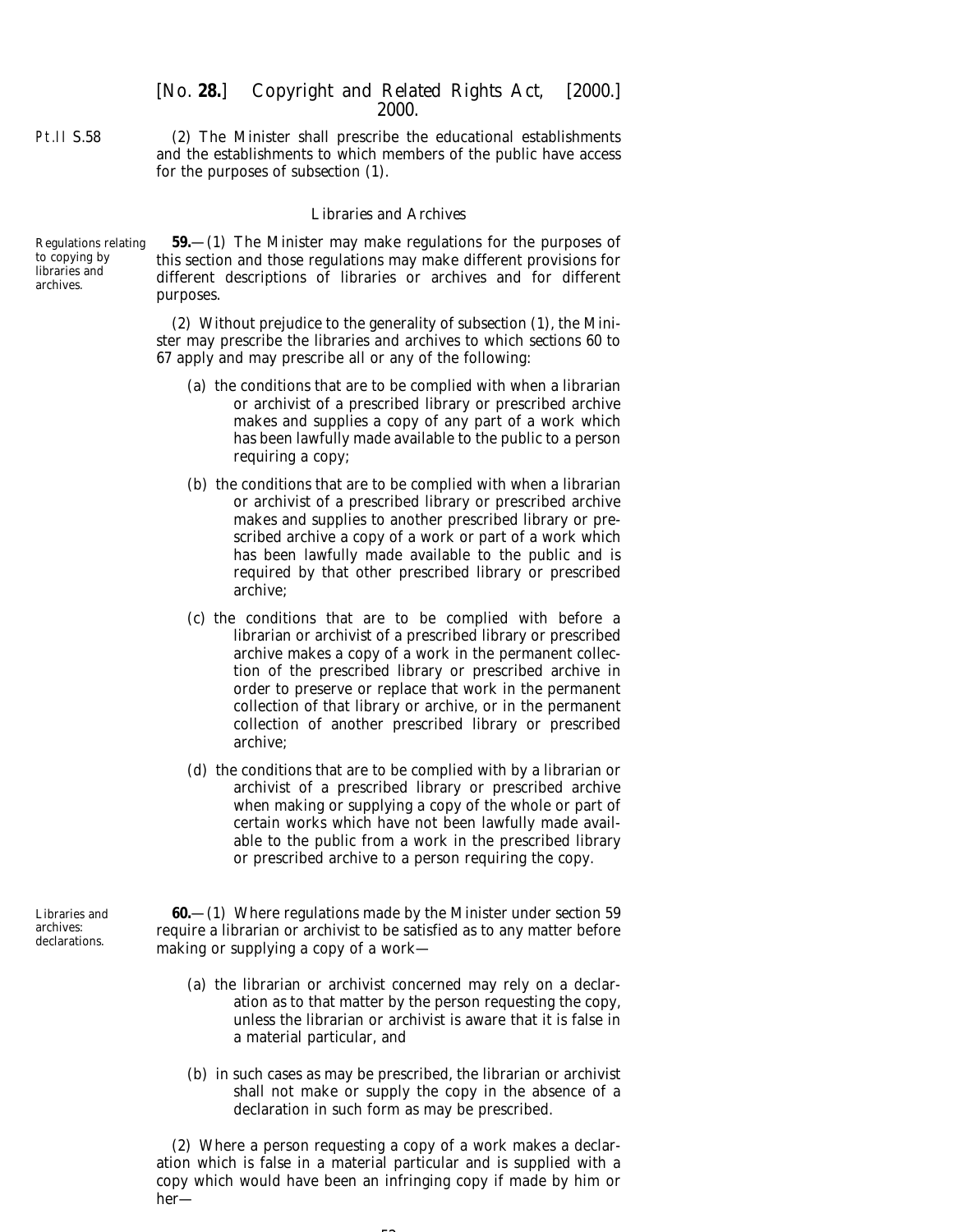- (*a*) he or she shall be liable for infringement of copyright as if Pt.II S.60 he or she had made the copy, and
- (*b*) the copy shall be treated as an infringing copy.

**61.**—(1) The librarian or archivist of a prescribed library or pre- Copying by scribed archive may, where the prescribed conditions are complied librarians or with, make and supply a copy of an article or the contents page in a  $\frac{\text{archivists: articles in}}{\text{periodicles}}$ periodical without infringing any copyright in the article, the contents page or in any illustrations accompanying the article or the contents page or in the typographical arrangement.

(2) A copy made under *subsection (1)* shall not be supplied other than to a person who satisfies the librarian or archivist that he or she requires that copy for the purposes of research or private study and he or she shall not use it for any other purpose and that person shall not be furnished with more than one copy of the same article unless the person satisfies the librarian or archivist that the previous copy has been lost, stolen, discarded or destroyed or a reasonable period of time has elapsed, and that person shall not be furnished with more articles from a volume of a periodical than the number of issues that comprise that volume or 10 per cent of the volume, whichever is the greater.

(3) In this section, ''article'' includes an item of any description in a periodical with the exception of the table of contents.

**62.**—(1) The librarian or archivist of a prescribed library or pre- Copying by scribed archive may, where the prescribed conditions are complied librarians or with, make and supply a copy of part of a work (other than an article  $\frac{\text{archivists: parts of}}{\text{work: length}}$ or the contents page in a periodical) which has been lawfully made made available available to the public without infringing any copyright in the work, public. in any illustrations accompanying the work or in the typographical arrangement.

(2) A copy made under *subsection (1)* shall not be supplied other than to a person who satisfies the librarian or archivist that he or she requires that copy for the purposes of research or private study and he or she shall not use it for any other purpose and that person shall not be furnished with more than one copy of the same material unless the person satisfies the librarian or archivist that the previous copy has been lost, stolen, discarded or destroyed or a reasonable period of time has elapsed, and that person shall not be furnished with a copy of more than a reasonable proportion of any work.

**63.**—(1) A copy of a work shall not be supplied under *section 61* Multiple copying. or *62* to more than 3 persons whose requirements are related to any similar requirement of any other person.

- (2) For the purposes of *subsection (1)*
	- (*a*) the requirements of persons shall be deemed to be similar where the requirements are for copies of substantially the same material at approximately the same time and for substantially the same purpose, and
	- (*b*) the requirements of persons shall be deemed to be related where those persons receive instructions to which the material is relevant at the same time and place.

 $-$ 

periodicals.

made available to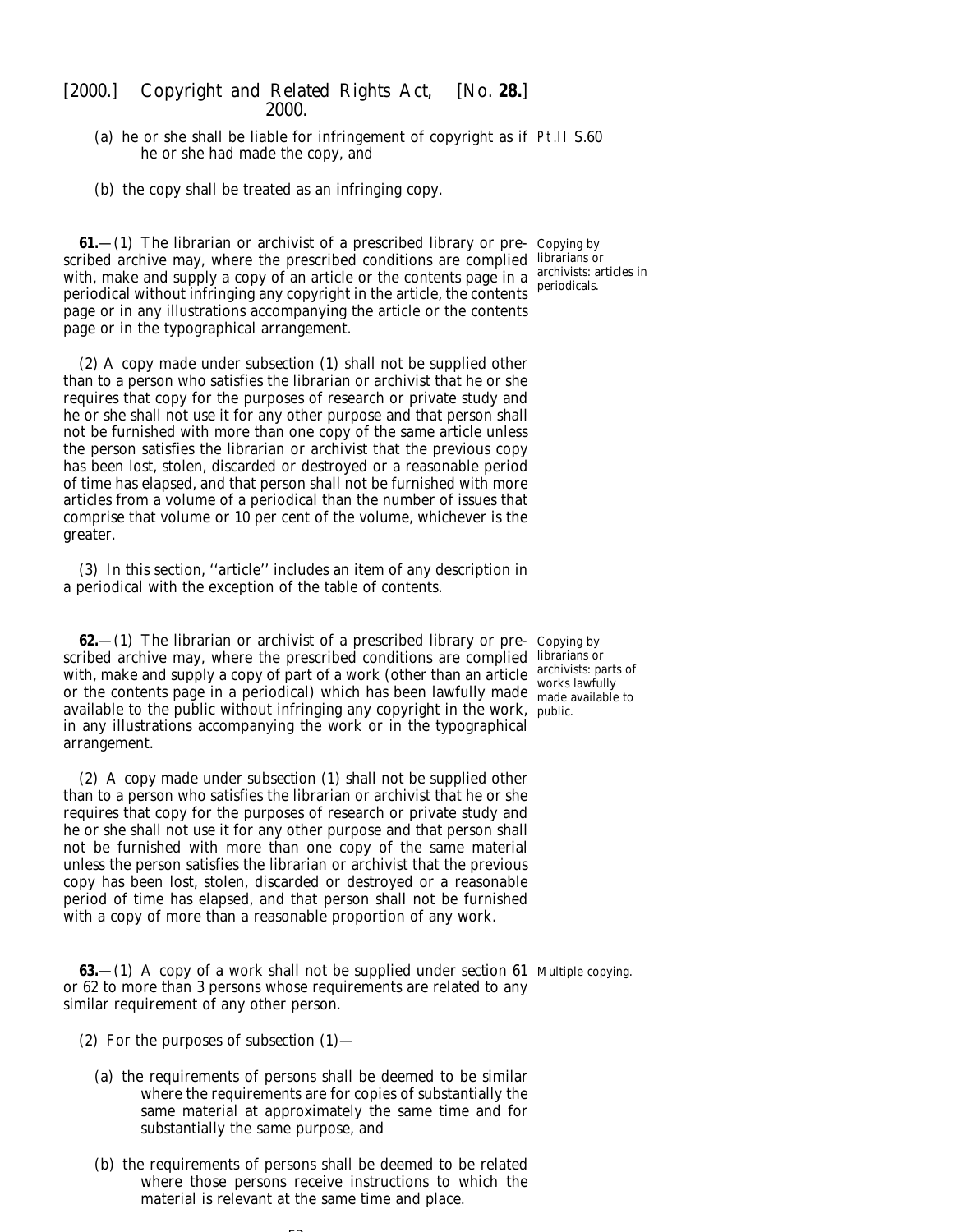**64.**—(1) The librarian or archivist of a prescribed library or prescribed archive may, where the prescribed conditions are complied with, make and supply to another prescribed library or prescribed archive a copy of—

- (*a*) a periodical or articles or the contents page contained therein, or
- (*b*) the whole or part of a work,

which has been lawfully made available to the public, without infringing any copyright in the periodical, in the article, in the contents page or in the work, in any illustrations accompanying the periodical, the article, the contents page or the work or in the typographical arrangement.

(2) *Subsection (1)* shall not apply where, at the time the copy is made, the librarian or archivist making it could, by reasonable enquiry, obtain the consent of a person entitled to authorise the making of the copy.

Copying by librarians or archivists: replacement copies of works.

**65.**—(1) The librarian or archivist of a prescribed library or prescribed archive may, where the prescribed conditions are complied with, make a copy of a work in the permanent collection of the library or archive in order—

- (*a*) to preserve or replace that work by placing the copy in the permanent collection of that library or archive in addition to or in place of that work, or
- (*b*) to replace in the permanent collection of another prescribed library or prescribed archive a work which has been lost, destroyed or damaged,

without infringing the copyright in the work, in any illustrations accompanying the work or in the typographical arrangement.

(2) This section shall only apply where it is not reasonably practicable to purchase a copy of the work concerned for the purposes of *subsection (1)*.

Copying by librarians or archivists for certain purposes.

**66.**—(1) The librarian or archivist of a prescribed library or prescribed archive may, where the prescribed conditions are complied with, make a copy of a work in the permanent collection of the library or archive—

- (*a*) for the purposes of obtaining insurance cover for the works concerned;
- (*b*) for purposes of security;
- (*c*) for the purposes of compiling or preparing a catalogue;
- (*d*) for exhibition in the library or archive; or
- (*e*) for the purposes of informing the public of an exhibition,

without infringing any copyright in the work, in any illustrations accompanying the work, or in the typographical arrangement.

Pt.II

Copying by librarians or archivists: supply of copies to other libraries and archives.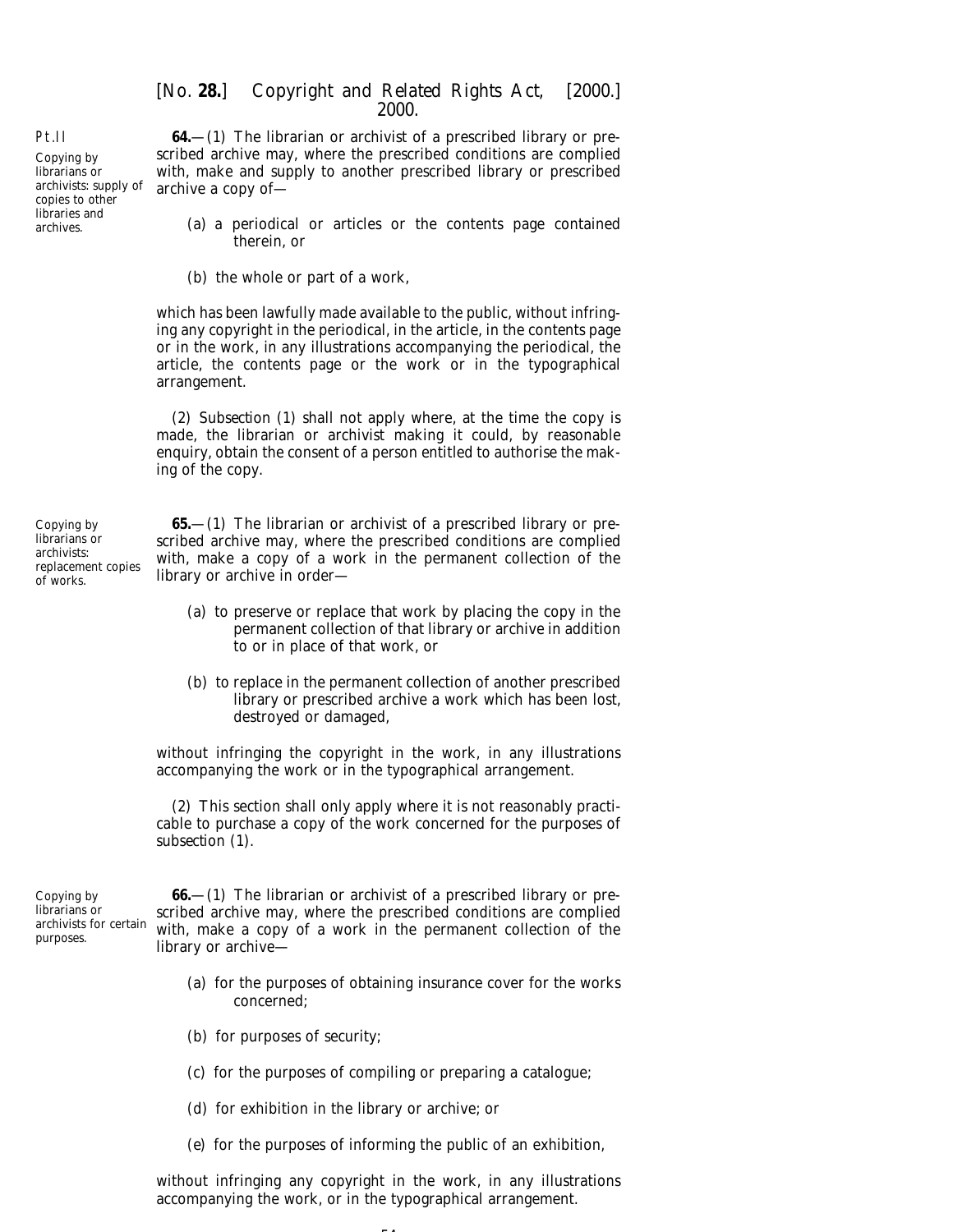(2) This section shall apply to copying conducted for the curatorial Pt.II S.66 purposes specified in *subsection (1)*, and to an extent reasonably justified by the non-commercial purpose to be achieved.

**67.**—(1) The librarian or archivist of a prescribed library or pre- Copying by scribed archive may, where the prescribed conditions are complied librarians or with, make and supply a copy of a work or part of a work which has not been lawfully made available to the public from any work in the permanent collection of the library or archive without infringing the public. copyright in the work or in any illustrations accompanying the work or in the typographical arrangement.

(2) This section shall not apply where the copyright owner has prohibited copying of the work and at the time the copy is made the librarian or archivist making the copy knew, or ought to have been aware of, that fact.

(3) A copy made under *subsection (1)* shall not be supplied other than to a person who satisfies the librarian or archivist that he or she requires that copy for the purposes of research or private study and he or she will not use it for any other purpose and that person shall not be furnished with more than one copy of that work or part of that work.

**68.**—Where a work of cultural or historical importance or interest Copy of work may not lawfully be exported from the State unless a copy of it is required to be made and deposited in a library, archive or other institution desig-  $\frac{m_{\text{ode}}}{\text{of}}$  exports nated by the Minister for Arts, Heritage, Gaeltacht and the Islands under section 50 of the National Cultural Institutions Act, 1997, it shall not be an infringement of copyright to make that copy.

**69.**—The librarian or archivist of a library or archive prescribed Copying by by the Minister for the purpose of lending shall be exempt from the librarians or payment of remuneration under *section*  $40(1)(g)$  and shall not archivists: infringe the copyright in a work by the lending of copies of that work. A librarian, archivist, person or establishment shall be exempt from the payment of remuneration under *section*  $40(1)(g)$  and shall not infringe the copyright in a work by the lending of a copy of that work to a library or archive prescribed by the Minister for the purpose of receiving such loans.

**70.**—Where a copy which would otherwise be an infringing copy Copying by is made under *section 61, 62, 64, 65, 67* or *68* but is subsequently librarians or sold, rented or lent, or offered or exposed for sale, rental or loan, or  $\frac{\text{archivists: infinging}}{\text{conv}}$ otherwise made available to the public, it shall be treated as an infringing copy for those purposes and for all subsequent purposes.

archivists: certain works not lawfully made available to

of export.

exemptions.

copy.

#### *Public Administration*

**71.**—(1) The copyright in a work is not infringed by anything done Parliamentary and for the purposes of parliamentary or judicial proceedings or for the judicial proceedings.purpose of reporting those proceedings.

(2) *Subsection (1)* shall not be construed as authorising the copying of a work which is itself a report of the proceedings which has been lawfully made available to the public.

 $-$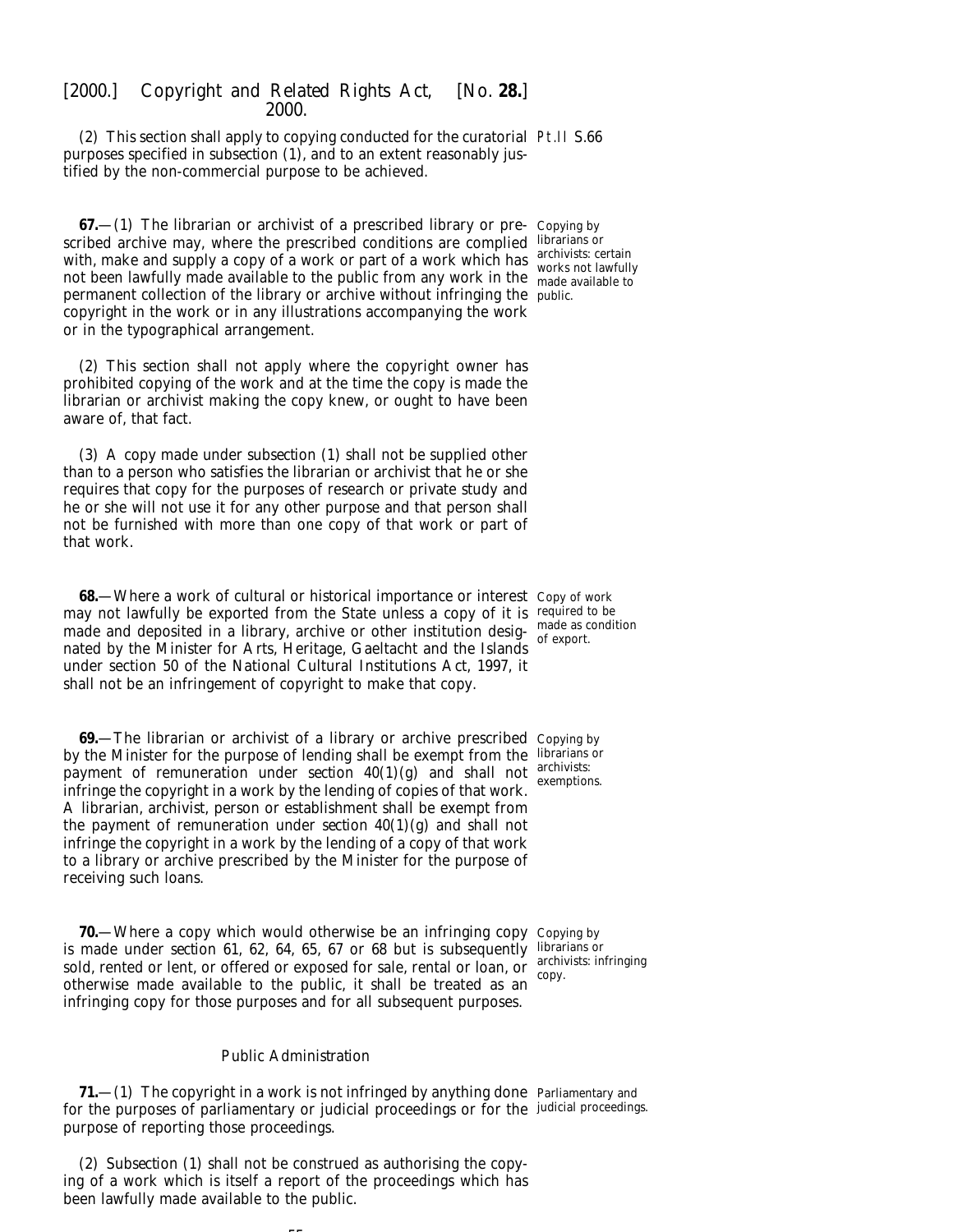Pt.II Statutory inquiries.

**72.**—(1) The copyright in a work is not infringed by anything done for the purposes of a statutory inquiry or for the purpose of reporting any such inquiry.

(2) *Subsection (1)* shall not be construed as authorising the copying of a work which is itself a report of the proceedings which has been lawfully made available to the public.

(3) The copyright in a work is not infringed by the making available to the public of copies of a report of a statutory inquiry containing the work or materials from the report.

Copying of material in public records.

**73.**—Any material which is comprised in records which are open to public inspection may be copied, and a copy may be supplied to any person, without infringement of copyright.

Material open to public inspection or on statutory register.

**74.**—(1) Without prejudice to the generality of *section 73*, where material is open to public inspection pursuant to a statutory requirement, or is on a statutory register, the copyright in the material is not infringed by the copying, for a purpose which does not involve the making available to the public of copies, of so much of the material as contains factual information of any description, by or with the authority of the person required to make the material open to public inspection or, as the case may be, the person maintaining the register.

(2) Where material is open to public inspection pursuant to a statutory requirement, or is on a statutory register, the copyright in the material is not infringed by the copying or making available to the public of copies of that material, for the purpose of enabling the material to be inspected at another time or place, or otherwise facilitating the exercise of any right for the purpose of which the requirement is imposed, by or with the authority of the person required to make the material open to public inspection or, as the case may be, the person maintaining the register.

(3) Where material is made available to the public under this section the person granting access to the material shall ensure that it bears a mark clearly indicating that it is provided for the purpose of inspection and that no other use of the material may be made without the licence of the copyright owner.

(4) Material may not be provided under this section unless the person granting access to the material has obtained from the person requesting the material a declaration, in such form as may be prescribed, indicating that the material is required for the sole purpose of enabling the material to be inspected at another time or place or to otherwise facilitate the exercise of the right of public inspection.

(5) Where material which is open to public inspection pursuant to a statutory requirement, or is on a statutory register, contains information about matters of general, scientific, technical, commercial or economic interest, the copyright in the material is not infringed by the copying or making available to the public of copies of that material for the purpose of disseminating that information, by or with the authority of the person required to make the material open to public inspection or, as the case may be, the person maintaining the register.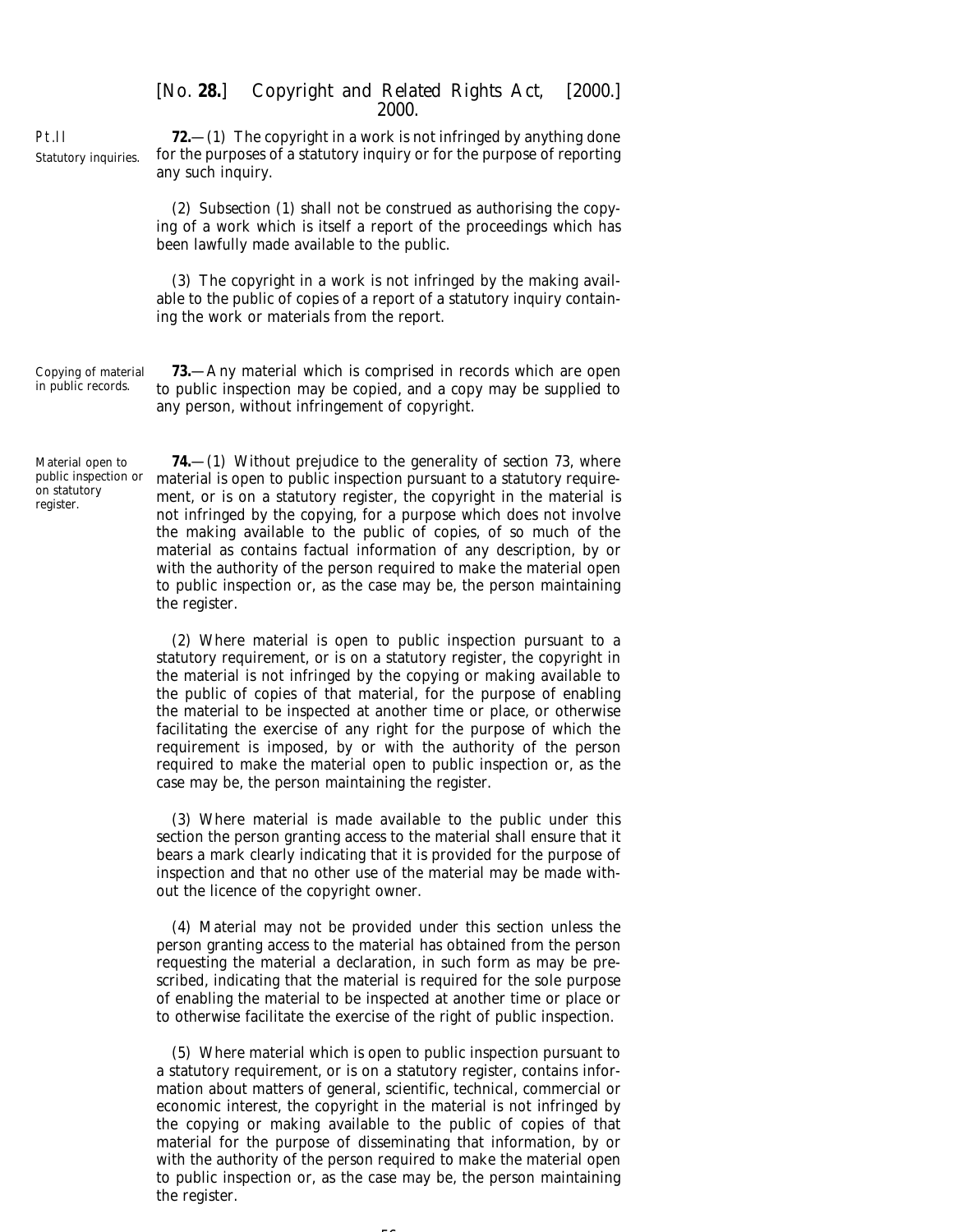(6) The Minister may prescribe the conditions which are to be Pt.II S.74 complied with before material is made available to the public under this section.

(7) The Minister may by order provide that *subsections (1)* to *(5)* apply—

- (*a*) to material made open to public inspection by—
	- (i) an international organisation specified in the order, or
	- (ii) a person specified in the order who has functions in the State under an international agreement to which the State is a party,

or

(*b*) to a register maintained by an international organisation specified in the order,

as they apply in relation to material that is open to public inspection pursuant to a statutory requirement, or on a statutory register.

**75.**—(1) Where a work has been communicated to the Govern-Works ment or either or both of the Houses of the Oireachtas for any pur-communicated to pose, by or with the licence of the copyright owner, and any fixation Governmen of the work or any thing containing the work is owned by, or is in the possession, custody or control of, the Government or either or both of the Houses of the Oireachtas, the Government or either or both of the Houses of the Oireachtas may copy the work, make available to the public copies of the work, or cause the work to be copied or made available to the public for the purpose for which the work was communicated to them, or for any related purpose which could reasonably have been anticipated by the copyright owner, without infringing the copyright in the work.

(2) The Government or either or both of the Houses of the Oireachtas shall not make available to the public copies of a work referred to in *subsection (1)* or cause the work to be copied or made available, under this section, where the work has previously been lawfully made available to the public otherwise than under this section.

**76.**—(1) Where the undertaking of a particular act is specifically Acts done under authorised by an enactment then, unless the enactment provides statutory authority. otherwise, the undertaking of that act shall not infringe the copyright in a work.

(2) Nothing in this section shall be construed as excluding any defence available under any enactment.

--

**77.**—(1) Nothing in this Act shall affect any right or privilege of Savings. the Government subsisting otherwise than by virtue of an enactment, and nothing in this Act shall affect any right or privilege of the Government or of any other person under any enactment, except in so far as that enactment is expressly repealed, amended or modified by this Act.

Government or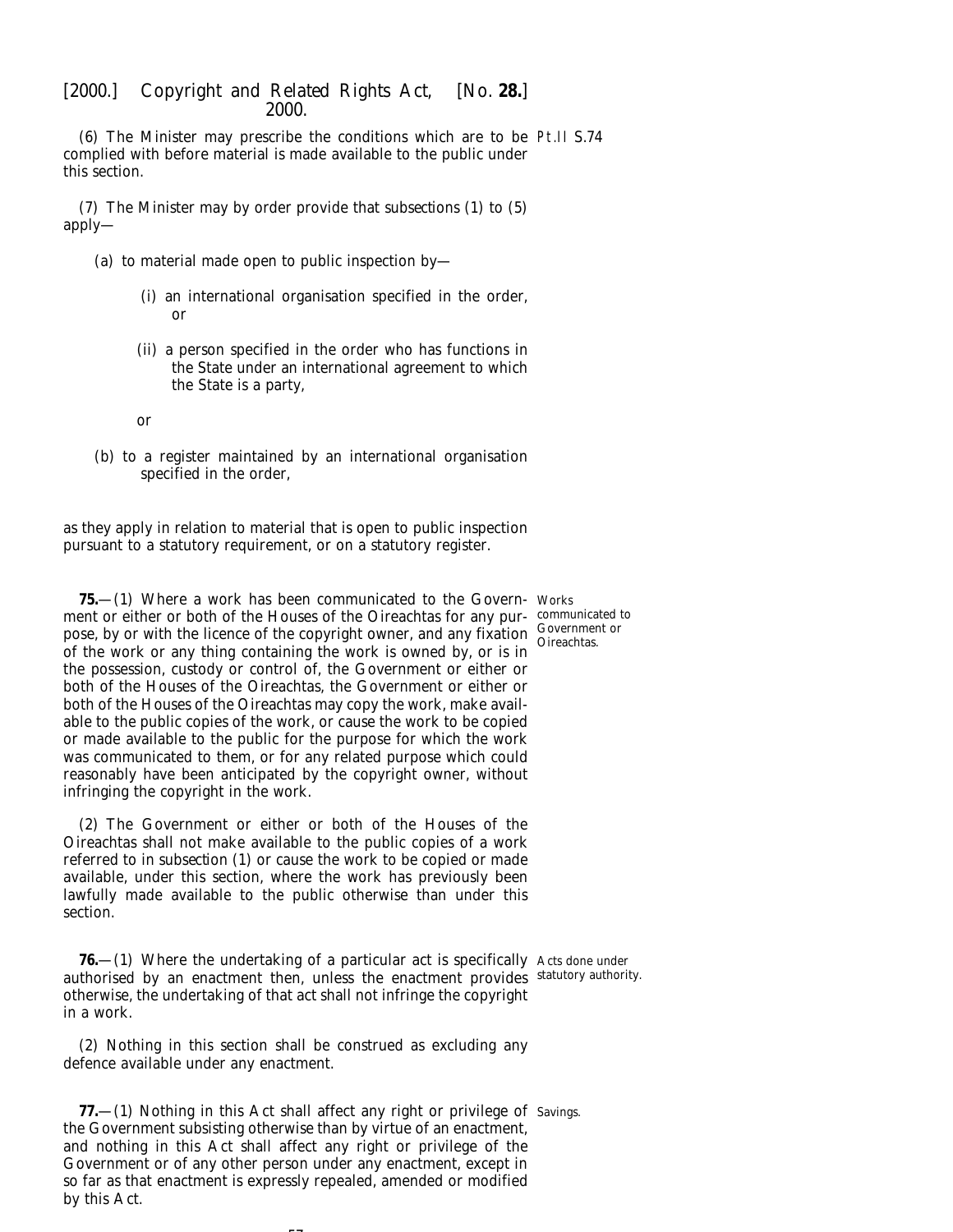(2) Nothing in this Act shall affect the right of the Government or of any person deriving title from the Government to sell, use or otherwise deal with articles forfeited under the laws relating to customs or excise, including any article so forfeited by virtue of this Act or of any enactment repealed by this Act.

(3) Nothing in this Act shall affect the operation of any rule of equity relating to breaches of trust or confidence.

(4) Subject to *subsections (1)* to *(3)*, no copyright or right in the nature of copyright, shall subsist otherwise than by virtue of this Act or of some other enactment in that behalf.

### *Designs*

**78.**—(1) The copyright in a work is not infringed by anything done—

- (*a*) pursuant to an assignment or licence made or granted by a person registered under the Act of 1927 as the proprietor of a corresponding design, and
- (*b*) in good faith and in reliance on such registration and without notice of any proceedings for the cancellation of the registration or for rectifying the relevant entry in the register of designs.

(2) In *subsection (1)* ''corresponding design'', in relation to a work, means a design within the meaning of the Act of 1927 which, if applied to an article, would produce anything which would be treated for the purposes of this Part as a copy of the work.

Exception from protection of copyright in certain works.

**79.**—(1) The making of an object of any description which is in three dimensions shall not be taken to constitute an infringement of the copyright in a work in two dimensions, if the object would not appear, to a person who is not an expert in relation to objects of that description, to be a reproduction of the work.

(2) The act of reproducing an object of any description which is in three dimensions shall not be taken to constitute an infringement of the copyright in a work in two dimensions (other than a work relating to a work of architecture) where—

- (*a*) the lines, contours, colours, shape, texture and materials of the product itself or its ornamentation that appear in the work and are applied to the objects, are wholly or substantially functional, and
- (*b*) the object is one of a number, in excess of 50, of identical objects which have been manufactured and made commercially available by the owner of the copyright or by a person authorised by him or her in that behalf.

### *Computer Programs*

Back-up copies of computer programs.

**80.**—(1) It is not an infringement of the copyright in a computer program for a lawful user of a copy of the computer program to make a back-up copy of it which it is necessary for him or her to have for the purposes of his or her lawful use.

 $-$ 

Pt.II S.77

Acts done in reliance on registration of design.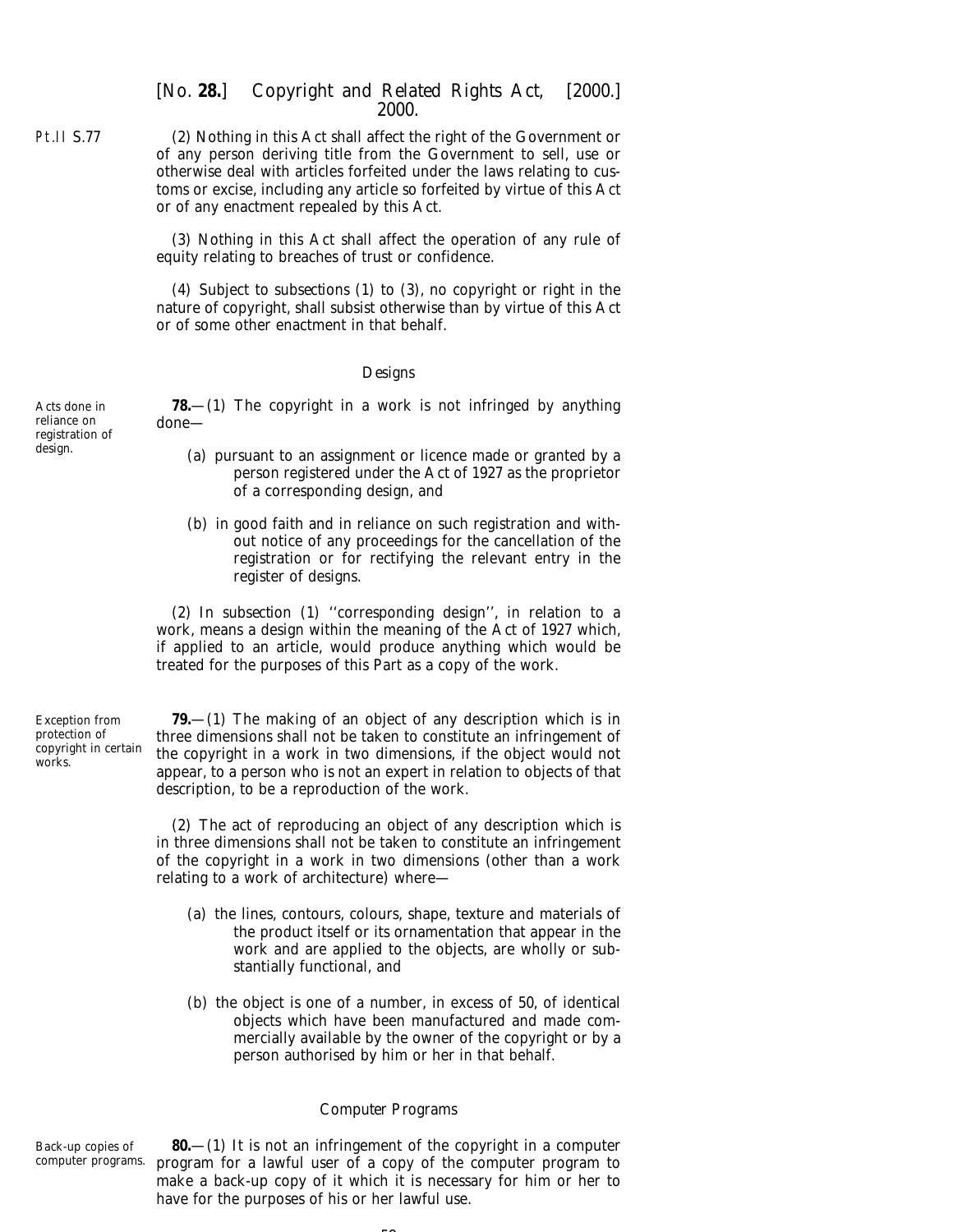(2) For the purposes of this section and *sections 81* and *82*, a per-Pt.II S.80 son is a ''lawful user'' of a computer program where, whether under a licence to undertake any act restricted by the copyright in the program or otherwise, he or she has a right to use the program, and ''lawful use'' shall be construed accordingly.

**81.**—(1) It is not an infringement of the copyright in a computer Lawful copies of program for a lawful user computer programs.

- (*a*) to make a permanent or temporary copy of the whole or a part of the computer program by any means or in any form, or
- (*b*) to make a translation, adaptation, arrangement or any other alteration of the computer program and to copy the results thereof,

to achieve the interoperability of an independently created computer program with other programs where the following conditions are complied with:

- (i) those acts are performed by the lawful user or on his or her behalf by a person authorised to do so;
- (ii) the information necessary to achieve interoperability has not previously been available to the person referred to in *subparagraph (i)*; and
- (iii) those acts are confined to the parts of the original program which are necessary to achieve interoperability.

(2) *Subsection (1)* shall not permit the information obtained through its application—

- (*a*) to be used other than to achieve the interoperability of the independently created computer program,
- (*b*) to be given to persons other than those referred to in that subsection, except where necessary for the interoperability of the independently created computer program, or
- (*c*) to be used for the development, production or marketing of a computer program substantially similar in its expression, or for any other act which infringes copyright.

**82.**—(1) It is not an infringement of the copyright in a computer Exceptions to program for a lawful user of a copy of the computer program to infringement of make a permanent or temporary copy of the whole or a part of the copyright in program by any means and in any form or to translate, adapt or arrange or in any other way alter the computer program where such actions are necessary for the use of the program by the lawful user in accordance with its intended purpose, including error correction.

(2) It is not an infringement of the copyright in a computer program for a lawful user of a copy of the computer program to observe, study or test the functioning of the program in order to determine the ideas and principles which underlie any element of the program, where he or she does so while performing any of the acts of loading, displaying, running, transmitting or storing the program which he or she is authorised to do.

 $-$ 

computer programs.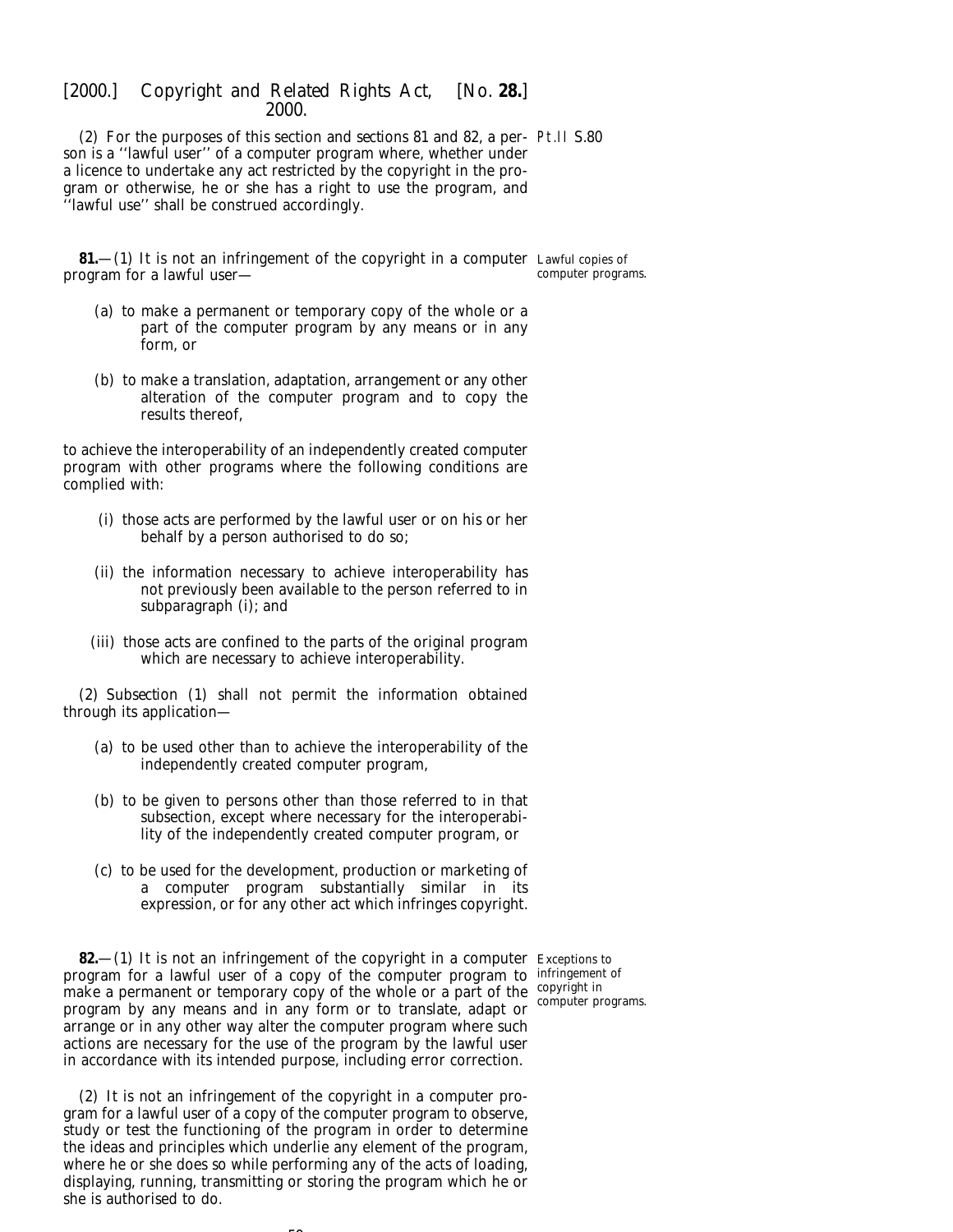## *Original Database*

Access to or use of original database. **83.**—It is not an infringement of the copyright in an original database for a person who has the right to use the database or any part thereof, whether under a licence to undertake any of the acts restricted by the copyright in the original database or otherwise, to undertake, in the exercise of that right, anything which is necessary for the purposes of access to or use of the contents of the database or part thereof.

#### *Typefaces*

Use of typefaces: printing. **84.**—(1) It is not an infringement of the copyright in a work which consists of the design of a typeface—

- (*a*) to use the typeface in the ordinary course of typing, composing text, typesetting or printing,
- (*b*) to possess an article for the purpose of such use, or
- (*c*) to do anything in relation to material produced by such use,

and this subsection applies notwithstanding that an article is used which is an infringing copy of the work.

(2) A person infringes the copyright in a work consisting of the design of a typeface where he or she, without the licence of the copyright owner—

- (*a*) makes,
- (*b*) sells, rents or lends, or offers or exposes for sale, rental or loan, exhibits in public or distributes,
- (*c*) imports into the State, or
- (*d*) has in his or her possession, custody or control, for the purpose of sale, rental or loan, or offering or exposing for sale, rental or loan, or for exhibition in public or distribution,

an article specifically designed or adapted for producing material in the particular typeface, knowing or having reason to believe that the article has been or is to be used to make copies that infringe the copyright in the work, including copies which would not be infringing copies under *subsection (1)*.

Articles for producing materials in particular typefaces.

**85.**—(1) This section applies to the copyright in a work consisting of the design of a typeface where articles specifically designed or adapted for producing material in that typeface have been marketed by or with the licence of the copyright owner.

(2) After the expiration of 15 years from the end of the calendar year in which the articles referred to in *subsection (1)* are marketed for the first time, the work may be copied by making further such articles, or doing anything for the purpose of making such articles and anything may be done in relation to articles so made, without infringing the copyright in the work.

Pt.II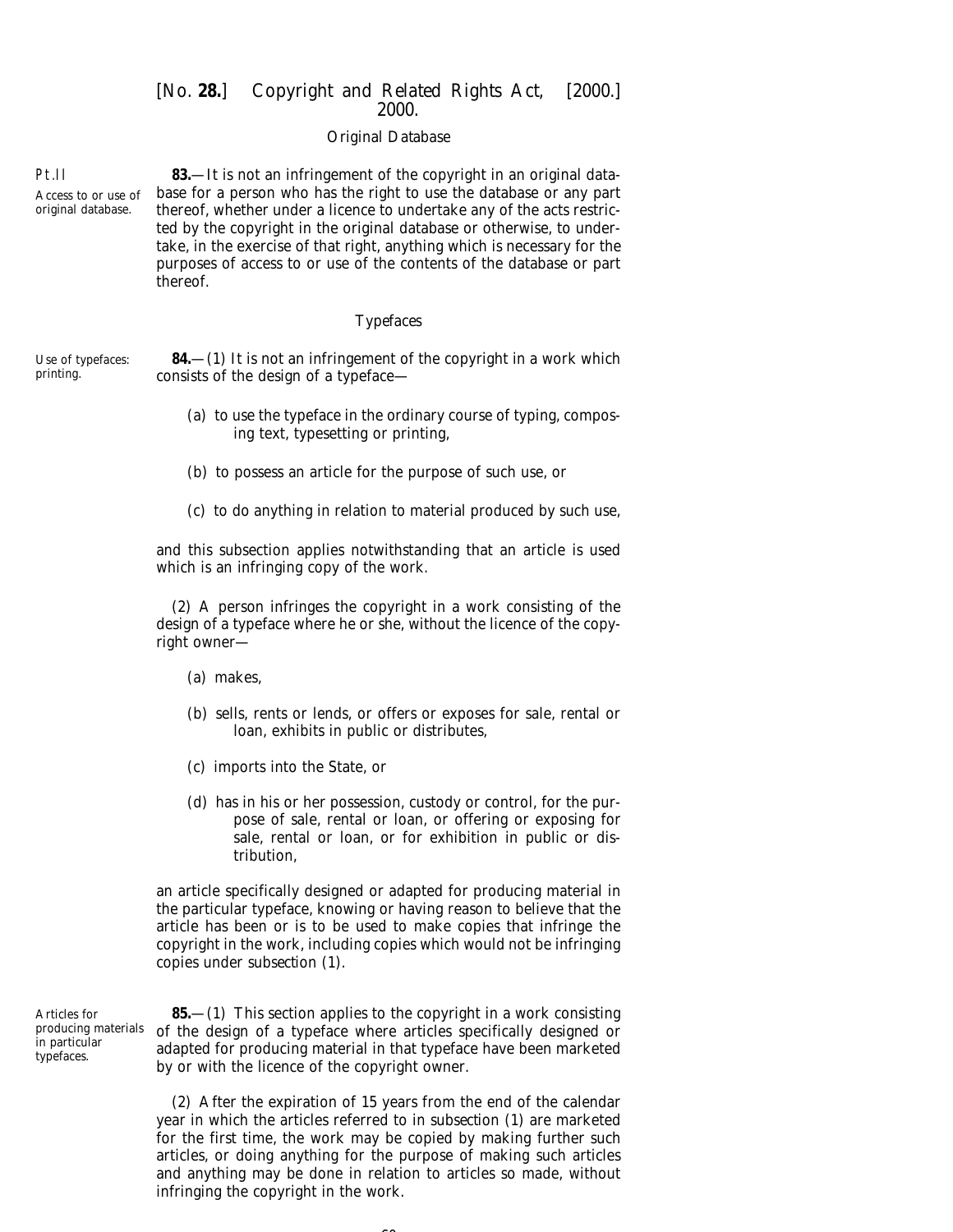### *Works in Electronic Form*

**86.**—(1) This section applies where a copy of a work in electronic Pt.II form has been purchased on terms which expressly or impliedly allow Transfer of copies the purchaser to copy the work, or to adapt it or make copies of an of work in adaptation, in connection with his or her use of the work.

electronic form.

- (2) Where there are no express terms—
	- (*a*) prohibiting the transfer of the copy by the purchaser, imposing obligations which continue after a transfer, prohibiting the assignment of any licence or terminating any licence on a transfer, or
	- (*b*) providing for the conditions on which a transferee may undertake the acts which the purchaser was permitted to undertake,

then, any acts which the purchaser was permitted to undertake may also be undertaken by a transferee without infringement of the copyright, but any copy or adaptation or copy of an adaptation made by the purchaser which is not also transferred shall be treated as an infringing copy for those purposes and for all subsequent purposes.

(3) *Subsection (2)* applies where the original purchased copy is no longer usable and that which is transferred is a further copy used in its place.

(4) This section shall apply on a second and subsequent transfer in like manner as to the first transfer to a purchaser and references to the purchaser shall be construed as references to a second or subsequent transferee.

#### *Miscellaneous Matters Relating to Copyright*

**87.**—(1) The copyright in a work is not infringed by the making Transient and of a transient and incidental copy of that work which is technically incidental copies. required for the viewing of or listening to the work by a member of the public to whom a copy of the work is lawfully made available.

(2) Where a copy, which would otherwise be an infringing copy, is made under this section and is subsequently sold, rented or lent, or offered or exposed for sale, rental or loan, or otherwise made available to the public, it shall be deemed to be an infringing copy for those purposes and for all subsequent purposes.

**88.**—(1) The copyright in a work is not infringed by an act under-Anonymous or taken when, or pursuant to arrangements made when—

pseudonymous works: acts permitted.

- (*a*) it is not possible to ascertain the identity of the author of the work by reasonable enquiry, and
- (*b*) it is reasonable to assume that the copyright has expired.

(2) Where a work is a work of joint authorship the reference in *subsection (1)* to the possibility of ascertaining the identity of the author shall be construed as a reference to its being possible to ascertain the identity of any of the authors.

 $\sim$   $\sim$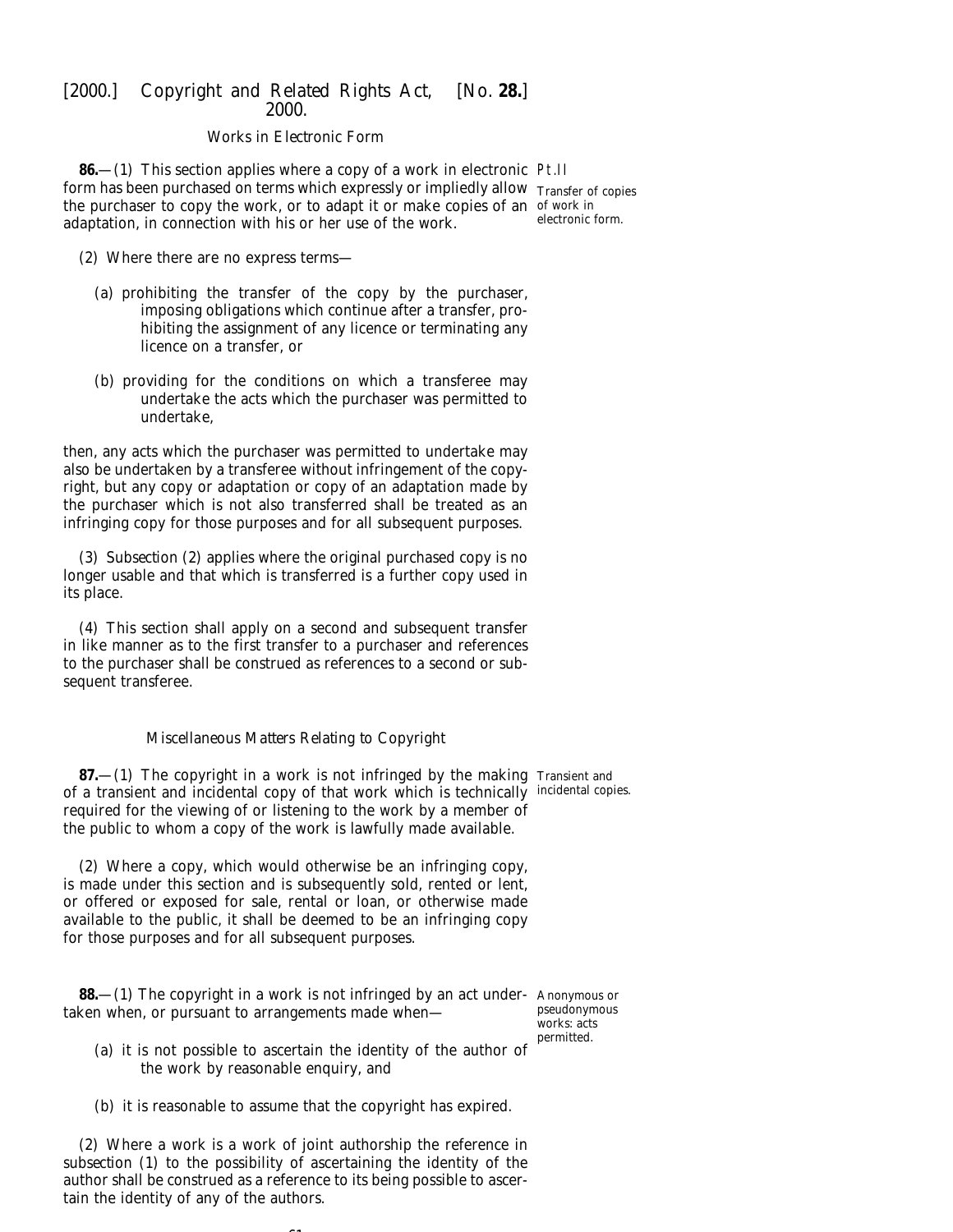**89.**—(1) Subject to compliance with the conditions specified in *subsection (2)*, where a record of spoken words is made, in writing or otherwise, for the purpose of—

- (*a*) reporting current events, or
- (*b*) broadcasting or including in a cable programme service the work or part of the work,

it is not an infringement of any copyright in the words as a literary or dramatic work, or in any literary or dramatic work or recording arising from the recording of the words, to use the record or material taken from it or to copy the record, or any such material, and to use the copy for the purposes referred to in *paragraph (a)* or *(b)*.

- (2) The conditions referred to in *subsection (1)* are—
	- (*a*) that the record is a direct record of the spoken words and is not taken from a previous record or from a broadcast or cable programme,
	- (*b*) that the making of the record was not prohibited by the speaker and, where copyright already subsisted in the work, did not infringe the copyright in the work,
	- (*c*) that the use made of the record or material taken from it is not prohibited by or on behalf of the speaker or copyright owner before the record was made, and
	- (*d*) that the use made of the record or material taken from it is by or with the authority of a person who is lawfully in possession of the record.

Public reading or recitation of works. **90.**—(1) The reading or recitation in public by one person of any reasonable extract from a literary or dramatic work which has been lawfully made available to the public, where accompanied by a sufficient acknowledgement, shall not infringe the copyright in the work.

> (2) The copyright in a work is not infringed by the making of a fixation, or the broadcasting or inclusion in a cable programme service, of a reading or recitation which by virtue of *subsection (1)* does not infringe the copyright in the work.

> (3) Where a copy, which would otherwise be an infringing copy, is made under this section and is subsequently sold, rented or lent, or offered or exposed for sale, rental or loan, or otherwise made available to the public, it shall be deemed to be an infringing copy for those purposes and for all subsequent purposes.

Abstracts of scientific or technical articles.

**91.**—Where an article on a scientific or technical subject is lawfully made available to the public in a periodical accompanied by an abstract indicating the contents of the article, it is not an infringement of the copyright in the abstract or in the article to copy the abstract or to make available to the public copies of the abstract or to include the abstract in any other work.

Fixations of performances of works of folklore.

**92.**—(1) A fixation of a performance of an anonymous work which has not been lawfully made available to the public may be made for the purpose of including it in an archive maintained by a

## Pt.II

Use of notes or recordings of spoken words in certain cases.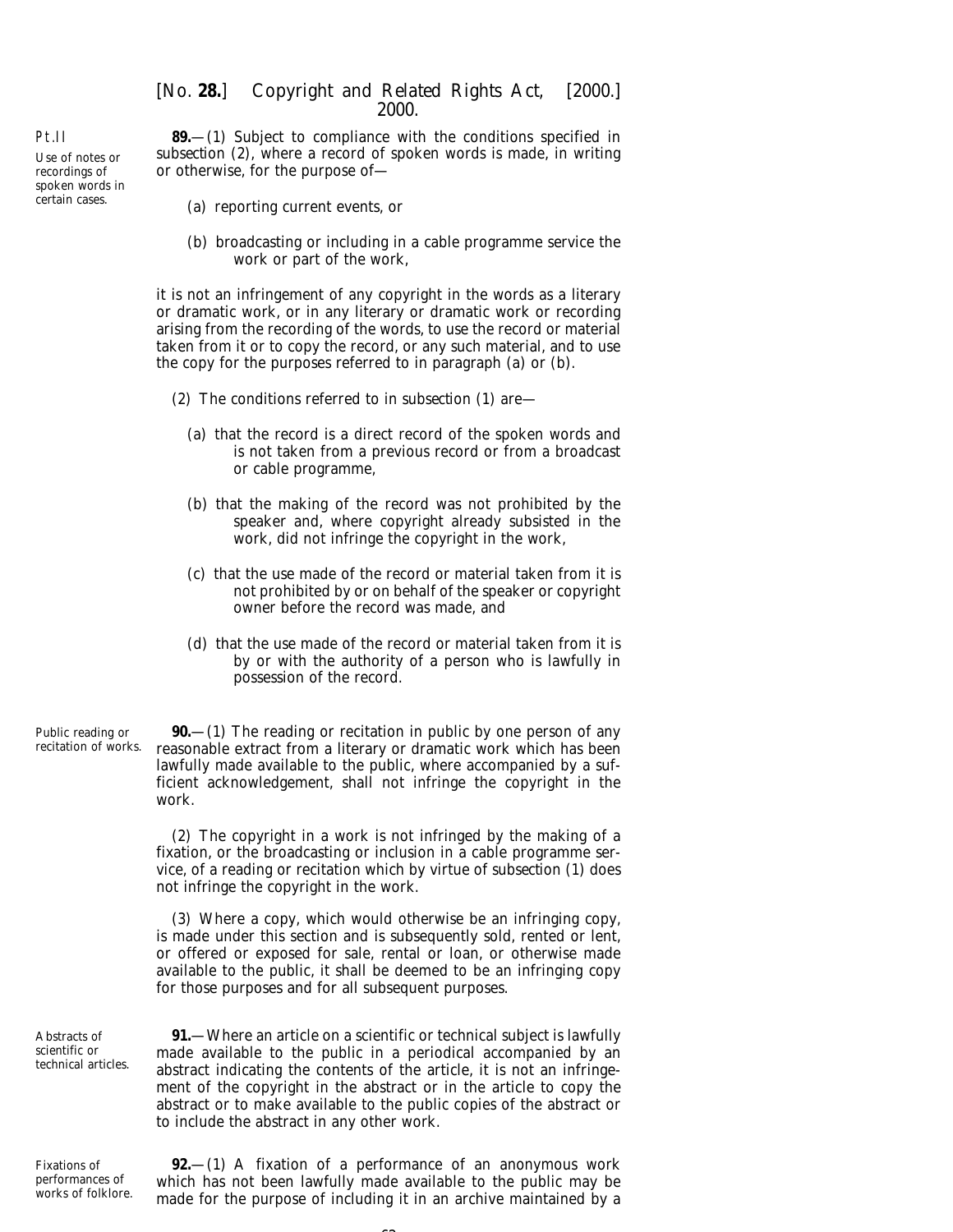designated body without infringing the copyright in the work where Pt.II S.92 at the time the fixation is made—

- (*a*) the making of the fixation does not infringe any other copyright, and
- (*b*) the making of the fixation is not prohibited by any performer.

(2) A copy of a fixation made under *subsection (1)* and included in an archive maintained by a designated body may, subject to compliance with the conditions referred to in *subsection (3)*, be made and supplied by the archivist without infringing the copyright in the fixation or the works included in it.

- (3) The conditions referred to in *subsection (2)* are—
	- (*a*) that a copy may not be supplied other than to a person who satisfies the archivist that he or she requires the copy for the purposes of research or private study and he or she will not use it for any other purpose, and
	- (*b*) that a person shall not be furnished with more than one copy of the same fixation.

(4) In this section, ''designated body'' means a body designated for the purposes of this section by order of the Minister who shall not designate a body unless he or she is satisfied that the body is not established or conducted for profit.

**93.**—(1) This section applies to the copyright in—

(*a*) buildings, and

Representation of certain artistic works on public display.

(*b*) sculptures, models for buildings and works of artistic craftsmanship, where permanently situated in a public place or in premises open to the public.

(2) The copyright in a work to which this section applies is not infringed by—

- (*a*) making a painting, drawing, diagram, map, chart, plan, engraving, etching, lithograph, woodcut, print or similar thing representing it,
- (*b*) making a photograph or film of it, or
- (*c*) broadcasting or including in a cable programme service, an image of it.

(3) The copyright in a work to which this section applies is not infringed by the making available to the public of copies of anything the making of which is not, by virtue of this section, an infringement of the copyright in the work.

**94.**—(1) It is not an infringement of the copyright in an artistic Advertising sale of work to copy it, or to make available to the public copies of it, for artistic work.the purpose of advertising the sale of the work.

(2) Where a copy which would otherwise be an infringing copy is made under this section but is subsequently sold, rented or lent, or offered or exposed for sale, rental or loan, or otherwise made available to the public, it shall be treated as an infringing copy for those purposes and for all subsequent purposes.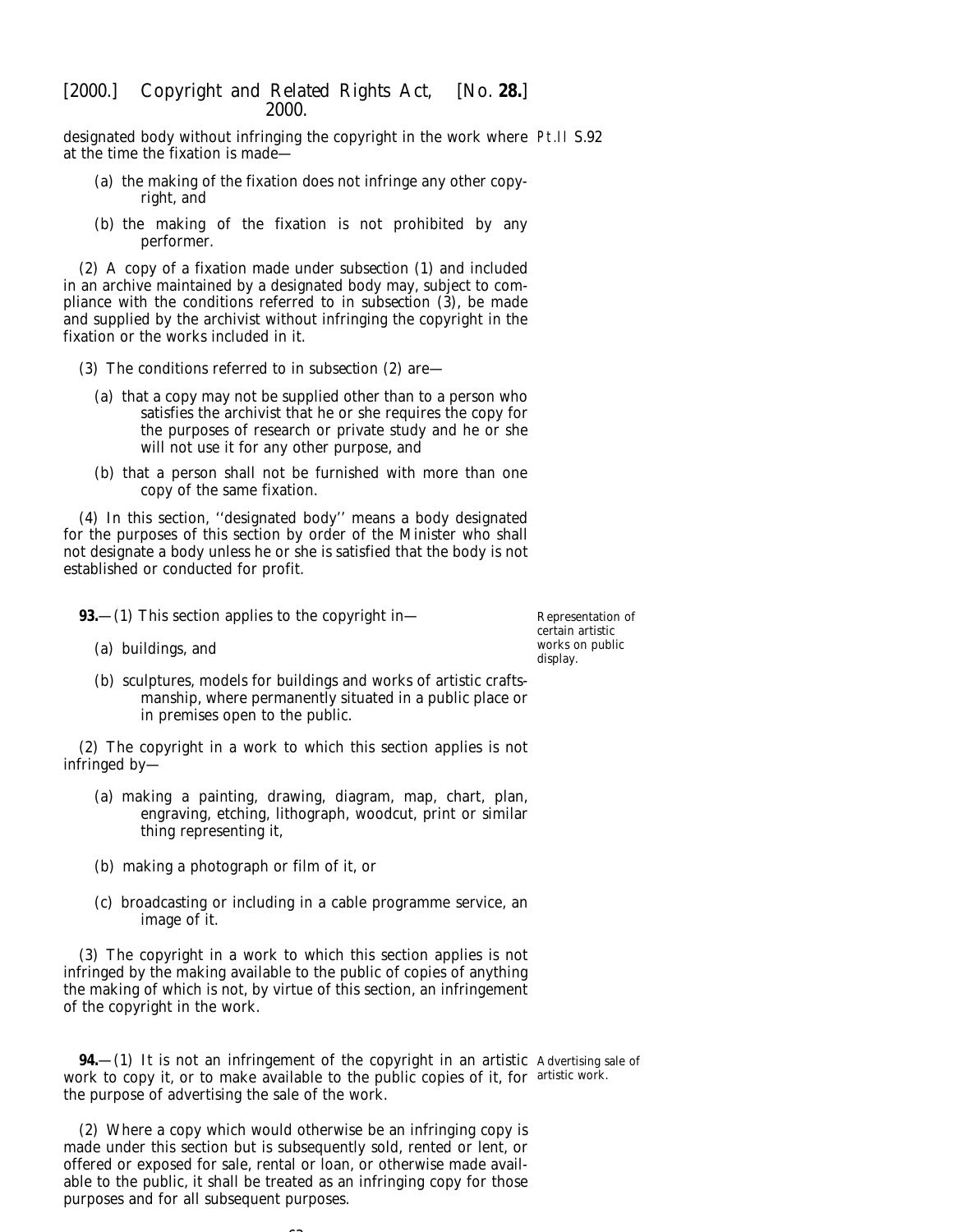Pt.II Making of subsequent works by same artist.

**95.**—Where the author of an artistic work is not the copyright owner, it is not an infringement of the copyright in the work to copy the work in making another artistic work, where the author does not repeat or imitate the main design of the earlier work.

Reconstruction of buildings. **96.**—Where anything is done for the purposes of reconstructing a building it is not an infringement of the copyright in the building or in any drawings or plans in accordance with which the building was constructed by or with the licence of the copyright owner.

Playing or showing of sound recordings, broadcasts and cable programmes in certain premises.

**97.**—(1) Subject to *subsection (2)*, it is not an infringement of the copyright in a sound recording, broadcast or cable programme to cause a sound recording, broadcast or cable programme to be heard or viewed where it is heard or viewed—

- (*a*) in part of the premises where sleeping accommodation is provided for the residents or inmates, and
- (*b*) as part of the amenities provided exclusively or mainly for residents or inmates.

(2) *Subsection (1)* does not apply in respect of any part of premises to which *subsection (1)* applies where there is a discrete charge made for admission to the part of the premises where a sound recording, broadcast or cable programme is to be heard or viewed.

Playing of sound recordings for clubs, societies, etc.

**98.**—(1) Subject to compliance with the conditions specified in *subsection (2)*, it is not an infringement of the copyright in a sound recording to play it as part of the private activities of or for the benefit of a club, society or other organisation.

- (2) The conditions referred to in *subsection (1)* are—
	- (*a*) that the club, society or other organisation is not established or conducted for profit and its main objects are charitable or are otherwise concerned with the advancement of religion, education or social welfare, and
	- (*b*) that the proceeds of any charge for admission to the place where the sound recording is to be heard are applied solely for the purposes of the club, society or other organisation.

(3) *Subsection (1)* shall not apply in the case of any club, society or other organisation where a charge is made for admission to the place where the sound recording is heard and any of the proceeds of the charge are applied otherwise than for the purposes of the club, society or other organisation.

Copying for purpose of broadcast or cable programme.

**99.**—(1) Where, by virtue of a licence or assignment of copyright, a person is authorised to broadcast or include in a cable programme service a work or an adaptation of a work, he or she shall be deemed to be licensed by the owner of the copyright in the work to copy or authorise the copying of that work by means of his or her own facilities for the purposes of his or her own broadcast or cable programme.

(2) It shall be a condition of a licence conferred by virtue of *subsection (1)* that any copy resulting from the exercise of rights granted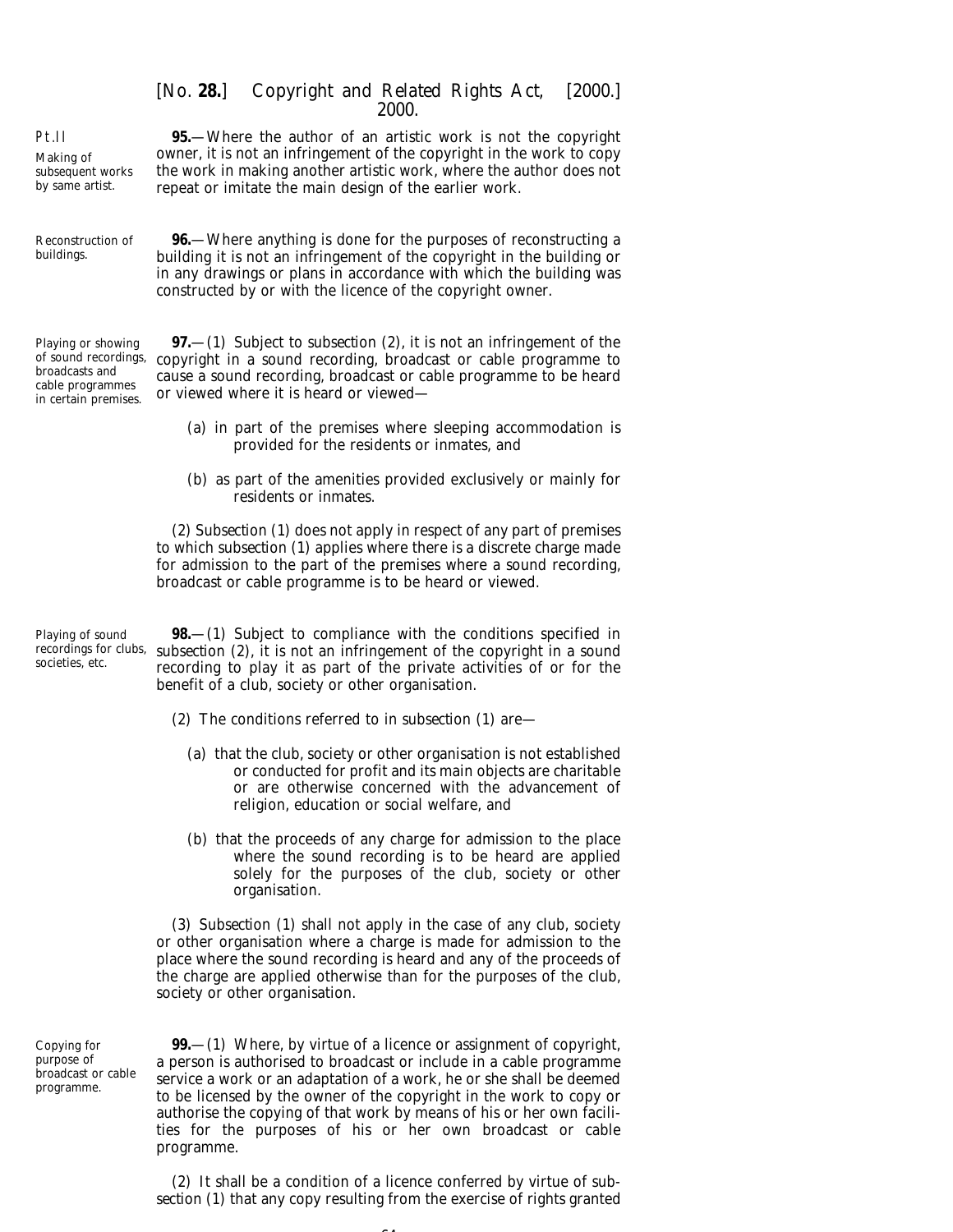by the licence shall not be used for any purpose other than the broad-Pt.II S.99 cast or cable programme and shall be destroyed within 3 months of first being used for broadcasting or included in a cable programme service.

(3) A copy of a work made under this section shall be treated as an infringing copy where it is used for purposes other than broadcasting or inclusion in a cable programme service or where it is used after the expiration of 3 months from the date on which it is first used for broadcasting or included in a cable programme service.

**100.**—(1) The copyright in a work is not infringed by the making Recording for or use by an authorised broadcaster or authorised cable programme purposes of service provider, for the purpose of maintaining supervision and con-supervision and trol over provided by control of trol over programmes broadcast by them or included by them in a  $_{\text{broadcast}}$ cable programme service, of fixations of those programmes.

(2) The copyright in a work is not infringed by any use made by a body established by the State to regulate the operations of broadcasters or cable programme service providers of any fixations of broadcasts or cable programmes.

**101.**—(1) The making for private and domestic use of a fixation Recording for of a broadcast or cable programme solely for the purpose of enabling purposes of timeit to be viewed or listened to at another time or place shall not shifting. infringe the copyright in the broadcast or cable programme or in any work included in such a broadcast or cable programme.

(2) Subject to *subsection (3)*, the making by an establishment for private and domestic use of a fixation of a broadcast or cable programme solely for the purpose of enabling it to be viewed or listened to at another time or place shall not infringe the copyright in the broadcast or cable programme or in any work included in such a broadcast or cable programme.

(3) The Minister may specify by order establishments for the purposes of this section.

(4) Where a fixation which would otherwise be an infringing copy is made under this section and is subsequently sold, rented or (otherwise than to a person's family member or friend for private and domestic purposes) lent, or offered or exposed for sale, rental or loan, or otherwise made available to the public, it shall be deemed to be an infringing copy for those purposes and for all subsequent purposes.

**102.**—The making for private and domestic use of a photograph Photographs of of the whole or any part of an image forming part of a television television broadcast or cable programme, or of a copy of such a photograph, shall not infringe the copyright in the broadcast or cable programmes programmes. or in any film included in it.

broadcasts or cable

**103.**—(1) This section applies where a broadcast made from a Reception and place in the State is, by reception and immediate retransmission, retransmission of without alteration, included in a cable programme service.

(2) The copyright in a broadcast to which this section applies is not infringed where—

(*a*) the inclusion is pursuant to a statutory requirement, or

 $\sim$   $\sim$ 

broadcasts and cable programmes.

broadcasts in cable programme services.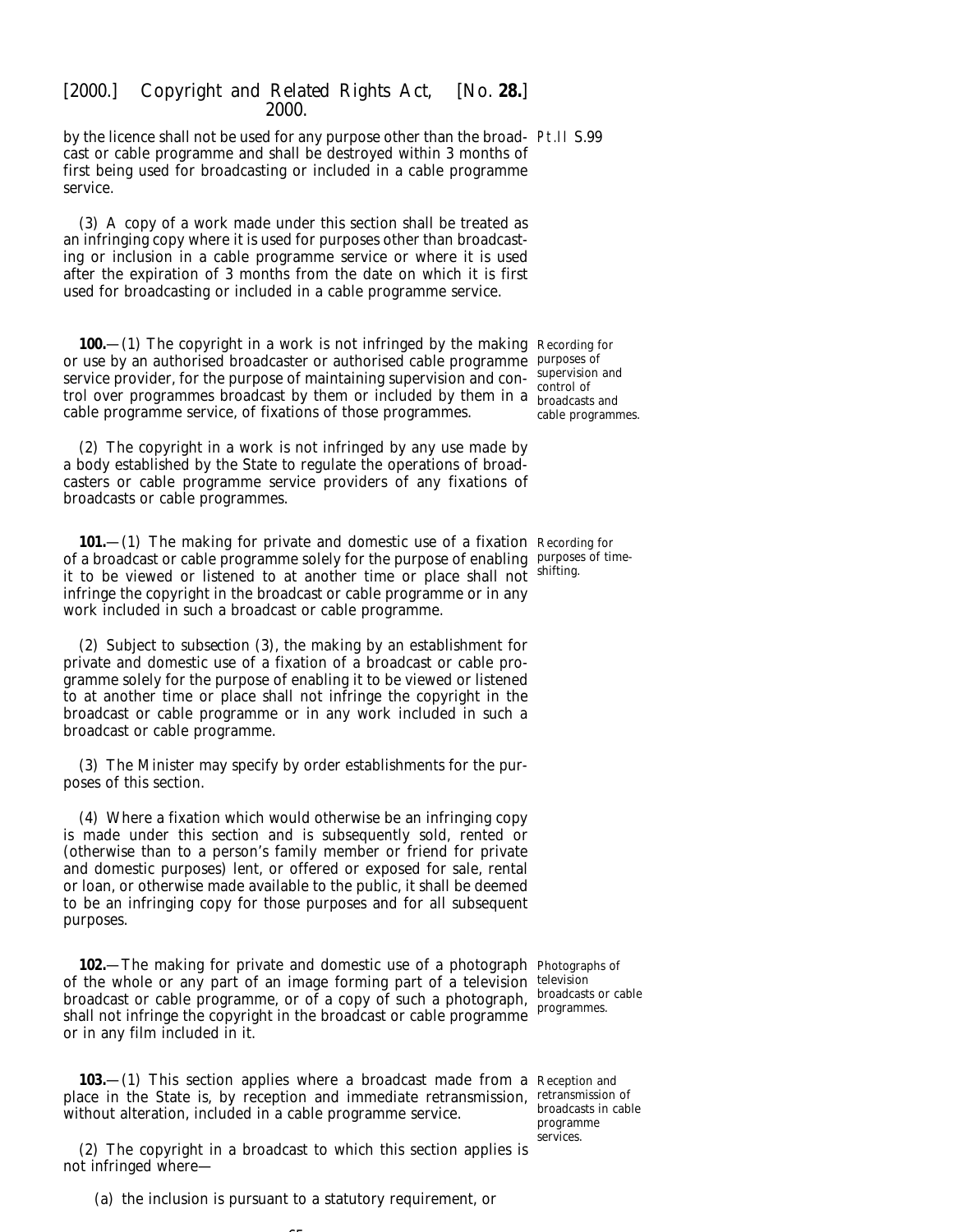Pt.II S.103

(*b*) the broadcast is made for reception in the area in which the cable programme service is provided and it is not a satellite transmission or an encrypted transmission.

(3) Without prejudice to the generality of *subsection (4)*, the copyright in a work included in the broadcast is not infringed where—

- (*a*) the inclusion is pursuant to a statutory requirement, or
- (*b*) the broadcast is made for reception in the area in which the cable programme service is provided and it is not a satellite transmission or an encrypted transmission.

(4) Where the making of a broadcast is an infringement of the copyright in a work included in the broadcast, the fact that the broadcast was retransmitted as a programme in a cable programme service shall be taken into account in assessing the damages for that infringement.

Provision of modified works. **104.**—(1) A designated body may—

- (*a*) make a copy of a work for the purpose of modifying that copy to meet the special needs of a person who has a physical or mental disability, and
- (*b*) supply that modified copy to that person,

without infringing the copyright in that work.

(2) Where a copy which would otherwise be an infringing copy is made under this section, but is subsequently sold, rented or lent, or offered or exposed for sale, rental or loan, or otherwise made available to the public, it shall be treated as an infringing copy for those purposes and for all subsequent purposes.

(3) In this section, ''designated body'' means a body designated for the purposes of this section by order of the Minister who shall not designate a body unless he or she is satisfied that the body is not established or conducted for profit.

Recording for archival purposes.

**105.**—(1) A fixation of a broadcast or a cable programme of a designated class or a copy of such a fixation may be made for the purpose of including it in an archive maintained by a designated body without infringing the copyright in the broadcast or cable programme or in any work included therein.

(2) In this section—

''designated body'' means a body designated for the purposes of this section by order of the Minister;

''designated class'' means a class designated for the purposes of this section by order of the Minister.

(3) The Minister shall not designate a body unless he or she is satisfied that the body is not established or conducted for profit.

Adaptation of a work.

**106.**—It is not an infringement of the copyright in a work to make an adaptation of the work by any act which may otherwise be done without infringing the copyright in a work under this Chapter.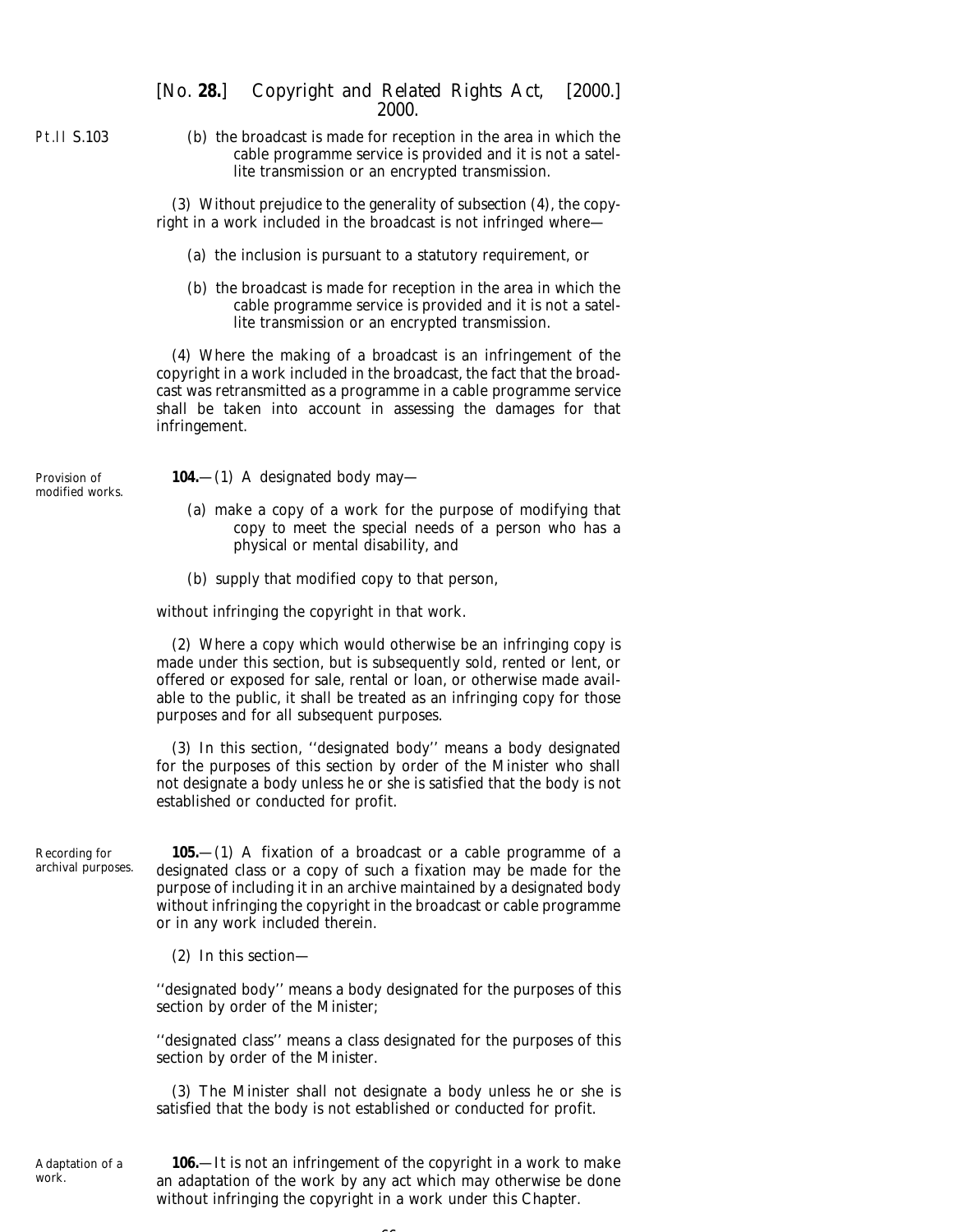Chapter 7

Pt.II

#### *Copyright: Moral Rights*

**107.**—(1) Subject to the exceptions specified in *section 108*, the Paternity right. author of a work shall have the right to be identified as the author and that right shall also apply in relation to an adaptation of the work.

(2) Where an author uses a pseudonym, initials or other form of identification, that form shall be used to identify his or her work.

(3) The right conferred by this section shall be known and in this Part referred to as the ''paternity right''.

**108.**—(1) The paternity right is not infringed by anything done Exceptions to under *section 52, 53(5), 71, 72* or *88.* paternity right.

(2) The paternity right shall not apply to anything done by or with the authority of the copyright owner where the copyright in the work originally vested in an employer under *section 23*.

(3) The paternity right shall not apply in relation to a work made for the purpose of reporting current events.

(4) The paternity right shall not apply to a work made for the purposes of—

- (*a*) a newspaper or periodical, or
- (*b*) an encyclopaedia, dictionary, yearbook or other collective work of reference,

or in relation to a work made available to the public with the licence of the author for those purposes.

(5) The paternity right shall not apply in relation to a work—

- (*a*) in which Government or Oireachtas copyright subsists, or
- (*b*) in which the copyright originally vested in a prescribed international organisation,

unless the author has previously been identified as the author in or on copies of the work which have been lawfully made available to the public.

**109.**—(1) Subject to the exceptions and qualifications specified in Integrity right. *sections 110* and *111*, the author of a work shall have the right to object to any distortion, mutilation or other modification of, or other derogatory action in relation to, the work which would prejudice his or her reputation and that right shall also apply in relation to an adaptation of the work.

(2) The right conferred by this section applies to any addition to, deletion from or alteration to or adaptation of parts of a work resulting from any previous addition to, deletion from or alteration to or adaptation of a work or parts of a work by a person other than the author, where those parts are attributed to, or are likely to be regarded as the work of, the author.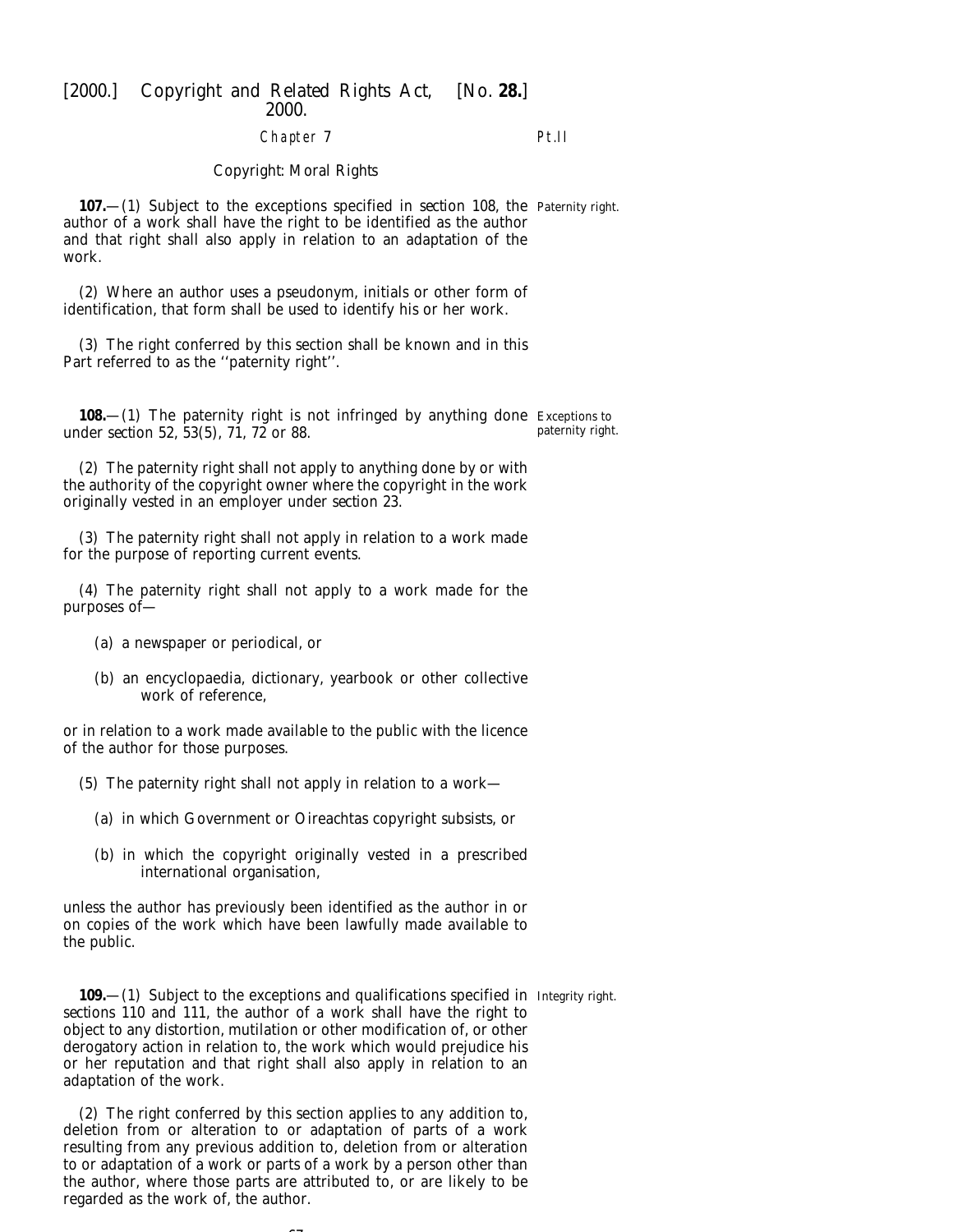Pt.II S.109 (3) The right conferred by this section shall be known and in this Part referred to as the ''integrity right''.

Exceptions to integrity right. **110.**—(1) Subject to *subsections (2)* and *(3)*, the integrity right shall not apply to—

- (*a*) a work made for the purpose of reporting current events;
- (*b*) a work made for the purposes of—
	- (i) a newspaper or periodical, or
	- (ii) an encyclopaedia, dictionary, yearbook or other collective work of reference,

or to a work made available to the public with the licence of the author for such purposes; or

- (*c*) a subsequent use of a work referred to in *paragraph (b)* without any modification of the version made available to the public under that paragraph.
- (2) Subject to *subsection (3)*, the integrity right is not infringed—
	- (*a*) by an act which under *section 51* or *88* would not infringe the copyright in a work, or
	- (*b*) by anything done for the purposes of—
		- (i) avoiding any contravention of civil or criminal law,
		- (ii) complying with a duty imposed by or under an enactment, or
		- (iii) in the case of authorised broadcasters or authorised cable programme service providers, avoiding the inclusion in a programme which is broadcast or included in a cable programme service by those broadcasters or providers, of anything which is likely to offend public morality or which is likely to encourage or incite to crime or to lead to public disorder.

(3) *Subsection (2)(b)* shall not apply unless the author is identified at the time of the act concerned or has previously been identified in or on copies of the work which have been lawfully made available to the public and there is a sufficient disclaimer.

(4) In this Part ''sufficient disclaimer'', in relation to an act capable of infringing the integrity right, means a clear and reasonably prominent indication given at the time of the act, or where the author is then identified, appearing with the identification, that the work has been subjected to an action which the author has not licensed.

Qualification of integrity right in certain cases.

**111.**—(1) The integrity right shall be qualified in the manner specified in *subsection (2)* in respect of—

- (*a*) works in which copyright originally vested in the author's employer under *section 23*,
- (*b*) works in which Government or Oireachtas copyright subsists, and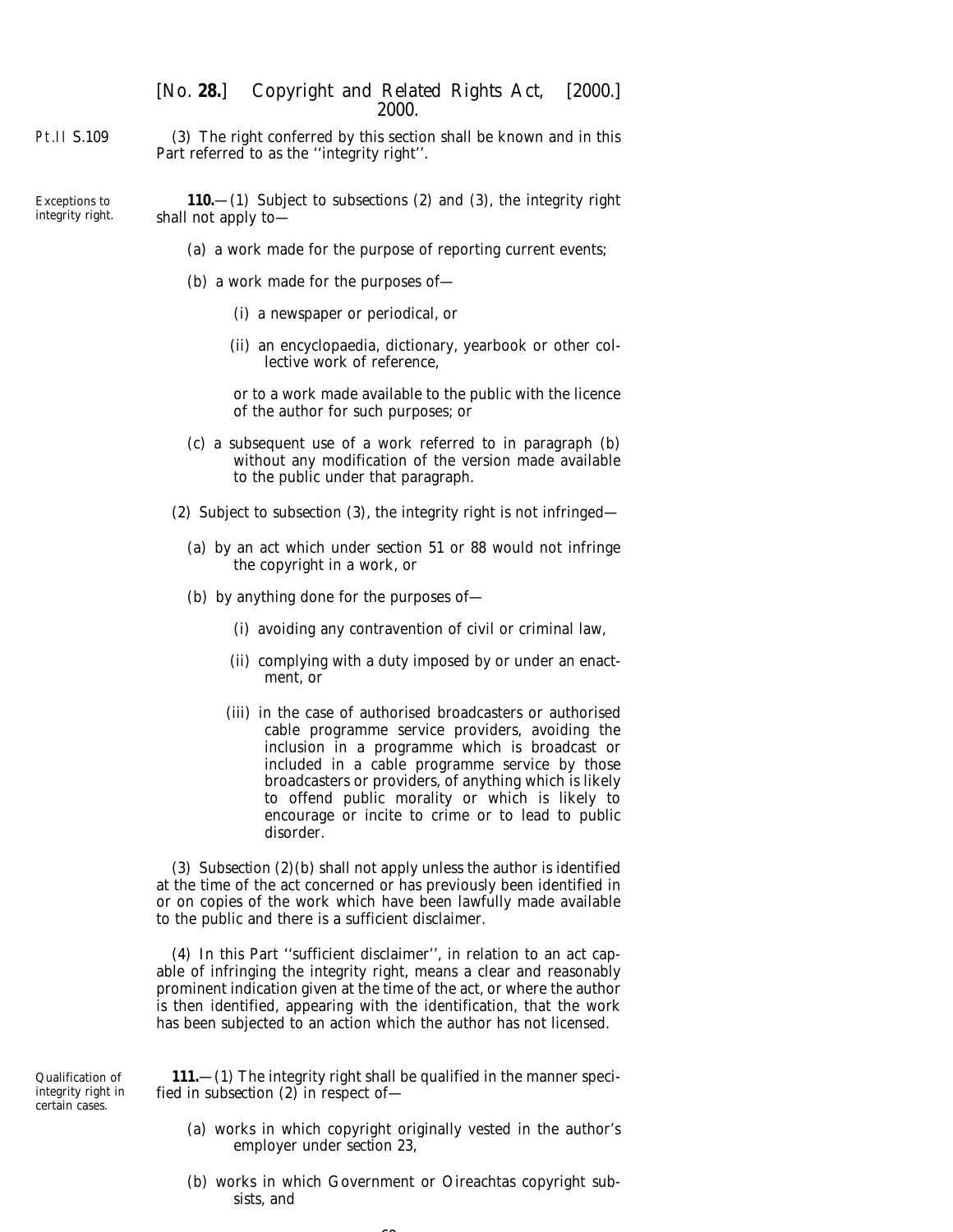(*c*) works in which copyright originally vested in a prescribed Pt.II S.111 international organisation.

(2) The integrity right shall not apply to anything done in relation to works referred to in *subsection (1)* by or with the licence of the copyright owner unless the author—

- (*a*) is identified at the time of the act concerned, or
- (*b*) has previously been identified in or on copies of the work which have been lawfully made available to the public,

and where, in such a case, the integrity right applies, that right shall not be infringed where there is a sufficient disclaimer.

**112.**—A person infringes the integrity right where he or she—

Secondary infringement of integrity right: possessing or dealing.

- (*a*) sells, rents or lends, or offers or exposes for sale, rental or loan,
- (*b*) imports into the State, otherwise than for his or her private and domestic use,
- (*c*) in the course of a business, trade or profession, has in his or her possession, custody or control, or
- (*d*) makes available to the public,

a work or a copy of a work or an adaptation thereof which has, and which he or she knows or has reason to believe has, been subjected to any distortion, mutilation or other modification or other derogatory action within the meaning of *section 109*.

**113.**—(1) A person has the right not to have a work falsely attri- False attribution of buted to him or her as author. work.

(2) The right conferred by *subsection (1)* is infringed by a person where he or she—

- (*a*) sells, rents or lends, or offers or exposes for sale, rental or loan,
- (*b*) imports into the State, otherwise than for his or her private and domestic use,
- (*c*) in the course of a business, trade or profession, has in his or her possession, custody or control, or
- (*d*) makes available to the public,

a work, or a copy of a work, in or on which there is a false attribution, knowing or having reason to believe that the attribution is false.

(3) The right conferred by *subsection (1)* is infringed by a person where he or she—

- (*a*) sells, rents or lends, or offers or exposes for sale, rental or loan,
- (*b*) imports into the State, otherwise than for his or her private and domestic use,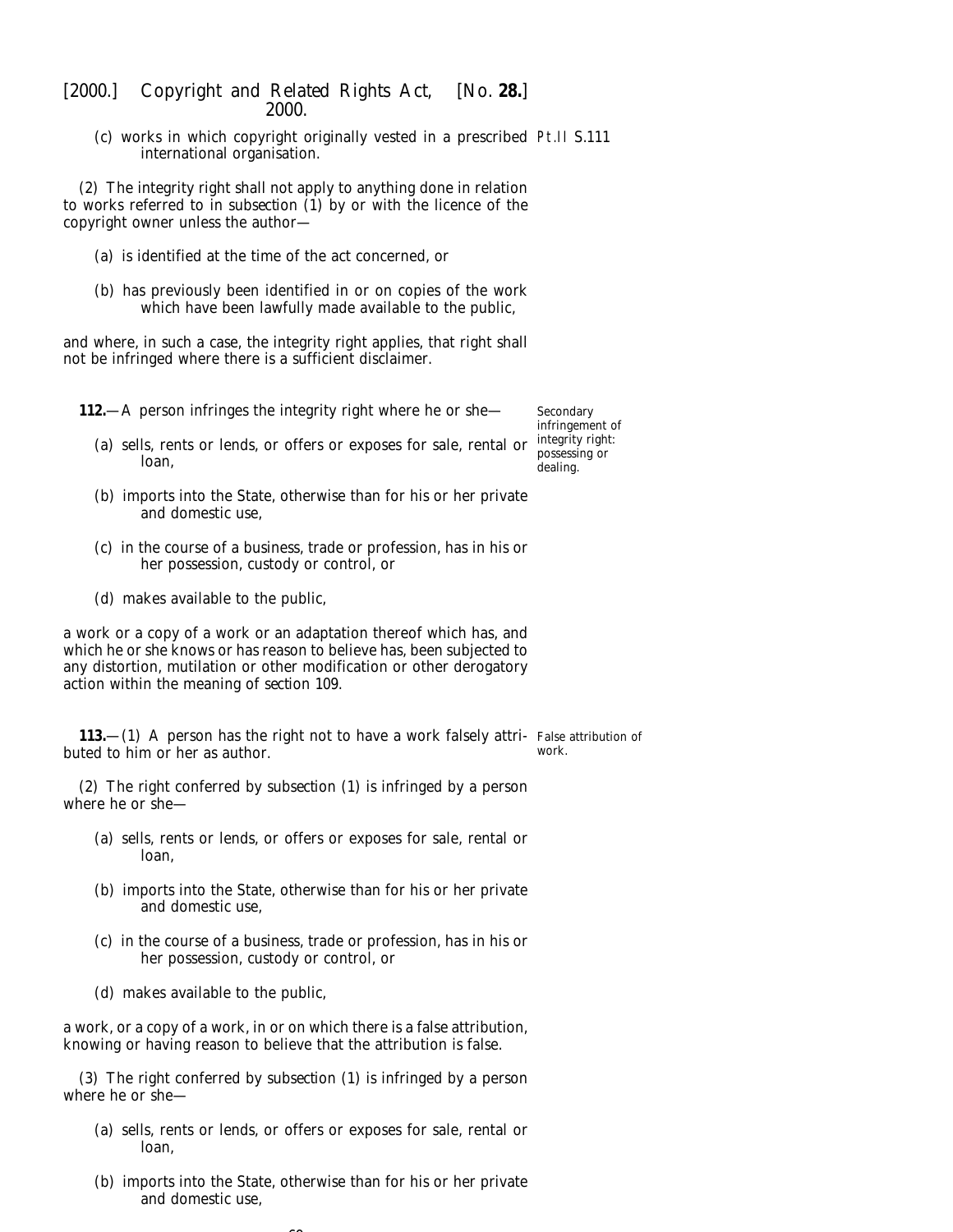Pt.II S.113

(*c*) in the course of a business, trade or profession, has in his or her possession, custody or control, or

(*d*) makes available to the public,

a work which has been altered as being the unaltered work of the author, or a copy of such a work as being a copy of the unaltered work of the author, knowing or having reason to believe that the work or the copy of the work has been altered.

(4) This section applies where a work is falsely represented as being an adaptation of the work of a person in the same manner as it applies where a work is so represented as being the work of a person.

(5) In this Part ''attribution'', in relation to a work, means a statement, express or implied, as to who is the author of the work.

Right to privacy in photographs and films. **114.**—(1) Subject to the exceptions specified in *subsection (3)*, a person who, for private and domestic purposes, commissions the taking of a photograph or the making of a film has, where copyright subsists in the resulting work, the right not to have the work or copies of the work made available to the public.

> (2) Subject to *subsection (3)*, the act of making available to the public, or authorising the making available to the public, of a work or copies of a work referred to in *subsection (1)* without the authority of the person who commissions the work infringes the right conferred by *subsection (1)*.

> (3) The right conferred by *subsection (1)* shall not be infringed by an act which under *section 52, 71, 72, 76* or *88* would not infringe the copyright in the work.

Duration of moral rights. **115.**—(1) The paternity right, the integrity right and the right conferred by *section 114* to privacy in photographs and films shall subsist for the same period of time as the copyright in the work subsists.

> (2) The right conferred by *section 113* in relation to a false attribution of a work shall subsist for 20 years after the death of the person on whom the right is conferred.

Waiver of rights. **116.**—(1) Subject to *subsection (3)*, any of the rights conferred by this Chapter may be waived.

> (2) A waiver made under this section shall be in writing and signed by the person waiving the right concerned.

- (3) A waiver made under *subsection (1)*
	- (*a*) may relate to a specific work, to works of a specified description or to works generally, and may relate to existing or future works, and
	- (*b*) may be conditional or unconditional, and may be expressed to be subject to revocation,

and where a waiver is made in favour of the owner or prospective owner of the copyright in the work or works to which it relates, that waiver shall be presumed to extend to his or her licensees, successors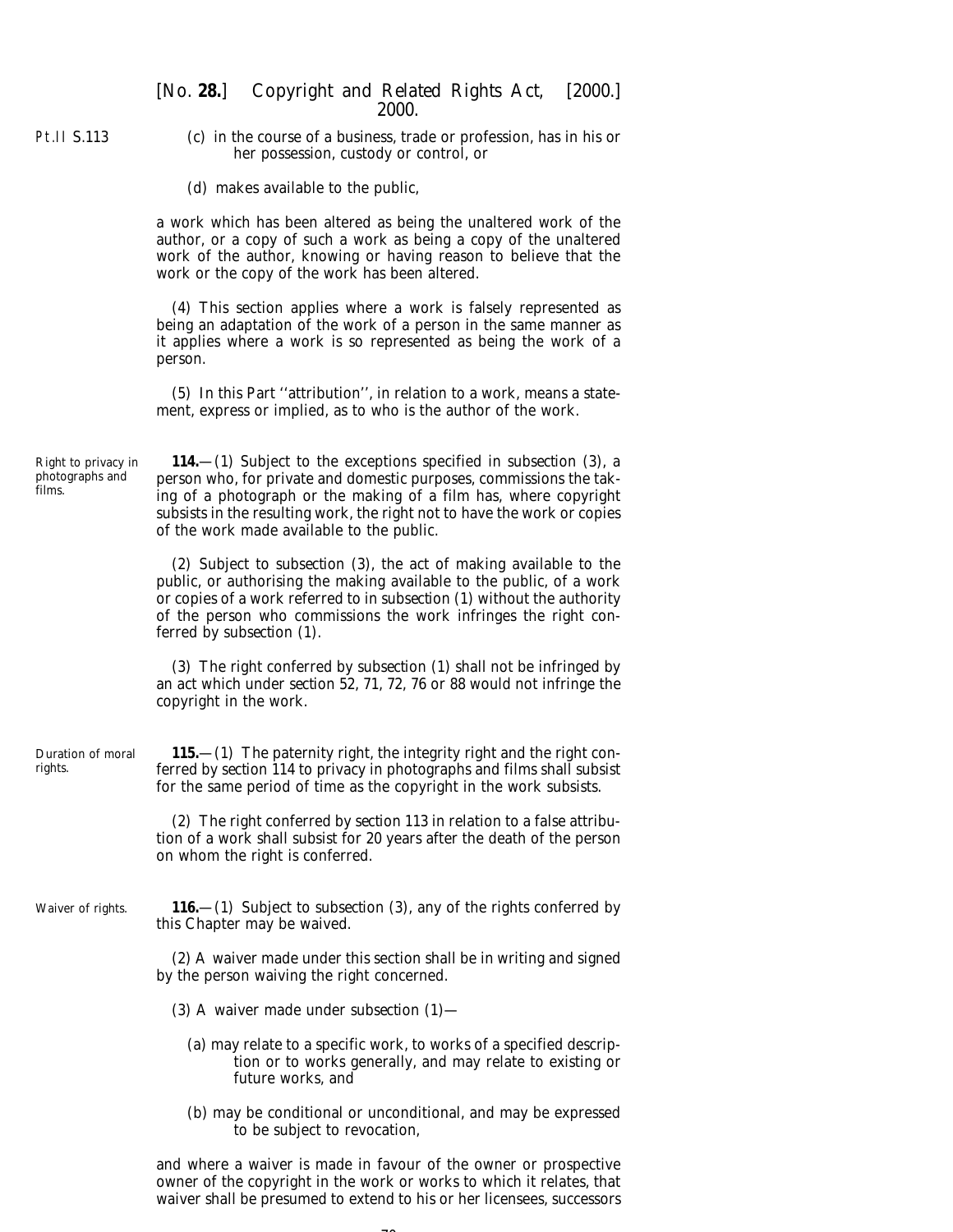in title or other persons claiming under them unless a contrary inten-Pt.II S.116 tion is expressed.

(4) Nothing in this Chapter shall be construed as excluding the operation of the general law of contract or estoppel in relation to an informal waiver or other transaction in relation to any of the rights referred to in *subsection (1)*.

(5) It shall not be an infringement of any of the rights conferred by this Chapter for a person to undertake any act where the person entitled to the right conferred by this Chapter has consented to the use of those rights by that other person.

**117.**—(1) The paternity right or the integrity right is, in the case Application of of a work of joint authorship, a right of each joint author.

certain provisions to works of joint authorship and joint ownership.

(2) A waiver made under *section 116* of the paternity right or the integrity right by one joint author shall not affect the rights of the other joint authors.

(3) The right conferred by *section 113* in relation to false attribution is infringed by—

- (*a*) any false statement as to the authorship of a work of joint authorship, or
- (*b*) the false attribution of joint authorship in relation to a work of sole authorship,

and such a false attribution infringes the right of every person to whom authorship of any description is attributed.

(4) The right conferred by *section 114* to privacy in photographs and films is, in the case of a work made pursuant to a joint commission, the right of each person who commissioned the making of the work and where a waiver is made by one of them under *section 116* that waiver shall not affect the rights of the other persons.

**118.**—The rights conferred by *Chapter 7* shall be incapable of Moral rights not assignment or alienation. assignable or

alienable.

**119.**—(1) On the death of a person entitled to the paternity right, Transmission of the integrity right, or the right conferred by *section 114* to privacy in moral rights on photographs and films death.

- (*a*) the right passes by testamentary disposition to such person as the person entitled to the right may direct,
- (*b*) where there is no direction as to whom the right passes but the copyright in the work concerned forms part of an estate, the right passes to the person to whom the copyright passes, and
- (*c*) where the right does not pass under *paragraph (a)* or *(b)*, it is exercisable by the personal representatives of the person entitled to the right.

(2) Where copyright forming part of an estate passes in part to one person and in part to another, so as to apply—

 $\sim$ 

(*a*) to one or more, but not all, of the acts the copyright owner has the right to undertake or authorise, or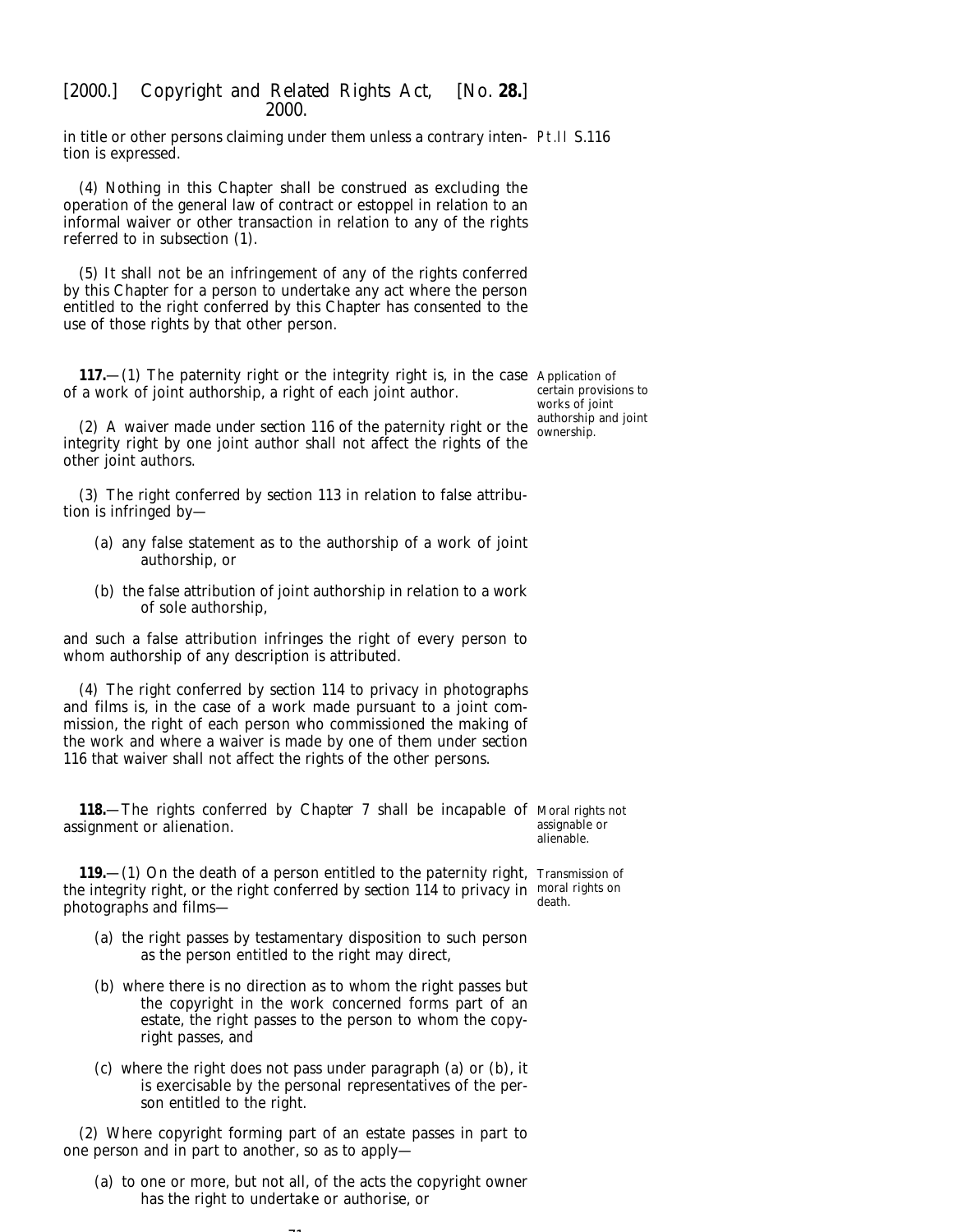Pt.II S.119

(*b*) to part, but not the whole, of the period for which the copyright is to subsist,

any right which passes with the copyright by virtue of *subsection (1)* is divided accordingly.

(3) Where, under *subsection (1)*, a right becomes exercisable by more than one person—

- (*a*) it may, in the case of the paternity right, be exercised by any of them,
- (*b*) it is, in the case of the integrity right or the right to privacy in photographs and films conferred by *section 114*, a right exercisable by each of them, and
- (*c*) any waiver of the right under *section 116* made by one of them shall not affect the rights of the other persons.

(4) A consent or waiver binds any person to whom a right passes under *subsection (1)*.

(5) Any infringement of the right conferred by *section 113* in relation to a false attribution of a work after the death of a person is actionable by the personal representatives of that person.

(6) Any damages recovered by personal representatives under this section in respect of an infringement after a person's death shall devolve as part of the person's estate as if the right of action had subsisted and been vested in that person immediately before his or her death.

#### Chapter 8

#### *Dealings with Rights in Copyright Works*

**120.**—(1) The copyright in a work is transmissible by assignment, by testamentary disposition or by operation of law, as personal or moveable property.

(2) A transmission of the copyright in a work by assignment, by testamentary disposition or by operation of law may be partial, so as to apply—

- (*a*) to one or more but not all of the acts the copyright owner has the right to undertake or authorise, and
- (*b*) to part but not the whole of the period for which the copyright in the work is to subsist.

(3) An assignment of the copyright in a work, whether in whole or in part, is not effective unless it is in writing and signed by or on behalf of the assignor.

(4) A licence granted by a copyright owner is binding on every successor in title to his or her interest in the copyright, except a purchaser in good faith for valuable consideration and without notice (actual or constructive) of the licence or a person deriving title from such a purchaser and references in this Part to undertaking any act with or without the licence of the copyright owner shall be construed accordingly.

Assignment and licences.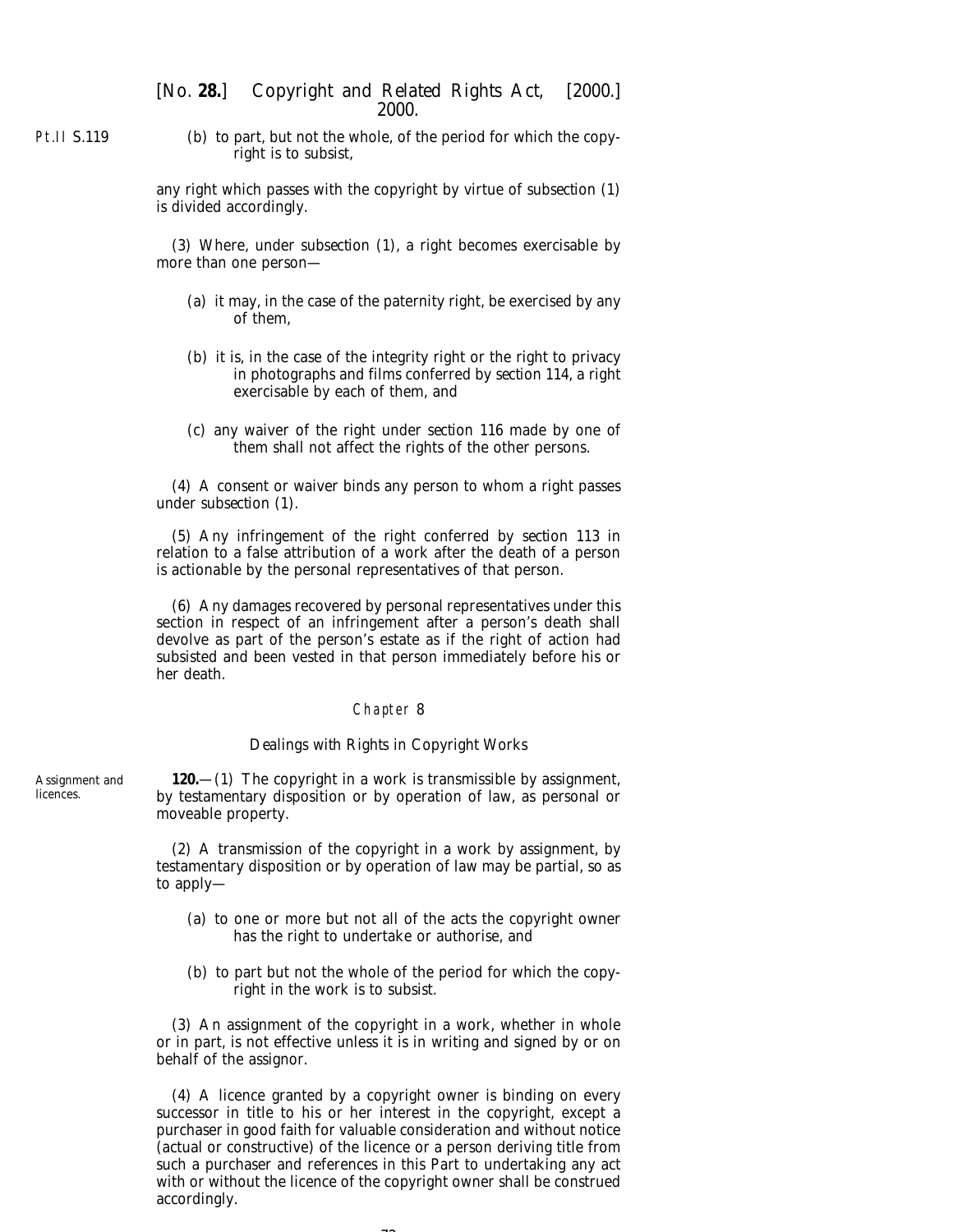(5) A licence granted by a prospective owner of copyright is bind-Pt.II S.120 ing on every successor in title to his or her interest (or prospective interest) in the copyright, except a purchaser in good faith for valuable consideration and without notice (actual or constructive) of the licence or a person deriving title from such a purchaser and references in this Part to undertaking any act with or without the licence of the copyright owner shall be construed accordingly.

**121.**—(1) Where, by an agreement made in relation to future copy-Prospective right and signed by or on behalf of the prospective owner of the ownership of copyright, the prospective owner purports to assign the future copyright, whether in whole or in part, to another person, then, where, on the copyright coming into existence, the assignee or his or her successor in title, or another person claiming under him or her, would be entitled as against all other persons to require the copyright to be vested in him or her, the copyright shall vest in the assignee or his or her successor in title under this section or any other person claiming under him or her.

(2) Where, at the time when any copyright comes into existence, the person who, if he or she were then living, would be entitled to the copyright is dead, the copyright shall devolve as if it had subsisted immediately before his or her death and he or she had then been the owner of the copyright.

(3) The rights of an assignee to future copyright shall not be prejudiced by the fact that an agreement referred to in *subsection (1)* was made before the commencement of this section.

(4) In this Part—

''future copyright'' means copyright which will or may come into existence in respect of a future work or class of works or on the occurrence of a future event;

''prospective owner'' includes a person who is prospectively entitled to copyright by virtue of an agreement made in relation to future copyright.

**122.**—(1) In this Part, an "exclusive licence" means a licence in Exclusive licences. writing which is signed by or on behalf of an owner or prospective owner of the copyright which authorises the licensee, to the exclusion of all other persons, including the person granting the licence, to exercise a right which would otherwise be exercisable exclusively by the copyright owner and references to an exclusive licensee shall be construed accordingly.

(2) An exclusive licensee has the same rights against a successor in title who is bound by the licence as he or she has against the person granting the licence.

**123.**—Where, under a bequest (whether specific or general), a per- Copyright to pass son is entitled, beneficially or otherwise, to any material thing con-under will with taining an original fixation of a work which has not been made avail- certain original able to the public before the death of the testator, the bequest shall be construed as including the copyright in the work in so far as the testator was the owner of the copyright immediately before his or her death, unless a contrary intention is indicated in the will of the testator or in a codicil to that will.

 $\sim$ 

fixations.

copyright.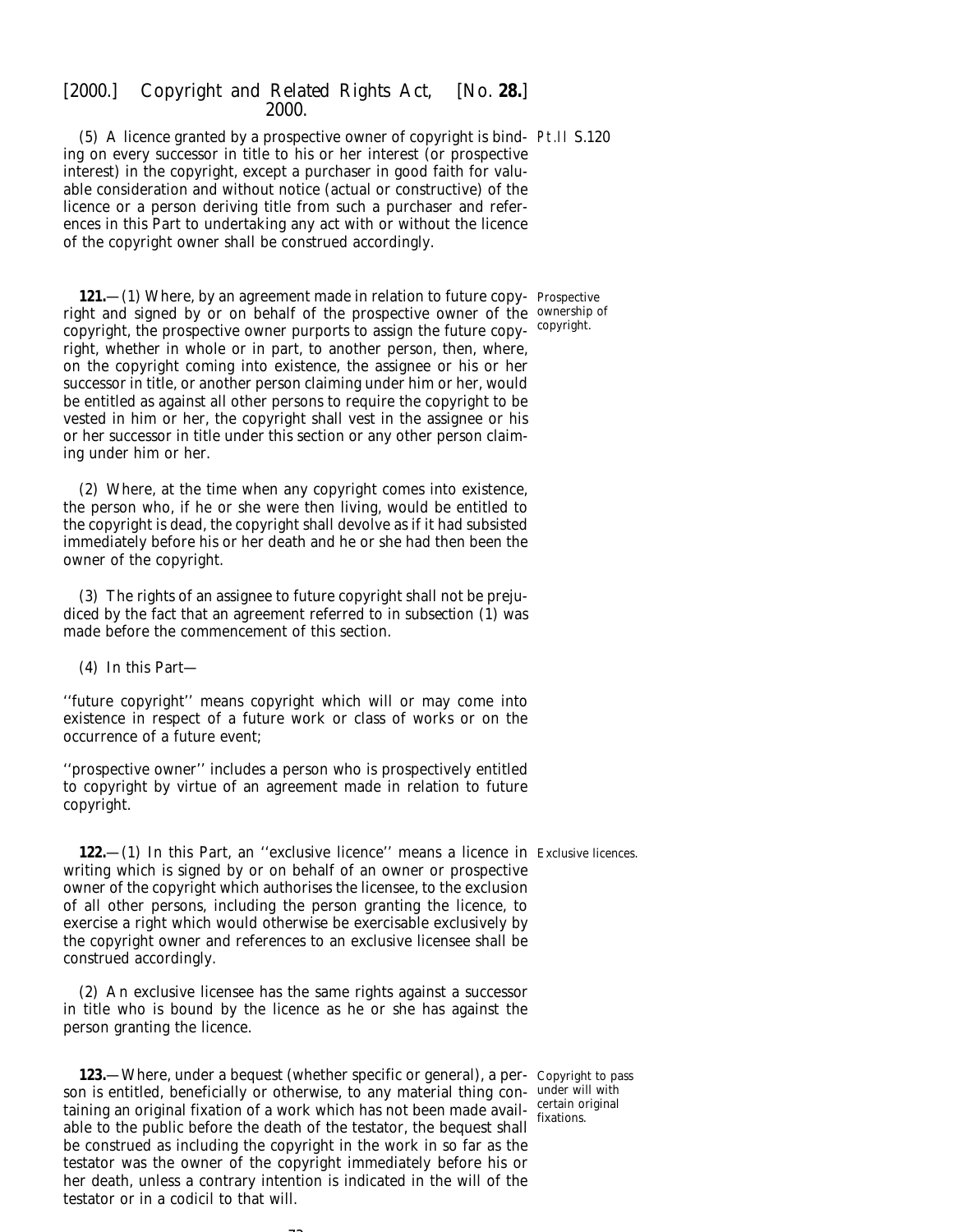**124.**—(1) Without prejudice to the right of an author to receive equitable remuneration in respect of a rental right, where an agreement concerning film production is concluded between an author or a prospective author of a copyright work and a film producer, the author or prospective author shall be presumed, unless the agreement provides to the contrary, to have transferred to the film producer any rental right in relation to the film arising by virtue of the inclusion of a copy of the work of the author in the film.

(2) Where a presumption of transfer of the rental right arises by virtue of *subsection (1)*, the absence of a signature by or on behalf of the author shall not restrict the operation of *section 120* or *121.*

(3) The reference in *subsection (1)* to an agreement concluded between an author or a prospective author and a film producer includes any agreement whether made by them directly or through intermediaries.

(4) The right to equitable remuneration on the transfer of the rental right applies where there is a presumed transfer under this section as in the case of an actual transfer.

Right to equitable remuneration where rental right transferred.

**125.**—(1) Without prejudice to the generality of *section 124*, where an author has transferred his or her rental right he or she retains the right to equitable remuneration for the rental.

(2) The right to equitable remuneration conferred by this section shall not be waived by the author and the author shall not assign the right to equitable remuneration except to a collecting society for the purpose of enabling the collecting society to exercise that right on his or her behalf.

(3) The right to equitable remuneration is transmissible by way of testamentary disposition or by operation of law, as personal or moveable property and it may be further transmitted, including by assignment, by any person who legally acquires the right.

(4) Equitable remuneration under this section is payable by the person to whom the rental right is transferred or any successor in title.

(5) Subject to *section 126*, the amount payable by way of equitable remuneration is that which has been agreed by or on behalf of the persons by and to whom it is payable.

(6) An agreement is void in so far as it purports to exclude or restrict the right to equitable remuneration conferred by this section.

(7) References in this Part to the transfer of the rental right by one person to another include any arrangement having that effect whether made by them directly or through intermediaries.

(8) In this section, ''collecting society'' means a society or other organisation which has as one of its main objects the exercise of the right to collect equitable remuneration under this section on behalf of more than one author.

Equitable remuneration: reference of determination of amount to Controller.

**126.**—(1) In default of agreement as to the amount of equitable remuneration payable under *section 125*, the person by or to whom it is payable may apply to the Controller for an order under *subsection (4)*.

 $\sim$   $\cdot$ 

# Pt.II

Presumption of transfer of rental right in case of film production agreement.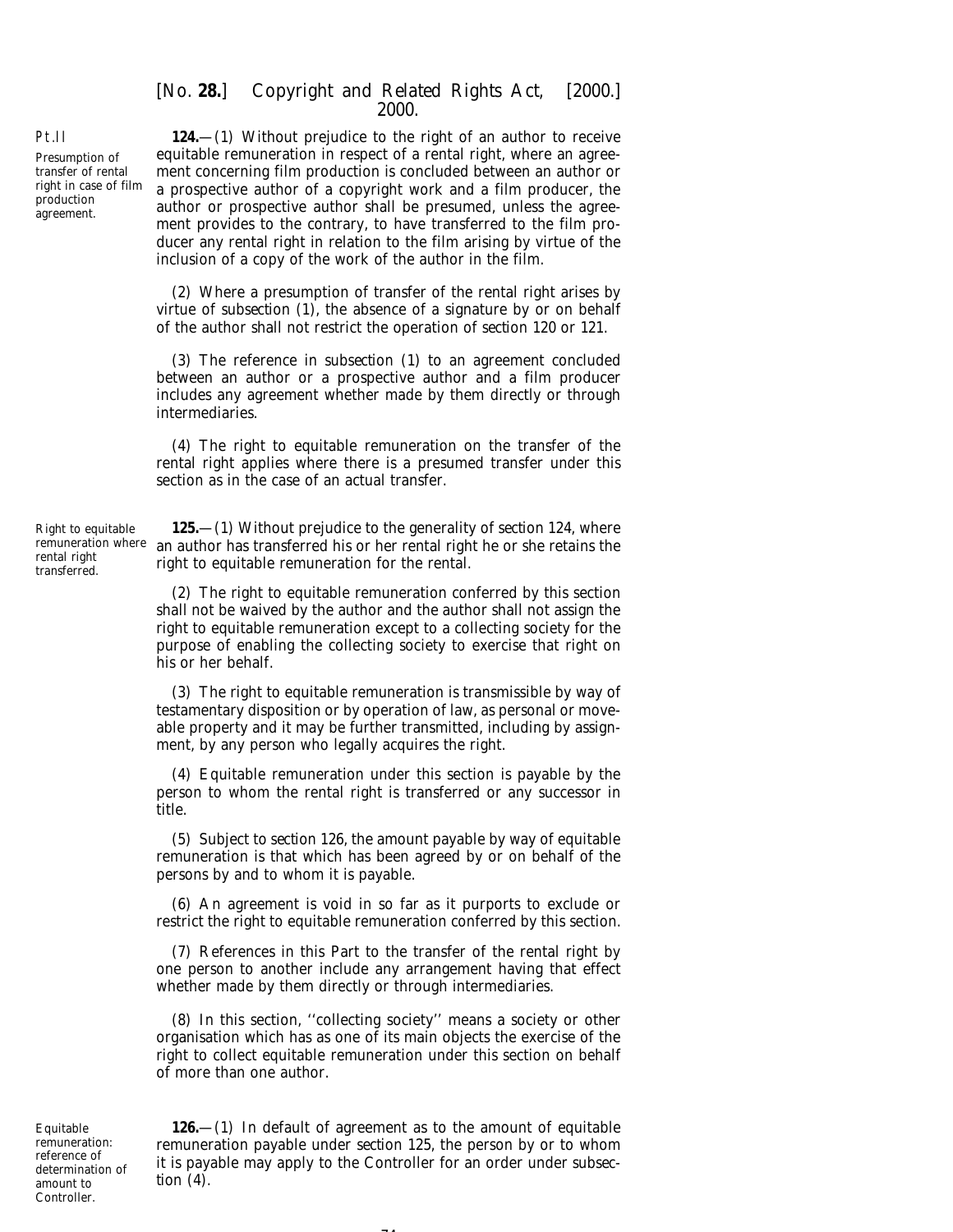(2) Subject to *subsection (3)*, a person by or to whom equitable Pt.II S.126 remuneration is payable under *section 125* may also apply to the Controller—

- (*a*) to vary any agreement as to the amount payable, or
- (*b*) to vary any previous determination of the Controller as to the amount payable.

(3) An application may not be made under *subsection (2)* within 12 months from the date of the previous determination except with the special leave of the Controller.

(4) On an application being made under this section the Controller shall consider the matter and make such order as to the method of calculating and paying equitable remuneration as he or she may determine to be reasonable in the circumstances, having regard to the importance of the contribution of the author.

(5) An order made under *subsection (4)* shall have effect from the date on which it is made or such later date as may be specified by the Controller.

(6) Remuneration shall not be considered inequitable because it is paid by way of a single payment or at the time of transfer of the rental right.

(7) An agreement is void in so far as it purports to prevent a person challenging the amount of equitable remuneration or to restrict the powers of the Controller conferred by this section.

### Chapter 9

#### *Remedies: Copyright Owner*

**127.**—(1) An infringement of the copyright in a work is actionable Infringement by the copyright owner.

actionable by copyright owner.

(2) In an action for infringement of the copyright in a work under this section, all relief by way of damages, injunction, account of profits or otherwise is available to the plaintiff as it is available in respect of the infringement of any other property right.

(3) Subject to *section 139*, where in an action for infringement of the copyright in a work the defendant does not admit that the plaintiff is the owner of the copyright the court may direct that evidence in relation to ownership of the copyright be given on affidavit and the court may decide the issue having considered any affidavit presented to it unless it is satisfied that any conflict of evidence between the affidavits may not be resolved other than by hearing oral testimony in which case the court may order that oral evidence may be adduced.

(4) Hearsay evidence may be accepted for the purposes of any hearing under *subsection (3)*.

 $-1$ 

**128.**—(1) The court may, in an action for infringement of copy- Award of damages right award such damages as, having regard to all the circumstances in infringement of the case, it considers just. action.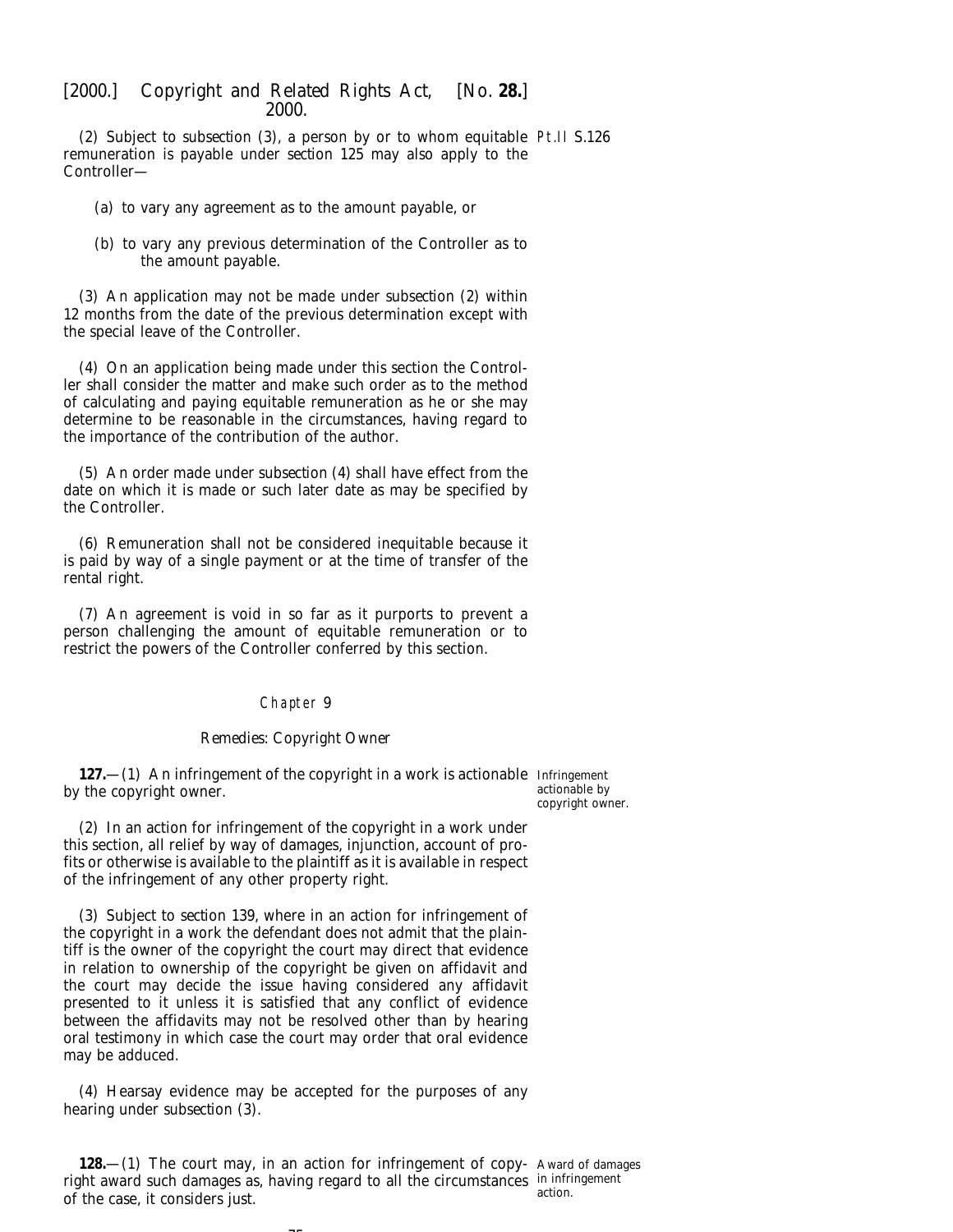|  | [No. 28.] Copyright and Related Rights Act, [2000.] |  |
|--|-----------------------------------------------------|--|
|  | 2000.                                               |  |

Pt.II S.128 (2) Without prejudice to any other remedy, where, in an action for infringement of the copyright in a work, it is shown that at the time of the infringement the defendant did not know and had no reason to believe that copyright subsisted in the work to which the action relates, the plaintiff is not entitled to damages against the defendant.

> (3) In exercising its powers under *subsection (1)* in addition to or as an alternative to compensating the plaintiff for financial loss, the court may award aggravated or exemplary damages or both aggravated and exemplary damages.

Action in respect of construction of building. **129.**—In an action for infringement of the copyright in respect of the construction of a building no injunction or other order shall be made—

- (*a*) after the construction of the building has begun, so as to prevent it from being completed, or
- (*b*) so as to require the building, in so far as it has been constructed, to be demolished.

Undertakings concerning licences of right.

up.

**130.**—(1) Where, in proceedings for infringement of the copyright in a work in respect of which a licence is available as of right, the defendant undertakes to take a licence on such terms as may be agreed or, in default of agreement, settled by the Controller—

- (*a*) no injunction shall be granted against the defendant,
- (*b*) no order for delivery up shall be made under *section 131*, and
- (*c*) the amount recoverable against the defendant by way of damages or on an account of profits shall not exceed three times the amount which would have been payable by the defendant as licensee where a licence on those terms had been granted before the earliest infringement.

(2) An undertaking under *subsection (1)* may be given at any time before the final order in the proceedings without any admission of liability.

(3) Nothing in this section shall affect the remedies available in respect of an infringement committed before a licence was available as of right.

Order for delivery **131.**—(1) Where a person—

- (*a*) in the course of a business, trade or profession, has in his or her possession, custody or control an infringing copy of a work,
- (*b*) has in his or her possession, custody or control an article specifically designed or adapted for making copies of a copyright work, knowing or having reason to believe that it has been or is to be used to make infringing copies, or
- (*c*) has in his or her possession, custody or control a protectiondefeating device,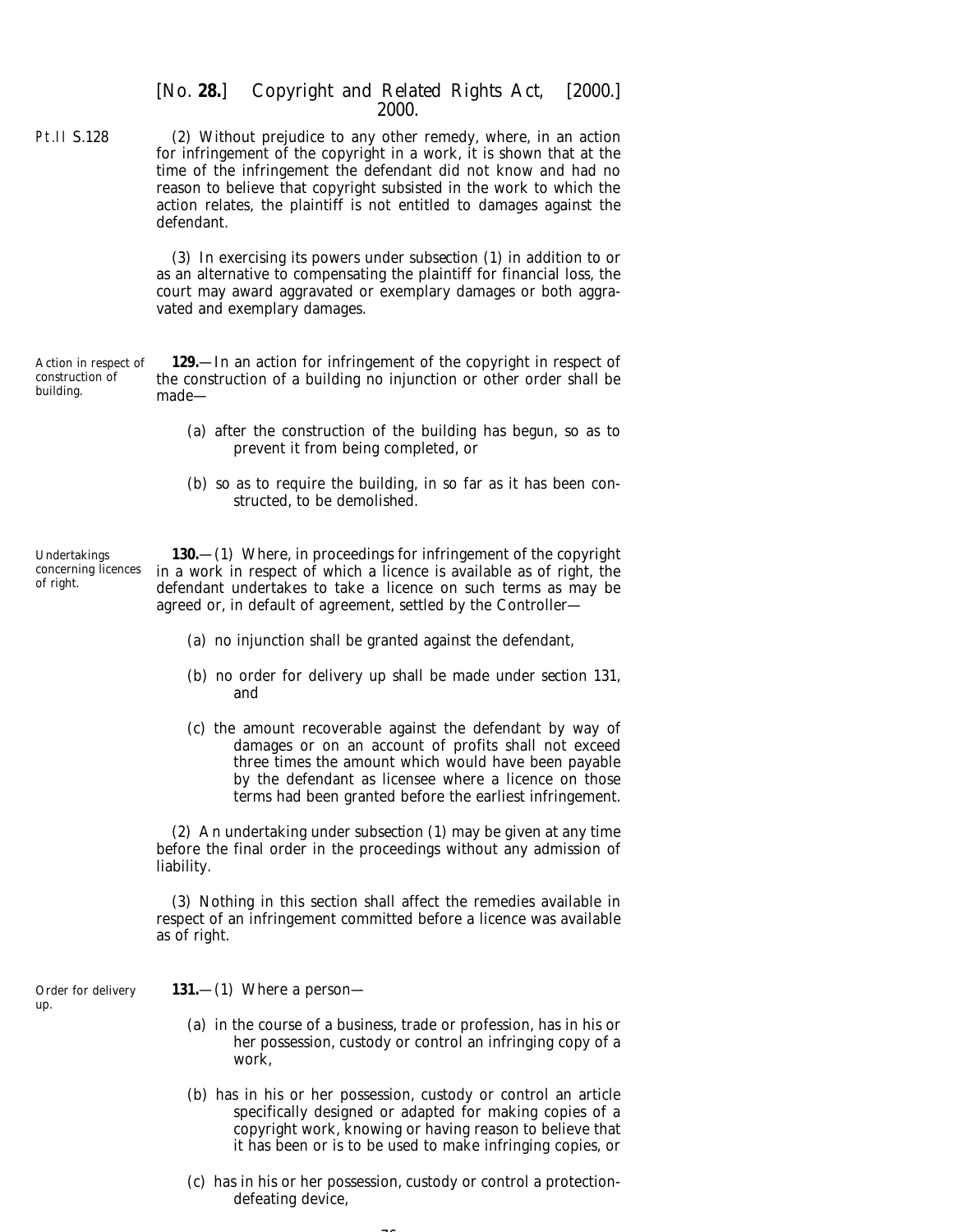the owner of the copyright in the work may apply to the appropriate Pt.II S.131 court for an order that the infringing copy, article or device be delivered up to him or her or to such other person as the court may direct.

(2) An application under *subsection (1)* shall not be made after the expiration of the period specified in *section 144(1)* as being the limit of the period for delivery up and no order shall be made unless the court also makes, or it appears to the court that there are grounds for making, an order as to the disposal of the infringing copy, article or device.

(3) A person to whom an infringing copy, article or device is delivered up pursuant to an order made under this section shall, where an order under *section 145* as to the disposal of the infringing copy, article or device is not made, retain it pending the making of an order, or the decision not to make an order, under that section.

**132.**—(1) Without prejudice to *section 133*, where the owner of the Application to copyright in a work applies to the District Court, it may, where satis-District Court for fied that there are reasonable grounds for believing that there are seizure of infringing being hawked, carried about or marketed—

copies, articles or devices.

- (*a*) infringing copies of the work,
- (*b*) articles specifically designed or adapted for making copies of a work, knowing or having reason to believe that it has been or is to be used for making infringing copies of a work, or
- (*c*) protection-defeating devices,

authorise by order a member of the Garda Síochána to seize without warrant the copies, articles or devices and to bring them before the District Court.

(2) On being satisfied that any copy, article or device referred to in *subsection (1)* is—

- (*a*) an infringing copy,
- (*b*) articles specifically designed or adapted for making copies of a work, which the person hawking, carrying about or marketing those articles, knows or has reason to believe that they have been or are to be used to make infringing copies of a work, or
- (*c*) a protection-defeating device,

the District Court may order the copy, article or device to be destroyed or to be delivered up to the owner of the copyright or otherwise dealt with as the Court may think fit.

(3) In an application to the District Court under *subsection (1)* or, in any *ex parte* application or interlocutory motion to a court of competent jurisdiction for an order which would permit the applicant to enter and search premises or place specified therein and take possession of material found therein on terms set out in such order, the court hearing such an application may receive hearsay evidence to the effect that the witness or deponent believes that the material may be found in a particular location.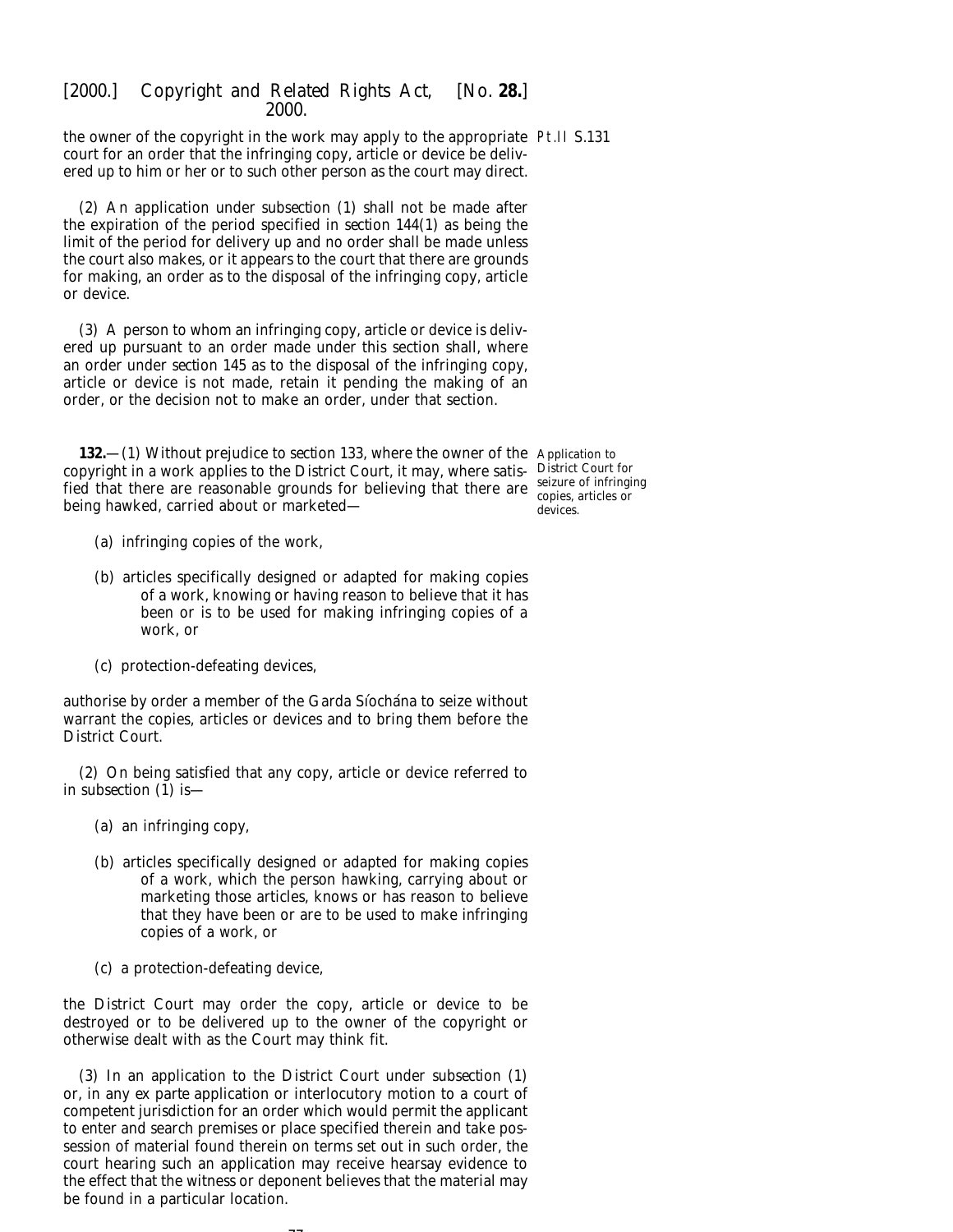(4) A witness or deponent shall not be obliged to indicate the source of the information upon which that witness formed the belief that material may be found in a particular location.

(5) After the implementation of an order made under this section, the court may, on the application of a person aggrieved by it, award damages against the applicant for the order as it considers just, on being satisfied that—

- (*a*) no infringement of copyright has been established, and
- (*b*) the information on which the copyright owner applied for the order was given maliciously.

Right of copyright owner to seize infringing copies, articles or devices, etc.

Pt.II S.132

**133.**—(1) Where it would be impracticable for the owner of the copyright in a work to apply to the District Court for an order under *section 132*, a copy, article or device referred to in *section 132(1)* in respect of which the copyright owner would be entitled to apply for an order for delivery up under *section 131*, may be seized and detained by the copyright owner or a designated representative thereof where the copy, article or device is found being hawked, carried about or marketed.

(2) The right to seize and detain conferred by *subsection (1)* is exercisable, subject to *subsections (4)* to *(8)* of this section, and is subject to any decision of the court relating to disposal of infringing copies, articles or devices under *section 145*.

(3) A person who seizes any infringing copies, articles or devices under this section shall apply to the District Court for an order to dispose of those copies, articles or devices within 30 days of the seizure.

(4) Before any infringing copies, articles or devices are seized under this section notice of the time and place of the proposed seizure shall be given to a member of the Garda Síochána in the District Court Area in which the copies, articles or devices are to be seized.

(5) A person exercising the right to seize and detain conferred by *subsection (1)* may enter premises to which members of the public have access.

(6) A person exercising the right to seize and detain conferred by *subsection (1)* may not seize anything in the possession, custody or control of a person at his or her permanent or regular place of business, trade or profession, and may not use any force.

(7) Without prejudice to the generality of *subsection (6)*, a person exercising the right to seize and detain conferred by *subsection (1)* may make an inventory or prepare other evidence of infringement of copyright or potential infringement of copyright.

(8) At the time when any infringing copies, articles or devices are seized under this section there shall be given to the owner, occupier or person in charge of the place where the copies, articles or devices are seized a notice, in the prescribed form, informing the person of the right of the owner of the copies, articles or devices being seized to apply to the District Court for the return of the copies, articles or devices on the grounds that they are not—

 $\sim$ 

(*a*) infringing copies of a work,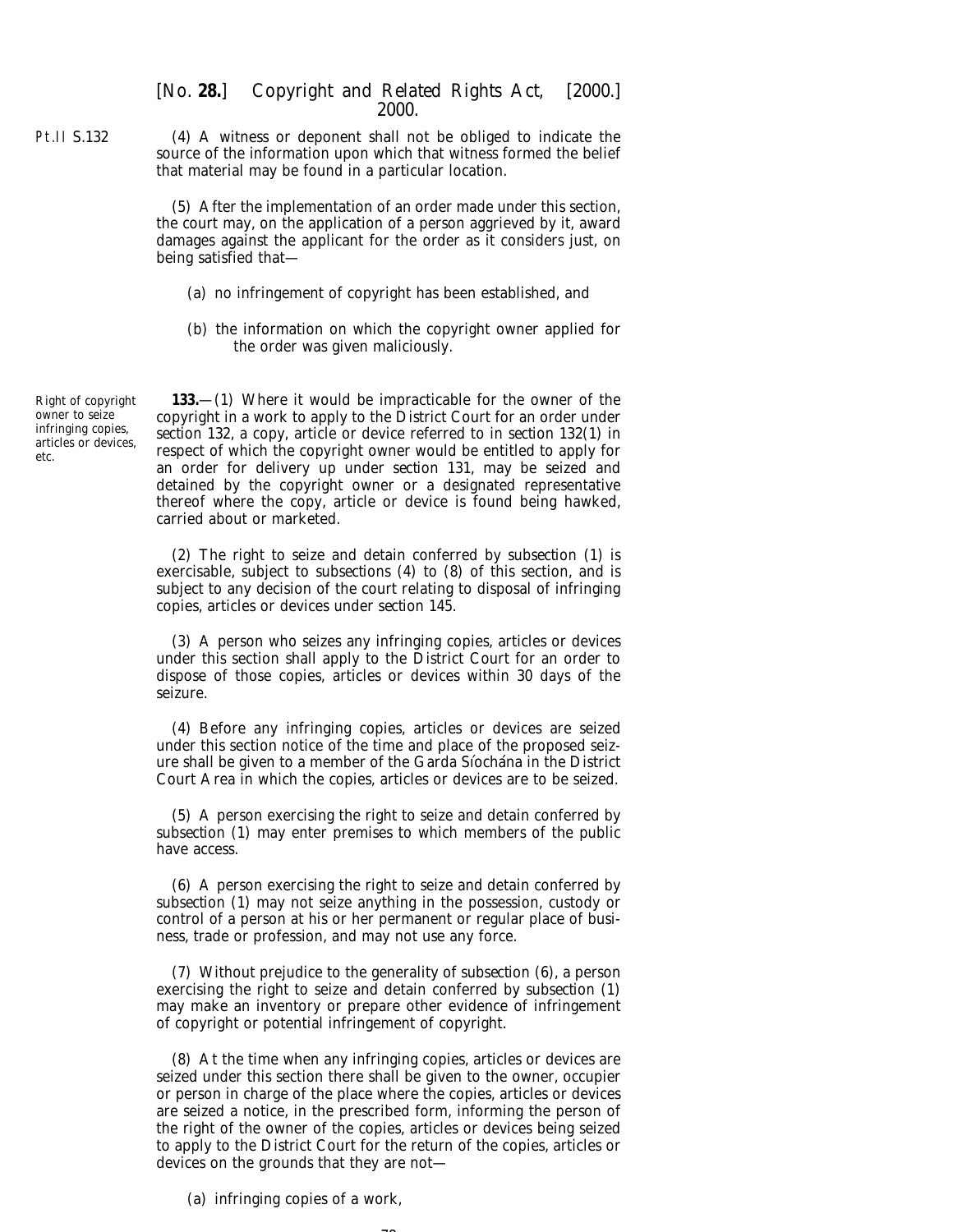- (*b*) articles that have been or are to be used to make infringing Pt.II S.133 copies, or
- (*c*) protection-defeating devices.

(9) Without prejudice to the generality of *subsection (8)*, the Minister shall prescribe the form of the notice to be given under that subsection and the form shall specify—

- (*a*) the name and the address of the person claiming to be the owner of the copyright in the work concerned,
- (*b*) the statutory authority for the seizure,
- (*c*) the grounds that the person seizing the copies, articles or devices has for such seizure, and
- (*d*) a list of that which is seized.

(10) The owner of any copies, articles or devices seized under this section may apply to the District Court for the return of those copies, articles or devices.

(11) Rules of court shall be made under this section and the rules shall provide for procedures to enable applications to be made and dealt with in an expeditious manner.

(12) Where there has been an exercise of the right to seize and detain, conferred by *subsection (1)*, the court may, on the application of a person aggrieved by it, award damages against a person who exercises that right as it considers just, on being satisfied that—

- (*a*) no infringement of copyright has been established, and
- (*b*) the person had no reasonable grounds for such seizure.

**134.**—(1) Subject to the provisions of this Act, the owner of any Rights of owner of copyright shall be entitled to all such rights and remedies, in respect copyright in respect of the conversion or detention by any person of of infringing copy.

- (*a*) infringing copies of a work,
- (*b*) articles that have been or are to be used to make infringing copies, or
- (*c*) protection-defeating devices,

as he or she would be entitled to if he or she were the owner of every such copy, article or device and had been the owner thereof since the time when it was made.

(2) Where by virtue of section 12(2) (which relates to successive conversions or detentions) of the Statute of Limitations, 1957, the title of the owner of the copyright to such a copy, article or device referred to in *subsection (1)* of this section would (if he or she had been the owner of the copy, article or device) have been extinguished on the expiration of the period referred to in the said subsection (2), he or she shall not be entitled to any rights or remedies under *subsection (1)* of this section in respect of anything done in relation to that copy, article or device after the expiration of that period.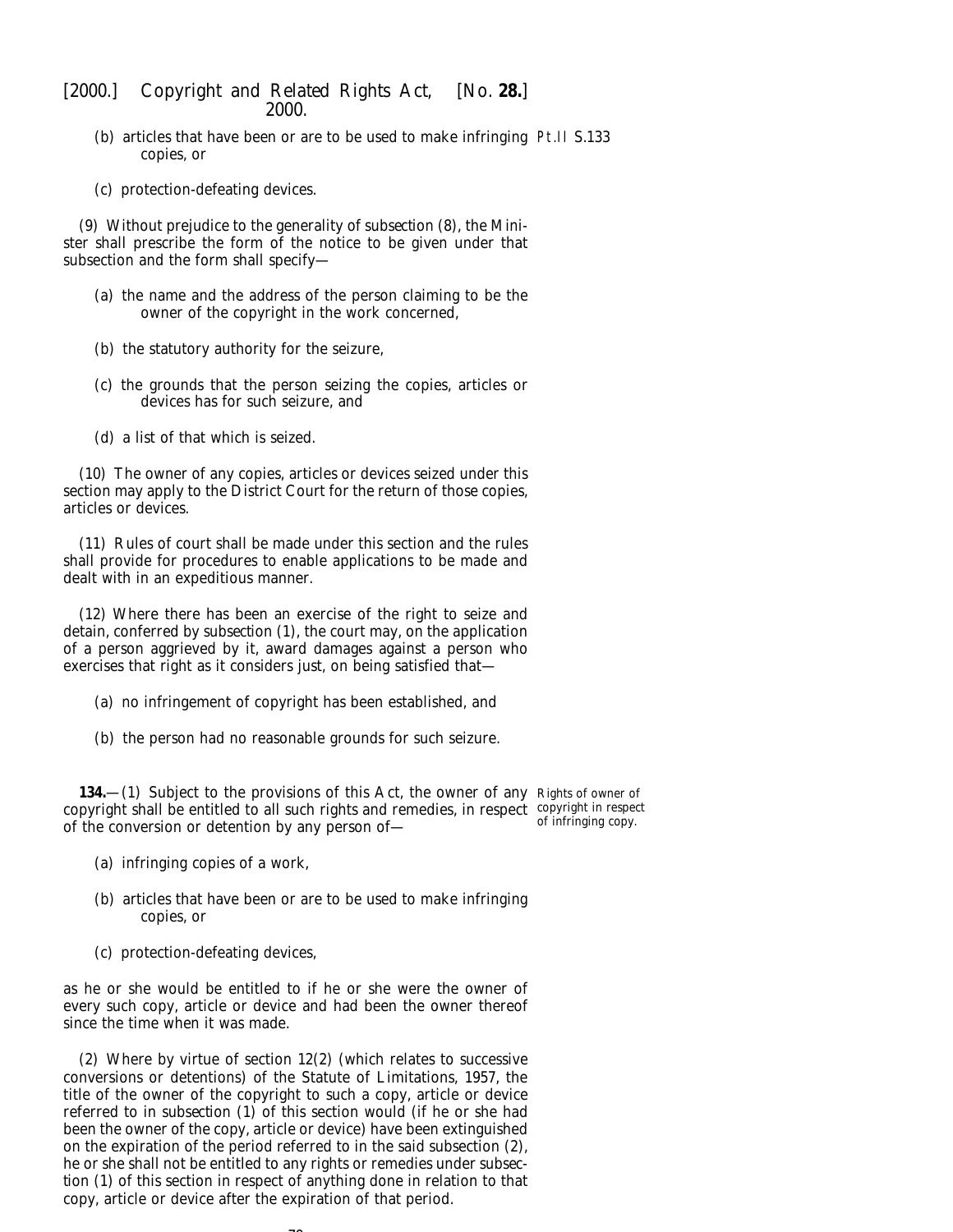Pt.II S.134

(3) In awarding damages for conversion, the court shall take into account all the circumstances of the case and shall award such sum as it considers just.

### Chapter 10

## *Rights and Remedies: Exclusive Licensee*

Rights and remedies of exclusive licensee.

**135.**—(1) An exclusive licensee has, except as against the copyright owner, the same rights and remedies in respect of matters occurring after the grant of the licence as if the licence had been an assignment.

(2) The rights and remedies of an exclusive licensee are concurrent with those of the copyright owner and references in *sections 127* to *134* to the copyright owner shall be construed accordingly.

(3) In proceedings brought by an exclusive licensee under this section a defendant may avail of any defence which would have been available to the defendant if the action had been brought by the copyright owner.

Exercise of concurrent rights.

**136.**—(1) Where an action for infringement of the copyright in a work brought by the copyright owner or an exclusive licensee relates, whether in whole or in part, to an infringement in respect of which they have concurrent rights of action, the copyright owner or, as the case may be, the exclusive licensee, may not, without the leave of the appropriate court, proceed with the action unless the other is either joined as a plaintiff or added as a defendant.

(2) A copyright owner or exclusive licensee who is added as a defendant under *subsection (1)* shall not be liable for any costs in an action unless he or she takes part in the proceedings.

(3) Nothing in this section shall affect the granting of interlocutory relief on an application by the copyright owner or exclusive licensee.

(4) Where an action for infringement of copyright is brought which relates, whether in whole or in part, to an infringement in respect of which the copyright owner and an exclusive licensee have or had concurrent rights of action, then, the following shall apply—

- (*a*) in assessing damages the appropriate court shall have regard to—
	- (i) the terms of the licence, and
	- (ii) any pecuniary remedy already awarded or available to either of them in respect of the infringement;
- (*b*) no account of profits shall be directed where an award of damages has been made, or an account of profits has been directed, in favour of one of them in respect of the infringement;
- (*c*) the appropriate court shall, where an account of profits is directed, apportion the profits between them as the court thinks fit, subject to any agreement between the copyright owner and the exclusive licensee.

(5) *Subsection (4)* shall apply whether or not the copyright owner and the exclusive licensee are both parties to the action.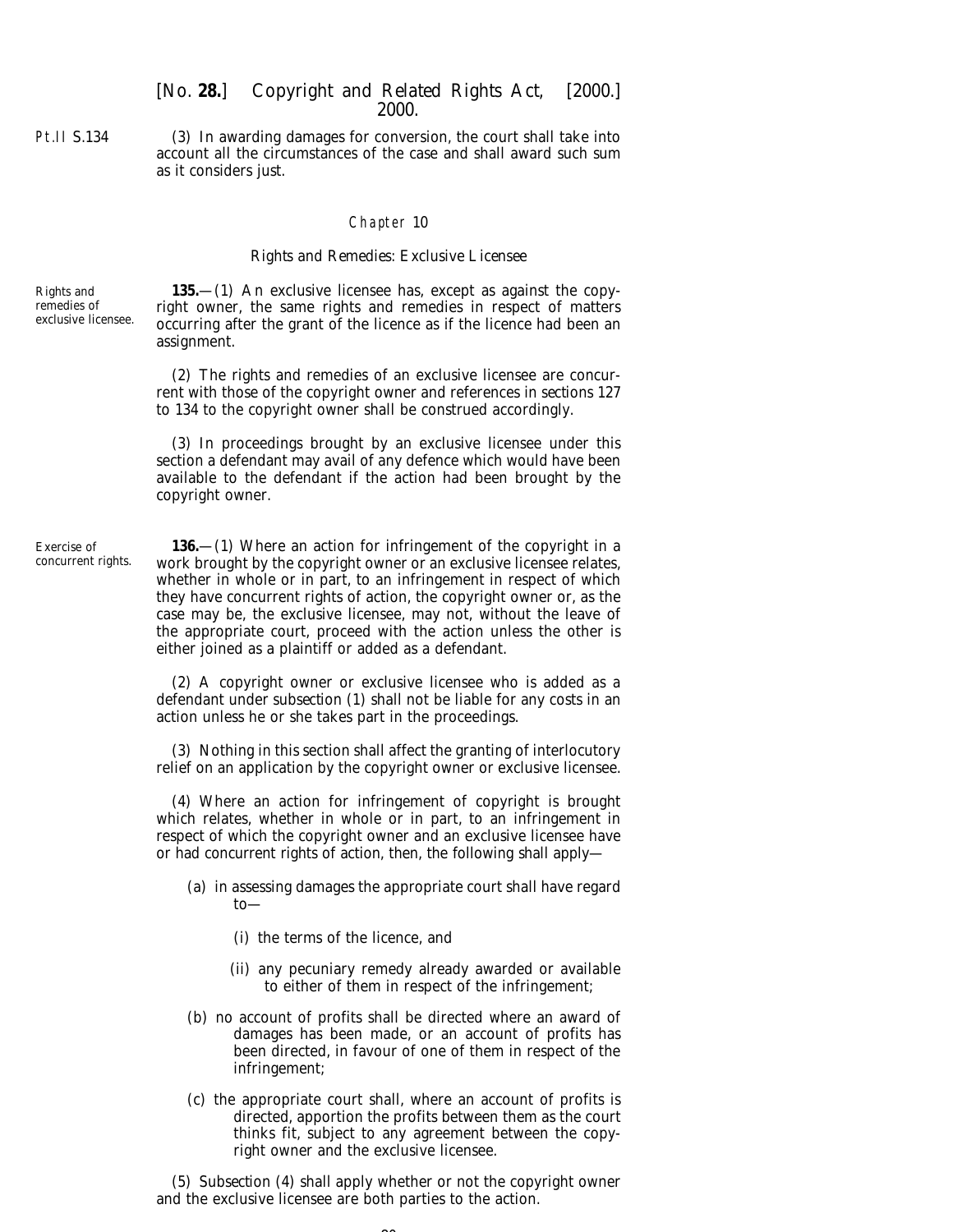(6) Before—

Pt.II S.136

- (*a*) applying for an order for delivery up under *section 131*,
- (*b*) applying for an order to seize infringing copies, articles or devices under *section 132*, or
- (*c*) exercising the right to seize and detain conferred by *section 133*,

the copyright owner shall notify any exclusive licensee having concurrent rights and the court may, on the application of the licensee, make such order for delivery up, seizure of infringing copies, articles or devices or, as the case may be, prohibiting or permitting the exercise by the copyright owner of the right of seizure and detention as it thinks fit, having regard to the terms of the licence between the copyright owner and the exclusive licensee.

#### Chapter 11

### *Remedies: Moral Rights*

**137.**—(1) An infringement of a right conferred by *section 107, 109,* Remedies for 113 or 114 is actionable as a breach of statutory duty owed to the infringement of person entitled to the right concerned. moral rights.

(2) A person may apply to the appropriate court for damages or other relief in respect of an infringement of a right conferred by *section 107, 109, 113* or *114*.

(3) In proceedings for infringement of the right conferred by *section 109*, the appropriate court may grant an injunction prohibiting any act unless a sufficient disclaimer is made, on such terms and in such a manner as is approved of by the court, dissociating the person entitled to the right from the treatment of the work.

**138.**—In any proceedings for infringement of a right conferred by Action in respect of section 107, 109 or 113 in respect of the construction of a building, construction of no injunction or other order shall be made building.

- (*a*) after the construction of the building has begun, so as to prevent it from being completed, or
- (*b*) so as to require the building, in so far as it has been constructed, to be demolished.

### Chapter 12

#### *Presumptions*

**139.**—(1) The presumptions specified in this section shall apply in Presumptions. any proceedings, whether civil or criminal, for infringement of the copyright in any work.

(2) Copyright shall be presumed to subsist in a work until the contrary is proved.

(3) Except as otherwise provided in this section, where the subsistence of the copyright in a work is proved or admitted, or is presumed under *subsection (2)*, the plaintiff shall be presumed to be the owner or, as the case may be, the exclusive licensee of the copyright, until the contrary is proved.

 $\sim$   $\sim$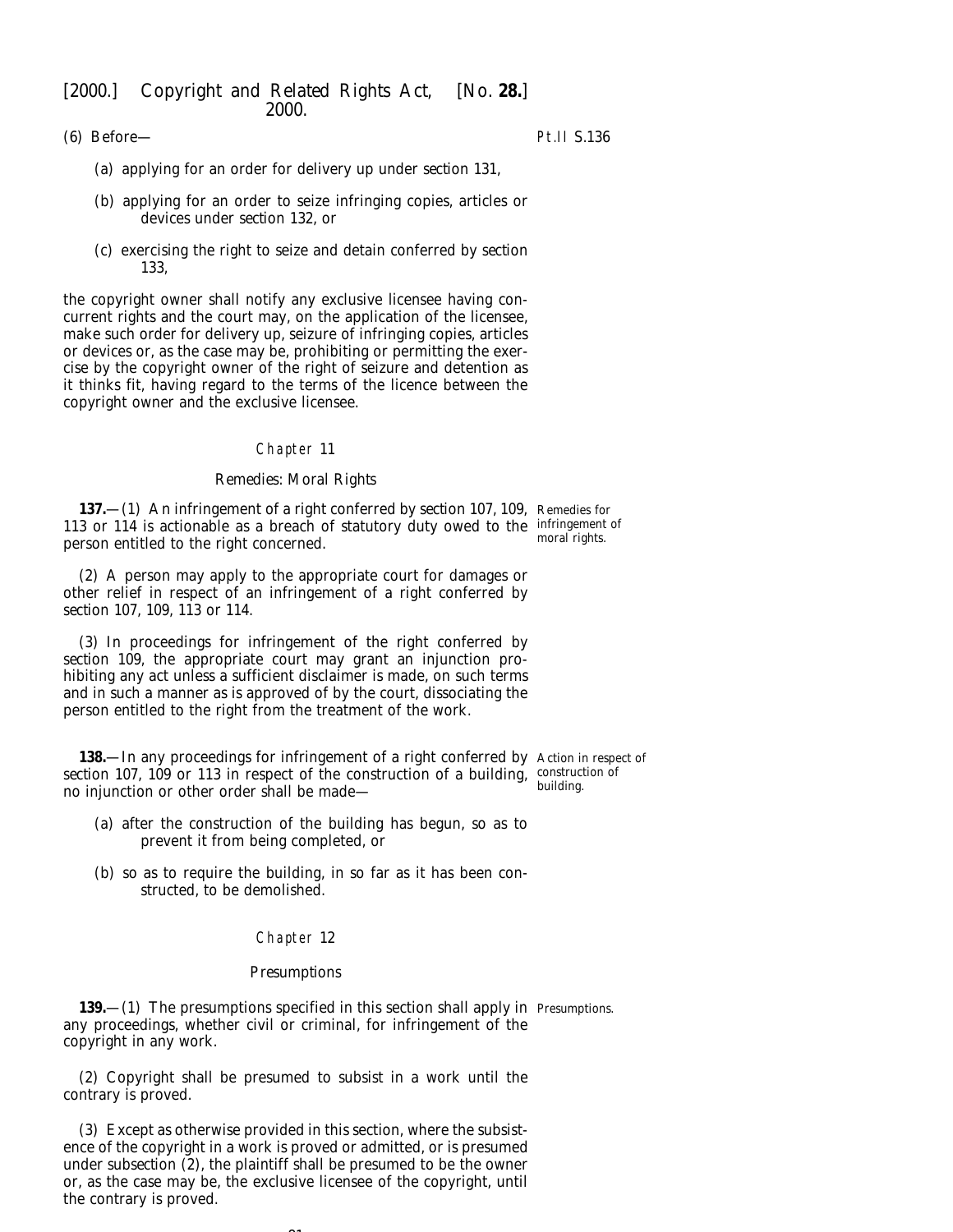Pt.II S.139 (4) Where—

- (*a*) a name purporting to be that of the author of a work or of the owner or exclusive licensee of the copyright, as the case may be, appears on copies of the work, or
- (*b*) a copy of a work bears or incorporates a statement, label or other mark indicating that a person is the author of the work or the owner or exclusive licensee of the copyright, as the case may be,

that name, statement, label or mark shall be admissible as evidence of the fact stated or indicated which shall be presumed to be correct, unless the contrary is proved.

(5) The person named or in respect of whom a statement, label or other mark appears on or is borne on or is incorporated in copies of a work in accordance with *subsection (4)* shall, unless the contrary is proved, be presumed not to have made the work—

- (*a*) in the course of employment referred to in *section 23(1)(a)*,
- (*b*) in the course of employment as an officer or employee of a prescribed international organisation referred to in *section 196*,
- (*c*) in the course of employment as an officer or employee of the Government or of the State referred to in *section 191*,
- (*d*) under the direction or control of either or both of the Houses of the Oireachtas referred to in *section 193*, or
- (*e*) in circumstances in which the copyright in the work is conferred on another person by an enactment referred to in *section 23(1)(d)*.

(6) Where a work purports to be a work of joint authorship, *subsections (2), (3), (4)* and *(5)* shall apply in relation to each person purporting to be one of the authors of the work.

(7) Where no name purporting to be that of the author of the work or of the owner or exclusive licensee of the copyright, as the case may be, appears on the work or where the work does not bear or incorporate a statement, label or other mark in accordance with *subsection (4)* and—

- (*a*) the work qualifies for copyright protection by reference to the country, territory, state or area, in which it was first lawfully made available to the public, and
- (*b*) (i) a name purporting to be that of the person who first lawfully made available to the public the work appears on copies of the work as first so made available, or
	- (ii) copies of the work bear or incorporate a statement, label or other mark indicating that a named person first lawfully made available to the public the work,

then, that named person shall be presumed to have been the author of the work or the owner or exclusive licensee of the copyright, as the case may be, at the time when the work was first lawfully made available to the public, unless the contrary is proved.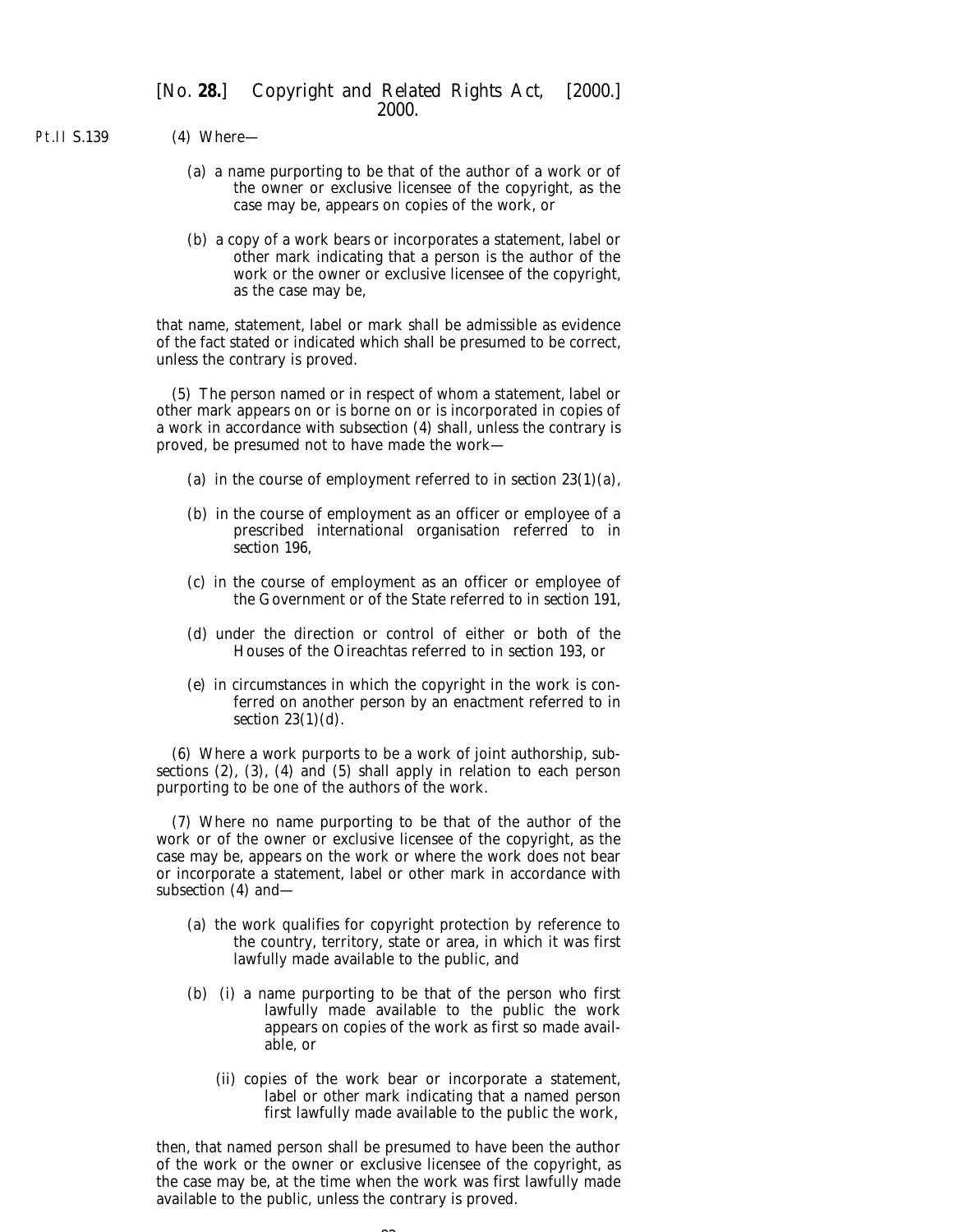(8) Where the author of the work is dead or the identity of the Pt.II S.139 author cannot be ascertained by reasonable enquiry, it shall be presumed, unless the contrary is proved—

- (*a*) that the work is an original work, and
- (*b*) that the claims made by the plaintiff as to the date on which the work was first lawfully made available to the public and as to the country, territory, state or area in which the work was first so made available are correct.

(9) The presumptions set out in *subsections (2)* to *(8)* shall apply to the same extent in any actions relating to an infringement which occurred before the date on which copies of a work were first lawfully made available to the public.

### Chapter 13

### *Offences: Copyright*

**140.**—(1) A person who, without the consent of the copyright Offences.owner—

- (*a*) makes for sale, rental or loan,
- (*b*) sells, rents or lends, or offers or exposes for sale, rental or loan,
- (*c*) imports into the State, otherwise than for his or her private and domestic use,
- (*d*) in the course of a business, trade or profession, has in his or her possession, custody or control, or makes available to the public, or
- (*e*) otherwise than in the course of a business, trade or profession, makes available to the public to such an extent as to prejudice the interests of the owner of the copyright,

a copy of a work which is, and which he or she knows or has reason to believe is, an infringing copy of the work, shall be guilty of an offence.

(2) In this section ''loan'' means a loan for reward and in particular does not include a loan to a family member or friend for private and domestic use, and "lends" shall be construed accordingly.

- (3) A person who—
	- (*a*) makes,
	- (*b*) sells, rents or lends, or offers or exposes for sale, rental or loan,
	- (*c*) imports into the State, or
	- (*d*) has in his or her possession, custody or control,

an article specifically designed or adapted for making copies of a work, knowing or having reason to believe that it has been or is to be used to make infringing copies, shall be guilty of an offence.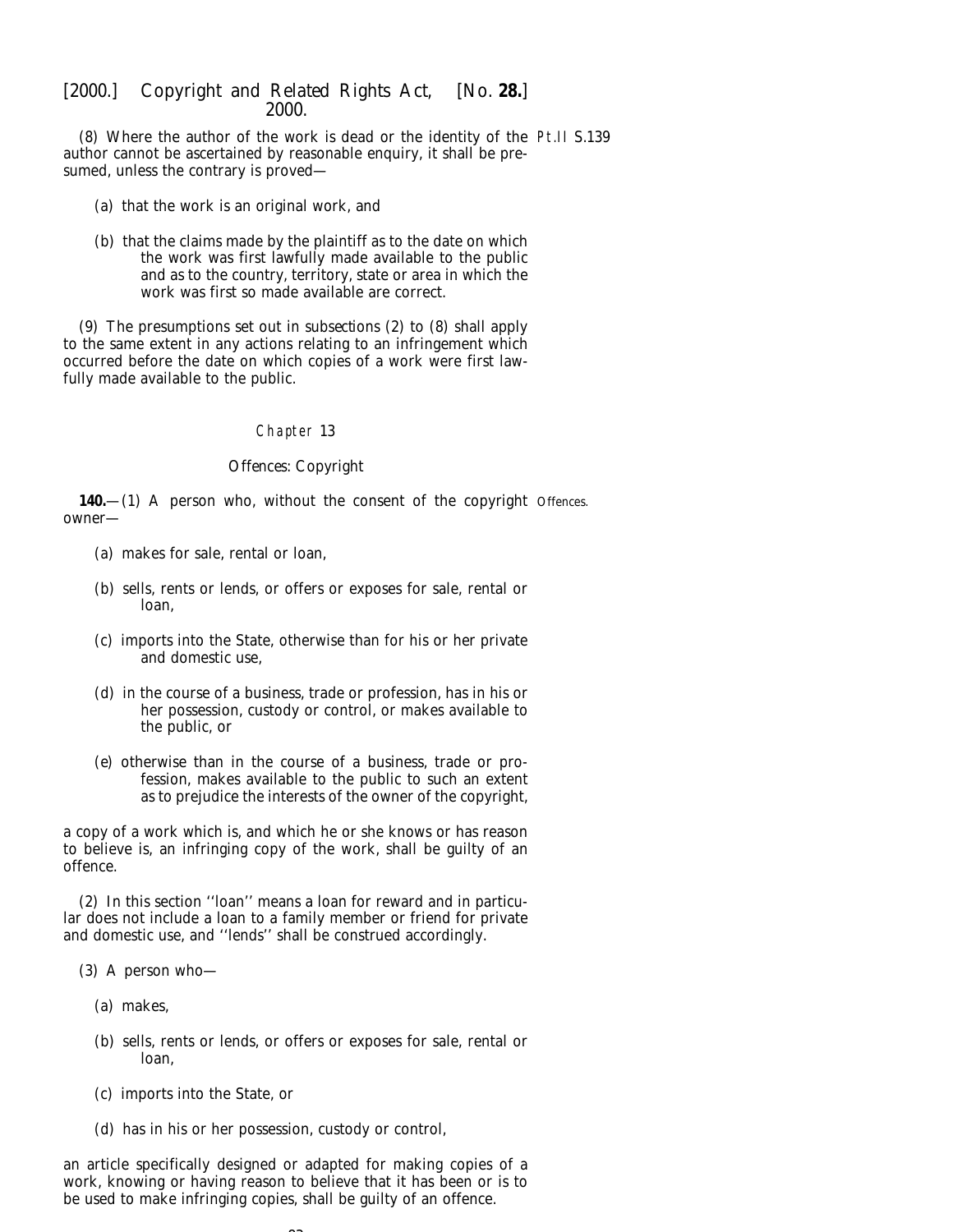Pt.II S.140 (4) A person who—

- (*a*) (i) makes,
	- (ii) sells, rents or lends, or offers or exposes for sale, rental or loan,
	- (iii) imports into the State, or
	- (iv) has in his or her possession, custody or control,

a protection-defeating device, knowing or having reason to believe that it has been or is to be used to circumvent rights protection measures, or

(*b*) provides information, or offers or performs any service, intended to enable or assist a person to circumvent rights protection measures,

shall be guilty of an offence.

- (5) Where copyright is infringed by—
	- (*a*) the public performance of a literary, dramatic or musical work,
	- (*b*) the playing or showing in public of a sound recording, artistic work, original database or film, or
	- (*c*) broadcasting a work or including a work in a cable programme service,

the person who caused the work to be so performed, played, broadcast, included in a cable programme service or shown shall be guilty of an offence where he or she knew or had reason to believe that the copyright in the work would be infringed.

(6) An offence shall not be committed under *subsection (1)* or *(5)* by the undertaking of an act which under this Part may be undertaken without infringing the copyright in a work.

(7) A person guilty of an offence under *subsection (1)*, *(3)* or *(4)* shall be liable—

- (*a*) on summary conviction, to a fine not exceeding £1,500 in respect of each infringing copy, article or device, or to imprisonment for a term not exceeding 12 months, or both, or
- (*b*) on conviction on indictment, to a fine not exceeding £100,000, or to imprisonment for a term not exceeding 5 years, or both.

(8) A person guilty of an offence under *subsection (5)* shall be liable—

- (*a*) on summary conviction, to a fine not exceeding £1,500 in respect of such offence or to imprisonment for a term not exceeding 12 months, or both, or
- (*b*) on conviction on indictment, to a fine not exceeding £100,000, or to imprisonment for a term not exceeding 5 years, or both.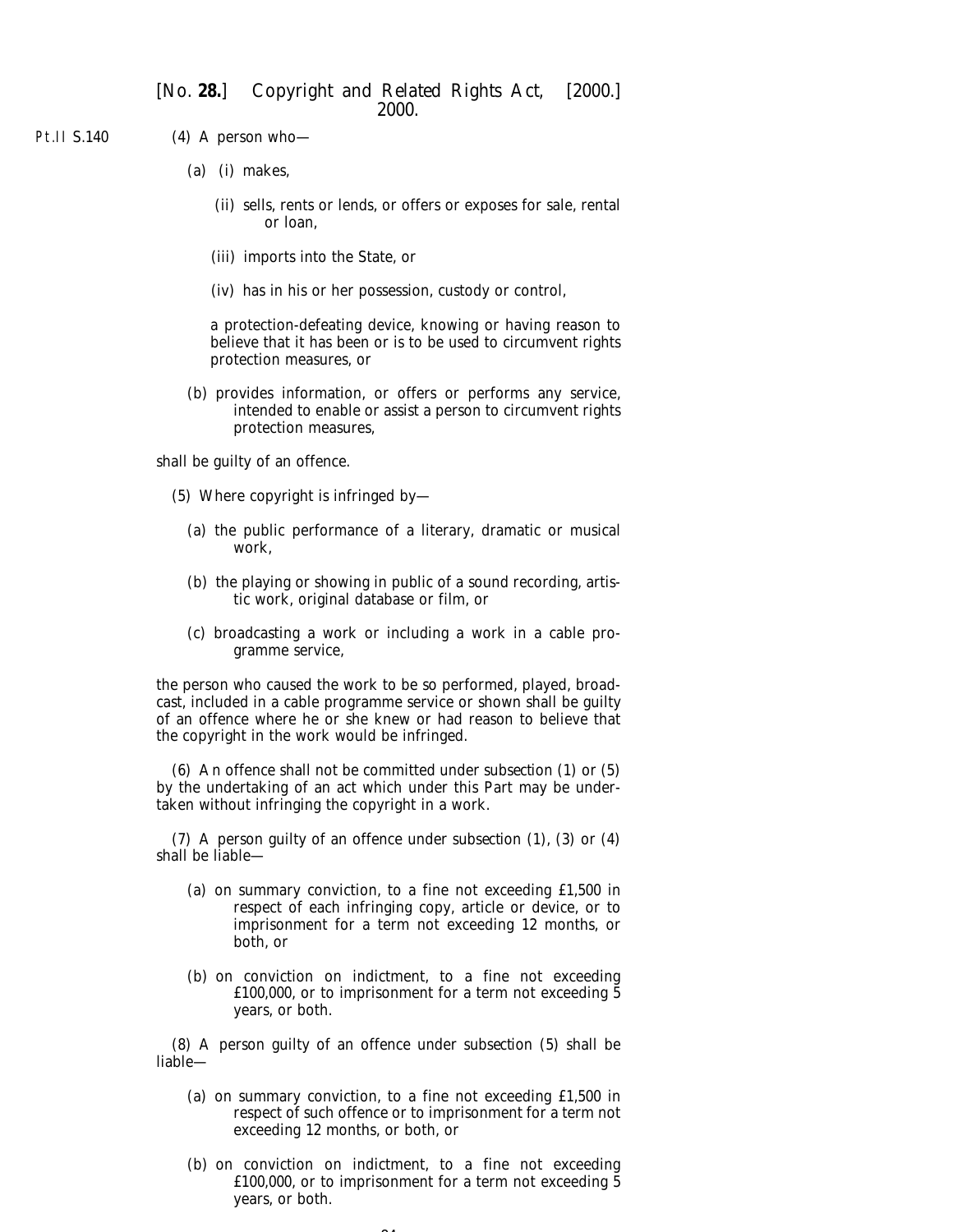**141.**—A person who, for financial gain, makes a claim to enjoy a Pt.II right under this Part which is, and which he or she knows or has False claims of reason to believe is, false, shall be guilty of an offence and shall be copyright. liable on conviction on indictment to a fine not exceeding £100,000, or to imprisonment for a term not exceeding 5 years, or both.

**142.**—(1) The court may, on conviction of a person or being satis- Order for delivery fied that there is a *prima facie* case to answer, where the court is up in criminal satisfied that at the time of the arrest or charge the person had in <sup>proceedings.</sup> his or her possession, custody or control—

- (*a*) in the course of a business, trade or profession, a copy of a work, knowing or having reason to believe it to be an infringing copy,
- (*b*) an article specifically designed or adapted for making copies of a work, knowing or having reason to believe that it had been or was to be used to make infringing copies, or
- (*c*) a protection-defeating device,

order that the infringing copy, article or device be delivered up to the copyright owner or to such other person as the court may direct.

(2) An order may be made by the court of its own motion, or on the application of the person bringing a prosecution, and may be made whether or not the person is convicted of the offence, but shall not be made—

- (*a*) after the expiration of the period specified in *section 144(3)* as being the limit of the period for delivery up, or
- (*b*) where it appears to the court unlikely that any order will be made as to the disposal of the infringing copies, articles or devices.

(3) A person to whom an infringing copy, article or device is delivered up pursuant to an order made under this section shall retain it pending the making of a final order or decision not to make an order, as the case may be.

**143.**—(1) Where a judge of the District Court is satisfied by infor-Search warrants and mation on oath that there are reasonable grounds for suspecting seizure.

- (*a*) that an offence under *section 140* has been, or is about to be, committed in, on or at any premises or place, and
- (*b*) that evidence that such an offence has been, or is about to be, committed is in, on or at those premises or that place,

the court may issue a warrant authorising a member of the Garda Síochána, accompanied by such other members of the Garda Síochána or other person or persons as that member thinks proper, at any time or times within 28 days from the date of the issue of the warrant on production, where requested, of that warrant, to enter and search the premises or place specified in the warrant using reasonable force where necessary, and to do all or any of the following acts:

(i) to seize any copies of any works, articles or devices in respect of which he or she has reasonable grounds for suspecting that an offence under *section 140* has been or is about to be committed;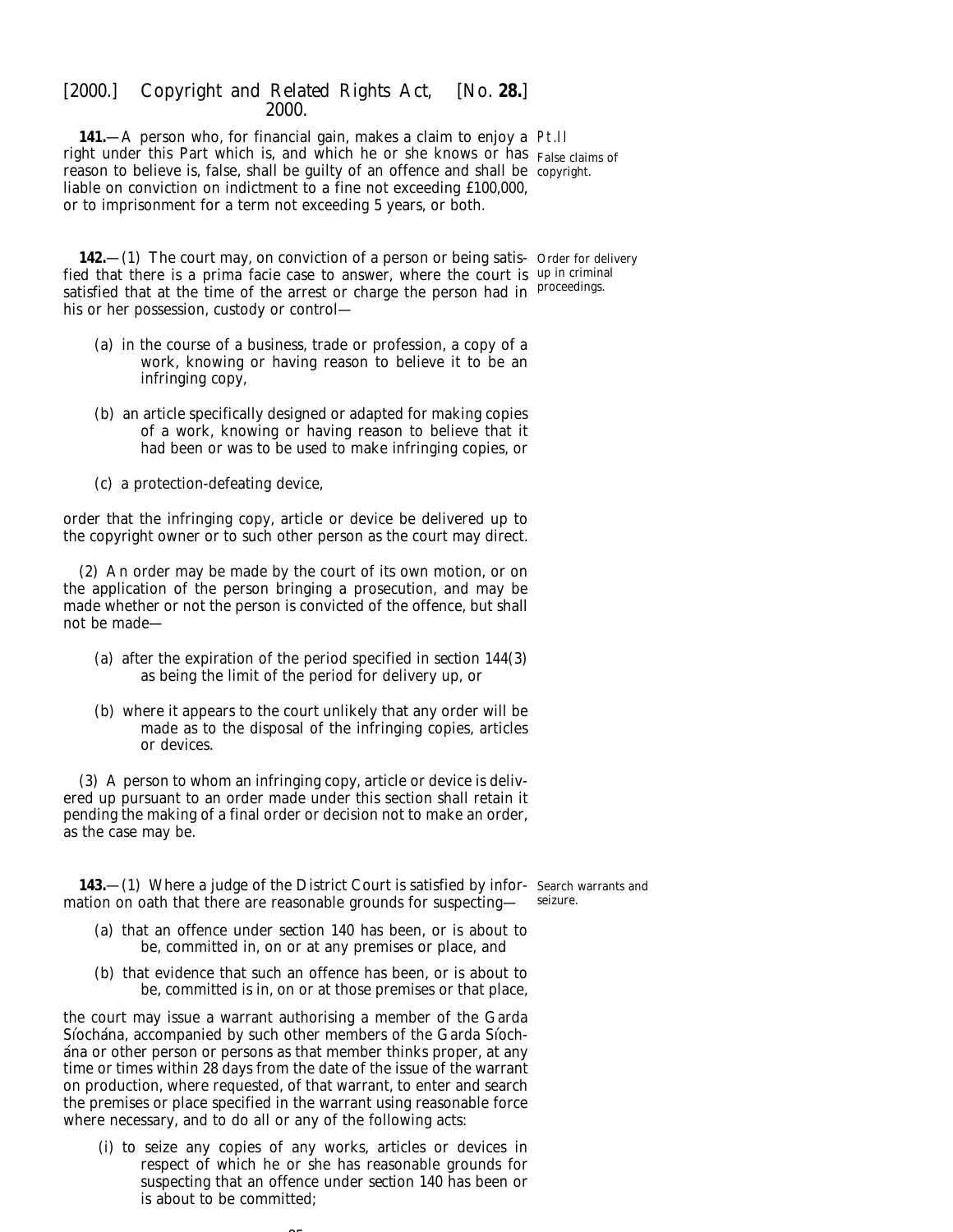- (ii) to make an inventory or prepare other evidence of infringement of copyright or potential infringement of copyright;
	- (iii) to seize anything found there which he or she believes on reasonable grounds may be required to be used in evidence in any proceedings brought in respect of an offence under this Act;
	- (iv) to require any person found there to give his or her name and address.

(2) A warrant issued under this section may authorise persons, including the copyright owner or designated representative thereof, to accompany and assist any member of the Garda Siochana in executing the warrant or in collating any inventory or other evidence.

- (3) A person who—
	- (*a*) obstructs or interferes with a person acting under the authority of a warrant issued under this section,
	- (*b*) is found in, on or at the premises or place specified in the warrant by a member of the Garda Siochana acting as aforesaid and who fails or refuses to give the member his or her name and address when required to do so or gives a name or address that is false or misleading,
	- (*c*) obstructs the exercise of an authority conferred by a warrant under this section, or
	- (*d*) fails or refuses to give information to a member of the Garda Síochána when requested to do so under this section,

shall be guilty of an offence and shall be liable on summary conviction to a fine not exceeding £1,500, or to imprisonment for a term not exceeding 12 months, or both.

### Chapter 14

#### *Delivery up and Disposal*

Period after which remedy for delivery up is not available.

**144.**—(1) Subject to *subsection (2)*, an application for an order under *section 131* may not be made after the expiration of 6 years from the date on which the infringing copy, article or device was made.

(2) Where, during the whole or any part of the period referred to in *subsection (1)*, the copyright owner—

- (*a*) is under a disability, or
- (*b*) is prevented by fraud or concealment from discovering the facts entitling him or her to apply for an order,

an application under *section 131* may be made at any time before the expiration of 6 years from the date on which the applicant ceased to be under a disability, or, as the case may be, could, with reasonable diligence, have discovered those facts.

(3) An order for delivery up in criminal proceedings under *section 142* shall not, in any case, be made after the expiration of 6 years from the date on which the proceedings under that section were initiated.

 $\sim$ 

Pt.II S.143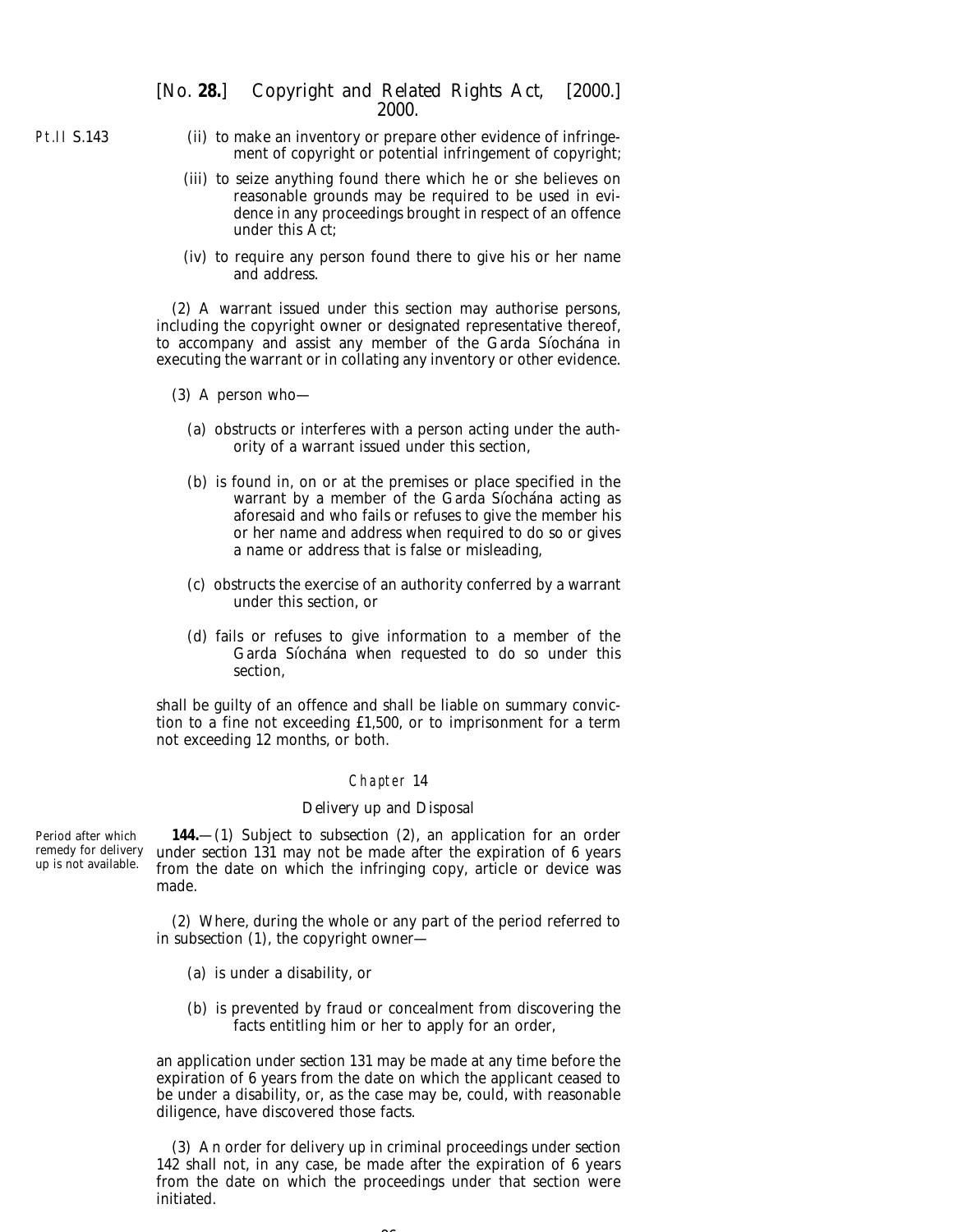(4) Where, in any proceedings for an order for delivery up under Pt.II S.144 *section 131* or *142*, the date of the making of the infringing copy, article or device is put into question by the defendant, the onus of proof shall be on the defendant that the infringing copy, article or device was made more than 6 years before the date on which an application for an order under *section 131* was made or proceedings under *section 142* were initiated.

**145.**—(1) An application may be made to the appropriate court Order as to disposal for an order that an infringing copy, article or device of infringing copy,

article or device.

(*a*) delivered up under *section 131* or *142*, or

(*b*) seized and detained under *section 132* or *143*,

shall be—

(i) forfeited to the copyright owner, or

(ii) destroyed or otherwise dealt with as the court may direct,

and the court may make such an order or such other order as it thinks fit.

(2) In considering what order, if any, should be made under *subsection (1)*, the court shall consider whether other remedies available in an action for infringement of the copyright in a work would be adequate to compensate the copyright owner and to protect his or her interests.

(3) Provision shall be made by rules of the court as to the service of notice on persons having an interest in the copies, articles or devices concerned, and any such person may—

- (*a*) appear in proceedings for an order under this section whether or not he or she was served with notice, or
- (*b*) appeal against any order made, whether or not he or she appeared in the proceedings concerned.

(4) An order made under this section shall not take effect until the expiration of the period within which notice of an appeal may be given or, where before the expiration of that period notice of appeal is duly given, until the final determination or abandonment of the proceedings on the appeal.

(5) Where there is more than one person interested in a copy, article or device, the court shall make such order as it thinks fit and may direct the copy, article or device to be sold or otherwise dealt with and any proceeds divided in accordance with the direction of the court.

(6) Where the court decides that no order shall be made under this section, the person who had the copy, article or device in his or her possession, custody or control immediately before it was delivered up or seized shall be entitled to its return.

(7) References in this section to a person having an interest in a copy, article or device include any person in whose favour an order may be made under this section in respect of the copy, article or device or under *section 264* or under section 23 of the Trade Marks Act, 1996.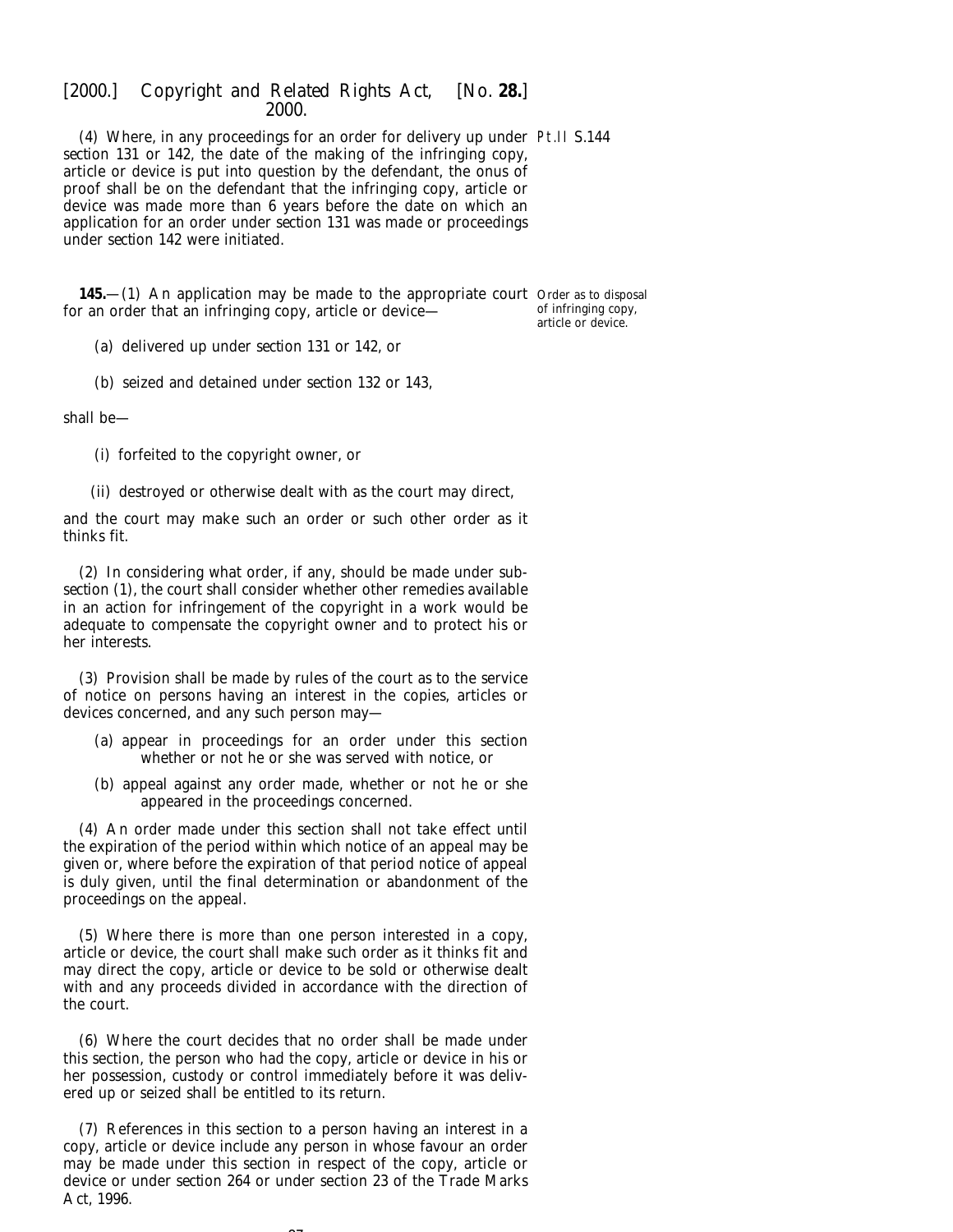Amendment to section 23 of Trade Marks Act, 1996.

Pt.II

**146.**—Section 23 of the Trade Marks Act, 1996, is hereby amended by the substitution of the following subsection for subsection (6) of that section:

''(6) References in this section to a person having an interest in goods, material or articles include references to any person in whose favour an order could have been made under *sections 145* and *264* of the *Copyright and Related Rights Act, 2000*.''.

### Chapter 15

#### *Provision for Preventing Importation*

Infringing copies, **147.**—(1) The owner of the copyright in a work may give notice in writing to the Revenue Commissioners—

- (*a*) that he or she is the owner of the copyright in the work, and
- (*b*) that he or she requests the Revenue Commissioners for a period specified in the notice to treat as prohibited goods—
	- (i) copies of the work which are infringing copies,
	- (ii) articles specifically designed or adapted or used for making infringing copies of the work, or
	- (iii) protection-defeating devices.

(2) The period specified in a notice given under *subsection (1)* shall not exceed 5 years and in any case shall not extend beyond the period for which copyright is to subsist.

(3) The owner of the copyright in a work may give notice in writing to the Revenue Commissioners—

- (*a*) that he or she is the owner of the copyright in the work,
- (*b*) that infringing copies, articles or devices referred to in *subsection (1)(b)* are expected to arrive in the State at a time and a place specified in the notice, and
- (*c*) that he or she requests the Revenue Commissioners to treat those copies, articles or devices as prohibited goods.

(4) When a notice given under *subsection (1)* is in force the importation of goods to which the notice relates, other than copies of a work imported by a person for his or her private and domestic use, is prohibited.

(5) Notwithstanding *subsection (4)* or anything contained in the Customs Acts, a person is not, by reason of the prohibition, liable to any penalty under the Customs Acts other than forfeiture of the prohibited goods.

(6) In this section ''prohibited goods'' means counterfeit or pirated goods within the meaning of the European Communities (Counterfeit and Pirated Goods) Regulations, 1996 (S.I. No. 48 of 1996).

 $\sim$ 

articles or devices may be treated as prohibited goods.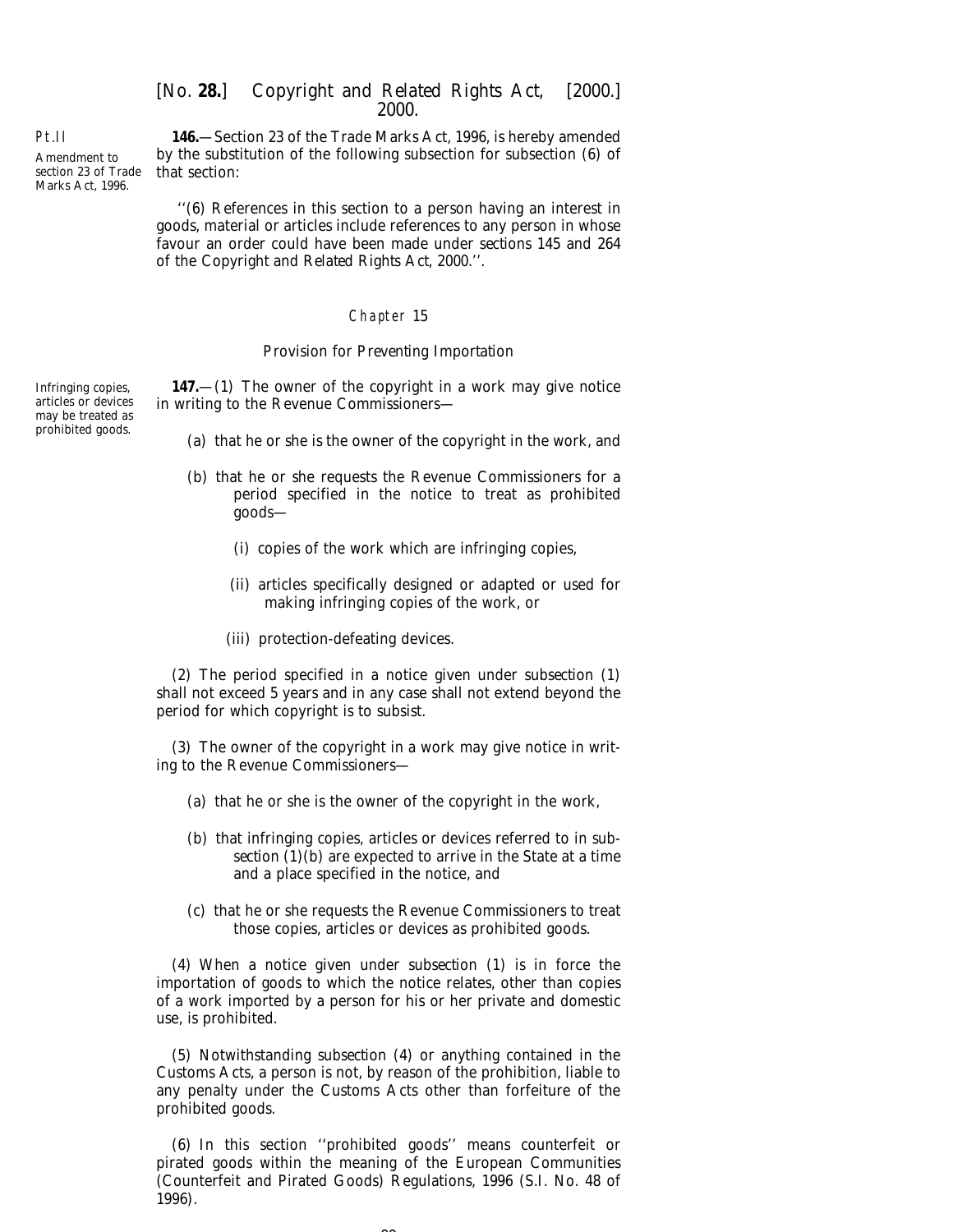**148.**—(1) The Revenue Commissioners may prescribe the form in Pt.II which notice is to be given under *section 147* and require a person Power of Revenue giving notice—

Commissioners to make regulations.

- (*a*) to furnish the Revenue Commissioners with such evidence as may be prescribed, either on giving notice or when the goods are imported, or at both these times, and
- (*b*) to comply with such other conditions as may be prescribed.

(2) Regulations made under this section may require a person giving a notice under *section 147*—

- (*a*) to pay such fees in respect of the notice as may be specified by the Revenue Commissioners from time to time,
- (*b*) to give such security as may be specified by the Revenue Commissioners in respect of any liability or expense which the Revenue Commissioners may incur in consequence of the notice given by reason of the detention of any infringing copy, article or device or anything done to any infringing copy, article or device detained, and
- (*c*) to indemnify the Revenue Commissioners against any such liability or expense whether security has been given or not.

(3) Regulations made under this section may make different provisions in respect of different classes of case to which they apply and may include such incidental and supplementary provisions as the Revenue Commissioners consider expedient from time to time.

(4) Any fees paid pursuant to regulations made under this section shall be accounted for in such manner as shall be prescribed by the Minister for Finance.

# Chapter 16

### *Copyright Licensing*

**149.**—(1) In this Part—

Licensing schemes and licensing bodies.

''licences'' means licences to undertake or authorise the undertaking of any of the acts restricted by copyright;

''licensing body'' means a society or other organisation which has as its main object, or one of its main objects, the negotiating or granting, either as owner or prospective owner of copyright, or as exclusive licensee, or as agent for him or her, of copyright licences, and whose objects include the granting of licences relating to works of more than one copyright owner;

''licensing scheme'' means a scheme specifying—

- (*a*) the classes of case in which the operator of the scheme, or the person on whose behalf that operator acts, is willing to grant copyright licences, and
- (*b*) the terms on which licences would be granted in those classes of case,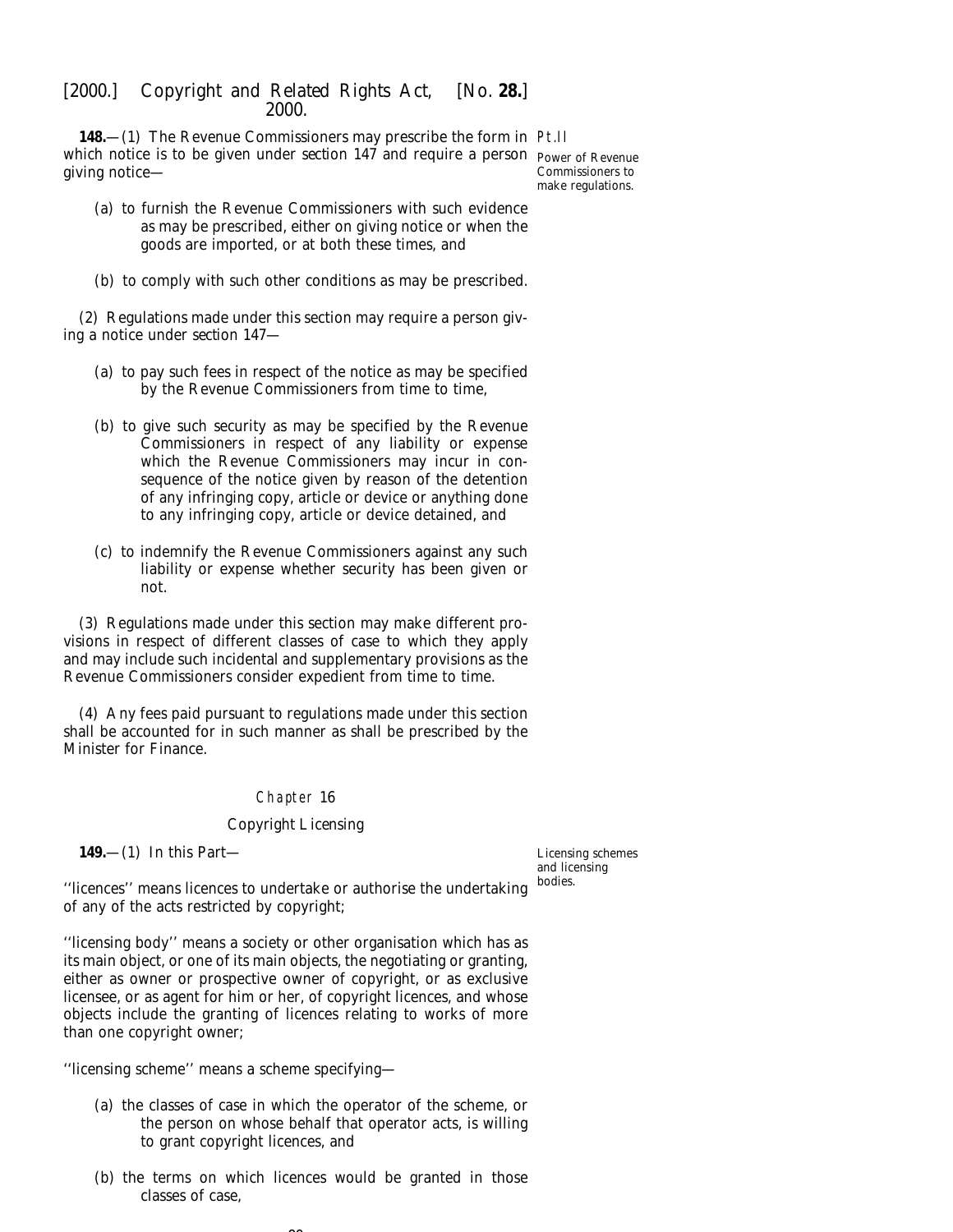Pt.II S.149 and for this purpose a ''scheme'' includes anything in the nature of a scheme, whether described as a scheme or as a tariff or by any other name.

> (2) References in this Part to licences or licensing schemes relating to works of more than one copyright owner shall not include licences or schemes relating to—

- (*a*) a single collective work, or collective works of which the authors are the same, or
- (*b*) works made by, or by employees of or commissioned by, a single individual, firm, company or group of companies, including holding companies and their subsidiaries.

#### *References and Applications Relating to Licensing Schemes*

General references. **150.**—*Sections 151* to *156* apply to licensing schemes which are operated by licensing bodies in relation to the copyright in works of more than one copyright owner, in so far as they relate to licences for any of the acts restricted by copyright under *section 37*.

Reference of proposed licensing scheme to Controller. **151.**—(1) The terms of a licensing scheme proposed to be operated by a licensing body may be referred to the Controller by an organisation which claims to be representative of persons who claim that they require licences in cases of a description to which the scheme would apply.

> (2) The Controller shall not consider a reference by an organisation under *subsection (1)* unless the Controller is satisfied that the organisation is representative of the class of persons that it claims to represent.

> (3) The Controller may refuse to consider a reference under *subsection (1)* on the ground that the reference is premature.

> (4) Where the Controller decides to consider a reference under *subsection (1)*, he or she shall consider the subject matter of the reference and make an order, either confirming or varying the proposed scheme, as the Controller may determine to be reasonable in the circumstances.

> (5) An order under *subsection (4)* may be made for such period as the Controller may determine.

**152.**—(1) Where a licensing scheme is in operation and a dispute arises with respect to the scheme between the operator of the scheme and—

- (*a*) a person claiming that he or she requires a licence in a case of a description to which the scheme applies, or
- (*b*) an organisation claiming to be representative of such persons,

that operator, person or organisation may refer the scheme to the Controller in so far as it relates to cases of that description.

(2) The Controller shall not consider a reference by an organisation under *subsection (1)* unless the Controller is satisfied that the

Reference of licensing scheme to Controller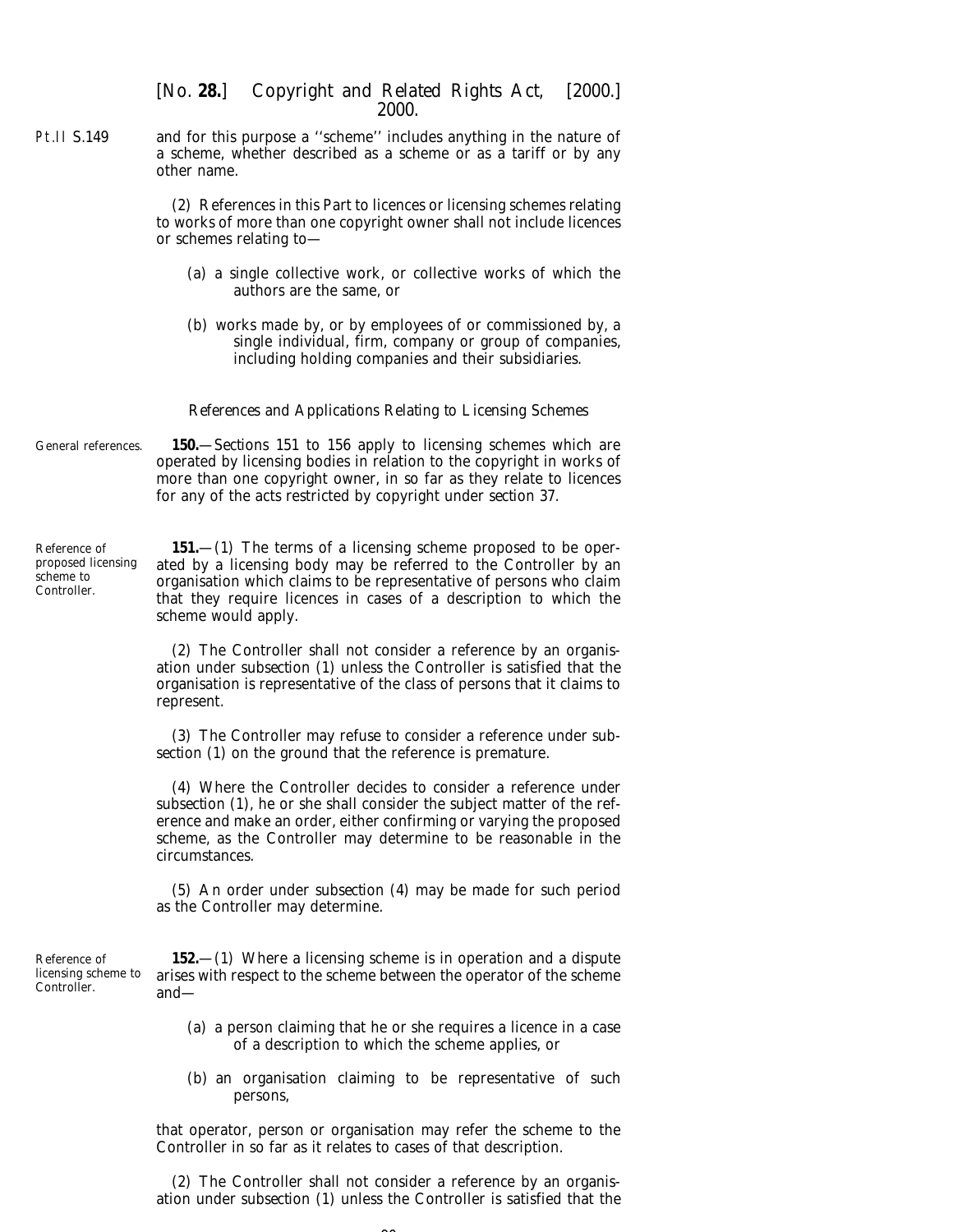organisation is representative of the class of persons that it claims to Pt.II S.152 represent.

(3) A scheme which has been referred to the Controller under *subsection (1)* shall remain in operation until proceedings in relation to the reference are concluded.

(4) The Controller shall consider the matter referred to him or her and shall make an order, confirming or varying the scheme, as the Controller may determine to be reasonable in the circumstances.

(5) An order under *subsection (4)* may be made for such period as the Controller may determine.

**153.**—(1) Where the Controller has, in respect of a licensing Further reference of scheme under *section 151* or *152* or under this section, made an order scheme to in respect of a scheme, and the order remains in force, the persons Controller. to whom this section applies may refer the scheme to the Controller in so far as it relates to cases of that description.

- (2) This section applies to—
	- (*a*) the operator of the scheme,
	- (*b*) a person claiming that he or she requires a licence in a case of the description to which the order applies, and
	- (*c*) an organisation claiming to be representative of the persons referred to in *paragraph (b).*

(3) Where an order under *section 151* or *152* or this section is in force, the licensing scheme in respect of which the order is made shall not, except with the special leave of the Controller, be referred to the Controller in respect of the same description of cases—

- (*a*) within 12 months from the date of the order in respect of the previous reference, or
- (*b*) where the order was made so as to be in force for 15 months or less, until the last 3 months before the expiration of the order.

(4) A scheme which has been referred to the Controller under *subsection (1)* shall remain in operation until proceedings in relation to the reference are concluded.

(5) The Controller shall consider the matter referred to him or her and shall make an order, confirming, varying or further varying the scheme, as the Controller may determine to be reasonable in the circumstances.

(6) An order under *subsection (5)* may be made for such period as the Controller may determine.

**154.**—(1) A person who claims, in a case to which a licensing Application for scheme relates, that the operator of the scheme has refused to grant grant of licence in or to procure the grant to him or her of a licence in accordance with  $\frac{\text{connection with}}{\text{liconvering cohom}}$ the scheme, or has failed to do so within a reasonable period, may apply to the Controller for an order under *subsection (4)*.

 $\sim$ 

licensing scheme.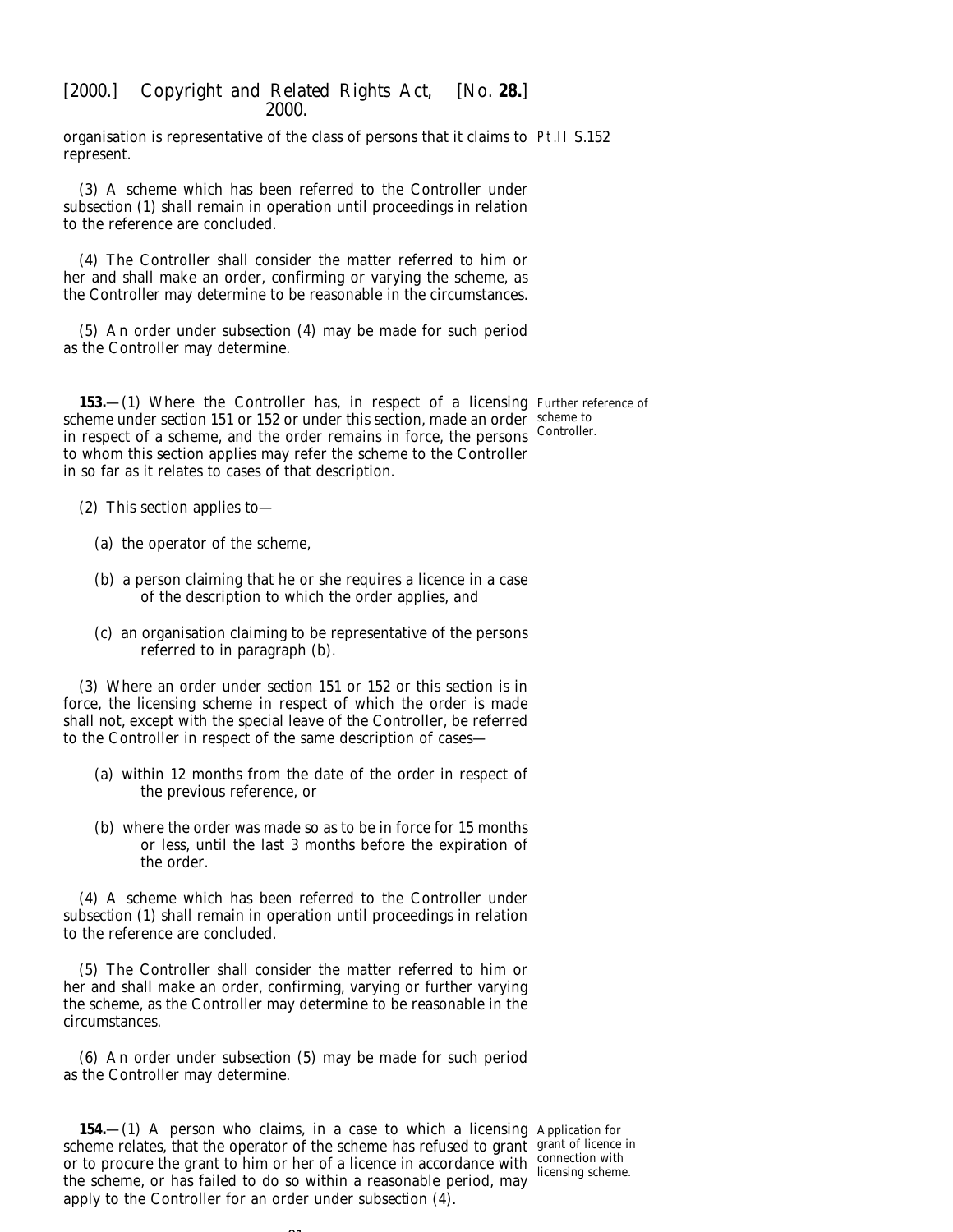Pt.II S.154 (2) A person who claims, in a case excluded from a licensing scheme, that the operator of the scheme—

- (*a*) has refused to grant or to procure the grant to him or her of a licence, or has failed to do so within a reasonable period and that in the circumstances it is unreasonable that a licence should not be granted, or
- (*b*) proposes terms for a licence that are unreasonable,

may apply to the Controller for an order under *subsection (4)*.

(3) A case shall be regarded as being excluded from a licensing scheme for the purposes of *subsection (2)* where—

- (*a*) the scheme provides for the grant of licences, subject to terms excepting matters from the licence and the case is within such an exception, or
- (*b*) the case is so similar to those in which licences are granted under the scheme that it is unreasonable that it should not be dealt with in the same way.

(4) Where the Controller is satisfied that a claim under this section is well-founded, he or she shall make an order declaring that in respect of the matters specified in the order, the applicant is entitled to a licence on such terms as the Controller may determine to be applicable in accordance with the scheme, or as the case may be, to be reasonable in the circumstances.

(5) An order under *subsection (4)* may be made for such period as the Controller may determine.

Review of orders made by Controller. *154* that a person is entitled to a licence under a licensing scheme, **155.**—(1) Where the Controller has made an order under *section* the operator of the scheme or the original applicant may apply to the Controller for a review of that order.

> (2) An application under *subsection (1)* shall not be made except with the special leave of the Controller—

- (*a*) within 12 months from the date of the order or of the decision on a previous application under this section, or
- (*b*) where—
	- (i) the order was made so as to be in force for 15 months or less, or
	- (ii) as a result of the decision on a previous application under this section the order is due to expire within 15 months of that decision,

until the last 3 months before the expiration date.

(3) The Controller shall, on an application for review, confirm or vary his or her order as the Controller may determine to be reasonable, having regard to the terms applicable in accordance with the licensing scheme or, as the case may be, the circumstances of the case.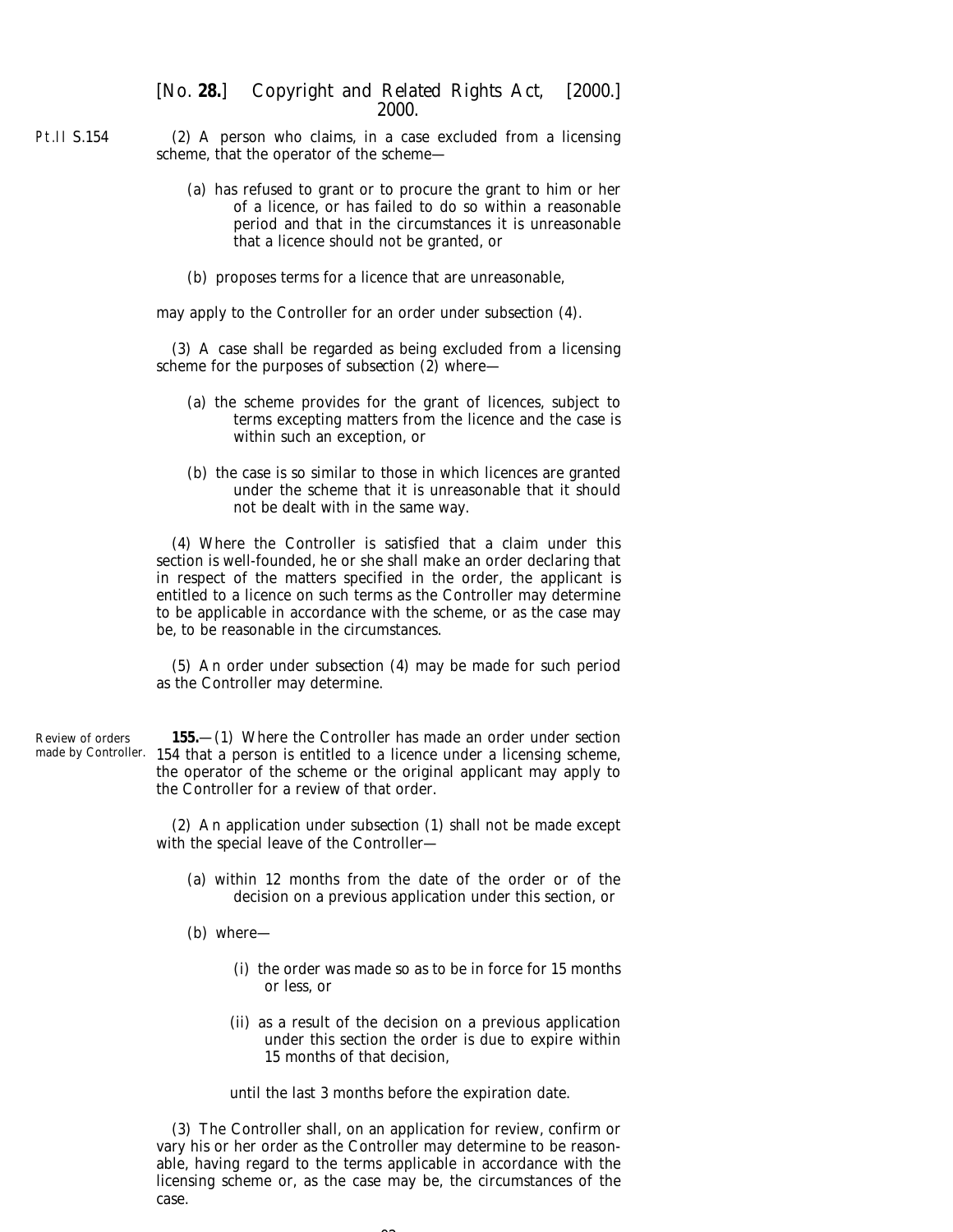**156.**—(1) A licensing scheme which has been confirmed or varied Pt.II by the Controller under *section 151, 152* or *153* shall be in operation Effect of order of or, as the case may be, remain in operation, in so far as it relates to Controller as to the description of case in respect of which the order was made, for licensing scheme.such period as the order remains in force.

(2) Where an order made by the Controller under *section 151, 152* or *153* confirming or varying a licensing scheme is in force (in this section referred to as ''an order to which this section applies''), a person who, in a case of a class to which the order applies—

- (*a*) pays to the operator of the scheme any charges payable under the scheme in respect of a licence applying to the case concerned or, where the amount cannot be ascertained, gives an undertaking to the operator to pay the charges when ascertained, and
- (*b*) complies with the other terms applicable to the licence under the scheme,

is in the same position as regards infringement of copyright as if he or she had at all material times been the holder of a licence granted by the owner of the copyright concerned in accordance with the scheme.

(3) Subject to *subsection (4)*, the Controller may direct that an order to which this section applies, in so far as it varies the amount of charges payable, has effect from a date before that on which it was made, but not earlier than the date on which the reference was made, or where later, the date on which the scheme came into operation.

- (4) Where a direction is made under *subsection (3)*
	- (*a*) any necessary repayments or further payments shall be made in respect of charges already paid, and
	- (*b*) the reference in *subsection (2)(a)* to the charges payable under the scheme shall be construed as a reference to the charges so payable by virtue of the order.

(5) A direction shall not be made under this section where *subsection (6)* applies.

(6) An order of the Controller made under *section 152* or *153* in relation to a scheme which is certified for any purpose under *section 173* has effect, in so far as it varies the scheme by reducing the charges payable for licences, from the date on which the reference was made to the Controller.

(7) Where the Controller has made an order under *section 154* and the order remains in force, the person in whose favour the order is made, where he or she—

- (*a*) pays to the operator of the scheme any charges payable in accordance with the order or, where the amount cannot be ascertained, gives an undertaking to the operator to pay the charges when ascertained, and
- (*b*) complies with the other terms specified in the order,

is in the same position as regards infringement of copyright as if he or she had at all material times been the holder of a licence granted by the owner of the copyright concerned on the terms specified in the order.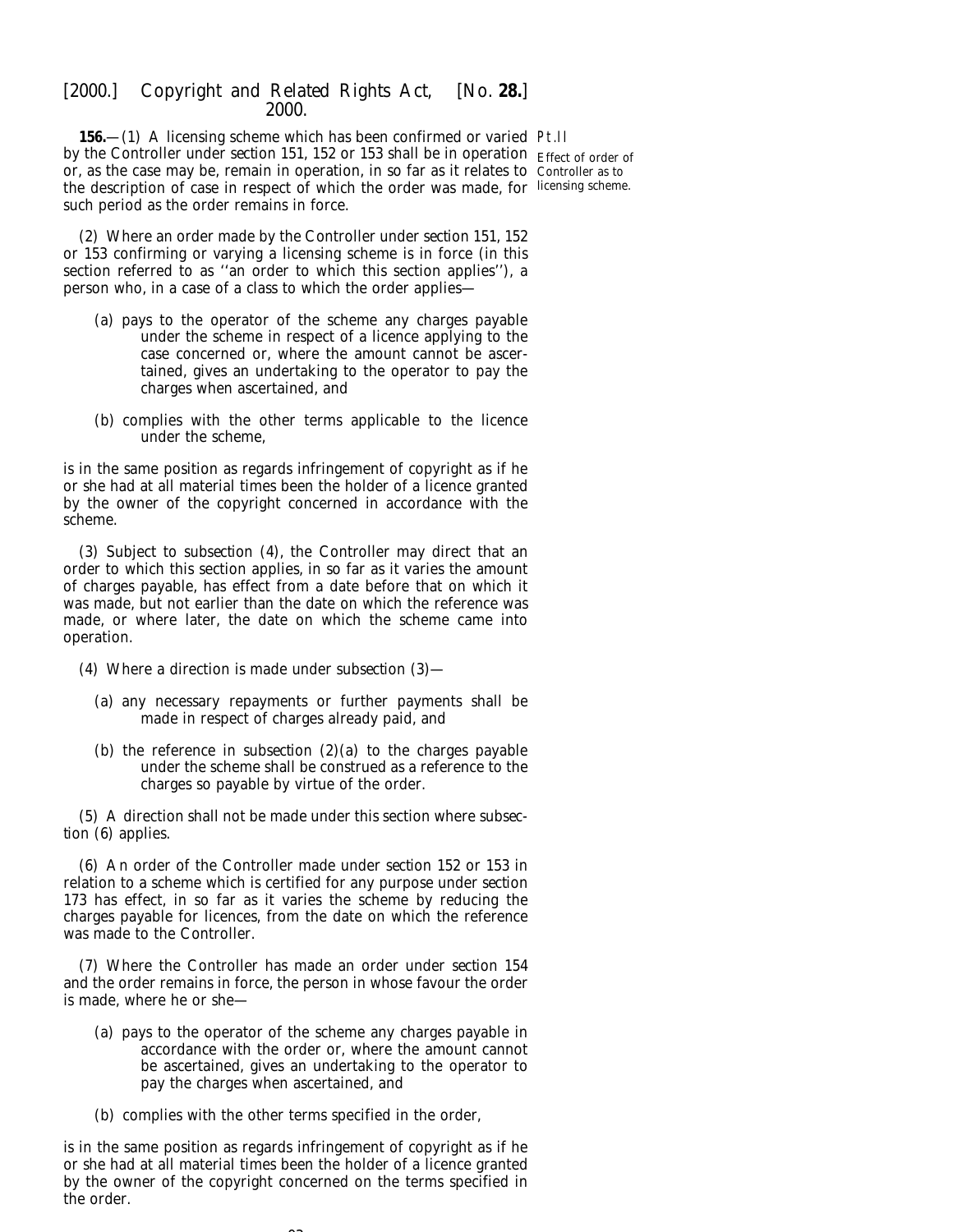*References and Applications Relating to Licensing by Licensing Bodies*

General references by licensing bodies. **157.**—*Sections 158* to *161* apply to licences in relation to the copyright in works of more than one copyright owner, granted by a licensing body otherwise than pursuant to a licensing scheme, in so far as the licences relate to any of the acts restricted by copyright under *section 37*.

Reference to Controller of proposed licence.

Pt.II

**158.**—(1) The terms on which a licensing body proposes to grant a licence may be referred to the Controller by the prospective licensee for an order under *subsection (3)*.

(2) The Controller may refuse to consider a reference under *subsection (1)* on the ground that the reference is premature.

(3) Where the Controller decides to consider a reference under *subsection (1)*, he or she shall consider the terms of the proposed licence and make an order, confirming or varying the terms, as the Controller may determine to be reasonable in the circumstances.

(4) An order under *subsection (3)* may be made for such period as the Controller may determine.

Reference to Controller of expiring licence.

**159.**—(1) A licensee under a licence which is due to expire with the passage of time or as a result of notice given by the licensing body may apply to the Controller on the ground that it is unreasonable in the circumstances that the licence should cease to be in force.

(2) An application under *subsection (1)* may be made at any time during the last 3 months before the expiration of the licence.

(3) A licence in respect of which a reference has been made to the Controller under *subsection (1)* shall remain in force until proceedings in relation to the reference are concluded.

(4) Where the Controller is satisfied that an application made under *subsection* (1) is well-founded, he or she shall make an order declaring that the licensee shall continue to be entitled to the benefit of the licence on such terms as the Controller may determine to be reasonable in the circumstances.

(5) An order under *subsection (4)* may be made for such period as the Controller may determine.

Application for review of order made by Controller.

**160.**—(1) Where the Controller has made an order under *section 158* or *159*, the licensing body or the person entitled to the benefit of the order may apply to the Controller for a review of that order.

(2) An application under *subsection (1)* shall not be made except with the special leave of the Controller—

- (*a*) within 12 months from the date of the order or of the decision on a previous application under this section, or
- (*b*) where—
	- (i) the order was made so as to be in force for 15 months or less, or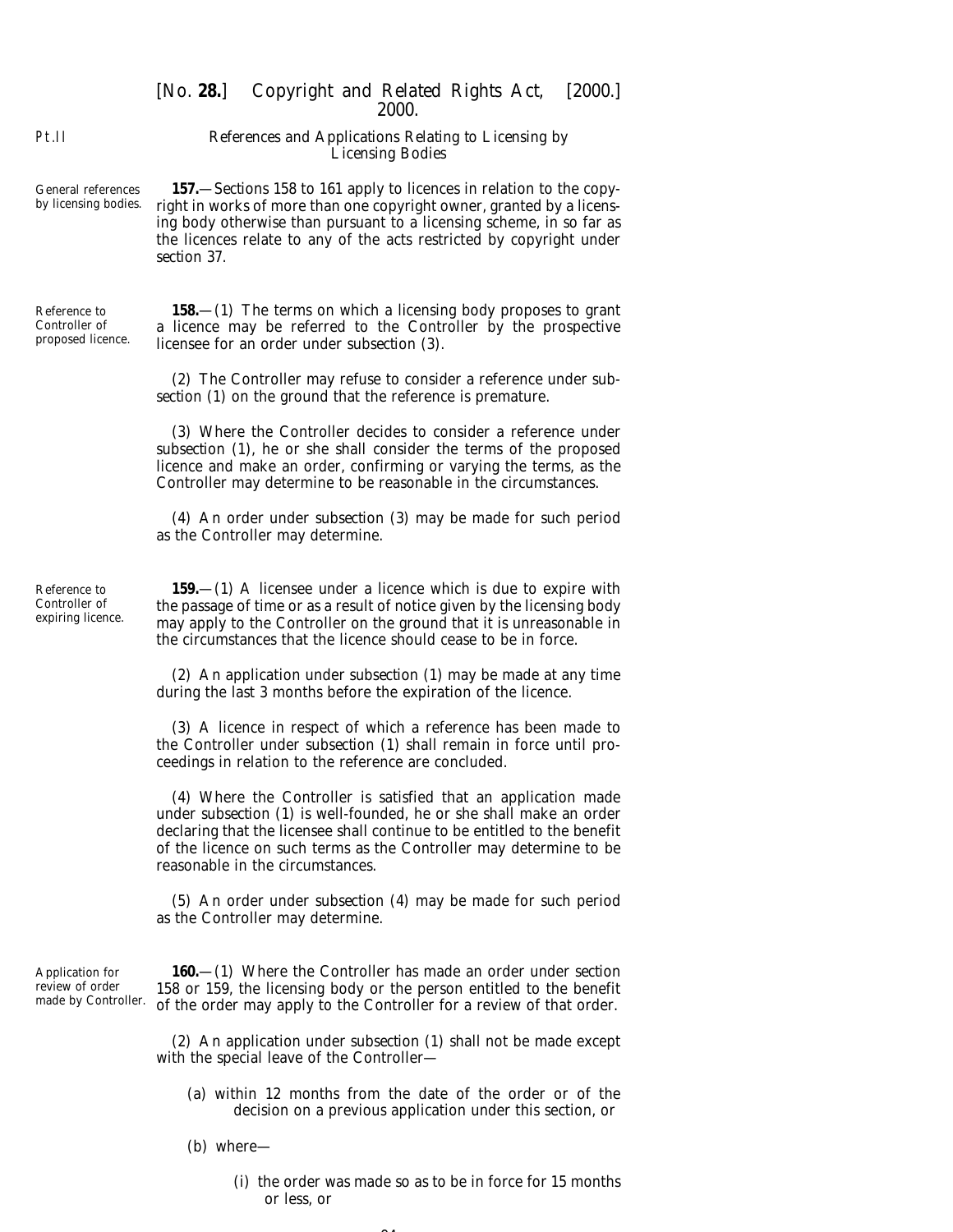(ii) as a result of the decision on a previous application Pt.II S.160 under this section, the order is due to expire within 15 months of that decision,

until the last 3 months before the expiration date.

(3) The Controller shall, on an application for review, confirm or vary his or her order as the Controller may determine to be reasonable in the circumstances.

**161.**—(1) Where the Controller has made an order under *section* Effect of order of 158 or 159, and the order remains in force, the person entitled to the Controller as to benefit of the order, where he or she licence.

- (*a*) pays to the licensing body any charges payable in accordance with the order or, where the amount cannot be ascertained, gives an undertaking to the operator to pay the charges when ascertained, and
- (*b*) complies with the other terms specified in the order,

is in the same position as regards infringement of copyright as if he or she had at all material times been the holder of a licence granted by the owner of the copyright concerned on the terms specified in the order.

(2) The benefit of an order made under *section 158* or *159* may be assigned—

- (*a*) in the case of an order made under *section 158*, where assignment is not prohibited under the terms of the order of the Controller, and
- (*b*) in the case of an order made under *section 159*, where assignment was not prohibited under the terms of the original licence.

(3) The Controller may direct that an order made under *section 158* or *159* or an order made under *section 160* varying such an order, in so far as it varies the amount of charges payable, has effect from a date before that on which it was made, but not earlier than the date on which the reference or application was made or, where later, the date on which the licence was granted or, as the case may be, was due to expire.

- (4) Where a direction is given under *subsection (3)*
	- (*a*) any necessary repayments or further payments shall be made in respect of charges already paid, and
	- (*b*) the reference in *subsection (1)(a)* to the charges payable in accordance with the order shall be construed, where the order is varied by a further order, as a reference to the charges so payable by virtue of that further order.

### *Licensing: Miscellaneous*

**162.**—(1) In determining what is reasonable, on a reference or General application under this Chapter relating to a licensing scheme or considerations: licence, the Controller shall have regard to—

 $\sim$   $\sim$ 

unreasonable discrimination.

- (*a*) the availability of other schemes, or the granting of other licences, to other persons in similar circumstances, and
- (*b*) the terms of those schemes or licences,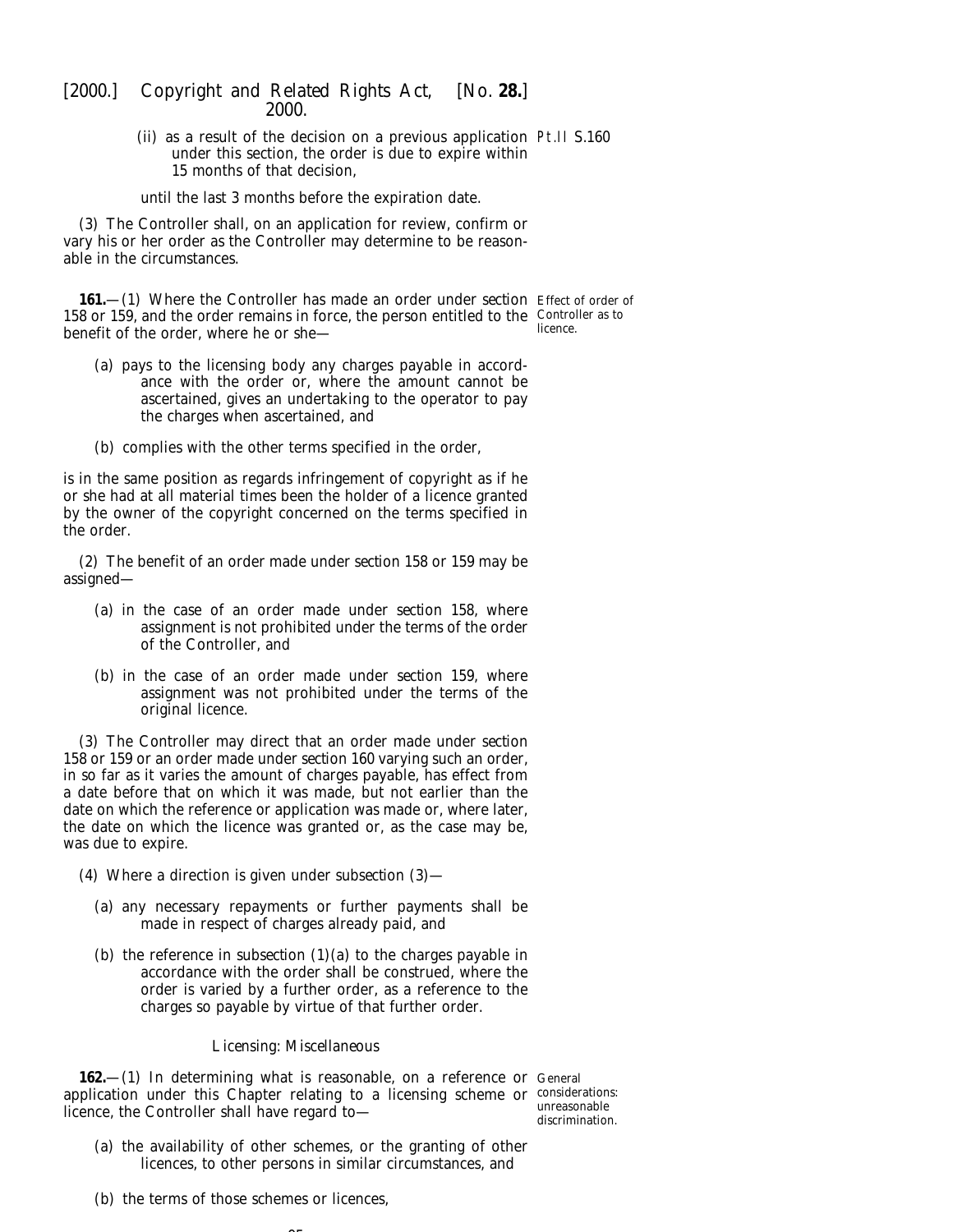Pt.II S.162 and shall exercise his or her powers so as to ensure that there is no unreasonable discrimination between licensees, or prospective licensees, under the scheme or licence to which the reference or application relates and licensees under other schemes operated by, or other licences granted by, the same person.

> (2) *Subsection (1)* shall not affect the obligation of the Controller in any case to have regard to all relevant circumstances.

Licences for reprographic copying.

**163.**—Where a reference or application is made to the Controller under this Chapter relating to the licensing of reprographic copying of literary, dramatic, musical or artistic works, original databases, or of the typographical arrangement of published editions, which have been lawfully made available to the public, the Controller shall have regard to—

- (*a*) the extent to which copies of the works concerned are otherwise available,
- (*b*) the proportion of the work to be copied, and
- (*c*) the nature of the use to which the copies are likely to be put.

Licences to reflect payments in respect of underlying rights.

**164.**—Where a reference or an application is made under this Chapter in relation to licensing of the copyright in a work, the Controller shall take into account, in considering what charges are to be paid for a licence, any payments which the owner of the copyright is liable to make pursuant to the granting of the licence, or pursuant to the acts authorised by the licence—

- (*a*) to owners of the copyright in works included in the work, or
- (*b*) in respect of any performance, included in the work.

Licences to reflect conditions imposed by promoters of events.

**165.**—(1) Where a reference or an application is made under this Chapter relating to licensing in respect of the copyright in sound recordings, films, broadcasts or cable programmes which include, or are to include, any entertainment or other event, the Controller shall have regard to any conditions imposed by the promoters of the entertainment or other event, and in particular the Controller shall not consider a refusal or failure to grant a licence to be unreasonable where it could not have been granted in a manner which is consistent with those conditions.

(2) Nothing in this section shall require the Controller to have regard to any conditions where those conditions—

- (*a*) purport to regulate the charges to be imposed in respect of the grant of licences, or
- (*b*) relate to payments to be made to the promoters of any event in consideration of the grant of facilities for making the sound recording, film, broadcast or cable programme.

Licences in respect of works included in retransmissions.

**166.**—(1) This section applies to references or applications under this Chapter relating to licences to include a work in a broadcast or cable programme service, where one broadcast or cable programme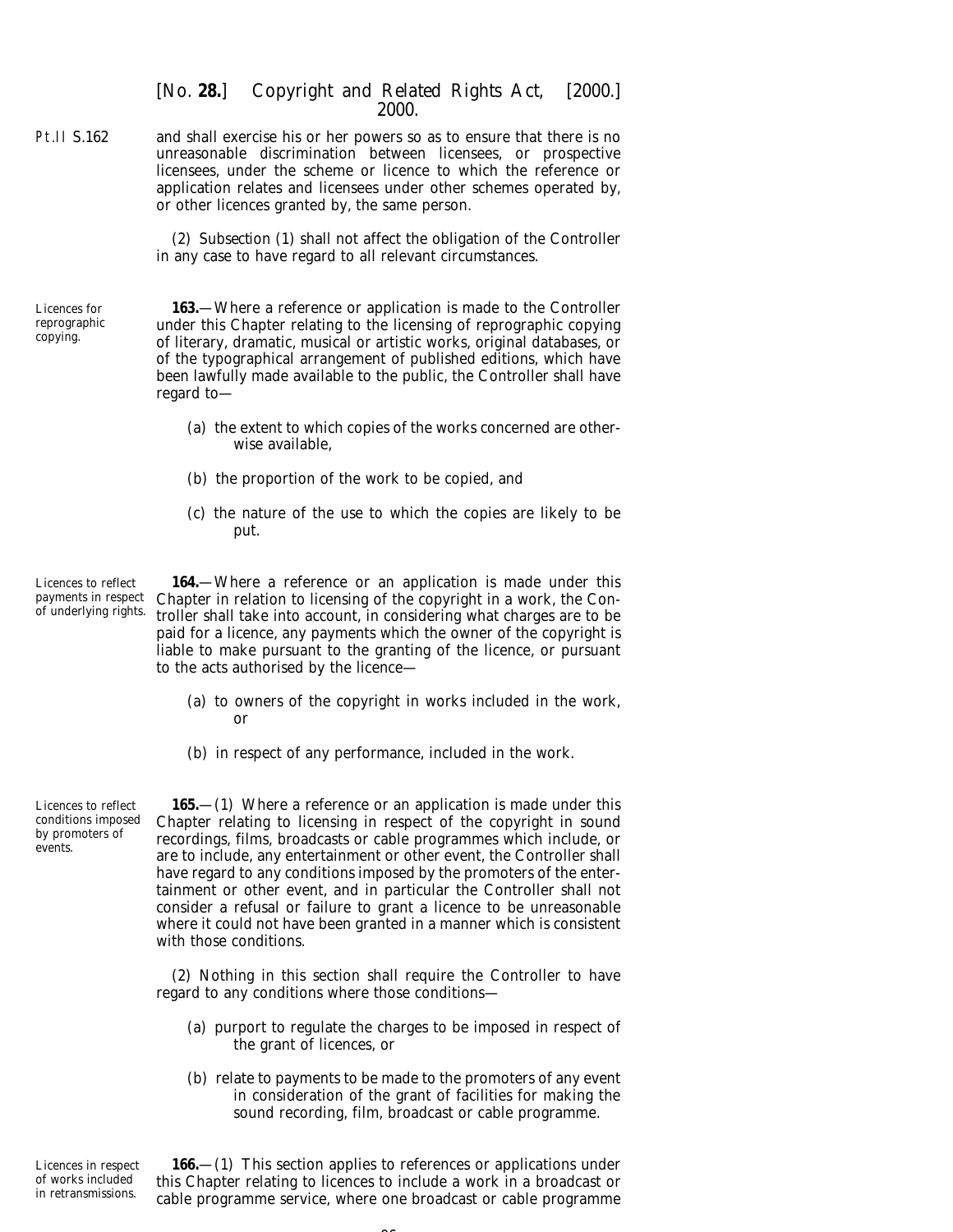(in this section referred to as the ''first transmission'') is, by reception Pt.II S.166 and immediate retransmission without alteration, to be further broadcast or included in a cable programme service (in this section referred to as the ''further transmission'').

(2) In so far as the further transmission is to the same area as the first transmission, the Controller shall, in considering what charges, if any, are to be paid for licences for either transmission, have regard to the extent to which the copyright owner has already received, or is entitled to receive, payment for the other transmission which adequately remunerates that owner in respect of transmissions to that area.

(3) In so far as the further transmission is to an area outside that to which the first transmission was made, the Controller shall disregard all further transmissions in considering what charges, if any, are to be paid for licences for the first transmission.

**167.**—(1) This section applies to—

- (*a*) schemes for licensing reprographic copying of literary, dramatic, musical or artistic works, original databases, or of copying. the typographical arrangement of published editions, lawfully made available to the public, and
- (*b*) licences granted by licensing bodies for such copying,

where the scheme or licence concerned does not specify the works to which it applies with sufficient particularity so as to enable licensees to determine whether a work is within the scheme or licence by inspection of the scheme or licence and the work.

(2) There is implied in every scheme or licence to which this section applies—

- (*a*) an undertaking by the operator of the scheme to indemnify a person granted a licence under the scheme, and
- (*b*) an undertaking by the licensing body to indemnify a licensee,

against any liability incurred by a person or licensee by reason of his or her having infringed copyright by making or authorising the making of reprographic copies of a work in circumstances within the apparent scope of the licence.

**168.**—(1) This section applies to—

(*a*) a licensing scheme to which *sections 151* to *156* apply, in so Power to extend application of scheme or licence.

(*b*) a licence to which *sections 158* to *161* apply,

in so far as the scheme provides for the grant of licences, or the licence is a licence which authorises the making by or on behalf of educational establishments for the purposes of instruction of reprographic copies of literary, dramatic, musical or artistic works, original databases or of the typographical arrangement of published editions, which have been lawfully made available to the public.

 $\sim$ 

far as they provide for the grant of licences, or

Implied indemnity in certain schemes and licences for reprographic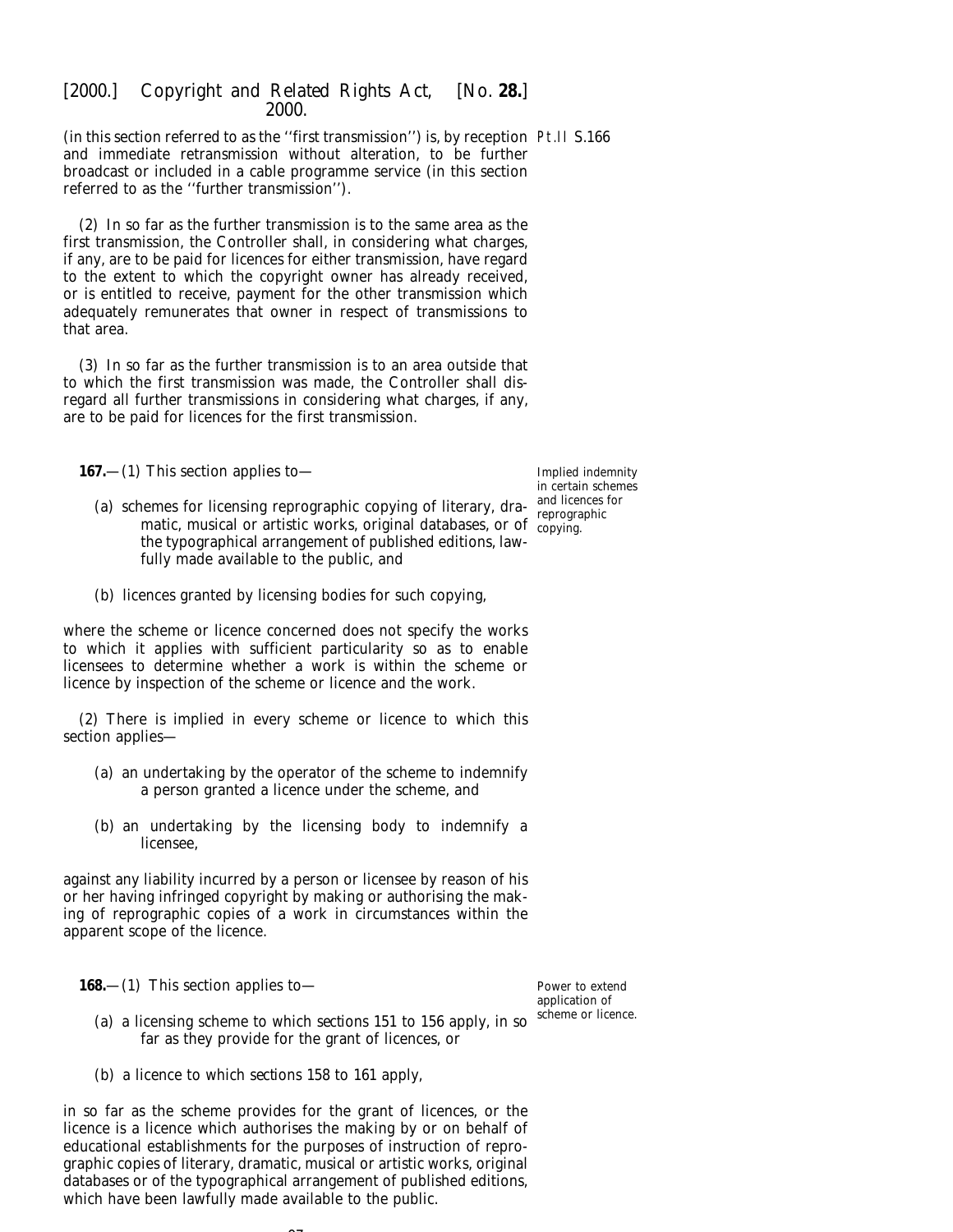Pt.II S.168 (2) Where it appears to the Minister with respect to a scheme or licence to which this section applies that—

- (*a*) works of a description similar to those covered by the scheme or licence are unreasonably excluded from it, and
- (*b*) making those works subject to a licensing scheme or general licence would not conflict with the normal exploitation of the works or prejudice the interests of the owner of the copyright,

the Minister may by order provide that the scheme or licence shall extend to those works.

(3) Where the Minister proposes to make an order under *subsection (2)*, he or she shall give notice of the proposal to—

- (*a*) the owner of the copyright,
- (*b*) the licensing body concerned, and
- (*c*) such persons or organisations representative of educational establishments, and such other persons or organisations, as the Minister thinks fit.

(4) Where the identity of a person, body or organisation required to be given notice under *subsection (3)* cannot be ascertained by reasonable enquiry, an advertisement published by the Minister in *Iris Oifigiúil* and at least two newspapers circulating in the State specifying details of the proposal to extend the scheme or licence shall be deemed to be notice for the purposes of that subsection.

(5) A notice given under *subsection (3)* shall inform the persons referred to in that subsection of their right to make oral or written representations to the Minister concerning the proposal within 6 months from the date of the notice, and where any of those persons wishes to make oral representations, the Minister shall appoint a person to hear the representations and to report to the Minister.

(6) In considering whether to make an order under *subsection (2)*, the Minister shall take into account any representations made to him or her under *subsection (5)* and such other matters as appear to the Minister to be relevant.

Variation or discharge of order extending scheme or licence.

**169.**—(1) The owner of the copyright in a work in respect of which an order is in force under *section 168* may apply to the Minister for the variation or discharge of the order, stating his or her reasons for making the application.

(2) The Minister shall not consider an application made within 2 years of the making of the original order, or of the making of an order on a previous application under this section, unless it appears to the Minister that the circumstances are exceptional.

(3) The Minister may confirm the order concerned and where the Minister refuses to confirm the order, he or she shall give notice of the application to—

 $\sim$ 

(*a*) the licensing body concerned, and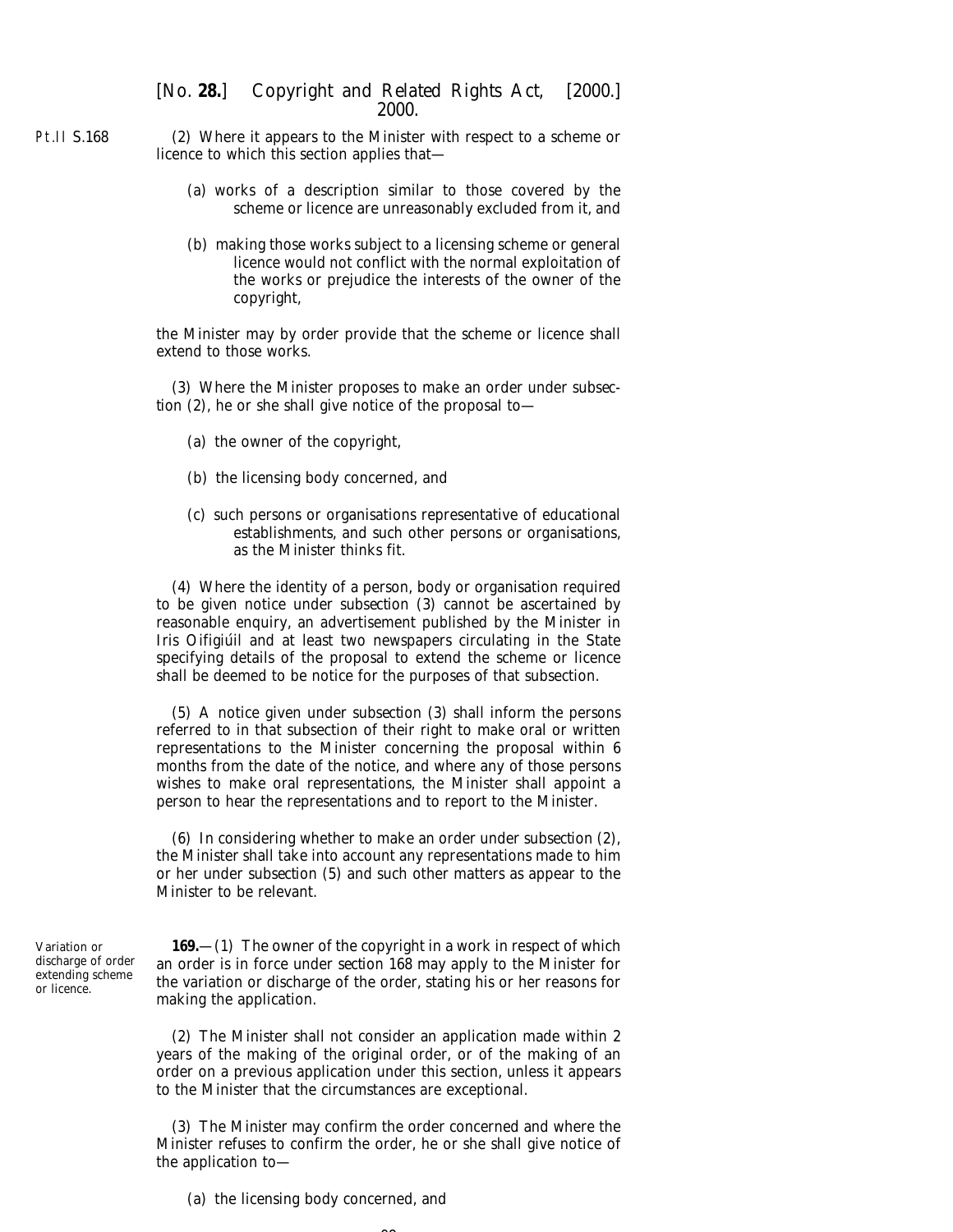(*b*) such persons or organisations representative of educational Pt.II S.169 establishments, and such other persons or organisations, as the Minister thinks fit.

(4) A notice given under *subsection (3)* shall inform the persons referred to in that subsection of their right to make written or oral representations to the Minister concerning the application under *subsection (1)* within 2 months from the date of the notice, and where any of those persons wishes to make oral representations, the Minister shall appoint a person to hear the representations and to report to the Minister.

(5) In considering an application under *subsection (1)*, the Minister shall take into account the reasons for the application, any representations made to him or her under *subsection (4)* and such other matters as appear to the Minister to be relevant.

(6) The Minister may make such order as he or she thinks fit confirming or discharging the order or, as the case may be, the order as previously varied, or varying or further varying the order so as to exclude works from it.

**170.**—(1) The owner of the copyright in a work which is the sub- Appeals against ject of an order made under *section 168* may appeal to the High <sup>orders.</sup> Court which may confirm or discharge the order, or vary it so as to exclude works from it, as it thinks fit, having regard to the matters referred to in *section 168(2)*.

(2) Where the Minister has made an order under *section 169*—

- (*a*) the person who applied for the order, or
- (*b*) any person or organisation representative of educational establishments, or any other persons or organisations as the Minister thinks fit, who were given notice of the application for the order and who made representations under *subsection (4)* of that section,

may appeal to the High Court, which may confirm, vary or discharge the order.

(3) An appeal under this section shall be brought within 6 weeks of the making of the order, or such further period as the High Court may allow.

(4) An order made under *section 168* or *169* shall not come into force until the expiration of 6 weeks from the making of the order or, where an appeal is brought before the expiration of that period, until the appeal proceedings are disposed of or withdrawn.

(5) Where an appeal is brought on or before the expiration of the period specified in *subsection (4)*, any decision of the High Court on the appeal shall not affect the validity of anything done in reliance on the order before that decision takes effect.

**171.**—(1) The Minister may appoint a person to inquire whether Inquiry whether other provisions are required (whether by way of a licensing scheme other provisions or general licence) to authorise the making by or on behalf of edu-required. cational establishments for the purposes of instruction of reprographic copies of literary, dramatic, musical or artistic works, original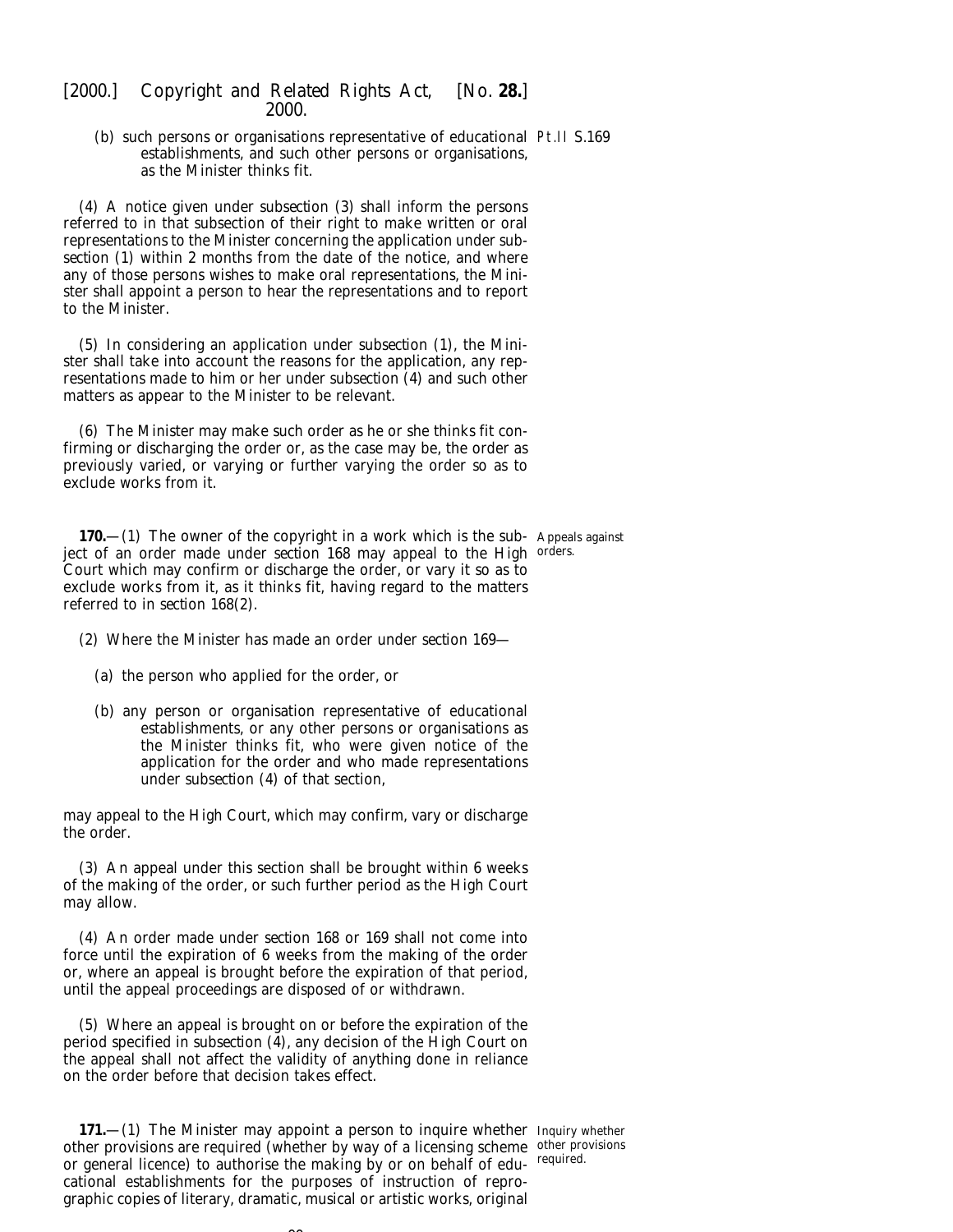- Pt.II S.171 databases, or of the typographical arrangement of published editions, which—
	- (*a*) have been lawfully made available to the public, and
	- (*b*) are of a description which appears to the Minister—
		- (i) not to be regulated by an existing licensing scheme or general licence, and
		- (ii) not to be within the power conferred by *section 168*.

(2) The Minister may prescribe procedures for the establishment and conduct of an inquiry under this section and without prejudice to the generality of the aforesaid may prescribe that—

- (*a*) notice be given to persons or organisations appearing to the Minister to represent the owners of the copyright in works of that description,
- (*b*) notice be given to persons or organisations appearing to the Minister to represent educational establishments, or
- (*c*) written or oral representations may be made by those persons.

(3) Where procedures are prescribed under *subsection (2)*, they shall not affect the rights of any other person to be given notice of such inquiries or the making of representations by other persons or organisations.

(4) The person appointed to hold an inquiry under this section shall not recommend the making of other provisions unless he or she is satisfied that—

- (*a*) it would be of advantage to educational establishments to be authorised to make reprographic copies of the works concerned, and
- (*b*) making those works subject to a licensing scheme or general licence would not conflict with the normal exploitation of the works or prejudice the interests of the owner of the copyright.

(5) Where a person appointed to hold an inquiry under this section recommends the making of other provisions, he or she shall specify any terms, other than terms as to the charges payable, on which licences under those provisions shall be available.

Statutory licence where recommendation not implemented.

**172.**—(1) The Minister may, within one year of the making of a recommendation under *section 171*, by order provide, that where the provision to which *subsection (2)* applies has not been made pursuant to the recommendation, the making by or on behalf of an educational establishment, for the purposes of instruction, of reprographic copies of the works to which the recommendation relates, shall be deemed to be licensed by the owners of the copyright in the works.

(2) For the purposes of *subsection (1)*, provision shall be regarded as having been made pursuant to the recommendation where—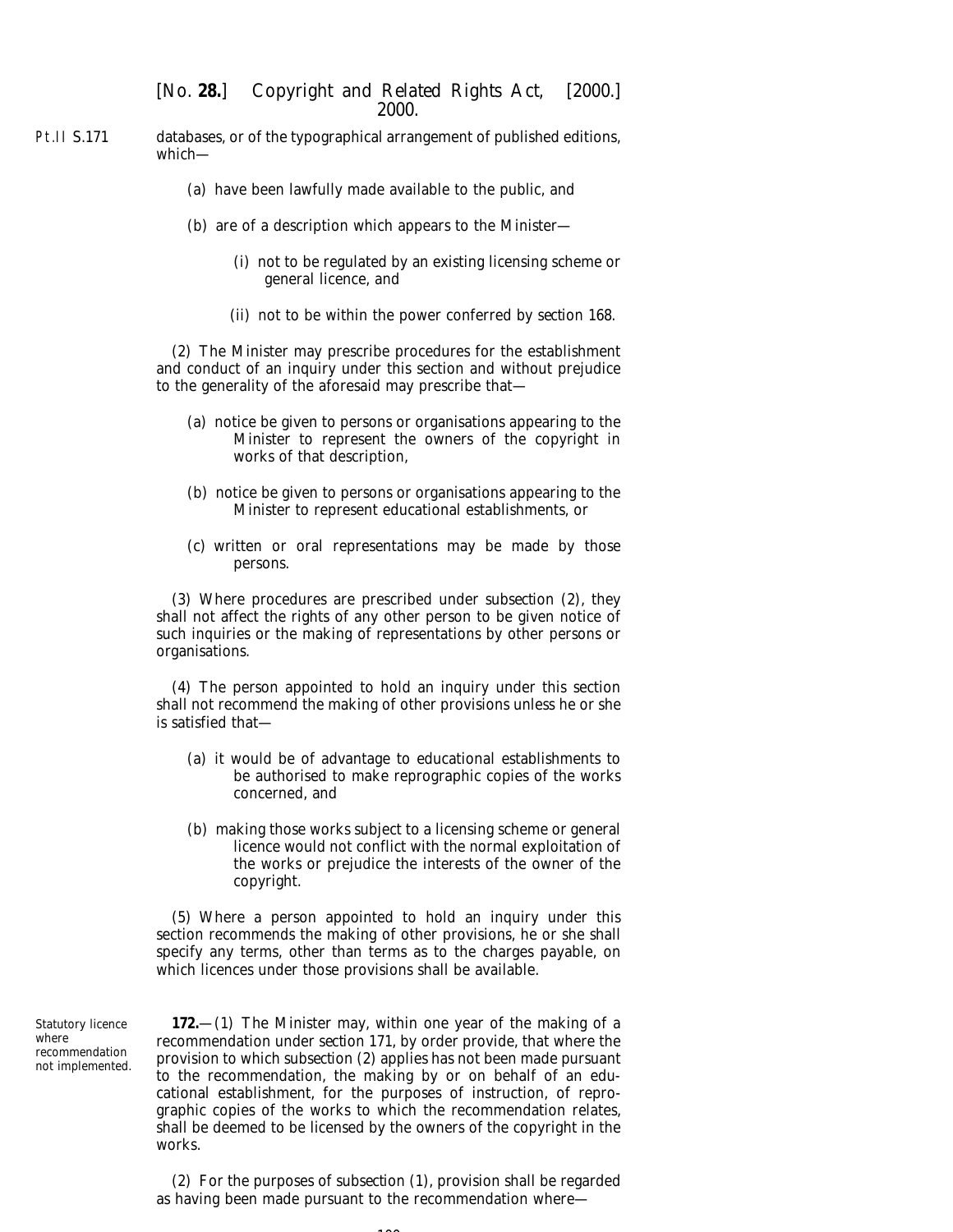- (*a*) a certified licensing scheme has been established under Pt.II S.172 which a licence is available to the establishment concerned, or
- (*b*) a general licence has been—
	- (i) granted to or for the benefit of that establishment,
	- (ii) referred by or on behalf of that establishment to the Controller under *section 158*, or
	- (iii) offered to or for the benefit of that establishment and refused without such a reference,

and the terms of the scheme or licence accord with the recommendation.

(3) An existing licence authorising the making of the copies referred to in *subsection (1)* (not being a licence granted under a certified licensing scheme or a general licence) shall cease to have effect to the extent that it is more restrictive or more onerous than the licence provided for by an order made under *subsection (1)*.

(4) An order made under *subsection (1)* shall provide that the licence be free of any charge and, in relation to other matters, shall be subject to any terms specified in the recommendation and to such other terms as the Minister may think fit.

(5) Where a copy which would otherwise be an infringing copy is made pursuant to a licence provided for by an order made under *subsection (1)* and is subsequently sold, rented or lent, or offered or exposed for sale, rental or loan, or otherwise made available to the public, it shall be treated as an infringing copy for those purposes and for all subsequent purposes.

(6) An order made under *subsection (1)* shall come into operation not less than 6 months after it is made and, subject to *subsection (7)*, the order may be varied from time to time.

(7) An order made under *subsection (1)* shall not be varied so as to include works other than those to which the recommendation relates or to remove any terms specified in the recommendation.

(8) In this section, ''certified licensing scheme'' means a licensing scheme certified under *section 173* for the purposes of this section.

**173.**—(1) A person operating or proposing to operate a licensing Certification of scheme may apply to the Minister to certify the scheme for the pur-licensing schemes.poses of *section 56, 57* or *172.*

(2) The Minister may by order certify a licensing scheme where he or she is satisfied that—

- (*a*) the licensing body in charge of the scheme is representative of a substantial number of rightsholders in the category of works to which the scheme is designed to apply, and
- (*b*) the scheme sets out clearly the charges payable and the other terms and conditions on which licences are to be granted.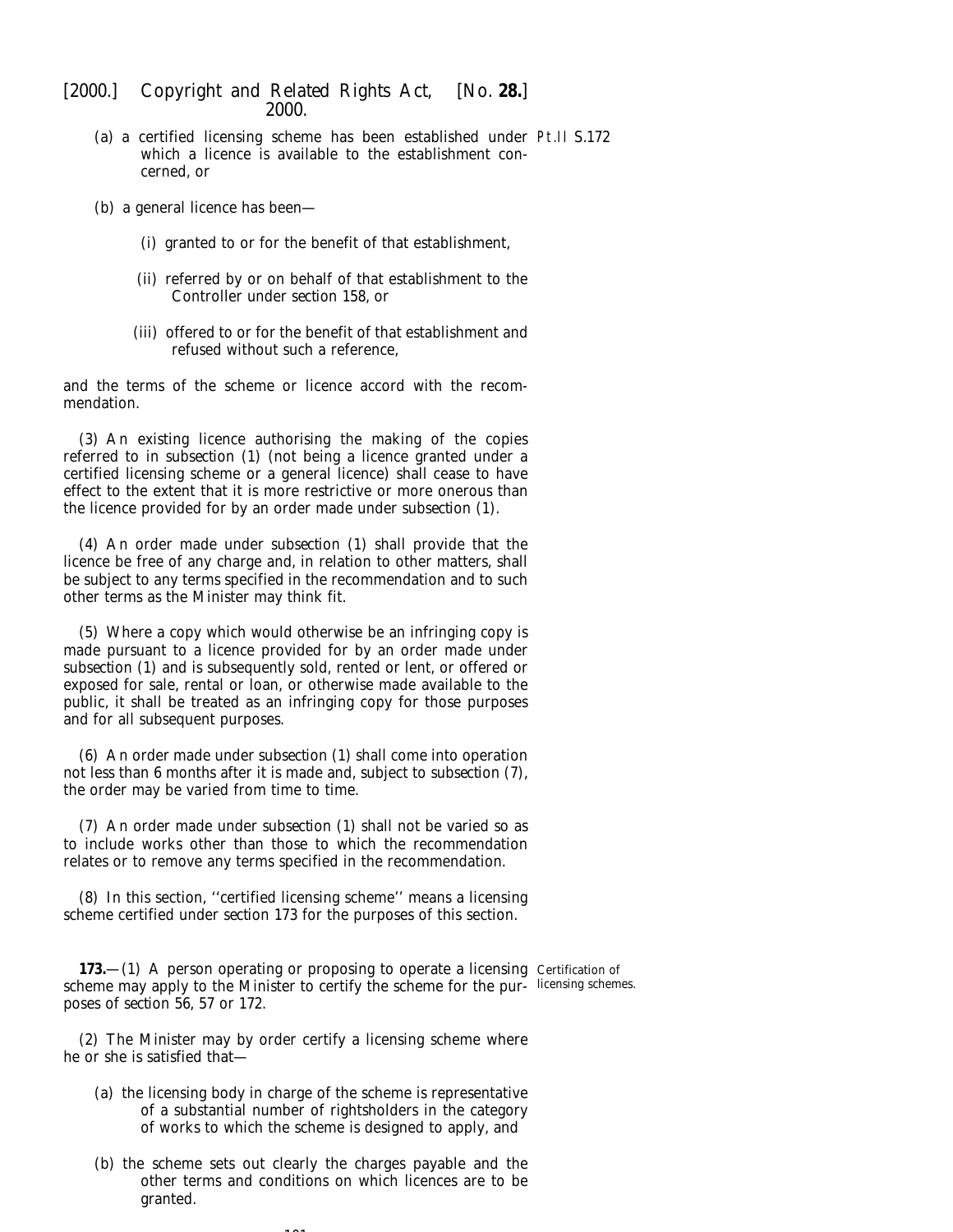(3) The scheme shall be set out in an order made under *subsection (2)* and the certification shall come into operation for the purposes of *section 56, 57* or *172* as the case may be—

- (*a*) on a date, specified in the order, not less than 8 weeks after the order is made, or
- (*b*) where the scheme is the subject of a reference under *section 151*, on any later date on which the order of the Controller under that section comes into force, or the reference is withdrawn.

(4) A variation of the scheme to which this section applies is not effective unless a corresponding amendment of the order is made and the Minister shall make such an amendment in the case of a variation ordered by the Controller on a reference under *section 151, 152* or *153* and may do so in any other case where the Minister thinks fit.

(5) An order made under *subsection (2)* shall be revoked where the scheme ceases to operate and may be revoked where it appears to the Minister that the scheme is no longer being operated in accordance with the terms of the order.

#### *Cable Retransmissions*

Collective exercise of certain rights in relation to cable retransmissions.

**174.**—(1) The owner of the copyright in a literary, dramatic, musical or artistic work, an original database, a sound recording or a film shall have the right to grant or refuse authorisation for cable retransmission of a broadcast or cable programme from another Member State of the EEA in which the work is included.

(2) The right conferred by this section shall be known and in this section referred to as the ''cable retransmission right''.

(3) The cable retransmission right may be exercised against a cable programme service provider only through a licensing body.

(4) Where the owner of the copyright in a work has not transferred his or her cable retransmission right to a licensing body, the licensing body which manages rights of the same category shall be deemed to be permitted to manage his or her right.

(5) Where more than one licensing body manages cable retransmission rights, the owner of the copyright in a work may choose which of them is deemed to be permitted to manage his or her right.

(6) The owner of the copyright in a work to whom *subsection (4)* or *(5)* applies has the same rights and obligations resulting from any relevant agreement between the cable programme service provider and the licensing body as copyright owners who have transferred their cable retransmission right to that licensing body.

(7) Any rights to which the owner of the copyright in a work may be entitled under *subsection (6)* shall be exercised within the period of 3 years commencing on the date of the cable retransmission concerned.

(8) This section shall not affect any rights exercisable by the maker of a broadcast, whether in relation to the broadcast or a work included therein.

Pt.II S.173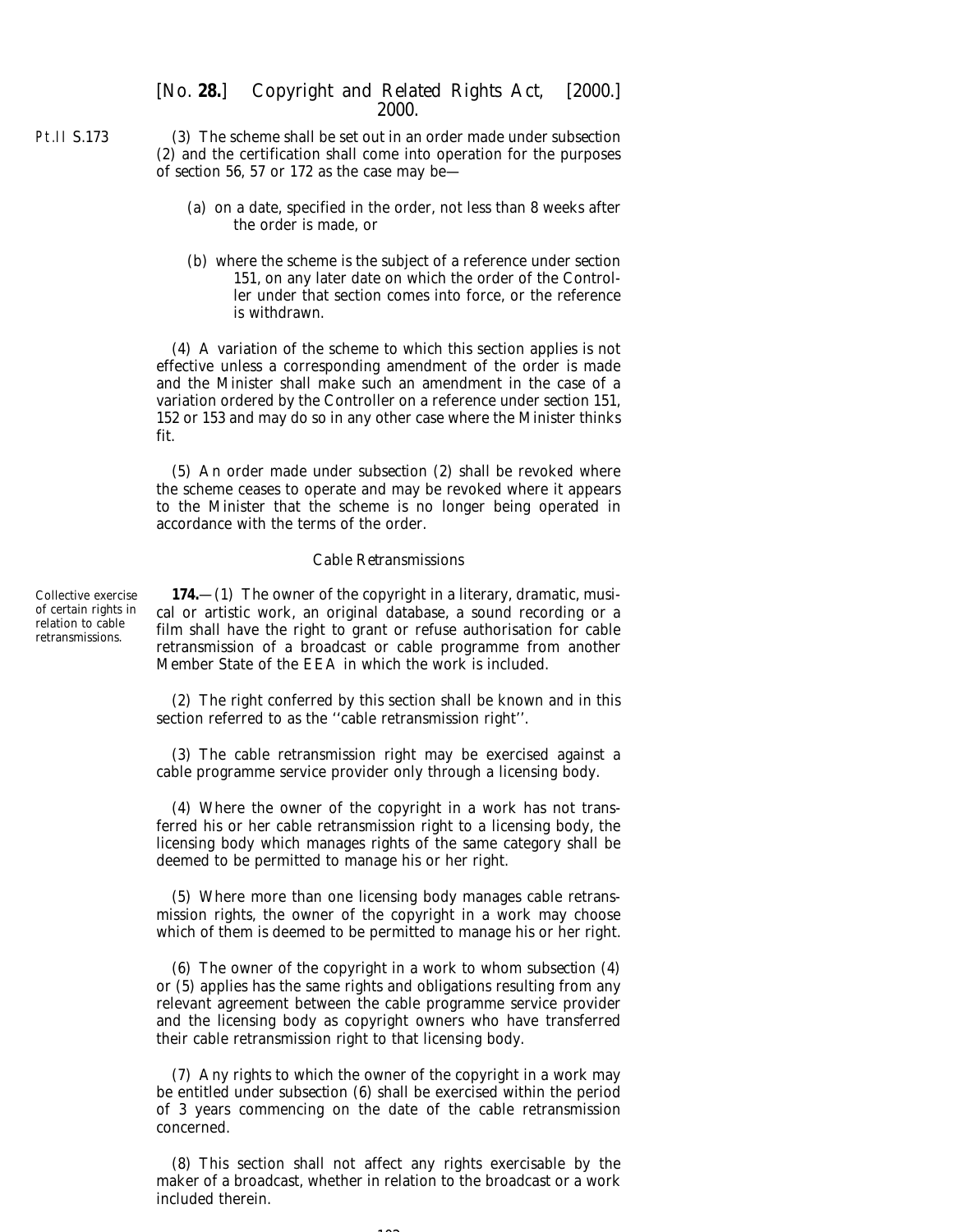(9) In this section, ''cable retransmission'' means the reception Pt.II S.174 and immediate retransmission without alteration by way of a cable programme service of a broadcast or of a cable programme initially transmitted from another Member State of the EEA.

### Chapter 17

#### *Registration of Copyright Licensing Bodies*

**175.—(1)** The Controller shall establish and maintain a register of Register of copyright licensing bodies in such form and manner and containing copyright licensing such particulars as the Minister may prescribe to be known as the bodies. ''Register of Copyright Licensing Bodies'' and referred to in this Part as the ''Register''.

(2) The Controller shall keep the Register in such form so that the Register is capable of being used to make a copy of any entry in the Register.

(3) The Register shall be kept at such place as may be prescribed by the Minister and, subject to the payment of such fee as may be prescribed by the Minister with the consent of the Minister for Finance—

- (*a*) the Register shall be made available for inspection by a person at such times and in such manner as may be prescribed by the Minister, and
- (*b*) where a request is made to the Controller for a certified or uncertified copy of, or extract from, an entry in the Register, the Controller shall issue a copy of the entry or extract to the applicant.

(4) An application for registration or renewal of a registration of a licensing body shall be made to the Controller in such form and manner as may be prescribed by the Minister and shall be subject to the payment of such fee as may be prescribed by the Minister with the consent of the Minister for Finance.

(5) The Controller shall register an applicant or renew a registration where the Controller is satisfied that—

- (*a*) the applicant complies with the definition of a licensing body specified in *section 38* or *149*, and
- (*b*) the applicant has provided such information and satisfied such conditions as may be prescribed by the Minister for the purposes of registration.

(6) The information prescribed under *paragraph (b)* of *subsection (5)* and supplied by the applicant for registration shall be placed on the Register, and applicants may apply to the Controller to have such information revised from time to time as circumstances may require.

(7) The information to be prescribed by the Minister under *subsection (5)(b)* shall include, as appropriate, the following—

- (*a*) the name of the applicant;
- (*b*) the address of the applicant;

 $103$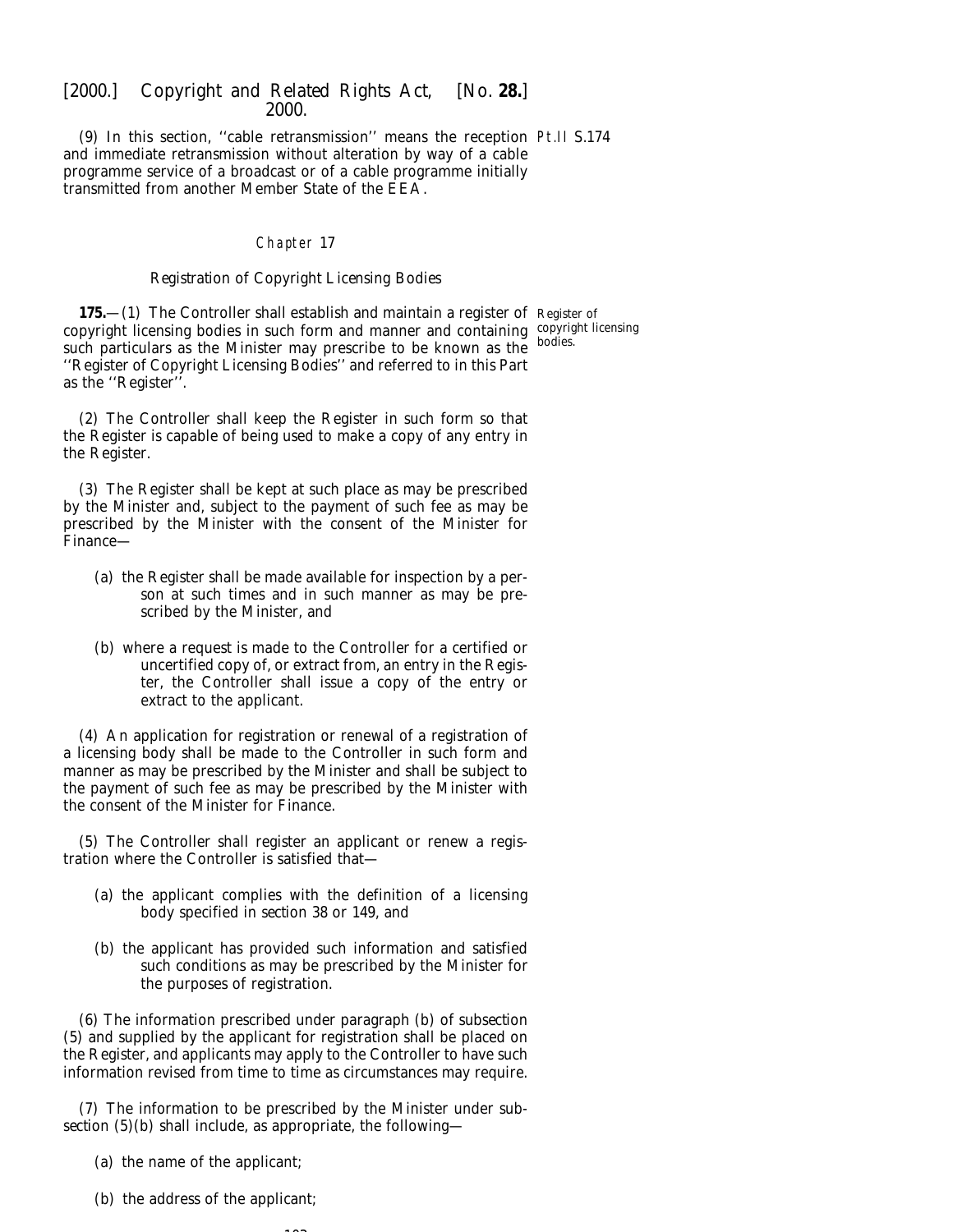Pt.II S.175

- (*c*) the names of the chairperson and other members of the board or officers, or names of partners, as the case may be, of the applicant;
- (*d*) a copy of the memorandum and articles of association, or partnership agreement, as the case may be, of the applicant;
- (*e*) details of the scheme;
- (*f*) details of the scales of charges or proposed charges to be levied by the applicant;
- (*g*) the class of rightsowners represented or proposed to be represented by the applicant; and
- (*h*) in the case of a licensing body within the meaning specified in *section 38*, the names of the rightsholder or rightsholders in respect of whom the body concerned claims entitlement to receive payments under that section.

(8) On the registration or renewal of a registration of a licensing body, the Controller shall issue to the applicant a certificate of registration in such form as the Controller shall determine.

Proof that licensing body may act on behalf of specified classes.

**176.**—A certificate granted under *section 175(8)* shall include the particulars specified in *subsection (7)* of that section and the certificate shall be evidence of the right of the licensing body, until the contrary is proved, to act on behalf of the classes of rightsowners for whom it claims representation rights or on behalf of the rightsowners who have assigned rights to it, or exclusively licensed it, as specified in that certificate.

Notification of charges.

**177.**—(1) A licensing body registered under this Part which proposes to impose a charge, otherwise than in accordance with the scales of charges included in an application for registration or for renewal of a registration, shall provide the Controller in writing with details of the proposed charge not less than one month before the charge comes into effect.

(2) The registration of a licensing body which fails to comply with *subsection (1*) is deemed to be cancelled from the date on which the proposed charge comes into effect.

Validity of certificates of registration.

**178.**—(1) A certificate of registration issued under *section 175(8)* shall be valid for 12 months from the date of registration or such lesser period as may be specified by the Controller in the certificate.

(2) Subject to *section 175(4)*, a licensing body registered under this Part may apply for renewal of its registration for further periods each of which shall not exceed 12 months.

(3) An application for renewal of a registration shall be made not less than one month before the expiration of the period of validity of the certificate of registration.

(4) A term of renewal of a registration shall take effect from the expiration of the previous registration.

Refusal of application.

**179.**—(1) The Controller may refuse an application for renewal of a registration by a licensing body registered under this Part or cancel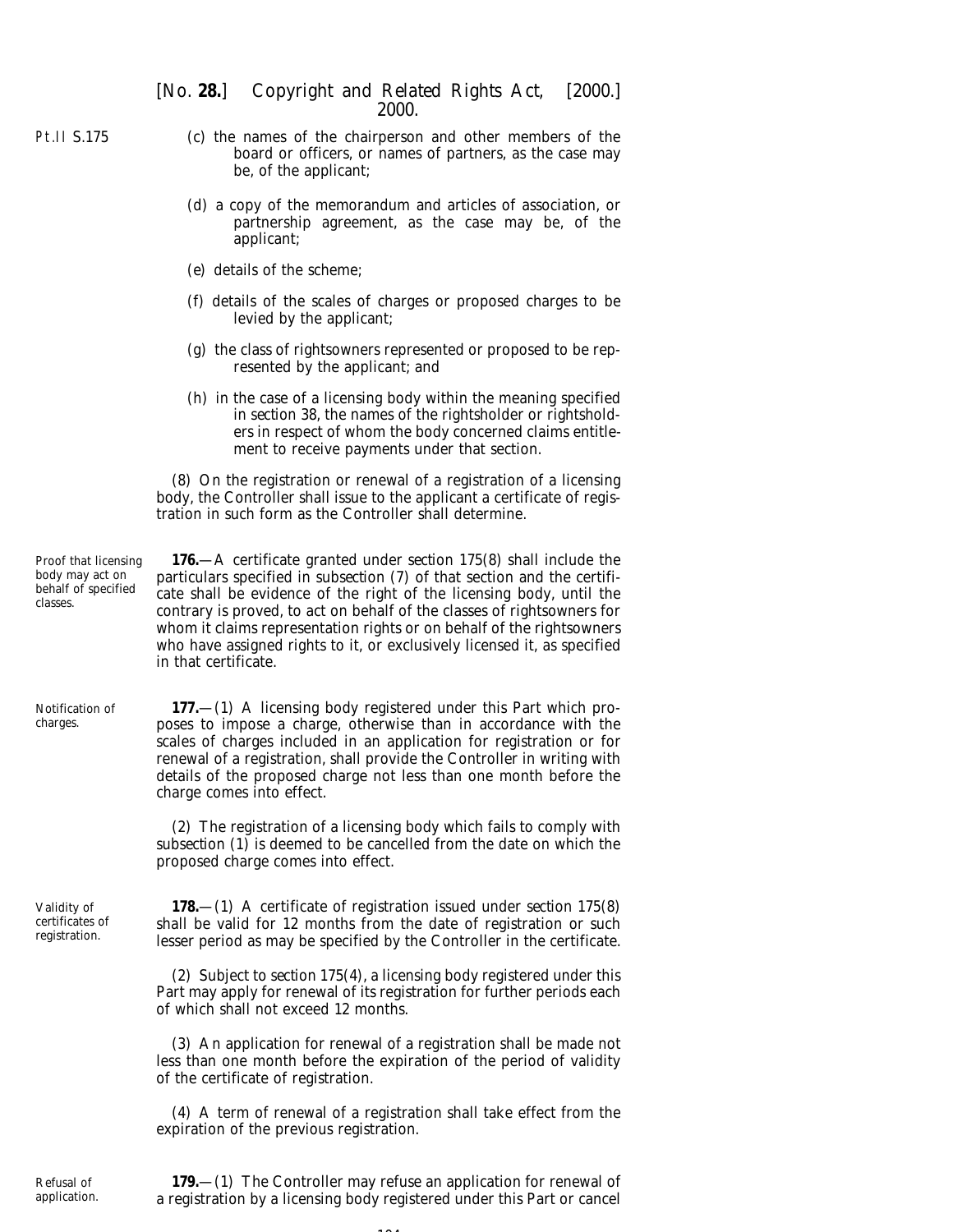the registration of a licensing body where the body no longer fulfils Pt.II S.179 the requirements specified in *section 175(5)*.

(2) The Controller shall remove a licensing body from the Register where its application for renewal of its registration is refused or its registration is cancelled.

**180.**—No action or other proceedings shall lie or be maintainable Indemnity for against the Controller (except in the case of wilful neglect of duty) Controller. in respect of anything done or omitted to be done by him or her in the *bona fide* exercise of any functions, powers or duties conferred or imposed by or under this Chapter.

**181.**—(1) Any body operating as a licensing body within the Obligation of meaning specified in *section 38* or *149* shall be obliged to register in collecting societies accordance with the provisions of this Chapter, and to remain regis- to register tered for so long as it continues to operate in this capacity.

(copyright).

(2) Any body to which the provisions of *subsection (1)* applies which—

- (*a*) fails within six months of the commencement of this Chapter to register under the terms of this Chapter,
- (*b*) fails within 2 months of its establishment in the case of a body established after the commencement of this Chapter, to register under the terms of this Chapter, or
- (*c*) continues to operate as such a body having been removed from the Register for any reason,

shall be guilty of an offence.

(3) A person guilty of an offence under *subsection (2)* shall be liable—

- (*a*) on summary conviction, to a fine not exceeding £1,500, or to imprisonment for a term not exceeding 12 months, or both, or
- (*b*) on conviction on indictment, to a fine not exceeding £100,000, or to imprisonment for a term not exceeding 5 years, or both.

#### Chapter 18

#### *Qualification for Copyright Protection*

**182.**—(1) Copyright shall not subsist in a work unless the qualifi- Qualification for cation requirements of this Chapter are satisfied in relation to—

copyright protection: general.

- (*a*) the author in *section 183*,
- (*b*) the country, territory, state or area in which the work was first lawfully made available to the public in *section 184*,
- (*c*) in the case of a broadcast or a cable programme, the country, territory, state or area from which the broadcast was made or from which the programme was sent in *section 186*.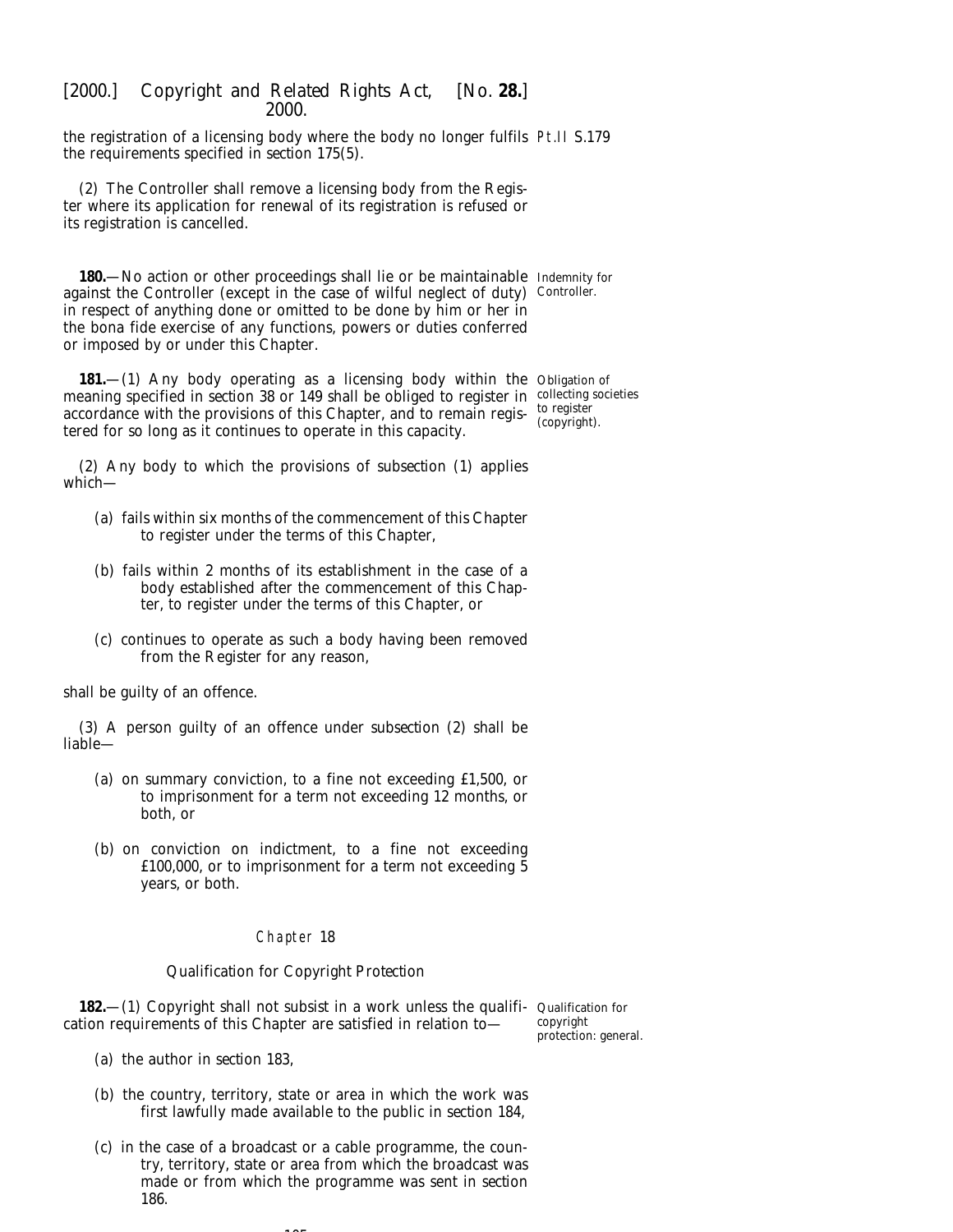(2) *Subsection (1)* shall not apply in relation to the Government or the Oireachtas or to the copyright of prescribed international organisations.

> (3) Where the qualification requirements specified in this Chapter or in *section 191*, *193* or *196* are satisfied on one occasion in relation to a work, the copyright in the work shall not cease to subsist by reason of any subsequent event.

Qualification by reference to author. author was at the material time a qualifying person. **183.**—(1) A work shall qualify for copyright protection where the

(2) For the purposes of this Part, a qualifying person shall be—

- (*a*) an Irish citizen;
- (*b*) a citizen or subject of, or an individual domiciled or ordinarily resident in the State, or in any country, territory, state or area to which the relevant provisions of this Part extend;
- (*c*) a body incorporated under the law of the State or of any country, territory, state or area to which the relevant provisions of this Part extend;
- (*d*) a partnership or unincorporated body formed under the law of the State or of any country, territory, state or area to which the relevant provisions of this Part extend; or
- (*e*) any other body in the State or of any country, territory, state or area to which the relevant provisions of this Part extend.

(3) Where provision is made by order under *section 188*, a work shall also qualify for copyright protection where at the material time the author was—

- (*a*) a citizen or subject of, or an individual domiciled or ordinarily resident in a country, territory, state or area to which the order relates;
- (*b*) a body incorporated under the law of a country, territory, state or area to which the order relates;
- (*c*) a partnership or unincorporated body formed under the law of any country, territory, state or area to which the order relates; or
- (*d*) any other body in any country, territory, state or area to which the order relates.

(4) Subject to *subsection (5)*, a work of joint authorship shall qualify for copyright protection where at the material time any of the authors satisfies the requirements specified in *subsection (1)*, *(2)* or *(3)*.

(5) Where a work of joint authorship qualifies for copyright protection only under this section, only those authors who satisfy those requirements shall be taken into account for the purposes of—

(*a*) *section 23(1)(a)* (first ownership of copyright; entitlement of author or author's employer);

Pt.II S.182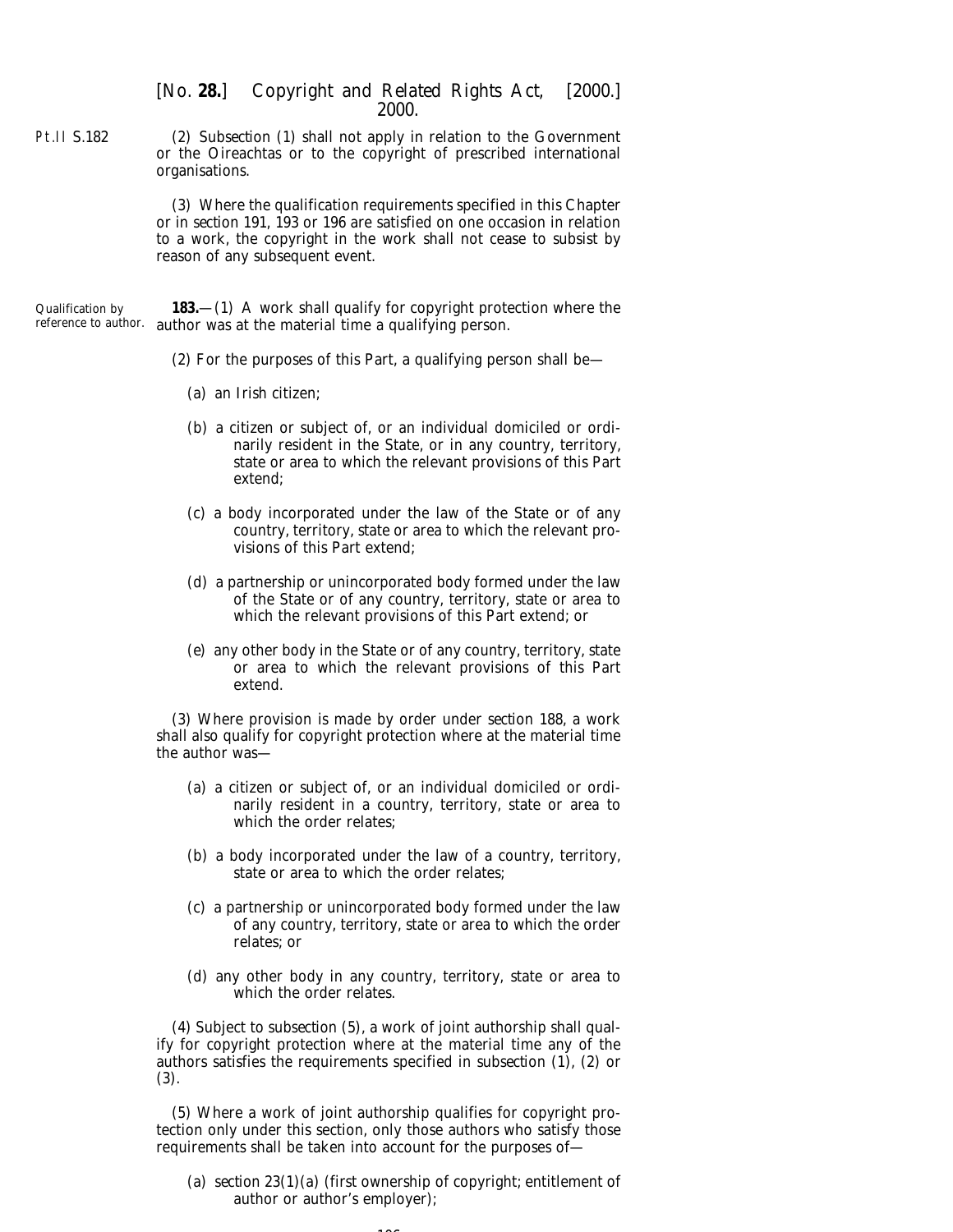- (*b*) *section 24* (duration of copyright in a literary, dramatic, Pt.II S.183 musical or artistic work or an original database); and
- (*c*) *section 88* (anonymous and pseudonymous works; acts permitted), with reference to *section 2* (definition of ''anonymous work'' and definition of ''pseudonymous work''), *section 2(7)* and *(8)* (deemer of authorship to be known), and *section 33* (expiry of copyright).

(6) The material time in relation to a literary, dramatic, musical or artistic work or an original database, shall be—

- (*a*) in the case of a work which has not been lawfully made available to the public, when the work was made or, where the making of the work extended over a period, a substantial part of that period; or
- (*b*) in the case of a work which has been lawfully made available to the public, when the work was first lawfully made available to the public or, where the author had died before that time, immediately before his or her death.

(7) The material time in relation to other descriptions of work shall be as follows:

- (*a*) in the case of a sound recording or film, when the sound recording or film was made;
- (*b*) in the case of a broadcast, when the broadcast was made;
- (*c*) in the case of a cable programme, when the programme was first lawfully included in a cable programme service;
- (*d*) in the case of the typographical arrangement of a published edition, when the edition was first lawfully made available to the public.

**184.**—(1) A literary, dramatic, musical or artistic work, sound Qualification for recording, film, typographical arrangement of a published edition or copyright an original database, shall qualify for copyright protection where it protection: specific. is first lawfully made available to the public—

- (*a*) in the State; or
- (*b*) in any country, territory, state or area to which the relevant provision of this Part extends.

(2) For the purposes of this section, lawfully making available to the public a work in one country, territory, state or area shall be deemed to be the first lawful making available to the public of the work even where the work is simultaneously lawfully made available to the public elsewhere; and for this purpose, lawfully making available to the public of a work elsewhere within the previous 30 days shall be deemed to be simultaneous.

**185.**—For the purposes of this Part—

- (*a*) acts undertaken in, on, under or over—
	- (i) the waters in the portion of the sea which comprises the territorial seas of the State,

Territorial waters and Continental Shelf.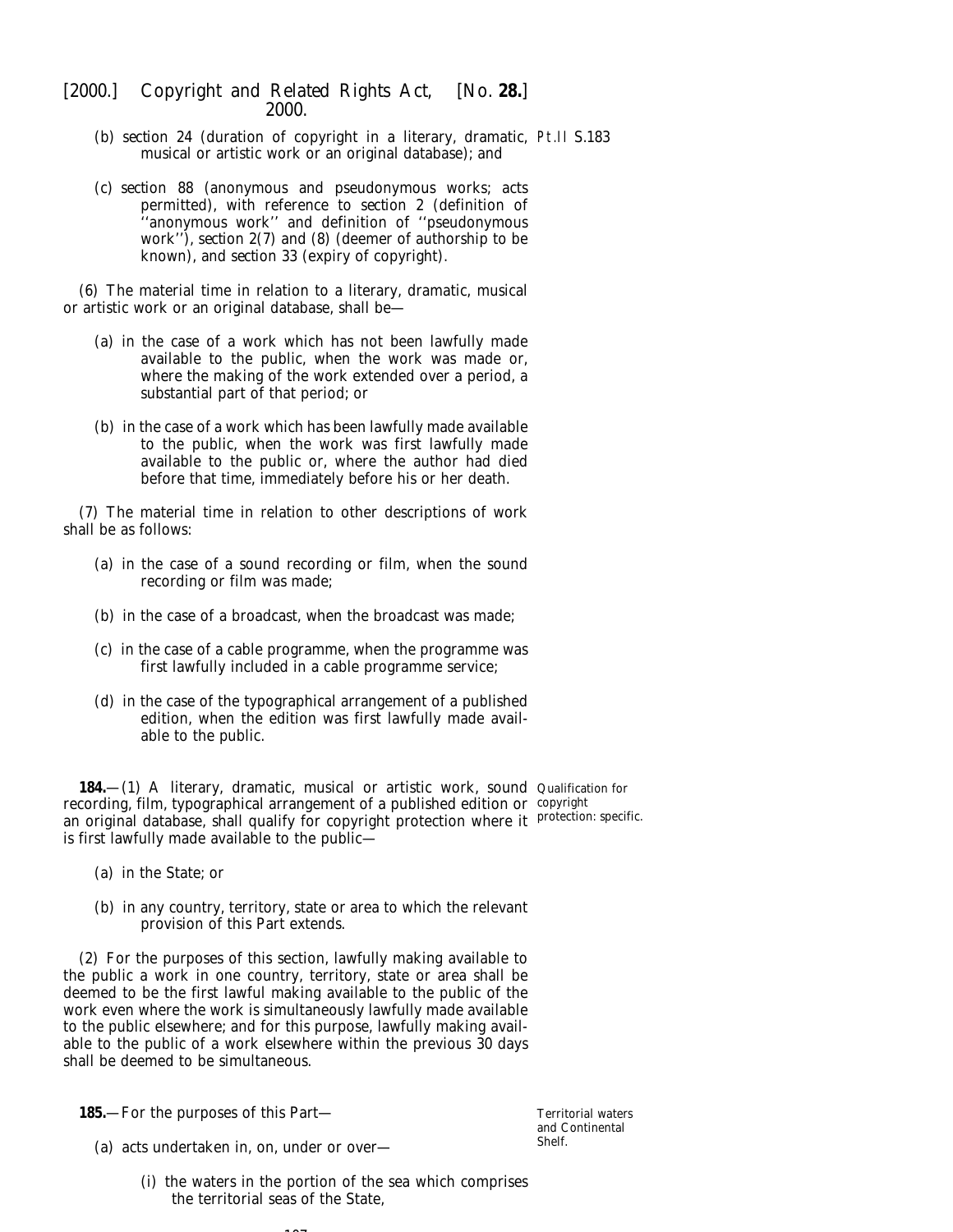## Pt.II S.185

(ii) the waters in all areas of the sea to which the internal or inland waters of the State are extended by section 5 of the Maritime Jurisdiction Act, 1959, and

2000.

(iii) the waters in any area which is for the time being a designated area within the meaning of section 1 of the Continental Shelf Act, 1968,

and

(*b*) acts undertaken on an Irish ship, aircraft or hovercraft registered under the laws of the State,

shall be deemed to have been undertaken in the State.

Qualification for copyright in broadcasts and cable programmes.

**186.**—A broadcast shall qualify for copyright protection where it is lawfully made from, and a cable programme shall qualify for copyright protection where it is first sent from a place—

- (*a*) in the State, or
- (*b*) in any country, territory, state or area to which the relevant provisions of this Part extend.

Prohibition on contravention of certain international obligations.

Extension of this Part by order.

**187.**—The Government shall not exercise the power to make regulations provided for by *section 190*, in relation to a country, territory, state or area in contravention of obligations entered into under any bilateral or multilateral copyright or related rights convention to which the State is a party or of any obligations incurred by the State pursuant to the EEA Agreement.

**188.**—(1) The Government may make an order to extend the provisions of this Part and, in particular, the provisions as to qualification of works for copyright protection in *sections 183, 184* and *186*, to any convention country, territory, state or area.

(2) The effect of the extension of copyright protection specified in *subsection (1)*, may, where so stated in the *Third Schedule*, apply to a specified part or parts of the international multilateral agreement, treaty or convention in question.

(3) The Government may, by order, add to or delete from the list of agreements, international multilateral agreements, treaties or conventions contained in the *Third Schedule*, or specify such part or parts of the said multilateral agreements, treaties or conventions to which the extension of protection shall apply in accordance with the terms of *subsection (2)*, having regard to the obligations of the State under relevant multilateral agreements, treaties and conventions.

(4) The effect of the extension of the provisions of *sections 183, 184* and *186* relating to qualification of works for copyright protection under the terms of this section shall be that works qualifying for copyright protection by reference to their authors or geographical provenance under the equivalent provisions of the law of a country, territory, state or area party to an agreement, treaty or convention named in the *Third Schedule* shall qualify for copyright protection under Irish law, to the same degree as if they (those works) had qualified for such protection directly under *sections 183, 184* and *186*.

(5) For the purposes of this section, ''convention country, territory, state or area'' means a convention country, territory, state or area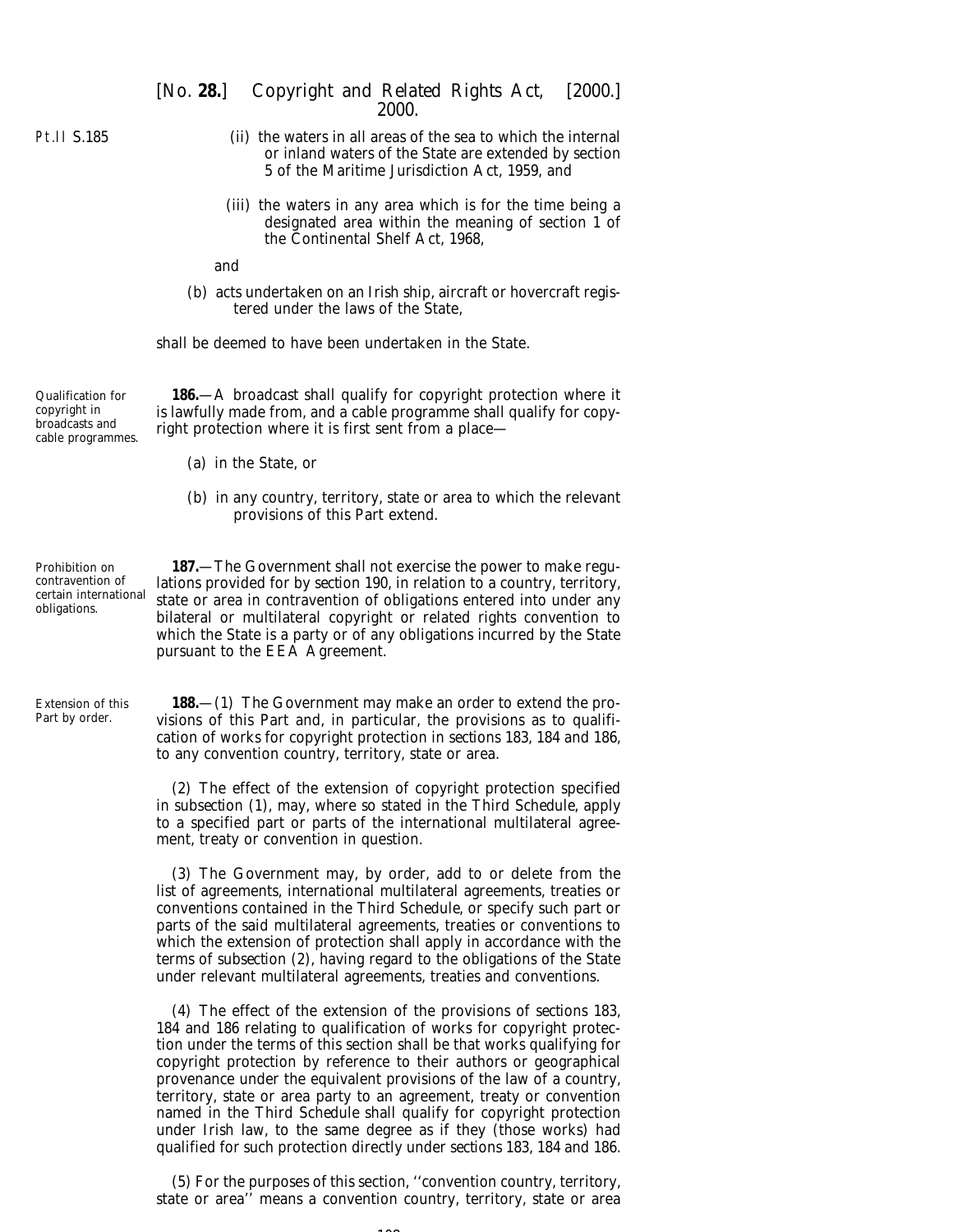which is a party to a multilateral agreement, treaty or convention Pt.II S.188 relating to copyright to which the State is also a party, and which is specified in the *Third Schedule*.

**189.**—(1) The Government may by order make provision for Orders to be made applying in relation to a country, territory, state or area, other than for countries other  $\alpha$  convention country, territory, state or area within the meaning of than convention *section 188(5)*, all or any of the provisions of this Part specified in the order, so as to secure that those provisions apply in relation to—

countries, etc.

- (*a*) individuals who are citizens or subjects of, or who are domiciled or ordinarily resident in, that country, territory, state or area as they apply to persons who are domiciled or ordinarily resident in the State,
- (*b*) bodies incorporated under the law of that country, territory, state or area as they apply in relation to bodies incorporated under the law of the State,
- (*c*) partnerships or unincorporated bodies formed under the law of that country, territory, state or area as they apply in relation to partnerships or unincorporated bodies formed under the law of the State,
- (*d*) any other bodies in that country, territory, state or area as they apply in relation to such bodies in the State,
- (*e*) literary, dramatic, musical or artistic works, sound recordings, films, typographical arrangement of a published edition or original databases first made available to the public in that country, territory, state or area as they apply in relation to such works first made available to the public in the State, or
- (*f*) broadcasts made from or cable programmes sent from that country, territory, state or area as they apply in relation to broadcasts made from or cable programmes sent from the State.

(2) An order made under this section may make provision for all or any of the matters referred to in *subsection (1)* and may—

- (*a*) apply any provision of this Part subject to such exceptions and modifications as are specified in the order, and
- (*b*) direct that any provisions of this Part apply either generally or in relation to such classes of works, or other classes of case, as are specified in the order.

(3) The Government shall not make an order under this section in relation to a country, territory, state or area unless satisfied that provision has been or will be made under the law of that country, territory, state or area, in respect of the class of works to which the order relates, giving adequate protection to the owners of copyright under this Part.

(4) The Government may by order revoke or amend any order made under this section, including an order under this subsection.

**190.**—(1) Where the protection of Irish copyright law has been Restriction of rights extended to a country, territory, state or area under the provisions by order.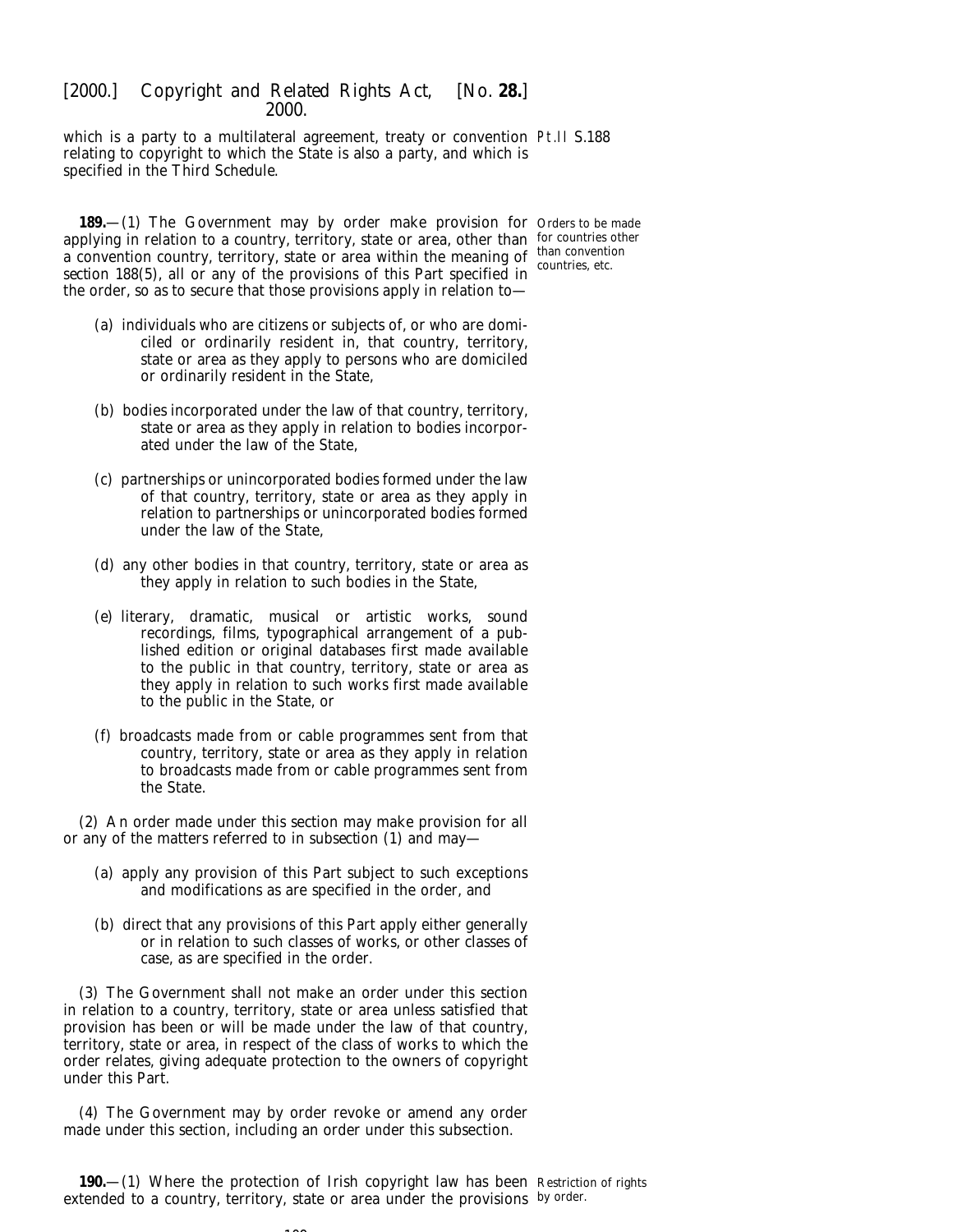Pt.II S.190 of *section 189*, and it appears to the Government that Irish works or one or more classes of those works are not adequately protected in that country, territory, state or area, the Government may by order restrict the rights conferred by this Part in relation to works of authors connected with that country, territory, state or area.

> (2) In an order made under *subsection (1)*, the Government shall designate the country, territory, state or area concerned and provide that, for the purposes specified in that order, a work shall not qualify for copyright protection after the date specified in the order where that work is made at a time when the author is—

- (*a*) a citizen or subject of that country, territory, state or area (who is not at the same time domiciled or ordinarily resident in the State),
- (*b*) a body incorporated under the law of that country, territory, state or area,
- (*c*) a partnership or unincorporated body formed under the law of that country, territory, state or area, or
- (*d*) any other body of that country, territory, state or area,

and the order may make such provision for all the purposes of this Part or for such purposes as are specified in that order, and either generally or in relation to such class or classes of cases as are specified in that order, having regard to the nature and extent of the deficiency of protection referred to in *subsection (1)*.

(3) In this section ''Irish works'' means works of which the author was at the material time within the meaning of *section 183*.

### Chapter 19

#### *Government and Oireachtas Copyright*

**191.**—(1) Where a work is made by an officer or employee of the Government or of the State, in the course of his or her duties, the work qualifies for copyright protection notwithstanding the provisions relating to the requirements as to qualification for copyright protection specified in *section 182*.

(2) The Government shall be the first owner of the copyright in a work to which *subsection (1)* applies.

(3) The copyright in a work to which *subsection (1)* applies shall be known and in this Act referred to as ''Government copyright'', notwithstanding that the copyright may be, or may have been, assigned to another person.

(4) Government copyright in a work shall expire 50 years from the end of the calendar year in which the work was made.

(5) In the case of a work of joint authorship where one or more but not all of the authors is a person to whom *subsection (1)* applies, this section applies in relation to those persons and the copyright subsisting by virtue of their contribution to the work.

(6) Subject to *subsections (1)* to *(5)*, this Part applies in relation to Government copyright as to other copyright.

**110** 

Government copyright.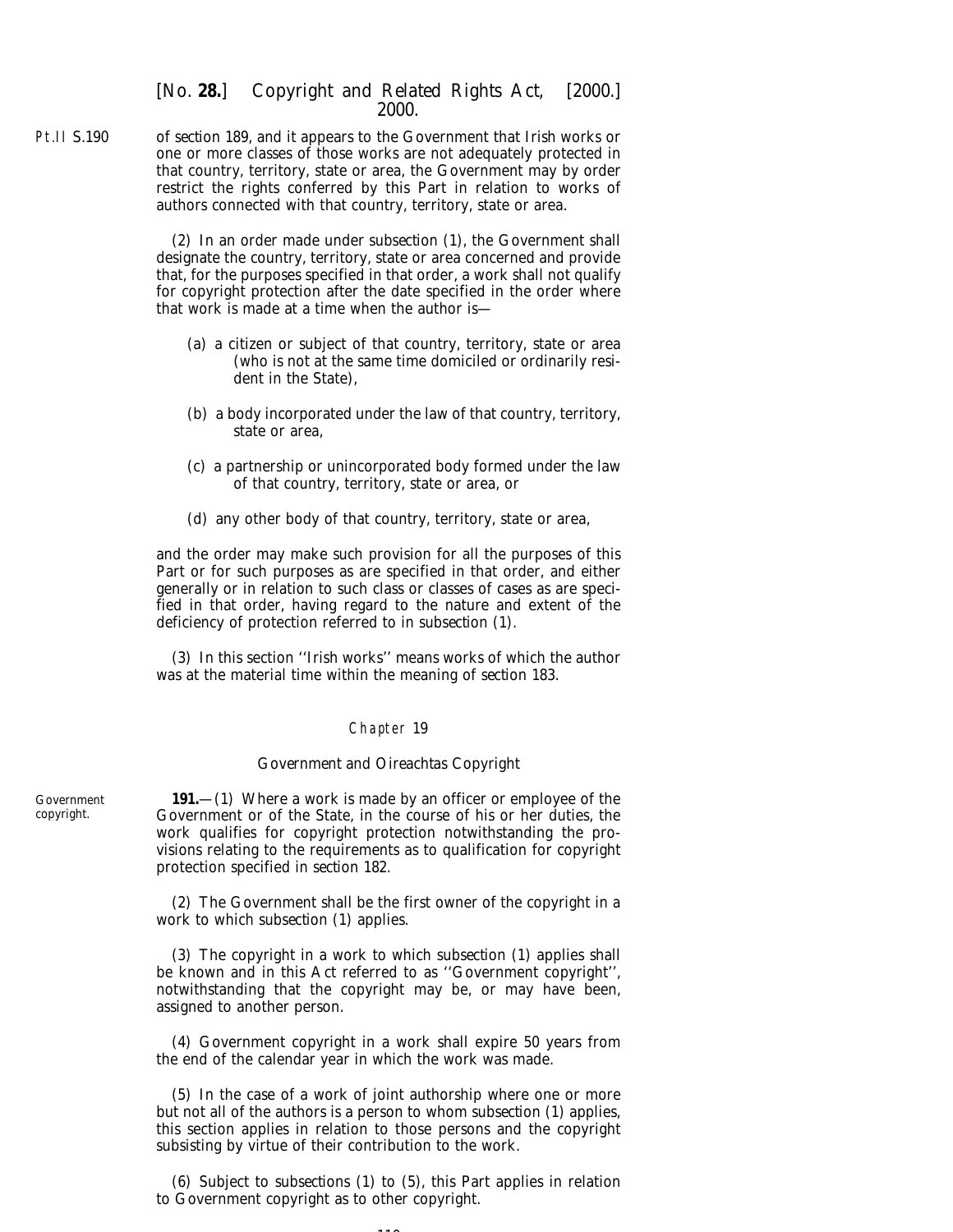(7) Where Oireachtas copyright subsists in a work this section Pt.II S.191 shall not apply.

**192.**—(1) The copyright in any Bill or enactment vests in the Copyright in Acts, Houses of the Oireachtas. etc.

(2) The copyright provided for in this section subsists from the date of the first lawful making available to the public of the work and shall expire 50 years from the end of the calendar year in which the work was so made available.

**193.**—(1) Where a work is made by or under the direction or con- Houses of the trol of either or both of the Houses of the Oireachtas—

Oireachtas: copyright.

- (*a*) the work qualifies for copyright protection notwithstanding the provisions relating to the requirements as to qualification for copyright protection specified in *section 182*, and
- (*b*) the House of the Oireachtas by whom, or under whose direction or control, the work is made shall be the first owner of any copyright in the work, and where the work is made by or under the direction or control of both Houses of the Oireachtas, each House shall be joint first owners of the copyright.

(2) The copyright in a work to which this section applies shall be known and in this Act referred to as ''Oireachtas copyright'', notwithstanding that the copyright may be, or may have been, assigned to another person.

(3) Oireachtas copyright in a work shall expire 50 years from the end of the calendar year in which the work was made.

(4) For the purposes of this section, works made by or under the direction or control of either or both of the Houses of the Oireachtas include—

- (*a*) any work made by an officer or employee of either House of the Oireachtas in the course of his or her duties, and
- (*b*) any sound recording, film, live broadcast or live cable programme of the proceedings of either House of the Oireachtas.

(5) In the case of a work of joint authorship where one or more but not all of the authors are acting on behalf of, or under the direction or control of either or both of the Houses of the Oireachtas, this section applies in relation to those authors and the copyright subsisting by virtue of their contribution to the work.

(6) Subject to *subsections (1)* to *(5)*, this Part applies in relation to Oireachtas copyright as to other copyright.

**194.**—(1) Subject to *subsections (2)* and *(3)*, a permission to copy Oireachtas or to make available to the public any work, Act of the Oireachtas, copyright.Bill or other material protected by Oireachtas copyright under the provisions of this Chapter may be granted to any person.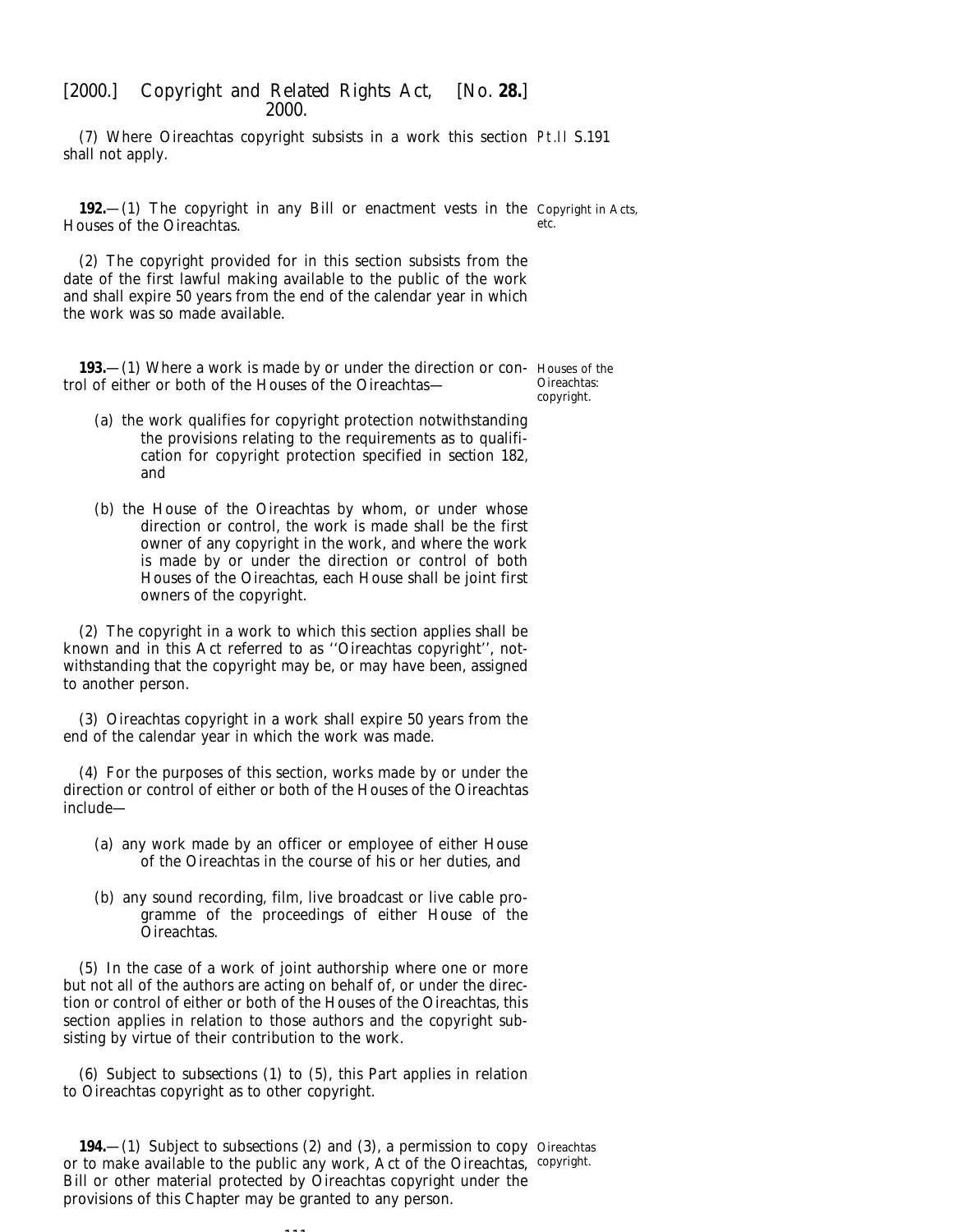Pt.II S.194 (2) The conditions upon which any work, Act of the Oireachtas, Bill or other material protected by Oireachtas copyright may be made available under this Chapter shall be those imposed from time to time on such materials by the Ceann Comhairle of Dáil Éireann and the Cathaoirleach of Seanad Éireann or an officer or employee of the Houses of the Oireachtas duly authorised for that purpose by the Ceann Comhairle of Dáil Éireann and the Cathaoirleach of Seanad Éireann.

> (3) The conditions upon which any work, Act of the Oireachtas, Bill or other material protected by Oireachtas copyright may be made available under this Chapter shall be laid before each House of the Oireachtas as soon as may be after they have been imposed.

Houses of the Oireachtas: supplementary provisions with regard to copyright.

**195.**—For the purposes of holding, dealing with and enforcing copyright, and in connection with all legal proceedings relating to copyright, each of the Houses of the Oireachtas shall be deemed to have, and to have had, the legal capacities of a body corporate, which is not affected by a dissolution of either or both of the Houses of the Oireachtas.

### Chapter 20

### *International Organisations*

Copyright vesting in certain international organisations.

**196.**—(1) Notwithstanding that a work—

(*a*) is made by an officer or employee of, or is lawfully made available to the public by, a prescribed international organisation to which this section applies, and

(*b*) does not qualify for copyright protection under *section 182*,

copyright subsists in the work by virtue of this section and the organisation concerned shall be the first owner of that copyright.

(2) The Government may prescribe the international organisations to which this section applies.

(3) Where an international organisation in respect of which an order has been made under *subsection (2)* is the first owner of the copyright in a work by virtue of this section, the copyright in that work shall expire 50 years from the end of the calendar year in which the work was made or shall subsist for such longer period as the Government may by order specify for the purpose of complying with the international obligations of the State.

(4) An international organisation prescribed under *subsection (2)* shall be deemed to have, and to have had, the legal capacities of a body corporate for the purpose of holding, dealing with and enforcing copyright and in connection with all legal proceedings relating to copyright.

## Chapter 21

### *Anonymous Works*

Works of folklore.

**197.**—(1) Where, in the case of an anonymous work which has not been lawfully made available to the public, there is evidence that the author (or, in the case of a work of joint authorship, any of the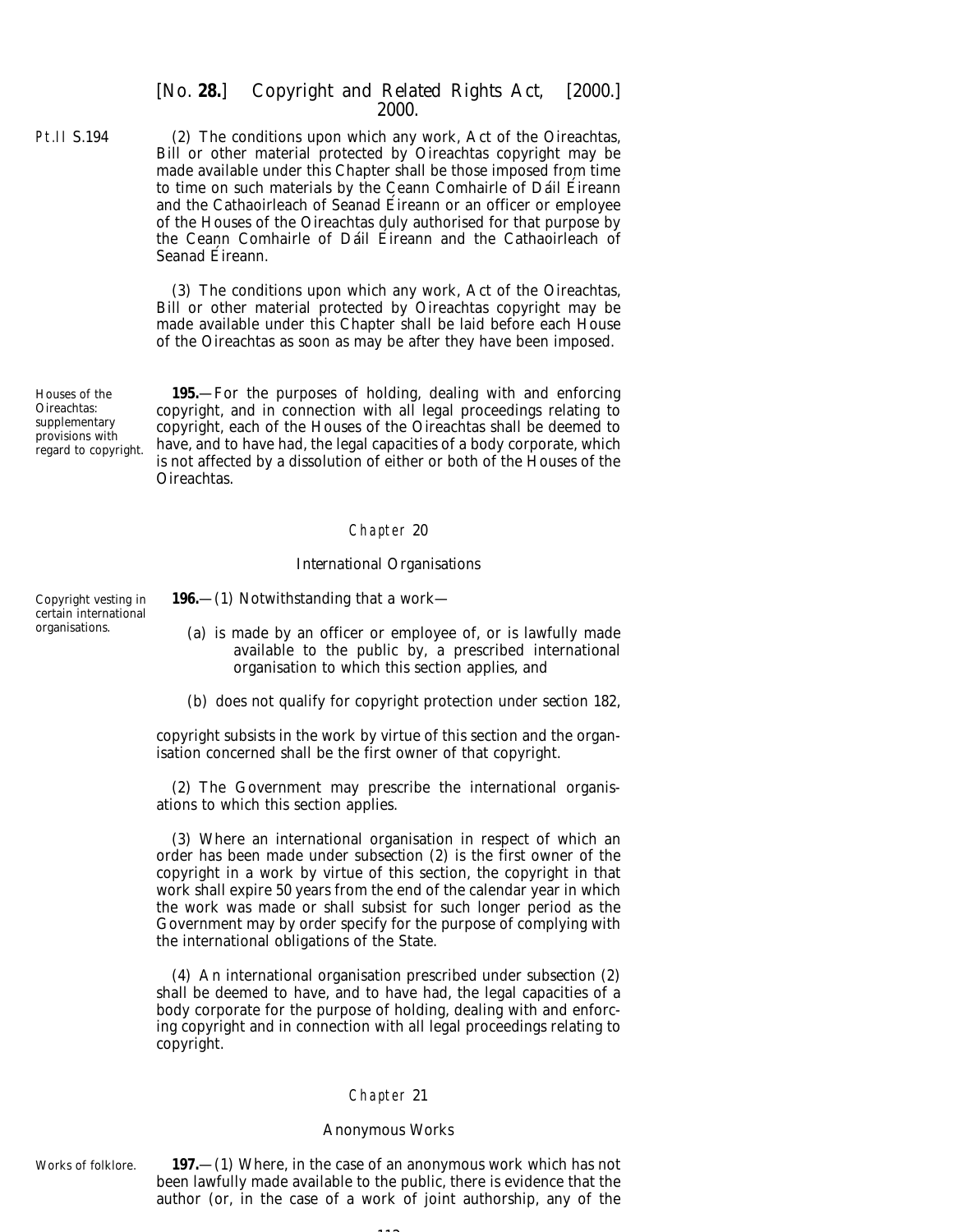authors) complied with the requirements for copyright protection Pt.II S.197 specified in *section 182* by having a connection with a country, territory, state or area other than the State, it shall be presumed until the contrary is proved that copyright subsists in the work.

(2) Where, under the law of a country, territory, state or area, a body is appointed to protect and enforce copyright in a work referred to in *subsection (1)*, the Minister may by order designate that body for the purposes of this section.

(3) A body designated by order under *subsection (2)* shall be recognised in the State as having authority to protect and enforce copyright in a work referred to in *subsection (1)* in the place of the owner of the copyright, other than the authority to assign the copyright in the work and the body may bring proceedings relating to copyright in its own name.

(4) This section shall not apply where there has been an assignment of the copyright in a work by the author of which notice has been given to the designated body, and nothing in this section affects the validity of an assignment of copyright made, or licence granted, by the author or a person lawfully claiming under him or her.

## Chapter 22

# *Deposit of Certain Copyright Materials*

**198.**—(1) The publisher of any book first published in the State Delivery of certain after the commencement of this section or, in the case of the auth-materials to ority specified in *paragraph (a)*, the publisher of any book published libraries. in the State, shall, within one month after the publication, deliver, at his or her own expense, a copy of the book to each of the following—

- (*a*) the authority having control of the National Library of Ireland,
- (*b*) the authority having control of the library of Trinity College, Dublin,
- (*c*) the authority having control of the library of the University of Limerick,
- (*d*) the authority having control of the library of Dublin City University, and
- (*e*) the Board of the British Library,

and four copies of the book for or in accordance with the directions of the authority having control of the National University of Ireland for use in the four constituent universities of that University.

(2) Boards and authorities taking delivery of books under *subsection (1)* shall give a written receipt for every book delivered to them under that subsection.

(3) The Minister may, on an application of a Board or authority referred to in *subsection (1)*, make regulations exempting from *subsection (1)* in respect of the Board or authority making the application, publications wholly or mainly in the nature of trade advertisements, or any class of work as may be specified in those regulations, and it shall not be necessary for the publisher of any publication so excepted to deliver the publication to that Board or authority or for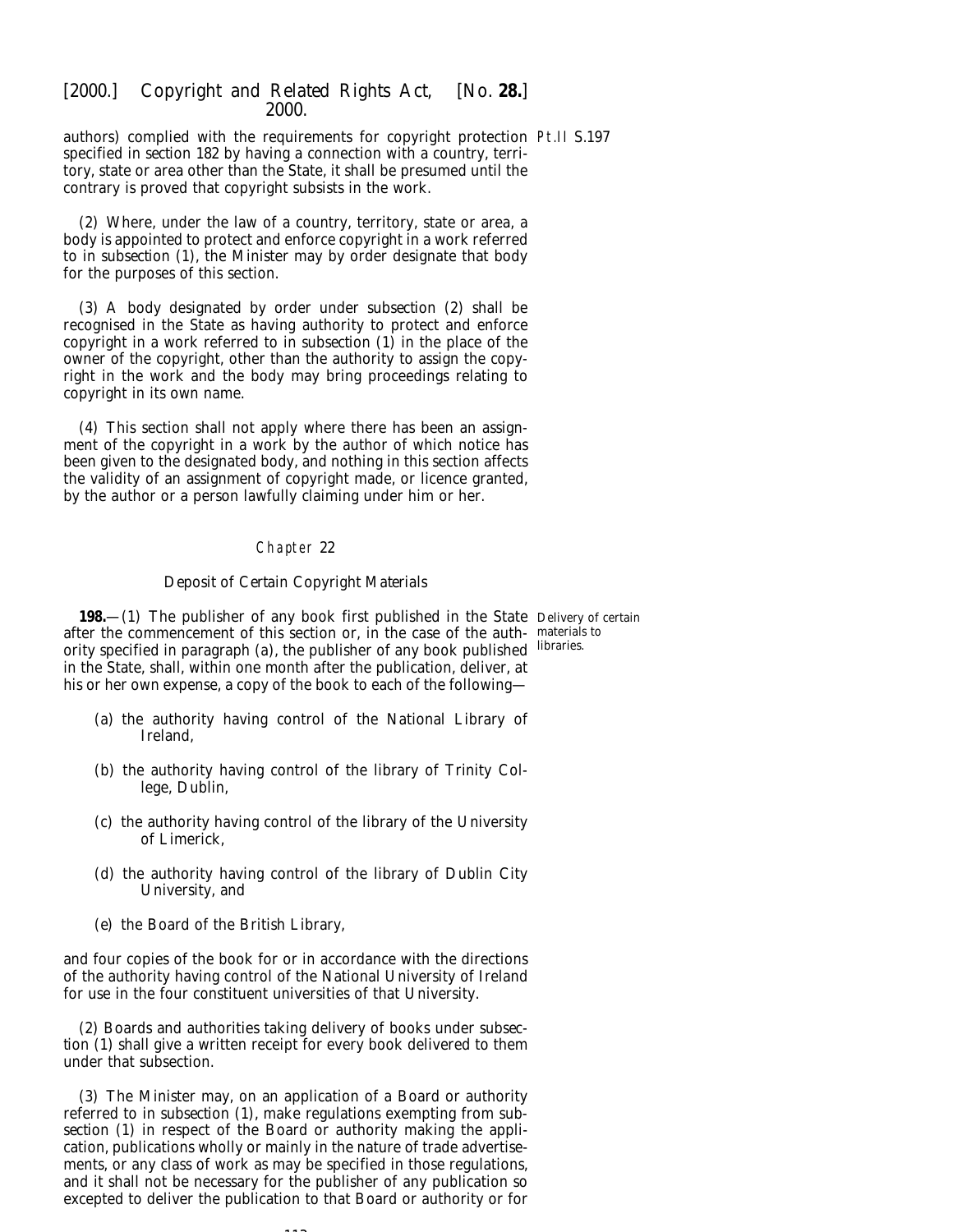Pt.II S.198 such Board or authority to give a receipt unless as respects any particular publication a written demand for the delivery of that work is made by the Board or authority concerned.

> (4) The Boards or authorities referred to in *subsection (1)* may, before delivery of a book is made under *subsection (1)*, request that a book be delivered in a particular form, being one of the forms in which the book is published and the publisher shall deliver it in the form requested.

> (5) The publisher of any book first published in the State after the commencement of this section shall, where a demand is made in writing by the authority having control of each of the following libraries—

- (*a*) the Bodleian Library, Oxford,
- (*b*) the University Library, Cambridge,
- (*c*) the National Library of Scotland, and
- (*d*) the National Library of Wales,

before the expiration of 12 months after the book is published, deliver within one month after receipt of that written demand or, where the demand was so made before the book was published, within one month after publication, to an address in Dublin named in the demand a copy of that book for, or in accordance with the directions of, that authority.

(6) In the case of an encyclopaedia, newspaper, review, magazine or work published in a series of numbers or parts, the written demand referred to in *subsection (5)* may include all numbers or parts of the work which may subsequently be published.

(7) A copy of a book delivered to the authority having control of the National Library of Ireland or the Board of the British Library pursuant to this section shall be a copy of the whole book with all maps and illustrations belonging to that book and, subject to *subsection (4)*, finished in the same manner as the copy in that form which is superior in quality to any other copy in that form of the book available.

(8) A copy of a book delivered to any of the authorities referred to in this section, other than those referred to in *subsection (7)*, pursuant to this section, shall be in the form specified by the Board or authority, which shall be one of the forms in which the book has been published, and shall be in like condition as that form of the book.

(9) Where a publisher fails to comply with this section he or she shall be guilty of an offence and shall be liable on summary conviction to a fine not exceeding £500 and in addition the person shall be liable to be ordered to comply with this section.

(10) For the purposes of this section, ''book'' includes every part or division of a book, pamphlet, sheet of letterpress, sheet of music, map, plan, chart or table separately published, but shall not include any second or subsequent edition of a book unless such edition contains additions or alterations either in the letterpress or in the maps, plans, prints or other engravings belonging thereto.

(11) Where a copy of a book requested under *subsection (1)* is delivered in a form other than an electronic form, the Board or other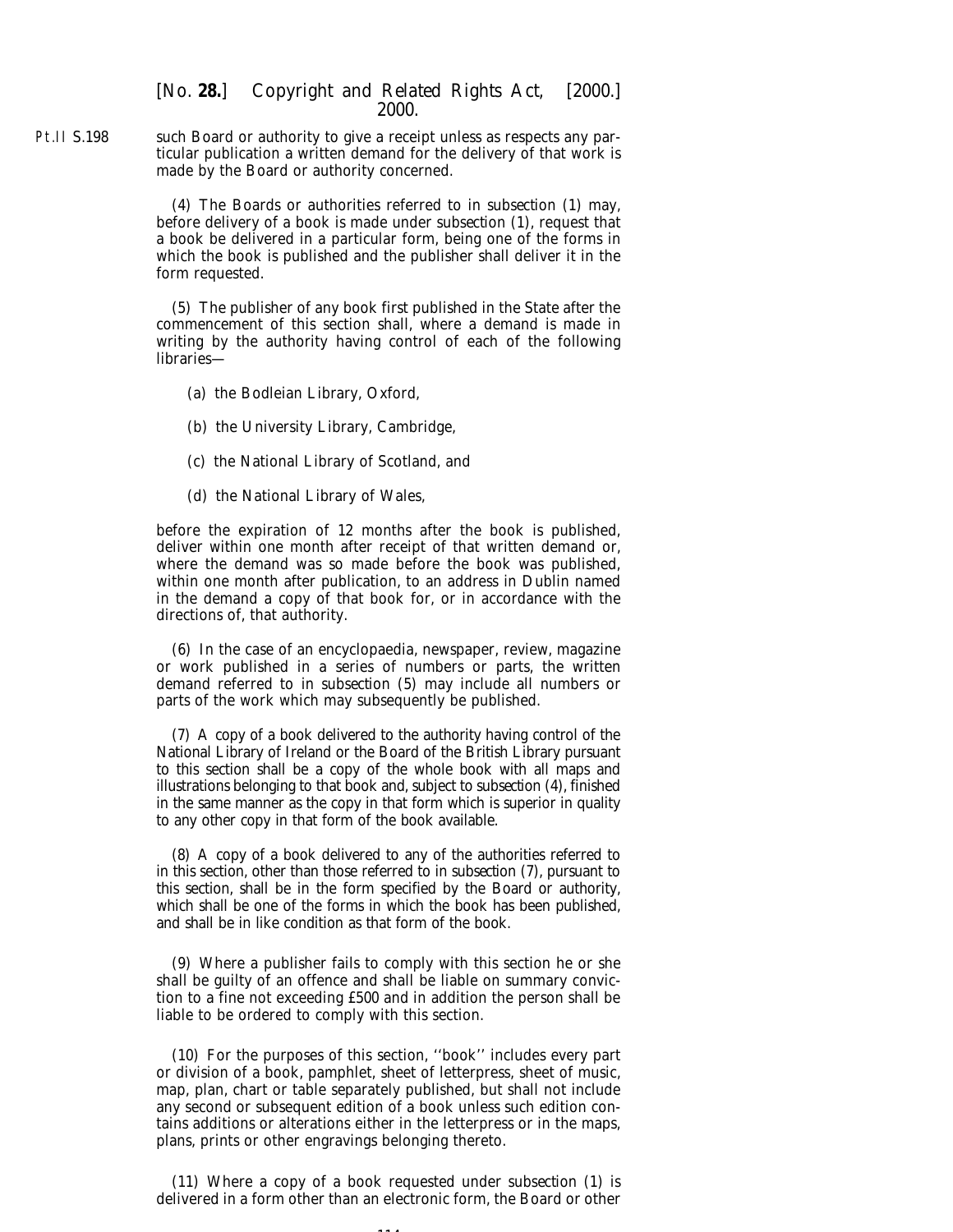authorities referred to in *subsection (1)* may request, in addition to Pt.II S.198 that copy, a copy in an electronic form readable by means of an electronic retrieval system and on such request being made a copy in electronic form shall be delivered by the publisher to the Board or authority concerned.

(12) For the purposes of this section, ''publication'', in relation to a book—

- (*a*) means the issue of copies to the public, and
- (*b*) includes its making available to the public by means of an electronic retrieval system,

and related expressions shall be construed accordingly.

### Chapter 23

## *Amendment of National Cultural Institutions Act, 1997, and Miscellaneous Repeals*

**199.**—(1) Sections 65 and 66 of the National Cultural Institutions Amendment of Act, 1997, are hereby amended by the substitution of the following sections 65 and 66 sections therefor:

of the National Cultural Institutions Act, 1997.

 $(65,-(1)$  Subject to the provisions of this section, the publisher of any material to which this section applies shall, within one month or such longer period as the authority having control of the National Library of Ireland may allow after its publication, deliver at his or her own expense, a copy of the material to that authority and the authority shall give a written receipt to the publisher for any and all such material delivered to them.

(2) The publisher of material to which this section applies that relates wholly or mainly to Ireland shall, if a written demand for any such material is made by the authority referred to in *subsection (1)* not later than 12 months after its publication, deliver a copy of the material to that authority within one month after receipt of the demand or, if the demand was made before its publication, within one month or such longer period as the authority may in any particular case allow after its publication.

(3) The Minister, following consultation with the Minister for Enterprise, Trade and Employment, may make such regulations as he or she considers appropriate in relation to the quality and format of material to which this section applies in cases where the copies of such material are not of uniform quality or can be published in different formats.

(4) Where a publisher fails to comply with this section, he or she shall be guilty of an offence and shall be liable on summary conviction to a fine not exceeding £500 and to pay such sum not exceeding the value of the material as the court may decide which shall be paid to the trustees or authority to whom the material should have been delivered.

(5) In this section:

'material to which this section applies' means material that is of such class as may be specified in regulations made by the Minister, following consultation with the Minister for Enterprise, Trade and Employment, and in this definition, 'material' includes any engraving, photograph, text of a play, cinematograph film, microfilm, video recording,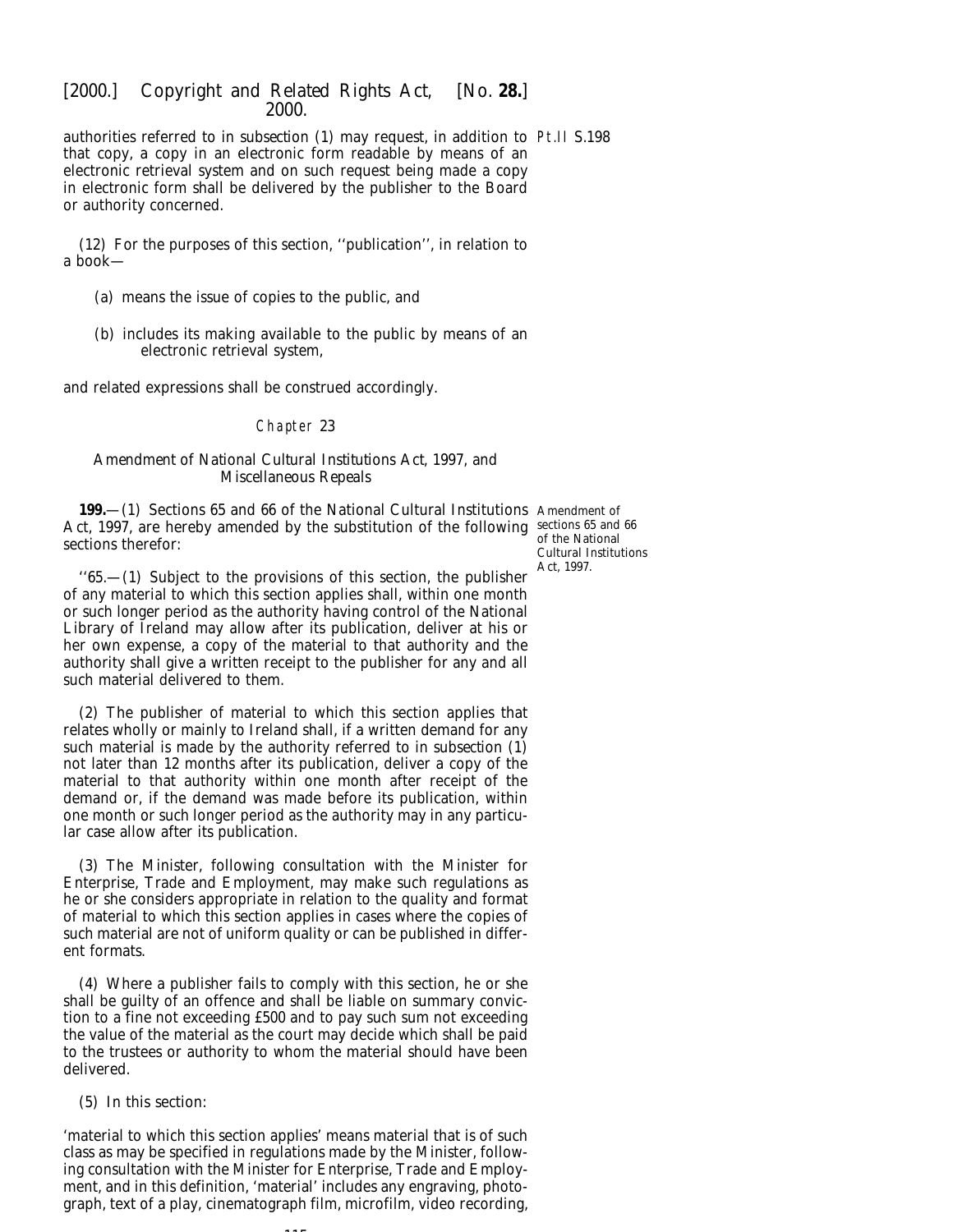Pt.II S.199 sound recording, record, diskette, magnetic tape, compact disc, or other thing on or in which works or information or the representations thereof is written, recorded, stored or reproduced but does not include local records or local archives within the meaning, in each case, of section 65 of the Local Government Act, 1994, or books within the meaning of *section 198* of the *Copyright and Related Rights Act, 2000*;

> 'publisher', for the purposes of this section, means a person who issues to the public, or makes available to the public by means of an electronic retrieval system, material to which this section applies;

> 'work', for the purposes of this section, has the meaning assigned to it by *section 2* of the *Copyright and Related Rights Act, 2000*.

> (6) This section shall apply only to material concerned substantially or primarily with Ireland. In cases of doubt, the certification of the Minister to the effect that material is concerned substantially or primarily with Ireland shall satisfy the requirements of this subsection.

> (7) The Minister, following consultation with the Minister for Enterprise, Trade and Employment, may by order apply this section, with such modifications and adaptations as he or she considers necessary, to one or more of the institutions or bodies referred to in *section 198* of the *Copyright and Related Rights Act, 2000*.

> (8) Section 6 of the Dublin City University Act, 1989, and section 7 of the University of Limerick Act, 1989, are hereby repealed.''.

### Chapter 24

# *Copyright: Legal Tender*

Copyright in Irish legal tender notes, euro notes, consolidated bank notes and in Irish and euro coins.

**200.**—(1) Notwithstanding anything contained in this Part and subject to *subsection (2)*, the copyright in legal tender notes issued, whether before or after the commencement of this section, by the Central Bank of Ireland (in this section referred to as ''the Bank'') or issued before such commencement by the Currency Commission, shall be perpetual and vests in the Bank.

(2) This Part is without prejudice to the copyright of the European Central Bank in legal tender notes denominated in the euro unit.

(3) Notwithstanding anything contained in this Part, the copyright in consolidated bank notes issued before the commencement of this section by the Bank or by the Currency Commission shall be perpetual and vests in the Bank.

(4) Notwithstanding anything contained in this Part, the copyright in coins issued under the Coinage Act, 1926, gold coins issued under the Currency Act, 1927, coins issued under the Coinage Act, 1950, and coins issued under the Decimal Currency Acts, 1969 to 1990, and the copyright in the artistic work defining the design of any such coin shall be perpetual and vests in the Minister for Finance.

(5) (*a*) This Part is without prejudice to the copyright of the European Community in the common face of coins denominated in euro or in cent, and in the artistic work defining the design of any such face, or to the assignment of that copyright by the Commission of the European Communities on behalf of the European Community.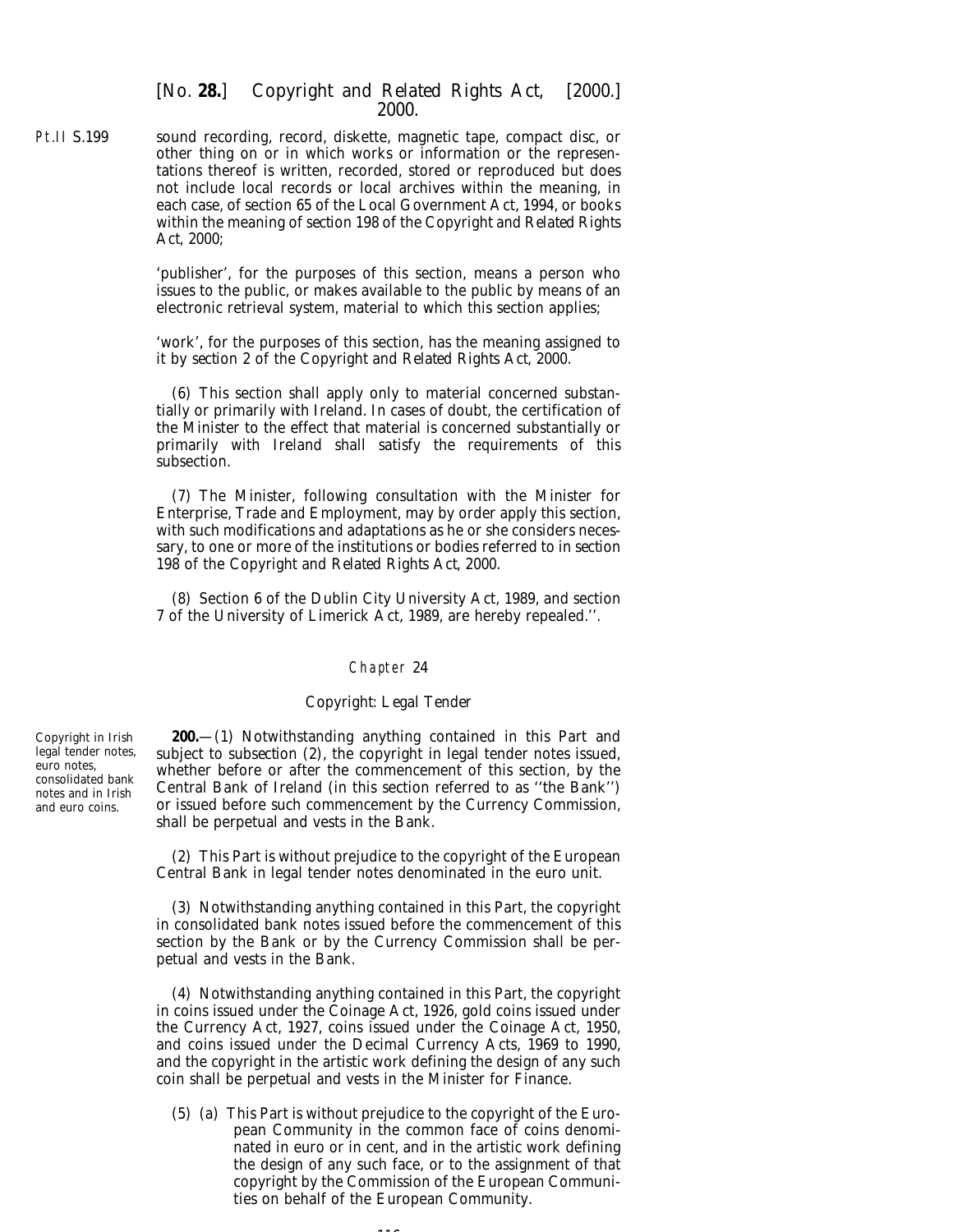- (*b*) Notwithstanding anything contained in this Part, the copy-Pt.II S.200 right in the national face of coins issued under section 11 of the Economic and Monetary Union Act, 1998, and the copyright in the artistic work defining the design of any such face shall be perpetual and vests in the Minister for Finance.
- (*c*) Notwithstanding anything contained in this Part, the copyright in all coins issued under Part III of the Economic and Monetary Union Act, 1998, and the copyright in the artistic work defining the design of any such coin shall be perpetual and vests in the Minister for Finance.

(6) In the application of *section 37(3)* to any legal tender note or consolidated bank note or any coin to which this section applies, references in that subsection to the work as a whole or to any substantial part thereof shall be construed as references to the note or coin as a whole or to any part thereof.

(7) *Chapter 6* of this Part shall not apply in relation to the copyrights referred to in this section.

(8) Coins to which this section applies and the artistic work defining the design of any such coin shall be deemed, for the purposes of section 172 of the Act of 1927, not to be designs.

(9) This section applies to coins issued under the Coinage Act, 1926, gold coins issued under the Currency Act, 1927, coins issued under the Coinage Act, 1950, coins issued under the Decimal Currency Acts, 1969 to 1990, and coins issued under the Economic and Monetary Union Act, 1998.

## Chapter 25

## *Disposal of Certain Books*

**201.**—Notwithstanding anything contained in the King's Inns Disposal of books Library Act, 1945, or the enactments referred to in that Act or the of King's Inns Copyright Act, 1801, or the Copyright Act, 1836, the Benchers of the Library, Dublin. Honorable Society of King's Inns may sell or exchange any of the books of the King's Inns Library, Dublin, whether acquired before or after the commencement of this section.

### PART III

### Rights in Performances

### Chapter 1

# *Performers' Rights*

**202.**—(1) In *Parts III* and *IV*, ''performance'' means a performance Interpretation.of any actors, singers, musicians, dancers or other persons who act, sing, deliver, declaim, play in, interpret or otherwise perform literary, dramatic, musical or artistic works or expressions of works of folklore, which is a live performance given by one or more individuals, and shall include a performance of a variety act or any similar presentation.

(2) A performance of a literary work includes a reading or recitation.

--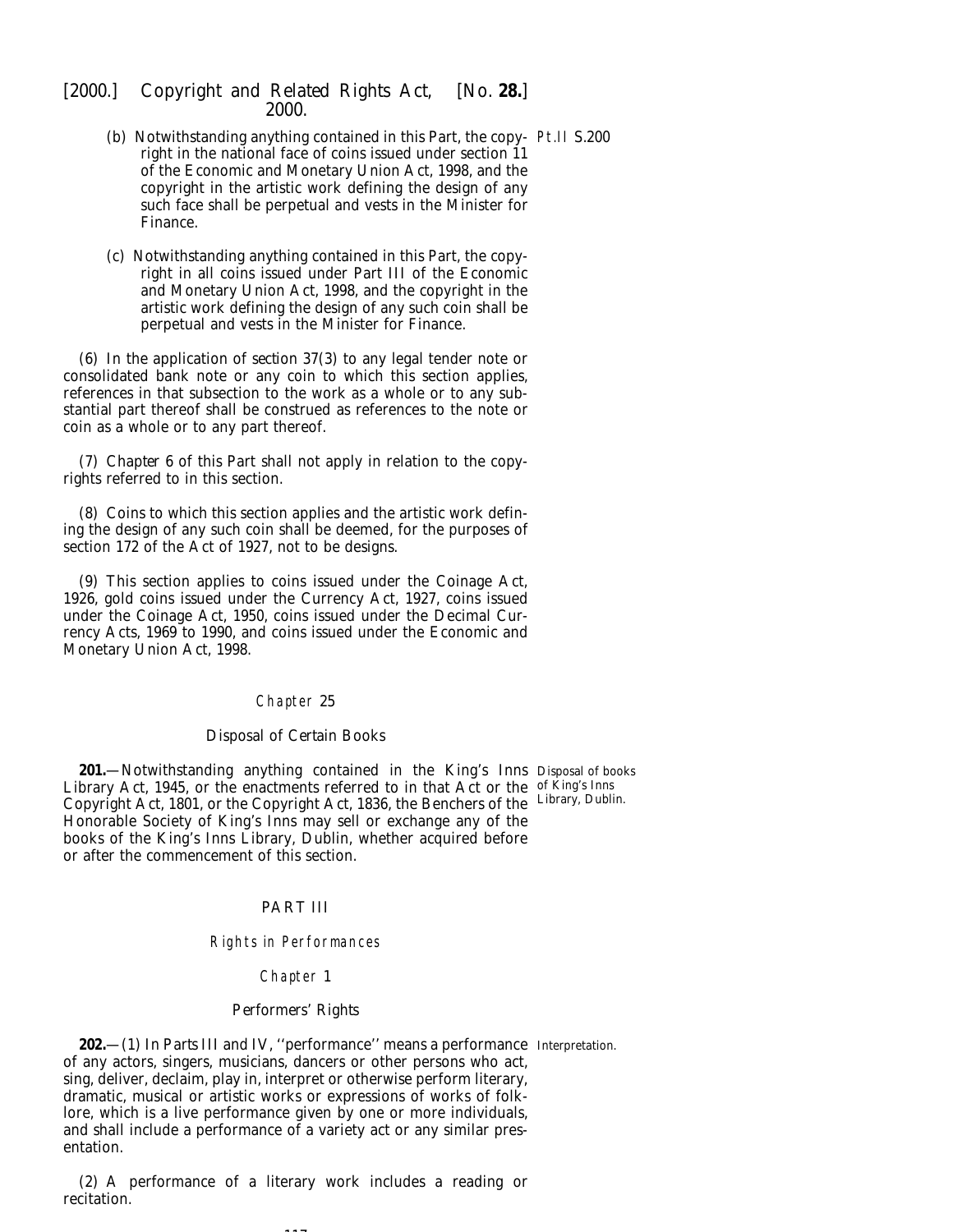Pt.III S.202 (3) A performance of a dramatic work includes a choreographic work or a work of mime.

> (4) In *Parts III* and *IV*, ''recording'', in relation to a performance, means any fixation—

- (*a*) made directly or indirectly from the live performance,
- (*b*) made from a broadcast of, or cable programme including, the performance, or
- (*c*) made directly or indirectly from another recording of the performance.
- (5) The rights conferred by *Parts III* and *IV* are independent of—
	- (*a*) the copyright in, or the rights conferred by *Chapter 7* of *Part II* relating to, any work performed or any fixation of, or broadcast or cable programme including, the performance, and
	- (*b*) other rights or obligations arising otherwise than under *Parts III* and *IV*.

Performers' rights: general. **203.**—(1) A performer has the exclusive right to authorise or prohibit—

- (*a*) the making of a recording of the whole or any substantial part of a qualifying performance directly from the live performance,
- (*b*) the broadcasting live, or including live in a cable programme service, of the whole or any substantial part of a qualifying performance, or
- (*c*) the making of a recording of the whole or any substantial part of a qualifying performance directly from a broadcast of, or cable programme including, the live performance.

(2) The rights of a performer conferred by this section are infringed by a person who, without the consent of the performer, undertakes or authorises another to undertake any of the acts referred to in *subsection (1)*.

(3) The rights of a performer conferred by this section are not infringed by the making of a recording referred to in *subsection (1)(c)* by a person for his or her private and domestic use.

(4) Where a recording, which would otherwise be an illicit recording, is made under this section but is subsequently sold, rented or lent, or offered or exposed for sale, rental or loan, or otherwise made available to the public, it shall be treated as an illicit recording for those purposes and for all subsequent purposes.

(5) In an action for infringement of the rights of a performer brought under this section, damages shall not be awarded against a defendant who shows that at the time of the infringement he or she did not know and had no reason to believe that consent had not been given.

118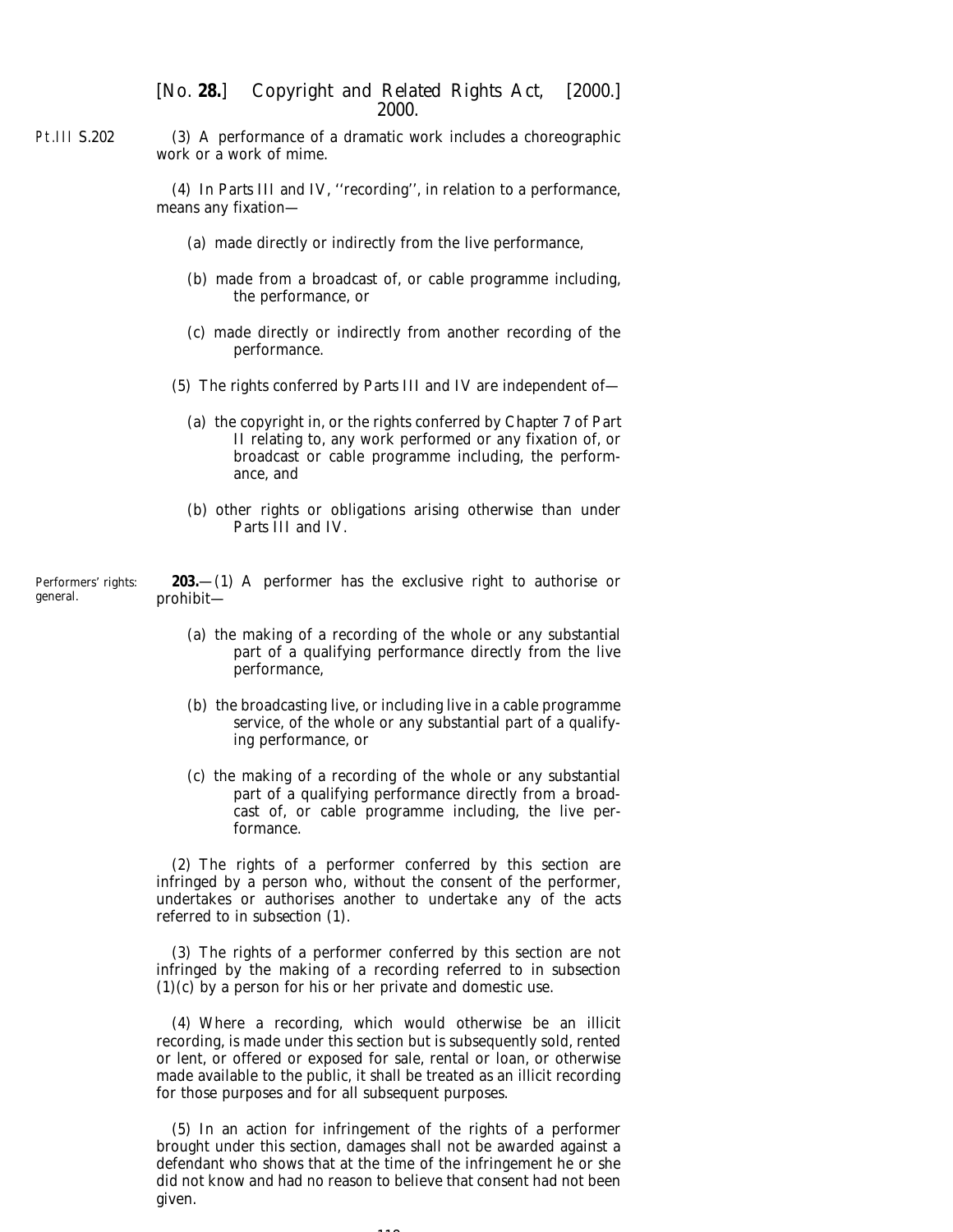**204.**—(1) A performer has the exclusive right to authorise or pro-Pt.III hibit the making of a copy of a recording of the whole or any substan-Reproduction right tial part of a qualifying performance and it is immaterial whether the of performer. copy is made directly or indirectly.

(2) There shall be a right of a performer conferred by this section which shall be known and in this Part referred to as the ''reproduction right''.

(3) The reproduction right is infringed by a person who, without the consent of the performer, undertakes or authorises another to undertake the act referred to in *subsection (1)*.

(4) The reproduction right is not infringed by the making of a copy referred to in *subsection (3)* by a person for his or her private and domestic use.

(5) Where a copy, which would otherwise be an illicit recording is made under this section but is subsequently sold, rented or lent, or offered or exposed for sale, rental or loan, or otherwise made available to the public, it shall be treated as an illicit recording for those purposes and for all subsequent purposes.

(6) For the purposes of *Parts III* and *IV*, references to the making of a copy of a recording or to copying shall include the making of a temporary or permanent copy of a recording and the storing of a recording in any medium.

**205.**—(1) Subject to *subsection (2)*, a performer has the exclusive Making available to right to authorise or prohibit the making available to the public of public copies of copies of a recording of the whole or any substantial part of a qualifying performance and it is immaterial whether the copy is made  $_{\text{performar}}^{\text{qualitying}}$ directly or indirectly. performances.

(2) Where a copy of a sound recording is—

(*a*) played in public, or

(*b*) included in a broadcast or cable programme service,

the right conferred by this section shall be deemed to be satisfied by the payment of equitable remuneration as specified in *section 208*.

(3) A reference in *Parts III* and *IV* to the making available to the public of copies of a recording shall include the making available to the public of the original recording of the live performance.

(4) There shall be a right conferred by this section which shall be known and in *Parts III* and *IV* referred to as the ''making available right''.

(5) A reference in *Parts III* and *IV* to the making available to the public of copies of a recording of a qualifying performance shall include—

(*a*) making available to the public of copies of a recording, by wire or wireless means, in such a way that members of the public may access the recording from a place and at a time individually chosen by them, including the making available of copies of recordings through the Internet,

(*b*) showing or playing a copy of the recording in public,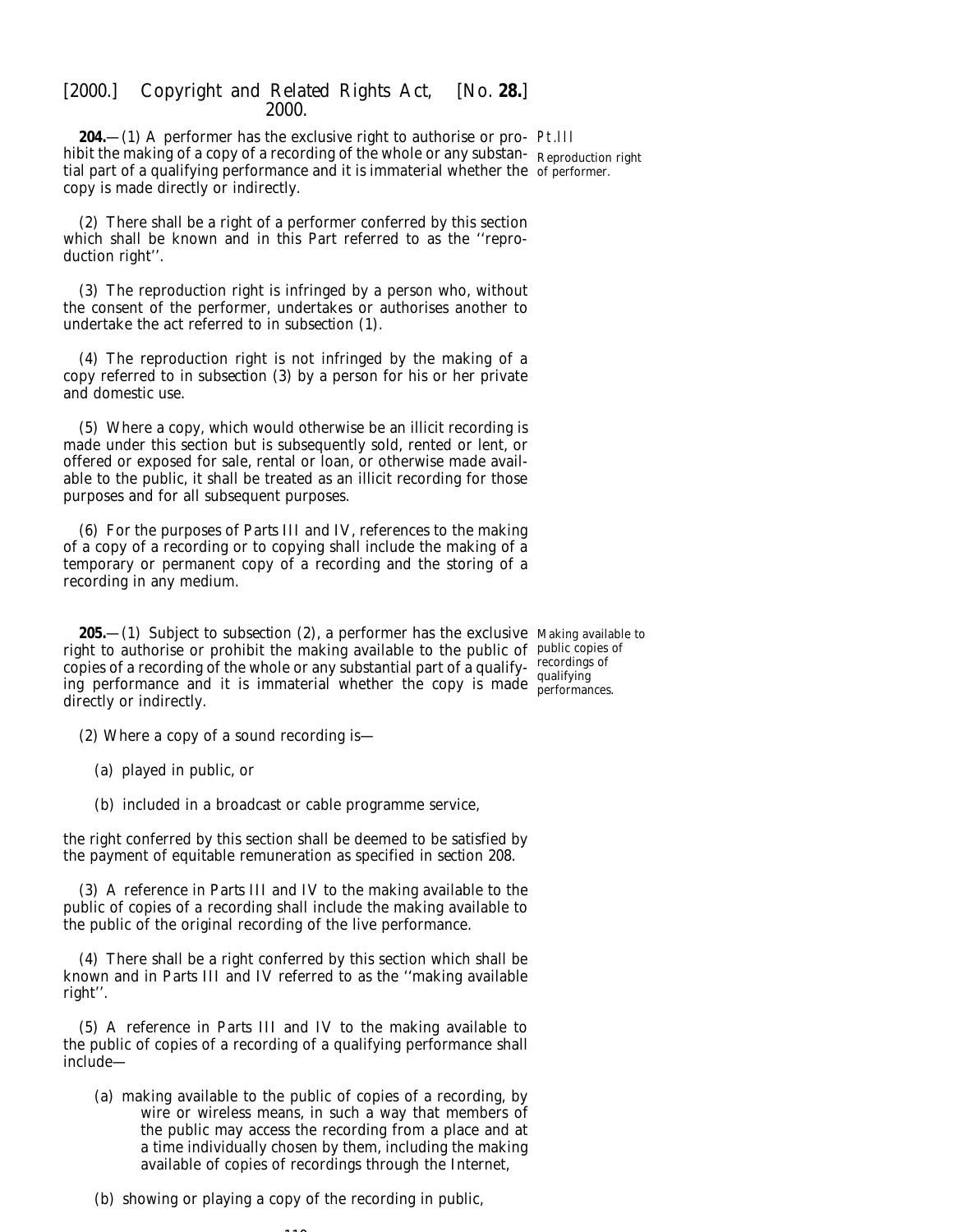- Pt.III S.205 (*c*) broadcasting a copy of the recording,
	- (*d*) including a copy of the recording in a cable programme service,
	- (*e*) issuing copies of the recording to the public,
	- (*f*) renting copies of the recording, or
	- (*g*) lending copies of the recording without the payment of remuneration to the rightsowner.

(6) The making available right is infringed by a person who, without the consent of the performer, undertakes or authorises another to undertake any of the acts referred to in *subsection (5)*.

(7) Subject to *subsection (8)*, the provision of facilities for enabling the making available to the public of copies of a recording of a performance shall not of itself constitute an act of making available to the public of copies of the recording.

(8) Without prejudice to *subsection (7)*, where a person who provides facilities referred to in that subsection is notified by the rightsowner that those facilities are being used to infringe any of the rights conferred by *Parts III* and *IV* and that person fails to remove that infringing material as soon as is practicable thereafter, that person shall also be liable for the infringement.

(9) Without prejudice to *subsection (8)*, the Minister may prescribe the form of the notice to be given under that subsection and the form shall specify—

- (*a*) the name and address of the person claiming to be the owner of the rights in the recording concerned,
- (*b*) the grounds that the person requesting the removal of material has for such removal, and
- (*c*) a list of the material which is to be removed.

(10) Where the making available right is infringed by a copy of a recording being played or shown in public, by means of apparatus for receiving sounds, images or data or any combination of sounds, images or data, or the representations thereof, conveyed by any means, the person by whom sounds, images or data or any combination of sounds, images or data, or the representations thereof, are sent shall not be regarded as liable for the infringement.

| Distribution right of | <b>206</b> —(1) References in <i>Parts III</i> and <i>IV</i> to the issue of copies                                                                                                                                  |
|-----------------------|----------------------------------------------------------------------------------------------------------------------------------------------------------------------------------------------------------------------|
| performers.           | of a recording to the public shall be construed as including—                                                                                                                                                        |
|                       | (a) the act of putting into circulation in a Member State of the<br>EEA copies of a recording not previously put into circu-<br>lation in a Member State of the EEA by or with the con-<br>sent of the performer, or |

(*b*) the act of putting into circulation outside the Member States of the EEA copies of a recording not previously put into circulation in a Member State of the EEA or elsewhere.

(2) Without prejudice to the rental right or the lending right, references in this Part to the issue of copies of a recording to the public shall not include—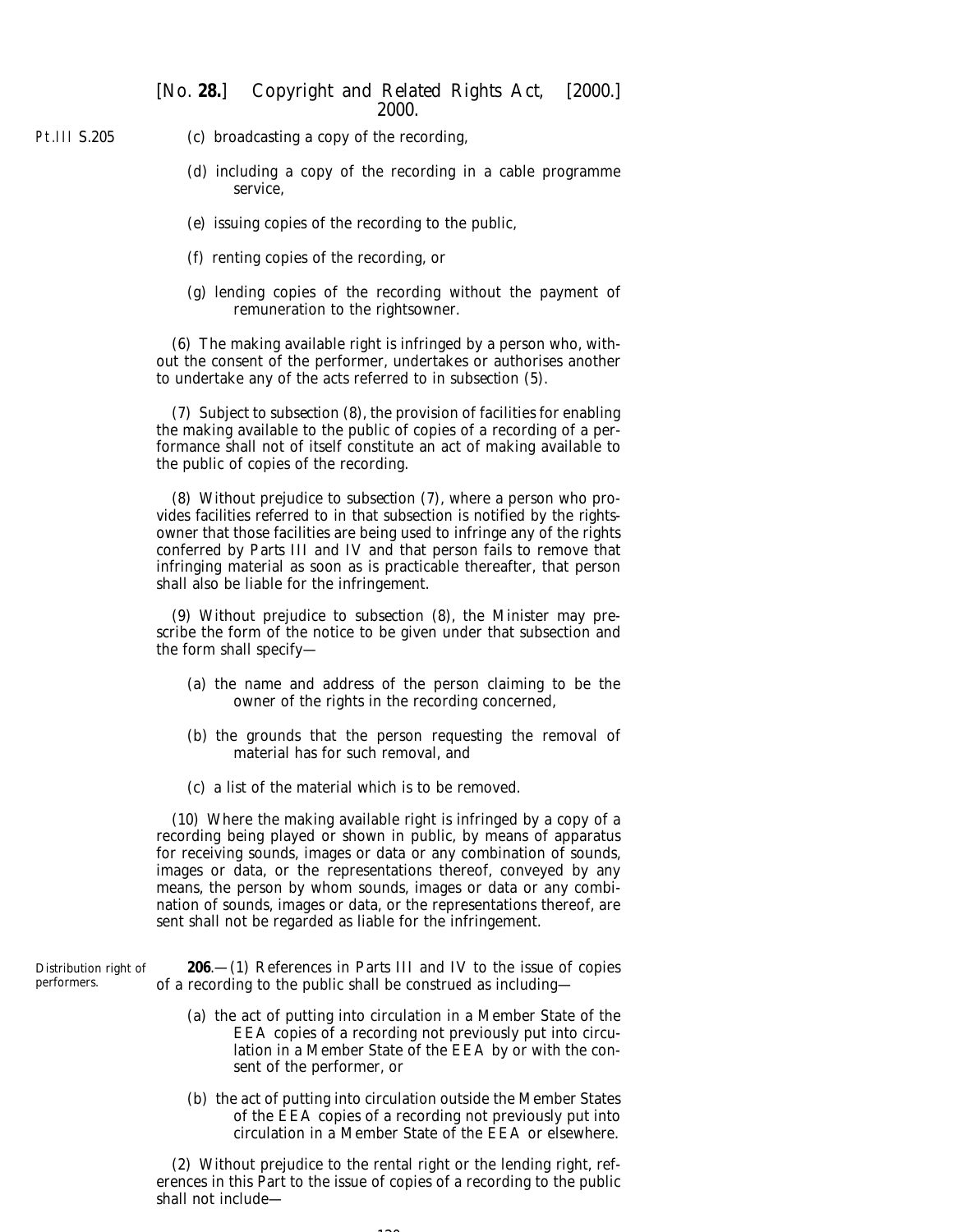- (*a*) any subsequent circulation of copies of a recording pre-Pt.III S.206 viously put into circulation, or
- (*b*) any subsequent importation of such copies of a recording into the State or any other Member State of the EEA,

except in so far as *subsection (1)(a)* applies to putting into circulation in the Member States of the EEA copies of a recording previously put into circulation outside the Member States of the EEA.

(3) A reference in this section to circulation shall include sale, rental or loan.

(4) A performer has the exclusive right to authorise or prohibit the issue of copies of a recording to the public of the whole or any substantial part of a qualifying performance.

(5) There shall be a right conferred by this section which shall be known and in this Part referred to as the ''distribution right''.

(6) The distribution right is infringed by a person who, without the consent of the performer, undertakes or authorises another to undertake the acts referred to in *subsection (4)*.

**207.**—(1) References in *Parts III* and *IV* to "rental" or "lending" Rental and lending shall not be construed as including the making available to the public right of performer.of copies of a recording for the purposes of—

- (*a*) playing or showing in public, broadcasting or inclusion in a cable programme service,
- (*b*) exhibiting in public, or
- (*c*) on the spot reference use.

(2) A performer has the exclusive right to authorise or prohibit the rental or lending of copies of a recording of the whole or any substantial part of his or her qualifying performance.

- (3) (*a*) There shall be a right of the performer to authorise or prohibit the rental of copies of a recording which shall be known and in *Parts III* and *IV* referred to as the ''rental right''.
	- (*b*) There shall be a right of the performer to authorise or prohibit the lending of copies of a recording which shall be known and in *Parts III* and *IV* referred to as the ''lending right''.

(4) The rental right is infringed by a person who, without the consent of the performer, rents or authorises another to rent copies of a recording of the whole or any substantial part of a qualifying performance.

(5) The lending right is infringed by a person who, without the consent of the performer, lends or authorises another to lend copies of a recording of the whole or any substantial part of a qualifying performance.

- (6) In *Parts III* and *IV*, and subject to *subsections (7)* and *(8)*
	- (*a*) ''rental'' means making a copy of a recording available for use on terms that it will or may be returned after a limited period of time, for direct or indirect economic or commercial advantage;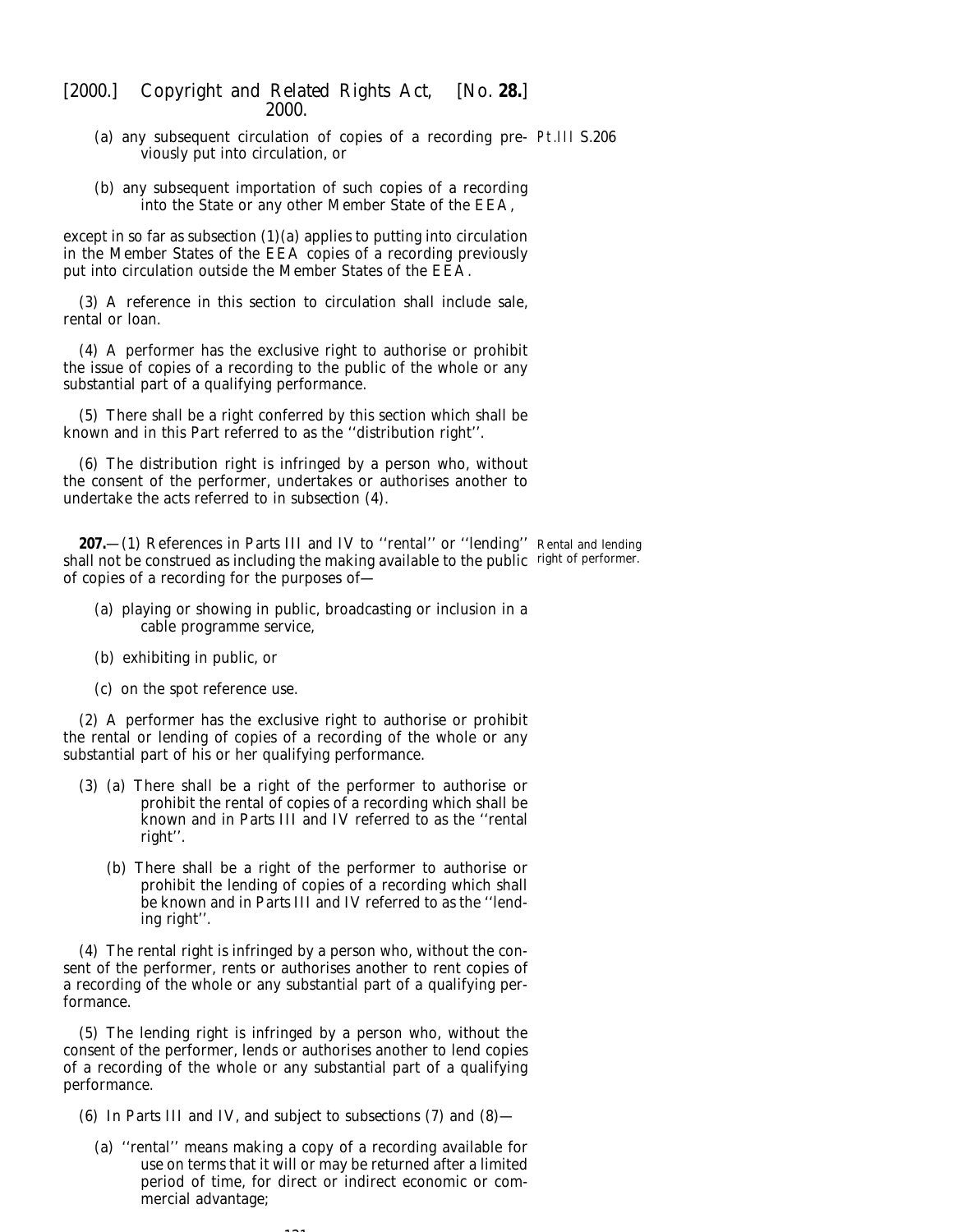Pt.III S.207

(*b*) ''lending'' means making a copy of a recording available for use on terms that it will or may be returned after a limited period of time, otherwise than for direct or indirect economic or commercial advantage, through an establishment to which members of the public have access.

(7) The making of a copy of a recording available between establishments to which members of the public have access shall not infringe any of the rights conferred by *Parts III* and *IV*.

(8) Where lending by an establishment to which members of the public have access gives rise to a payment, the amount of which does not exceed what is necessary to cover the operating costs of the establishment, there is no direct or indirect economic or commercial advantage for the purposes of this section.

Right to equitable remuneration for exploitation of sound recording.

**208.**—(1) A performer has a right to equitable remuneration from the owner of the copyright in a sound recording where the sound recording of the whole or any substantial part of a qualifying performance which has been made available to the public for commercial purposes is—

- (*a*) played in public, or
- (*b*) included in a broadcast or cable programme service.

(2) A performer shall not assign the right to equitable remuneration under this section except to a collecting society for the purpose of enabling the collecting society to exercise that right on his or her behalf.

(3) The right to equitable remuneration is transmissible by testamentary disposition or by operation of law, as personal or moveable property, and it may be assigned or further transmitted, including by assignment, by any person who legally acquires the right.

(4) Subject to *subsections (5)* to *(9)*, the amount of equitable remuneration payable under this section is that which has been agreed by or on behalf of the persons by and to whom it is payable.

(5) In default of agreement as to the amount of equitable remuneration payable, the person by or to whom it is payable may apply to the Controller for an order under *subsection (8)*.

(6) Subject to *subsection (7)*, a person to or by whom equitable remuneration is payable may also apply to the Controller—

- (*a*) to vary any agreement as to the amount payable, or
- (*b*) to vary any previous determination of the Controller as to the amount payable.

(7) An application may not be made under *subsection (6)* within 12 months from the date of the previous determination except with the special leave of the Controller.

(8) On an application being made under this section, the Controller shall consider the matter and make such order as to the method of calculating and paying equitable remuneration as he or she may determine to be reasonable in the circumstances, having regard to the importance of the contribution of the performer to the sound recording.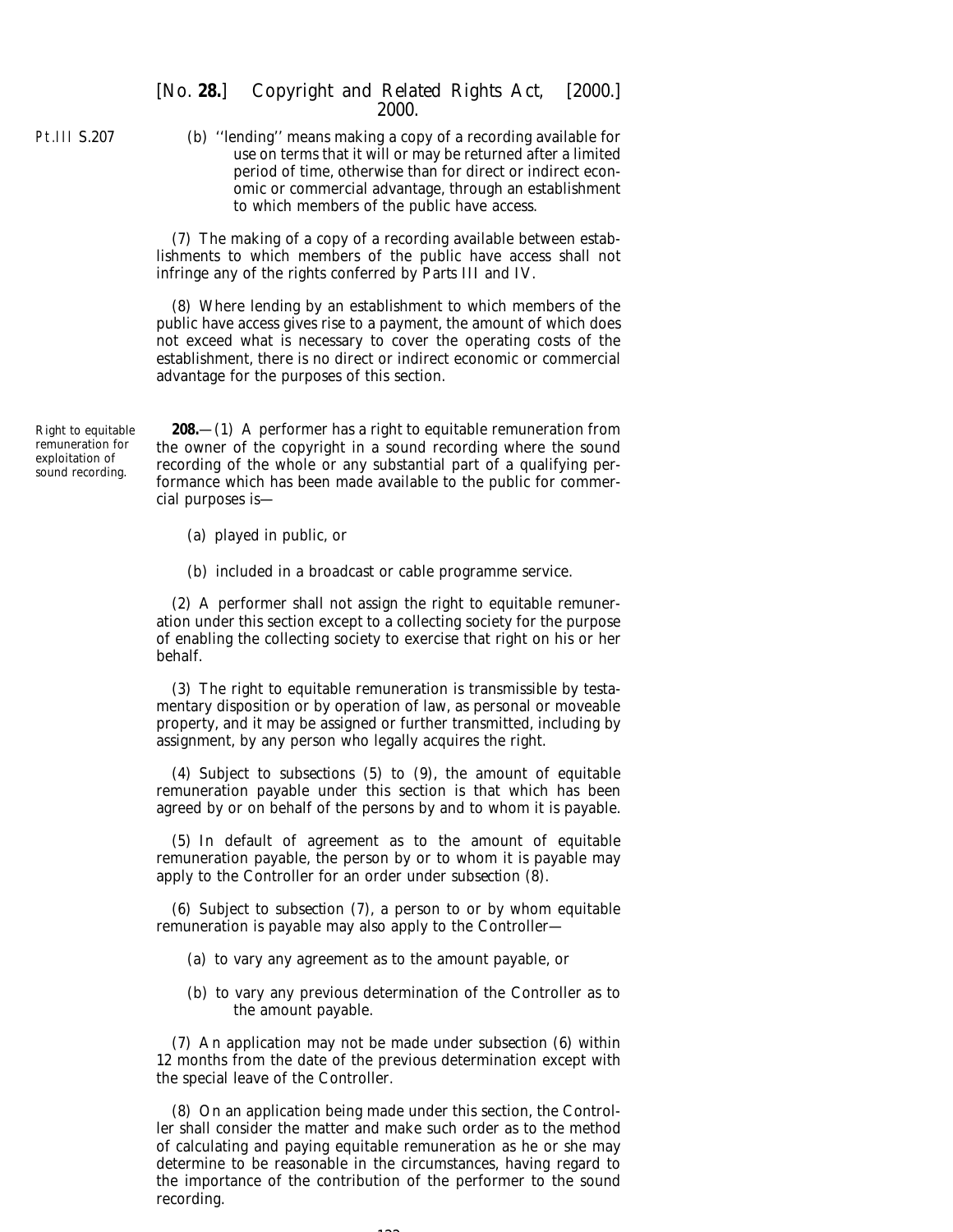(9) An order made under this section shall have effect from the Pt.III S.208 date on which it is made or such later date as may be specified by the Controller.

(10) An agreement as to the amount of equitable remuneration payable shall be void in so far as it purports—

- (*a*) to exclude or restrict the right to equitable remuneration conferred by this section,
- (*b*) to prevent a person questioning the amount of equitable remuneration, or
- (*c*) to restrict the powers of the Controller conferred by this section.

## Chapter 2

### *Infringement of Performers' Rights*

**209.**—A person infringes the rights of a performer conferred by Consent required section 203 where he or she, without the consent of the performer— for recording or live

- (*a*) shows or plays in public the whole or any substantial part of a qualifying performance, or
- (*b*) broadcasts or includes in a cable programme service the whole or any substantial part of a qualifying performance,

by means of a recording which was, and which that person knows or has reason to believe was, made without the consent of the performer.

**210.**—(1) In *Parts III* and *IV* ''illicit recording'', in relation to a Meaning of illicit performance, shall be construed in accordance with this section. recording.

(2) A recording of the whole or any substantial part of a performance shall be an illicit recording where the recording is made without the consent of the performer.

(3) A copy of a recording shall be an illicit recording where its making constitutes an infringement of a performer's property rights in the recording concerned.

(4) Subject to *subsection (5)*, a copy of a recording shall be an illicit recording where—

- (*a*) it has been or is to be imported into the State, and
- (*b*) its making in the State would have constituted an infringement of a performer's property rights in the recording concerned, or breach of an exclusive licence agreement relating to that recording.

(5) A copy of a recording which previously has been issued to the public in accordance with *section 206* in any other Member State of the EEA by, or with the consent of, the owner of the performers' property rights in the recording, shall not be deemed to be an illicit recording for the purposes of *subsection (4)*.

(6) A recording of the whole or any substantial part of a performance which is subject to an exclusive recording contract shall be an

transmission of performance.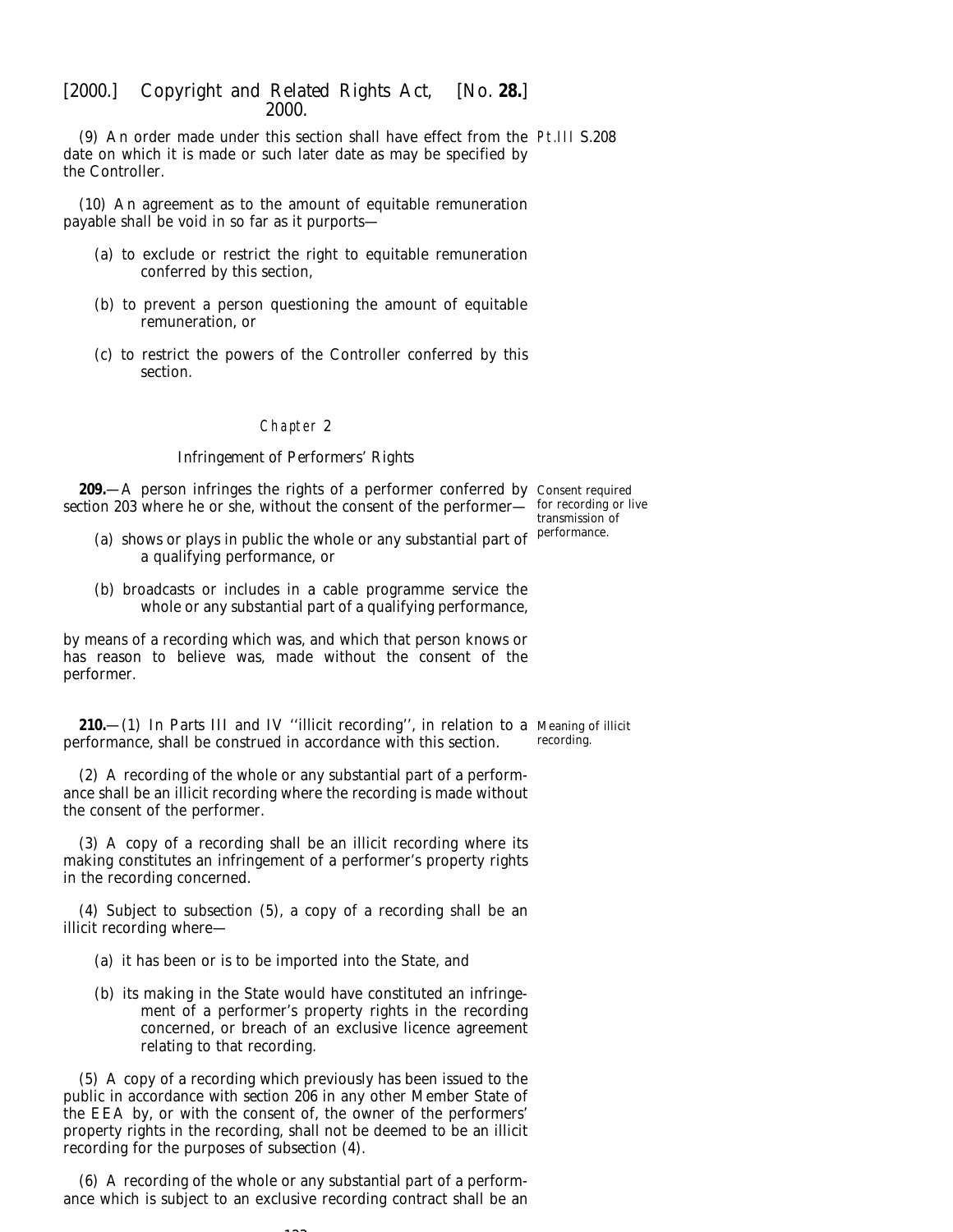Pt.III S.210 illicit recording where it is made, otherwise than for private and domestic use, without the consent of the person having recording rights or the consent of the performer.

> (7) For the purposes of *sections 258* and *260*, a recording shall be deemed to be an illicit recording where it is an illicit recording for the purposes referred to in *subsections (2)*, *(3)*, *(4)* and *(5)* of this section.

Presumptions. **211.**—Where in any proceedings for infringement of any right conferred by *Part III* or *Part IV* the question arises as to whether a recording is an illicit recording and it is shown that—

- (*a*) the recording is a recording of the performance concerned, and
- (*b*) rights conferred by *Parts III* and *IV* subsist or have subsisted at any time in the recording,

it shall be presumed until the contrary is proved that the recording was made at a time when such rights subsisted.

Secondary infringement: importing, possessing or dealing with illicit recordings.

**212.**—(1) A person infringes the rights of a performer conferred by *section 203* where he or she, without the consent of the performer—

- (*a*) sells, rents or lends, or offers or exposes for sale, rental or loan,
- (*b*) imports into the State, otherwise than for his or her private and domestic use,
- (*c*) in the course of a business, trade or profession, has in his or her possession, custody or control, or makes available to the public, or
- (*d*) otherwise than in the course of a business, trade or profession, makes available to the public to such an extent as to prejudice the interests of the performer,

a recording of a qualifying performance which is, and which he or she knows or has reason to believe is, an illicit recording.

(2) Where, in an action brought under this section for infringement of the rights of a performer, a defendant shows that the illicit recording was innocently acquired by him or her or his or her predecessor in title, the only remedy available against the defendant in respect of the infringement shall be an award of damages not exceeding a reasonable payment in respect of the act complained of.

(3) In *Parts III* and *IV* ''innocently acquired'' means that the person acquiring the recording did not know and had no reason to believe that it was an illicit recording.

Secondary infringement: providing means for making illicit recording.

**213.**—(1) A person infringes the rights of a performer conferred by *section 203* where he or she, without the consent of the performer—

- (*a*) makes,
- (*b*) sells, rents or lends, or offers or exposes for sale, rental or loan,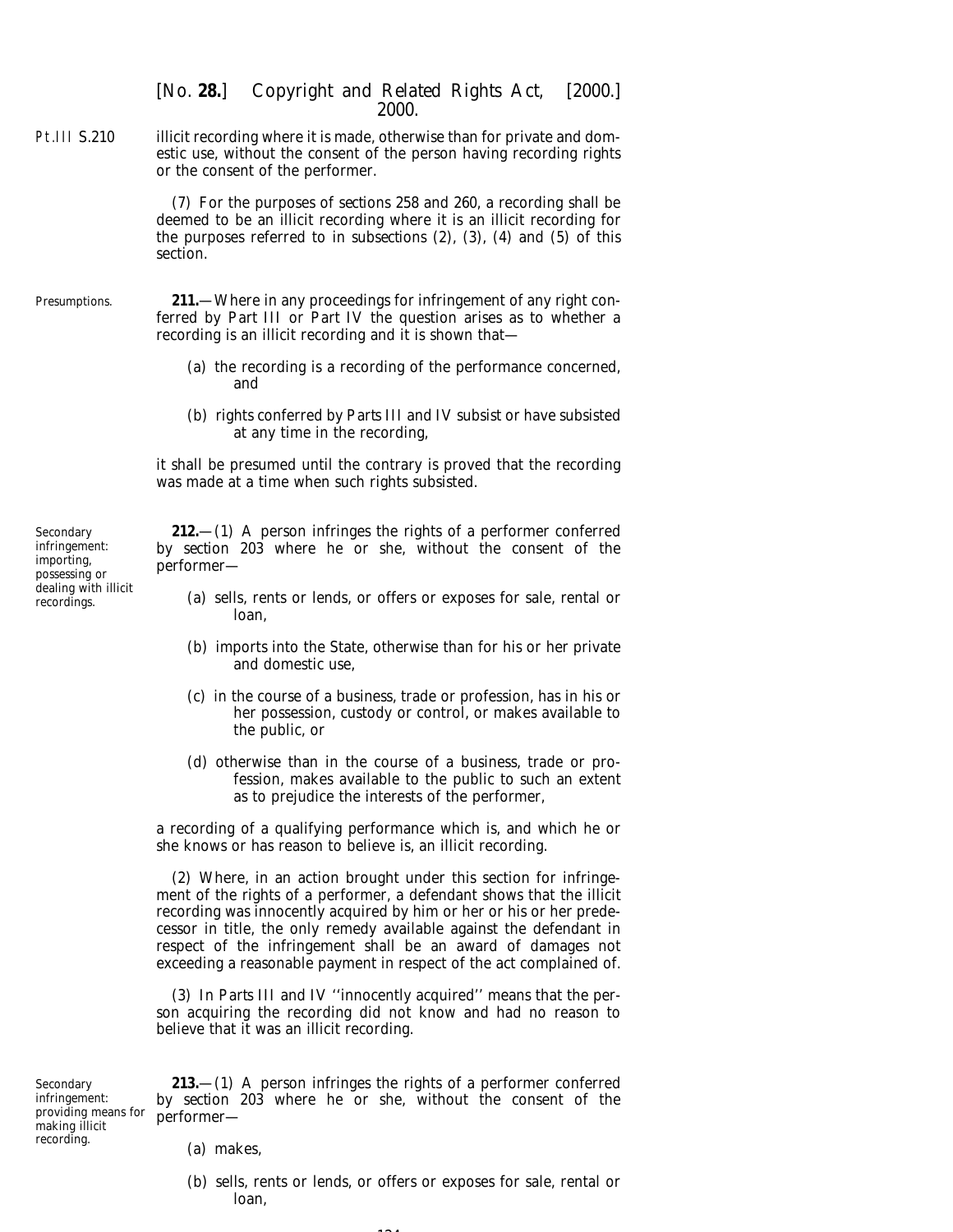(*c*) imports into the State, or

# Pt.III S.213

(*d*) has in his or her possession, custody or control,

an article specifically designed or adapted for making recordings of a performance, knowing or having reason to believe that it has been or is to be used to make illicit recordings.

**214.**—Where the rights of a performer conferred by this Part are Secondary infringed by a public performance of a recording of the performance, infringement: or by playing or showing the recording in public, by means of apparatus for—

apparatus for infringing performances.

- (*a*) playing sound recordings,
- (*b*) showing films, or
- (*c*) receiving sounds or images or any combination of sounds or images, or the representations thereof, conveyed by any means,

the following persons shall also be liable for the infringement—

- (i) a person who supplied the apparatus, or any substantial part thereof if, when he or she supplied the apparatus or part thereof—
	- (I) he or she knew or had reason to believe that the apparatus was likely to be used to infringe the rights of a performer conferred by this Part, or
	- (II) in the case of apparatus the normal use of which involves a public performance, playing or showing, he or she had reason to believe that it would be used to infringe the rights of a performer conferred by this Part;
- (ii) an owner or occupier of premises who gave permission for the apparatus to be brought onto the premises if, when the owner or occupier gave permission, he or she knew or had reason to believe that the apparatus was likely to be used to infringe the rights of a performer conferred by this Part; and
- (iii) a person who supplied a copy of a sound recording or film used to infringe the rights of a performer conferred by this Part if, when the person supplied it, he or she knew or had reason to believe that what was supplied, or a copy made directly or indirectly therefrom, was likely to be used to infringe the rights of a performer conferred by this Part.

### Chapter 3

### *Recording Rights*

**215.**—(1) In *Parts III* and *IV* an ''exclusive recording contract'' Interpretation.means a contract between a performer and another person under which that person is entitled to the exclusion of all other persons (including the performer) to make recordings of one or more of that performer's performances with a view to their commercial exploitation.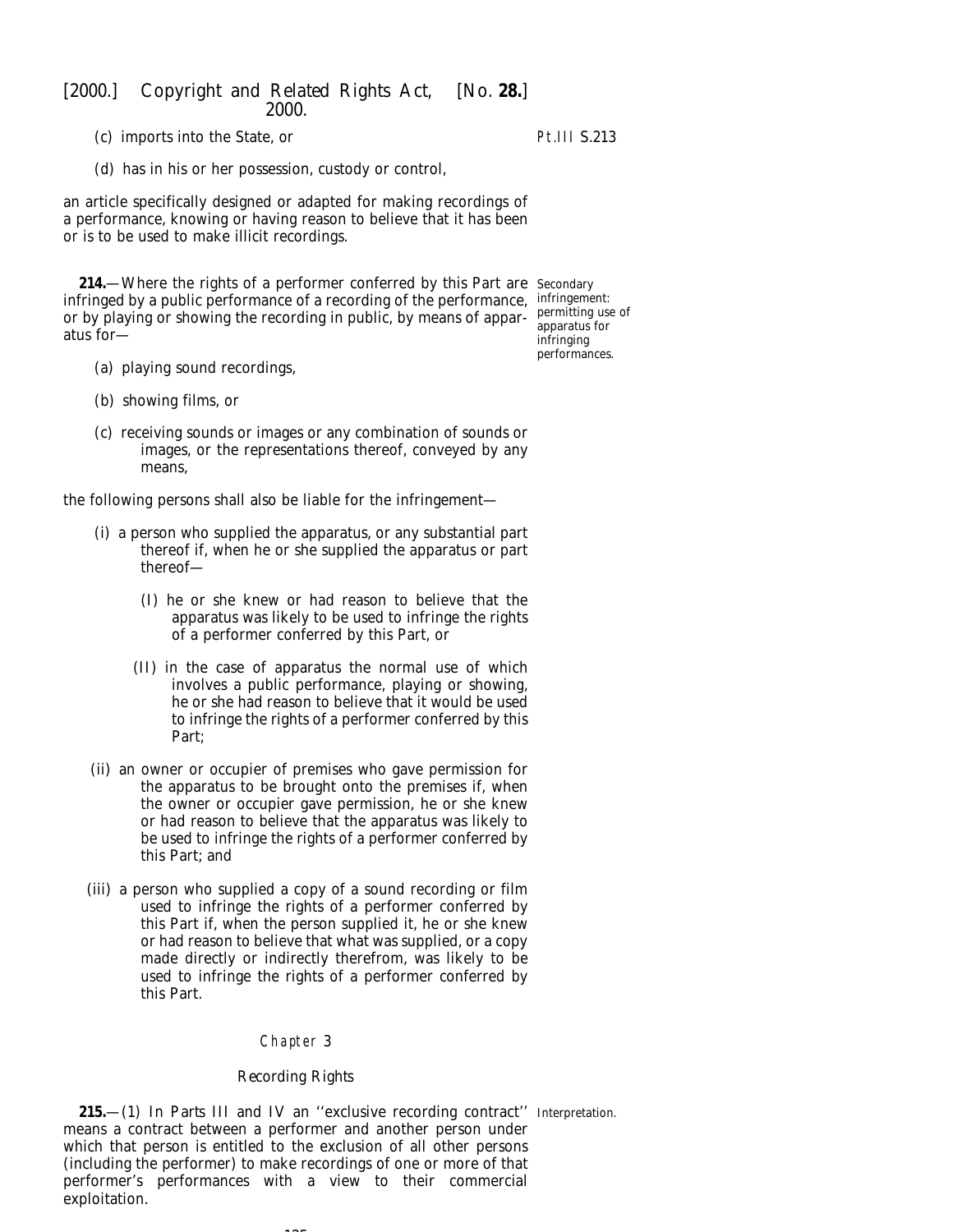(2) Subject to *subsection (3)*, references in *Parts III* and *IV* to a ''person having recording rights'', in relation to a performance, are to a person—

- (*a*) who is party to and has the benefit of an exclusive recording contract to which the performance is subject, or
- (*b*) to whom the benefit of such a contract has been assigned,

and who is a qualifying person.

(3) Where a performance is subject to an exclusive recording contract but the person mentioned in *subsection (2)* is not a qualifying person, references in *Parts III* and *IV* to a ''person having recording rights'', in relation to the performance, are to a person—

- (*a*) who is licensed by the person having recording rights to make recordings of the performance with a view to their commercial exploitation, or
- (*b*) to whom the benefit of such a licence has been assigned,

and who is a qualifying person.

(4) In this section ''with a view to their commercial exploitation'' means with a view to the recordings being sold, rented or lent, or offered or exposed for sale, rental or loan or shown or played in public or otherwise made available to the public for commercial gain.

**216.**—(1) A person infringes the rights conferred by this Part on a person having recording rights in relation to a performance where he or she, without the consent of the performer or of the person having recording rights in relation to the performance, makes a recording of the whole or any substantial part of the performance.

(2) Without prejudice to any other remedy, in an action brought under this section for infringement of the rights referred to in *subsection (1)*, damages shall not be awarded against a defendant who shows that at the time of the infringement he or she did not know and had no reason to believe that consent had not been given.

Infringement of recording rights by use of illicit recording.

Infringement of recording rights by

copying.

**217.**—(1) A person infringes the rights conferred by this Part on a person having recording rights in relation to a performance where he or she, without the consent of the person having recording rights in relation to the performance or, in the case of a qualifying performance, the consent of the performer—

- (*a*) shows or plays in public the whole or any substantial part of the performance, or
- (*b*) broadcasts or includes in a cable programme service the whole or any substantial part of the performance,

by means of a recording which was, and which that person knows or has reason to believe was, made without the appropriate consent.

(2) The reference in *subsection (1)* to the ''appropriate consent'' is to the consent of—

- (*a*) the performer, or
- (*b*) the person who, at the time the consent was given, had recording rights in relation to the performance (or, where there was more than one such person, the consent of all of them).

126

Pt.III S.215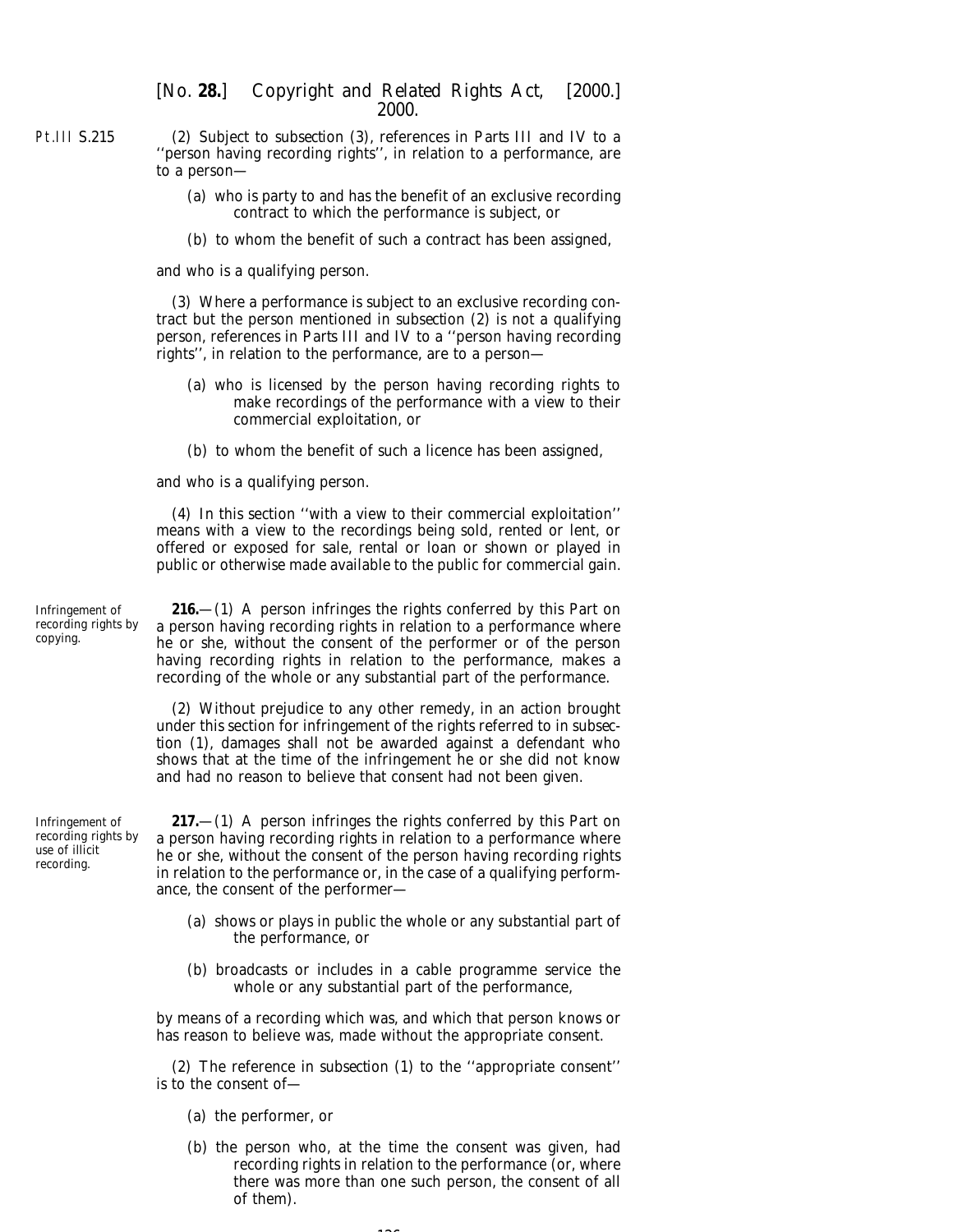**218**—(1) A person infringes the rights conferred by this Part on Pt.III a person having recording rights in relation to a performance where  $\,$   $_{\rm{secondary}}$ he or she, without the consent of the person having recording rights infringement: in relation to the performance or, in the case of a qualifying perform-importing, ance, the consent of the performer—

possessing or dealing with illicit recording.

- (*a*) sells, rents or lends, or offers or exposes for sale, rental or loan,
- (*b*) imports into the State, otherwise than for his or her private and domestic use,
- (*c*) in the course of a business, trade or profession, has in his or her possession, custody or control, or makes available to the public, or
- (*d*) otherwise than in the course of a business, trade or profession, makes available to the public to such an extent as to prejudice the interests of the person having recording rights,

a recording of a performance which is, and which that person knows or has reason to believe is, an illicit recording.

(2) Where, in an action brought under this section for infringement of the rights conferred by this Part on a person having recording rights, a defendant shows that the illicit recording was innocently acquired by him or her or his or her predecessor in title, the only remedy available against the defendant in respect of the infringement shall be an award of damages not exceeding a reasonable payment in respect of the act complained of.

**219.**—A person infringes the rights conferred by this Part on a Secondary person having recording rights in relation to a performance where infringement: he or she, without the consent of the person having recording rights in relation to the performance or, in the case of a qualifying performance, the consent of the performer—

providing means for making illicit recordings.

- (*a*) makes,
- (*b*) sells, rents or lends, or offers or exposes for sale, rental or loan,
- (*c*) imports into the State, or
- (*d*) has in his or her possession, custody or control,

an article specifically designed or adapted for making recordings of a performance, knowing or having reason to believe that it has been or is to be used to make illicit recordings.

## Chapter 4

### *Acts Permitted in Relation to Performances*

**127** 

**220.**—In this Part an act may be exempted under more than one Exemptions in category of exemption and the exemption of an act under one cate-respect of gory of exemption shall not preclude its exemption under another <sup>performance.</sup> category.

**221.**—(1) Fair dealing with a performance or recording for the Fair dealing with purposes of criticism or review, of that or another performance or performances, etc.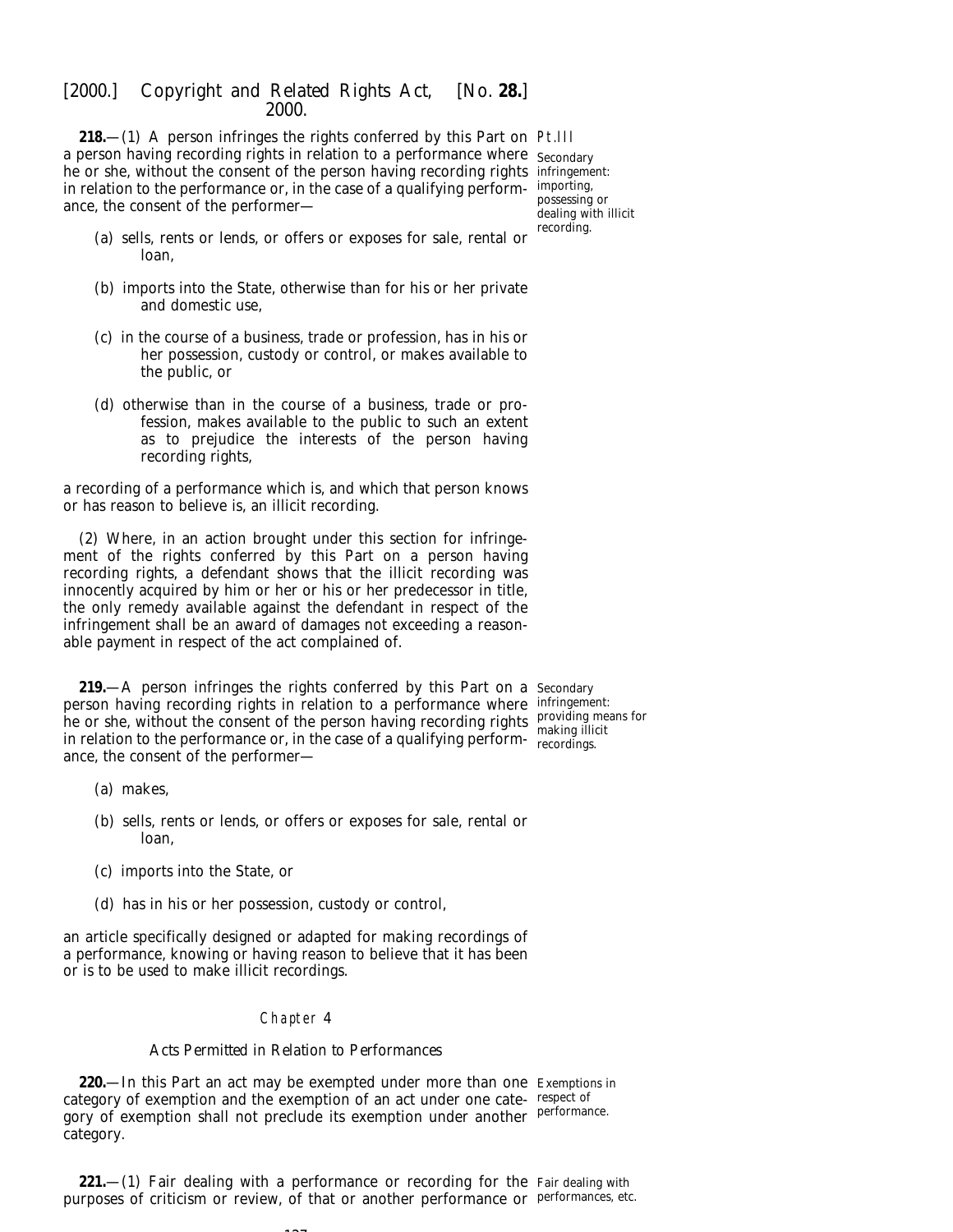Pt.III S.221 recording, or of a work, or for the purpose of reporting current events, shall not infringe any of the rights conferred by this Part.

> (2) In this Part ''fair dealing'' means the making use of a performance or a recording which has been lawfully made available to the public for a purpose and to an extent which will not unreasonably prejudice the interests of the rightsowner.

Incidental use of performances. **222.**—(1) The rights conferred by this Part are not infringed by the inclusion in an incidental manner of a performance or recording in another recording or work.

> (2) The rights conferred by this Part are not infringed by the making available to the public of anything whose making was not, by virtue of *subsection (1)*, an infringement of those rights.

> (3) A performance or recording shall not be regarded as included in an incidental manner in another recording or work where it is included in a manner where the interests of the rightsowner are unreasonably prejudiced.

### *Education*

**223.**—(1) The rights conferred by this Part are not infringed by the copying of a recording of a performance in the course of instruction or preparation for instruction where the copying is done by or on behalf of a person giving or receiving instruction.

- (2) The rights conferred by this Part are not infringed—
	- (*a*) by the copying of a recording of a performance for the purposes of setting or answering the questions in an examination, or
	- (*b*) by anything done for the purposes of an examination by way of communicating the questions to the examination candidates.

(3) Where a copy which would otherwise be an illicit recording is made under this section but is subsequently sold, rented or lent, or offered or exposed for sale, rental or loan, or otherwise made available to the public, it shall be treated as an illicit recording for those purposes and for all subsequent purposes.

Playing of sound recording, etc., at an educational establishment.

Copying of a performance for purpose of instruction, etc.

> **224.**—(1) The playing or showing of a sound recording, film, broadcast or cable programme before an audience limited to persons who are teachers in or pupils in attendance at an educational establishment or other persons directly connected with the activities of that establishment—

- (*a*) by a teacher or pupil in the course of the activities of the establishment concerned, or
- (*b*) by any person for the purposes of instruction,

is not a playing or showing of a performance or a recording in public for the purposes of infringement of the rights conferred by this Part.

(2) For the purposes of this section, a person is not directly connected with the activities of an educational establishment by reason only that he or she is a parent or a guardian of a pupil in attendance at the educational establishment concerned.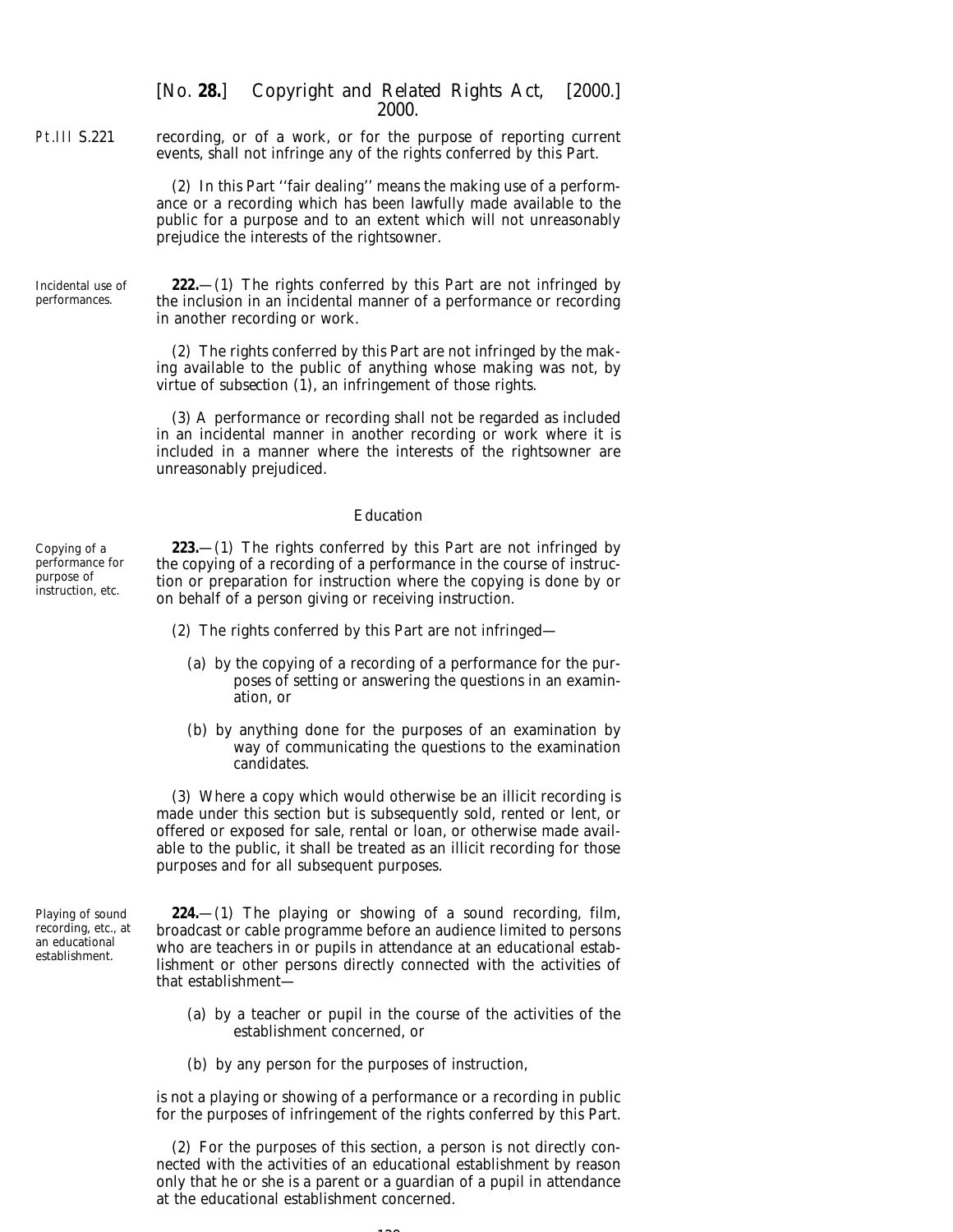**225.**—(1) A recording of a broadcast or a cable programme, or a Pt.III copy of such a recording, may be made by or on behalf of an edu-Recording of cational establishment for the educational purposes of that establish-broadcast, etc., on ment without infringing any of the rights conferred by this Part in behalf of an relation to any performance or recording included in the broadcast educational or cable programme.

(2) Where a recording which would otherwise be an illicit recording is made under this section but is subsequently sold, rented or lent, or offered or exposed for sale, rental or loan, or otherwise made available to the public, it shall be treated as an illicit recording for those purposes and for all subsequent purposes.

**226.**—(1) Subject to *subsection (2)*, educational establishments Performer's rights and establishments to which members of the public have access shall not infringed by be exempt from the payment of remuneration under *section* lending. *205(5)(g)* and shall not infringe the rights conferred by this Part by the lending of copies of a recording of a performance.

(2) The Minister shall prescribe the educational establishments and the establishments to which members of the public have access for the purposes of *subsection (1)*.

### *Libraries and Archives*

**227.**—(1) The Minister may make regulations for the purposes of Regulations relating this section and those regulations may make different provisions for to copying of different classes of libraries or archives and for different purposes.

(2) Without prejudice to the generality of *subsection (1)*, the Minister may prescribe the libraries and archives to which *sections 228* to *234* apply and may prescribe all or any of the following—

- (*a*) the conditions that are to be complied with when a librarian or archivist of a prescribed library or prescribed archive makes and supplies a copy of any part of a recording of a performance which has been lawfully made available to the public to a person requiring a copy;
- (*b*) the conditions that are to be complied with when a librarian or archivist of a prescribed library or prescribed archive makes and supplies to another prescribed library or prescribed archive a copy of a recording of a performance or part of a recording of a performance which has been lawfully made available to the public and is required by that other prescribed library or archive;
- (*c*) the conditions that are to be complied with before a librarian or archivist of a prescribed library or prescribed archive makes a copy of a recording of a performance in the permanent collection of the library or archive in order to preserve or replace that recording in the permanent collection of that prescribed library or prescribed archive, or in the permanent collection of another prescribed library or prescribed archive;
- (*d*) the conditions that are to be complied with by a librarian or archivist of a prescribed library or prescribed archive when making or supplying a copy of the whole or part of certain recordings of a performance which have not been lawfully made available to the public from a recording in the prescribed library or prescribed archive to a person requiring the copy.

establishment.

recordings by libraries and archives.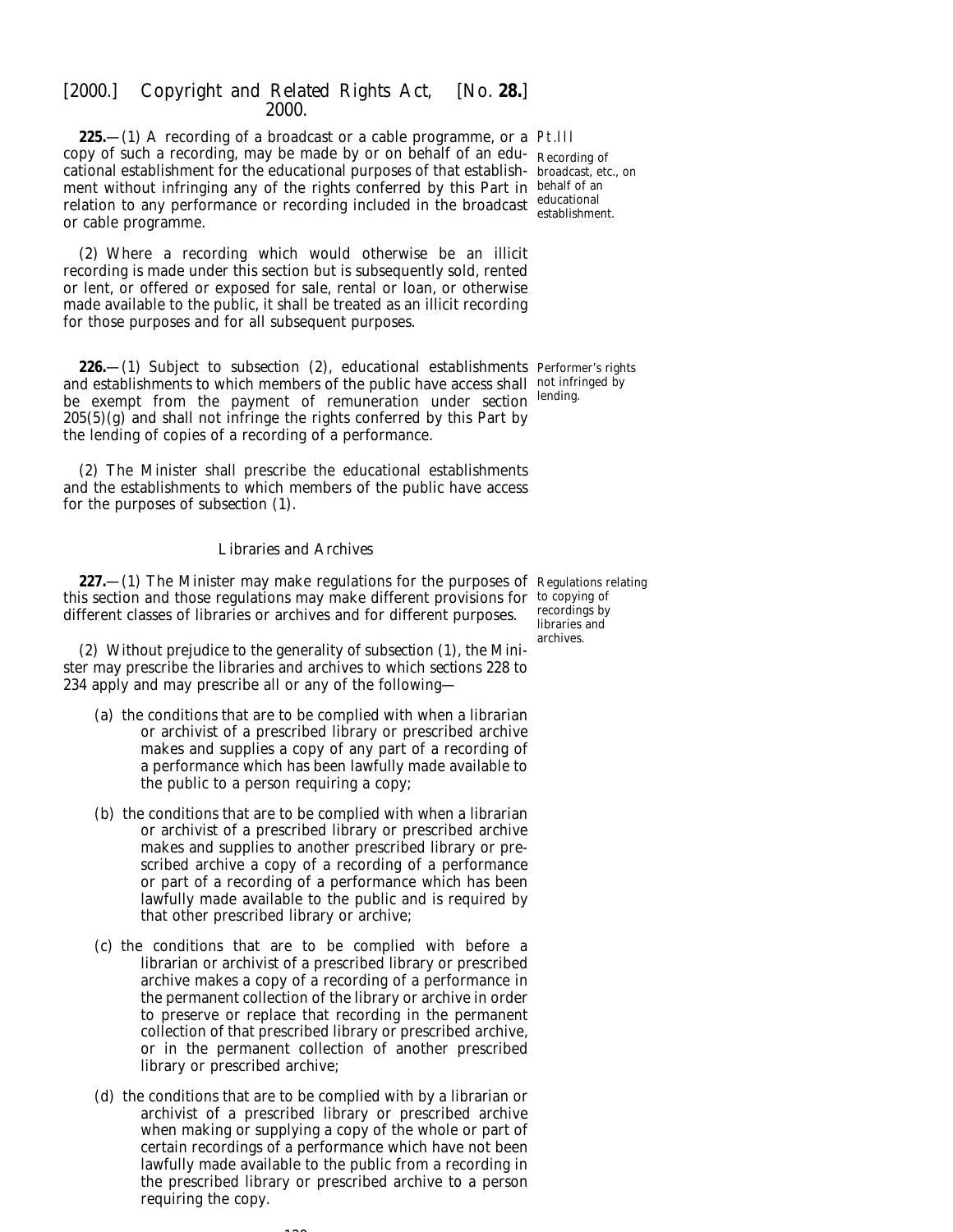Pt.III Libraries and archives: declarations.

**228.**—(1) Where regulations made by the Minister under *section 227* require a librarian or archivist to be satisfied as to any matter before making or supplying a copy of a recording of a performance—

- (*a*) the librarian or archivist concerned may rely on a declaration as to that matter by the person requesting the copy, unless the librarian or archivist is aware that it is false in a material particular, and
- (*b*) in such cases as may be prescribed, the librarian or archivist shall not make or supply the copy in the absence of a declaration in such form as may be prescribed.

(2) Where a person requesting a copy of a recording of a performance makes a declaration which is false in a material particular and is supplied with a copy which would have been an illicit recording if made by him or her—

- (*a*) he or she shall be liable for infringement of the rights conferred by this Part as if he or she had made the copy, and
- (*b*) the copy shall be treated as an illicit recording.

Copying by librarians or archivists: parts of recordings lawfully made available to public.

**229.**—(1) The librarian or archivist of a prescribed library or prescribed archive may, where the prescribed conditions are complied with, make and supply a copy of part of a recording of a performance which has been lawfully made available to the public without infringing any rights conferred by this Part.

(2) A copy made under *subsection (1)* shall not be supplied other than to a person who satisfies the librarian or archivist that he or she requires that copy for the purposes of research or private study and he or she shall not use it for any other purpose and that person shall not be furnished with more than one copy of the same recording unless the person satisfies the librarian or archivist that the previous copy has been lost, stolen, discarded or destroyed or a reasonable period of time has elapsed, and that person shall not be furnished with a copy of more than a reasonable proportion of any recording of a performance.

- Multiple copying. **230.**—(1) A copy of a recording shall not be supplied under *section 229* to more than 3 persons whose requirements are related to any similar requirement of any other person.
	- (2) For the purposes of *subsection (1)*
		- (*a*) the requirements of persons shall be deemed to be similar where the requirements are for copies of substantially the same material at approximately the same time and for substantially the same purpose, and
		- (*b*) the requirements of persons shall be deemed to be related where those persons receive instructions to which the material is relevant at the same time and place.

Copying by librarians or archivists: supply of copies to other libraries and archives.

**231.**—(1) The librarian or archivist of a prescribed library or prescribed archive may, where the prescribed conditions are complied with, make and supply to another prescribed library or prescribed archive a copy of the whole or part of a recording of a performance, which has been lawfully made available to the public, without infringing any rights conferred by this Part.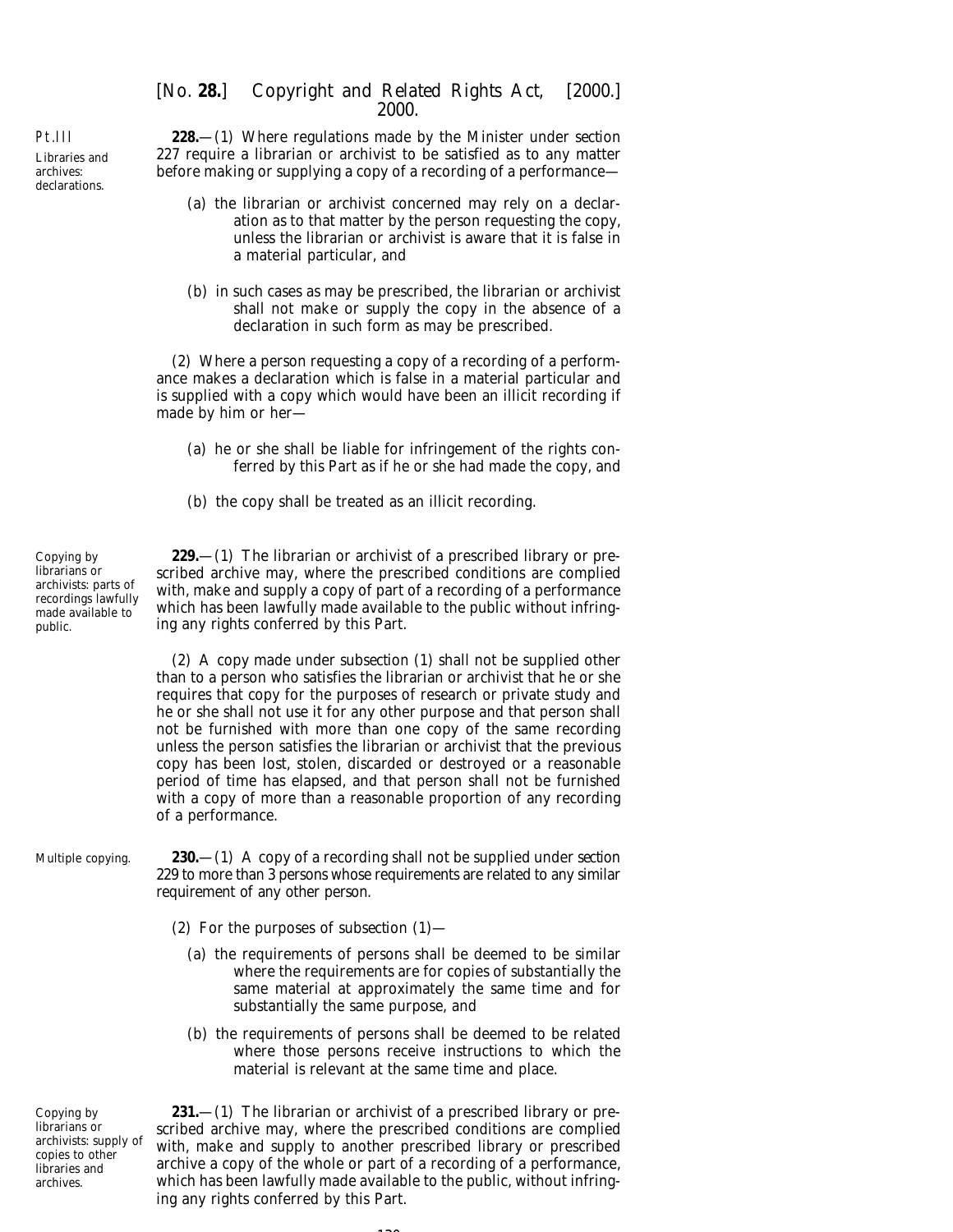(2) *Subsection (1)* shall not apply where, at the time the copy is Pt.III S.231 made, the librarian or archivist making it could, by reasonable enquiry, obtain the consent of a person entitled to authorise the making of the copy.

**232.**—(1) The librarian or archivist of a prescribed library or pre- Copying by scribed archive may, where the prescribed conditions are complied librarians or with, make a copy of a recording of a performance in the permanent  $\frac{\text{archivists:}}{\text{rephom}}$ collection of the library or archive—

replacement copies of recordings of performances.

- (*a*) in order to preserve or replace that recording by placing the copy in the permanent collection of that library or archive in addition to or in place of that recording, or
- (*b*) in order to replace in the permanent collection of another prescribed library or prescribed archive a recording which has been lost, destroyed or damaged,

without infringing any right conferred by this Part.

(2) This section shall only apply where it is not reasonably practicable to purchase a copy of the recording concerned for the purposes of *subsection (1)*.

**233.**—(1) The librarian or archivist of a prescribed library or pre- Copying by scribed archive may, where the prescribed conditions are complied librarians or with, make a copy of a recording of a performance in the permanent  $\frac{\text{archivists}}{\text{numerics}}$  for certain collection of the library or archive purposes.

- (*a*) for the purposes of obtaining insurance cover for the copy of a performance concerned;
- (*b*) for purposes of security;
- (*c*) for the purposes of compiling or preparing an archival record of the performance; or
- (*d*) for exhibition in the library or archive,

without infringing any rights conferred by this Part.

(2) This section shall apply to copying conducted for the curatorial purposes specified in *subsection (1)*, and to an extent reasonably justified by the non-commercial purpose to be achieved.

**234.**—(1) The librarian or archivist of a prescribed library or pre- Copying by scribed archive may, where the prescribed conditions are complied librarians or with, make and supply a copy of the whole or part of a recording of  $\frac{archivists: certain}{rscodiv}$ a performance which has not been lawfully made available to the lawfully made public from any recording in the permanent collection of the library available to public.or archive without infringing any right conferred by this Part. lawfully made

(2) This section shall not apply where the performer, or the person having recording rights in the relevant performance, has prohibited copying of that recording of the performance and at the time the copy is made the librarian or archivist making the copy knew, or ought to have been aware of, that fact.

(3) A copy made under *subsection (1)* shall not be supplied other than to a person who satisfies the librarian or archivist that he or she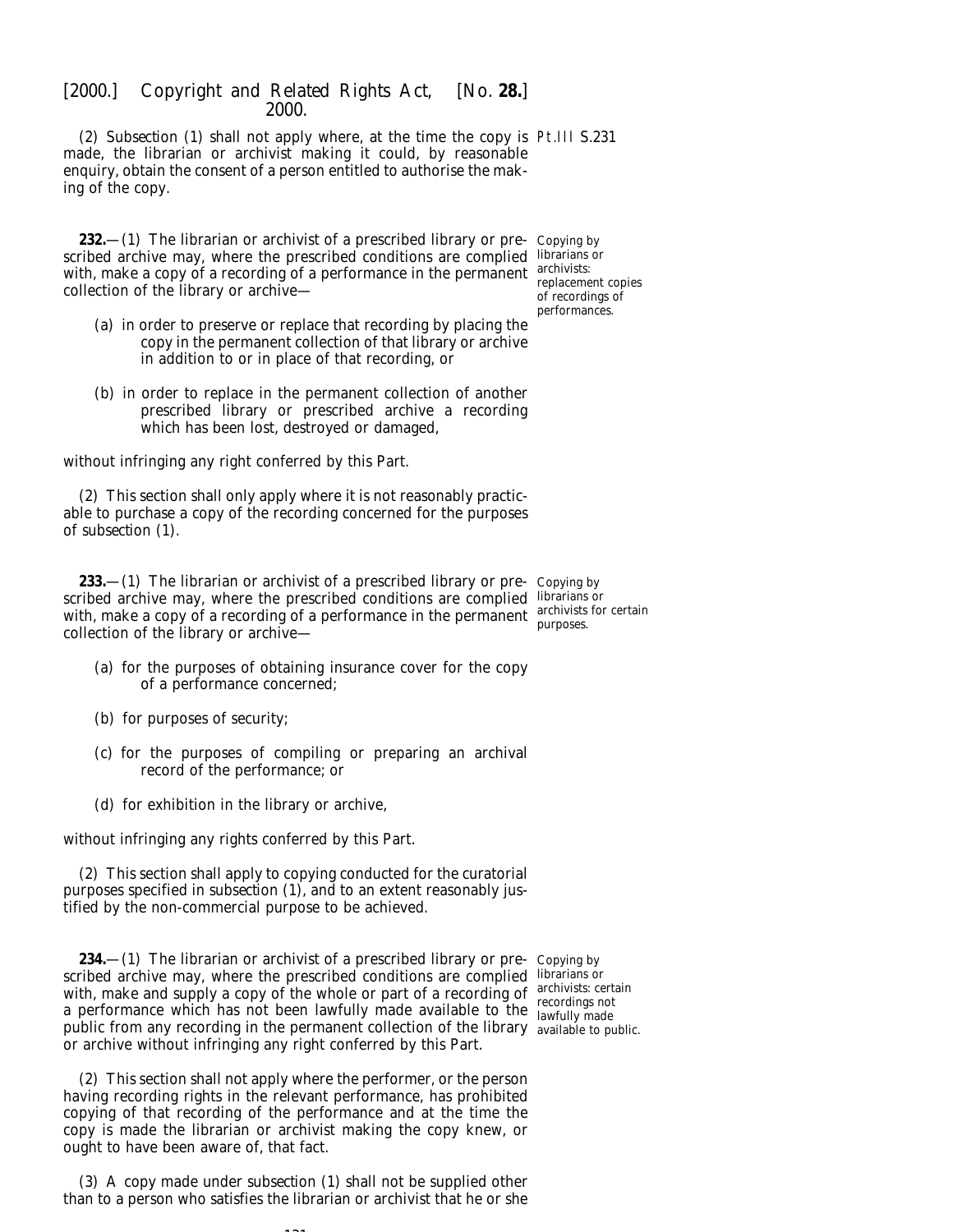Pt.III S.234 requires that copy for purposes of research or private study and he or she shall not use it for any other purpose and that person shall not be furnished with more than one copy of that recording or part of that recording.

Copy of recording required to be made as condition of export.

**235.**—Where a recording of a performance of cultural or historical importance or interest may not lawfully be exported from the State unless a copy of it is made and deposited in a library, archive or other institution designated by the Minister for Arts, Heritage, Gaeltacht and the Islands under section 50 of the National Cultural Institutions Act, 1997, it shall not be an infringement of any right conferred by this Part to make that copy.

Copying by librarians or archivists: illicit recording.

**236.**—Where a copy which would otherwise be an illicit recording is made under *section 229*, *231*, *232*, *234* or *235* but is subsequently sold, rented or lent, or offered or exposed for sale, rental or loan, or otherwise made available to the public, it shall be treated as an illicit recording for those purposes and for all subsequent purposes.

### *Public Administration*

- Parliamentary and judicial proceedings. thing done for the purposes of parliamentary or judicial proceedings **237.**—The rights conferred by this Part are not infringed by anyor for the purpose of reporting those proceedings.
- Statutory inquiries. **238.**—(1) The rights conferred by this Part are not infringed by anything done for the purposes of a statutory inquiry or for the purpose of reporting any such inquiry.

(2) The rights conferred by this Part are not infringed by the making available to the public of copies of a report of a statutory inquiry containing a recording of a performance.

Copying of material in public records. **239.**—Any material which is comprised in records which are open to public inspection may be copied, and a copy may be supplied to any person, without infringing any right conferred by this Part.

Material open to public inspection or on statutory register.

**240.**—(1) Without prejudice to the generality of *section 239*, where material is open to public inspection pursuant to a statutory requirement, or is on a statutory register, the rights conferred by this Part are not infringed by the copying, for a purpose which does not involve the making available to the public of copies, of so much of the material as contains factual information of any description, by or with the authority of the person required to make the material open to public inspection or, by or on the authority of the person maintaining the register.

(2) Where material is open to public inspection pursuant to a statutory requirement, or is on a statutory register, the rights conferred by this Part are not infringed by the copying or making available to the public of copies of that material, for the purpose of enabling the material to be inspected at another time or place, or otherwise facilitating the exercise of any right for the purpose of which the requirement is imposed, by or with the authority of the person required to make the material open to public inspection or, as the case may be, the person maintaining the register.

(3) Where a recording of a performance is made available to the public under this section the person granting access to the material shall ensure that it bears a mark clearly indicating that it is provided for the purpose of inspection and that no other use of the material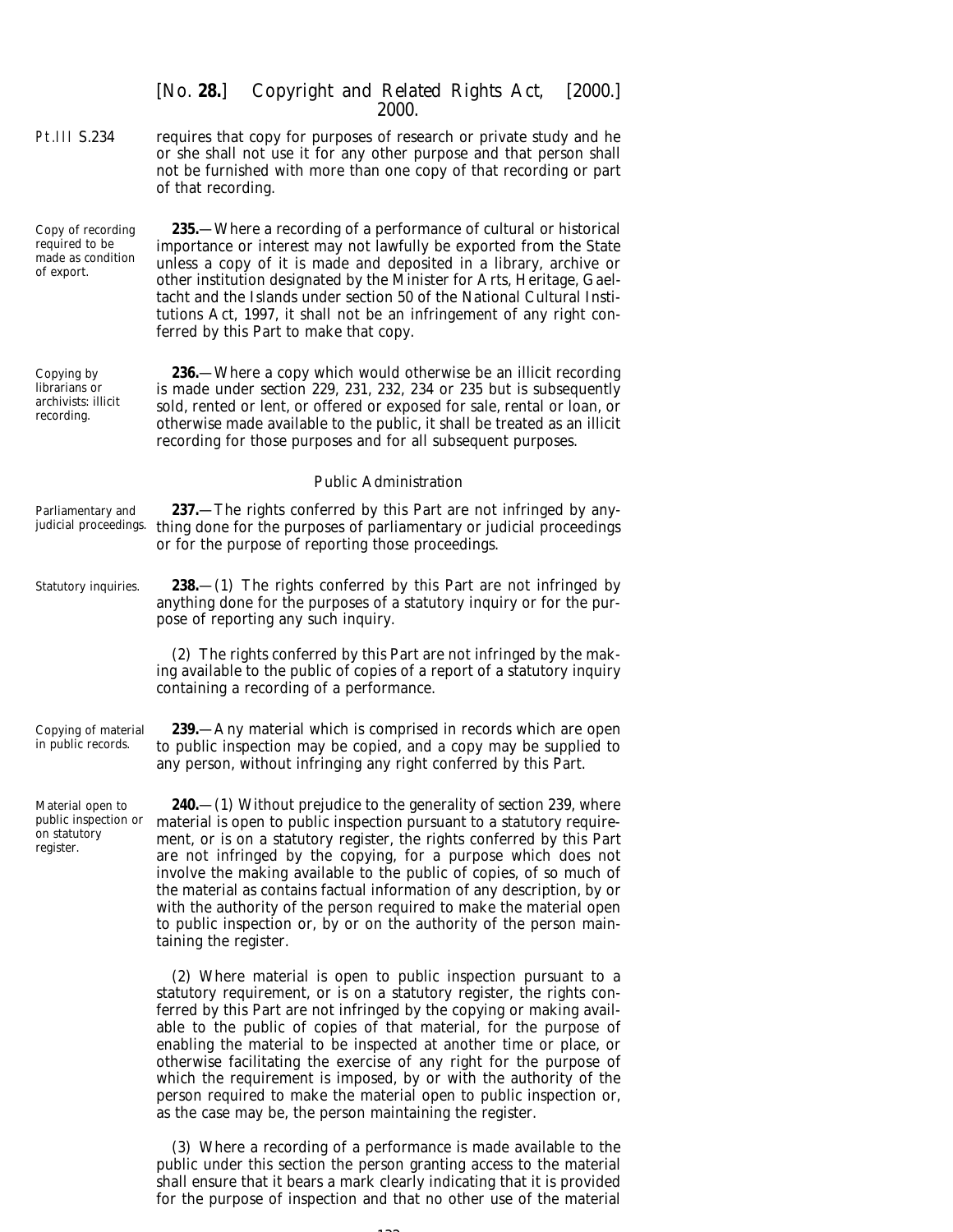may be made without the consent of the person entitled to authorise Pt.III S.240 such use.

(4) Material may not be provided under this section unless the person granting access to the material has first obtained from the person requesting the material a declaration, in such form as may be prescribed, indicating that the material is required for the sole purpose of enabling the material to be inspected at another time or place or to otherwise facilitate the exercise of the right of public inspection.

(5) Where material which is open to public inspection pursuant to a statutory requirement, or is on a statutory register, contains information about matters of general, scientific, technical, commercial or economic interest, the rights conferred by this Part are not infringed by the copying or making available to the public of copies of that material for the purpose of disseminating that information, by or with the authority of the person required to make the material open to public inspection or, as the case may be, the person maintaining the register.

(6) The Minister may prescribe the conditions which are to be complied with before material is made available to the public under this section.

(7) The Minister may by order provide that *subsections (1)* to *(5)* apply—

- (*a*) to material made open to public inspection by—
	- (i) an international organisation specified in the order, or
	- (ii) a person specified in the order who has functions in the State under an international agreement to which the State is party,

or

(*b*) to a register maintained by an international organisation specified in the order,

as they apply in relation to material open to public inspection pursuant to a statutory requirement, or on a statutory register.

**241.**—(1) Where the undertaking of a particular act is specifically Acts done under authorised by an enactment then, unless the enactment provides statutory authority. otherwise, the undertaking of that act shall not infringe any right conferred by this Part.

(2) Nothing in this section shall be construed as excluding any defence available under any enactment.

## *Recordings in Electronic Form*

**242.**—(1) This section applies where a recording of a performance Transfer of copies in electronic form has been purchased on terms which expressly or of recordings in impliedly allow the purchaser to make further recordings in connec- electronic form. tion with his or her use of the recording.

(2) Where there are no express terms—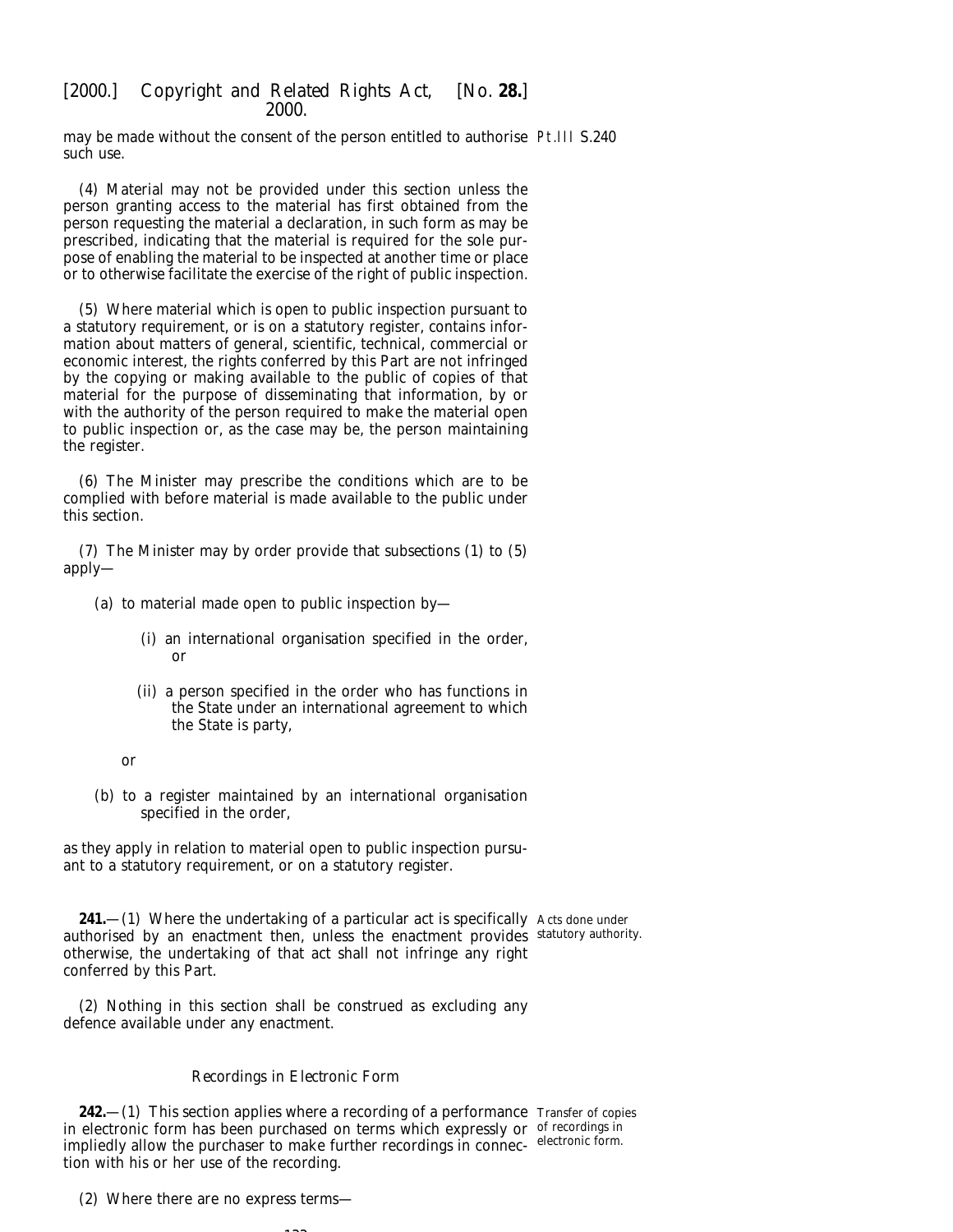Pt.III S.242

- (*a*) prohibiting the transfer of the recording by the purchaser, imposing obligations which continue after a transfer, prohibiting the assignment of any licence or terminating any licence on a transfer, or
- (*b*) specifying the conditions on which a transferee may undertake the acts which the purchaser was permitted to undertake,

then, any acts which the purchaser was permitted to undertake may also be undertaken by a transferee without infringement of any right conferred by this Part, but any recording made by the purchaser which is not also transferred shall be treated as an illicit recording for those purposes and for all subsequent purposes.

(3) *Subsection (2)* applies where the original purchased recording is no longer usable and that which is transferred is a further recording used in its place.

(4) This section shall apply on a second and subsequent transfer in like manner as to the first transfer to a purchaser and references to the purchaser shall be construed as references to a second or subsequent transferee.

(5) This section shall not apply in relation to a recording purchased before the commencement of this Part.

# *Miscellaneous Matters Relating to Performers' Rights*

Use of recordings of spoken words in certain cases.

**243.**—(1) Subject to compliance with the conditions specified in *subsection (2)*, where a recording of the reading or recitation of a literary or a dramatic work is made for the purpose of—

- (*a*) reporting current events, or
- (*b*) broadcasting or including in a cable programme service the whole or part of the reading or recitation,

it is not an infringement of any right conferred by this Part to use the recording or to make further copies and use those copies for the purposes referred to in *paragraphs (a)* and *(b)*.

- (2) The conditions referred to in *subsection (1)* are—
	- (*a*) that the recording is a direct recording of the reading or recitation and is not taken from a previous recording or from a broadcast or cable programme,
	- (*b*) that the making of the recording was not prohibited by or on behalf of the person giving the reading or recitation,
	- (*c*) that the use made of the recording is not prohibited by or on behalf of the person giving the reading or recitation before the recording was made, and
	- (*d*) that the use made of the recording is by or with the authority of a person who is lawfully in possession of the recording.

Transient and incidental copies.

**244.**—(1) The rights conferred by this Part are not infringed by the making of a transient and incidental copy of a recording of a performance which is technically required for the viewing of or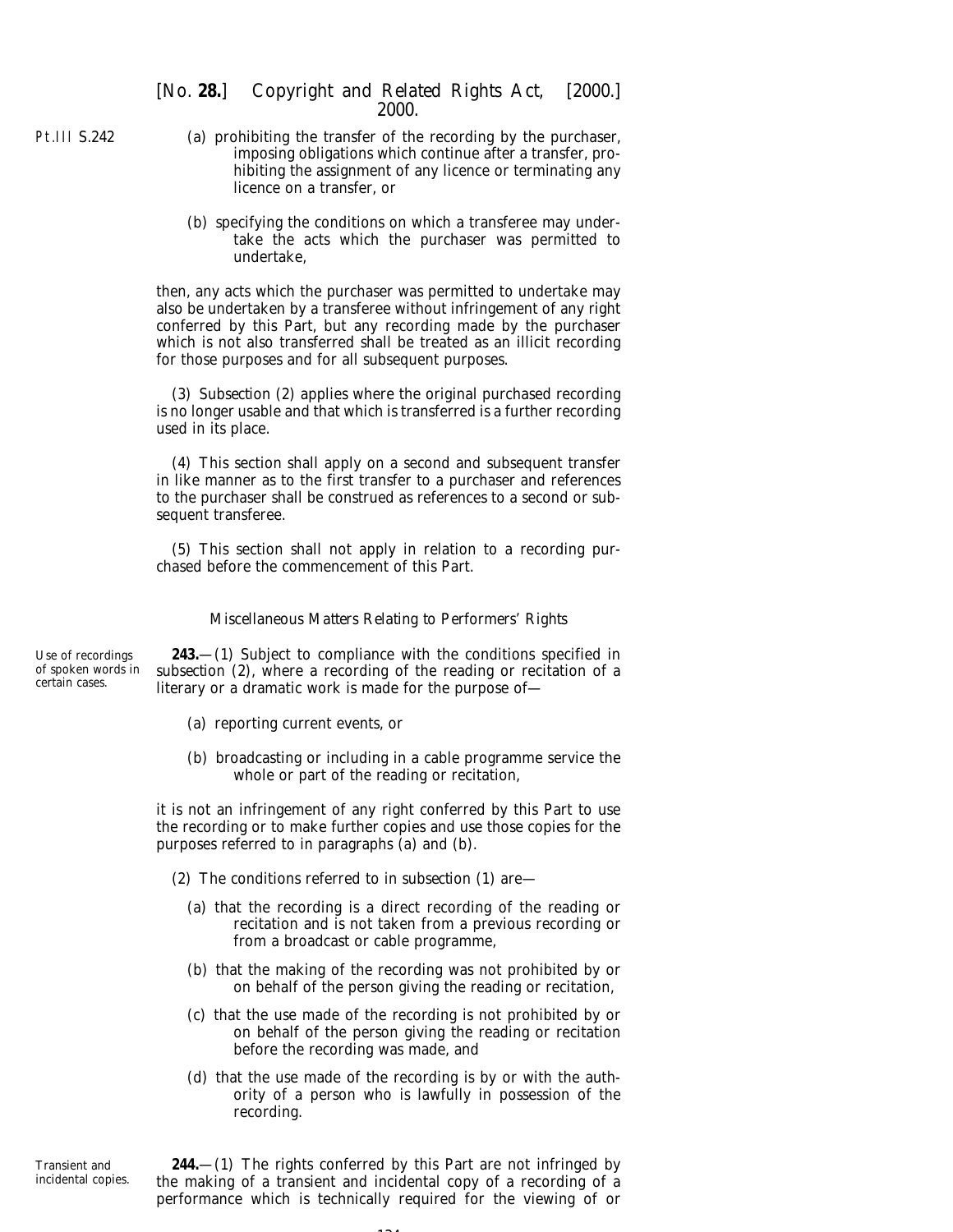listening to the recording by a member of the public to whom the Pt.III S.244 recording is lawfully made available.

(2) Where a copy which would otherwise be an illicit recording is made under this section but is subsequently sold, rented or lent, or offered or exposed for sale, rental or loan, or otherwise made available to the public, it shall be treated as an illicit recording for those purposes and for all subsequent purposes.

**245.**—(1) A recording of a performance of an anonymous work Recordings of which has not been lawfully made available to the public may be works of folklore. made for the purpose of including it in an archive maintained by a designated body without infringing any right conferred by this Part where at the time the recording is made—

- (*a*) the making of the recording does not infringe any copyright, and
- (*b*) the making of the recording is not prohibited by any performer.

(2) A copy of a recording made under *subsection (1)* and included in an archive maintained by a designated body may, subject to compliance with the conditions referred to in *subsection (3)*, be made and supplied by an archivist without infringing any right conferred by this Part.

(3) The conditions referred to in *subsection (2)* relating to the actions of archivists are—

- (*a*) that a copy may not be supplied other than to a person who satisfies the archivist that he or she requires that copy for the purposes of research or private study and he or she shall not use it for any other purpose, and
- (*b*) that a person shall not be furnished with more than one copy of the same recording.

(4) In this section ''designated body'' means a body designated for the purposes of *section 92*.

**246.**—(1) Subject to *subsection (2)*, it is not an infringement of any Playing or showing of the rights conferred by this Part to cause a sound recording, broad-sound recordings, cast or cable programme to be heard or viewed where it is heard or  $\frac{\text{broadcasts and}}{\text{cable program}}$ viewed—

cable programmes in certain premises.

- (*a*) in part of the premises where sleeping accommodation is provided for the residents or inmates, and
- (*b*) as part of the amenities provided exclusively or mainly for residents or inmates.

(2) *Subsection (1)* does not apply in respect of any part of premises to which *subsection (1)* applies where there is a discrete charge made for admission to the part of the premises where a sound recording, broadcast or cable programme is to be heard or viewed.

**247.**—(1) Subject to compliance with the conditions specified in Playing of sound subsection (2), it is not an infringement of any right conferred by this recordings for clubs, Part to play a sound recording as part of the private activities of or societies, etc. for the benefit of a club, society or other organisation.

(2) The conditions referred to in *subsection (1)* are—

135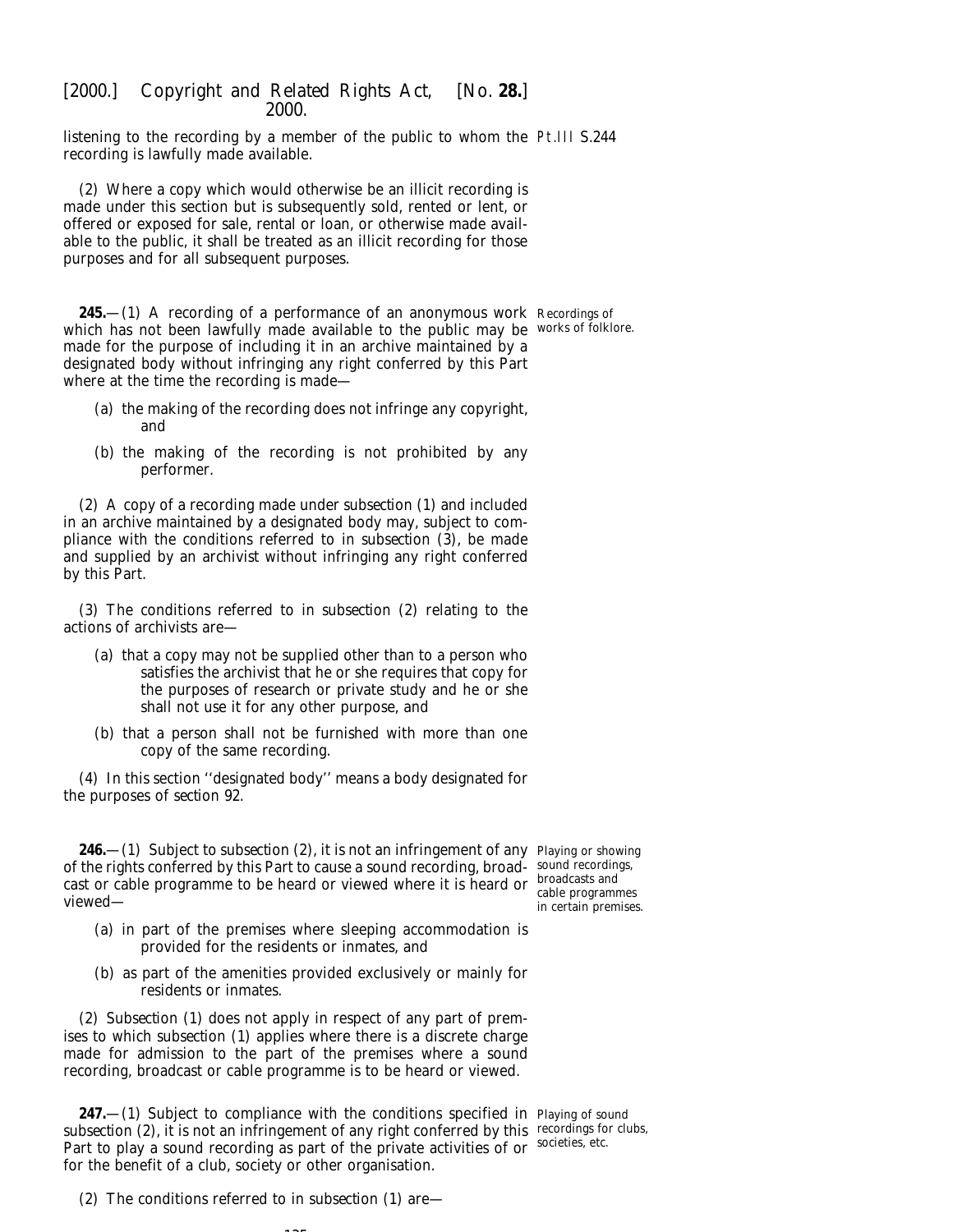Recording for purposes of broadcast or cable programme.

Recording for purposes of supervision and control of broadcasts and cable programmes.

Recording for purposes of timeshifting.

- (*a*) that the club, society or other organisation is not established or conducted for profit and its main objects are charitable or are otherwise concerned with the advancement of religion, education or social welfare, and
- (*b*) the proceeds of any charge for admission to the place where the sound recording is to be heard are applied solely for the purposes of the club, society or other organisation.

(3) *Subsection (1)* shall not apply in the case of any club, society or other organisation where a charge is made for admission to the place where the sound recording is to be heard and any of the proceeds of the charge are applied otherwise than for the purpose of the club, society or other organisation.

**248.**—(1) Where, by virtue of a licence or assignment of a right conferred by this Part, a person is authorised to broadcast or include in a cable programme service a recording of a performance, he or she shall be deemed to be licensed by the owner of the right in the recording to copy or authorise the copying of that recording by means of his or her facilities for the purposes of his or her broadcast or cable programme.

(2) A licence conferred by *subsection (1)* shall be subject to the condition that any copy resulting from the exercise of that licence shall not be used for any purpose other than the broadcast or cable programme and shall be destroyed within 3 months of first being used for broadcasting or included in a cable programme service.

(3) A copy of a recording made under this section shall be treated as an illicit recording where it is used for purposes other than broadcasting or inclusion in a cable programme service or where it is used after the expiration of 3 months from the date it is first used for broadcasting or included in a cable programme service.

**249.**—(1) The rights conferred by this Part are not infringed by the making or use by an authorised broadcaster or authorised cable programme service provider, for the purpose of maintaining supervision and control over programmes broadcast by them or included by them in a cable programme service, of recordings of those programmes.

(2) The rights conferred by this Part are not infringed by any use made by any body established by the State to regulate the operations of broadcasters or cable programme service providers of any recordings of broadcasts or cable programmes.

**250.**—(1) The making for private and domestic use of a fixation of a broadcast or cable programme solely for the purpose of enabling it to be viewed or listened to at another time or place shall not infringe any right conferred by this Part.

(2) Subject to *subsection (3)*, the making by an establishment for private and domestic use of a fixation of a broadcast or cable programme solely for the purpose of enabling it to be viewed or listened to at another time or place shall not infringe any right conferred by this Part.

(3) The Minister may specify by order establishments for the purposes of this section.

Reception and retransmission of broadcast in cable programme service.

**251.**—(1) This section applies where a broadcast made from a place in the State is, by reception and immediate retransmission, without alteration, included in a cable programme service.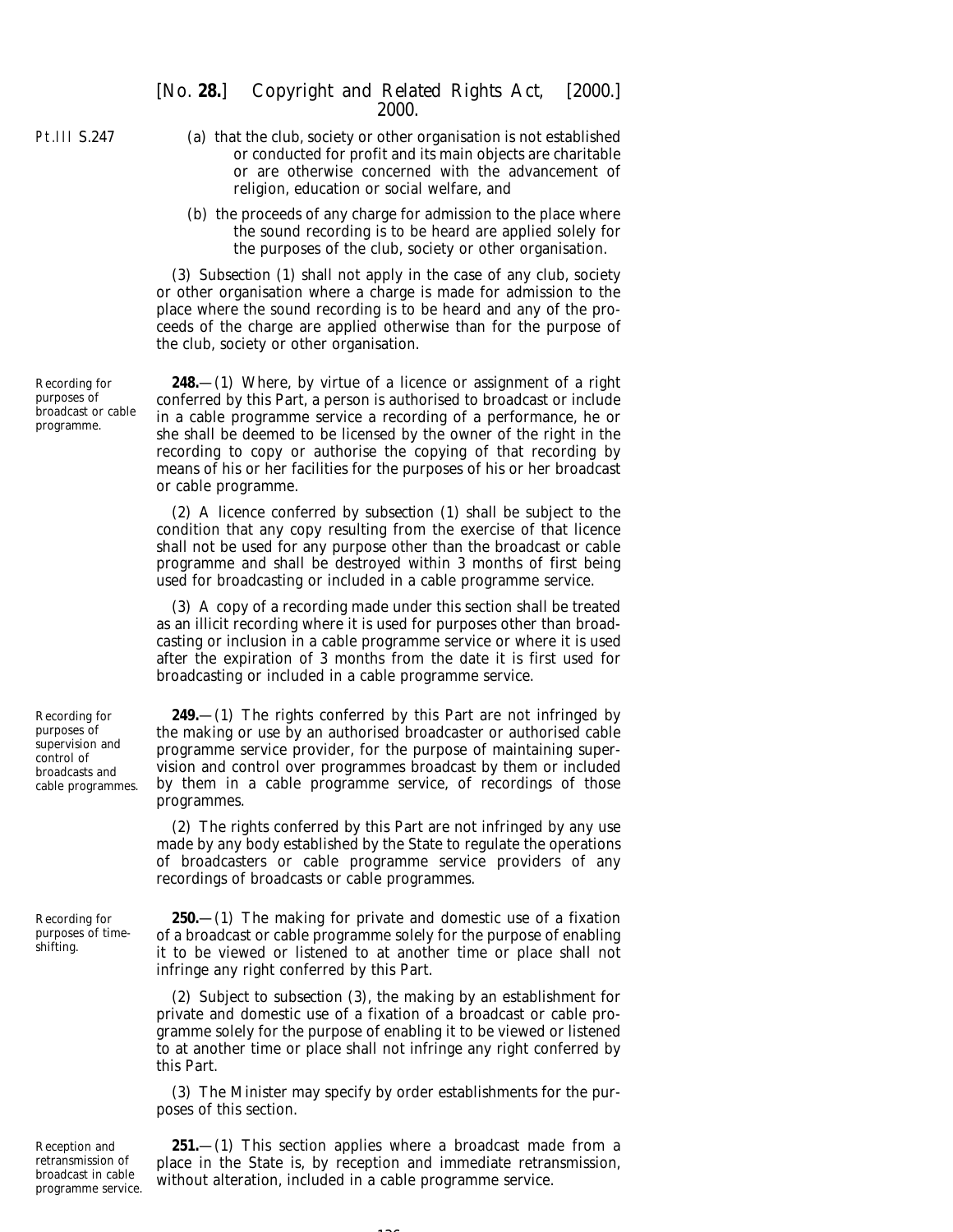(2) The rights conferred by this Part in relation to a performance Pt.III S.251 or recording included in a broadcast to which this section applies are not infringed where—

- (*a*) the inclusion is pursuant to a statutory requirement, or
- (*b*) the broadcast is made for reception in the area in which the cable programme service is provided and it is not a satellite transmission or an encrypted transmission.

(3) Where the making of a broadcast is an infringement of any right conferred by this Part, the fact that the broadcast was retransmitted as a programme in a cable programme service shall be taken into account in assessing the damages for that infringement.

**252.**—(1) A designated body may—

Provision of modified

- (a) make a copy of a recording, for the purpose of modifying recordings. that copy to meet the special needs of a person who has a physical or mental disability, and
- (*b*) supply that modified copy to that person without infringing any right conferred by this Part.

(2) Where a copy which would otherwise be an illicit recording is made under this section but is subsequently sold, rented or lent, or offered or exposed for sale, rental or loan, or otherwise made available to the public, it shall be treated as an illicit recording for those purposes and for all subsequent purposes.

(3) In this section ''designated body'' means a body designated for the purposes of *section 104*.

**253.**—(1) A recording of a broadcast or a cable programme of a Recording for designated class or a copy of such a recording may be made for the archival purposes. purpose of including it in an archive maintained by a designated body without infringing any right conferred by this Part in relation to a performance or recording included in the broadcast or cable programme.

(2) In this section—

''designated body'' means a body designated for the purposes of *section 105*;

''designated class'' means a class designated for the purposes of *section 105*.

**254.**—(1) Subject to the service or publication of such notices as Power of Controller may be required by rules made under *section 363* or as the Controller to consent on may in any particular case direct, the Controller may by order, on the application of a person wishing to make a copy of a recording of a performance, consent to the making of the copy in a case where the identity or location of the person entitled to the reproduction right cannot be ascertained by reasonable enquiry. behalf of performer.

(2) The consent given by the Controller under *subsection (1)* has effect in the same manner as the consent of the person entitled to the reproduction right for the purposes of *section 204* and may be given subject to any conditions specified in the order made under *subsection (1)*.

(3) For the purposes of giving consent under *subsection (1)*, the Controller shall take into account—

**137**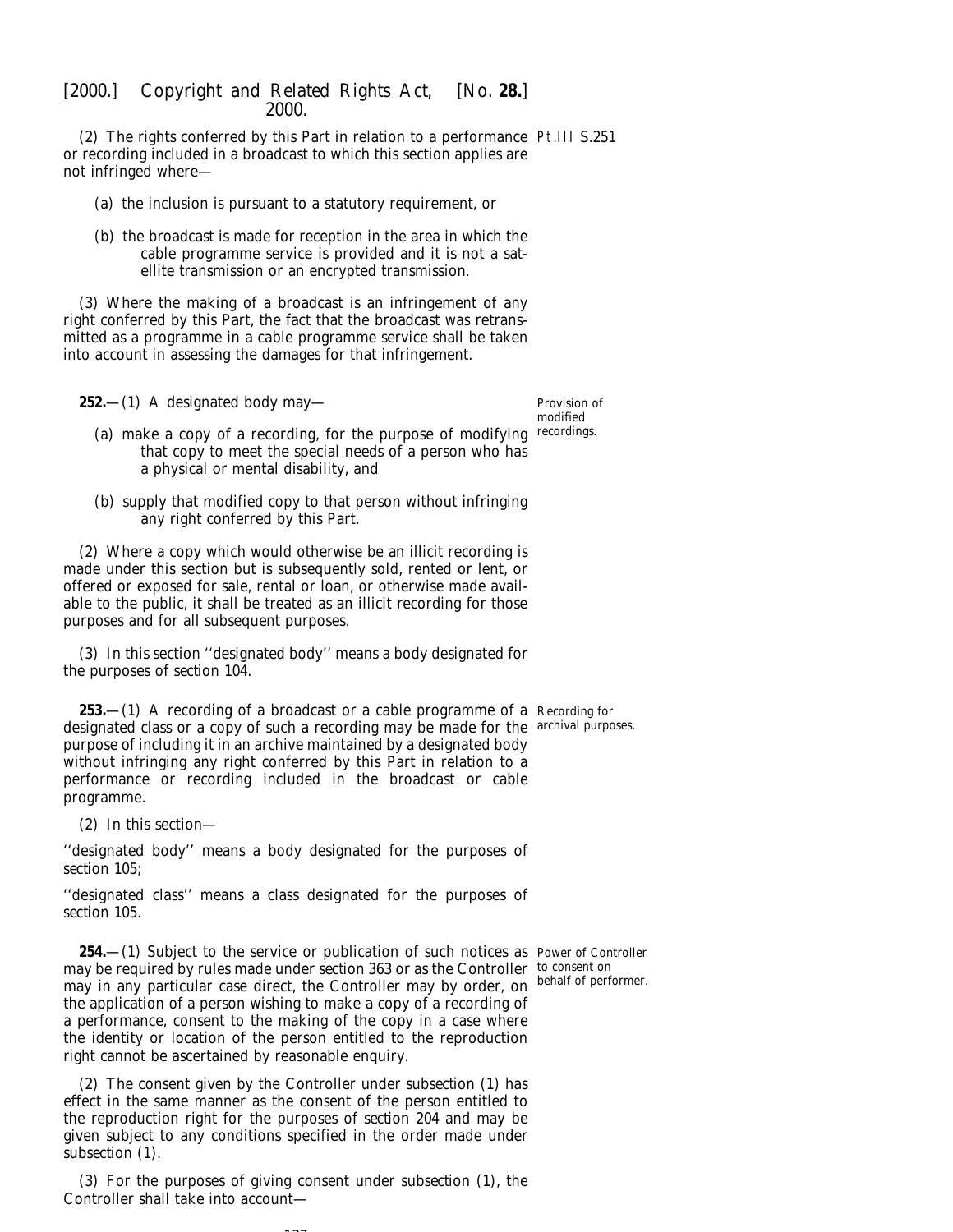Pt.III S.254

up.

- (*a*) whether the original recording was made with the consent of the performer and is lawfully in the possession, custody or control of the person proposing to make the copy, and
- (*b*) whether the making of the copy is consistent with the obligations of the parties to the arrangements under which, or is otherwise consistent with the purposes for which, the original recording was made.

(4) *Subsection (3)* shall not affect the obligation of the Controller in any case to have regard to all relevant circumstances.

(5) Where the Controller consents under *subsection (1)* he or she shall, in default of agreement between the applicant and the person entitled to the reproduction right, make such order as the Controller thinks fit as to the payment to be made to the person entitled to the reproduction right in consideration of consent being given.

### Chapter 5

### *Delivery Up and Seizure*

- Order for delivery **255.**—(1) Where a person—
	- (*a*) in the course of a business, trade or profession, has in his or her possession, custody or control an illicit recording of a performance,
	- (*b*) has in his or her possession, custody or control an article specifically designed or adapted for making recordings of a performance, knowing or having reason to believe that it has been or is to be used to make illicit recordings, or
	- (*c*) has in his or her possession, custody or control a protectiondefeating device,

a person having rights conferred by this Part in relation to the performance may apply to the appropriate court for an order that the illicit recording, article or device be delivered up to him or her or to such other person as the court may direct.

(2) An application under *subsection (1)* shall not be made after the expiration of the period specified in *section 263(1)* as being the limit of the period for delivery up and no order shall be made unless the court also makes, or it appears to the court that there are grounds for making, an order as to the disposal of the illicit recording, article or device.

(3) A person to whom an illicit recording, article or device is delivered up pursuant to an order made under this section shall, where an order under *section 264* as to the disposal of the illicit recording, article or device is not made, retain it pending the making of an order, or the decision not to make an order, under that section.

Application to District Court for seizure of illicit recordings, articles or devices, etc.

**256.**—(1) Without prejudice to *section 257* where the owner of the rights in a recording of a performance conferred by this Part applies to the District Court, it may, where satisfied that there are reasonable grounds for believing that there are being hawked, carried about or marketed—

(*a*) illicit recordings of the performance,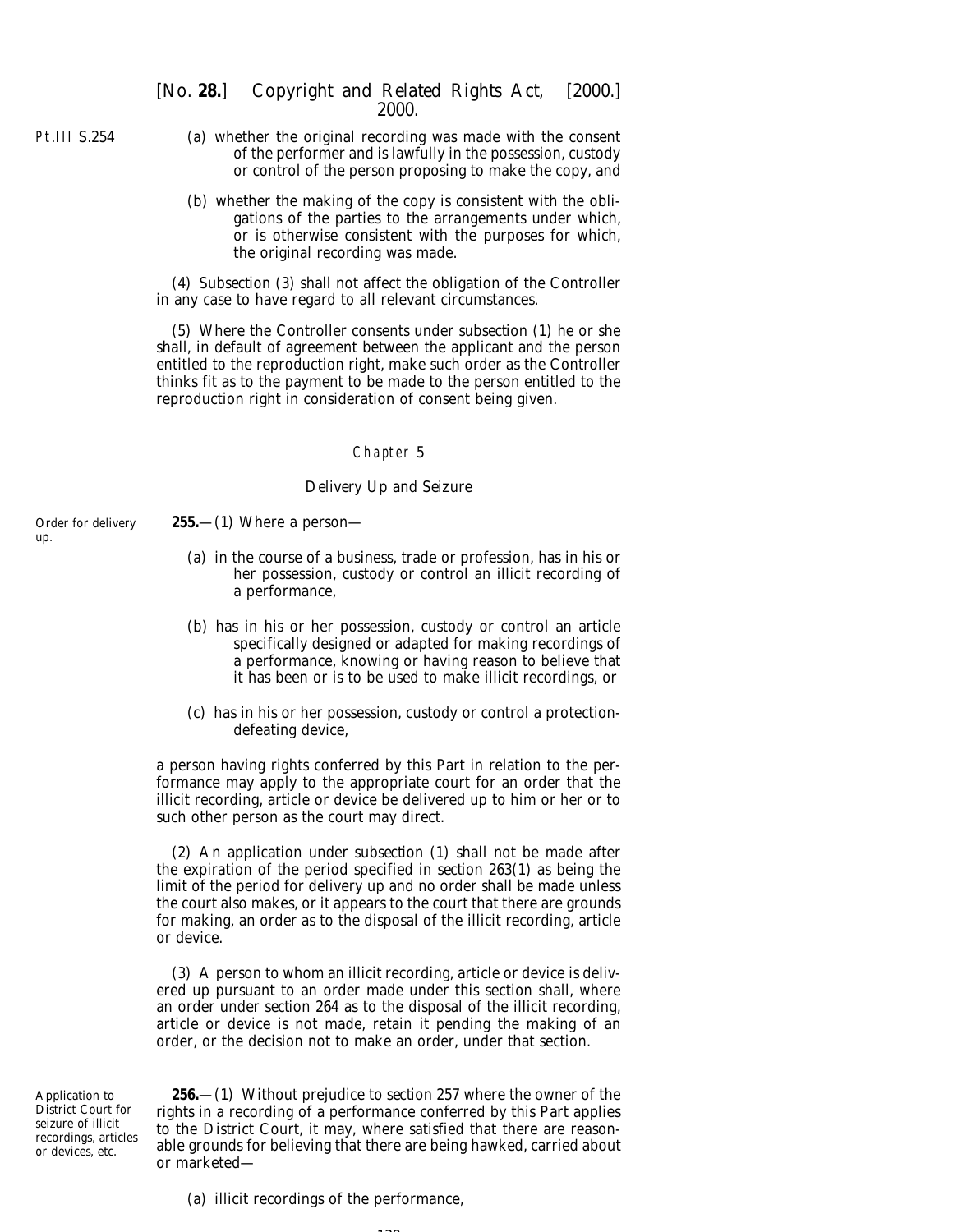- (*b*) articles specifically designed or adapted for making Pt.III S.256 recordings of a performance, which the person hawking, carrying about or marketing those articles, knows or has reason to believe that they have been or are to be used to make illicit recordings of a performance, or
- (*c*) protection-defeating devices,

authorise by order a member of the Garda Síochána to seize without warrant the recordings, articles or devices and to bring them before the District Court.

(2) On being satisfied that a recording, article or device referred to in *subsection (1)* is—

- (*a*) an illicit recording,
- (*b*) an article that has been or is to be used to make illicit recordings, or
- (*c*) a protection-defeating device,

the District Court may order the recording, article or device to be destroyed or to be delivered up to the rightsowner or otherwise dealt with as the Court may think fit.

(3) In an application to the District Court under *subsection (1)* or, in any *ex parte* application or interlocutory motion to a court of competent jurisdiction for an order which would permit the applicant to enter and search premises or place specified therein and take possession of material found therein on terms set out in such order, the court hearing such an application may receive hearsay evidence to the effect that the witness or deponent believes that the material may be found in a particular location.

(4) A witness or deponent shall not be obliged to indicate the source of the information upon which that witness formed the belief that material may be found in a particular location.

(5) After the implementation of an order made under this section, the court may, on the application of a person aggrieved by it, award damages against the applicant for the order as it considers just, on being satisfied that—

- (*a*) no infringement of a right conferred by this Part has been established, and
- (*b*) the information on which the rightsowner applied for the order was given maliciously.

**257.**—(1) Where it would be impracticable for the owner of the Right of rights in a recording of a performance to apply to the District Court rightsowner to seize for an order under *section 256*, a recording, article or device referred illicit recordings, to in *section 256(1)*, in respect of which the rightsowner would be  $_{\text{etc.}}^{200}$ entitled to apply for an order for delivery up under *section 255*, may be seized and detained by the rightsowner or a designated representative of that owner where the recording, article or device is found being hawked, carried about or marketed.

(2) The right to seize and detain conferred by *subsection (1)* is exercisable subject to *subsections (4)* to *(8)* and is subject to any

 $139$ 

articles or devices,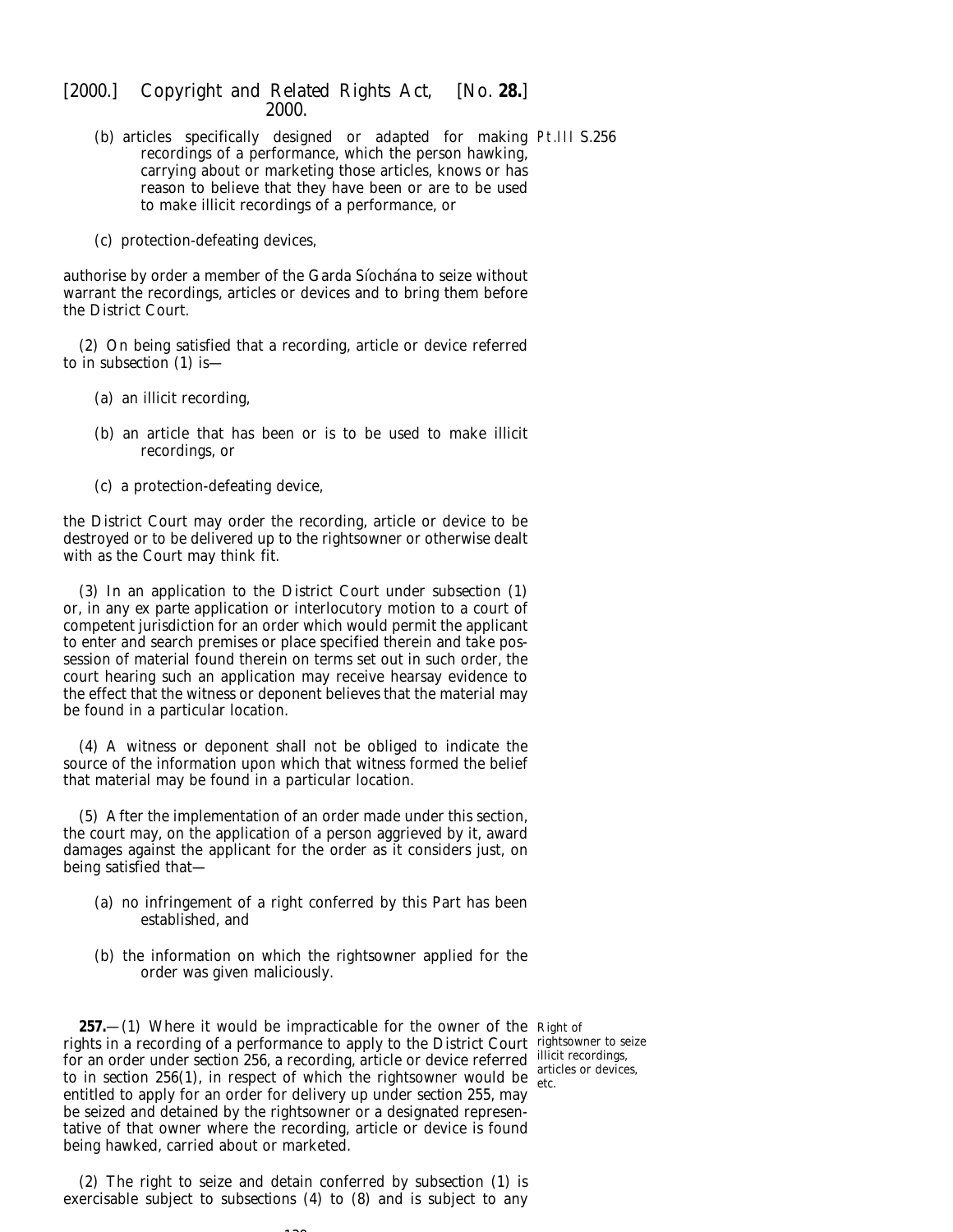Pt.III S.257 decision of the court relating to disposal of illicit recordings, articles or devices under *section 264*.

> (3) A person who seizes any illicit recordings, articles or devices under this section shall apply to the District Court for an order to dispose of those recordings, articles or devices within 30 days of the seizure.

> (4) Before any illicit recordings, articles or devices are seized under this section notice of the time and place of the proposed seizure shall be given to a member of the Garda Siochana in the District Court Area in which the recordings, articles or devices are to be seized.

> (5) A person exercising the right to seize and detain conferred by *subsection (1)* may enter premises to which members of the public have access.

> (6) A person exercising the right to seize and detain conferred by *subsection (1)* may not seize anything in the possession, custody or control of a person at his or her permanent or regular place of business, trade or profession, and may not use any force.

> (7) Without prejudice to the generality of *subsection (6)* a person exercising the right to seize and detain conferred by *subsection (1)* may make an inventory or prepare other evidence of infringement of any of the rights conferred by this Part or potential infringement of such rights.

> (8) At the time when any illicit recordings, articles or devices are seized under this section there shall be given to the owner, occupier or person in charge of the place where the recordings, articles or devices are seized a notice, in the prescribed form, informing the person of the right of the owner of the recordings, articles or devices being seized to apply to the District Court for the return of the recordings, articles or devices on the grounds that they are not—

- (*a*) illicit recordings of a performance,
- (*b*) articles that have been or are to be used to make illicit recordings, or
- (*c*) protection-defeating devices.

(9) Without prejudice to the generality of *subsection (8)*, the Minister shall prescribe the form of the notice to be given under that subsection and the form shall specify—

- (*a*) the name and the address of the person claiming to be the owner of the rights in the recording concerned,
- (*b*) the statutory authority for the seizure,
- (*c*) the grounds that the person seizing the recordings, articles or devices has for such seizure, and
- (*d*) a list of that which is seized.

(10) The owner of any recordings, articles or devices seized under this section may apply to the District Court for the return of those recordings, articles or devices.

(11) Rules of court shall be made under this section and the rules shall provide for procedures to enable applications to be made and dealt with in an expeditious manner.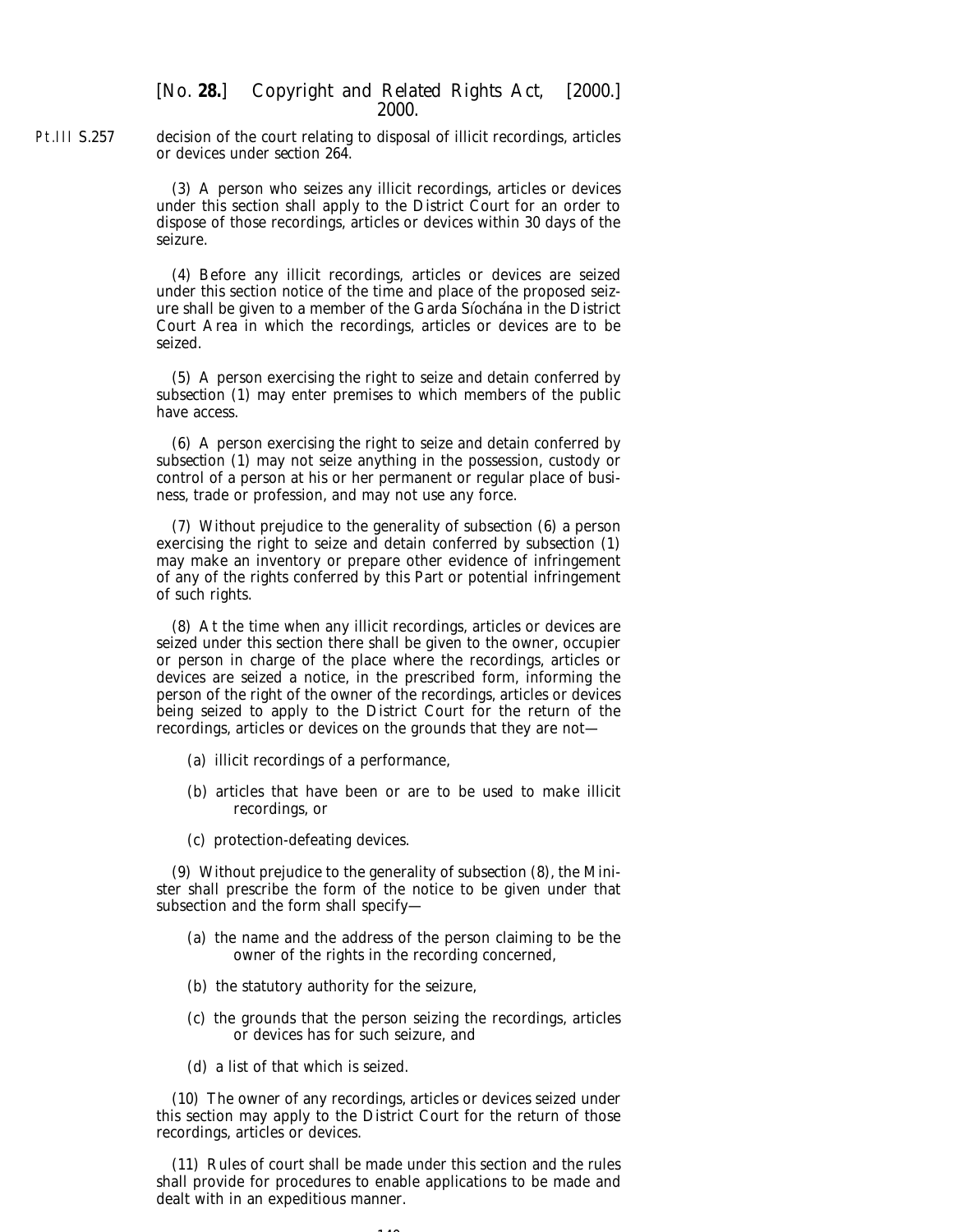(12) Where there has been an exercise of the right to seize and Pt.III S.257 detain, conferred by *subsection (1)*, the court may, on the application of a person aggrieved by it, award damages against a person who exercises that right as it considers just, on being satisfied that—

- (*a*) no infringement of a right conferred by this Part has been established, and
- (*b*) the person had no reasonable grounds for such seizure.

## Chapter 6

## *Offences: Performances*

**258.**—(1) A person who, without the consent of the rightsowner— Offences.

- (*a*) makes for sale, rental or loan,
- (*b*) sells, rents or lends, or offers or exposes for sale, rental or loan,
- (*c*) imports into the State, otherwise than for his or her private and domestic use,
- (*d*) in the course of a business, trade or profession, has in his or her possession, custody or control, or makes available to the public, or
- (*e*) otherwise than in the course of a business, trade or profession, makes available to the public to such an extent as to prejudice the interests of the rightsowner,

a recording which is, and which he or she knows or has reason to believe is, an illicit recording, shall be guilty of an offence.

- (2) A person who—
	- (*a*) makes,
	- (*b*) sells, rents or lends, or offers or exposes for sale, rental or loan,
	- (*c*) imports into the State, or
	- (*d*) has in his or her possession, custody or control,

an article specifically designed or adapted for making recordings of a performance, knowing or having reason to believe that it has been or is to be used to make illicit recordings, shall be guilty of an offence.

- (3) A person who—
	- (*a*) (i) makes,
		- (ii) sells, rents or lends, or offers or exposes for sale, rental or loan,
		- (iii) imports into the State, or
		- (iv) has in his or her possession, custody or control,

1414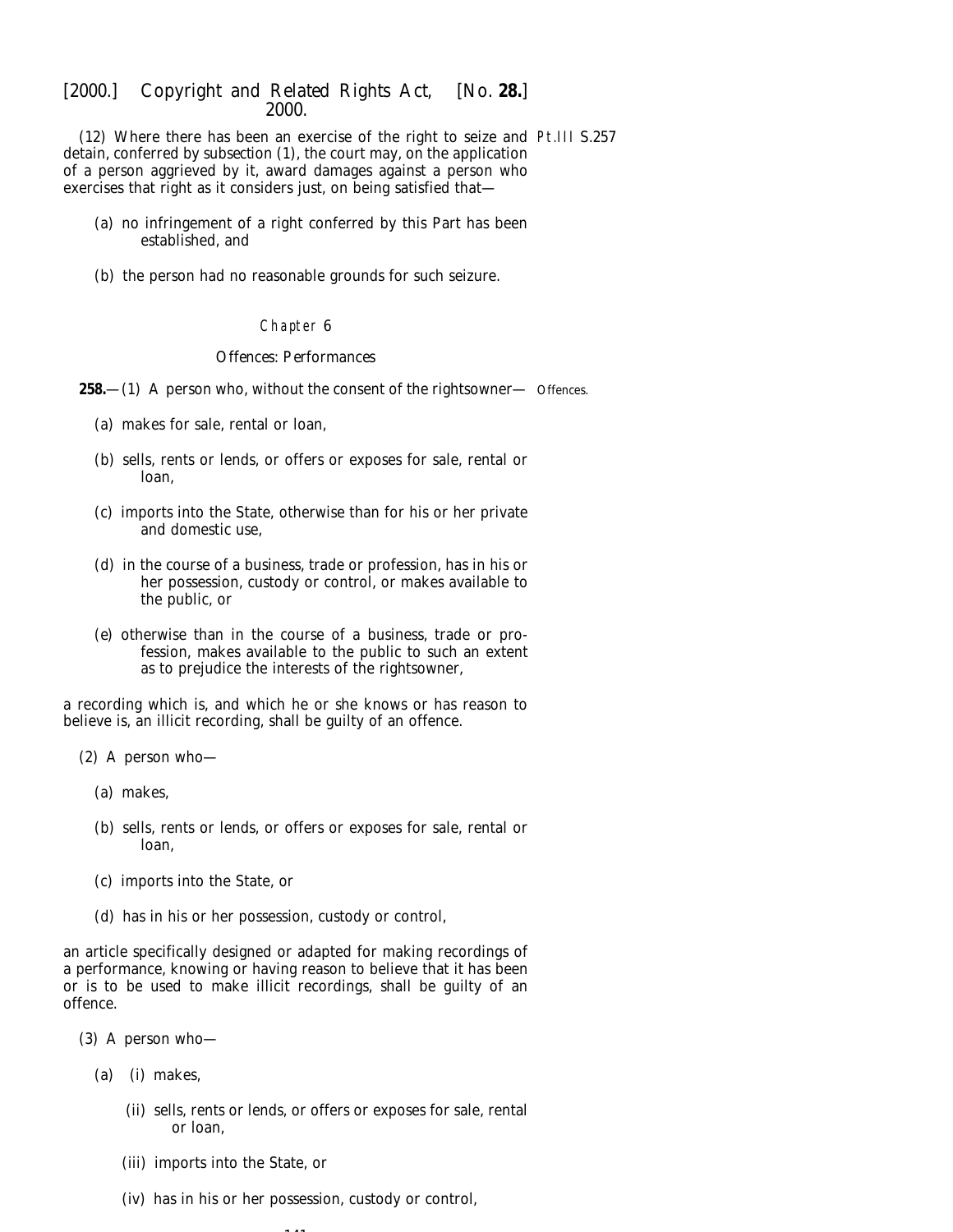Pt.III S.258 a protection-defeating device, knowing or having reason to believe that it has been or is to be used to circumvent rights protection measures, or

> (*b*) provides information, or offers or performs any service intended to enable or assist persons to circumvent rights protection measures,

shall be guilty of an offence.

- (4) Where the rights conferred by this Part are infringed—
	- (*a*) by the playing or showing in public of a recording of a performance, or
	- (*b*) by the broadcasting or inclusion in a cable programme service of a performance or a recording of a performance,

the person who caused the recording of the performance to be shown or played, or the performance or the recording of the performance to be broadcast or included in a cable programme service, shall be guilty of an offence where he or she knew or had reason to believe that the rights conferred by this Part would be infringed.

(5) An offence shall not be committed under *subsection (1)* or *(4)* by the undertaking of an act which under this Part may be undertaken without infringing the rights conferred by this Part.

(6) A person guilty of an offence under *subsection (1), (2)* or *(3)* shall be liable—

- (*a*) on summary conviction, to a fine not exceeding £1,500 in respect of each illicit recording, article or device, or to imprisonment for a term not exceeding 12 months, or both, or
- (*b*) on conviction on indictment, to a fine not exceeding £100,000, or to imprisonment for a term not exceeding 5 years, or both.

(7) A person guilty of an offence under *subsection (4)* shall be liable—

- (*a*) on summary conviction, to a fine not exceeding £1,500 in respect of each offence, or to imprisonment for a term not exceeding 12 months, or both, or
- (*b*) on conviction on indictment, to a fine not exceeding £100,000, or to imprisonment for a term not exceeding 5 years, or both.

False claims of rights in performances.

**259.**—A person who, for financial gain, makes a claim to enjoy a right under this Part or *Part IV* which is, and which he or she knows or has reason to believe is, false, shall be guilty of an offence and shall be liable on conviction on indictment to a fine not exceeding £100,000, or to imprisonment for a term not exceeding 5 years, or both.

Order for delivery up in criminal proceedings.

**260.**—(1) The court may, on conviction of a person or being satisfied that there is a *prima facie* case to answer, where the court is satisfied that at the time of the arrest or charge the person had in his or her possession, custody or control—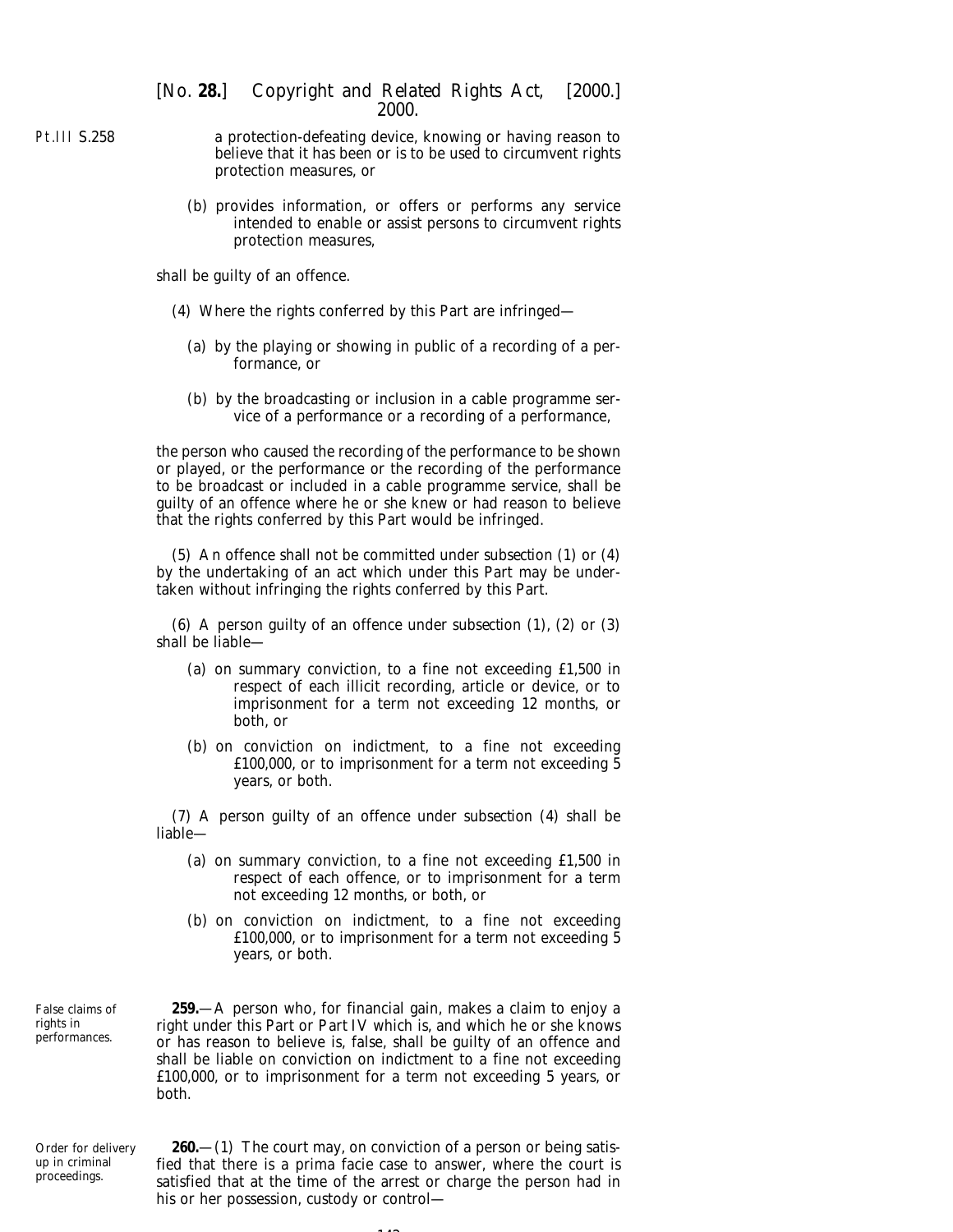- (*a*) in the course of a business, trade or profession, a recording Pt.III S.260 of a performance, knowing or having reason to believe it to be an illicit recording,
- (*b*) an article specifically designed or adapted for making recordings of a performance, knowing or having reason to believe that it had been or was to be used to make illicit recordings, or
- (*c*) a protection-defeating device,

order that the illicit recording, article or device be delivered up to the rightsowner or to such other person as the court may direct.

(2) An order may be made by the court of its own motion, or on the application of the person bringing a prosecution, and may be made whether or not the person is convicted of the offence, but shall not be made—

- (*a*) after the expiration of the period specified in *section 263(3)* as being the limit of the period for delivery up, or
- (*b*) where it appears to the court unlikely that any order will be made as to the disposal of the illicit recordings, articles or devices.

(3) A person to whom an illicit recording, article or device is delivered up pursuant to an order made under this section shall retain it pending the making of a final order or decision not to make an order, as the case may be.

**261.**—(1) Where a Judge of the District Court is satisfied by infor- Search warrants and mation on oath that there are reasonable grounds for suspecting seizure.

- (*a*) that an offence under *section 258* has been, or is about to be, committed in, on or at any premises or place, and
- (*b*) that evidence that such an offence has been, or is about to be, committed is in, on or at those premises or that place,

the court may issue a warrant authorising a member of the Garda Síochána, accompanied by such other members of the Garda Síocha´na or other person or persons as that member thinks proper, at any time or times within 28 days from the date of the issue of the warrant, on production, where requested, of that warrant, to enter and search the premises or place specified in the warrant using reasonable force where necessary, and to do all or any of the following acts—

- (i) to seize any copies of any recordings, articles or devices in respect of which he or she has reasonable grounds for suspecting that an offence under *section 258* has been or is about to be committed;
- (ii) to make an inventory or prepare other evidence of infringement or potential infringement of any right conferred by this Part;
- (iii) to seize anything found there which he or she believes on reasonable grounds may be required to be used in evidence in any proceedings brought in respect of an offence under this Act;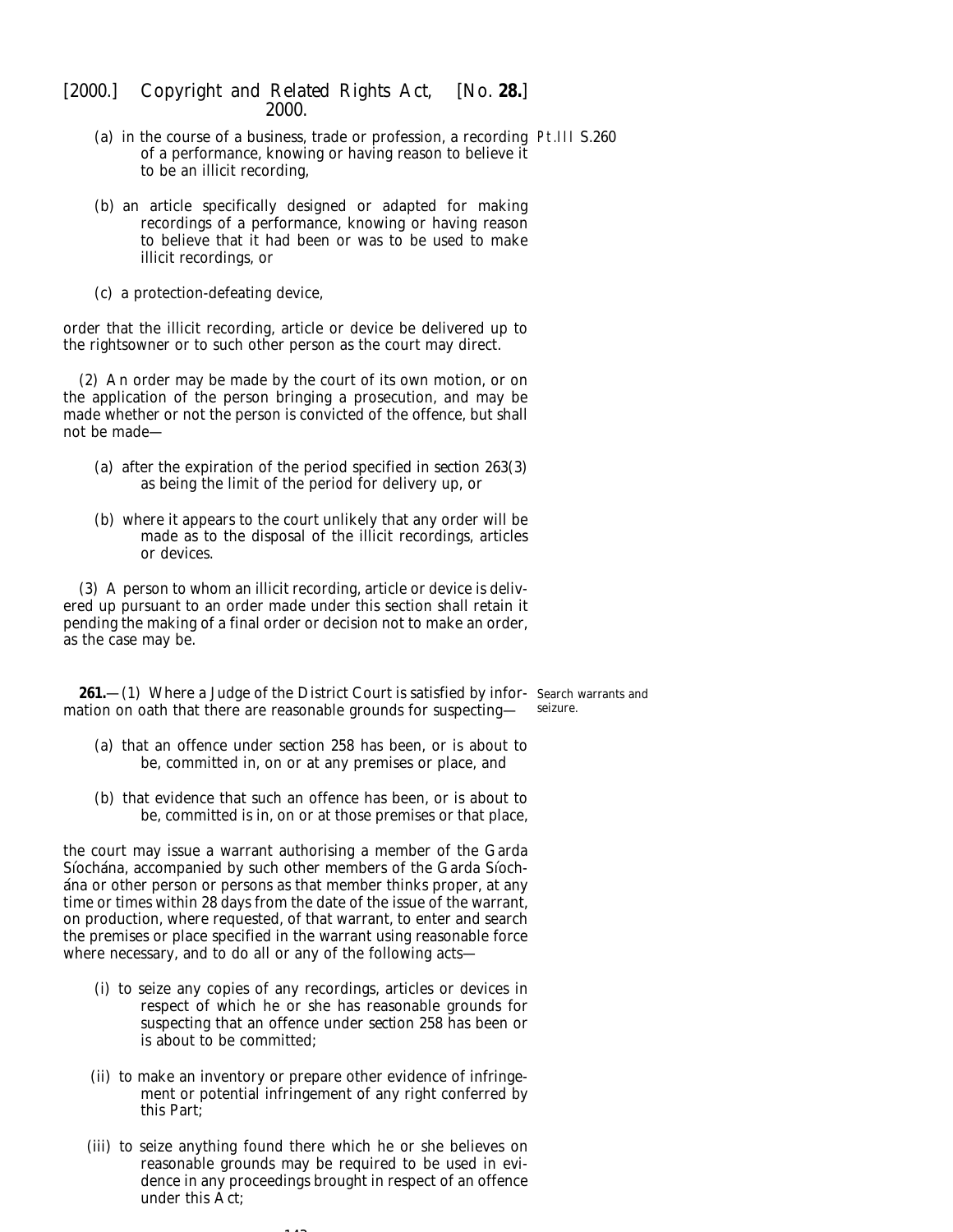Pt.III S.261

(iv) to require any person found there to give his or her name and address.

(2) A warrant issued under this section may authorise persons, including the rightsowner or designated representative thereof, to accompany and assist any member of the Garda Síochána in executing the warrant or in collating any inventory or other evidence.

- (3) A person who—
	- (*a*) obstructs or interferes with a person acting under the authority of a warrant issued under this section,
	- (*b*) is found in, on or at the premises or place specified in the warrant by a member of the Garda Siochana acting as aforesaid and who fails or refuses to give the member his or her name and address when required to do so or gives a name or address that is false or misleading,
	- (*c*) obstructs the exercise of an authority conferred by a warrant under this section, or
	- (*d*) fails or refuses to give information to a member of the Garda Síochána when required to do so under this section,

shall be guilty of an offence and shall be liable on summary conviction to a fine not exceeding £1,500, or to imprisonment for a term not exceeding 12 months, or both.

False representation of authority to give consent.

**262.**—(1) It shall be an offence for a person to represent falsely that he or she is authorised by any person to give consent for the purposes of this Part in relation to a performance, unless he or she believes on reasonable grounds that he or she is so authorised.

(2) A person guilty of an offence under this section is liable on summary conviction to a fine not exceeding £1,500, or to imprisonment for a term not exceeding 12 months, or both.

Period after which remedy of delivery up is not available.

**263.**—(1) Subject to *subsection (2)*, an application for an order under *section 255* may not be made after the expiration of 6 years from the date on which the illicit recording, article or device was made.

(2) Where, during the whole or any part of the period referred to in *subsection (1)*, a person entitled to apply for an order for delivery up—

- (*a*) is under a disability, or
- (*b*) is prevented by fraud or concealment from discovering the facts entitling him or her to apply for an order,

an application under *section 255* may be made at any time before the expiration of 6 years from the date on which the applicant ceased to be under a disability, or, as the case may be, could, with reasonable diligence, have discovered those facts.

(3) An order for delivery up in criminal proceedings under *section 260* shall not, in any case, be made after the expiration of 6 years

. . .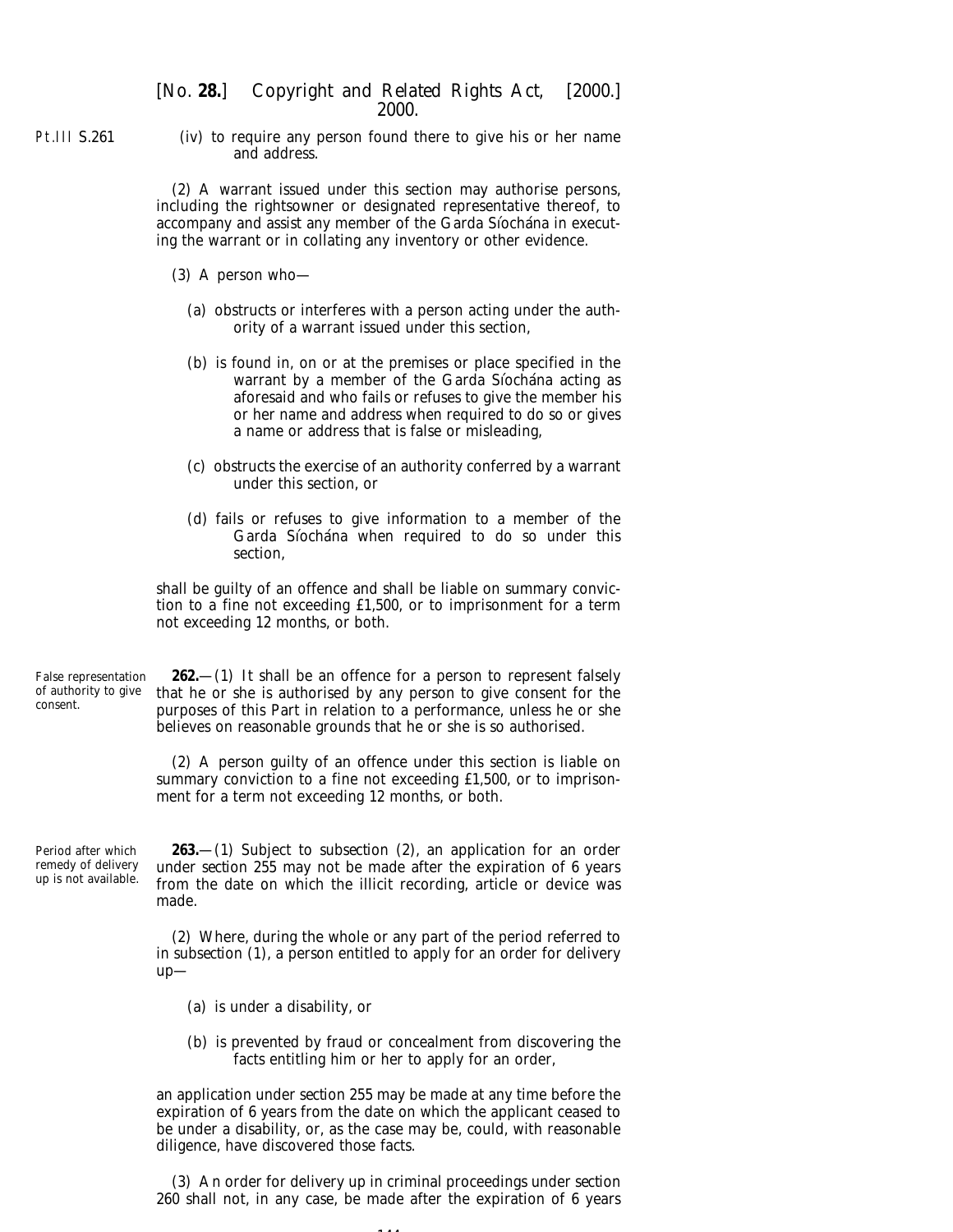from the date on which the proceedings under *section 260* were Pt.III S.263 initiated.

(4) Where in any proceedings for an order for delivery up under *section 255* or *260* the date of the making of the illicit recording, article or device is put into question by the defendant, the onus of proof shall be on the defendant that the illicit recording, article or device was made more than 6 years before the date on which an application for an order under *section 255* was made or proceedings under *section 260* were initiated.

**264.**—(1) An application may be made to the appropriate court Order as to disposal for an order that an illicit recording, article or device—

of illicit recording, article or device.

- (*a*) delivered up under *section 255* or *260*, or
- (*b*) seized and detained under *section 256* or *261*,

shall be—

- (i) forfeited to the rightsowner, or
- (ii) destroyed or otherwise dealt with as the court may direct,

and the court may make such an order or such other order as it thinks fit.

(2) In considering what order, if any, should be made under *subsection (1)* the court shall consider whether other remedies available in an action for infringement of the rights conferred by this Part would be adequate to compensate the person entitled to those rights and to protect his or her interests.

(3) Provision shall be made by rules of court as to the service of notice on persons having an interest in the recordings, articles or devices concerned, and any such person may—

- (*a*) appear in proceedings for an order under this section whether or not he or she was served with notice, or
- (*b*) appeal against any order made, whether or not he or she appeared in the proceedings concerned.

(4) An order made under this section shall not take effect until the expiration of the period within which notice of an appeal may be given or, where before the expiration of that period notice of appeal is duly given, until the final determination or abandonment of the proceedings on the appeal.

(5) Where there is more than one person interested in a recording, article or device, the court shall make such order as it thinks fit and may direct the recording, article or device to be sold or otherwise dealt with and any proceeds divided in accordance with the direction of the court.

(6) Where the court decides that no order shall be made under this section, the person who had the recording, article or device in his or her possession, custody or control immediately before it was delivered up or seized shall be entitled to its return.

(7) References in this section to a person having an interest in a recording, article or device include any person in whose favour an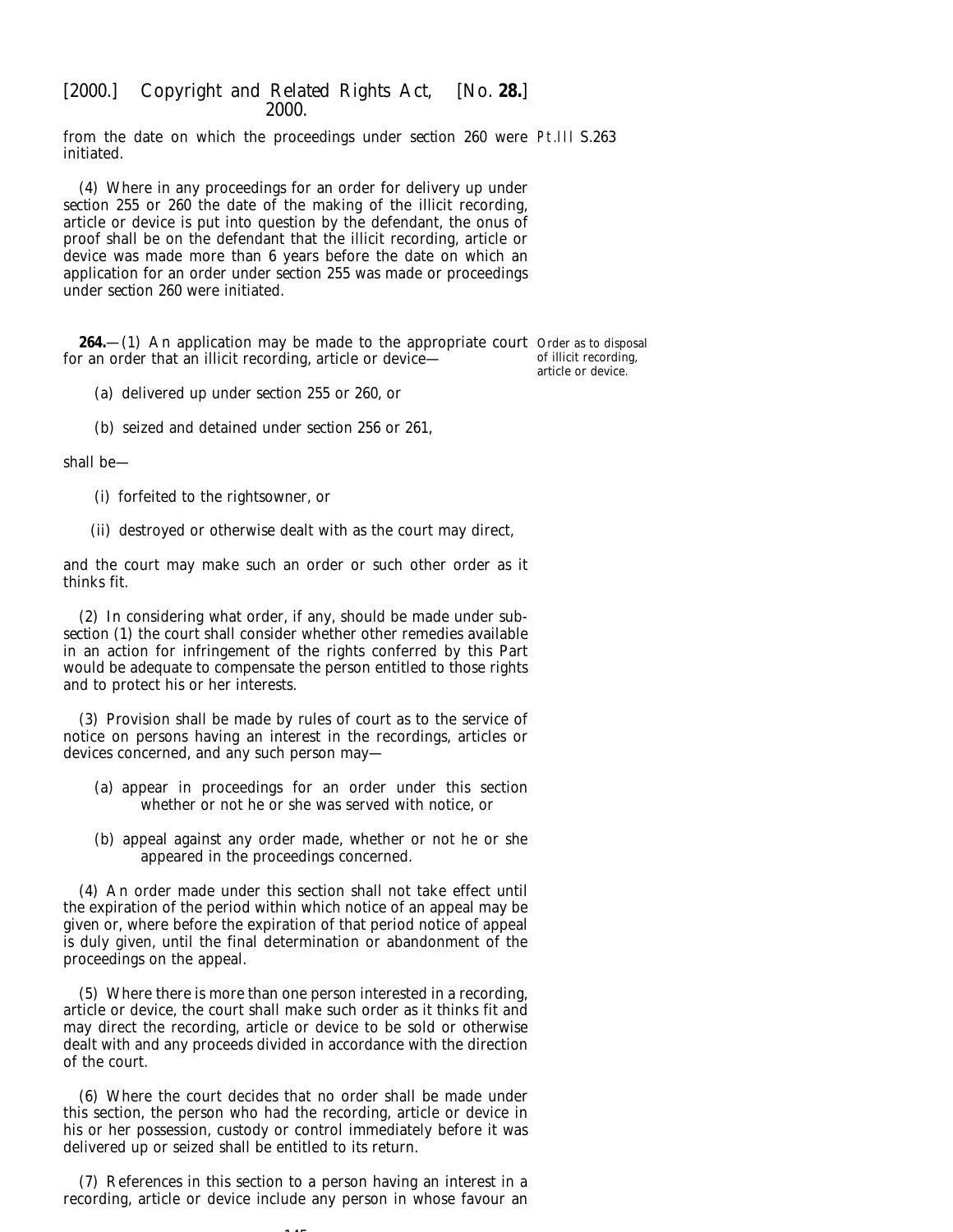Pt.III S.264 order may be made under this section in respect of the recording, article or device or under *section 145* or under section 23 of the Trade Marks Act, 1996.

### Chapter 7

#### *Licensing Schemes: Performers' Property Rights Licensing*

**265.**—(1) In this Part—

Licensing schemes and licensing bodies.

''licences'' means licences to undertake or authorise the undertaking of any of the acts restricted by a performer's property rights;

''licensing body'' means a society or other organisation which has as its main object, or one of its main objects, the negotiating or granting, either as owner or prospective owner of a performer's property rights, or as exclusive licensee or as agent for him or her, of performers' property rights licences, and whose objects include the granting of licences relating to the performances of more than one performer;

''licensing scheme'' means a scheme specifying—

- (*a*) the classes of case in which the operator of the scheme, or the person on whose behalf that operator acts, is willing to grant performers' property rights licences, and
- (*b*) the terms on which licences would be granted in those classes of case,

and for this purpose a ''scheme'' includes anything in the nature of a scheme, whether described as a scheme or as a tariff or by any other name.

(2) References in this Part to licences or licensing schemes relating to the performances of more than one performer shall not include licences or schemes relating to—

- (*a*) performances recorded in a single recording, or
- (*b*) performances recorded in more than one recording where—
	- (i) the performers giving the performances are the same, or
	- (ii) the recordings are made by, or by employees of or commissioned by, a single individual, firm, company or group of companies, including holding companies and their subsidiaries.

#### *References and Applications Relating to Licensing Schemes*

General references. **266.**—*Sections 267* to *272* apply to licensing schemes which are operated by licensing bodies in relation to the performer's property rights of more than one performer, in so far as they relate to licences for any of the acts restricted by a performer's property rights under *sections 204* and *205*.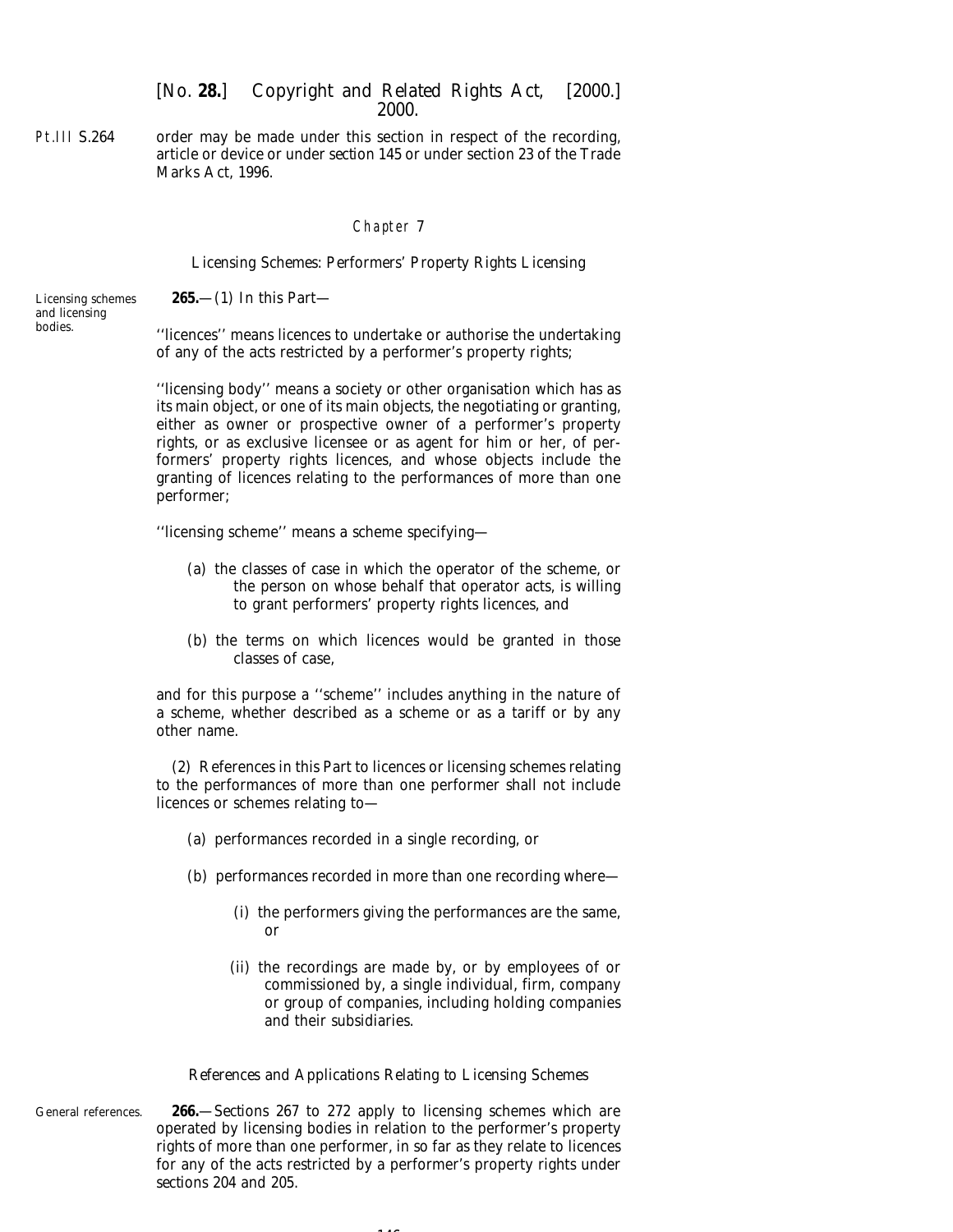**267.**—(1) The terms of a licensing scheme proposed to be oper-Pt.III ated by a licensing body may be referred to the Controller by an  $_{\rm Reference\ of}$ organisation which claims to be representative of persons claiming proposed licensing that they require licences in cases of a description to which the scheme to scheme would apply.

Controller.

(2) The Controller shall not consider a reference by an organisation under *subsection (1)* unless the Controller is satisfied that the organisation is representative of the class of persons that it claims to represent.

(3) The Controller may refuse to consider a reference under *subsection (1)* on the ground that the reference is premature.

(4) Where the Controller decides to consider a reference under *subsection (1)* he or she shall consider the subject matter of the reference and make an order, either confirming or varying the proposed scheme, as the Controller may determine to be reasonable in the circumstances.

(5) An order under *subsection (4)* may be made for such period as the Controller may determine.

**268.**—(1) Where a licensing scheme is in operation and a dispute Reference of arises with respect to the scheme between the operator of the scheme licensing scheme to and— Controller.

- (*a*) a person claiming that he or she requires a licence in a case of a description to which the scheme applies, or
- (*b*) an organisation claiming to be representative of such persons,

that operator, person or organisation may refer the scheme to the Controller in so far as it relates to cases of that description.

(2) The Controller shall not consider a reference by an organisation under *subsection (1)* unless the Controller is satisfied that the organisation is representative of the class of persons that it claims to represent.

(3) A scheme which has been referred to the Controller under *subsection (1)* shall remain in operation until proceedings in relation to the reference are concluded.

(4) The Controller shall consider the matter referred to him or her and shall make an order, confirming or varying the scheme, as the Controller may determine to be reasonable in the circumstances.

(5) An order under *subsection (4)* may be made for such period as the Controller may determine.

**269.**—(1) Where the Controller has, in respect of a licensing Further reference of scheme under *section 267* or *268* or under this section, made an order scheme to in respect of a scheme, and the order remains in force, the persons Controller. to whom this section applies may refer the scheme to the Controller in so far as it relates to cases of that description.

(2) This section applies to—

(*a*) the operator of the scheme,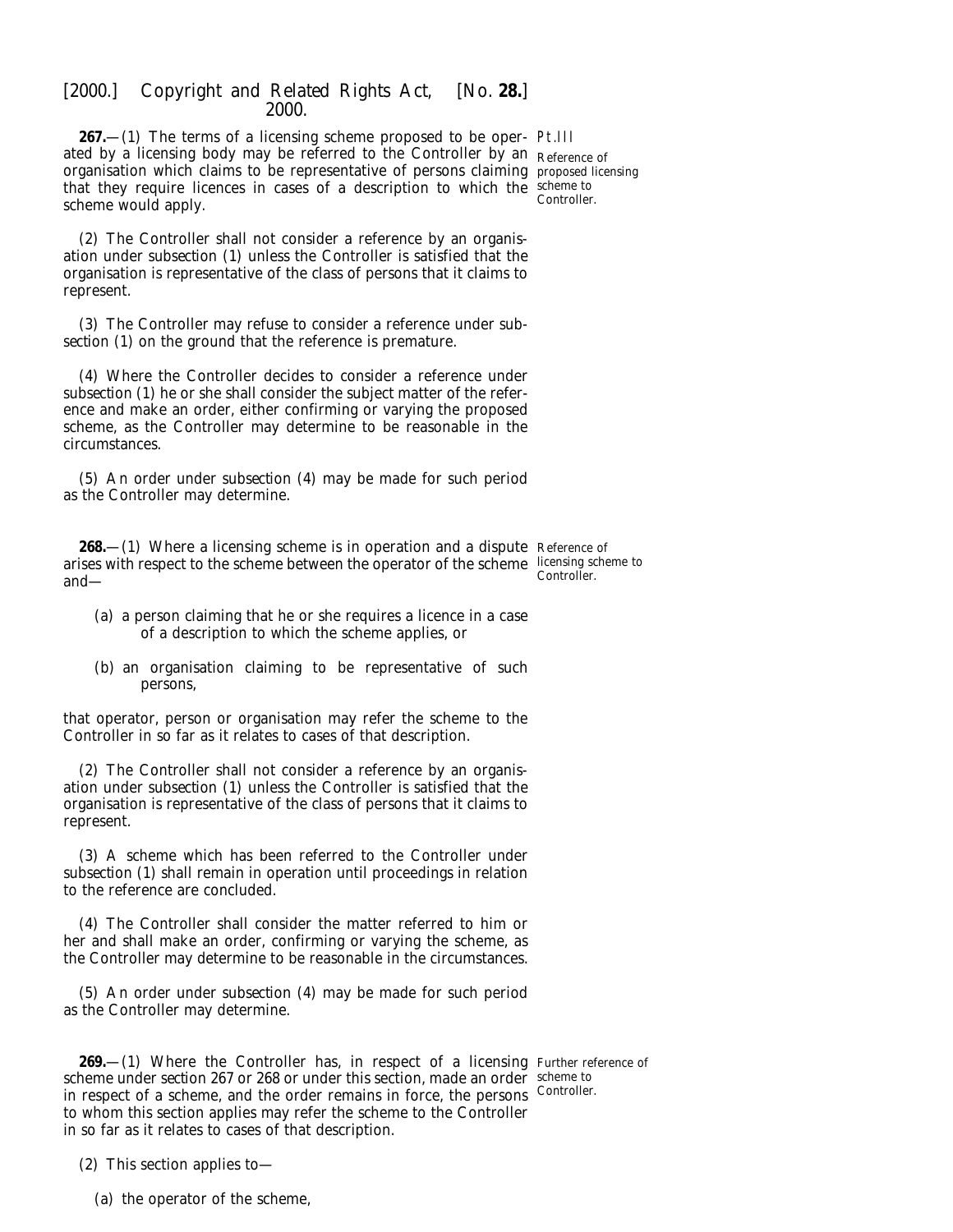Pt.III S.269

- (*b*) a person claiming that he or she requires a licence in a case of the description to which the order applies, and
- (*c*) an organisation claiming to be representative of persons referred to in *paragraph (b)*.

(3) Where an order under *section 267* or *268* or this section is in force the licensing scheme in respect of which the order is made shall not, except with the special leave of the Controller, be referred to the Controller in respect of the same description of cases—

- (*a*) within 12 months from the date of the order in respect of the previous reference, or
- (*b*) where the order was made so as to be in force for 15 months or less, until the last 3 months before the expiration of the order.

(4) A scheme which has been referred to the Controller under *subsection (1)* shall remain in operation until proceedings in relation to the reference are concluded.

(5) The Controller shall consider the matter referred to him or her and shall make an order, confirming, varying or further varying the scheme, as the Controller may determine to be reasonable in the circumstances.

(6) An order under *subsection (5)* may be made for such period as the Controller may determine.

Application for grant of a licence in connection with licensing scheme.

**270.**—(1) A person who claims, in a case to which a licensing scheme relates, that the operator of the scheme has refused to grant or to procure the grant to him or her of a licence in accordance with the scheme, or has failed to do so within a reasonable period, may apply to the Controller for an order under *subsection (4).*

(2) A person who claims, in a case excluded from a licensing scheme, that the operator of the scheme—

- (*a*) has refused to grant or to procure the grant to him or her of a licence, or has failed to do so within a reasonable period and that in the circumstances it is unreasonable that a licence should not be granted, or
- (*b*) proposes terms for a licence that are unreasonable,

may apply to the Controller for an order under *subsection (4)*.

(3) A case shall be regarded as being excluded from a licensing scheme for the purposes of *subsection (2)* where—

- (*a*) the scheme provides for the grant of licences, subject to terms excepting matters from the licence and the case is within such an exception, or
- (*b*) the case is so similar to those in which licences are granted under the scheme that it is unreasonable that it should not be dealt with in the same way.

(4) Where the Controller is satisfied that a claim under this section is well-founded, he or she shall make an order declaring that in respect of the matters specified in the order, the applicant is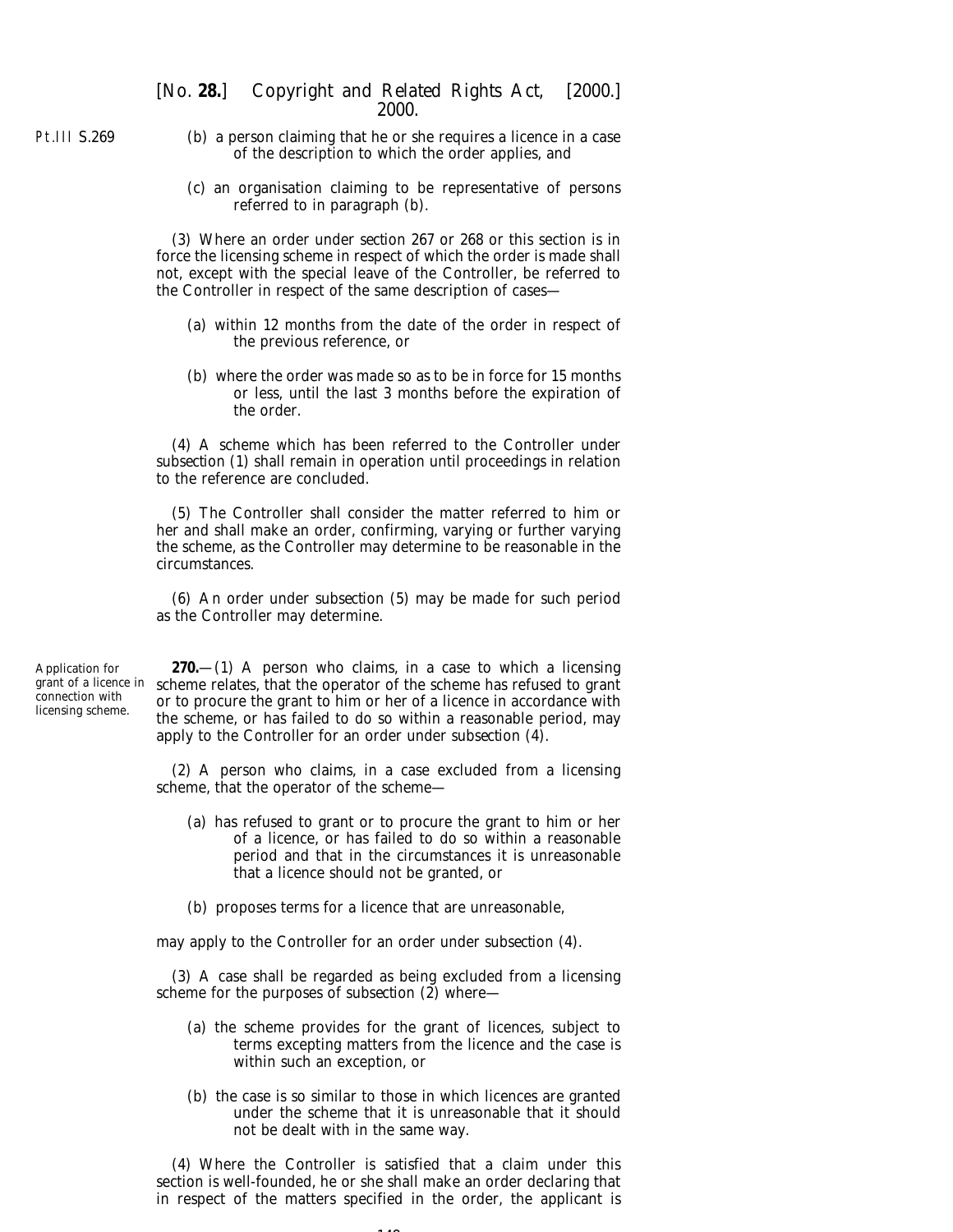entitled to a licence on such terms as the Controller may determine Pt.III S.270 to be applicable in accordance with the scheme, or, as the case may be, to be reasonable in the circumstances.

(5) An order under *subsection (4)* may be made for such period as the Controller may determine.

**271.**—(1) Where the Controller has made an order under *section* Review of orders 270 that a person is entitled to a licence under a licensing scheme, made by Controller. the operator of the scheme or the original applicant may apply to the Controller for a review of that order.

(2) An application under *subsection (1)* shall not be made except with the special leave of the Controller—

- (*a*) within 12 months from the date of the order or of the decision on a previous application under this section, or
- (*b*) where—
	- (i) the order was made so as to be in force for 15 months or less, or
	- (ii) as a result of the decision on a previous application under this section the order is due to expire within 15 months of that decision,

until the last 3 months before the expiration date.

(3) The Controller shall, on an application for review, confirm or vary his or her order as the Controller may determine to be reasonable, having regard to the terms applicable in accordance with the licensing scheme or, as the case may be, the circumstances of the case.

**272.**—(1) A licensing scheme which has been confirmed or varied Effect of order of by the Controller under *section 267, 268* or *269* shall be in operation Controller as to or, as the case may be, remain in operation, in so far as it relates to licensing scheme. the description of case in respect of which the order was made, for such period as the order remains in force.

(2) Where an order made by the Controller under *section 267, 268* or *269* confirming or varying a licensing scheme is in force (in this section referred to as ''an order to which this section applies''), a person who, in a case of a class to which the order applies—

- (*a*) pays to the operator of the scheme any charges payable under the scheme in respect of a licence applying to the case concerned or, where the amount cannot be ascertained, gives an undertaking to the operator to pay the charges when ascertained, and
- (*b*) complies with the other terms applicable to the licence under the scheme,

is in the same position as regards infringement of a performer's property rights as if he or she had at all material times been the holder of a licence granted by the rightsowner concerned in accordance with the scheme.

(3) The Controller may direct that an order to which this section applies, in so far as it varies the amount of charges payable, has effect from a date before that on which it was made, but not earlier than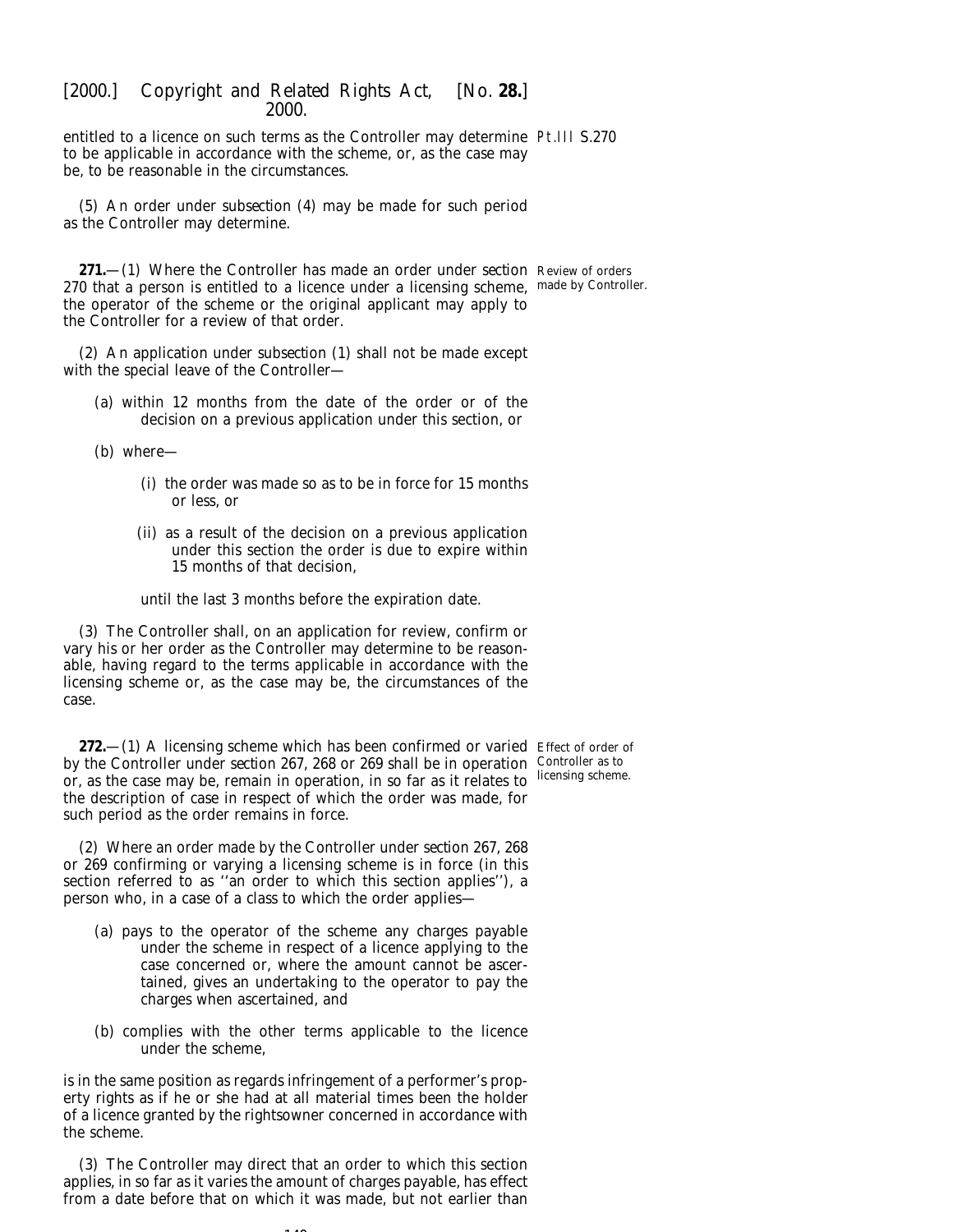- Pt.III S.272 the date on which the reference was made, or where later, the date on which the scheme came into operation.
	- (4) Where a direction is made under *subsection (3)*
		- (*a*) any necessary repayments or further payments shall be made in respect of charges already paid, and
		- (*b*) the reference in *subsection (2)(a)* to the charges payable under the scheme shall be construed as a reference to the charges so payable by virtue of the order.

(5) Where the Controller has made an order under *section 270* and the order remains in force, the person in whose favour the order is made, where he or she—

- (*a*) pays to the operator of the scheme any charges payable in accordance with the order or, where the amount cannot be ascertained, gives an undertaking to the operator to pay the charges when ascertained, and
- (*b*) complies with the other terms specified in the order,

is in the same position as regards infringement of a performer's property rights as if he or she had at all material times been the holder of a licence granted by the rightsowner concerned on the terms specified in the order.

#### *References and Applications Relating to Licensing by Licensing Bodies*

General references by licensing bodies. **273.**—*Sections 274* to *277* apply to licences in relation to the performer's property rights of more than one performer, granted by a licensing body otherwise than pursuant to a licensing scheme, in so far as the licences relate to any of the acts restricted by a performer's property rights under *sections 204* and *205*.

Reference to Controller of proposed licence. **274.**—(1) The terms on which a licensing body proposes to grant a licence may be referred to the Controller by the prospective licensee for an order under *subsection (3)*.

> (2) The Controller may refuse to consider a reference under *subsection (1)* on the ground that the reference is premature.

> (3) Where the Controller decides to consider a reference under *subsection (1)*, he or she shall consider the terms of the proposed licence and make an order, confirming or varying the terms, as the Controller may determine to be reasonable in the circumstances.

> (4) An order under *subsection (3)* may be made for such period as the Controller may determine.

Reference to Controller of expiring licence.

**275.**—(1) A licensee under a licence which is due to expire with the passage of time or as a result of notice given by the licensing body may apply to the Controller on the ground that it is unreasonable in the circumstances that the licence should cease to be in force.

(2) An application under *subsection (1)* may be made at any time during the last 3 months before the expiration of the licence.

(3) A licence in respect of which a reference has been made to the Controller under *subsection (1)* shall remain in force until proceedings in relation to the reference are concluded.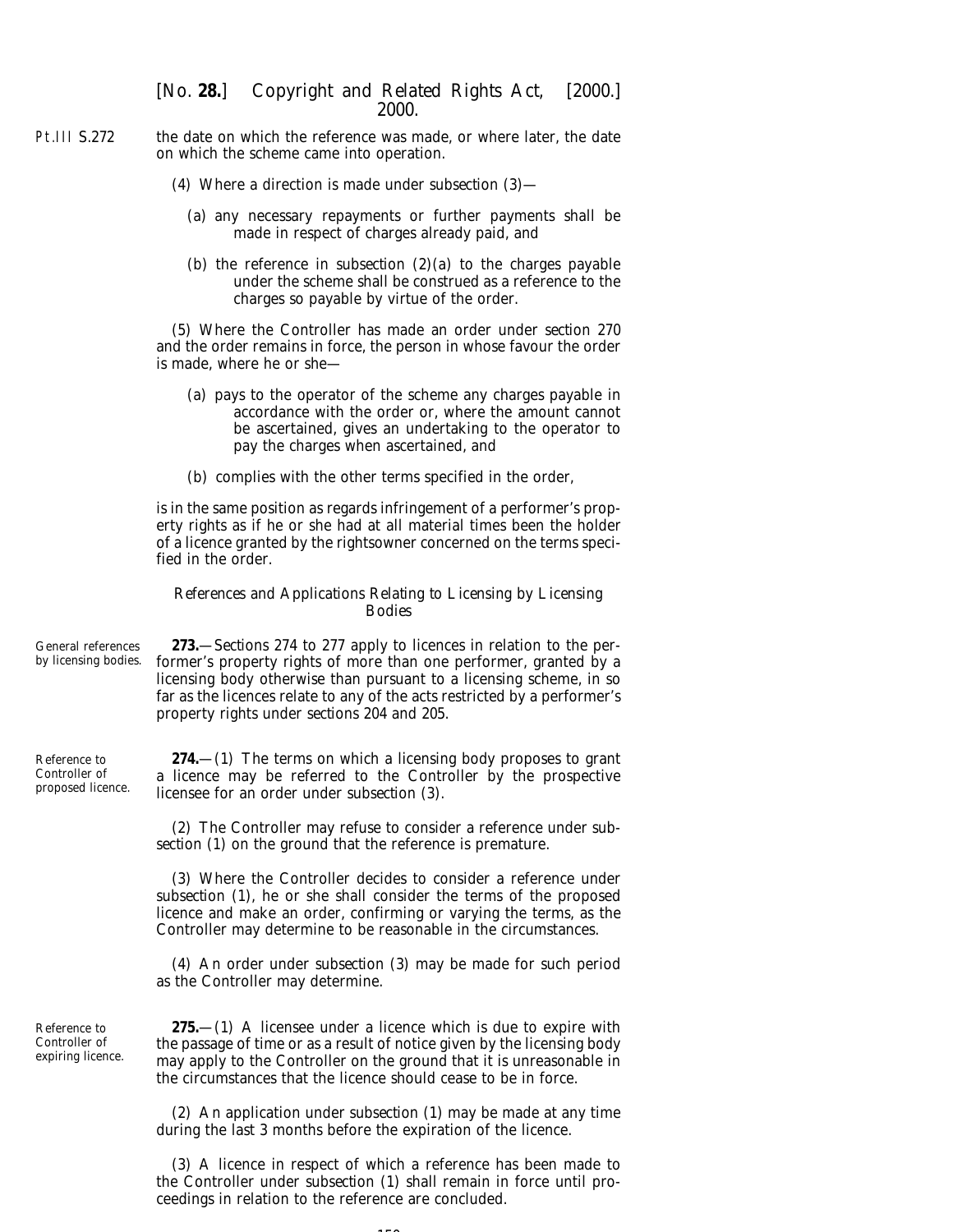(4) Where the Controller is satisfied that an application made Pt.III S.275 under *subsection (1)* is well-founded, he or she shall make an order declaring that the licensee shall continue to be entitled to the benefit of the licence on such terms as the Controller may determine to be reasonable in the circumstances.

(5) An order under *subsection (4)* may be made for such period as the Controller may determine.

**276.**—(1) Where the Controller has made an order under *section* Application for 274 or 275, the licensing body or the person entitled to the benefit review of order of the order may apply to the Controller for a review of that order. made by Controller.

(2) An application under *subsection (1)* shall not be made except with the special leave of the Controller—

(*a*) within 12 months from the date of the order or of the decision on a previous application under this section, or

(*b*) where—

- (i) the order was made so as to be in force for 15 months or less, or
- (ii) as a result of the decision on a previous application under this section the order is due to expire within 15 months of that decision,

until the last 3 months before the expiration date.

(3) The Controller shall, on an application for review, confirm or vary his or her order as the Controller may determine to be reasonable in the circumstances.

**277.**—(1) Where the Controller has made an order under *section* Effect of order of 274 or 275, and the order remains in force, the person entitled to the Controller as to benefit of the order, where he or she licence.

- (*a*) pays to the licensing body any charges payable in accordance with the order or, where the amount cannot be ascertained, gives an undertaking to the operator to pay the charges when ascertained, and
- (*b*) complies with the other terms specified in the order,

is in the same position as regards infringement of a performer's property rights as if he or she had at all material times been the holder of a licence granted by the rightsowner concerned on the terms specified in the order.

(2) The benefit of an order made under *section 274* or *275* may be assigned—

- (*a*) in the case of an order made under *section 274*, where assignment is not prohibited under the terms of the order of the Controller, and
- (*b*) in the case of an order made under *section 275*, where assignment was not prohibited under the terms of the original licence.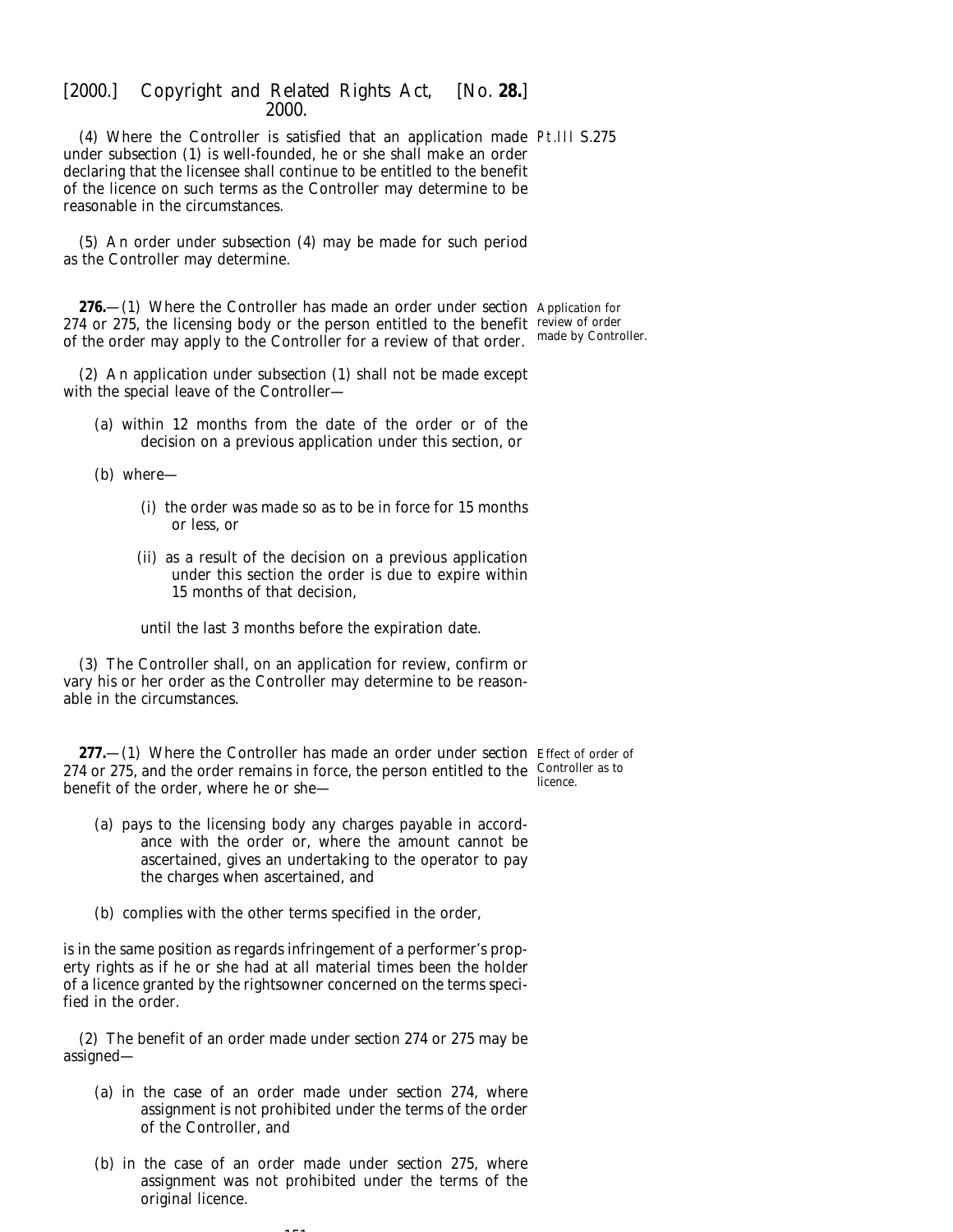- Pt.III S.277 (3) The Controller may direct that an order made under *section 274* or *275* or an order made under *section 276* varying such an order, in so far as it varies the amount of charges payable, has effect from a date before that on which it was made, but not earlier than the date on which the reference or application was made or, where later, the date on which the licence was granted or, as the case may be, was due to expire.
	- (4) Where a direction is given under *subsection (3)*
		- (*a*) any necessary repayments or further payments shall be made in respect of charges already paid, and
		- (*b*) the reference in *subsection (1)(a)* to the charges payable in accordance with the order shall be construed, where the order is varied by a further order, as a reference to the charges so payable by virtue of that further order.

### *Licensing: Miscellaneous*

**278.**—(1) In determining what is reasonable, on a reference or application under this Chapter relating to a licensing scheme or licence, the Controller shall have regard to—

- (*a*) the availability of other schemes, or the granting of other licences, to other persons in similar circumstances, and
- (*b*) the terms of those schemes or licences,

and shall exercise his or her powers so as to ensure that there is no unreasonable discrimination between licensees, or prospective licensees, under the scheme or licence to which the reference or application relates and licensees under other schemes operated by, or other licences granted by, the same person.

(2) *Subsection (1)* shall not affect the obligation of the Controller in any case to have regard to all relevant circumstances.

Licences to reflect payments in respect of underlying rights.

**279.**—Where a reference or application is made under this Chapter in relation to licensing in respect of the performer's property rights in a recording, the Controller shall take into account, in considering what charges are to be paid for a licence, any payments which the owner of the performer's property right is liable to make pursuant to the granting of the licence, or pursuant to the acts authorised by the licence—

- (*a*) to owners of the copyright in works included in the recording, or
- (*b*) in respect of any performance included in the recording.

### Chapter 8

### *Registration of Licensing Bodies in Respect of Performers' Property Rights*

Register of licensing bodies for performers' property rights.

**280.**—(1) The Controller shall establish and maintain a register of licensing bodies in respect of performers' property rights in such form and manner and containing such particulars as the Minister may prescribe to be known as the ''Register of Licensing Bodies for Performers' Property Rights'' and referred to in this Part as the ''Register''.

# $152$

General considerations: unreasonable

discrimination.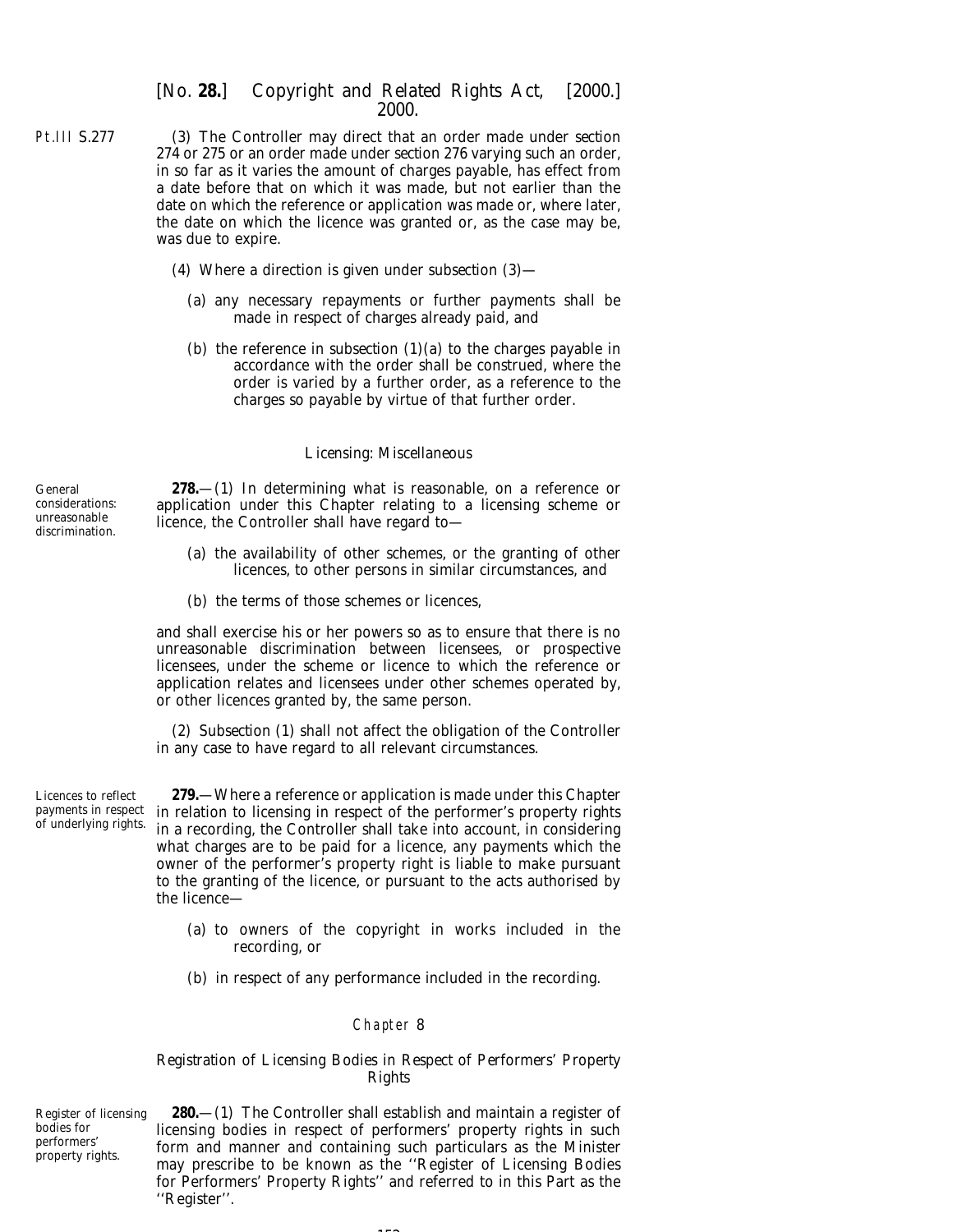(2) The Controller shall keep the Register in such form that the Pt.III S.280 Register is capable of being used to make a copy of any entry in the Register.

(3) The Register shall be kept at such place as may be prescribed by the Minister and, subject to the payment of such fee as may be prescribed by the Minister with the consent of the Minister for Finance—

- (*a*) the Register shall be made available for inspection by a person at such times and in such manner as may be prescribed by the Minister, and
- (*b*) where a request is made to the Controller for a certified or uncertified copy of, or extract from, an entry in the Register, the Controller shall issue a copy of the entry or extract to the applicant.

(4) An application for registration or renewal of a registration of a licensing body shall be made to the Controller in such form and manner as may be prescribed by the Minister and shall be subject to the payment of such fee as may be prescribed by the Minister with the consent of the Minister for Finance.

(5) The Controller shall register an applicant or renew a registration where the Controller is satisfied that—

- (*a*) the applicant complies with the definition of a licensing body specified in *section 265*, and
- (*b*) the applicant has provided such information and satisfied such conditions as may be prescribed by the Minister for the purposes of registration.

(6) The information to be prescribed by the Minister under *subsection (5)(b)* shall include the following:

- (*a*) the name of the applicant;
- (*b*) the address of the applicant;
- (*c*) the names of the chairperson and other members of the board or officers, or names of partners, as the case may be, of the applicant;
- (*d*) a copy of the memorandum and articles of association or partnership agreement, of the applicant;
- (*e*) details of the scheme;
- (*f*) details of the scales of charges or proposed charges to be levied by the applicant; and
- (*g*) the class of rightsowners represented or proposed to be represented by the applicant.

(7) On the registration or renewal of a registration of a licensing body the Controller shall issue to the applicant a certificate of registration in such form as the Controller shall determine.

**281.**—A certificate granted under *section 280(7)* shall include the Proof that licensing particulars specified in *subsection (6)* of that section and the certifi- body may act on cate shall be evidence of the right of the licensing body, until the contrary is proved, to act on behalf of the classes of rightsowners for whom it claims representation rights or on behalf of the rightsowners

behalf of specified classes.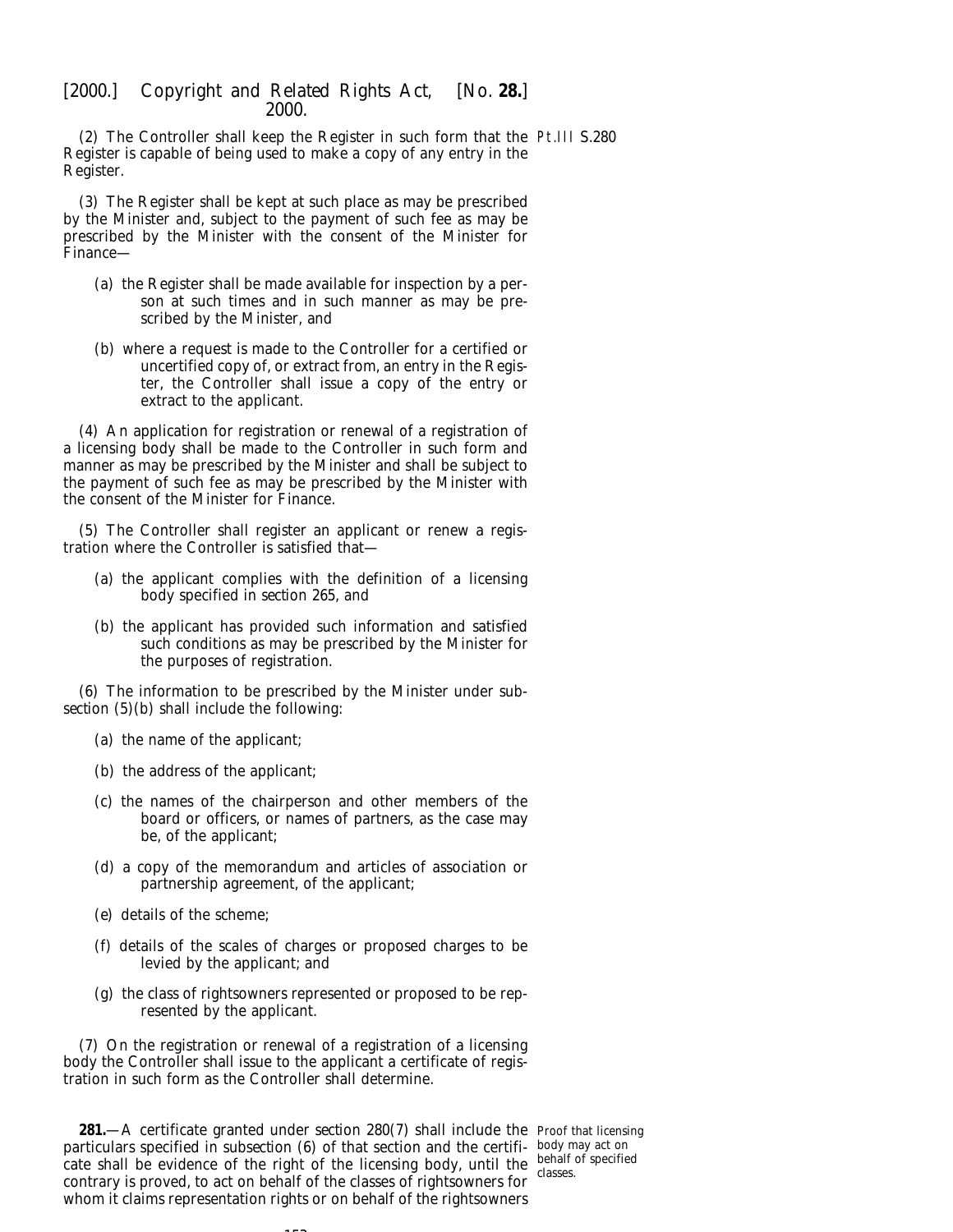Pt.III S.281 who have assigned rights to it, or exclusively licensed it, as specified in that certificate.

Notification of **282.**—(1) A licensing body registered under this Part which proposes to impose a charge, otherwise than in accordance with the scales of charges included in an application for registration or for renewal of a registration, shall provide the Controller in writing with details of the proposed charge not less than one month before the charge comes into effect.

> (2) The registration of a licensing body which fails to comply with *subsection (1)* is deemed to be cancelled from the date on which the proposed charge comes into effect.

Validity of certificates of registration.

Refusal of application.

Controller.

charges.

**283.**—(1) A certificate of registration issued under *section 280(7)* shall be valid for a period of 12 months from the date of registration or such lesser period as may be specified by the Controller in the certificate.

(2) Subject to *section 280(4)*, a licensing body registered under this Part may apply for renewal of its registration for further periods each of which shall not exceed 12 months.

(3) An application for renewal of a registration shall be made not less than one month before the expiration of the period of validity of the certificate of registration.

(4) A term of renewal of a registration shall take effect from the expiration of the previous registration.

**284.**—(1) The Controller may refuse an application for renewal of a registration by a licensing body registered under this Part or cancel the registration of a licensing body where the body no longer fulfils the requirements specified in *section 280(5)*.

(2) The Controller shall remove a licensing body from the Register where its application for renewal of its registration is refused or its registration is cancelled.

Indemnity for **285.**—No action or other proceedings shall lie or be maintainable against the Controller (except in the case of wilful neglect of duty) in respect of anything done or omitted to be done by him or her in the *bona fide* exercise of any functions, powers or duties conferred or imposed by or under this Chapter.

Obligation of collecting societies to register (performers' property rights).

**286.**—(1) Any body operating as a licensing body within the meaning specified in *section 265* shall be obliged to register in accordance with the provisions of this Chapter, and to remain registered for so long as it continues to operate in this capacity.

(2) Any body to which the provisions of *subsection (1)* applies which—

(*a*) fails within 6 months of the commencement of this Chapter to register under the terms of this Chapter,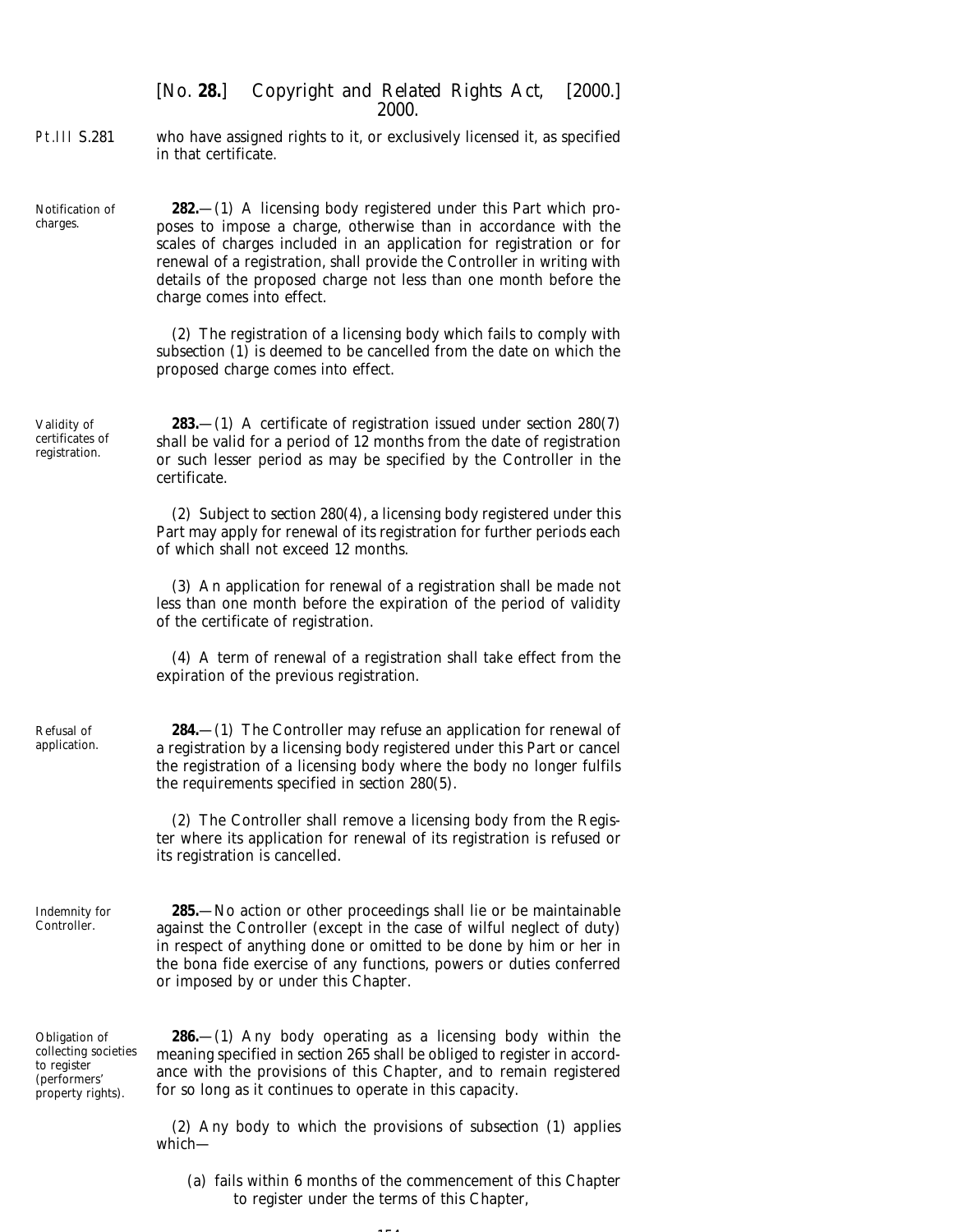- (*b*) fails within 2 months of its establishment in the case of a Pt.III S.286 body established after the commencement of this Chapter to register under the terms of this Chapter, or
- (*c*) continues to operate as such a body having been removed from the Register for any reason,

shall be guilty of an offence.

(3) A person guilty of an offence under *subsection (2)* shall be liable—

- (*a*) on summary conviction, to a fine not exceeding £1,500, or to imprisonment for a term not exceeding 12 months, or both, or
- (*b*) on conviction on indictment, to a fine not exceeding £100,000, or to imprisonment for a term not exceeding  $\bar{5}$ years, or both.

### Chapter 9

### *Qualification: Performances*

**287.**—In this Part, and in *Part IV*—

Definition of qualifying person.

''qualifying country'' means—

- (*a*) Ireland,
- (*b*) another Member State of the EEA, or
- (*c*) to the extent that an order under *section 289* so provides, a country designated under that section;

''qualifying individual'' means a citizen or subject of, or an individual domiciled or ordinarily resident in, a qualifying country; and

''qualifying person'' means an Irish citizen, or an individual domiciled or ordinarily resident in the State.

**288.**—A performance is a qualifying performance for the purposes Qualifying of the provisions of this Part and *Part IV* if it is given by a qualifying performance. individual or a qualifying person, or takes place in a qualifying country, territory, state or area, in accordance with this Chapter.

**289.**—(1) The Government may by order designate as a qualifying Designation of country enjoying protection under this Part and *Part IV* any country, qualifying countries.territory, state or area, as to which the government is satisfied that provision has been or will be made under its law giving adequate protection for Irish performances.

(2) For the purposes of this section, an ''Irish performance'' means a performance—

--

(*a*) given by an Irish citizen, or by an individual who is domiciled or ordinarily resident in the State, or

(*b*) taking place in the State.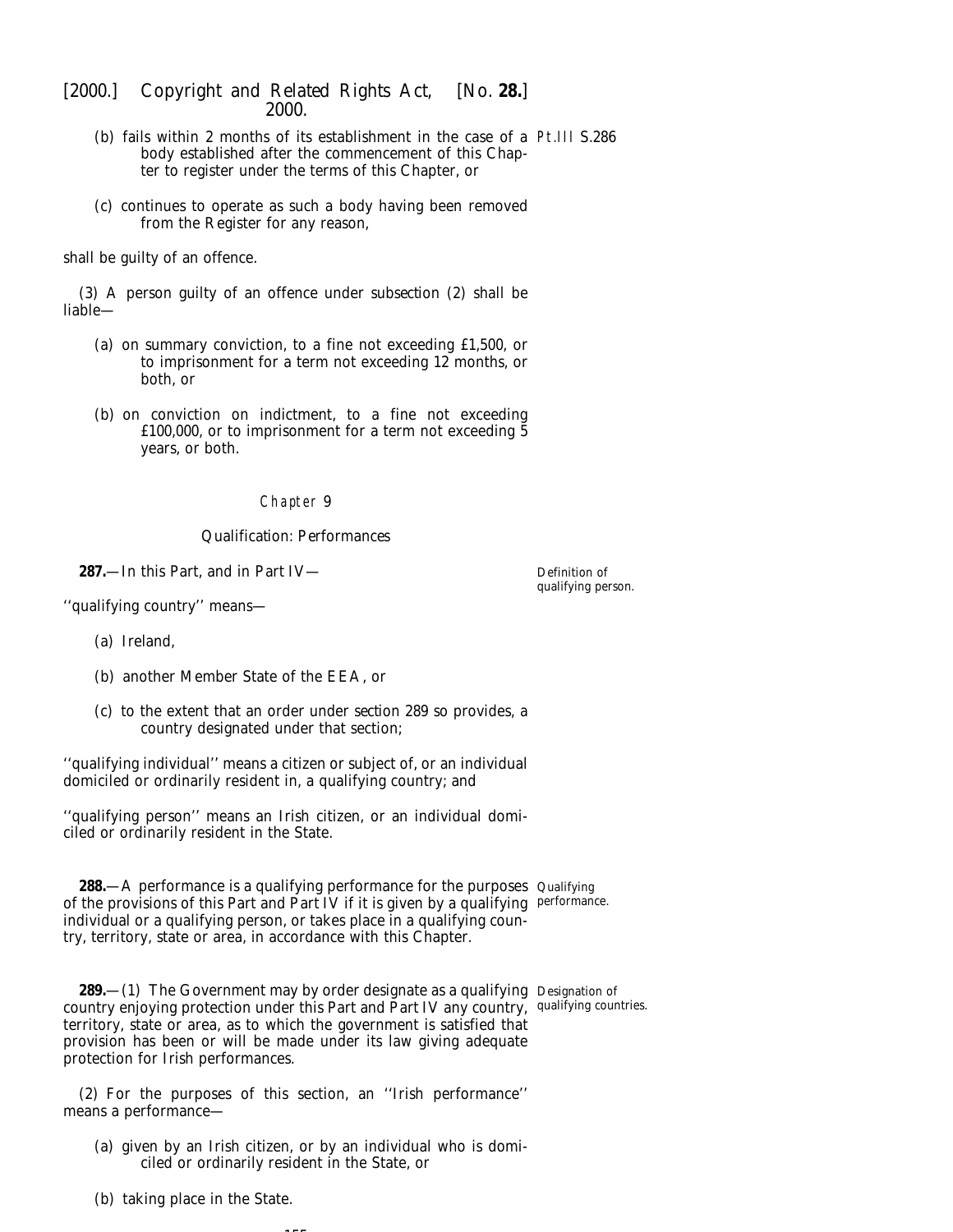Pt.III S.289 (3) Where the law of that country, territory, state or area provides adequate protection only for certain descriptions of performance, an order under *subsection (1)* designating that country, territory, state or area may contain provision limiting to a corresponding extent the protection afforded by this Part or *Part IV* in relation to performances connected with the country, territory, state or area.

Territorial waters and Continental Shelf.

### **290.**—For the purposes of this Part and *Part IV*—

(*a*) acts undertaken in, on, under or over—

- (i) the waters in the portion of the sea which comprises the territorial seas of the State,
- (ii) the waters in all areas of the sea to which the internal or inland waters of the State are extended by section 5 of the Maritime Jurisdiction Act, 1959, and
- (iii) the waters in any area which is for the time being a designated area within the meaning of section 1 of the Continental Shelf Act, 1968,

and

(*b*) acts undertaken on an Irish ship, aircraft or hovercraft registered under the laws of the State,

shall be deemed to have been undertaken in the State.

#### Chapter 10

### *Duration of Rights in Performances*

Duration of rights. **291.**—The rights conferred by this Part shall expire 50 years from the end of the calendar year in which—

- (*a*) the performance takes place, or
- (*b*) where within that period a recording of the performance is lawfully made available to the public, that recording is first so lawfully made available to the public.

#### Chapter 11

#### *Performers' Property Rights*

Performers' property rights.

**292.**—(1) The rights conferred on a performer by *sections 204, 205, 206* and *207* are property rights and shall be known and in *Parts III* and *IV* referred to as ''performers' property rights''.

(2) Where different persons are (whether in consequence of a partial assignment or otherwise) entitled to different aspects of a performer's property rights in relation to a performance, the rightsowner for the purposes of *Parts III* and *IV* is the person who is entitled to the aspect of those rights relevant for those purposes.

(3) Where a performer's property rights (or any aspect of them) are owned jointly by more than one person, references in this Part to the rightsowner shall include references to all those owners, such that, in particular, any requirement of the licence of the rightsowner requires the licence of all of them.

(4) References in *Parts III* and *IV* to the consent of a performer shall be construed in relation to the performer's property rights as references to the consent of the rightsowner.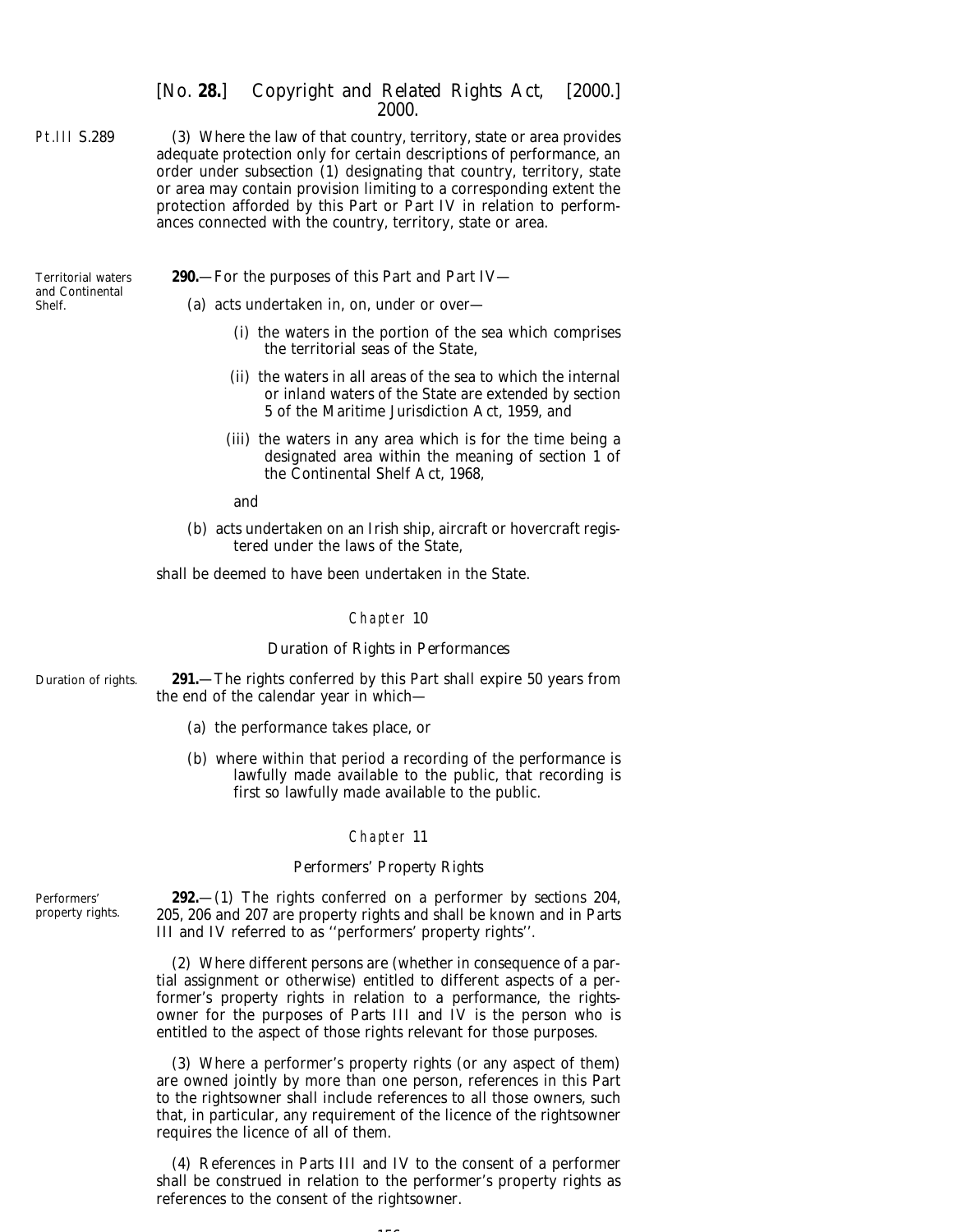#### Chapter 12

Pt.III

#### *Transmission of Performers' Property Rights*

**293.**—(1) A performer's property rights are transmissible by Assignment and assignment, by testamentary disposition or by operation of law, as licences. personal or moveable property.

(2) A transmission of a performer's property rights by assignment, by testamentary disposition or by operation of law may be partial, so as to apply—

- (*a*) to one or more but not all of the acts a performer has the right to authorise or prohibit, or
- (*b*) to part but not the whole of the period for which the rights in the performance are to subsist.

(3) An assignment of a performer's property rights, whether in whole or in part, is not effective unless it is in writing and signed by or on behalf of the assignor.

(4) A licence granted by the owner of a performer's property rights is binding on every successor in title to his or her interest in the rights, except a purchaser in good faith for valuable consideration and without notice (actual or constructive) of the licence or a person deriving title from such a purchaser and references in this Part to undertaking any act with or without the licence of the rightsowner shall be construed accordingly.

(5) A licence granted by a prospective owner of a performer's property rights is binding on every successor in title to his or her interest (or prospective interest) in the rights, except a purchaser in good faith for valuable consideration and without notice (actual or constructive) of the licence or a person deriving title from such a purchaser, and references in this Part to undertaking any act with or without the licence of the rightsowner shall be construed accordingly.

**294.**—(1) Where, by an agreement made in relation to a per-Prospective former's property rights in respect of a future performance and ownership of signed by or on behalf of the performer, the performer purports to  $\frac{\text{performs}}{\text{property of}}$ assign his or her rights in such a performance, whether in whole or in part, to another person, then where, on the rights coming into existence, the assignee or his or her successor in title or another person claiming under him or her would be entitled as against all other persons to require the rights to be vested in him or her, the rights shall vest in the assignee or his or her successor in title under this section or any other person claiming under him or her.

(2) Where, at the time when any performer's property right comes into existence, the person who, if he or she were then living, would be entitled to the right is dead, the right shall devolve as if it had existed immediately before his or her death and he or she had then been the owner of the right.

(3) The rights of an assignee in a future performance shall not be prejudiced by the fact that the agreement referred to in *subsection (1)* was made before the commencement of this section.

--

property rights.

(4) In this Part—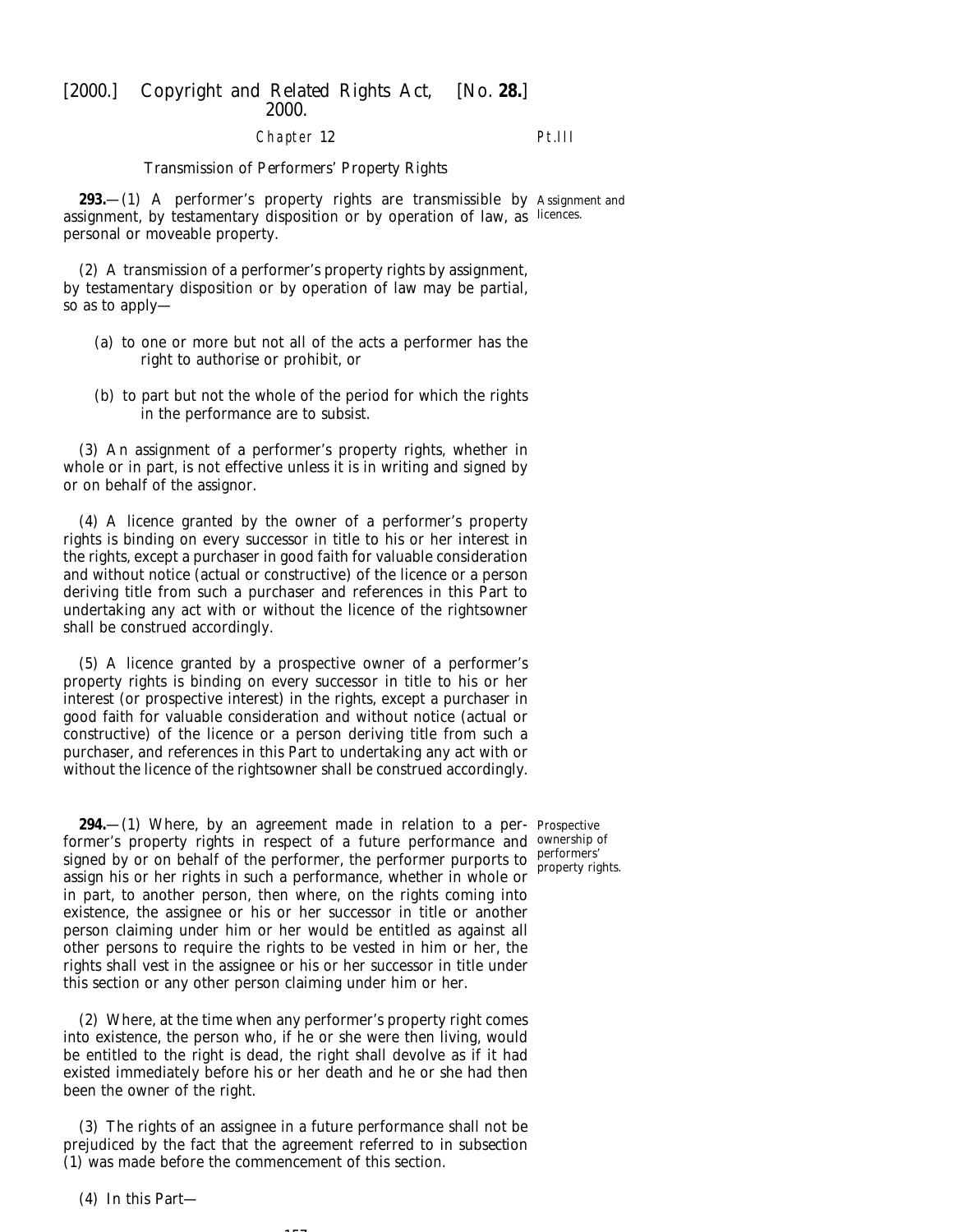Pt.III S.294 ''future performance'' means any performance which will or may take place at some date in the future;

> ''prospective owner'', in relation to a performer's property rights, includes a person who is prospectively entitled to those rights by virtue of an agreement referred to in *subsection (1)*.

Exclusive licences. **295.**—(1) In this Part an ''exclusive licence'' means a licence in writing which is signed by or on behalf of an owner or prospective owner of a performer's property rights authorising the licensee, to the exclusion of all other persons, including the person granting the licence, to exercise a right which would otherwise be exercisable exclusively by the rightsowner and references to an exclusive licensee shall be construed accordingly.

> (2) An exclusive licensee has the same rights against a successor in title who is bound by the licence as he or she has against the person granting the licence.

Performers' property rights to pass under will with certain original recordings.

**296.**—Where, under a bequest (whether specific or general), a person is entitled, beneficially or otherwise, to any material thing containing an original recording of a performance which had not been made available to the public before the death of the testator, the bequest shall be construed as including any performer's property rights in relation to the recording in so far as the testator was the owner of the rights immediately before his or her death, unless a contrary intention is indicated in the will of the testator or in a codicil to that will.

Presumption of transfer of rental right in case of film production agreement.

**297.**—(1) Without prejudice to the right of a performer to receive equitable remuneration in respect of a rental right, where an agreement concerning film production is concluded between a performer and a film producer, the performer shall be presumed, unless the agreement provides to the contrary, to have transferred to the film producer any rental right in relation to the film arising by virtue of the inclusion of a recording of his or her performance in the film.

(2) Where a presumption of transfer of the rental right arises by virtue of *subsection (1)*, the absence of a signature by or on behalf of the performer shall not restrict the operation of *section 293* or *294*.

(3) The reference in *subsection (1)* to an agreement concluded between a performer and a film producer includes any agreement whether made by them directly or through intermediaries.

(4) The right to equitable remuneration on the transfer of the rental right applies where there is a presumed transfer under this section as in the case of an actual transfer.

Right to equitable rental right is transferred.

remuneration where a performer has transferred his or her rental right he or she retains **298.**—(1) Without prejudice to the generality of *section 297*, where the right to equitable remuneration for the rental.

> (2) The right to equitable remuneration conferred by this section shall not be waived by the performer and the performer shall not assign the right to equitable remuneration except to a collecting society for the purpose of enabling the collecting society to exercise that right on his or her behalf.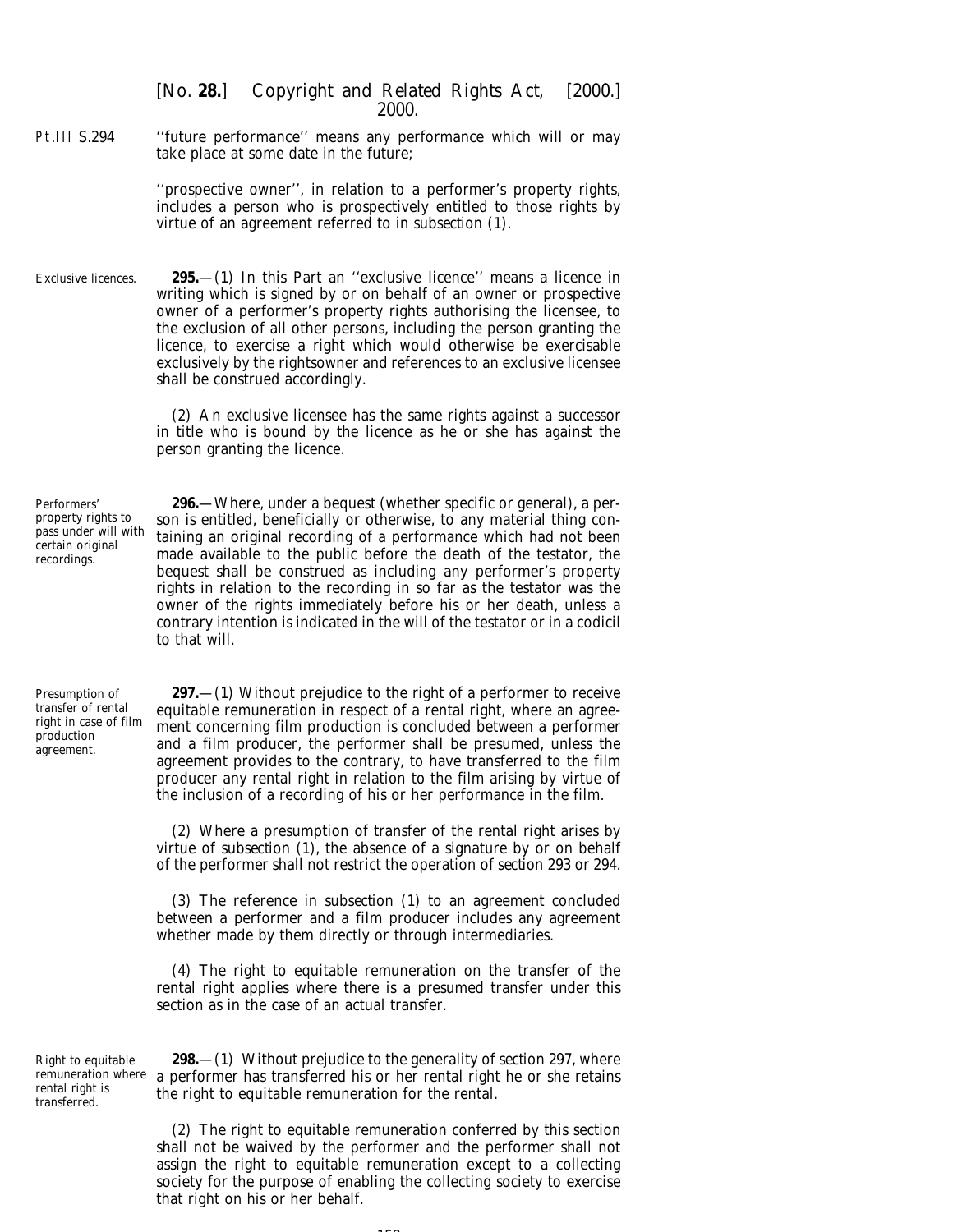(3) The right to equitable remuneration is transmissible by way of Pt.III S.298 testamentary disposition or by operation of law, as personal or moveable property and it may be further transmitted, including by assignment, by any person who legally acquires the right.

(4) Equitable remuneration under this section is payable by the person to whom the rental right is transferred or any successor in title.

(5) Subject to *section 299*, the amount payable by way of equitable remuneration is that which has been agreed by or on behalf of the persons by and to whom it is payable.

(6) An agreement is void in so far as it purports to exclude or restrict the right to equitable remuneration conferred by this section.

(7) References in this Part to the transfer of the rental right by one person to another include any arrangement having that effect whether made by them directly or through intermediaries.

(8) In this section ''collecting society'' means a society or other organisation which has as one of its main objects the exercise of the right to collect equitable remuneration under this section on behalf of more than one performer.

**299.**—(1) In default of agreement as to the amount of equitable Equitable remuneration payable under *section 298*, the person by or to whom remuneration: it is payable may apply to the Controller for an order under *subsec-*reference of *tion (4)*.

determination of amount to Controller.

(2) Subject to *subsection (3)*, a person by or to whom equitable remuneration is payable under *section 298* may also apply to the Controller—

- (*a*) to vary any agreement as to the amount payable, or
- (*b*) to vary any previous determination of the Controller as to the amount payable.

(3) An application may not be made under *subsection (2)* within 12 months from the date of the previous determination except with the special leave of the Controller.

(4) On an application being made under this section the Controller shall consider the matter and make such order as to the method of calculating and paying equitable remuneration as he or she may determine to be reasonable in the circumstances, having regard to the importance of the contribution of the performer.

(5) An order made under *subsection (4)* shall have effect from the date on which it is made or such later date as may be specified by the Controller.

(6) Remuneration shall not be considered inequitable because it is paid by way of a single payment or at the time of transfer of the rental right.

(7) An agreement is void in so far as it purports to prevent a person challenging the amount of equitable remuneration or to restrict the powers of the Controller under this section.

 $159$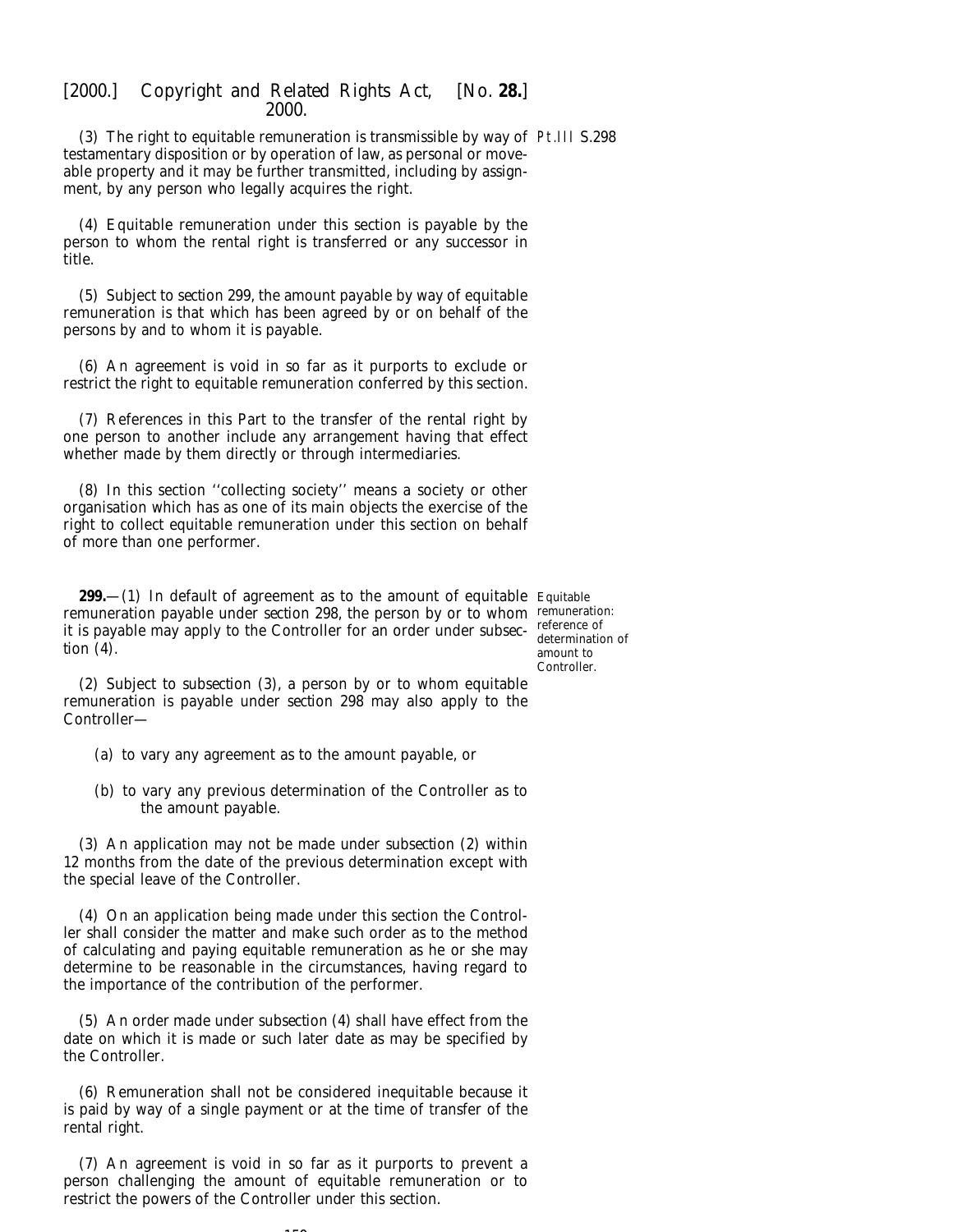### Chapter 13

### *Transmission of Recording Rights and Performers' Non-Property Rights*

Performers' nonproperty rights.

**300.**—(1) The rights conferred on a performer by *sections 203, 209* and *212* are non-property rights and shall be known and in *Parts III* and *IV* referred to as ''performers' non-property rights''.

(2) A performer's non-property rights are not assignable or transmissible, except to the extent provided for in *subsection (3)*.

(3) On the death of a person entitled to a performer's non-property rights—

- (*a*) the rights pass by testamentary disposition to such person as the person entitled to the right may direct, and
- (*b*) where there is no such direction, the right is exercisable by the personal representatives of the person entitled to the right.

(4) References in *Parts III* and *IV* to the performer, in the context of the person having any right referred to in *subsection (1)*, shall be construed as references to the person for the time being entitled to exercise those rights.

(5) Where, under *subsection (3)(a)*, a right becomes exercisable by more than one person, it is exercisable by each of them.

(6) Any damages recovered by personal representatives under this section in respect of an infringement after a person's death shall devolve as part of the person's estate as if the right of action had subsisted and been vested in that person immediately before his or her death.

**301.**—(1) The rights conferred by this Part on a person having recording rights in relation to a performance are not assignable or transmissible.

(2) *Subsection (1)* shall not affect the operation of *section 215(2)(b)* or *section 215(3)(b)* in so far as those provisions confer rights under this Part on a person to whom the benefit of a contract or licence is assigned.

**302.**—(1) For the purposes of this Part and *Part IV*, consent by a person having a performer's non-property rights, or by a person having recording rights, may be given in relation to a specific performance, a specified description of performances or performances generally, and may relate to past or future performances.

(2) A person having recording rights in relation to a performance shall be bound by any consent given by a person through whom he or she derives his or her rights under the exclusive recording contract or licence concerned, in the same way as if the consent had been given by him or her.

(3) Where a performer's non-property right passes to another person, any consent binding on the person previously entitled to the right binds the person to whom the right passes in the same way as if the consent had been given by him or her.

Transmissibility of rights of person having recording rights.

Consent.

100

Pt.III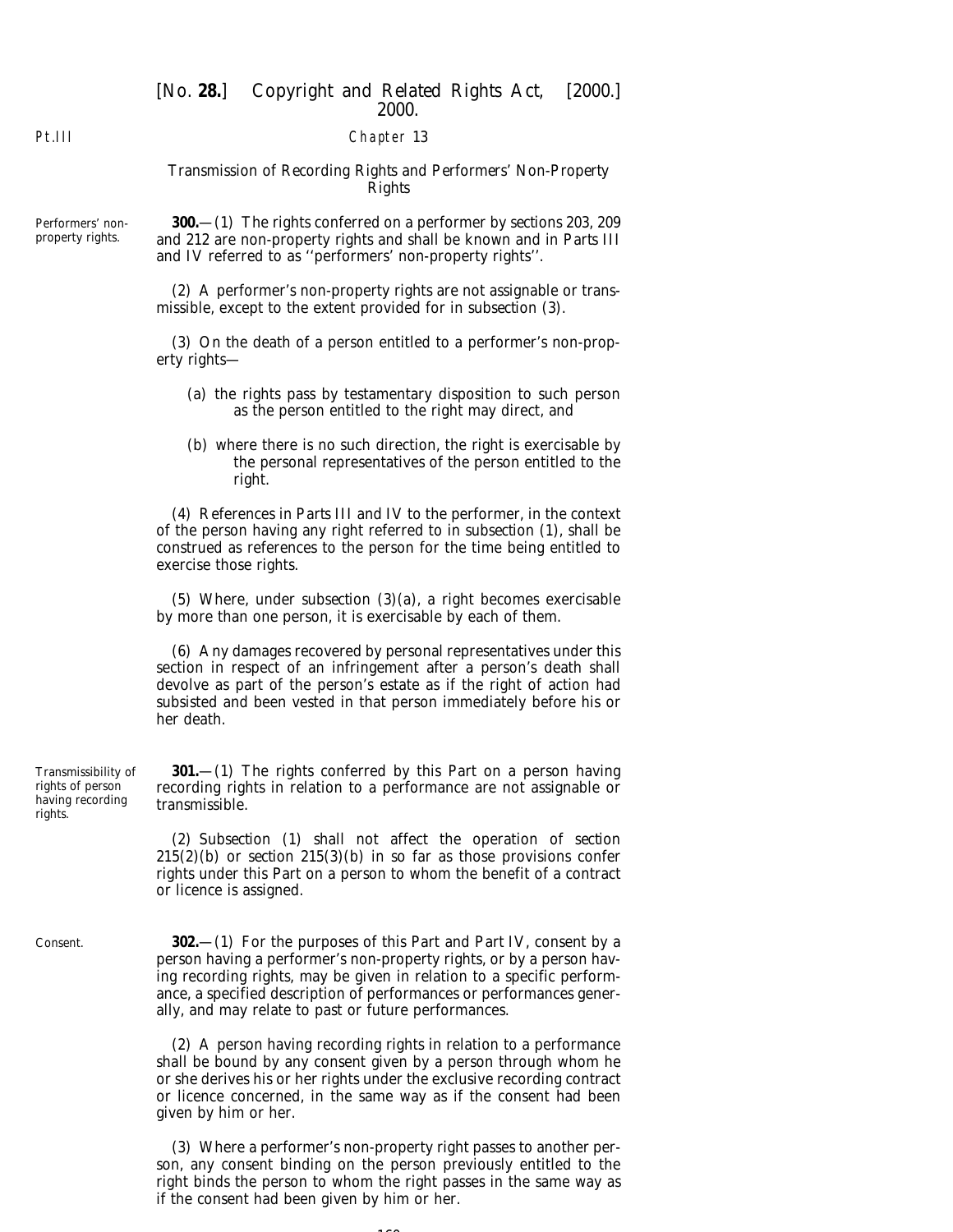### Chapter 14

# Pt.III

*Remedies: Owner of Performers' Property Rights*

**303.**—(1) An infringement of a performer's property rights is Infringement actionable by the rightsowner.

(2) In an action for infringement of a performer's property rights under this section all relief by way of damages, injunctions, account of profits or otherwise is available to the plaintiff as it is available in respect of the infringement of any other property right.

(3) Where, in an action for infringement of a performer's property rights, the defendant does not admit that the plaintiff is owner of the performer's property rights, the court may direct that evidence in relation to ownership of the performer's property rights be given on affidavit and the court may decide the issue on consideration of any affidavit presented to it unless it is satisfied that any conflict of evidence between the affidavits may not be resolved other than by hearing oral testimony in which case the court may order that oral evidence may be adduced.

(4) Hearsay evidence may be accepted for the purposes of any hearing under *subsection (3)*.

**304.** - (1) The court may, in an action for infringement of a per- Award of damages former's property right award such damages as, having regard to all in infringement the circumstances of the case, it considers just. action.

(2) Without prejudice to any other remedy, where, in an action for infringement of a performer's property rights, it is shown that at the time of the infringement the defendant did not know and had no reason to believe that the rights subsisted in the recordings to which the action relates, the plaintiff is not entitled to damages against the defendant.

(3) In exercising its powers under *subsection (1)* in addition to or as an alternative to compensating the plaintiff for financial loss, the court may award aggravated or exemplary damages or both aggravated and exemplary damages.

**305.**—(1) Where, in proceedings for infringement of a performer's Undertakings property rights in respect of which a licence is available as of right, concerning licences the defendant undertakes to take a licence on such terms as may be <sup>of right.</sup> agreed or, in default of agreement, settled by the Controller—

- (*a*) no injunction shall be granted against the defendant,
- (*b*) no order for delivery up shall be made under *section 255*, and
- (*c*) the amount recoverable against the defendant by way of damages or on an account of profits shall not exceed three times the amount which would have been payable by the defendant as licensee where a licence on those terms had been granted before the earliest infringement.

(2) An undertaking under *subsection (1)* may be given at any time before the final order in the proceedings without any admission of liability.

(3) Nothing in this section shall affect the remedies available in respect of an infringement committed before a licence was available as of right.

161

actionable by rightsowner.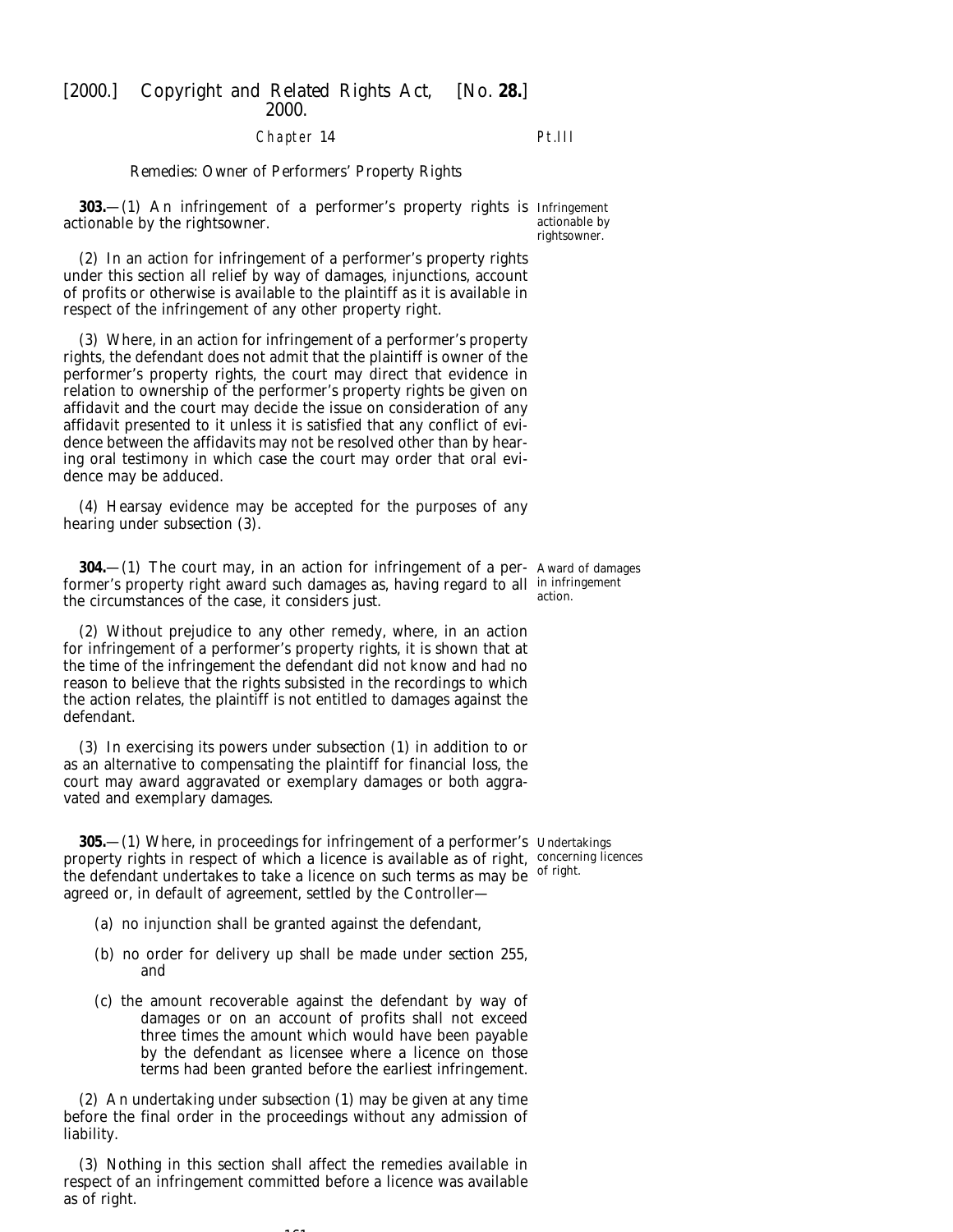#### Chapter 15

#### *Rights and Remedies: Exclusive Licensee*

**306.**—(1) An exclusive licensee has, except as against the owner of the performer's property rights, the same rights and remedies in respect of matters occurring after the grant of the licence as if the licence had been an assignment.

(2) The rights and remedies of an exclusive licensee are concurrent with those of the rightsowner and references in *sections 255, 256, 303, 304* and *305* to the rightsowner shall be construed accordingly.

(3) In proceedings brought by an exclusive licensee under this section a defendant may avail of any defence which would have been available to the defendant if the action had been brought by the rightsowner.

Exercise of concurrent rights.

**307.**—(1) Where an action for infringement of a performer's property rights brought by the rightsowner or an exclusive licensee relates, whether in whole or in part, to an infringement in respect of which they have concurrent rights of action, the rightsowner or, as the case may be, the exclusive licensee, may not, without the leave of the appropriate court, proceed with the action unless the other is either joined as plaintiff or added as a defendant.

(2) A rightsowner or exclusive licensee who is added as a defendant under *subsection (1)* shall not be liable for any costs in an action unless he or she takes part in the proceedings.

(3) Nothing in this section shall affect the granting of interlocutory relief on an application by the rightsowner or exclusive licensee.

(4) Where an action for infringement of a performer's property rights is brought which relates, whether in whole or in part, to an infringement in respect of which the rightsowner and an exclusive licensee have or had concurrent rights of action—

- (*a*) in assessing damages the appropriate court shall have regard to—
	- (i) the terms of the licence, and
	- (ii) any pecuniary remedy already awarded or available to either of them in respect of the infringement;
- (*b*) no account of profits shall be directed where an award of damages has been made, or an account of profits has been directed, in favour of one of them in respect of the infringement; and
- (*c*) the appropriate court shall, where an account of profits is directed, apportion the profits between them as the appropriate court thinks fit, subject to any agreement between the rightsowner and the exclusive licensee.

(5) *Subsection (4)* shall apply whether or not the rightsowner and the exclusive licensee are both parties to the action.

- (6) Before—
	- (*a*) applying for an order for delivery up under *section 255*,
	- (*b*) applying for an order to seize illicit recordings, articles or devices under *section 256*, or

 $102$ 

Pt.III

Rights and remedies of exclusive licensee.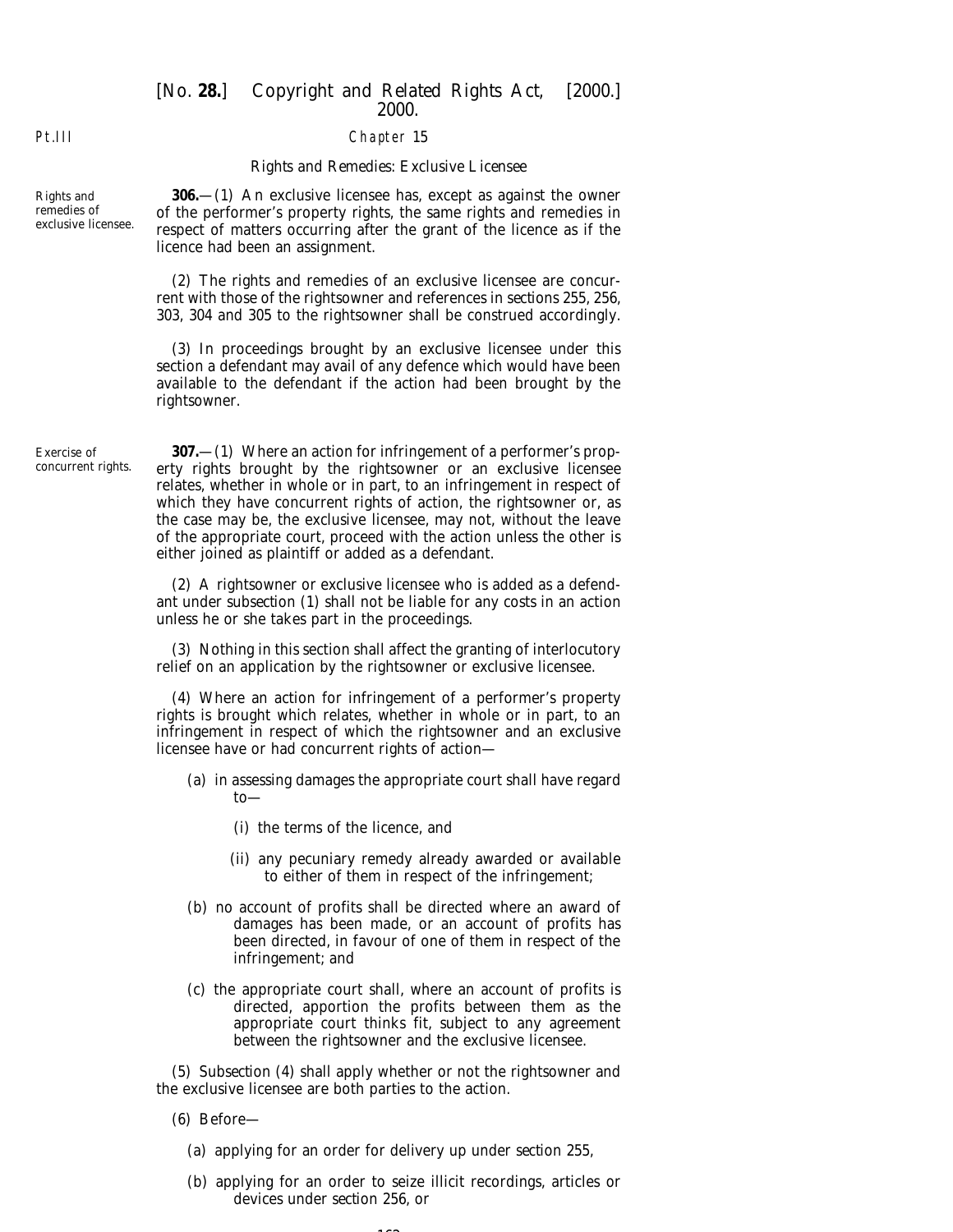(*c*) exercising the right to seize and detain conferred by *section* Pt.III S.307 *257*,

the rightsowner shall notify any exclusive licensee having concurrent rights and the appropriate court may, on the application of the licensee, make such order for delivery up, seizure of illicit recordings, articles or devices or, as the case may be, prohibiting or permitting the exercise by the rightsowner of the right to seize and detain, as it thinks fit, having regard to the terms of the licence between the rightsowner and the exclusive licensee.

### Chapter 16

### *Remedies: Owner of Performers' Non-Property Rights and Person Having Recording Rights*

**308.**—(1) An infringement of—

(*a*) a performer's non-property rights, or

Infringement actionable as a breach of statutory duty.

(*b*) any right conferred by this Part on a person having recording rights,

is actionable as a breach of statutory duty owed to the person entitled to the right.

(2) A person may apply to the appropriate court for damages or other relief in respect of an infringement of a right referred to in *subsection (1)*.

### PART IV

# Performers' Moral Rights

**309.**—(1) Subject to the exceptions specified in *section 310*, a per-Paternity right. former shall, where practicable, have the right to be identified as the performer of his or her performance.

(2) Where a performer uses a pseudonym, initials or other form of identification that form shall be used to identify his or her performance.

(3) The right conferred by this section shall be known and in this Part referred to as the ''paternity right''.

**310.**—(1) The paternity right shall not be infringed by anything Exceptions to done under *section 222, 223(2), 237* or *238*. paternity right.

(2) The paternity right shall not apply in relation to a performance or a recording of a performance made for the purpose of reporting current events.

**311.**—(1) Subject to the exceptions specified in *section 312*, a per-Integrity right.former shall have the right to object to any distortion, mutilation or other modification of, or other derogatory action in relation to, his or her performance or a recording thereof, which would prejudice his or her reputation.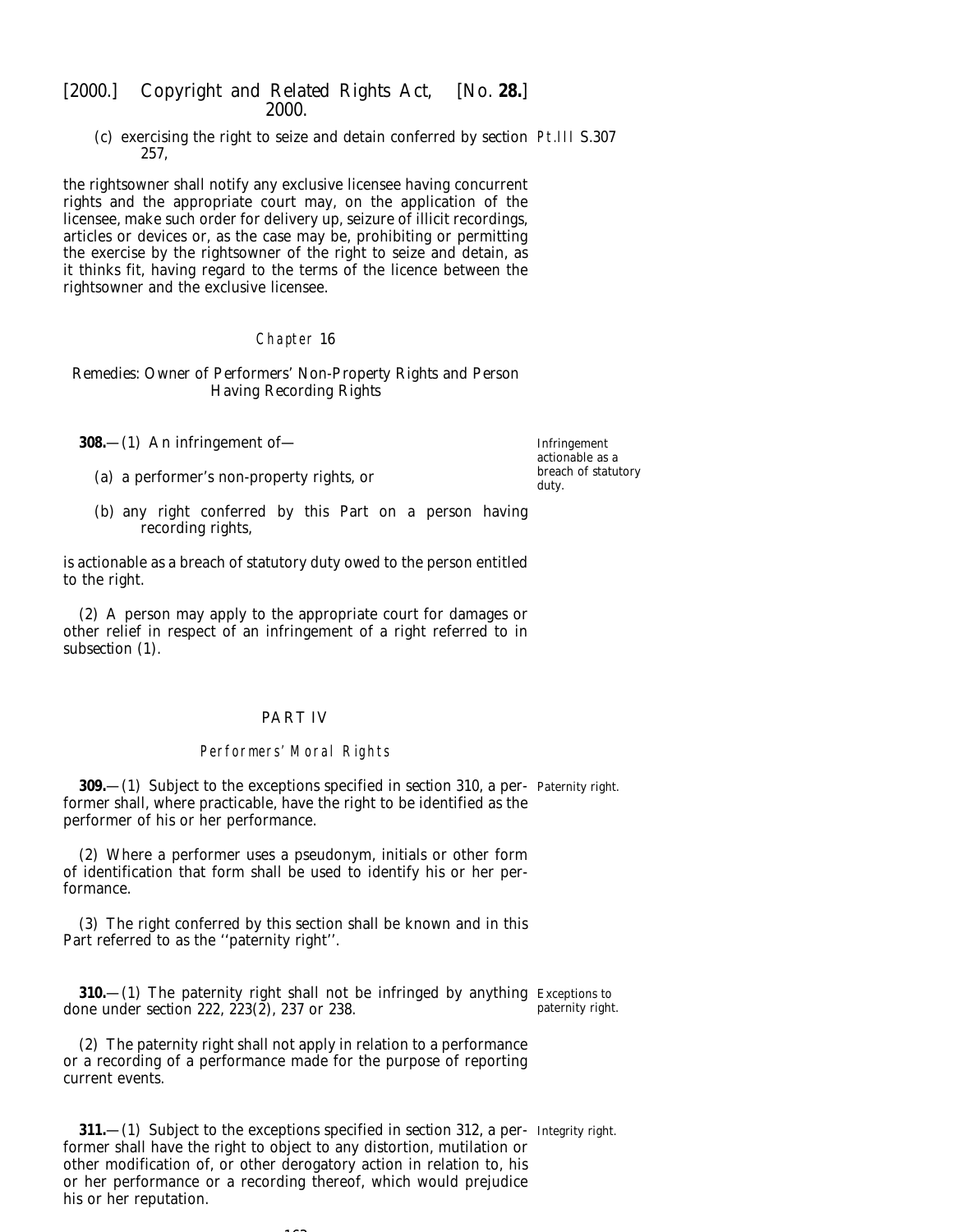Pt.IV S.311 (2) The right conferred by this section shall be known and in this Part referred to as the ''integrity right''.

Exceptions to integrity right.

**312.**—(1) Subject to *subsection (2)*, the integrity right shall not apply in relation to a performance or a recording of a performance made for the purpose of reporting current events.

(2) The integrity right is not infringed by anything done for the purposes of—

- (*a*) avoiding any contravention of civil or criminal law,
- (*b*) complying with a duty imposed by or under an enactment, or
- (*c*) in the case of authorised broadcasters or authorised cable programme service providers, avoiding the inclusion in a programme which is broadcast or included in a cable programme service by those broadcasters or providers, of anything which offends public morality or which is likely to encourage or incite to crime or to lead to public disorder.

(3) *Subsection (2)* shall not apply unless the performer is identified at the time of the act concerned or has previously been identified in or on recordings of the performance which have been lawfully made available to the public and there is a sufficient disclaimer.

(4) In this Part ''sufficient disclaimer'', in relation to an act capable of infringing the integrity right, means a clear and reasonably prominent indication given at the time of the act, or where the performer is then identified, appearing along with the identification, that the recording has been subjected to an action to which the performer has not consented.

**313.**—A person infringes the integrity right where he or she—

- (*a*) sells, rents or lends, or offers or exposes for sale, rental or loan,
- (*b*) imports into the State, otherwise than for his or her private and domestic use,
- (*c*) in the course of a business, trade or profession, has in his or her possession, custody or control, or
- (*d*) makes available to the public,

a recording of a performance which has, and which he or she knows or has reason to believe has, been subjected to any distortion, mutilation or other modification or other derogatory action within the meaning of *section 311*.

False attribution of performances.

**314.**—(1) A person has the right not to have a performance falsely attributed to him or her as performer.

(2) The right conferred by *subsection (1)* is infringed by a person where he or she—

164

Secondary infringement of integrity right: possessing or dealing.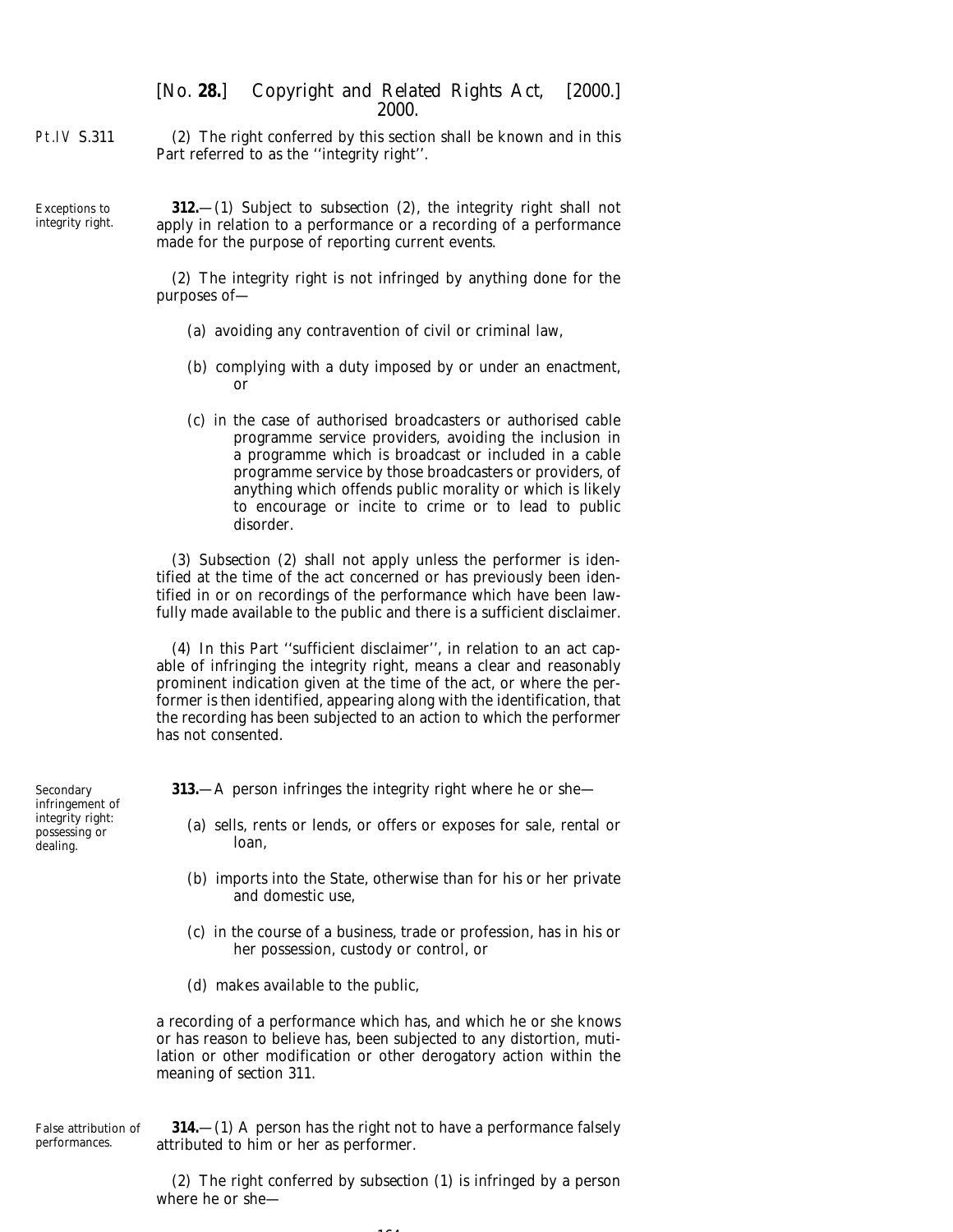- (*a*) sells, rents or lends, or offers or exposes for sale, rental or Pt.IV S.314 loan,
- (*b*) imports into the State, otherwise than for his or her private and domestic use,
- (*c*) in the course of a business, trade or profession, has in his or her possession, custody or control, or
- (*d*) makes available to the public,

a recording of a performance, in or on which there is a false attribution, knowing or having reason to believe that the attribution is false.

(3) The right conferred by *subsection (1)* is infringed by a person where he or she—

- (*a*) sells, rents or lends, or offers or exposes for sale, rental or loan,
- (*b*) imports into the State, otherwise than for his or her private and domestic use,
- (*c*) in the course of a business, trade or profession, has in his or her possession, custody or control, or
- (*d*) makes available to the public,

a recording of a performance which has been altered as being a recording of the unaltered performance, knowing or having reason to believe that the recording has been altered.

(4) In this Part, ''attribution'', in relation to a performance, means a statement, express or implied, as to who is the performer.

**315.**—The rights conferred by this Part shall expire 50 years from Duration of moral the end of the calendar year in which rights.

- (*a*) the performance takes place, or
- (*b*) where within that period a recording of the performance is lawfully made available to the public, that recording is first so lawfully made available to the public.

**316.**—(1) Subject to *subsection (3)*, any of the rights conferred by Waiver of rights. this Part may be waived.

(2) A waiver made under this section shall be in writing and signed by the person waiving the right.

- (3) A waiver made under *subsection (1)*
	- (*a*) may relate to a specific performance or a recording thereof, to performances or recordings thereof of a specified description or to performances or recordings thereof generally, and may relate to existing or future performances or recordings thereof, and
	- (*b*) may be conditional or unconditional, and may be expressed to be subject to revocation,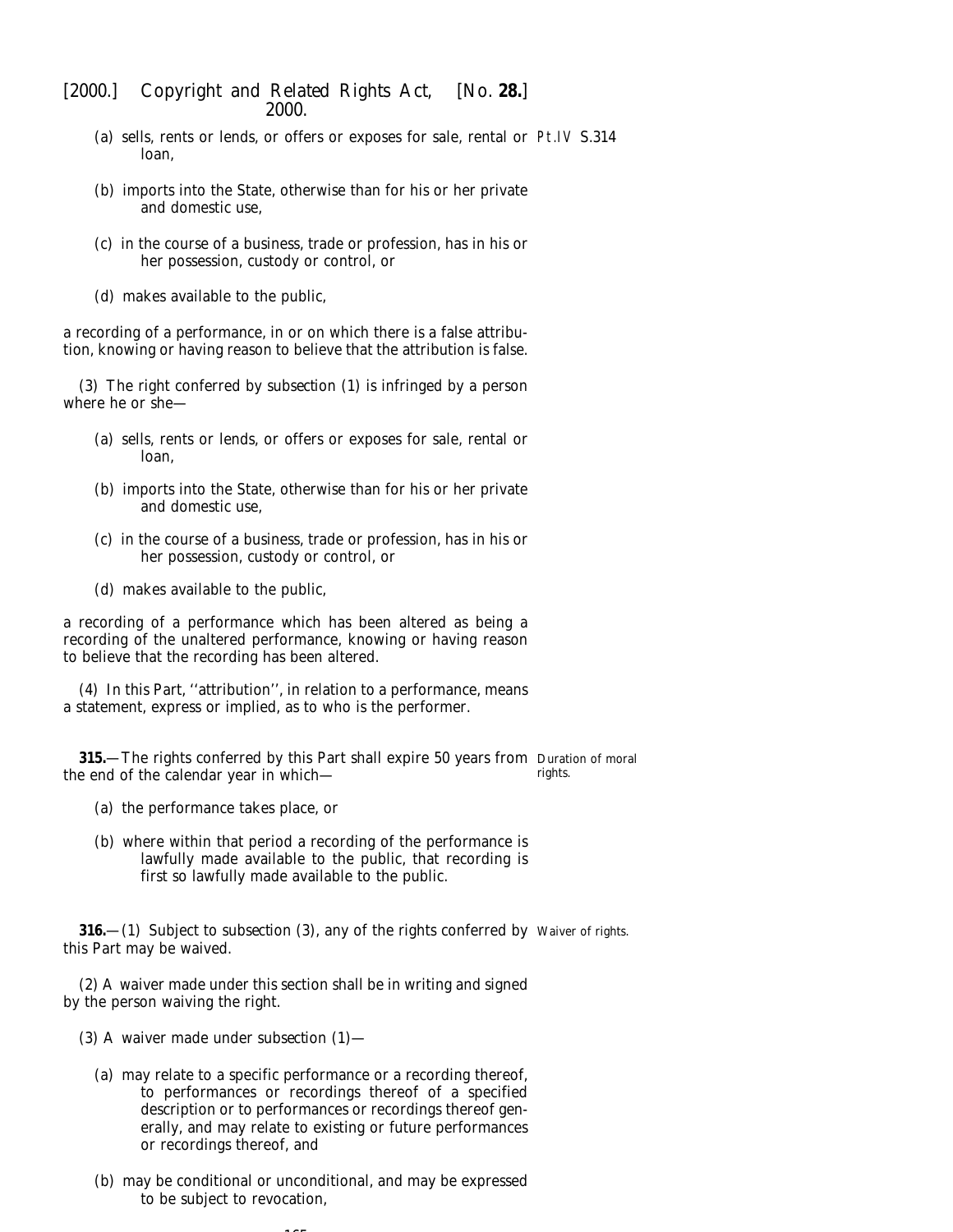Pt.IV S.316 and where a waiver is made in favour of the owner or prospective owner of the rights in the performance or recording thereof, or performances or recordings thereof, to which it relates, that waiver shall be presumed to extend to his or her licensees, successors in title or other persons, claiming under them unless a contrary intention is expressed.

> (4) Nothing in this Part shall be construed as excluding the operation of the general law of contract or estoppel in relation to an informal waiver or other transaction in relation to any of the rights referred to in *subsection (1)*.

> (5) It shall not be an infringement of any of the rights conferred by this Part for a person to undertake any act where the person entitled to the right conferred by this Part has consented to the use of those rights by that other person.

Performers' moral rights not assignable assignment or alienation. or alienable. **317.**—The rights conferred by this Part shall be incapable of

Transmission of moral rights on death.

**318.**—(1) On the death of a person entitled to the paternity right or the integrity right—

- (*a*) the right passes by testamentary disposition to such person as the person entitled to the right may direct,
- (*b*) where there is no direction as to whom the right passes but the performer's property rights in the recording of the performance concerned forms part of an estate, the right passes to the person to whom the performer's property rights pass, and
- (*c*) where the right does not pass under *paragraph (a)* or *(b)*, it is exercisable by the personal representatives of the person entitled to the right.

(2) Where a performer's property rights forming part of an estate pass in part to one person and in part to another, so as to apply—

- (*a*) to one or more, but not all, of the acts the rightsowner has the right to authorise or prohibit, or
- (*b*) to part, but not the whole, of the period for which the performer's property rights are to subsist,

any right which passes with the performer's property rights by virtue of *subsection (1)* is divided accordingly.

(3) Where, under *subsection (1)*, a right becomes exercisable by more than one person—

- (*a*) it may, in the case of the paternity right, be exercised by any of them,
- (*b*) it is, in the case of the integrity right a right exercisable by each of them, and
- (*c*) any waiver of the right under *section 316* made by one of them shall not affect the rights of the other persons.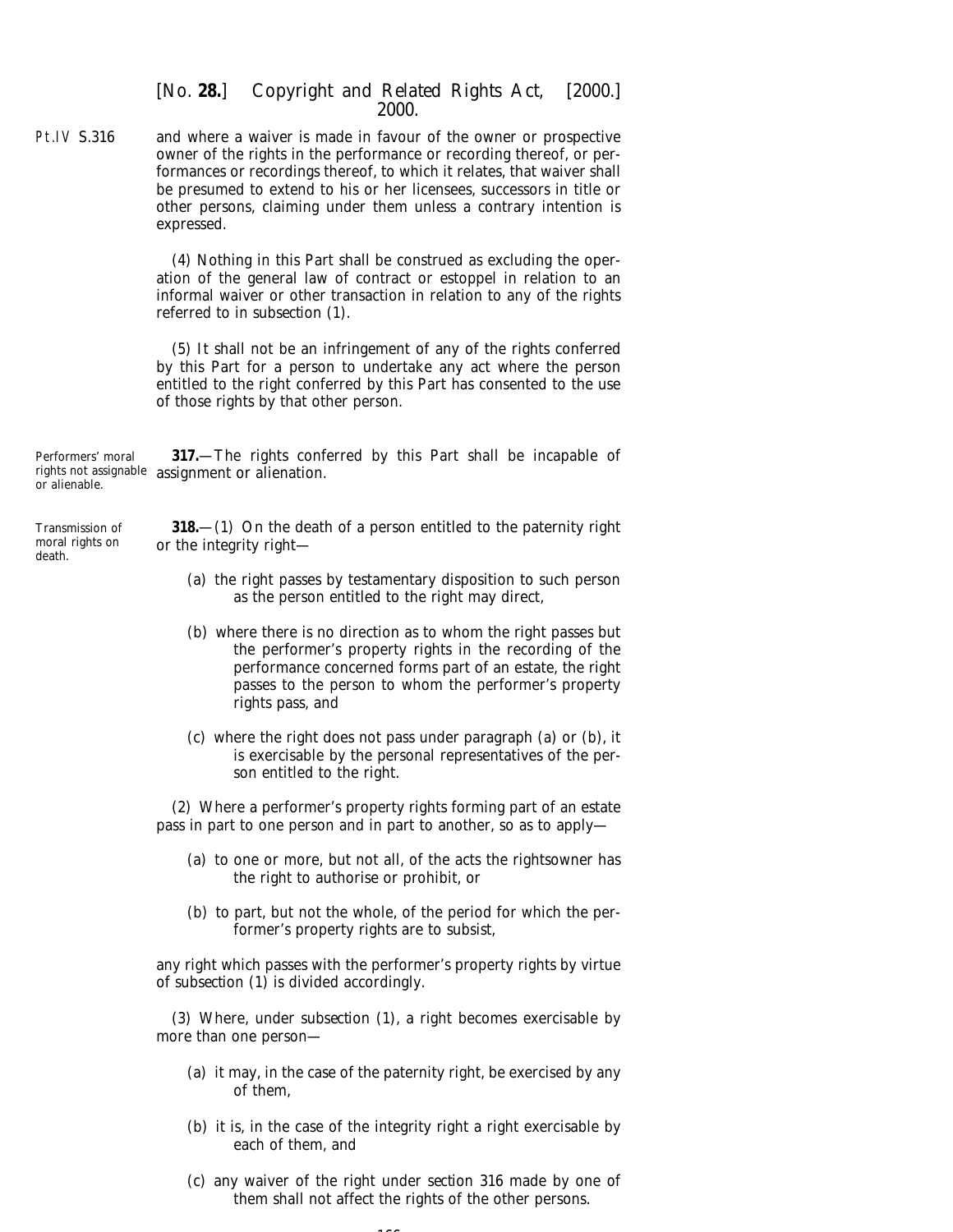(4) A consent or waiver binds any person to whom a right passes Pt.IV S.318 under *subsection (1)*.

(5) An infringement of the right conferred by *section 316* in relation to a false attribution of a performance after the death of a person is actionable by the personal representatives of that person.

(6) Any damages recovered by personal representatives under this section in respect of an infringement after a person's death shall devolve as part of the person's estate as if the right of action had subsisted and been vested in that person immediately before his or her death.

**319.**—(1) An infringement of the rights conferred by *section 309,* Remedies for *311* or *314* is actionable as a breach of statutory duty owed to the infringement of person entitled to the right concerned. moral rights.

(2) A person may apply to the appropriate court for damages or other relief in respect of an infringement of a right conferred by *section 309, 311* or *314*.

(3) In proceedings for infringement of the right conferred by *section 311*, the appropriate court may grant an injunction prohibiting any act unless a sufficient disclaimer is made, on such terms and in such a manner as is approved of by the court, dissociating the person entitled to the right from the treatment of the performance or of a recording of the performance.

PART V

Databases

Chapter 1

#### *Rights in Databases*

**320.**—(1) In this Part—

Interpretation.

''extraction'', in relation to the contents of a database, means the permanent or temporary transfer of all or a substantial part of the contents to another medium by any means or in any form;

''insubstantial'', in relation to the contents of a database, shall be construed subject to *section 324(3)*;

''investment'' includes any investment, whether of financial, human or technical resources and cognate words shall be construed accordingly;

''jointly'', in relation to the making of a database which is made jointly, shall be construed as referring to all the makers of the database;

''lawful user'', in relation to a database, means any person who, whether under a licence to undertake any of the acts restricted by any database right in the database, or otherwise, has a right to use the database;

''re-utilisation'', in relation to the contents of a database, means making those contents available to the public by any means;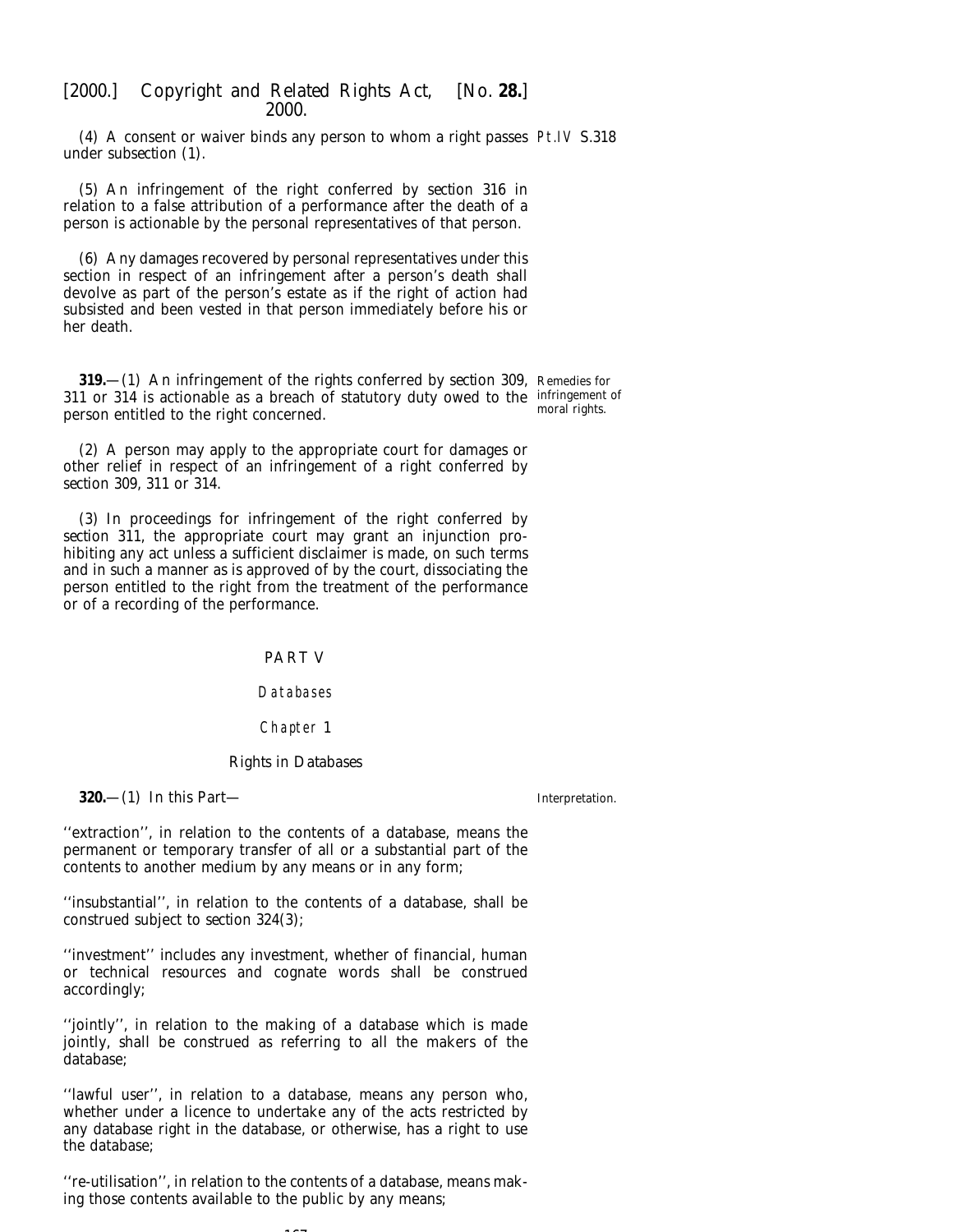Pt.V S.320 ''substantial'', in relation to the investment, extraction or re-utilisation, means substantial in terms of quantity or quality or a combination of both.

> (2) The making of a copy of a database available for use, on terms that it is to be or may be returned after a limited period of time, otherwise than for direct or indirect economic or commercial advantage, through an establishment to which the public have access that is prescribed by the Minister for the purpose of *section 58*, shall not be taken for the purposes of this Part to constitute extraction or reutilisation of the contents of the database.

> (3) Where the making of a copy of a database available through an establishment to which members of the public have access and that is prescribed by the Minister for the purpose of *section 58* gives rise to a payment the amount of which does not exceed that which is necessary to cover the operating costs of the establishment there is no direct or indirect economic or commercial advantage for the purposes of *subsection (2)*.

> (4) *Subsection (2)* shall not apply to the making of a copy of a database available for on the spot reference use.

> (5) Where a copy of a database has been sold within the Member States of the EEA by, or with the consent of, the owner of the database right in the database, the further sale within the Member States of the EEA of that copy for the purposes of this Part shall not be taken to constitute extraction or re-utilisation of the contents of the database.

#### Chapter 2

#### *Subsistence of Database Right*

Database right. **321.**—(1) A property right to be known and in this Part referred to as the ''database right'' subsists, in accordance with this Part, in a database where there has been a substantial investment in obtaining, verifying or presenting the contents of the database.

> (2) Subject to this Act, the owner of the database right may undertake or authorise others to undertake certain acts in the State in relation to the database, being acts which are designated by this Act as acts restricted by the database right.

> (3) For the purposes of this section it is immaterial whether or not the database or any of its contents is a copyright work.

> (4) The database right shall not subsist in a database unless the requirements specified in this Part with respect to qualification are complied with.

### Chapter 3

#### *Maker and Ownership: Databases*

Maker of database. **322.**—(1) Subject to the provisions of this section, the person who takes the initiative in obtaining, verifying or presenting the contents of a database and assumes the risk of investing in that obtaining, verification or presentation shall be regarded as the maker of, and as having made, the database.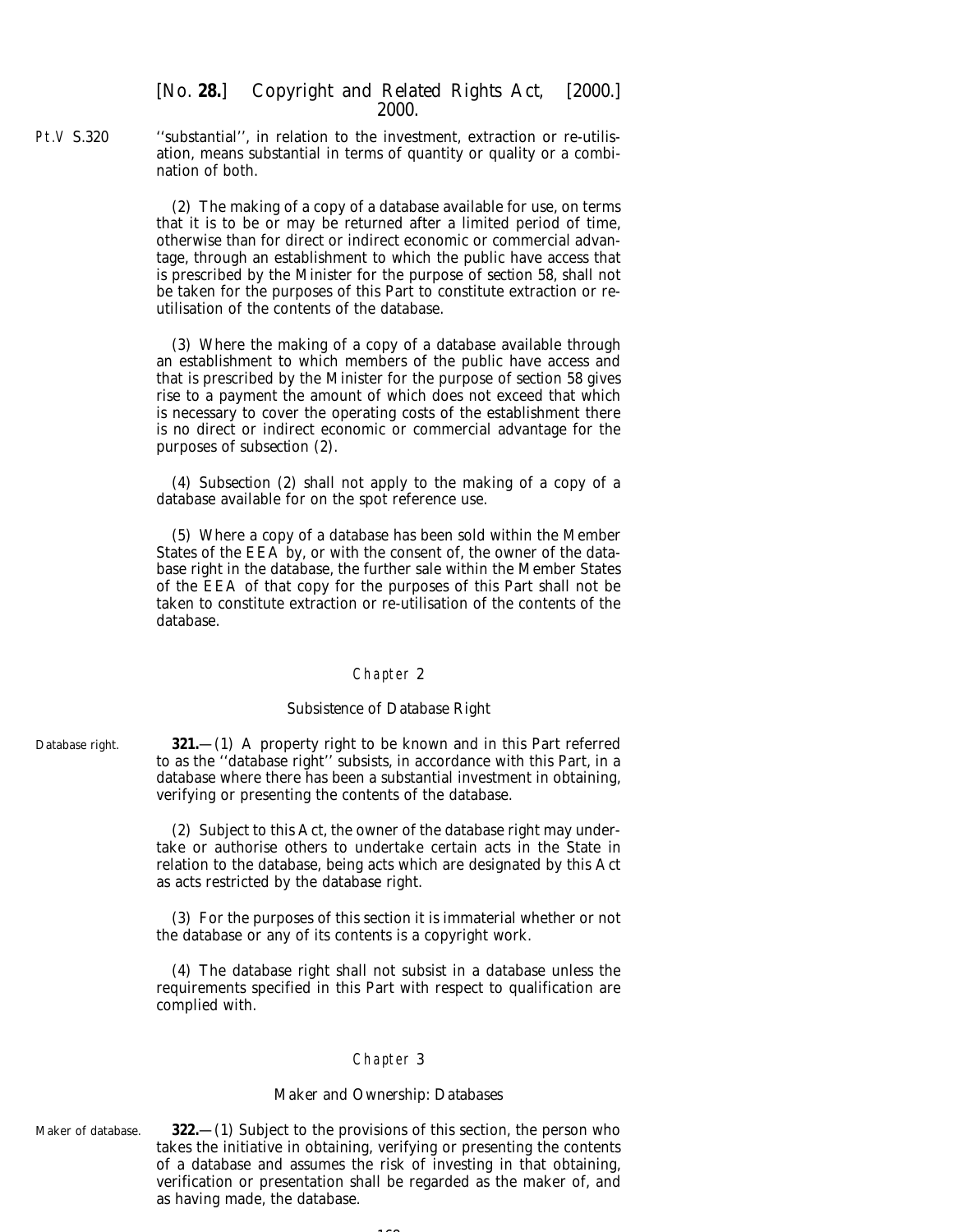(2) Where a database is made by an employee in the course of Pt.V S.322 employment, his or her employer shall be regarded as the maker of the database, subject to any agreement to the contrary.

(3) Subject to *subsection (4)*, where a database is made by an officer or employee of the Government in the course of his or her duties, the Government shall be regarded as the maker of the database.

(4) Where a database is made by or under the direction or control of either or both of the Houses of the Oireachtas—

- (*a*) the House by whom, or under whose direction or control, the database is made shall be regarded as the maker of the database, and
- (*b*) where the database is made by or under the direction or control of both Houses, both Houses shall be regarded as the joint makers of the database.

(5) For the purposes of this Part, a database is made jointly where two or more persons acting together in collaboration take the initiative in obtaining, verifying or presenting the contents of the database and assume the risk of investing in that obtaining, verification or presentation.

(6) Where a database is made by an organisation prescribed by the Minister under *section 196(2)*, or by an officer or employee of such an organisation in the course of his or her duties, that organisation shall be regarded as the maker of the database.

(7) Where the database right is conferred on a person by an enactment that person shall be regarded as the maker of the database.

**323.**—The maker of a database shall be the first owner of the data- First ownership of base right in the database. database right.

#### Chapter 4

#### *Restricted Acts: Databases*

**324.**—(1) Subject to the exceptions specified in *Chapter 8* of this Acts restricted by Part and to the provisions relating to licensing in *Chapter 11* of this database right.Part, the owner of the database right has the right to undertake or to authorise others to undertake all or any of the following acts in relation to all or a substantial part of the contents of a database—

- (*a*) extraction, or
- (*b*) re-utilisation,

and those acts shall be known and in this Part referred to as ''acts restricted by the database right''.

(2) The database right is infringed by a person who, without the licence of the owner of the database right, undertakes, or authorises another to undertake, either of the acts restricted by the database right.

(3) For the purposes of this Part, the repeated and systematic extraction or re-utilisation of insubstantial parts of the contents of a database which conflicts with the normal exploitation of the database or which prejudices the interests of the maker of the database shall

 $109$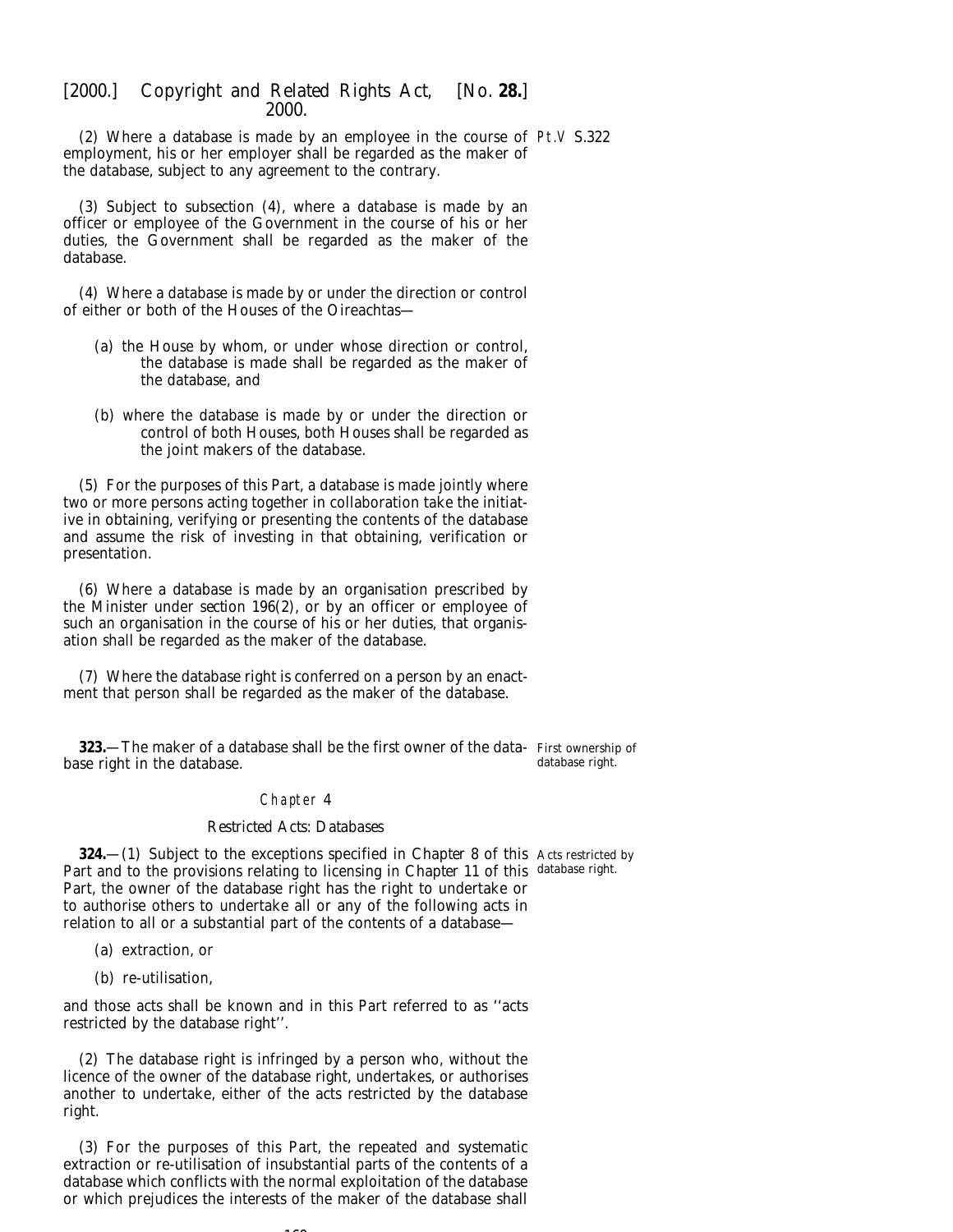Pt.V S.324 be deemed to be extraction or re-utilisation of a substantial part of those contents.

#### Chapter 5

#### *Duration of Database Right*

Term of protection of database right. **325.**—(1) The database right shall expire 15 years from the end of the calendar year in which the making of the database was completed.

> (2) Where a database is lawfully re-utilised before the expiration of the period referred to in *subsection (1)*, the database right in the database shall expire 15 years from the end of the calendar year in which the database was first so re-utilised.

> (3) Any substantial change to the contents of a database, including a substantial change resulting from the accumulation of successive additions, deletions or alterations, which would result in the database being considered to be a substantial new investment shall qualify the database resulting from that investment for its own term of protection under this section.

> (4) This section applies notwithstanding *paragraph 45* of the *First Schedule*.

#### Chapter 6

#### *Qualification: Databases*

Qualification for database right.

**326.**—(1) Subject to *Chapter 2* of this Part, the database right shall subsist in a database where, at the material time, its maker or, where it was made jointly, one or more of its makers, is—

- (*a*) a citizen or subject of, or other individual domiciled or ordinarily resident in, a Member State of the EEA,
- (*b*) a body incorporated under the law of a Member State of the EEA and which at the material time satisfied one of the conditions specified in *subsection (3)*, or
- (*c*) a partnership or unincorporated body formed under the law of a Member State of the EEA and which at the material time satisfied the condition specified in *subsection (3)(a)*.

(2) The database right shall subsist in a database the maker of which is deemed to be the Government, or either or both of the Houses of the Oireachtas, or a prescribed international organisation, in accordance with *section 322*.

(3) The conditions referred to in *paragraphs (b)* and *(c)* of *subsection (1)* are—

- (*a*) that the body has its principal place of business or operations within a Member State of the EEA,
- (*b*) that the body has its registered office within a Member State of the EEA and operates in a Member State of the EEA, and
- (*c*) that the body has a genuine link with the economy of the State.

 $170$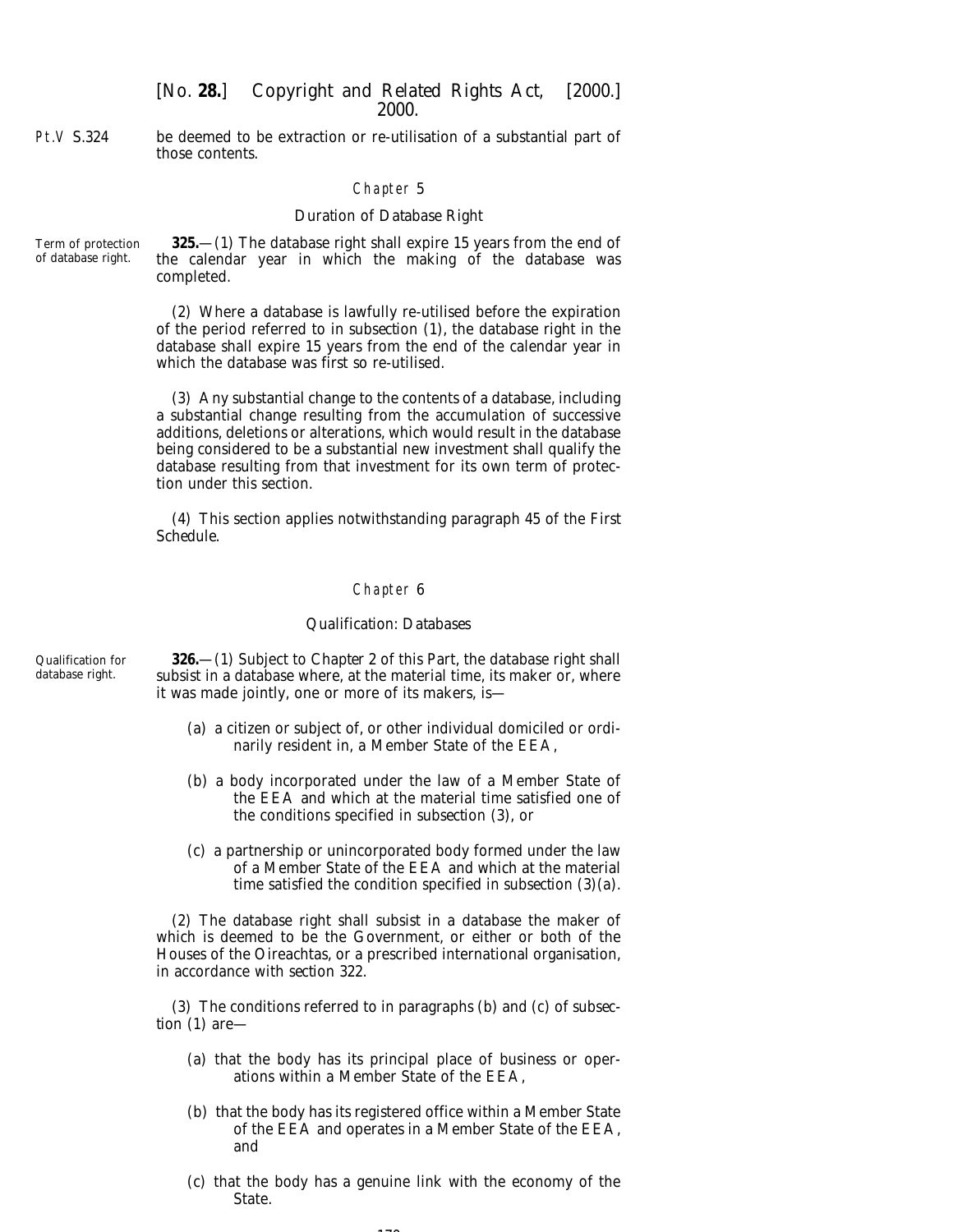(4) The Government may by order extend the provisions of this Pt.V S.326 section to countries, territories, states or areas outside the Member States of the EEA, where the order is made pursuant to or in conformity with an agreement of the Council of the European Communities allowing such an extension of protection on the basis that comparable protection of databases is available under the law of those countries, territories, states or areas.

(5) For the purposes of this section, the material time in relation to a database shall be—

- (*a*) in the case of a database which has not been lawfully reutilised when the database was made or, where the making of the database extended over a period, a substantial part of that period, or
- (*b*) in the case of a database which has been lawfully re-utilised when the database was first lawfully re-utilised or, where the maker had died before that time, immediately before his or her death.

# Chapter 7

### *Rights and Obligations of Lawful Users*

**327.**—(1) Without prejudice to *section 324(3)*, a lawful user of a Avoidance of database shall be entitled to extract or re-utilise insubstantial parts certain terms of the contents of the database for any purpose.

(2) Where, under an agreement, a person has a right to use a database, any term or condition in the agreement shall be void in so far as it purports to prevent that person from extracting or re-utilising insubstantial parts of the contents of the database for any purpose.

(3) While exercising the entitlement conferred by *subsection (1)*, a lawful user of a database shall not prejudice the owner of any right conferred by this Act in respect of works or other subject matter contained in the database.

### Chapter 8

### *Acts Permitted in Respect of Database Right*

**328.**—In this Part an act may be exempted under more than one Exemptions in category of exemption and the exemption of an act under one category of exemption shall not preclude its exemption under another databases. category.

**329.**—(1) The database right in a non-electronic database which Fair dealing: has been re-utilised is not infringed by fair dealing with a substantial research or private part of its contents by a lawful user of the database where that part study. is extracted for the purposes of research or private study.

(2) For the purposes of this Part ''fair dealing'' means the extraction of the contents of a database by a lawful user to an extent which will not unreasonably prejudice the interests of the rightsowner.

171

affecting lawful users.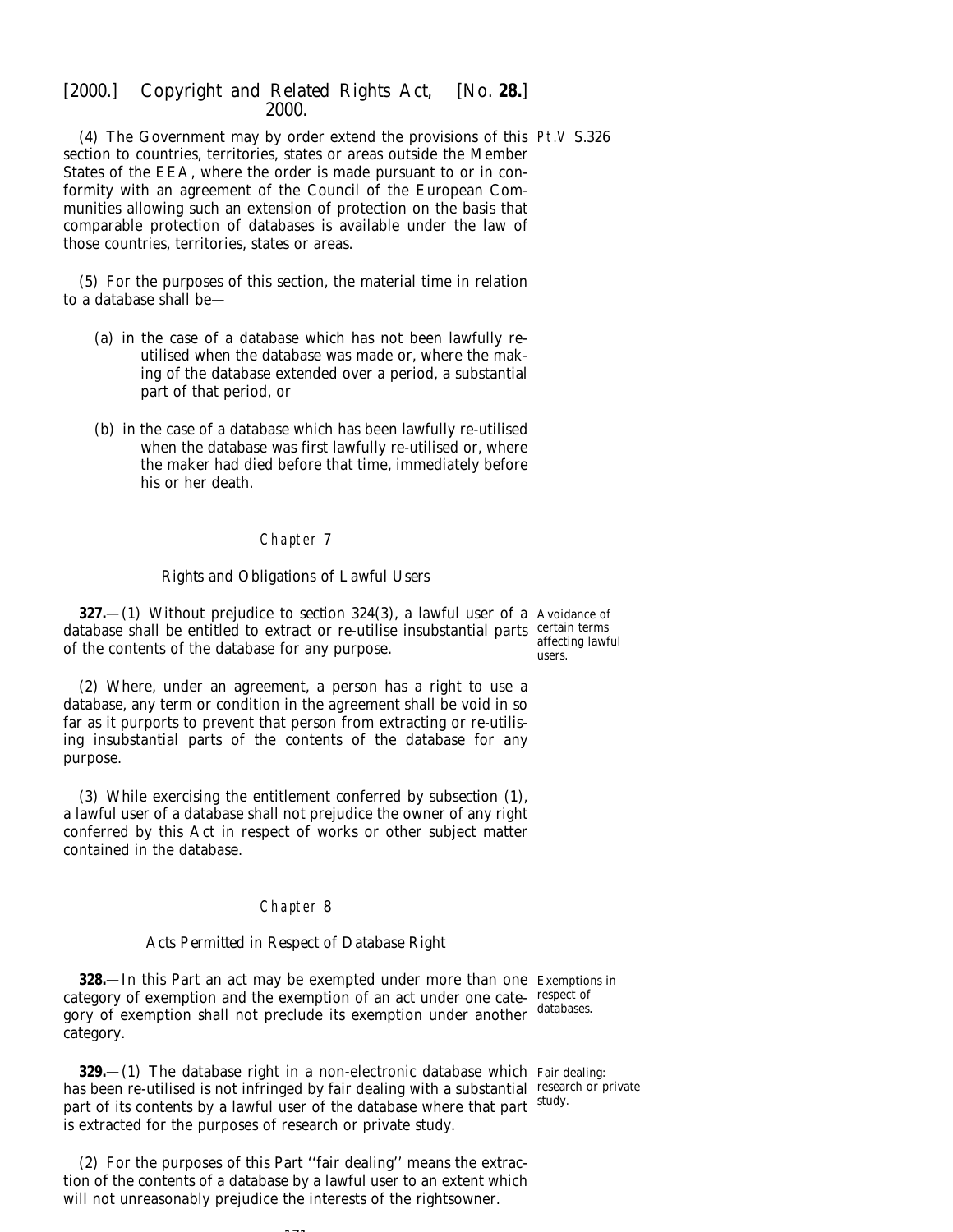### *Education*

Pt.V

Exception for educational establishments.

**330.**—(1) The database right in a database is not infringed by fair dealing with a substantial part of its contents by a lawful user of the database where that part is extracted for the purposes of illustration in the course of instruction or of preparation for instruction and where—

- (*a*) the extraction is done by or on behalf of a person giving or receiving instruction, and
- (*b*) the source is indicated.

(2) For the purposes of this section ''lawful user'' includes an educational establishment.

### *Public Administration*

| Parliamentary or<br>judicial proceedings.                             | <b>331.</b> —The database right in a database is not infringed by anything<br>done for the purposes of parliamentary or judicial proceedings or for<br>the purpose of reporting those proceedings.                                                                                                                                                           |
|-----------------------------------------------------------------------|--------------------------------------------------------------------------------------------------------------------------------------------------------------------------------------------------------------------------------------------------------------------------------------------------------------------------------------------------------------|
| Statutory inquiries.                                                  | <b>332.</b> —(1) The database right in a database is not infringed by any-<br>thing done for the purposes of a statutory inquiry or for the purpose<br>of reporting any such inquiry.                                                                                                                                                                        |
|                                                                       | (2) The database right in a database is not infringed by the making<br>available of copies of a report of a statutory inquiry containing the<br>contents of the database.                                                                                                                                                                                    |
| Copying of material<br>in public records.                             | 333.—All or a substantial part of the contents of a database which<br>are comprised in records which are open to public inspection may be<br>extracted or re-utilised without infringing the database right in the<br>database.                                                                                                                              |
| Material open to<br>public inspection or<br>on statutory<br>register. | <b>334.</b> - (1) Without prejudice to the generality of <i>section 333</i> , where<br>the contents of a database are open to public inspection pursuant to<br>a statutory requirement, or are on a statutory register, the database<br>المستقل المستقل والمستندين والمستقل والمستقل والمستقل والمستقل والمستقل والمستقل والمستقل والمستقل والمستقل والمستقل |

a statutory requirement, or are on a statutory register, the database right in the database is not infringed by the extraction of all or a substantial part of the contents, for a purpose which does not involve re-utilisation of all or a substantial part of the contents as contains factual information of any description, by or with the authority of the person required to make the contents of the database open to public inspection or, as the case may be, the person maintaining the register.

(2) Where the contents of a database are open to public inspection pursuant to a statutory requirement, or are on a statutory register, the database right in the database is not infringed by the extraction or re-utilisation of all or a substantial part of the contents for the purpose of enabling the contents of the database to be inspected at another time or place, or otherwise facilitating the exercise of any right for the purpose of which the requirement is imposed, by or with the authority of the person required to make the contents of the database open to public inspection or, as the case may be, the person maintaining the register.

(3) Where all or a substantial part of the contents of a database are re-utilised under this section the person granting access to the contents of the database shall ensure that those contents bear a mark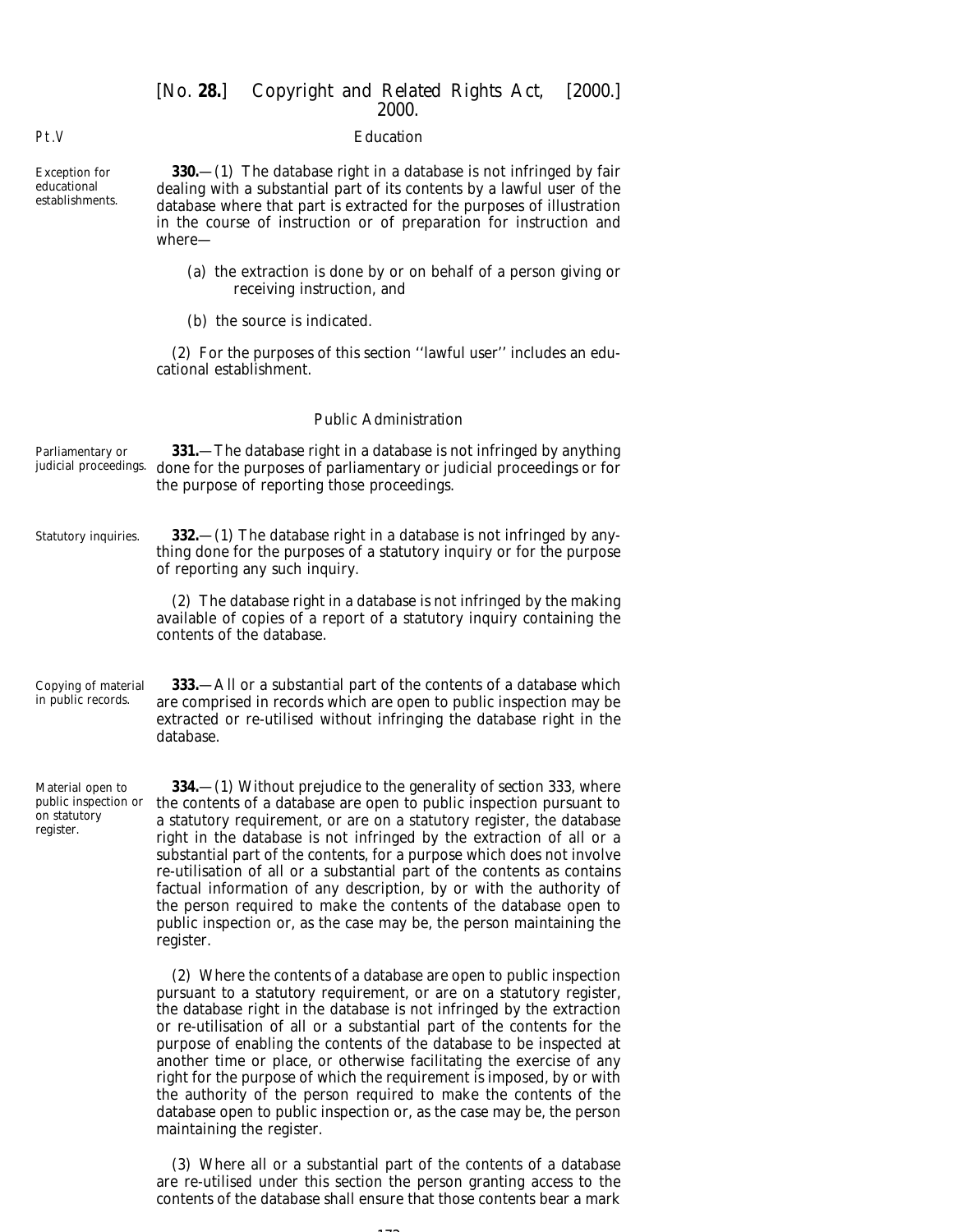clearly indicating that they are provided for the purpose of inspection Pt.V S.334 and that no other use of the contents of the database may be made without the licence of the owner of the database right.

(4) All or a substantial part of the contents of a database may not be provided under this section unless the person granting access to the contents of the database has first obtained from the person requesting the contents of the database a declaration, in such form as may be prescribed, indicating that the contents of the database are required for the sole purpose of enabling the contents of the database to be inspected at another time or place or to otherwise facilitate the exercise of the right of public inspection.

(5) Where the contents of a database which are open to public inspection pursuant to a statutory requirement, or are on a statutory register, contain information about matters of general, scientific, technical, commercial or economic interest, the database right in the database is not infringed by the extraction or re-utilisation of all or a substantial part of the contents for the purpose of disseminating that information, by or with the authority of the person required to make the contents of the database open to public inspection or, as the case may be, the person maintaining the register.

(6) The Minister may prescribe the conditions which are to be complied with before the contents of a database are made available to the public.

(7) The Minister may by order provide that *subsections (1)* to *(5)* apply—

- (*a*) to the contents of a database made open to public inspection  $by-$ 
	- (i) an international organisation specified in the order, or
	- (ii) a person specified in the order who has functions in the State under an international agreement to which the State is a party,
	- or
- (*b*) to a register maintained by an international organisation specified in the order,

as they apply in relation to the contents of a database open to public inspection pursuant to a statutory requirement, or on a statutory register.

**335.**—(1) Where the contents of a database have been communi-Databases cated to the Government or either or both of the Houses of the communicated to Oireachtas for any purpose, by or with the licence of the owner of Government of the distribution of the other of  $\frac{1}{2}$ the database right, and any fixation or any thing containing the contents of the database is owned by, or is in the custody, possession or control of the Government or either or both of the Houses of the Oireachtas, the Government or either or both of the Houses of the Oireachtas may extract or re-utilise all or a substantial part of the contents, for the purpose for which the contents of the database were communicated to them, or for any related purpose which could reasonably have been anticipated by the owner of the database right, without infringing the database right in the database.

Government or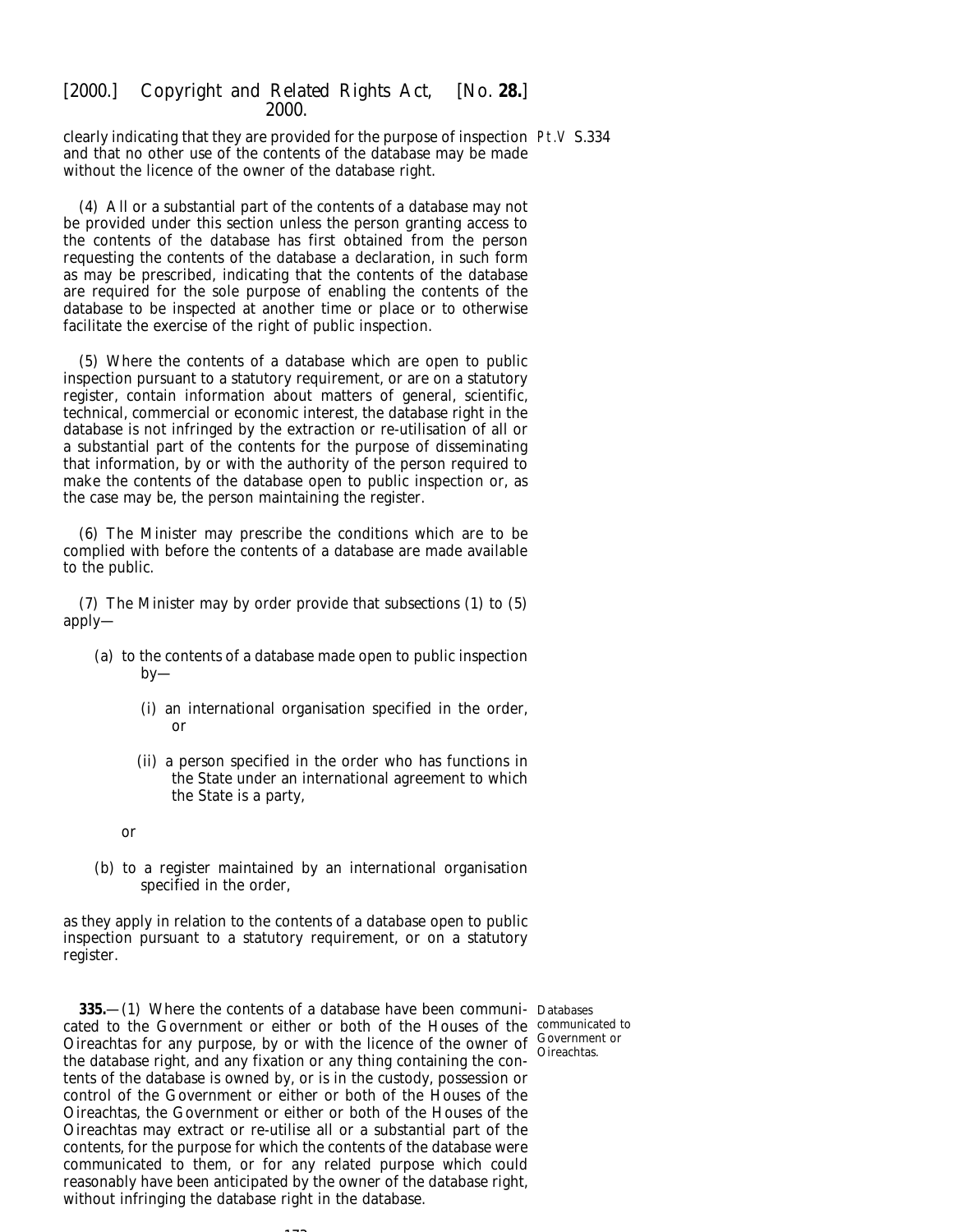- Pt.V S.335 (2) The Government or either or both of the Houses of the Oireachtas shall not re-utilise all or a substantial part of the contents of a database or cause the contents to be extracted or re-utilised, by virtue of this section, where the contents have previously been lawfully re-utilised otherwise than under this section.
- Acts done under statutory authority.

**336.**—(1) Where the undertaking of a particular act is specifically authorised by an enactment then, unless the enactment provides otherwise, the undertaking of that act shall not infringe the database right in a database.

(2) Nothing in this section shall be construed as excluding any defence available under any enactment.

#### *Anonymous or Pseudonymous Database*

Anonymous or pseudonymous databases: acts permitted.

**337.**—(1) The database right in a database is not infringed by the extraction or re-utilisation of all or a substantial part of the contents of the database when, or pursuant to arrangements made when—

- (*a*) it is not possible by reasonable inquiry to ascertain the identity of the maker of the database, and
- (*b*) it is reasonable to assume that the database right has expired.

(2) In the case of a database made jointly, the reference in *subsection (1)*, to the possibility of ascertaining the identity of the maker of the database shall be construed as a reference to its being possible to ascertain the identity of any of its makers.

#### Chapter 9

### *Application of Copyright Provisions to Database Right*

Application of copyright provisions to database right. **338.**—*Sections 120, 121, 122, 123, 127, 128, 130, 131, 132, 133, 135* and *136* shall apply in relation to the database right and databases in which that right subsists as they apply in relation to copyright and copyright works.

#### Chapter 10

#### *Presumptions*

Presumptions relevant to database right.

**339.**—(1) The presumptions specified in this section shall apply in proceedings, whether civil or criminal, for infringement of the database right in any database.

- (2) (*a*) The database right shall be presumed to subsist in a database unless the contrary is proved.
	- (*b*) Except as otherwise provided in this section, where the subsistence of the database right in a database is proved or admitted, or is presumed under *paragraph (a)*, the plaintiff shall be presumed to be the owner or, as the case may be, the exclusive licensee of the database right, unless the contrary is proved.

### (3) Where—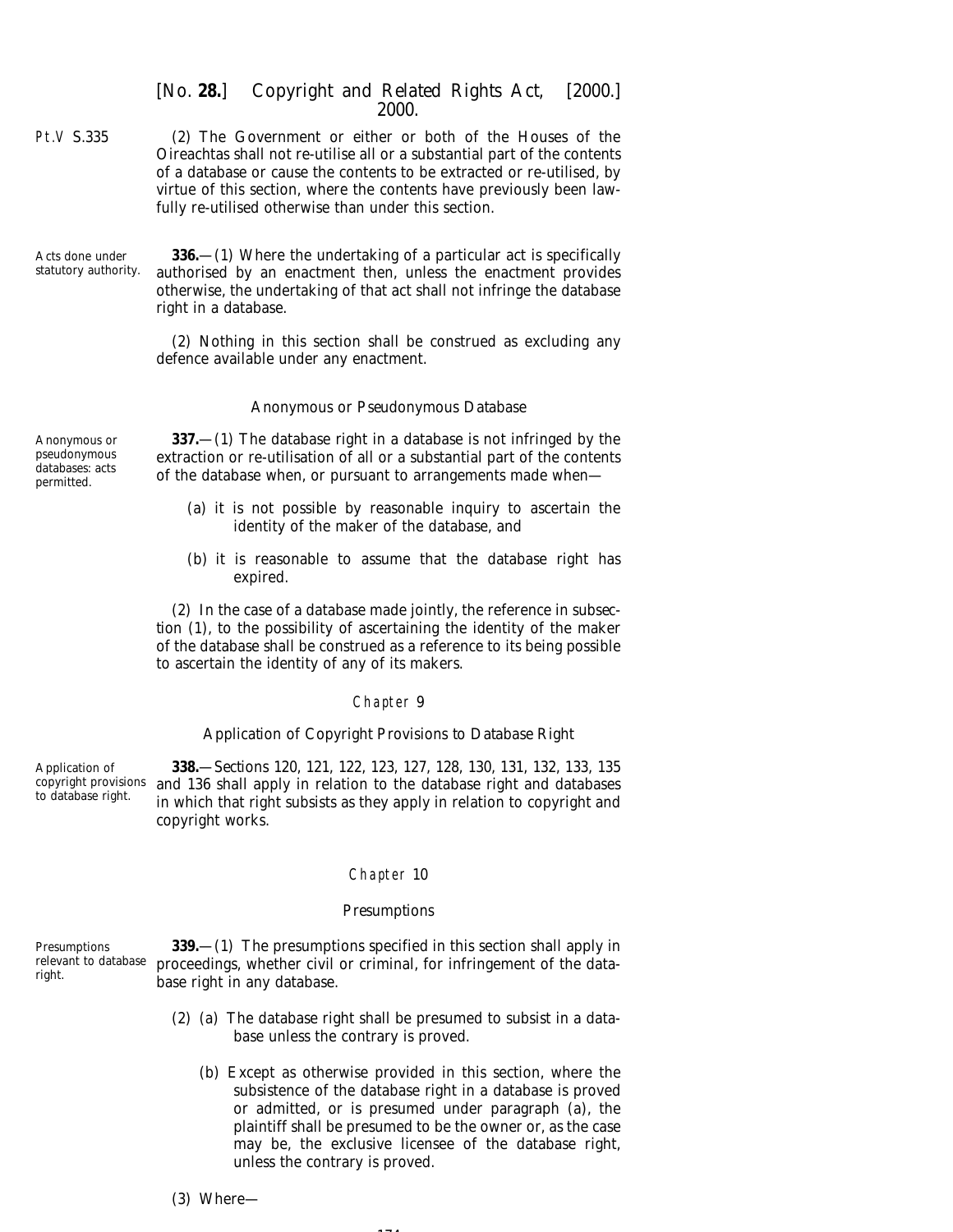- (*a*) a name purporting to be that of the maker of a database or Pt.V S.339 of the owner or exclusive licensee of the database right, as the case may be, appears on copies of the database, or
- (*b*) a copy of a database bears or incorporates a statement, label or other mark indicating that a person is the maker of the database or the owner or exclusive licensee of the database right, as the case may be,

that name, statement, label or mark shall be admissible as evidence of the fact stated or indicated which shall be presumed to be correct, unless the contrary is proved.

(4) The person named or in respect of whom a statement, label or other mark appears on or is borne on or is incorporated in copies of a database in accordance with *subsection (3)* shall be presumed not to have made the database—

- (*a*) in the course of employment referred to in *section 322(2)*,
- (*b*) in the course of employment as an officer or employee of a prescribed international organisation referred to in *section 322(6)*,
- (*c*) in the course of employment as an officer or employee of the Government referred to in *section 322(3)*,
- (*d*) under the direction or control of either or both of the Houses of the Oireachtas referred to in *section 322(4)*, or
- (*e*) in circumstances in which the database right is conferred on another person by an enactment referred to in *section 322(7)*.

(5) Where a database purports to be a database made jointly, *subsections (2)*, *(3)* and *(4)* shall apply in relation to each person purporting to be one of the makers of the database.

# Chapter 11

### *Database Right: Licensing*

**340.**—(1) In this Part—

Licensing schemes and licensing bodies.

''licences'' means licences to extract or re-utilise all or a substantial part of the contents of a database or to authorise others to do so;

''licensing body'' means a society or other organisation which has as its main object, or one of its main objects, the negotiating or granting, either as owner or prospective owner of a database right, or as exclusive licensee, or as agent for him or her, of database right licences, and whose objects include the granting of licences relating to the databases of more than one database right owner;

''licensing scheme'' means a scheme specifying—

- (*a*) the classes of case in which the operator of the scheme, or the person on whose behalf that operator acts, is willing to grant database right licences, and
- (*b*) the terms on which licences would be granted in those classes of case,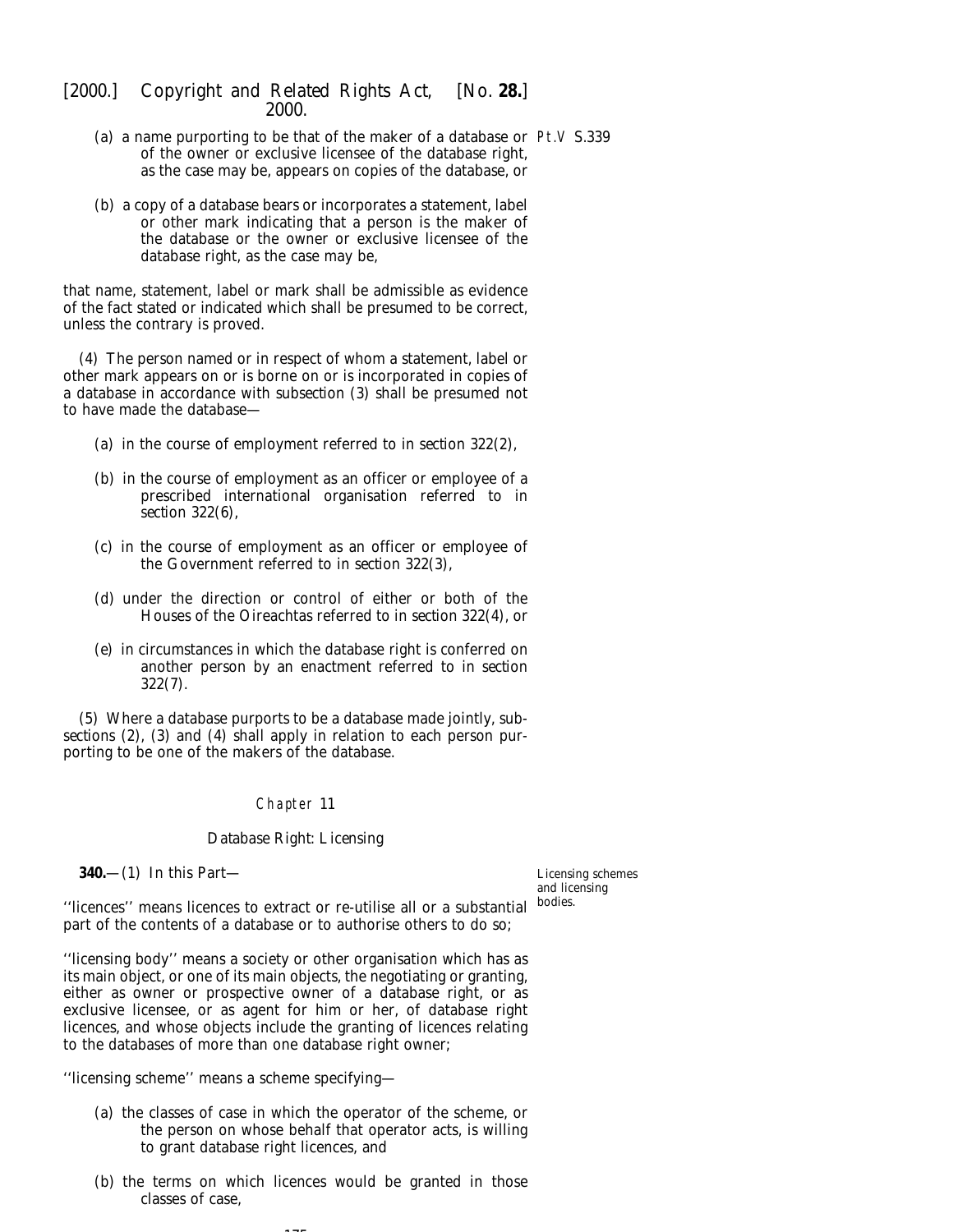Pt.V S.340 and for this purpose a ''scheme'' includes anything in the nature of a scheme, whether described as a scheme or as a tariff or by any other name.

> (2) References in this Part to licences or licensing schemes relating to databases of more than one database right owner shall not include licences or schemes relating to databases made by, or by employees of, or commissioned by, a single individual, firm, company or group of companies, including holding companies and their subsidiaries.

#### *References and Applications Relating to Licensing Schemes*

General references. **341.**—*Sections 342* to *347* apply to licensing schemes which are operated by licensing bodies in relation to the database right in databases of more than one database right owner, in so far as they relate to licences for the extraction or re-utilisation of all or a substantial part of the contents of a database.

Reference of proposed licensing scheme to Controller.

**342.**—(1) The terms of a licensing scheme proposed to be operated by a licensing body may be referred to the Controller by an organisation which claims to be representative of persons claiming that they require licences in cases of a description to which the scheme would apply.

(2) The Controller shall not consider a reference by an organisation under *subsection (1)* unless the Controller is satisfied that the organisation is representative of the class of persons that it claims to represent.

(3) The Controller may refuse to consider a reference under *subsection (1)* on the ground that the reference is premature.

(4) Where the Controller decides to consider a reference under *subsection (1)* he or she shall consider the subject matter of the reference and make an order, either confirming or varying the proposed scheme, as the Controller may determine to be reasonable in the circumstances.

(5) An order under *subsection (4)* may be made for such period as the Controller may determine.

Reference of licensing scheme to Controller.

**343.**—(1) Where a licensing scheme is in operation and a dispute arises with respect to the scheme between the operator of the scheme and—

- (*a*) a person claiming that he or she requires a licence in a case of a description to which the scheme applies, or
- (*b*) an organisation claiming to be representative of such persons,

that operator, person or organisation may refer the scheme to the Controller in so far as it relates to cases of that description.

(2) The Controller shall not consider a reference by an organisation under *subsection (1)* unless the Controller is satisfied that the organisation is representative of the class of persons that it claims to represent.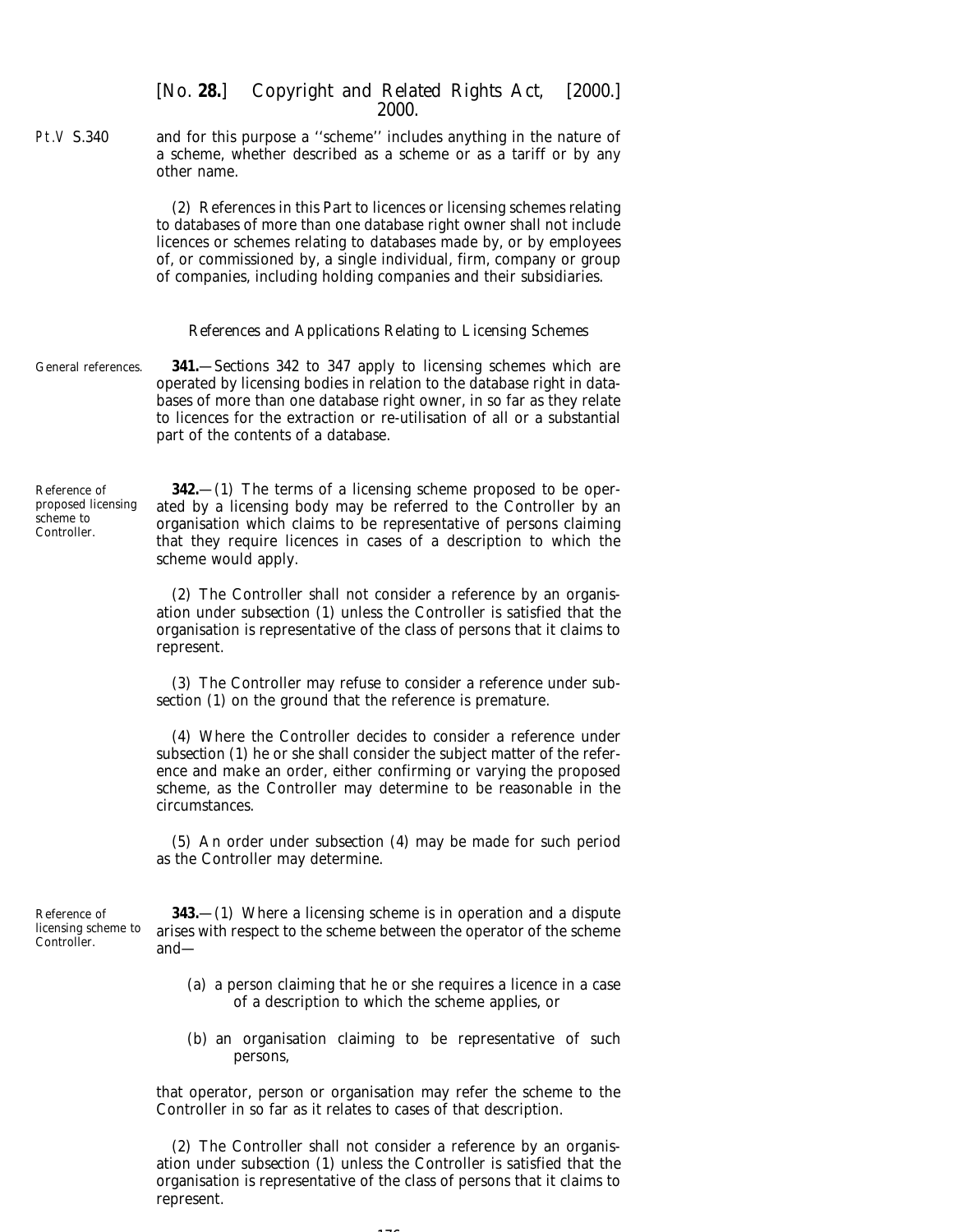(3) A scheme which has been referred to the Controller under Pt.V S.343 *subsection (1)* shall remain in operation until proceedings in relation to the reference are concluded.

(4) The Controller shall consider the matter referred to him or her and shall make an order, confirming or varying the scheme, as the Controller may determine to be reasonable in the circumstances.

(5) An order under *subsection (4)* may be made for such period as the Controller may determine.

**344.**—(1) Where the Controller has, in respect of a licensing Further reference of scheme under *section 342* or *343* or under this section, made an order scheme to in respect of a scheme, and the order remains in force, the persons Controller. to whom this section applies may refer the scheme to the Controller in so far as it relates to cases of that description.

- (2) This section applies to—
	- (*a*) the operator of the scheme,
	- (*b*) a person claiming that he or she requires a licence in a case of the description to which the order applies, and
	- (*c*) an organisation claiming to be representative of such persons.

(3) Where an order made under *section 342* or *343* or this section is in force the licensing scheme in respect of which the order is made shall not, except with the special leave of the Controller, be referred to the Controller in respect of the same description of cases—

- (*a*) within 12 months from the date of the order in respect of the previous reference, or
- (*b*) where the order was made so as to be in force for 15 months or less, until the last 3 months before the expiration of the order.

(4) A scheme which has been referred to the Controller under *subsection (1)* shall remain in operation until proceedings in relation to the reference are concluded.

(5) The Controller shall consider the matter referred to him or her and shall make an order confirming, varying or further varying the scheme, as the Controller may determine to be reasonable in the circumstances.

(6) An order under *subsection (5)* may be made for such period as the Controller may determine.

**345.**—(1) A person who claims, in a case to which a licensing Application for scheme relates, that the operator of the scheme has refused to grant grant of licence in or to procure the grant to him or her of a licence in accordance with  $\frac{\text{connection with}}{\text{liocorions cohom}}$ the scheme, or has failed to do so within a reasonable period, may apply to the Controller for an order under *subsection (4)*.

licensing scheme.

(2) A person who claims, in a case excluded from a licensing scheme, that the operator of the scheme—

--

(*a*) has refused to grant or to procure the grant to him or her of a licence, or has failed to do so within a reasonable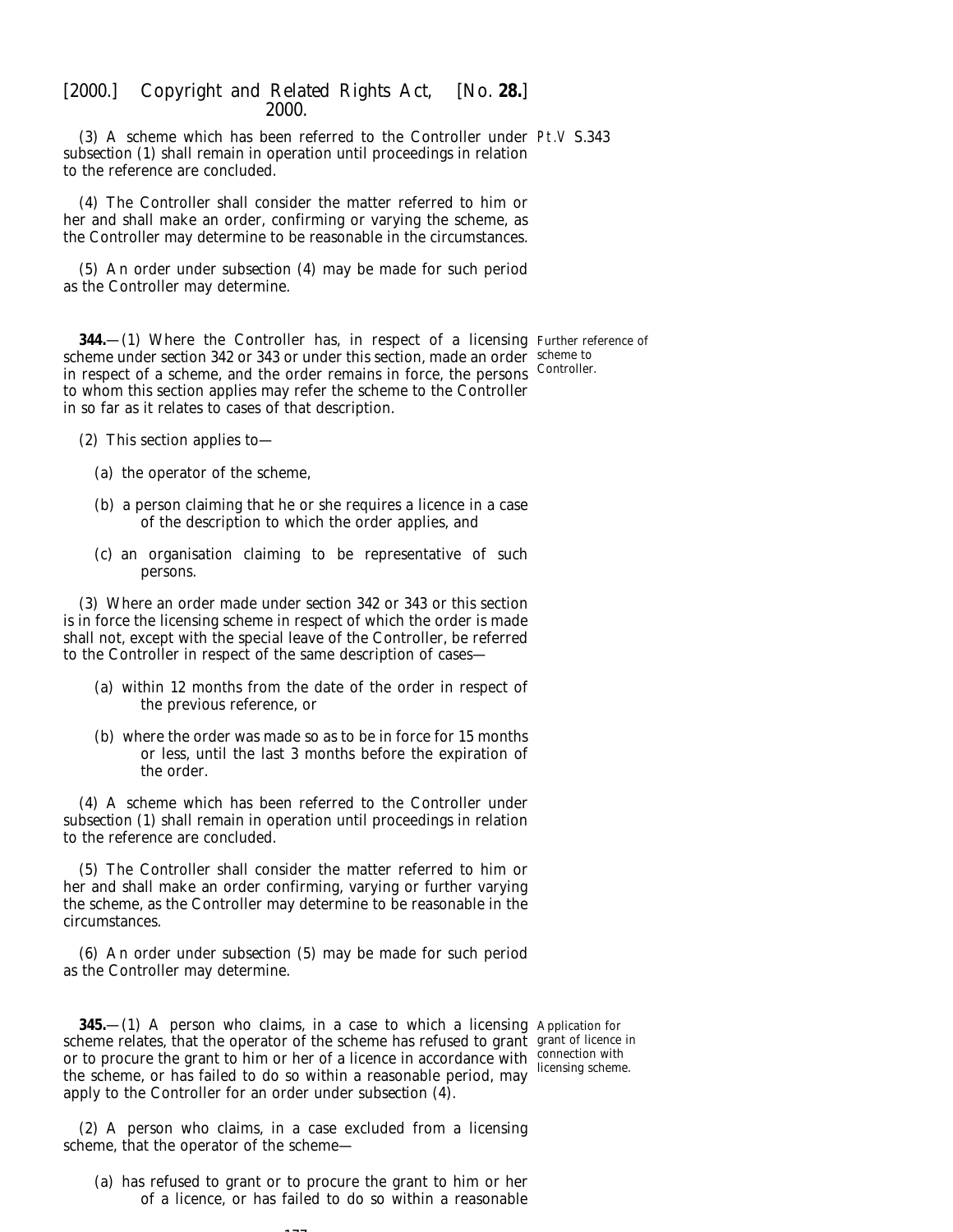Pt.V S.345

period and that in the circumstances it is unreasonable that a licence should not be granted, or

(*b*) proposes terms for a licence that are unreasonable,

may apply to the Controller for an order under *subsection (4)*.

(3) A case shall be regarded as being excluded from a licensing scheme for the purposes of *subsection (2)* where—

- (*a*) the scheme provides for the grant of licences, subject to terms excepting matters from the licence and the case is within such an exception, or
- (*b*) the case is so similar to those in which licences are granted under the scheme that it is unreasonable that it should not be dealt with in the same way.

(4) Where the Controller is satisfied that a claim under this section is well-founded, he or she shall make an order declaring that in respect of the matters specified in the order, the applicant is entitled to a licence on such terms as the Controller may determine to be applicable in accordance with the scheme, or, as the case may be, to be reasonable in the circumstances.

(5) An order under *subsection (4)* may be made for such period as the Controller may determine.

Review of orders made by Controller.

**346.**—(1) Where the Controller has made an order under *section 345* that a person is entitled to a licence under a licensing scheme, the operator of the scheme or the original applicant may apply to the Controller for a review of that order.

(2) An application under *subsection (1)* shall not be made except with the special leave of the Controller—

- (*a*) within 12 months from the date of the order or of the decision on a previous application under this section, or
- (*b*) where—
	- (i) the order was made so as to be in force for 15 months or less, or
	- (ii) as a result of the decision on a previous application under this section the order is due to expire within 15 months of that decision,

until the last 3 months before the expiration date.

(3) The Controller shall, on an application for review, confirm or vary his or her order as the Controller may determine to be reasonable, having regard to the terms applicable in accordance with the licensing scheme, or as the case may be, the circumstances of the case.

Effect of order of Controller as to licensing scheme.

**347.**—(1) A licensing scheme which has been confirmed or varied by the Controller under *section 342, 343* or *344* shall be in operation, or as the case may be, remain in operation, in so far as it relates to the description of case in respect of which the order was made, for such period as the order remains in force.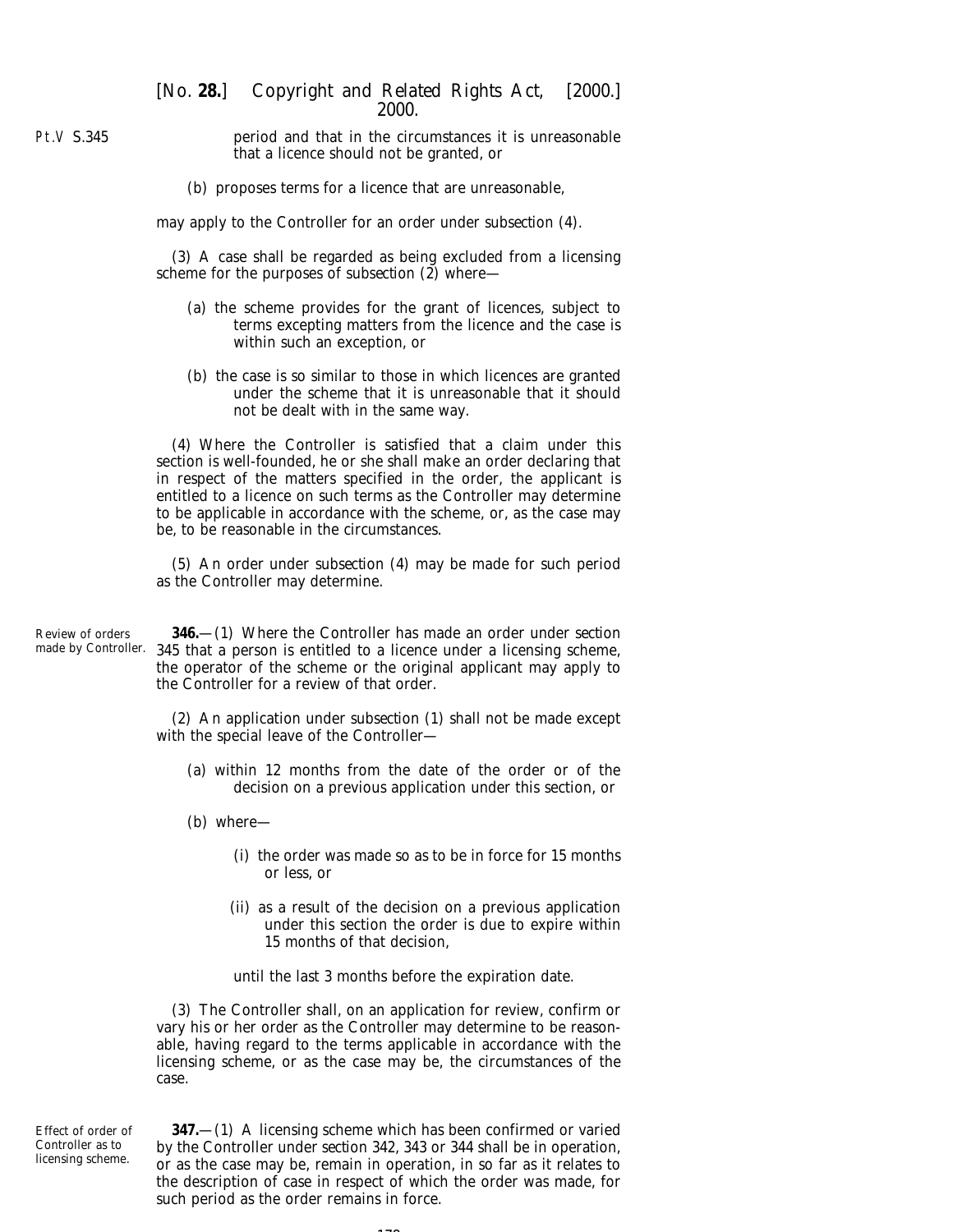(2) Where an order made by the Controller under *section 342, 343* Pt.V S.347 or *344* confirming or varying a licensing scheme is in force (in this section referred to as an ''order to which this section applies''), a person who, in a case of a class to which the order applies—

- (*a*) pays to the operator of the scheme any charges payable under the scheme in respect of a licence applying to the case concerned or, where the amount cannot be ascertained, gives an undertaking to the operator to pay the charges when ascertained, and
- (*b*) complies with the other terms applicable to the licence under the scheme,

is in the same position as regards infringement of the database right as if he or she had at all material times been the holder of a licence granted by the owner of the database right concerned in accordance with the scheme.

(3) The Controller may direct that an order to which this section applies, in so far as it varies the amount of charges payable, has effect from a date before that on which it was made, but not earlier than the date on which the reference was made, or where later, the date on which the scheme came into operation.

- (4) Where a direction is made under *subsection (3)*
	- (*a*) any necessary repayments or further payments shall be made in respect of charges already paid, and
	- (*b*) the reference in *subsection (2)(a)* to the charges payable under the scheme shall be construed as a reference to the charges so payable by virtue of the order.

(5) Where the Controller has made an order under *section 345* and the order remains in force, the person in whose favour the order is made, where he or she—

- (*a*) pays to the operator of the scheme any charges payable in accordance with the order, or where the amount cannot be ascertained, gives an undertaking to the operator to pay the charges when ascertained, and
- (*b*) complies with the other terms specified in the order,

is in the same position as regards infringement of the database right as if he or she had at all material times been the holder of a licence granted by the owner of the database right concerned on the terms specified in the order.

# *References and Applications Relating to Licensing by Licensing Bodies*

**348.**—*Sections 349* to *352* apply to licences in relation to the data-General reference base right in databases of more than one database right owner, by licensing bodies.granted by a licensing body otherwise than pursuant to a licensing scheme, in so far as the licences relate to the extraction or re-utilisation of all or a substantial part of the contents of a database.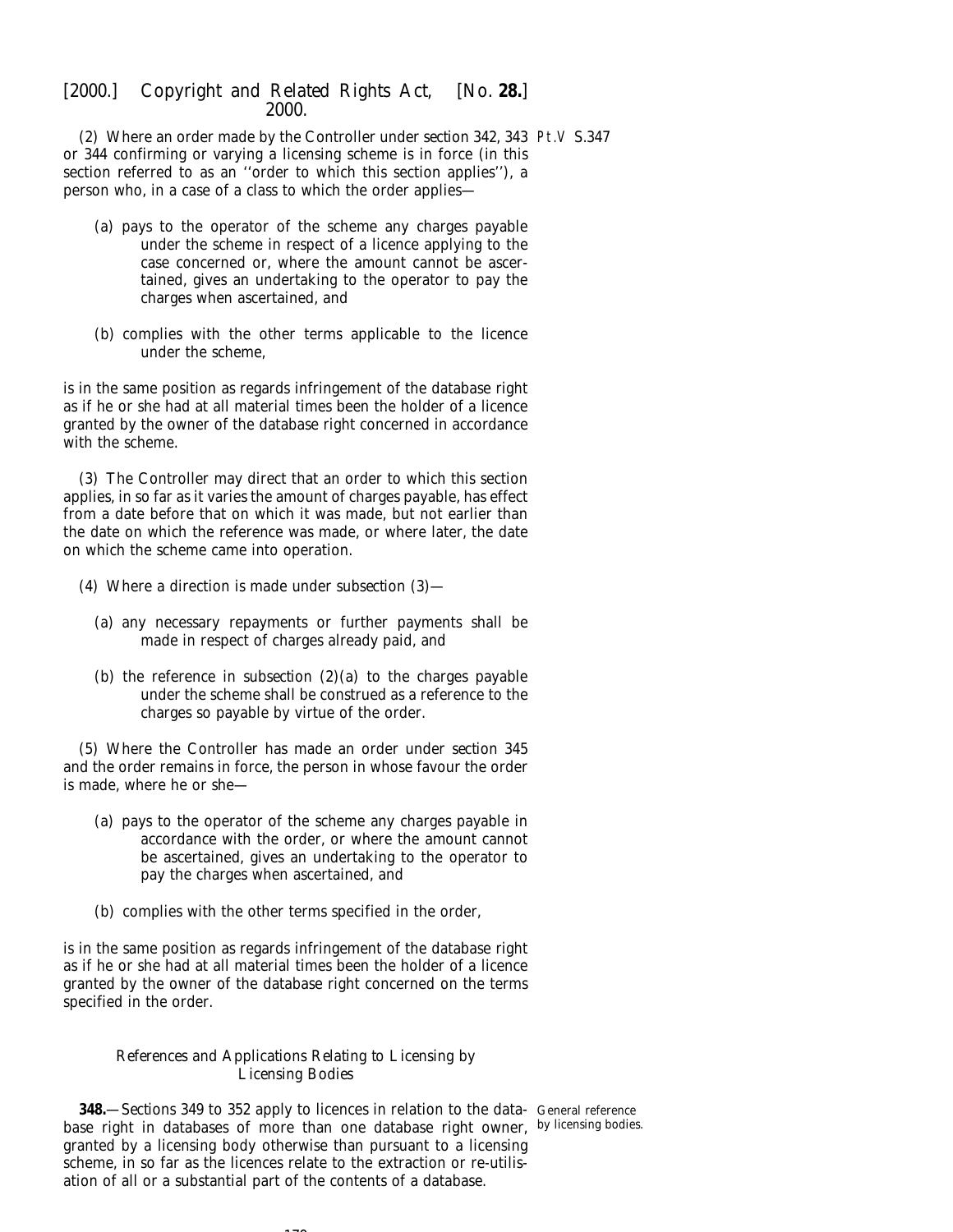Pt.V Reference to Controller of proposed licence.

**349.**—(1) The terms on which a licensing body proposes to grant a licence may be referred to the Controller by the prospective licensee for an order under *subsection (3)*.

(2) The Controller may refuse to consider a reference under *subsection (1)* on the ground that the reference is premature.

(3) Where the Controller decides to consider a reference under *subsection (1)*, he or she shall consider the terms of the proposed licence and make an order, confirming or varying the terms, as the Controller may determine to be reasonable in the circumstances.

(4) An order under *subsection (3)* may be made for such period as the Controller may determine.

Reference to Controller of expiring licence.

**350.**—(1) A licensee under a licence which is due to expire, with the passage of time or as a result of notice given by the licensing body, may apply to the Controller on the ground that it is unreasonable in the circumstances that the licence should cease to be in force.

(2) An application under *subsection (1)* may be made at any time during the last 3 months before the expiration of the licence.

(3) A licence in respect of which a reference has been made to the Controller under *subsection (1)* shall remain in force until proceedings in relation to the reference are concluded.

(4) Where the Controller is satisfied that an application made under *subsection (1)* is well-founded, he or she shall make an order declaring that the licensee shall continue to be entitled to the benefit of the licence on such terms as the Controller may determine to be reasonable in the circumstances.

(5) An order under *subsection (4)* may be made for such period as the Controller may determine.

Application for review of order made by Controller.

**351.**—(1) Where the Controller has made an order under *section 349* or *350*, the licensing body or the person entitled to the benefit of the order may apply to the Controller for a review of that order.

(2) An application under *subsection (1)* shall not be made except with the special leave of the Controller—

- (*a*) within 12 months from the date of the order or of the decision on a previous application under this section, or
- (*b*) where—
	- (i) the order was made so as to be in force for 15 months or less, or
	- (ii) as a result of the decision on a previous application under this section the order is due to expire within 15 months of that decision,

until the last 3 months before the expiration date.

(3) The Controller shall, on an application for review, confirm or vary his or her order as the Controller may determine to be reasonable in the circumstances.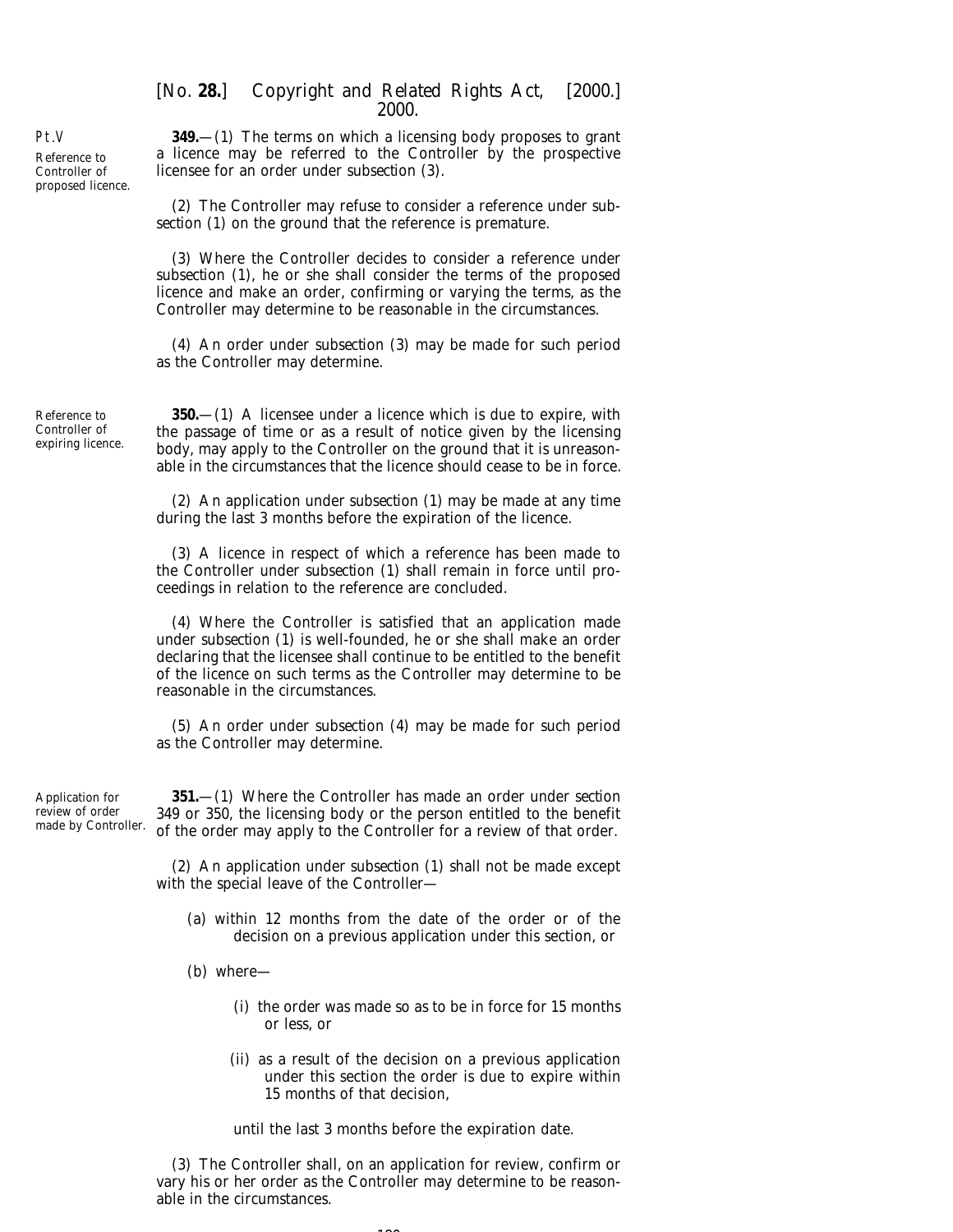**352.**—(1) Where the Controller has made an order under *section* Pt.V *349* or *350*, and the order remains in force, the person entitled to the Effect of order of benefit of the order, where he or she—

Controller as to licence.

- (*a*) pays to the licensing body any charges payable in accordance with the order or, where the amount cannot be ascertained, gives an undertaking to the Controller to pay the charges when ascertained, and
- (*b*) complies with the other terms specified in the order,

is in the same position as regards infringement of the database right as if he or she had at all material times been the holder of a licence granted by the owner of the database right concerned on the terms specified in the order.

(2) The benefit of an order made under *section 349* or *350* may be assigned—

- (*a*) in the case of an order made under *section 349*, where assignment is not prohibited under the terms of the order of the Controller, and
- (*b*) in the case of an order made under *section 350*, where assignment was not prohibited under the terms of the original licence.

(3) The Controller may direct that an order made under *section 349* or *350* or an order made under *section 351* varying such an order, in so far as it varies the amount of charges payable, has effect from a date before that on which it was made, but not earlier than the date on which the reference or application was made or, where later, the date on which the licence was granted or, as the case may be, was due to expire.

- (4) Where a direction is given under *subsection (3)*
	- (*a*) any necessary repayments, or further payments, shall be made in respect of charges already paid, and
	- (*b*) the reference in *subsection (1)(a)* to the charges payable in accordance with the order shall be construed, where the order is varied by a further order, as a reference to the charges so payable by virtue of that further order.

## *Licensing: Miscellaneous*

**353.**—(1) In determining what is reasonable, on a reference or General application under this Chapter relating to a licensing scheme or considerations: licence, the Controller shall have regard to—

unreasonable discrimination.

- (*a*) the availability of other schemes, or the granting of other licences, to other persons in similar circumstances, and
- (*b*) the terms of those schemes or licences,

and shall exercise his or her powers so as to ensure that there is no unreasonable discrimination between licensees, or prospective licensees, under the scheme or licence to which the reference or application relates and licensees under other schemes operated by, or other licences granted by, the same person.

(2) *Subsection (1)* shall not affect the obligation of the Controller in any case to have regard to all relevant circumstances.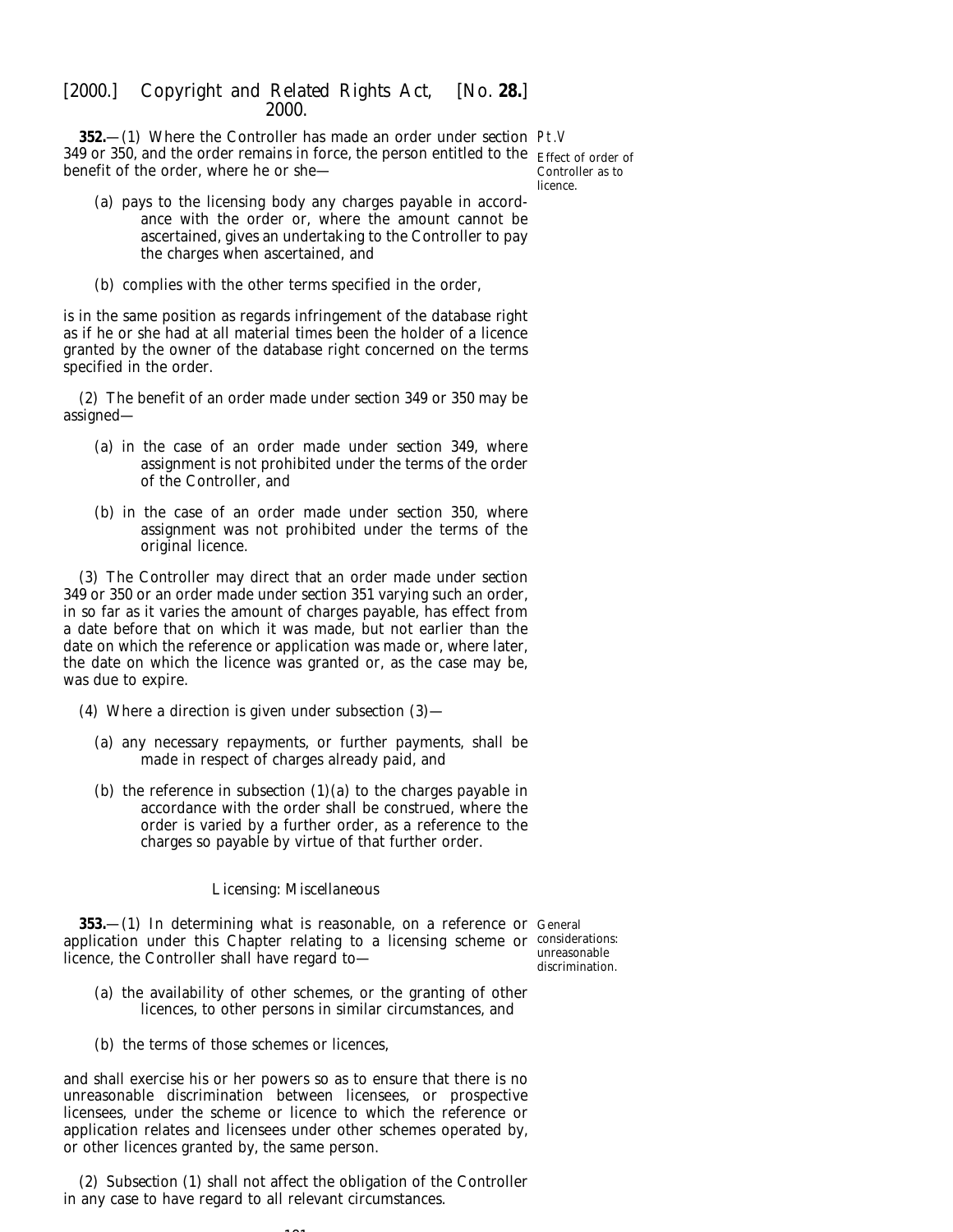Licences to reflect payments in respect of underlying rights.

Pt.V

**354.**—Where a reference or application is made under this Chapter in relation to licensing in respect of the database right in a database, the Controller shall take into account, in considering what charges are to be paid for a licence, any payments which the owner of the database right is liable to make pursuant to the granting of the licence, or pursuant to the acts authorised by the licence—

- (*a*) to owners of the copyright in works included in the database, or
- (*b*) in respect of any performance included in the database.

#### Chapter 12

#### *Registration of Licensing Bodies in Respect of Database Right*

Register of licensing bodies for database right.

**355.**—(1) The Controller shall establish and maintain a register of licensing bodies in respect of database rights in such form and manner and containing such particulars as the Minister may prescribe to be known as the ''Register of Licensing Bodies for Database Rights'' and referred to in this Part as the ''Register''.

(2) The Controller shall keep the Register in such form that the Register is capable of being used to make a copy of any entry in the Register.

(3) The Register shall be kept at such place as may be prescribed by the Minister and, subject to the payment of such fee as may be prescribed by the Minister with the consent of the Minister for Finance—

- (*a*) the Register shall be made available for inspection by a person at such times and in such manner as may be prescribed by the Minister, and
- (*b*) where a request is made to the Controller for a certified or uncertified copy of, or extract from, an entry in the Register, the Controller shall issue a copy of the entry or extract to the applicant.

(4) An application for registration or renewal of a registration of a licensing body shall be made to the Controller in such form and manner as may be prescribed by the Minister and shall be subject to the payment of such fee as may be prescribed by the Minister with the consent of the Minister for Finance.

(5) The Controller shall register an applicant or renew a registration where the Controller is satisfied that—

- (*a*) the applicant complies with the definition of a licensing body specified in *section 340*, and
- (*b*) the applicant has provided such information and satisfied such conditions as may be prescribed by the Minister for the purposes of registration.

(6) The information to be prescribed by the Minister under *subsection (5)(b)* shall include the following:

- (*a*) the name of the applicant;
- (*b*) the address of the applicant;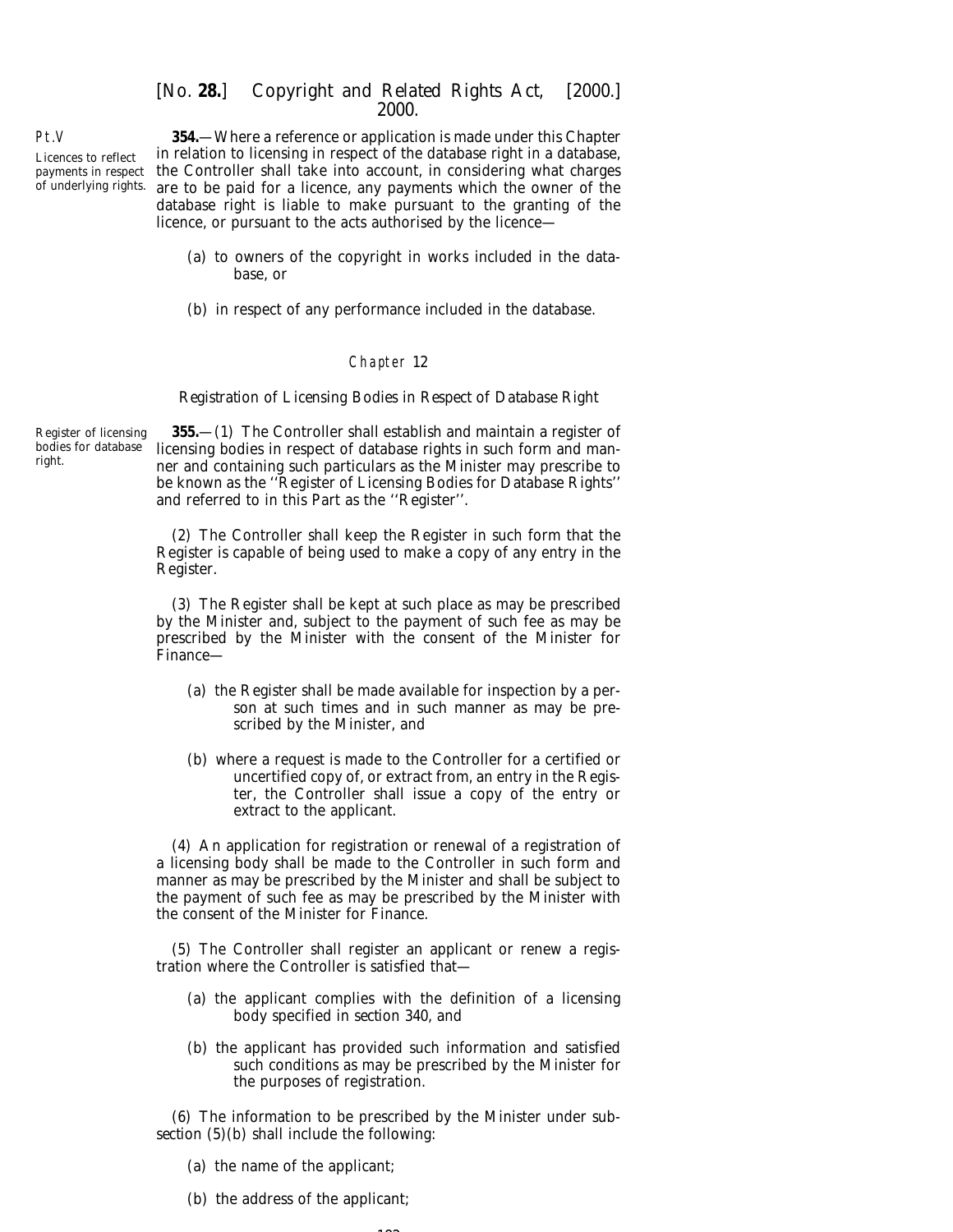- (*c*) the names of the chairperson and other members of the Pt.V S.355 board or officers, or names of partners, as the case may be, of the applicant;
- (*d*) a copy of the memorandum and articles of association or partnership agreement, of the applicant;
- (*e*) details of the scheme;
- (*f*) details of the scales of charges or proposed charges to be levied by the applicant; and
- (*g*) the class of rightsowners represented or proposed to be represented by the applicant.

(7) On the registration or renewal of a registration of a licensing body the Controller shall issue to the applicant a certificate of registration in such form as the Controller shall determine.

**356.**—A certificate granted under *section 355(7)* shall include the Proof that licensing particulars specified in *subsection* (6) of that section and the certifi- body may act on cate shall be evidence of the right of the licensing body, until the  $\frac{\text{behalf}}{\text{classes}}$ contrary is proved, to act on behalf of the classes of rightsowners for whom it claims representation rights or on behalf of the rightsowners who have assigned rights to it, or exclusively licensed it, as specified in that certificate. classes.

**357.**—(1) A licensing body registered under this Part which pro- Notification of poses to impose a charge, otherwise than in accordance with the charges. scales of charges included in an application for registration or for renewal of a registration, shall provide the Controller in writing with details of the proposed charge not less than one month before the charge comes into effect.

(2) The registration of a licensing body which fails to comply with *subsection (1)* is deemed to be cancelled from the date on which the proposed charge comes into effect.

**358.**—(1) A certificate of registration issued under *section 355(7)* Validity of shall be valid for a period of 12 months from the date of registration certificates of or such lesser period as may be specified by the Controller in the registration. certificate.

(2) Subject to *section 355(4)*, a licensing body registered under this Part may apply for renewal of its registration for further periods each of which shall not exceed 12 months.

(3) An application for renewal of a registration shall be made not less than one month before the expiration of the period of validity of the certificate of registration.

(4) A term of renewal of a registration shall take effect from the expiration of the previous registration.

 $183$ 

**359.**—(1) The Controller may refuse an application for renewal of Refusal of a registration by a licensing body registered under this Part or cancel application.the registration of a licensing body where the body no longer fulfils the requirements specified in *section 355(5)*.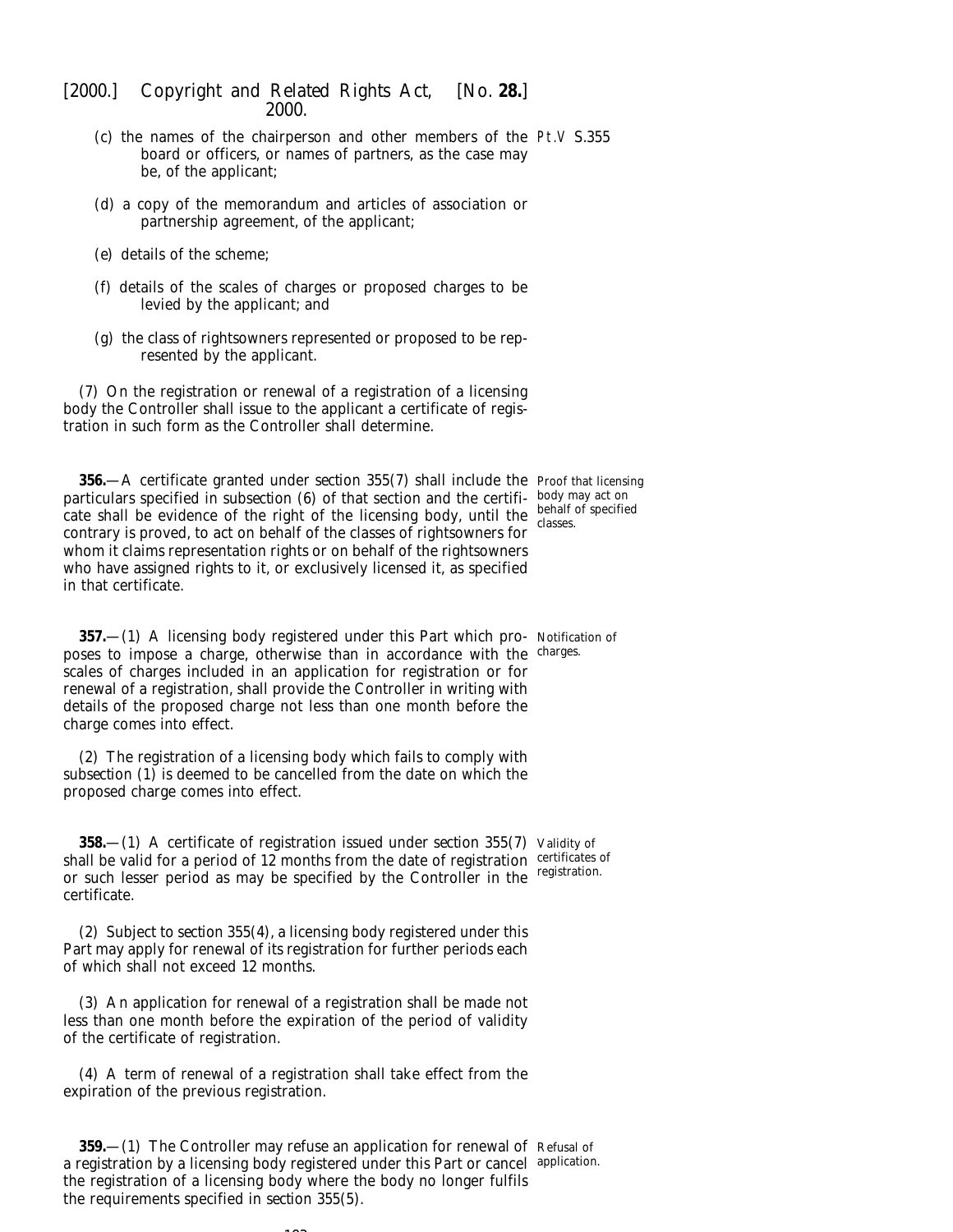Pt.V S.359

(2) The Controller shall remove a licensing body from the Register where its application for renewal of its registration is refused or its registration is cancelled.

Indemnity for Controller.

**360.**—No action or other proceedings shall lie or be maintainable against the Controller (except in the case of wilful neglect of duty) in respect of anything done or omitted to be done by him or her in the *bona fide* exercise of any functions, powers or duties conferred or imposed by or under this Chapter.

Obligation of collecting societies to register (database rights).

**361.**—(1) Any body operating as a licensing body within the meaning specified in *section 340* shall be obliged to register in accordance with the provisions of this Chapter, and to remain registered for so long as it continues to operate in this capacity.

(2) Any body to which the provisions of *subsection (1)* applies which—

- (*a*) fails within 6 months of the commencement of this Chapter to register under the terms of this Chapter,
- (*b*) fails within 2 months of its establishment in the case of a body established after the commencement of this Chapter to register under the terms of this Chapter, or
- (*c*) continues to operate as such a body having been removed from the Register for any reason,

shall be guilty of an offence.

(3) A person guilty of an offence under *subsection (2)* shall be liable—

- (*a*) on summary conviction, to a fine not exceeding £1,500, or to imprisonment for a term not exceeding 12 months, or both, or
- (*b*) on conviction on indictment, to a fine not exceeding £100,000, or to imprisonment for a term not exceeding 5 years, or both.

## PART VI

#### Jurisdiction of Controller

Jurisdiction of Controller.

**362.**—It shall be a function of the Controller pursuant to references or applications under this Act to determine, within a reasonable period of time, disputes arising under this Act between licensing bodies and persons requiring licences or organisations claiming to be representative of those persons.

Rules in relation to proceedings before Controller

**363.**—(1) The Minister may make rules in relation to proceedings before the Controller under this Act and, subject to the consent of the Minister for Finance, may also make rules in relation to the fees chargeable in respect of such proceedings.

(2) Rules made under this section shall—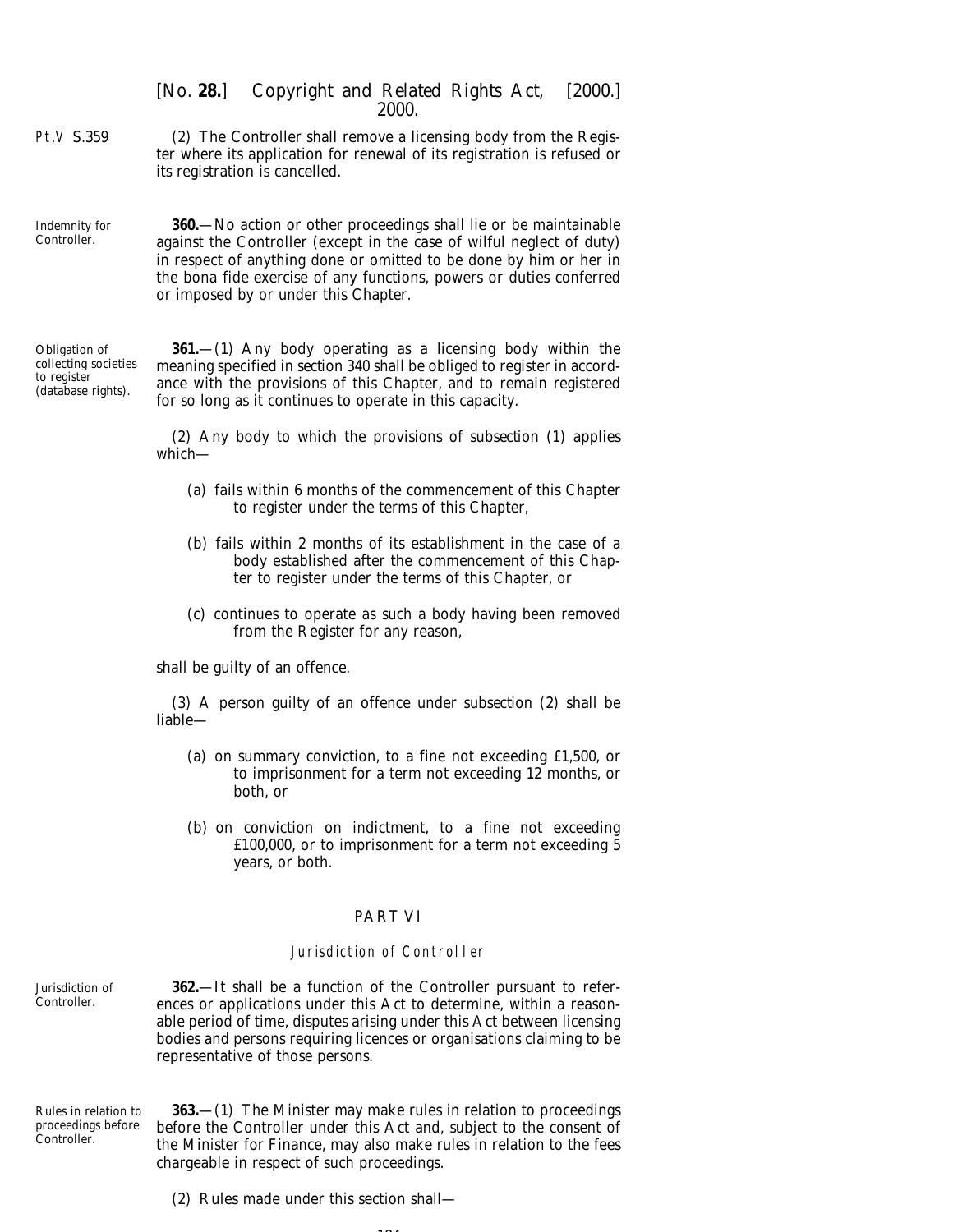| LUUU.                                                                                                                                                                                                                                                                                                                                                                                                                                                                                      |            |
|--------------------------------------------------------------------------------------------------------------------------------------------------------------------------------------------------------------------------------------------------------------------------------------------------------------------------------------------------------------------------------------------------------------------------------------------------------------------------------------------|------------|
| (a) specify the parties to proceedings and permit the Controller Pt.VI S.363<br>to make a party to the proceedings a person or organis-<br>ation satisfying the Controller that the party concerned<br>has a substantial interest in the matter, and                                                                                                                                                                                                                                       |            |
| (b) require the Controller to give the parties to proceedings an<br>opportunity to state their case orally or in writing.                                                                                                                                                                                                                                                                                                                                                                  |            |
| (3) Without prejudice to the generality of subsection (1), rules<br>made under this section may make provision for prescribing matters<br>incidental to or consequential upon appeals from decisions of the<br>Controller under section 366.                                                                                                                                                                                                                                               |            |
| 364.-(1) The Controller may order that the costs of a party to Power of Controller<br>proceedings before him or her under this Act, including costs associ- to award costs.<br>ated with the appointment of an arbitrator under section 367 and<br>costs of a party to proceedings before that arbitrator, shall be paid<br>by such party as the Controller may direct, and the Controller may<br>determine the amounts of the costs or direct the manner in which<br>they are to be paid. |            |
| (2) A copy of an order made by the Controller under <i>subsection</i><br>$(1)$ which is certified by the Controller to be a true copy shall, in<br>proceedings under this Act, be evidence of the order unless the con-<br>trary is proved.                                                                                                                                                                                                                                                |            |
| <b>365.</b> (1) In any proceedings before him or her under this Act, Appointment of<br>the Controller may, where he or she thinks fit, and shall, on the<br>request of all the parties to the proceedings, appoint an assessor who<br>is specially qualified in regard to all or any of the questions arising<br>in the course of the proceedings to aid the Controller in his or her<br>consideration of those questions.                                                                 | assessors. |
| (2) Subject to <i>subsection</i> $(3)$ , the Minister shall approve, with the<br>consent of the Minister for Finance, the amount of remuneration (if<br>any) to be paid by the Controller to an assessor appointed by him<br>or her under this section.                                                                                                                                                                                                                                    |            |

(3) The amount of remuneration referred to under *subsection (2)* shall be paid out of moneys provided by the Oireachtas, to such an extent as may be sanctioned by the Minister for Finance.

**366.**—(1) An appeal on a point of law arising from a decision of Appeal to the High the Controller under this Act shall lie to the High Court. Court.

(2) Provision shall be made in the rules made under *section 363* limiting the time within which such an appeal may be brought.

(3) Provisions may be made in the rules made under *section 363* for all or any of the following, namely:

- (*a*) suspending, authorising or requiring the Controller to suspend the operation of orders of the Controller in cases where his or her decision is appealed;
- (*b*) modifying, in relation to an order of the Controller the operation of which is suspended, the operation of any provision of this Act as to the effect of that order;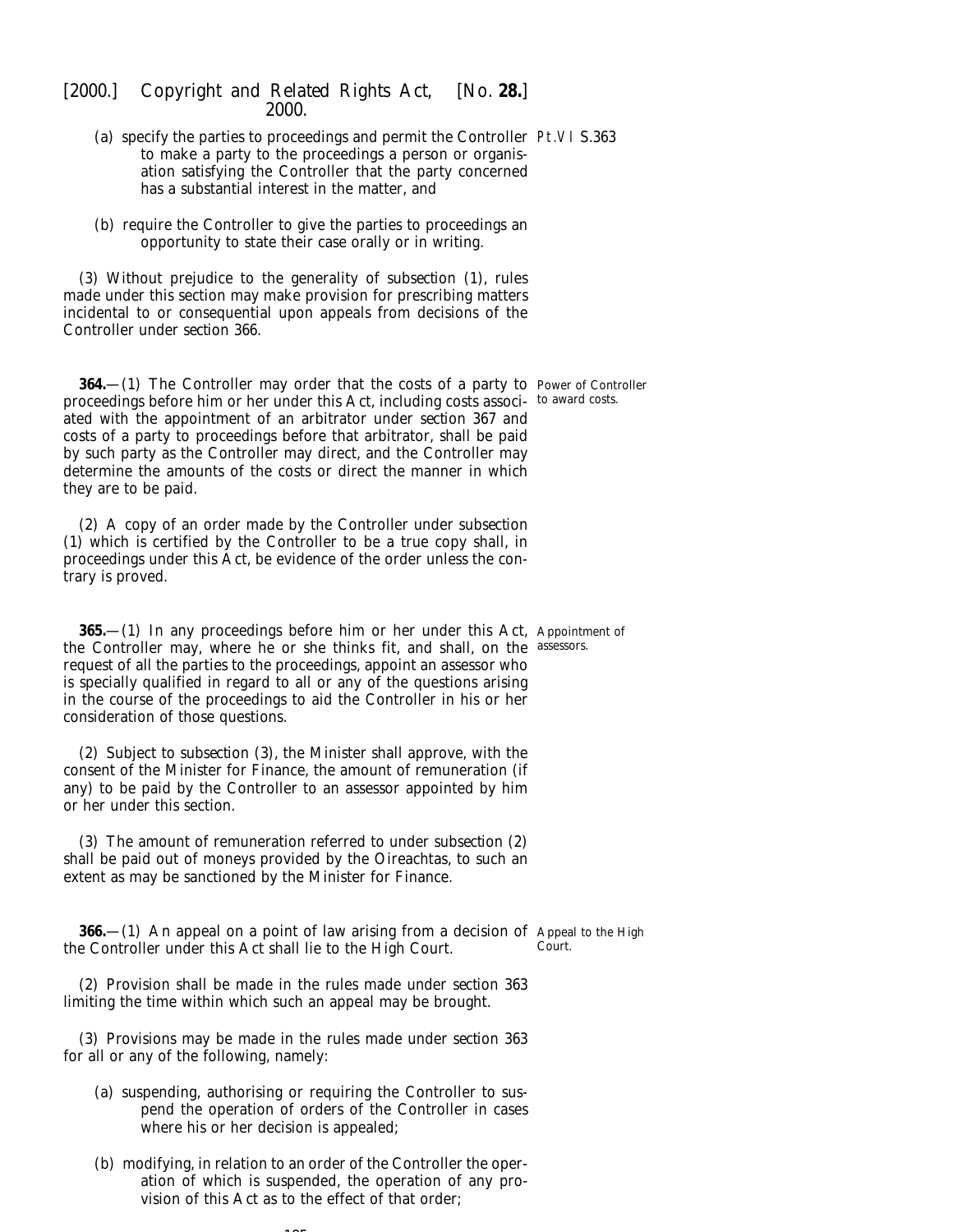Pt.VI S.366

References of dispute to arbitrator.

(*c*) the notification of, or the taking of other steps for securing that, persons affected by the suspension of an order of the Controller shall be informed of its suspension.

(4) Subject to *subsection (5)*, a decision of the High Court under this section shall be final and may not be appealed.

(5) By leave of the High Court, an appeal from a decision of the High Court under this section shall lie to the Supreme Court on a question of law.

**367.**—(1) In the case of a dispute referred to the Controller under this Act, the Controller may at any time—

- (*a*) where the parties to the dispute consent, or
- (*b*) where a matter requires any prolonged examination of documents or other investigation requiring specialist knowledge which could not be made by him or her,

order the matter to be referred to an arbitrator agreed by the parties or, in the absence of such agreement, appointed by the Controller.

(2) The Controller shall decide whether or not to refer a dispute to arbitration no later than 3 months after the dispute has been referred to the Controller.

(3) The arbitrator shall make his or her award within 3 months of the reference from the Controller, or within such further period of time as may be agreed with the Controller.

(4) The award made by an arbitrator in a case referred to him or her under this section shall, where the parties consent to the reference, be final and binding on the parties.

(5) An appeal from an award made by an arbitrator pursuant to a reference under this section to which the parties to the dispute did not consent shall lie to the High Court and the High Court may make such order confirming, annulling or varying the award of the arbitrator as it thinks fit.

(6) Subject to *subsection (7)*, a decision of the High Court under this section shall be final and may not be appealed.

(7) By leave of the High Court, an appeal from a decision of the High Court under this section shall lie to the Supreme Court on a question of law.

(8) In any reference to an arbitrator under this section, the Controller on giving notice to the parties to the dispute shall have the same power to apply to the court for the removal of that arbitrator under section 24 of the Arbitration Act, 1954, as if he or she had been a party to the arbitration.

(9) Nothing in *subsection (8)* shall affect the rights of the parties to the arbitration.

(10) For the avoidance of doubt, in the event of an arbitrator being removed under *subsection (8)*, a second or subsequent arbitrator may be appointed to arbitrate the dispute in accordance with this section.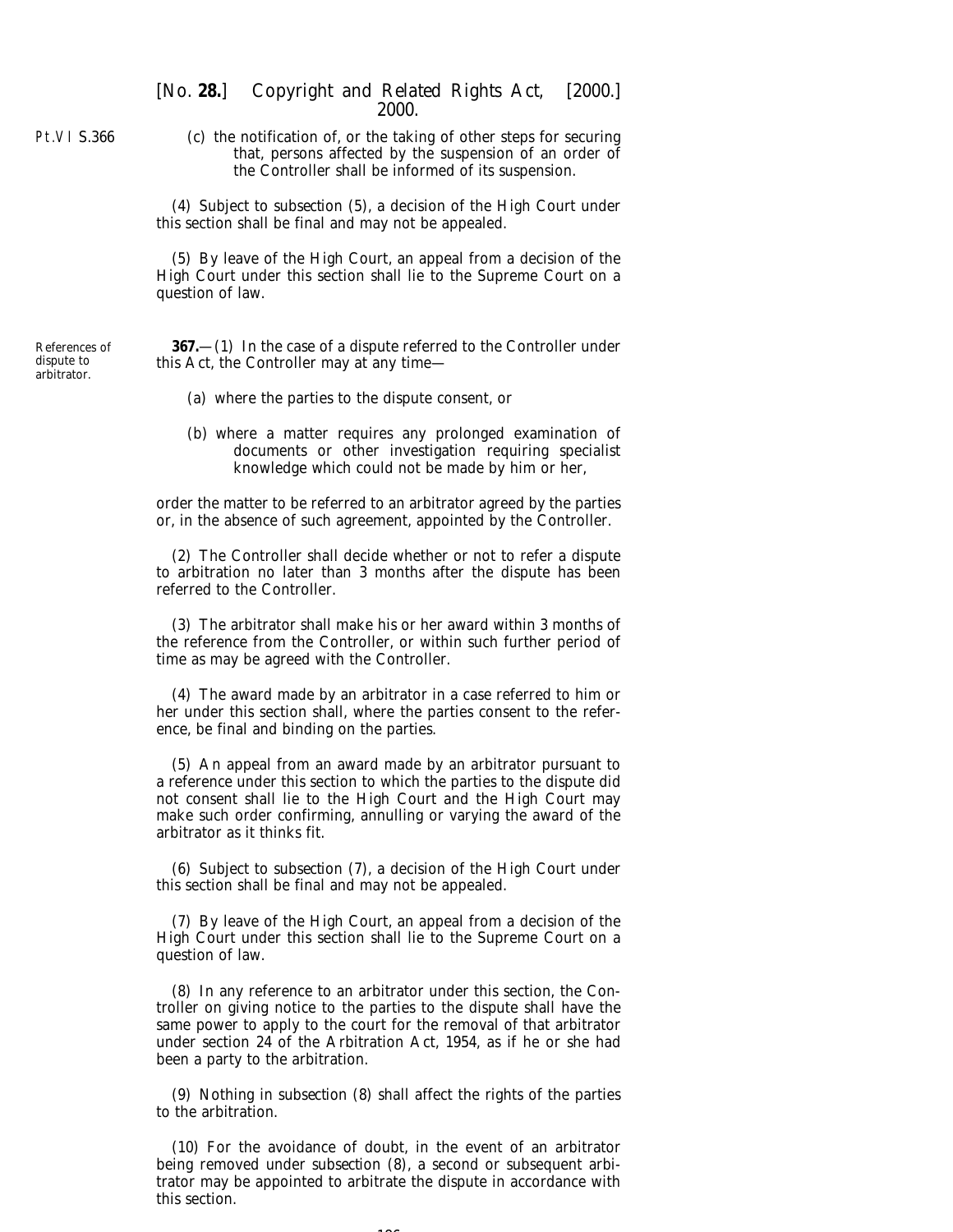**368.**—The Controller may, in any case of doubt or difficulty arising Pt.VI in connection with the administration of any of the provisions of this Controller may Act, apply to the Attorney General for advice in the matter.

consult Attorney General.

**369.**—For the purposes of this Chapter, ''dispute'' shall include Definition of any matter referred to the Controller for decision or resolution by dispute for the reference or application under any provision of this Act. purposes of this Chapter.

#### PART VII

# Technological Protection Measures

#### Chapter 1

### *Rights Protection Measures*

**370.**—(1) This section applies where, by or with the licence of the Devices designed to rightsowner—

circumvent protection.

- (*a*) copies of copyright works to which rights protection measures have been applied or recordings of performances to which rights protection measures have been applied, are made available to the public, or
- (*b*) copies of databases to which rights protection measures have been applied, are re-utilised.

(2) A person who makes available to the public or re-utilises the copies referred to in *subsection (1)* has the same rights and remedies against a person who—

- (*a*) (i) makes,
	- (ii) sells, rents or lends, or offers or exposes for sale, rental or loan,
	- (iii) imports into the State, or
	- (iv) has in his or her possession, custody or control,

a protection-defeating device, knowing or having reason to believe that it has been or is to be used to circumvent rights protection measures, or

(*b*) provides information, or offers or performs any service, intended to enable or assist persons to circumvent rights protection measures,

as a rightsowner has in respect of an infringement of any of his or her rights under this Act.

(3) The presumptions as to ownership of rights specified in *Chapter 12* of *Part II* and *Chapter 10* of *Part V* shall apply in any proceedings under this section, whether civil or criminal, as in proceedings for infringement of the copyright in a work or for infringement of the database right in a database under *Part II* or *Part V*.

(4) *Sections 145* and *264* shall apply with any necessary modifications in relation to the disposal of anything delivered up or seized by virtue of *subsection (2)*.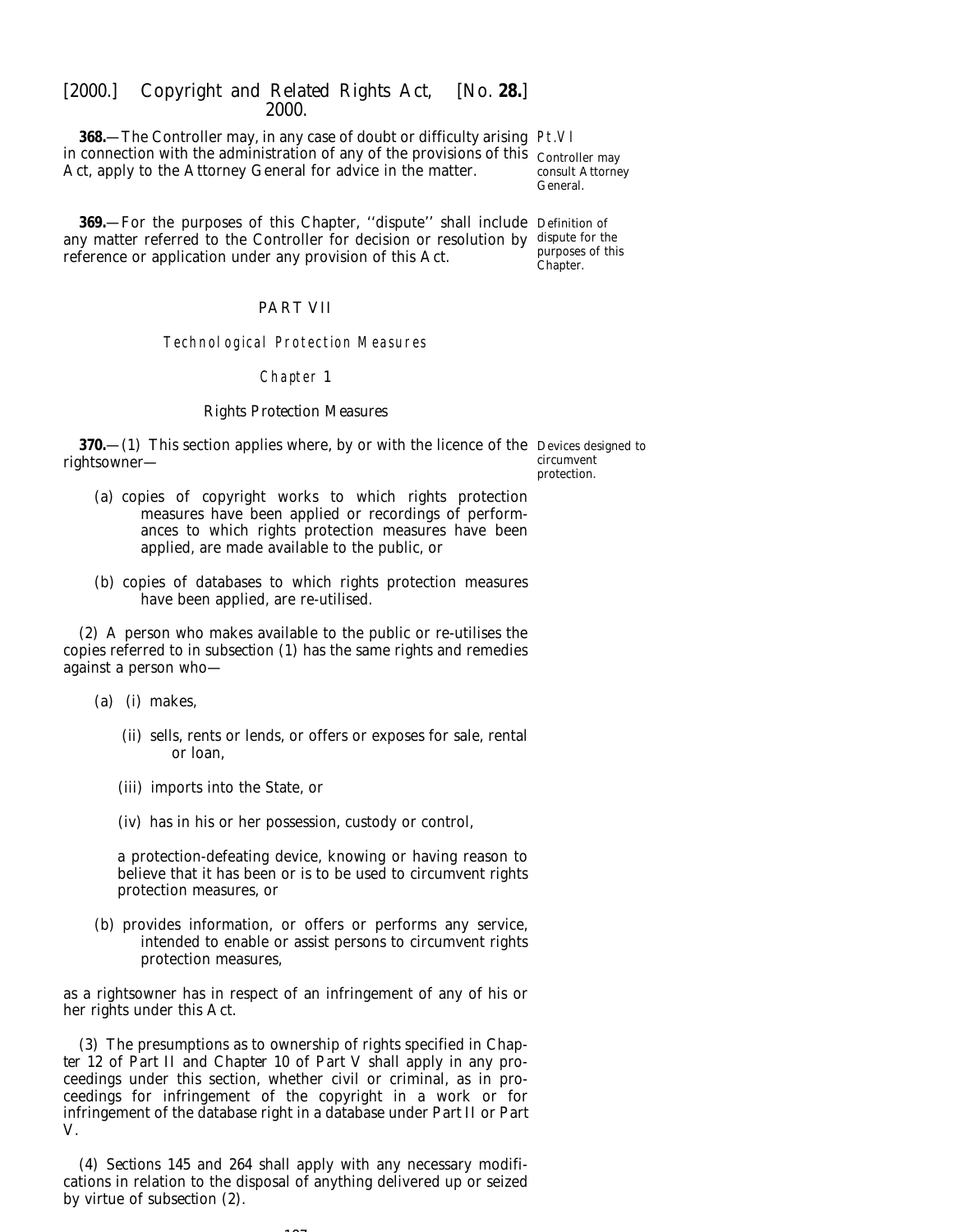Pt.VII S.370 (5) References in this Part to copies of a work, recording or database shall include the original.

Offence of unlawful reception. **371.**—A person who receives a broadcast or cable programme to which rights protection measures have been applied, knowing or having reason to believe that it is being received unlawfully with the intent to avoid payment of any charge applied by the rightsowner for the reception of that broadcast or cable programme shall be guilty of an offence and shall be liable on summary conviction to a fine not exceeding £1,500.

Rights in respect of apparatus, etc., for unauthorised reception of transmissions.

**372.**—(1) A person who is authorised by the rightsowner—

- (*a*) to make charges for the reception of programmes included in a broadcast or cable programme service, or
- (*b*) to send encrypted transmissions of any other description,

has the same rights and remedies against a person who—

- (i) (I) makes,
	- (II) sells, rents or lends, or offers or exposes for sale, rental or loan,
	- (III) imports into the State, or
	- (IV) has in his or her possession, custody or control,

any apparatus or protection-defeating device, knowing or having reason to believe that the apparatus or device is to be used to enable or assist persons to receive those programmes or transmissions when those persons are not so entitled, or

(ii) provides information, or offers or performs any service, intended to enable or assist persons to receive those programmes or transmissions when those persons are not so entitled,

as a rightsowner has in respect of an infringement of any of his or her rights under this Act.

(2) Without prejudice to any other remedy, in cases of innocent infringement of the rights conferred by *subsection (1)*, the appropriate court may award damages as it considers appropriate in the circumstances, and such damages shall not exceed a reasonable payment in respect of the act complained of.

(3) *Sections 145* and *264* shall apply with any necessary modifications in relation to the disposal of anything delivered up or seized by virtue of *subsection (1)*.

Denial of protection.

**373.**—(1) Where it appears to the Minister that broadcasts made, or cable programmes or encrypted transmissions sent, from the State are not adequately protected in a country, territory, state or area, the Minister may by order restrict the rights conferred by *section 370, 371* or *372* in relation to broadcasters or providers of cable programme services or encrypted transmissions connected with that country, territory, state or area.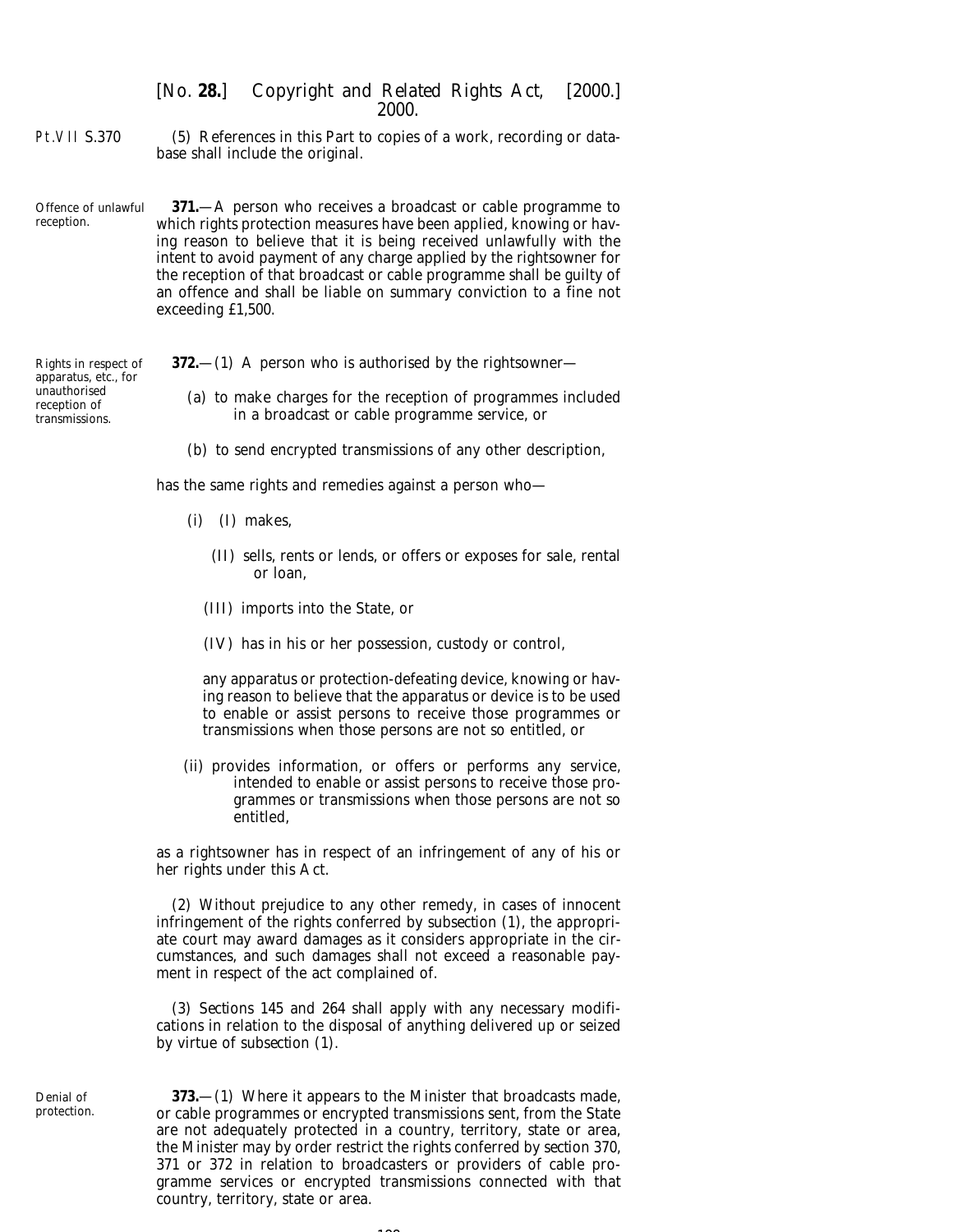(2) In an order made under *subsection (1)* the Minister shall desig-Pt.VII S.373 nate the country, territory, state or area concerned and provide that, for the purposes specified in that order, a broadcast made or a cable programme or encrypted transmission sent after a date specified in that order shall not qualify for the protection conferred by *section 370, 371* or *372* where at the time of that making or sending the maker or sender is—

- (*a*) an individual domiciled or resident in that country, territory, state or area (and not at the same time domiciled or resident in the State),
- (*b*) a body incorporated under the law of that country, territory, state or area,
- (*c*) a partnership or unincorporated body formed under the law of that country, territory, state or area, or
- (*d*) any other body,

and the order may make such provision for all the purposes of *section 370, 371* or *372* or for such purposes as are specified in that order.

**374.**—Nothing in this Chapter shall be construed as operating to Non-interference of prevent any person from undertaking the acts permitted rights protection

measures with permitted acts.

- (*a*) in relation to works protected by copyright under *Chapter 6* of *Part II*,
- (*b*) in relation to performances, by *Chapter 4* of *Part III*, or
- (*c*) in relation to databases, by *Chapter 8* of *Part V*,

or from undertaking any act of circumvention required to effect such permitted acts.

#### Chapter 2

#### *Rights Management Information*

**375.**—(1) A person who provides rights management information Rights and has the same rights and remedies against a person who—

remedies in respect of unlawful acts which interfere with

- (*a*) removes or alters rights management information from copies of copyright works, copies of recordings of perform-information.ances or copies of databases knowing or having reason to believe that the primary purpose or effect of such removal or alteration is to induce, enable, facilitate or conceal an infringement of any right conferred by this Act,
- (*b*) makes available to the public copies of copyright works or copies of recordings of performances or re-utilises copies of databases, referred to in *paragraph (a)*, knowing or having reason to believe that rights management information has been removed or altered from those copies, or
- (*c*) (i) sells, rents or lends, or offers or exposes for sale, rental or loan,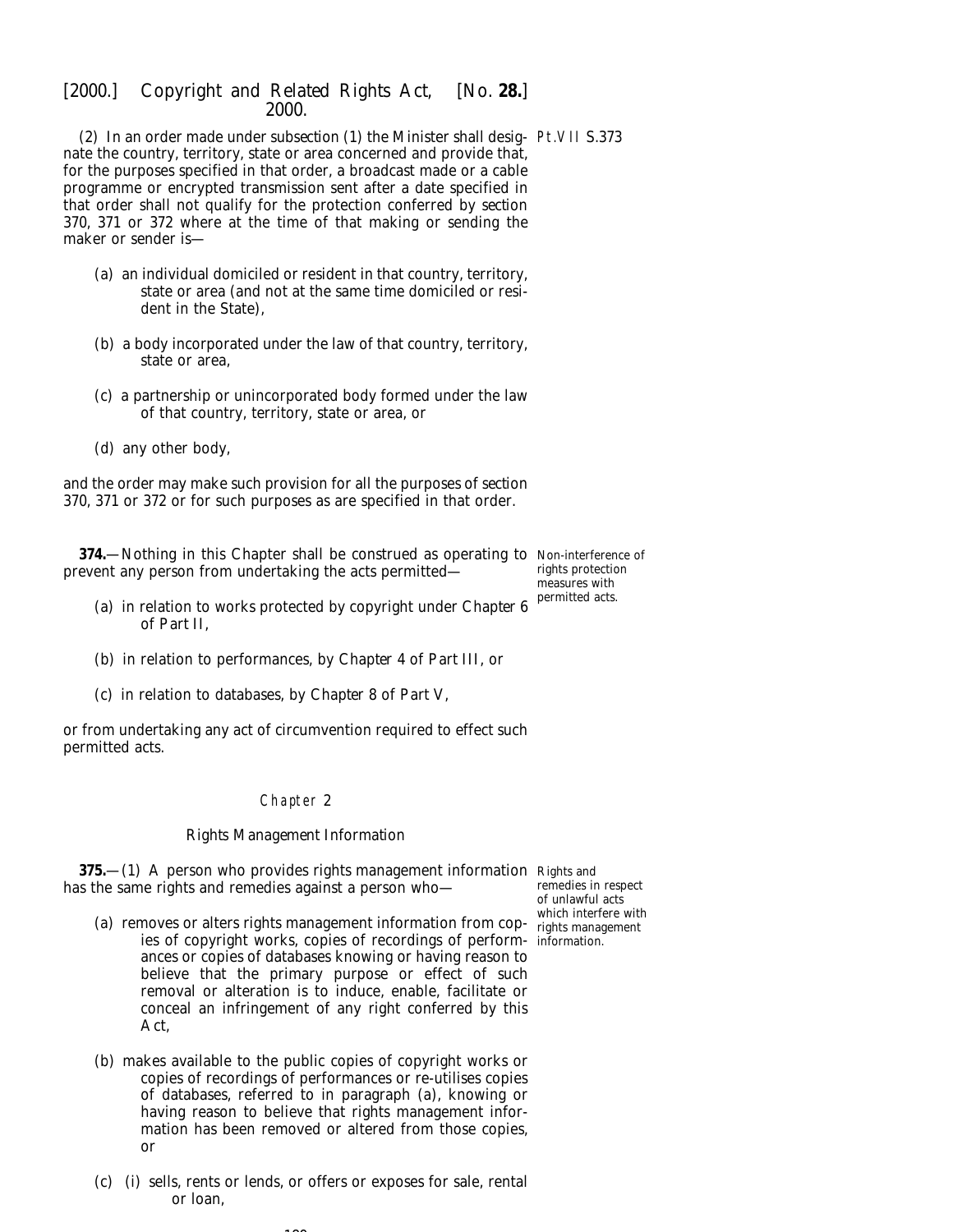Pt.VII S.375

- (ii) imports into the State, or
	- (iii) in the course of a business, trade or profession, has in his or her possession, custody or control,

copies of copyright works, copies of recordings of performances or copies of databases referred to in *paragraph (a)*, knowing or having reason to believe that rights management information has been removed or altered from those copies,

as a rightsowner has in respect of an infringement of any of his or her rights under this Act.

(2) References in this section to rights management information include information, or any representation thereof—

- (*a*) which identifies a copyright work, recording of a performance or database,
- (*b*) which identifies the author in relation to a copyright work, the performer in relation to a recording of a performance or the maker in respect of a database,
- (*c*) which identifies the owner of any right in a copyright work, recording of a performance or database, or
- (*d*) about the terms and conditions of use of a copyright work, recording of a performance or database,

where any of these items of information, or any representations thereof, are attached to or appear in connection with a copy of a copyright work or a copy of a recording of a performance, which is lawfully made available to the public, or a copy of a database which is lawfully re-utilised.

(3) *Sections 145* and *264* shall apply with any necessary modifications in relation to the disposal of anything delivered up or seized by virtue of *subsection (1)*.

Removal or interference with rights management information.

**376.**—(1) A person who—

- (*a*) removes or alters rights management information from copies of copyright works, copies of recordings of performances or copies of databases knowing or having reason to believe that the primary purpose or effect of such removal or alteration is to induce, enable, facilitate or conceal an infringement of any right conferred by this Act,
- (*b*) makes available to the public copies of copyright works or copies of recordings of performances or re-utilises copies of databases, referred to in *paragraph (a)*, knowing or having reason to believe that rights management information has been removed or altered from those copies, or
- (*c*) (i) sells, rents or lends, or offers or exposes for sale, rental or loan,
	- (ii) imports into the State, or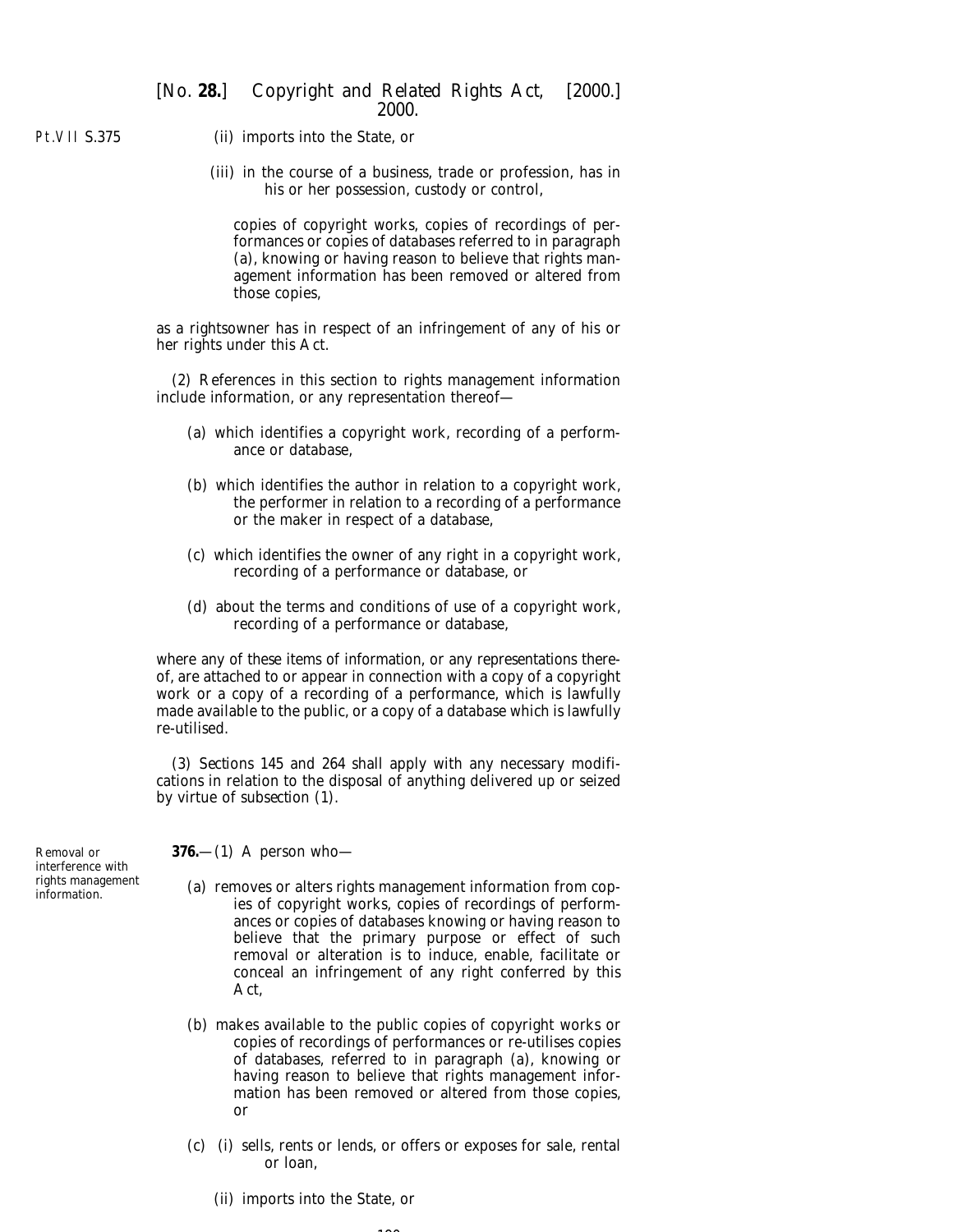(iii) in the course of a business, trade or profession, has in Pt.VII S.376his or her possession, custody or control,

copies of copyright works, copies of recordings of performances or copies of databases, referred to in *paragraph (a)*, knowing or having reason to believe that rights management information has been removed or altered from those copies,

shall be guilty of an offence.

(2) A person guilty of an offence under *subsection (1)* shall be liable—

- (*a*) on summary conviction to a fine not exceeding £1,500 in respect of each copy, or to imprisonment for a term not exceeding 12 months, or both, or
- (*b*) on conviction on indictment to a fine not exceeding £100,000, or imprisonment for a term not exceeding  $\frac{3}{5}$ years, or both.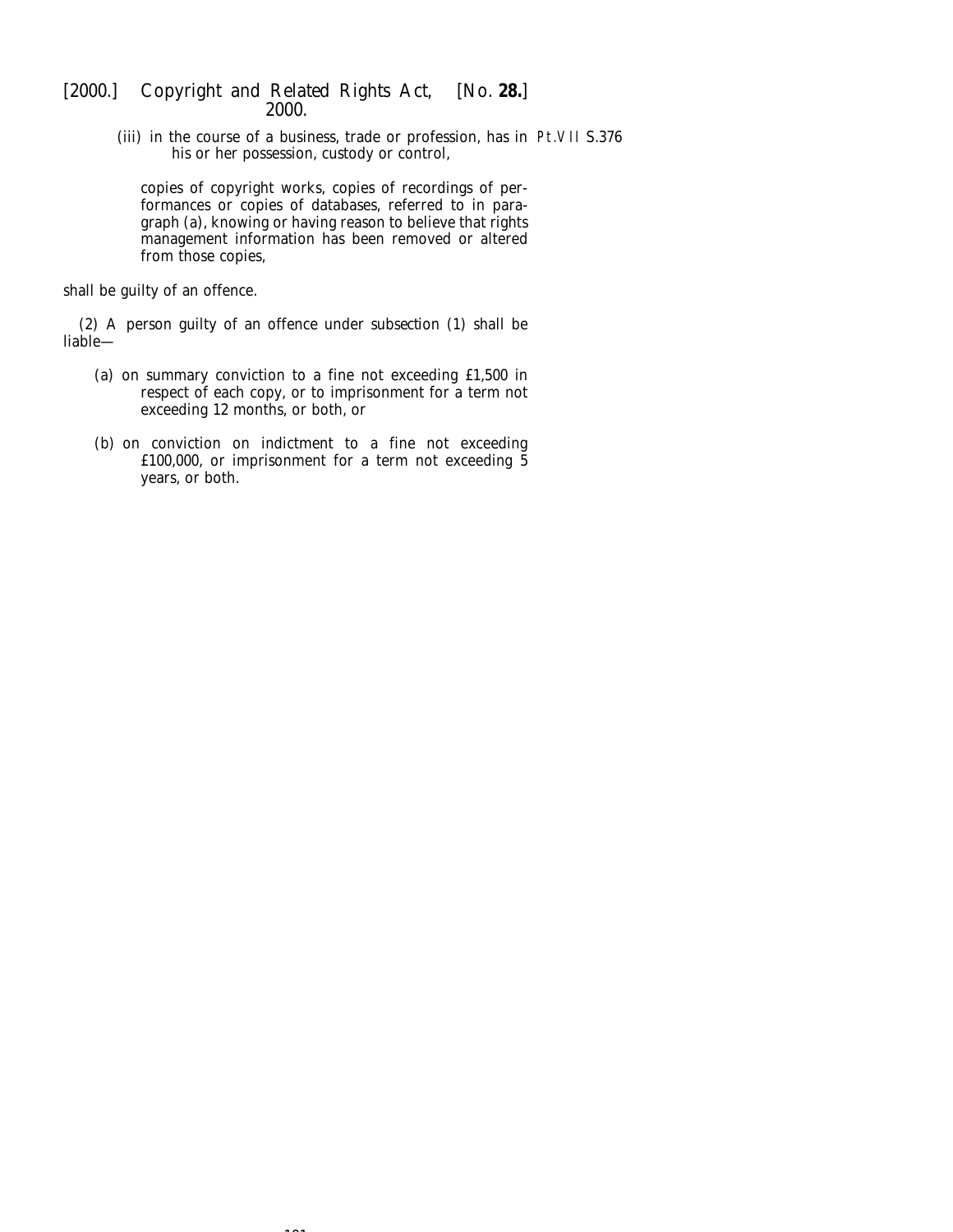[*No.* **28.**] *Copyright and Related Rights Act,* [2000.] 2000. SCHEDULES TO THE *COPYRIGHT AND RELATED RIGHTS ACT, 2000*

FIRST SCHEDULE

## PART I

Transitional Provisions and Savings: Copyright

## PART II

Works made before the first day of July, 1912

PART III

Secondary Infringements

# PART IV

Performers' Rights

## PART V

Copyright and Performers' Rights

# PART VI

Transitional Provisions and Savings: Databases

SECOND SCHEDULE

## PART I

## PART II

## THIRD SCHEDULE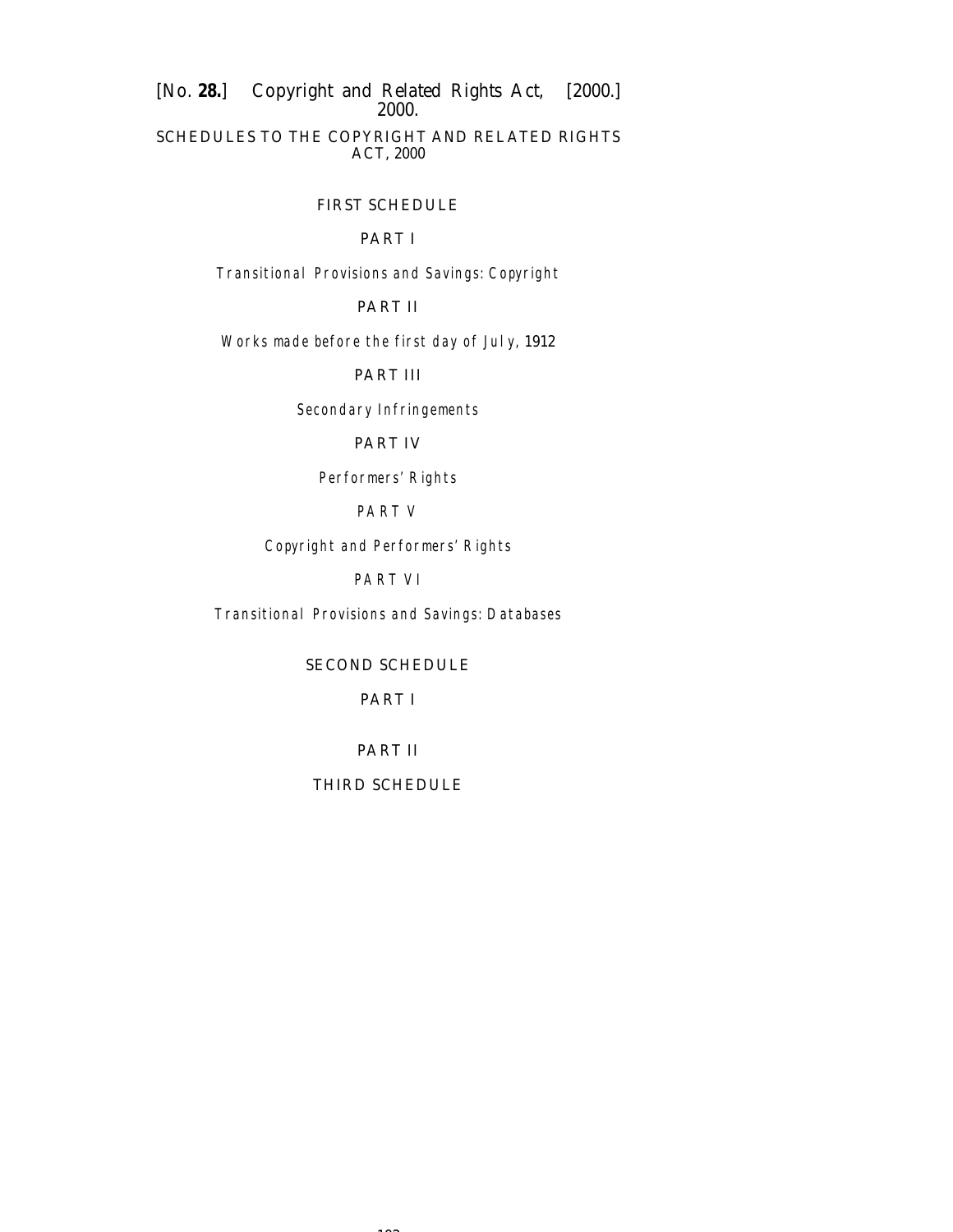FIRST SCHEDULE

*Section 10.*

#### PART I

Transitional Provisions and Savings: Copyright

1. (1) In this Schedule—

''Act of 1911'' means the Copyright Act, 1911;

''Act of 1927'' means the Industrial and Commercial Property (Protection) Act, 1927;

''Act of 1963'' means the Copyright Act, 1963;

''new copyright provisions'' means the provisions of this Act relating to copyright;

''new right'' means a right arising by virtue of this Act other than—

- (*a*) a right corresponding to a right which existed immediately before the commencement of *Part III* of this Act, or
- (*b*) a right to remuneration arising under this Act.

(2) References in this Schedule to ''commencement'' shall be construed as references to the date on which the provision concerned came into operation.

(3) References in this Schedule to ''existing work'' shall be construed as references to a work made before the commencement of *Part II* of this Act and for this purpose a work the making of which extends over a period of time shall be deemed to have been made when the work is completed.

(4) In relation to the Act of 1963, references in this Schedule to a work include any work within the meaning of that Act.

(5) In relation to the Act of 1927—

- (*a*) a reference in *Part I* of this Schedule to copyright includes the right conferred by that Act in substitution for a right subsisting immediately before the commencement of that Act;
- (*b*) a reference in *Part I* of this Schedule to copyright in a sound recording is a reference to the copyright under that Act in a record embodying the recording; and
- (*c*) a reference in *Part I* of this Schedule to copyright in a film is a reference to any copyright under that Act in the film (in so far as the film constituted a dramatic work for the purposes of that Act) or in photographs forming part of that film.

2. Subject to any express provisions to the contrary, the new copyright provisions shall apply in relation to works existing on the commencement of *Part II* of this Act as they apply in relation to works coming into existence after such commencement.

3. (1) A reference in an enactment or other document to copyright, or to a work in which copyright subsists, which apart from this Act would be construed as referring to copyright under the Act of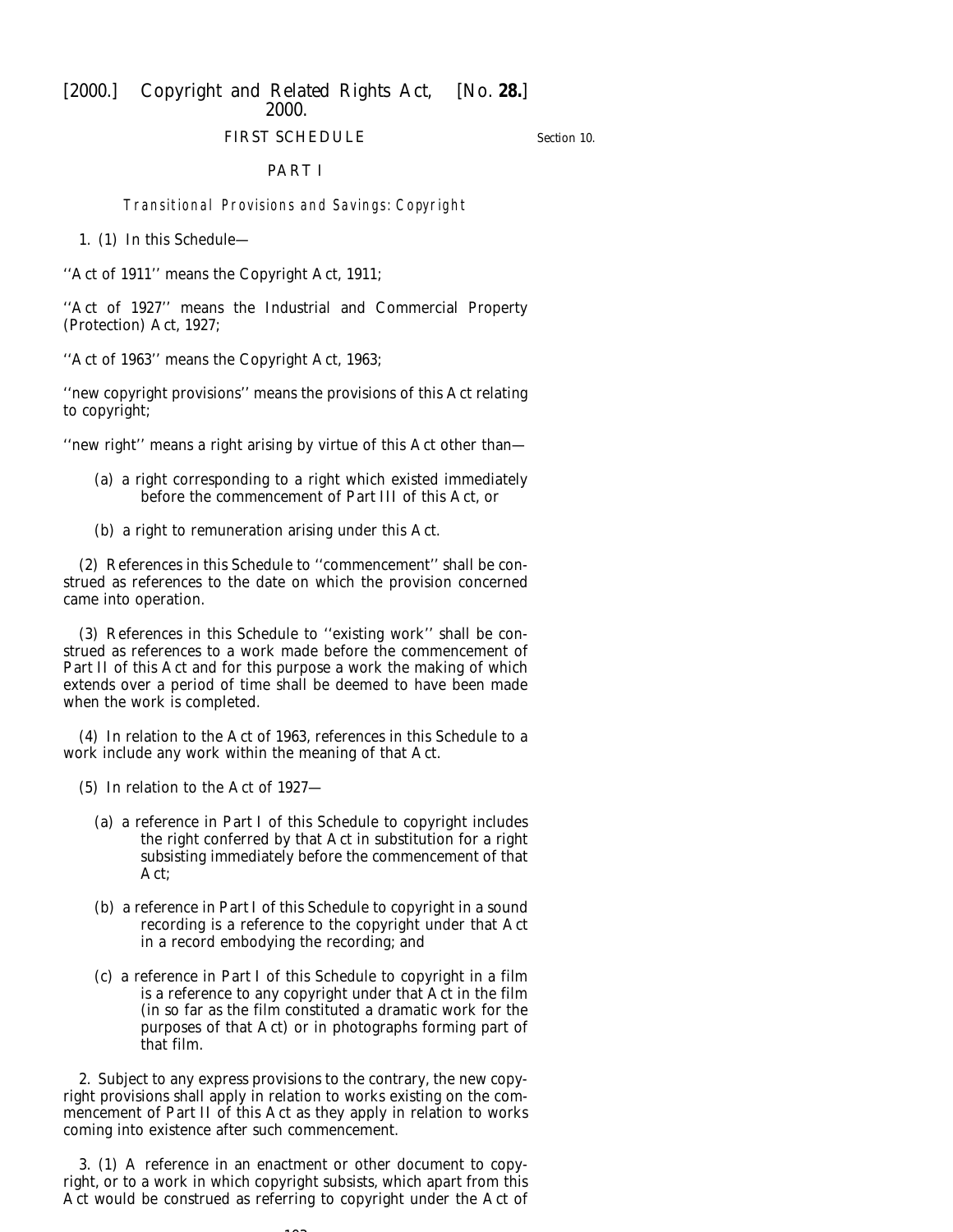1963 shall be construed, in so far as may be required for continuing its effect, as being, or as the case may require, including, a reference to copyright under this Act or to works in which copyright subsists under this Act.

(2) Subject to any express provisions to the contrary, anything done, or having effect as being done, under or for the purposes of a provision repealed by this Act has effect as if done under or for the purposes of the corresponding provision of the new copyright provisions.

(3) References (expressed or implied) in this Act or any other enactment or other document to any of the new copyright provisions shall, in so far as the context permits, be construed as including, in relation to times, circumstances and purposes before commencement of *Part I* or *II* of this Act, a reference to corresponding provisions in operation at the time of the commencement of *Part I* or *II* of this Act.

(4) Subject to any express provision to the contrary, a reference (express or implied) in an enactment or other document to a provision repealed by this Act shall be construed, in so far as may be required for continuing its effect, as a reference to the corresponding provision of this Act in so far as there are corresponding provisions.

(5) Notwithstanding the repeal of the Act of 1963, any regulation, rule or order made under the Act of 1963 and which is in force immediately before the commencement of *Part II* of this Act shall continue in force and be deemed after the commencement of the said *Part II* to be made under the corresponding provisions of this Act.

(6) Notwithstanding the repeal of the Act of 1963, any proceedings initiated or criminal prosecutions instituted under that Act may continue and shall be determined as if the Act of 1963 had not been repealed and any order made or fine or penalty imposed shall have effect accordingly.

(7) Except as otherwise expressly provided, any agreement made prior to the coming into operation of that Part of this Act which relates to the subject matter of the agreement shall be construed by reference to the law existing at the time the agreement was made and it shall not be construed as conferring any rights on any party which were not then in existence except in cases where the parties had expressly agreed that its terms would apply to new rights arising from future legislation.

4. Copyright subsists in an existing work after the commencement of *Part II* of this Act where copyright subsisted in the work concerned immediately before such commencement.

5. (1) Copyright shall not subsist in a film, as such, made before the first day of October, 1964.

(2) Where a film made before the date referred to in *subparagraph (1)* was an original dramatic work for the purposes of the Act of 1927, the new copyright provisions shall have effect in relation to the film as if it was an original dramatic work within the meaning of *Part II* of this Act.

(3) The new copyright provisions apply in relation to photographs forming part of a film made before the first day of October, 1964, as they apply in relation to photographs not forming part of a film.

Sch.1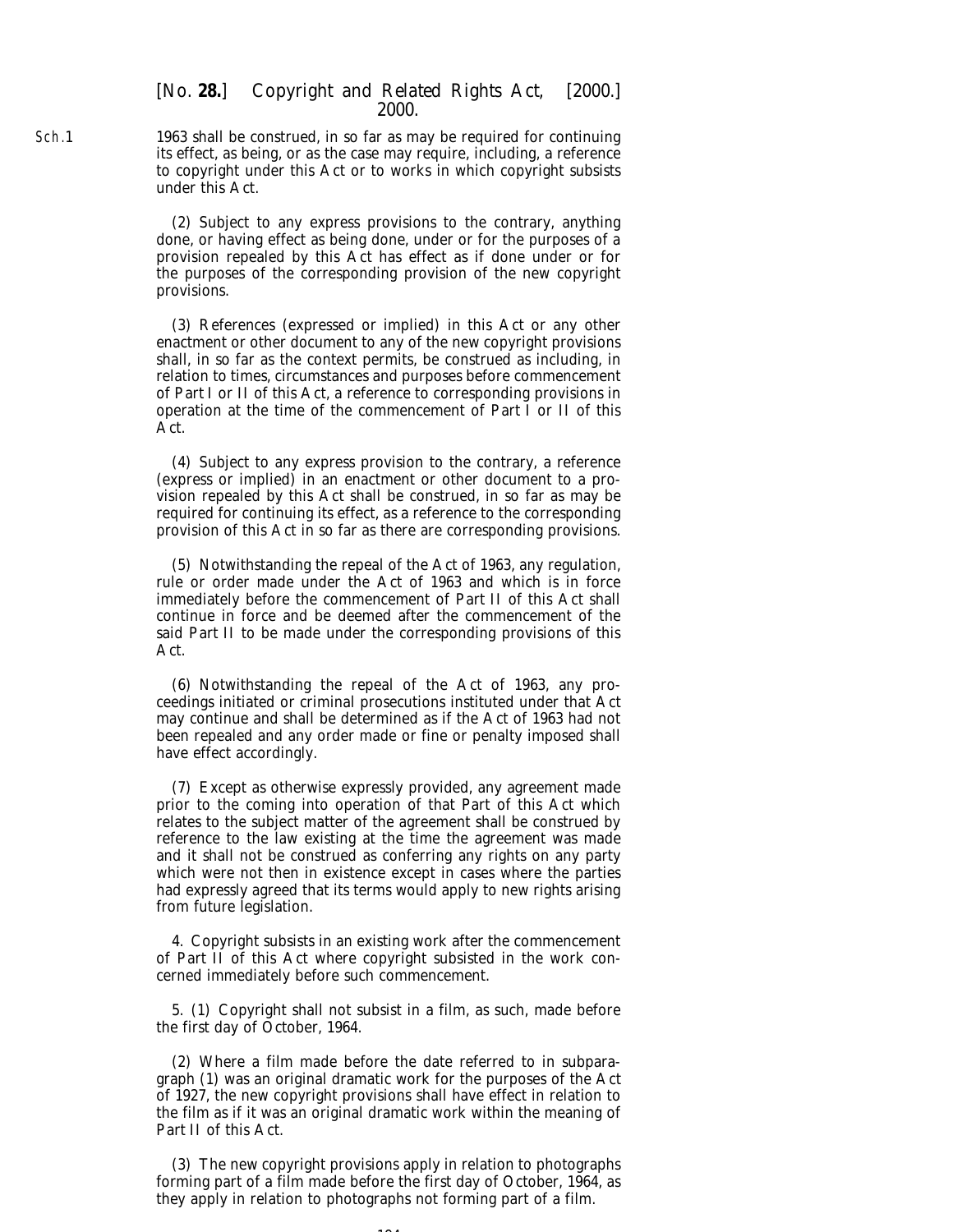6. (1) A film sound-track to which section 18(8) of the Act of Sch.11963 applied before the commencement of *Part II* of this Act shall be deemed for the purposes of the new copyright provisions to be a sound recording.

(2) Copyright subsists in a sound recording where copyright subsisted in the film immediately before the commencement of *Part II* of this Act and it continues to subsist until copyright in the film expires.

(3) The author and first owner of copyright in the film shall be deemed to be the author and first owner of the copyright in the sound recording.

(4) Anything done before the commencement of *Part II* of this Act under or in relation to the copyright in the film continues to apply in relation to the sound recording as in relation to the film.

7. The question as to who was the author of an existing work shall be determined in accordance with the new copyright provisions for the purposes of the rights conferred by *Chapter 7* of *Part II* of this Act, and for all other purposes shall be determined in accordance with the law applicable at the time the work was made.

8. (1) The question as to who is or was the first owner of copyright in an existing work shall be determined in accordance with the law applicable to copyright at the time the work was made.

(2) Where, before the commencement of *Part II* of this Act, a person commissioned the making of a work in circumstances within—

- (*a*) section 10(3) of the Act of 1963 or paragraph (*a*) of the proviso to section 158(1) of the Act of 1927, or
- (*b*) the proviso to section 17(3) of the Act of 1963,

those provisions shall apply in order to determine first ownership of copyright in any work made pursuant to the commission after the commencement of the said *Part II*.

9. (1) Nothing in this Act shall affect the duration of copyright in works in which copyright subsists on or before the commencement of *Part II* of this Act, and the duration of copyright in those works shall be determined, where applicable, in accordance with the European Communities (Term of Protection of Copyright) Regulations, 1995 (S.I. No. 158 of 1995), notwithstanding the revocation of those Regulations.

(2) This Act shall apply to computer programs whether created before or after the first day of January, 1993.

10. Section 13 of the Act of 1963 continues to apply where notice under that section was given before the repeal of that section by this Act, but only in respect of the making of records—

- (*a*) within one year of the repeal of the Act of 1963 coming into operation, and
- (*b*) up to the number stated in the notice as intended to be sold.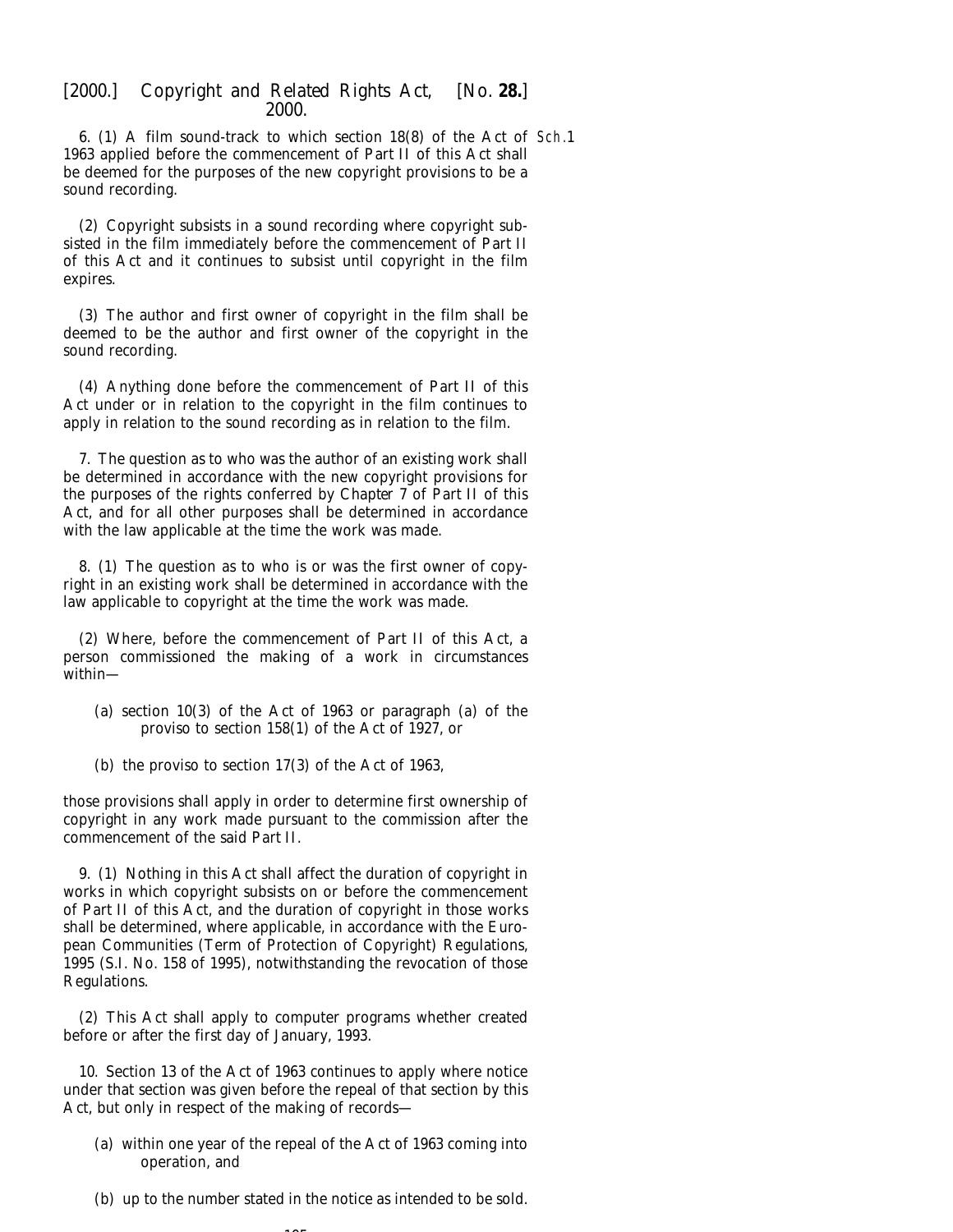11. (1) Any act undertaken before the commencement of *Chapter 7* of *Part II* of this Act shall not be actionable under any provision of that Chapter.

(2) Section 54 of the Act of 1963 continues to apply in relation to acts undertaken before the commencement of *Chapter 7* of *Part II* of this Act.

12. (1) The rights conferred by *sections 107* and *109* shall not apply—

- (*a*) in relation to a literary, dramatic, musical or artistic work the author of which died before the commencement of *Part II* of this Act, or
- (*b*) in relation to a film, broadcast or typographical arrangement made before the commencement of *Part II* of this Act.

(2) The rights conferred by *sections 107* and *109* in relation to an existing literary, dramatic, musical or artistic work shall not apply—

- (*a*) where copyright first vested in the author, to anything which by virtue of an assignment of copyright made or licence granted before the commencement of *Part II* of this Act may be done without infringing copyright,
- (*b*) where copyright first vested in a person other than the author, to anything done by or with the licence of the copyright owner.

(3) *Chapter 7* of *Part II* of this Act shall not apply to anything done in relation to a record made pursuant to section 13 of the Act of 1963.

13. The right conferred by *section 114* shall not apply to photographs taken or films made before the commencement of *Part II* of this Act.

14. (1) Any document made or event occurring before the commencement of *Part II* of this Act which operated—

- (*a*) to affect the ownership of the copyright in an existing work, or
- (*b*) to create, transfer or terminate an interest, right or licence in respect of the copyright in an existing work,

has the corresponding operation in relation to copyright in the existing work under this Act.

(2) A word or phrase in a document referred to in *subparagraph (1)* shall be construed in accordance with its effect immediately before the commencement of *Part II* of this Act.

15. *Section 121* shall not apply in relation to an agreement made before the first day of October, 1964, in relation to copyright.

16. (1) Where the author of a literary, dramatic, musical or artistic work was the first owner of the copyright in the work, an assignment of the copyright and a grant of any interest in it, made by him or her (otherwise than by will) after the passing of the Act of 1927 and before the first day of October, 1964, shall not operate to vest in the

196

Sch.1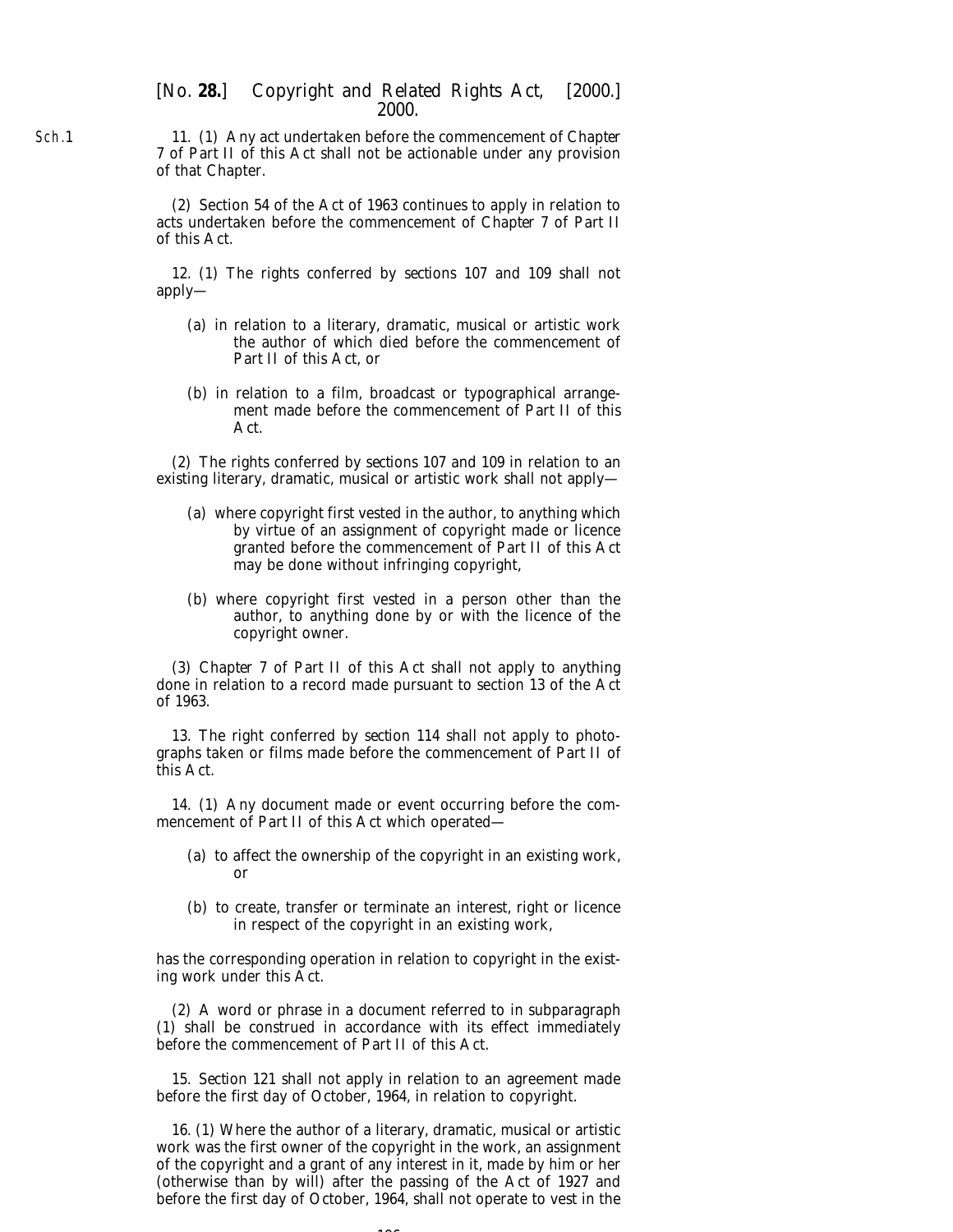assignee or grantee any rights with respect to the copyright in the Sch.1work beyond the expiration of 25 years after the death of the author.

(2) The reversionary interest in the copyright expectant on the expiration of the period referred to in *subparagraph (1)* may, after the commencement of *Part II* of this Act, be assigned by the author during his or her life but in the absence of any assignment shall, on his or her death, devolve on his or her legal personal representatives as part of his or her estate.

(3) Nothing in this paragraph affects—

- (*a*) an assignment of the reversionary interest by a person to whom it has been assigned,
- (*b*) an assignment of the reversionary interest after the death of the author by his or her personal representatives or any person becoming entitled to it, or
- (*c*) any assignment of the copyright after the reversionary interest has fallen in.

(4) This paragraph shall not apply to the assignment of the copyright in a collective work or a licence to publish a work or part of a work as part of a collective work.

- (5) In *subparagraph (4*) ''collective work'' means—
	- (*a*) any encyclopaedia, dictionary, yearbook, or similar work,
	- (*b*) a newspaper or periodical, or
	- (*c*) any work written in distinct parts by different authors, or in which works or parts of works of different authors are incorporated.

#### PART II

Works made before the first day of July, 1912

17. (1) *Paragraphs 17* to *30* and *44* of this Schedule apply to works made before the first day of July, 1912.

(2) In *paragraphs 17* to *30* and *44* of this Schedule a ''right conferred by the Act of 1911'', in relation to a work, means such a substituted right as, by virtue of section 24 of the Act of 1911, was conferred in place of a right subsisting immediately before the commencement of that Act.

18. Notwithstanding anything in *paragraphs 17* to *30* and *44* of this Schedule, neither subsection  $(1)$  or  $(2)$  of section 8 of the Act of 1963, nor subsection (2) or (3) of section 9 of that Act, shall apply to a work to which this Part of the Schedule applies, unless a right conferred by the Act of 1911 subsisted in the work immediately before the commencement of the said section 8 or 9, as the case may be.

19. (1) Where, in the case of a dramatic or musical work made before the first day of July, 1912, the right conferred by the Act of 1911 did not include the sole right to perform the work in public, then, in so far as copyright subsists in the work by virtue of this Act,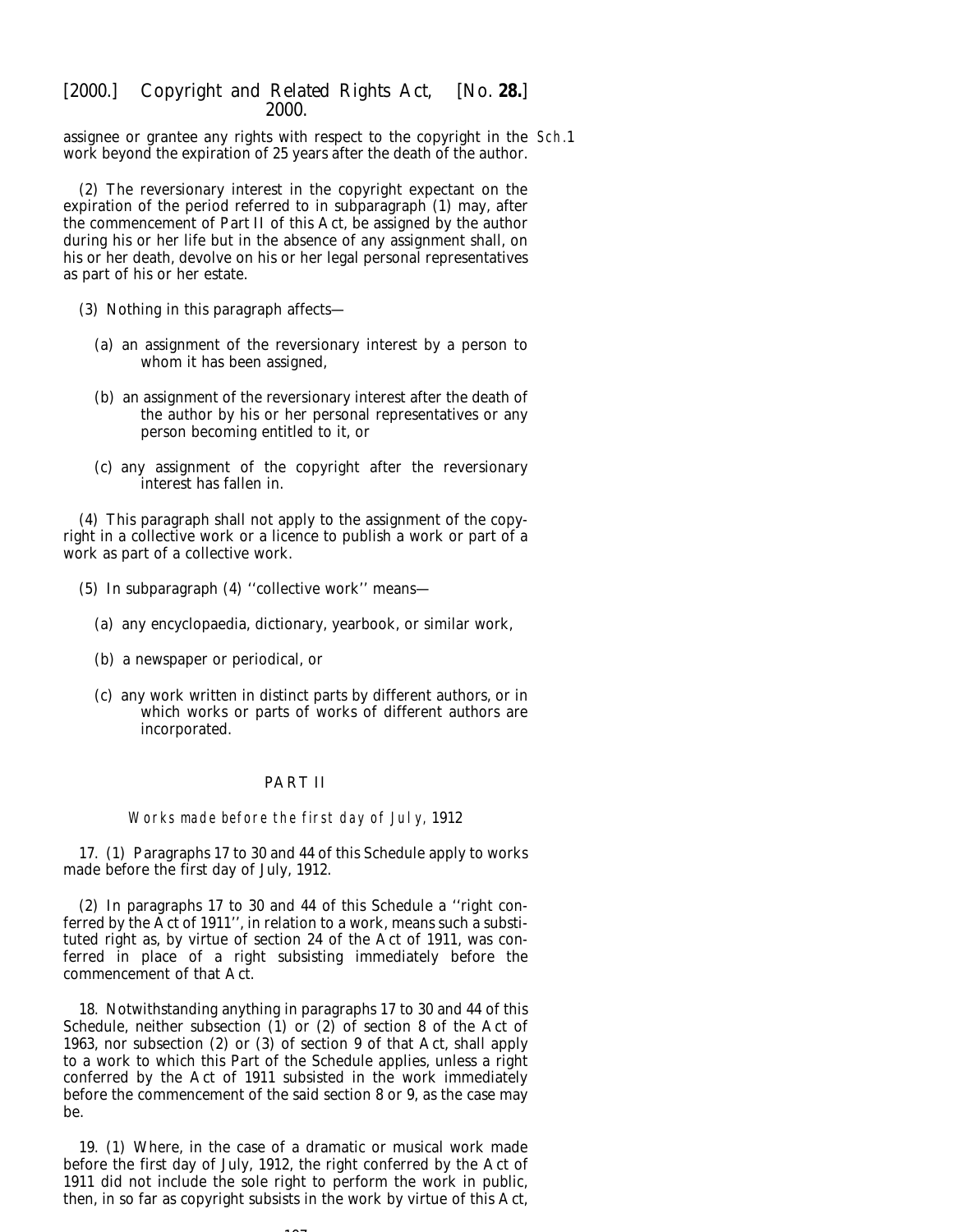the acts restricted by the copyright shall be treated as not including those specified in *subparagraph (3)*.

> (2) Where, in the case of a dramatic or musical work to which *paragraphs 17* to *30* and *44* of this Schedule apply, the right conferred by the Act of 1911 consisted only of the sole right to perform the work in public, then, in so far as copyright subsists in the work by virtue of this Act, the acts restricted by the copyright shall be treated as consisting only of those specified in *subparagraph (3)*.

- (3) The acts referred to in *subparagraphs (1)* and *(2)* are—
	- (*a*) performing the work or an adaptation thereof in public,
	- (*b*) broadcasting the work or an adaptation thereof, or
	- (*c*) causing the work or an adaptation thereof to be transmitted to subscribers to a diffusion service.

20. Where a work to which *paragraphs 17* to *30* and *44* apply consists of an essay, article or extract forming part of a work and first published in a review, or other periodical or similar work, and immediately before the commencement of section 8 of the Act of 1963, a right of publishing the work in a separate form subsisted by virtue of the note appended to the First Schedule to the Act of 1911, that note shall have effect, in relation to that work, as if it had been re-enacted in this Act with the substitution, where it first occurs for ''right'' of ''copyright''.

- 21. (1) This paragraph shall apply where—
	- (*a*) the author of a work to which *paragraphs 17* to *30* and *44* of this Schedule apply had, before the commencement of the Act of 1911, made such an assignment or grant as is mentioned in paragraph (*a*) of the proviso to subsection (1) of section 24 of that Act, and
	- (*b*) copyright subsists in the work by virtue of any provision of this Act.

(2) Where, before the commencement of section 24 of the Act of 1911, an event occurred, or notice was given, which in accordance with paragraph (*a*) of the proviso referred to in *subparagraph (1)(a)* operated so as to affect the ownership of the right conferred by the Act of 1911 in relation to the work, or creating, transferring or terminating an interest, right or licence in respect of that right, that event or notice shall have the corresponding operation in relation to the copyright in the work under this Act.

(3) Any right which, at a time after the commencement of a provision of this Act by virtue of which copyright subsists in a work, which would, but for the passing of this Act, by virtue of paragraph (*a*) of the proviso referred to in *subparagraph (1)(a)*, have been exercisable in relation to the work, or to the right conferred by the Act of 1911, shall be exercisable in relation to the work or to the copyright in that work under this Act, as the case may be.

(4) If, in accordance with paragraph (*a*) of the proviso referred to in *subparagraph (1)(a)*, the right conferred by the Act of 1911 would have reverted to the author or his or her personal representatives on the date referred to in that paragraph, and the said date is after the commencement of *section 17*—

 $198$ 

Sch.1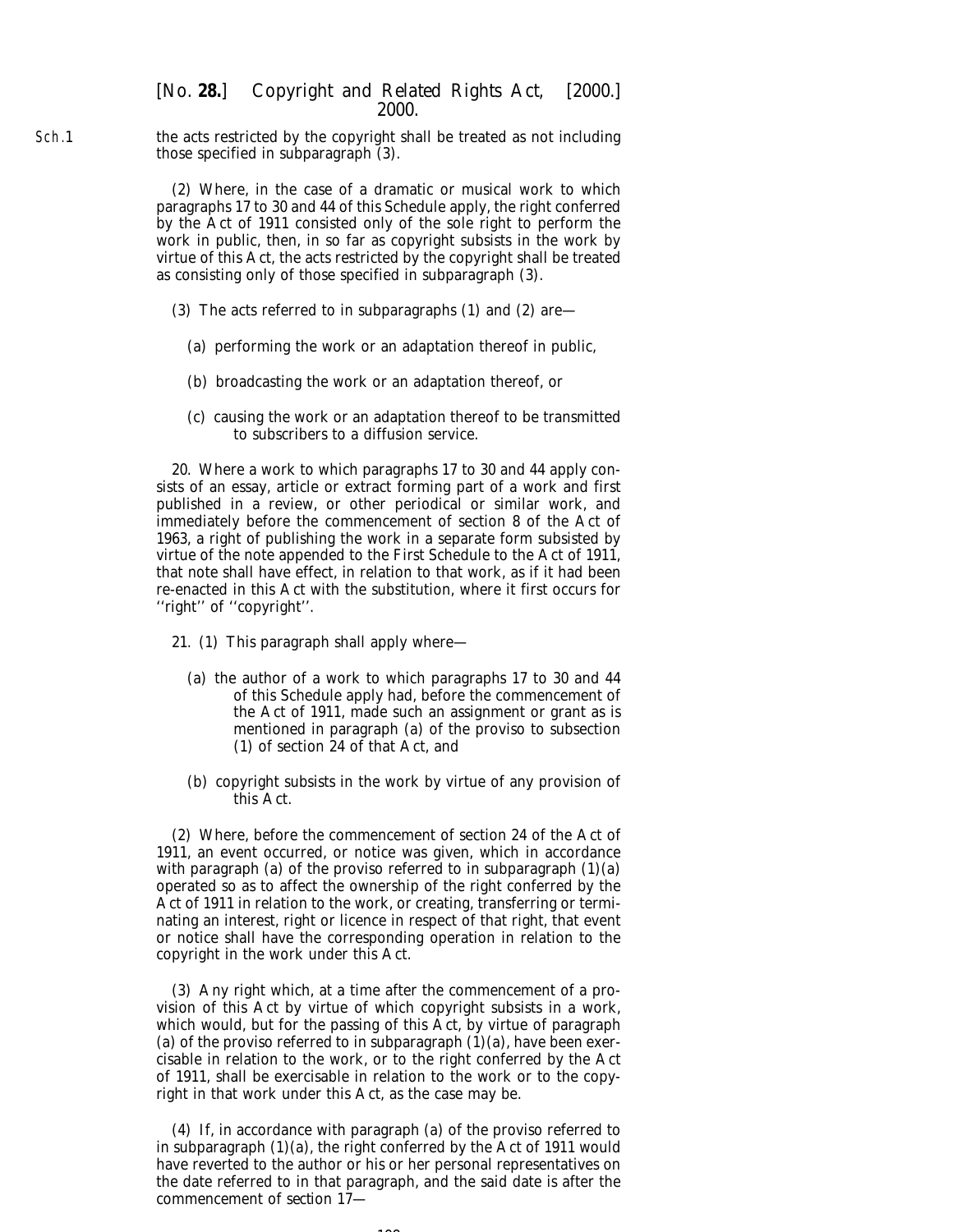- (*a*) the copyright in the work under this Act shall revert to the Sch.1author or his or her personal representatives, as the case may be, and
- (*b*) any interest of any other person in that copyright which subsists on that date by virtue of any document made before the commencement of the Act of 1911 shall thereupon determine.
- 22. (1) *Section 123*
	- (*a*) shall not apply where the testator died before the first day of October, 1964, and
	- (*b*) applies only in relation to an original document embodying a work, where the testator died on or after that date and before the commencement of *Part II* of this Act.

(2) In the case of an author who died before the first day of October, 1964, the ownership after his or her death of his or her manuscript, where such ownership has been acquired under a testamentary disposition made by him or her and the manuscript is of a work which has not been published or performed in public, is *prima facie* proof of the copyright being with the owner of the manuscript.

23. (1) *Sections 127* and *128* shall apply only in relation to an infringement of copyright committed after the commencement of *Part II* of this Act; section 22 of the Act of 1963 shall continue to apply in relation to infringements committed before such commencement.

(2) *Sections 131* to *133* shall apply to infringing copies, articles and devices made before or after the commencement of *Part II* of this Act; section 24 of the Act of 1963 shall not apply after such commencement except for the purposes of proceedings initiated before such commencement.

(3) *Sections 135* and *136* shall apply only in relation to an infringement of copyright committed after the commencement of *Part II* of this Act; section 25 of the Act of 1963 shall continue to apply in relation to infringements committed before such commencement.

(4) *Section 139* shall apply only in proceedings brought by virtue of this Act; section 26 of the Act of 1963 shall continue to apply in proceedings brought by virtue of that Act.

24. *Sections 135* and *136* shall not apply to a licence granted before the first day of October, 1964.

25. (1) *Section 140* shall apply only in relation to acts undertaken after the commencement of *Part II* of this Act; section 27 of the Act of 1963 shall continue to apply in relation to acts undertaken before such commencement.

(2) *Section 143* shall apply in relation to offences committed before the commencement of *Part II* of this Act in relation to which the Act of 1963 applied; section 27(5) of the Act of 1963 shall continue to apply in relation to warrants issued before such commencement.

26. A dispute referred to the Controller under Part V of the Act of 1963 and pending at the time of the commencement of *Part II* of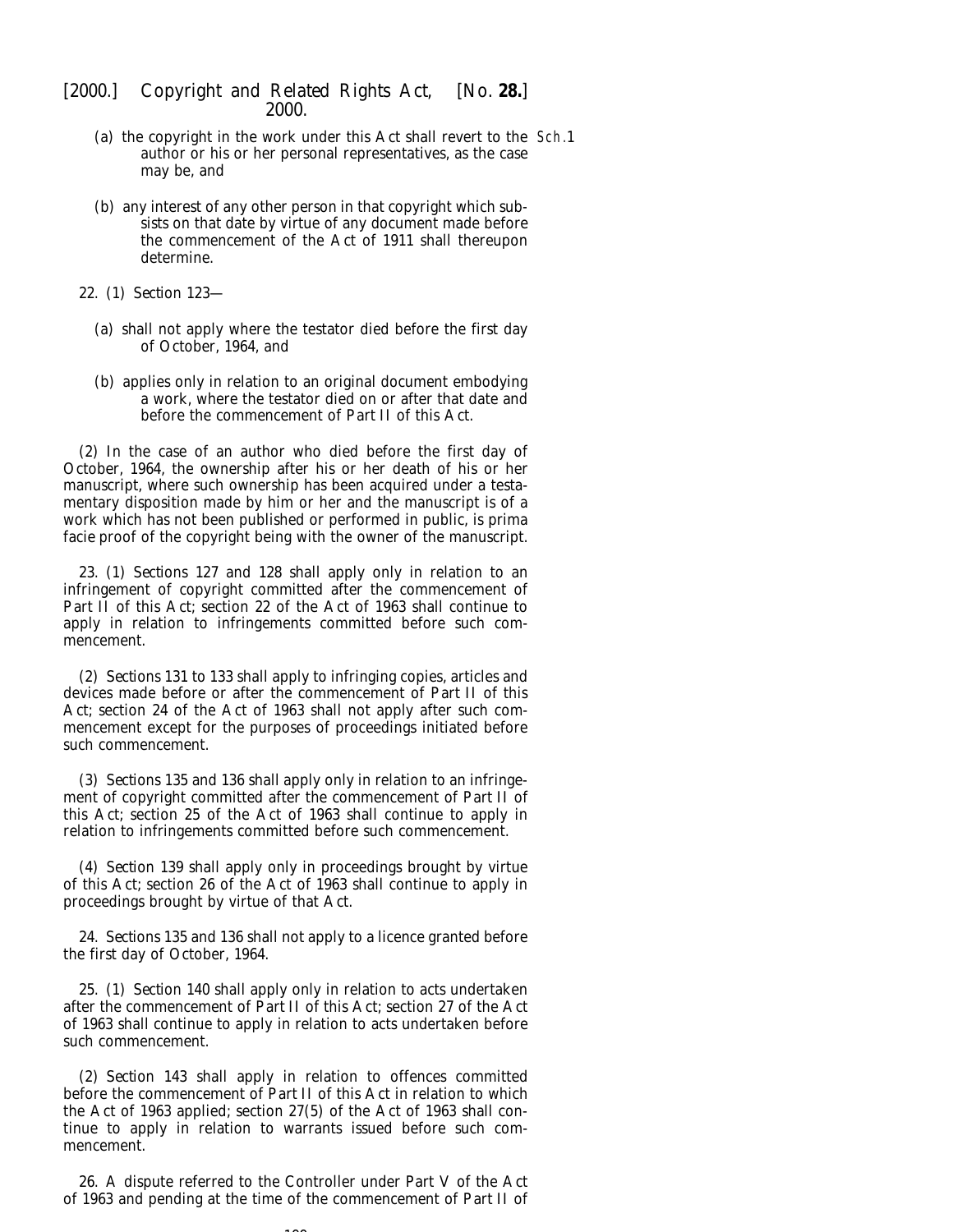Sch.1 this Act shall be disposed of under the said Part V of the Act of 1963 as if that Part had not been repealed.

> 27. Every work in which copyright subsisted under the Act of 1963 immediately before the commencement of *Part II* of this Act shall be deemed to satisfy the requirements of this Act as to qualification for copyright protection.

- 28. (1) *Section 191* shall apply to an existing work where—
	- (*a*) section 51 of the Act of 1963 applied to the work immediately before commencement, and
	- (*b*) the work is not one to which *section 193*, *194* or *195* applies.

(2) *Section 191(2)* shall have effect subject to any agreement entered into under section 51(6) of the Act of 1963 where that agreement is entered into before the commencement of *Part II* of this Act.

29. (1) *Section 193* of this Act shall apply to existing unpublished literary, dramatic, musical or artistic works, but shall not otherwise apply to existing works.

(2) *Section 194* shall not apply to any Bill introduced into either House of the Oireachtas before the commencement of *Part II* of this Act.

30. (1) Any work in which, immediately before the commencement of *Part II* of this Act, copyright subsisted by virtue of section 44 of the Act of 1963 shall be deemed to satisfy the requirements of *section 196(1)*; but otherwise *section 196(1)* shall not apply to works made or, as the case may be, published before such commencement.

(2) Copyright in a work referred to in *subparagraph (1)* which is unpublished continues to subsist until the date on which it would have expired in accordance with the Act of 1963, or the expiration of the period of 50 years from the end of the calendar year in which the new copyright provisions are commenced, whichever is the earlier.

#### PART III

#### Secondary Infringements

31. (1) *Sections 44* to *48* shall apply to secondary infringements occurring on or after the commencement of those sections.

(2) Notwithstanding the repeal of section 11 of the Act of 1963, that section shall continue to apply in respect of infringements occurring before the commencement of *sections 44* to *48*.

#### PART IV

#### Performers' Rights

32. In this Part—

''existing'' in relation to a performance, means a performance given before the commencement of this Part of the Schedule.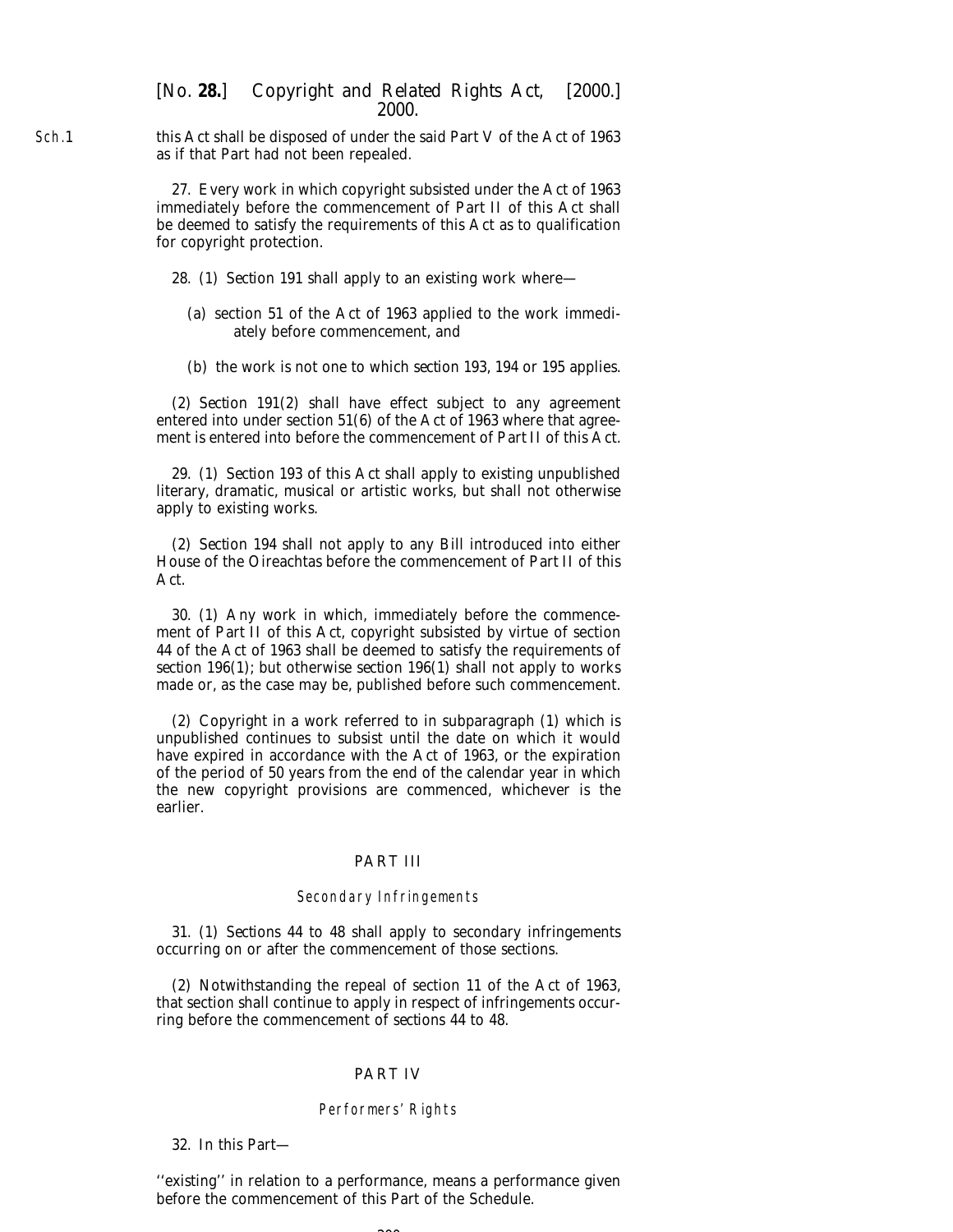33. Notwithstanding the repeal of the Performers' Protection Act, Sch.11968, any proceedings initiated or criminal prosecutions instituted under that Act may continue and shall be determined as if that Act had not been repealed and any order made or fine or penalty imposed shall have effect accordingly.

34. For the purposes of this Part of this Schedule a performance, the making of which extended over a period of time, shall be taken to have been made when the performance was completed.

35. An act undertaken before the commencement of *Part III* or *Part IV* of this Act shall not be regarded as an infringement of any new right, or as giving rise to any right to remuneration arising by virtue of *Part III* or *Part IV* of this Act.

36. (1) Any new right conferred by *Part III* or *Part IV* of this Act in relation to a qualifying performance is exercisable after the commencement of the said *Part III* and *Part IV* by the performer or, where he or she has died, by the person who under *section 300* would be entitled to exercise the rights conferred on the performer by the said *Part III* or *Part IV* in relation to that performance.

(2) Any remuneration or damages received by a person's personal representatives under a right conferred on them by *subparagraph (1)* shall devolve as part of that person's estate as if the right had subsisted and been vested in him or her immediately before his or her death.

#### PART V

#### Copyright and Performers' Rights

37. (1) Except as otherwise expressly provided, nothing in this Act affects an agreement in relation to rental and lending rights established by virtue of the Council Directive No. 92/100/EEC of 19 November, 1992, on rental right and lending right and certain rights relating to copyright in the field of intellectual property made before the 19th day of November, 1992.

(2) An act undertaken pursuant to an agreement referred to in *subparagraph (1*) after the commencement of *Part III* or *Part IV* of this Act shall not be regarded as an infringement of any new right.

38. (1) This Act applies to an agreement concluded before the first day of January, 1995—

- (*a*) between two or more co-producers of a film, one of whom is a national of a Member State of the EEA, and
- (*b*) the provisions of the agreement grant to the parties exclusive rights to exploit all communication to the public of the film in separate geographical areas.

(2) When an international co-production agreement concluded before the first day of January, 1995, between a co-producer from a Member State of the EEA and one or more co-producers from other Member States of the EEA or third countries expressly provides for a system of division of exploitation rights between the co-producers by geographical areas for all means of communication to the public, without distinguishing the arrangement applicable to communication to the public by satellite from the provisions applicable to the other means of communication, and where communication to the public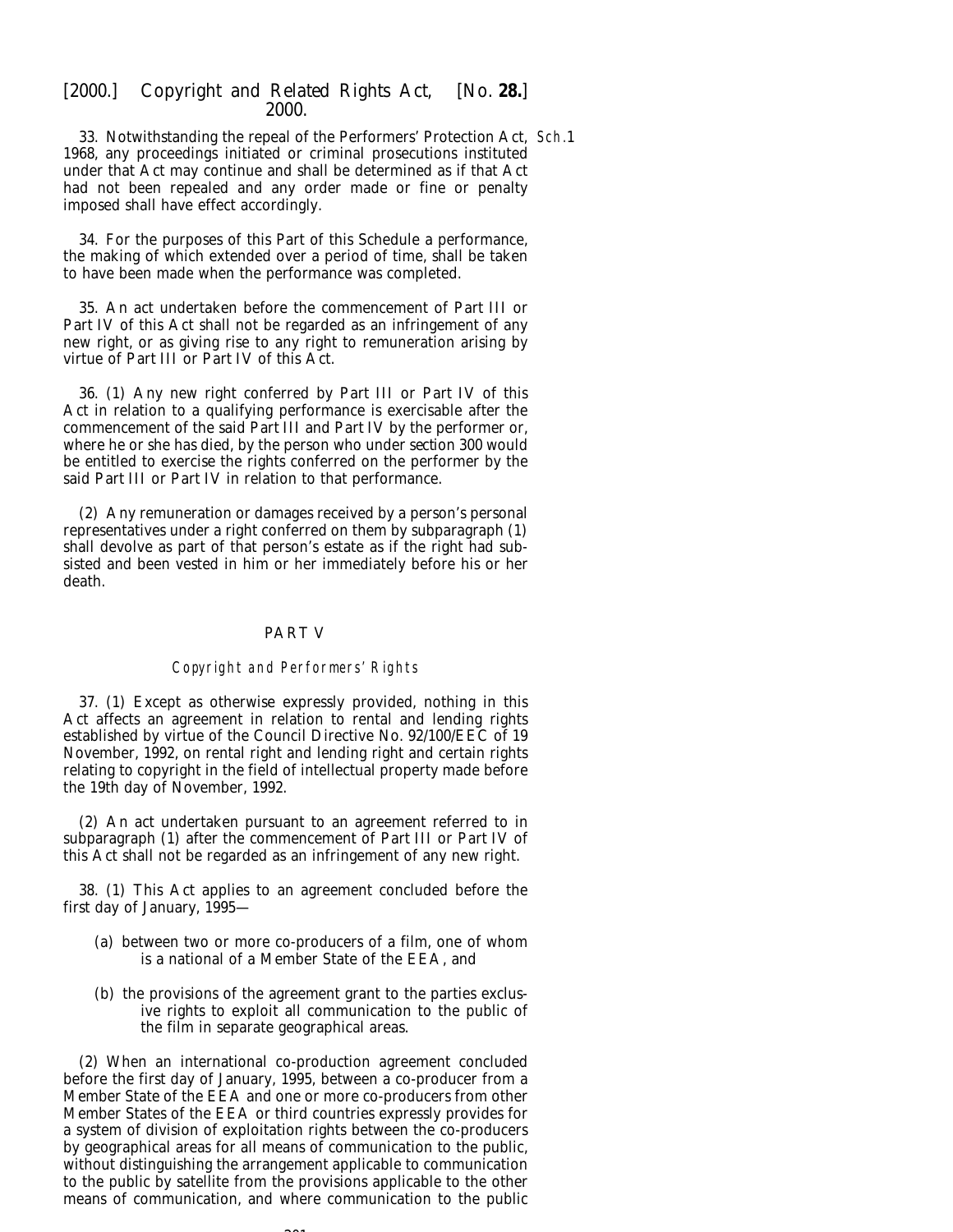by satellite of the co-production would prejudice the exclusivity, in particular the language exclusivity, of one of the co-producers or his or her assignees in a given territory, the authorisation by one of the co-producers or his or her assignees for a communication to the public by satellite shall require the prior consent of the holder of that exclusivity, whether co-producer or assignee.

> 39. Where before the commencement of *Part II*, *Part III* or *Part IV* of this Act—

- (*a*) the owner or prospective owner of copyright in a literary, dramatic, musical or artistic work has authorised a person to make a copy of the work, or
- (*b*) the owner or prospective owner of performers' rights in a performance has authorised a person to make a copy of a recording of the performance,

any new right in relation to that copy shall vest on such commencement in the person so authorised, subject to any agreement to the contrary.

40. (1) Subject to *paragraph 41*, *sections 124* and *297* shall apply and have effect in relation to an agreement concluded before or after the commencement of *Part II* and *Part III* of this Act.

(2) Subject to *paragraph 41*, *sections 125* and *298* shall apply and have effect accordingly.

41. No right to equitable remuneration under *sections 125* and *298* arises—

- (*a*) in respect of any rental of a sound recording or film before the first day of July, 1997, or
- (*b*) in respect of any rental after that date of a sound recording or film made in pursuance of an agreement entered into before the first day of July, 1994, unless the author or performer (or his or her successor in title) has, before the first day of January, 1997, notified the person by whom the remuneration would be payable that he or she intends to exercise that right.

42. (1) Any new right in relation to a copyright work shall not apply to a copy of the work acquired by a person before the commencement of *Part II* of this Act for the purpose of renting or lending it to the public.

(2) Any new right in relation to a qualifying performance shall not apply to a copy of a recording of the performance acquired by a person before the commencement of *Part III* and *Part IV* of this Act for the purpose of renting or lending it to the public.

43. (1) *Section 2(7)* and *(8)* shall apply from the commencement of *Parts II*, *III* and *IV* of this Act in relation to films made on or after the first day of July, 1994.

(2) It is not an infringement of any right which the principal director has under this Act to do anything after the commencement of *Part II* of this Act pursuant to arrangements for the exploitation of a film made before the 19th day of November, 1992.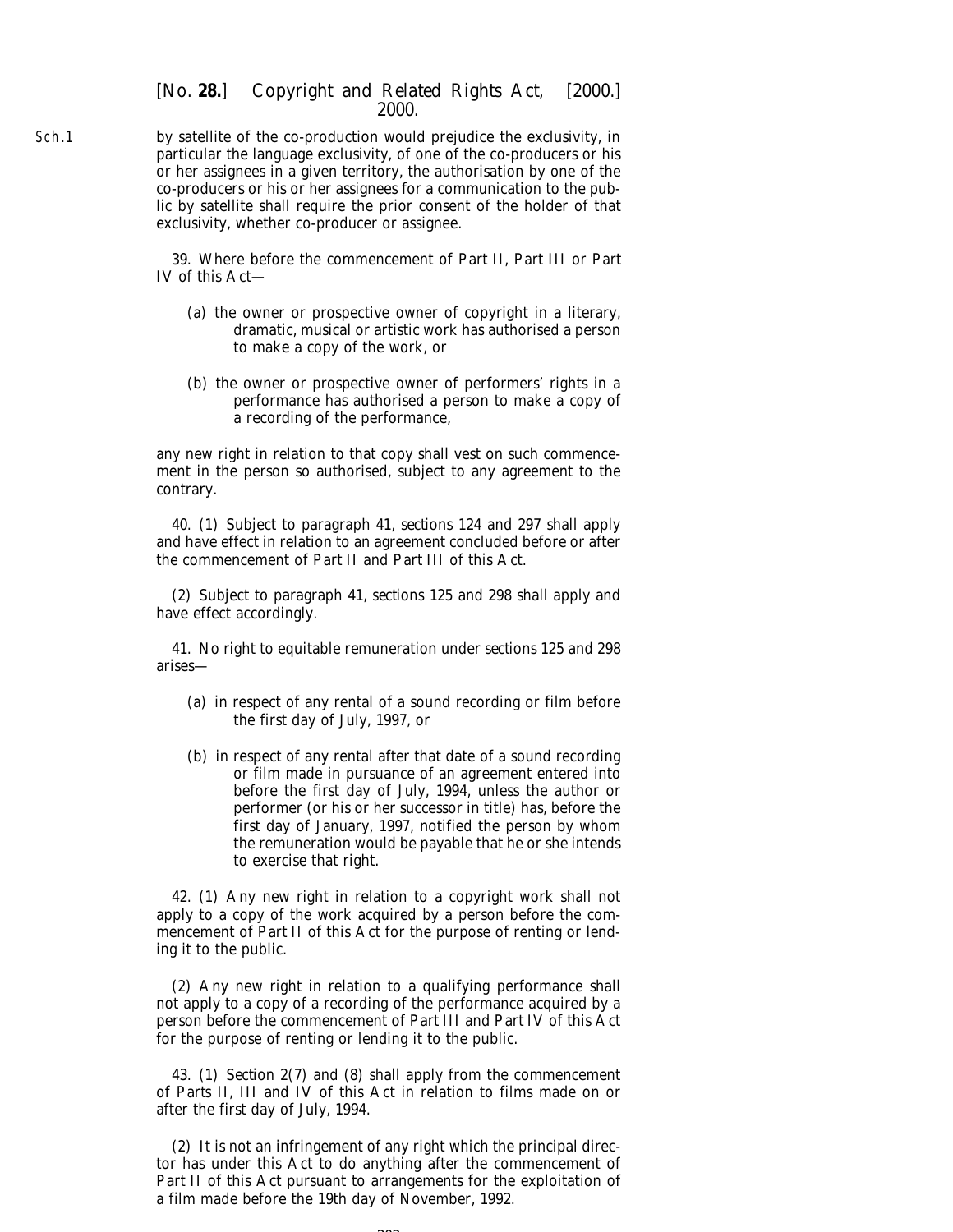(3) Nothing in *subparagraph (2)* shall affect any right of a person Sch.1to equitable remuneration under *section 125*.

(4) Subject to *paragraph 36* and *subparagraphs (1)* to *(3)* of this paragraph, this Act shall apply to works made and to performances given before or after the commencement of *Part II* or *III* of this Act.

44. (1) This paragraph shall apply to the construction of any reference in this Act to qualified persons.

(2) Where, at any time after the commencement of any provisions of this Act, the Government makes an order declaring that certain countries are excluded from the application of this Act the order shall not affect any rights existing before the making of that order.

### PART VI

Transitional Provisions and Savings: Databases

45. (1) Where a database—

- (*a*) was created on or before the 27th day of March, 1996, and
- (*b*) is a copyright work immediately before the commencement of *Part V* of this Act,

copyright shall continue to subsist in the database for the remainder of its copyright term.

(2) In this paragraph ''copyright term'' means the period of the duration of copyright under *section 24*.

46. Where—

- (*a*) the making of a database was completed on or after the first day of January, 1983, and
- (*b*) on the commencement of *Part V* of this Act the database right begins to subsist in the database,

the database right shall subsist in the database for the period of 15 years commencing on the first day of January, 1999.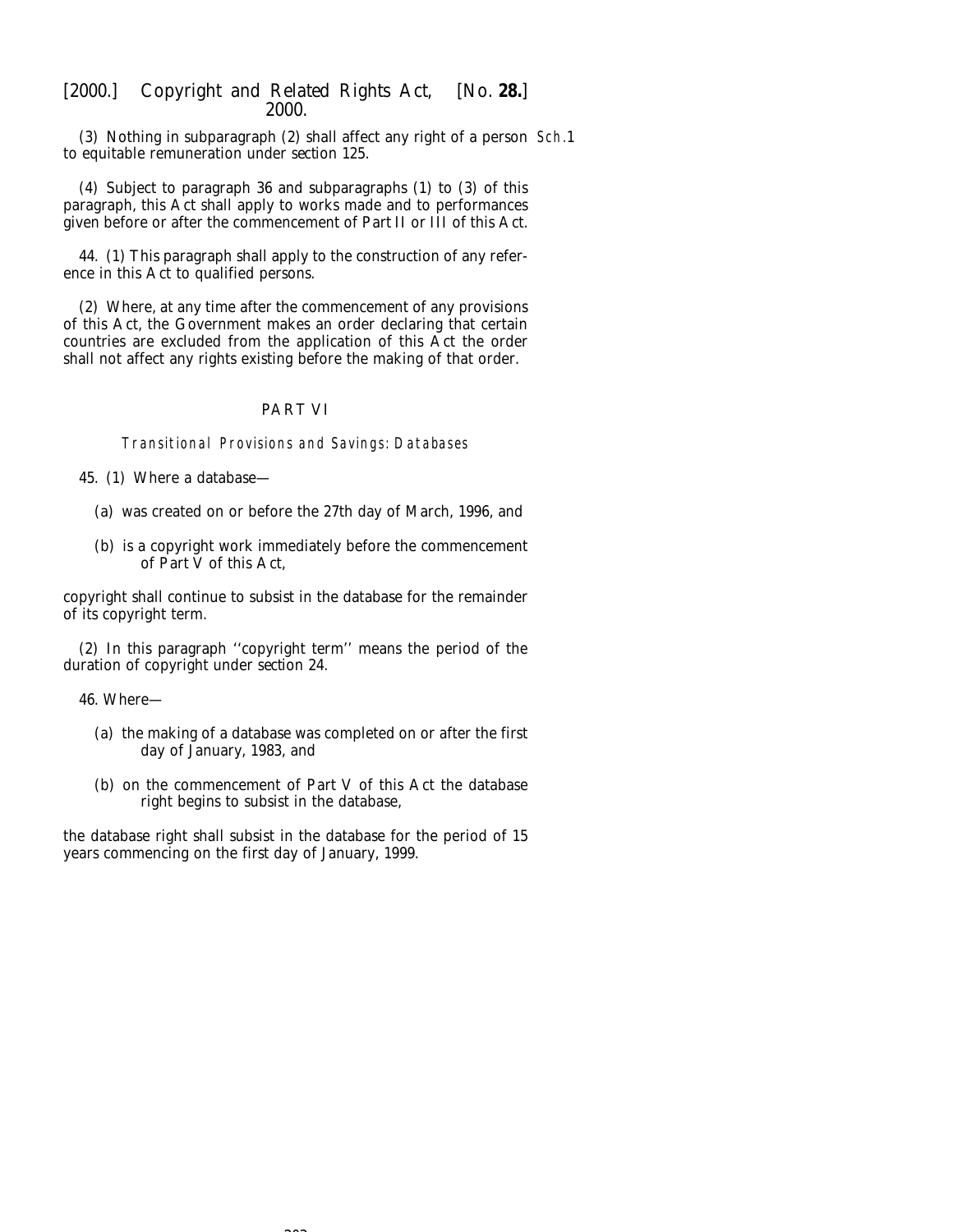# *Section 10.*

# SECOND SCHEDULE

# PART I

| Number and Year | <b>Short Title of Act</b>                                               | <b>Extent of Repeal</b>              |
|-----------------|-------------------------------------------------------------------------|--------------------------------------|
| No. 10 of 1963  | Copyright Act, 1963                                                     | Entire Act other than section<br>59. |
| No. 19 of 1968  | Performers' Protection Act, 1968                                        | Entire Act.                          |
| No. 24 of 1987  | Copyright (Amendment) Act, 1987                                         | Entire Act.                          |
| No. 28 of 1998  | <b>Intellectual Property</b><br>(Miscellaneous Provisions) Act,<br>1998 | Sections 2 and 3.                    |
| No. 15 of 1989  | Dublin City University Act, 1989                                        | Section 6.                           |
| No. 14 of 1989  | University of Limerick Act, 1989                                        | Section 7.                           |
| No. 11 of 1997  | National Cultural Institutions<br>Act, 1997                             | Section 66.                          |

# PART II

| Number and Year      | Title of Enactment                                                                                 | <b>Extent of Revocation</b> |
|----------------------|----------------------------------------------------------------------------------------------------|-----------------------------|
| S.I. No. 26 of 1993  | European Communities (Legal<br><b>Protection of Computer</b><br>Programs) Regulations, 1993        | <b>Entire Regulations.</b>  |
| S.I. No. 158 of 1995 | European Communities (Term of Entire Regulations.<br>Protection of Copyright)<br>Regulations, 1995 |                             |